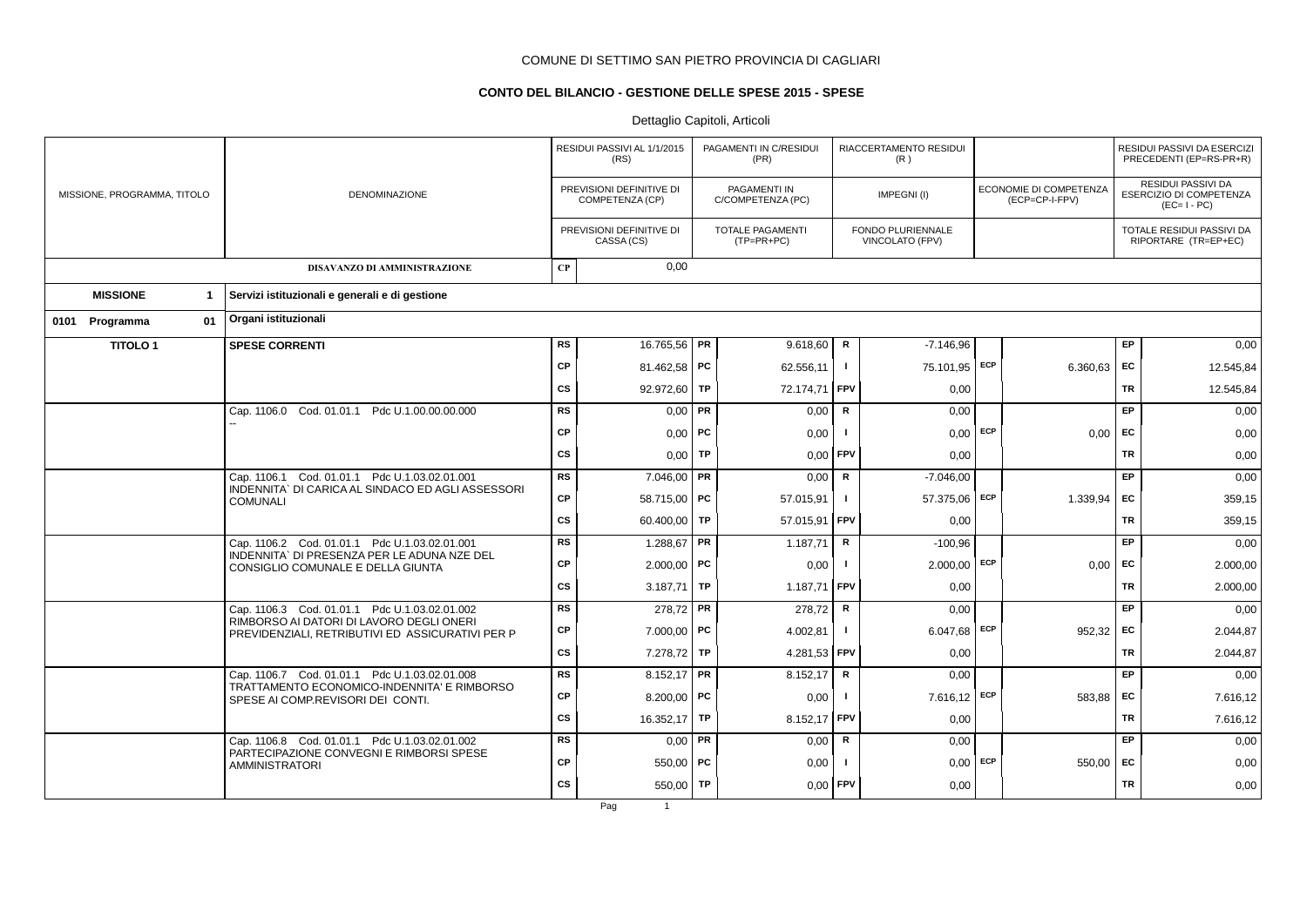# **CONTO DEL BILANCIO - GESTIONE DELLE SPESE 2015 - SPESE**

# Dettaglio Capitoli, Articoli

|                               |                                                                 |                        | RESIDUI PASSIVI AL 1/1/2015<br>(RS)         |           | PAGAMENTI IN C/RESIDUI<br>(PR)          |              | RIACCERTAMENTO RESIDUI<br>(R)        |                                          |           | RESIDUI PASSIVI DA ESERCIZI<br>PRECEDENTI (EP=RS-PR+R)              |
|-------------------------------|-----------------------------------------------------------------|------------------------|---------------------------------------------|-----------|-----------------------------------------|--------------|--------------------------------------|------------------------------------------|-----------|---------------------------------------------------------------------|
| MISSIONE, PROGRAMMA, TITOLO   | DENOMINAZIONE                                                   |                        | PREVISIONI DEFINITIVE DI<br>COMPETENZA (CP) |           | PAGAMENTI IN<br>C/COMPETENZA (PC)       |              | IMPEGNI(I)                           | ECONOMIE DI COMPETENZA<br>(ECP=CP-I-FPV) |           | <b>RESIDUI PASSIVI DA</b><br>ESERCIZIO DI COMPETENZA<br>$(EC=I-PC)$ |
|                               |                                                                 |                        | PREVISIONI DEFINITIVE DI<br>CASSA (CS)      |           | <b>TOTALE PAGAMENTI</b><br>$(TP=PR+PC)$ |              | FONDO PLURIENNALE<br>VINCOLATO (FPV) |                                          |           | TOTALE RESIDUI PASSIVI DA<br>RIPORTARE (TR=EP+EC)                   |
|                               | Cod. 01.01.1 Pdc U.1.00.00.00.000<br>Cap. 1108.0                | <b>RS</b>              | $0,00$ PR                                   |           | 0,00                                    | ${\sf R}$    | 0,00                                 |                                          | EP        | 0,00                                                                |
|                               |                                                                 | CP                     | $0,00$ PC                                   |           | 0,00                                    |              | $0,00$ ECP                           | 0,00                                     | EC        | 0,00                                                                |
|                               |                                                                 | <b>CS</b>              | 0,00                                        | <b>TP</b> | 0,00                                    | FPV          | 0,00                                 |                                          | <b>TR</b> | 0,00                                                                |
|                               | Cap. 1110.0 Cod. 01.01.1 Pdc U.1.00.00.00.000                   | <b>RS</b>              | 0,00                                        | PR        | 0,00                                    | $\mathsf R$  | 0,00                                 |                                          | EP        | 0,00                                                                |
|                               |                                                                 | <b>CP</b>              | 0,00                                        | ∣ PC      | 0,00                                    | - 1          | $0,00$ ECP                           | 0,00                                     | EC        | 0,00                                                                |
|                               |                                                                 | <b>CS</b>              | 0,00                                        | TP        | 0,00                                    | FPV          | 0,00                                 |                                          | <b>TR</b> | 0,00                                                                |
|                               | Cod. 01.01.1 Pdc U.1.02.01.01.001<br>Cap. 1110.1<br><b>IRAP</b> | <b>RS</b>              | 0,00                                        | PR        | 0,00                                    | ${\sf R}$    | 0,00                                 |                                          | EP        | 0,00                                                                |
|                               |                                                                 | <b>CP</b>              | 4.997,58   PC                               |           | 1.537,39                                | -1           | $2.063,09$ ECP                       | 2.934,49                                 | EC        | 525,70                                                              |
|                               |                                                                 | CS                     | 5.204,00                                    | TP        | 1.537,39                                | <b>FPV</b>   | 0,00                                 |                                          | <b>TR</b> | 525,70                                                              |
|                               | Cap. 1111.0 Cod. 01.01.1 Pdc U.1.00.00.00.000                   | RS                     | $0,00$ PR                                   |           | 0,00                                    | $\mathsf{R}$ | 0,00                                 |                                          | EP        | 0,00                                                                |
|                               |                                                                 | <b>CP</b>              | $0,00$   PC                                 |           | 0,00                                    | - 1          | $0,00$ ECP                           | 0,00                                     | <b>FC</b> | 0,00                                                                |
|                               |                                                                 | <b>CS</b>              | 0,00                                        | TP        | 0,00                                    | FPV          | 0,00                                 |                                          | TR        | 0,00                                                                |
|                               | Cap. 1111.1 Cod. 01.01.1 Pdc U.1.10.99.99.999                   | RS                     | $0,00$ PR                                   |           | 0,00                                    | $\mathsf R$  | 0,00                                 |                                          | EP        | 0,00                                                                |
|                               | ELEZIONI COMUNALI E CIRCOSCRIZIONAL I                           | CP                     | $0,00$ PC                                   |           | 0,00                                    |              | $0,00$ ECP                           | 0,00                                     | EC        | 0,00                                                                |
|                               |                                                                 | <b>CS</b>              | 0,00                                        | TP        | 0,00                                    | <b>FPV</b>   | 0,00                                 |                                          | <b>TR</b> | 0,00                                                                |
| <b>Totale Programma</b><br>01 | Organi istituzionali                                            | <b>RS</b>              | 16.765,56 PR                                |           | 9.618,60                                | $\mathbf R$  | $-7.146,96$                          |                                          | EP        | 0,00                                                                |
|                               |                                                                 | <b>CP</b>              | 81.462,58   PC                              |           | 62.556,11                               | $\mathbf{I}$ | 75.101,95 ECP                        | 6.360,63 EC                              |           | 12.545,84                                                           |
|                               |                                                                 | $\mathbf{C}\mathbf{S}$ | 92.972,60 TP                                |           | 72.174,71 FPV                           |              | 0,00                                 |                                          | TR        | 12.545,84                                                           |
| 0102 Programma<br>02          | Segreteria generale                                             |                        |                                             |           |                                         |              |                                      |                                          |           |                                                                     |
| <b>TITOLO1</b>                | <b>SPESE CORRENTI</b>                                           | RS                     | 176.085,80 PR                               |           | 72.774,37                               | R            | $-103.311.43$                        |                                          | EP        | 0,00                                                                |
|                               |                                                                 | CP                     | 739.434,31   PC                             |           | 529.866,43                              | $\mathbf{I}$ | 592.610,59 ECP                       | 48.394,21                                | <b>FC</b> | 62.744,16                                                           |
|                               |                                                                 | CS                     | 788.947,21                                  | TP        | 602.640,80                              | <b>FPV</b>   | 98.429,51                            |                                          | TR        | 62.744,16                                                           |
|                               | Cap. 1205.0 Cod. 01.02.1 Pdc U.1.00.00.00.000                   | <b>RS</b>              | 0,00                                        | PR        | 0,00                                    | R            | 0,00                                 |                                          | EP        | 0,00                                                                |
|                               |                                                                 | <b>CP</b>              | $0,00$ PC                                   |           | 0,00                                    |              | $0,00$ ECP                           | 0,00                                     | EC        | 0,00                                                                |
|                               |                                                                 | <b>CS</b>              | 0,00                                        | TP        | 0,00                                    | <b>FPV</b>   | 0,00                                 |                                          | TR        | 0,00                                                                |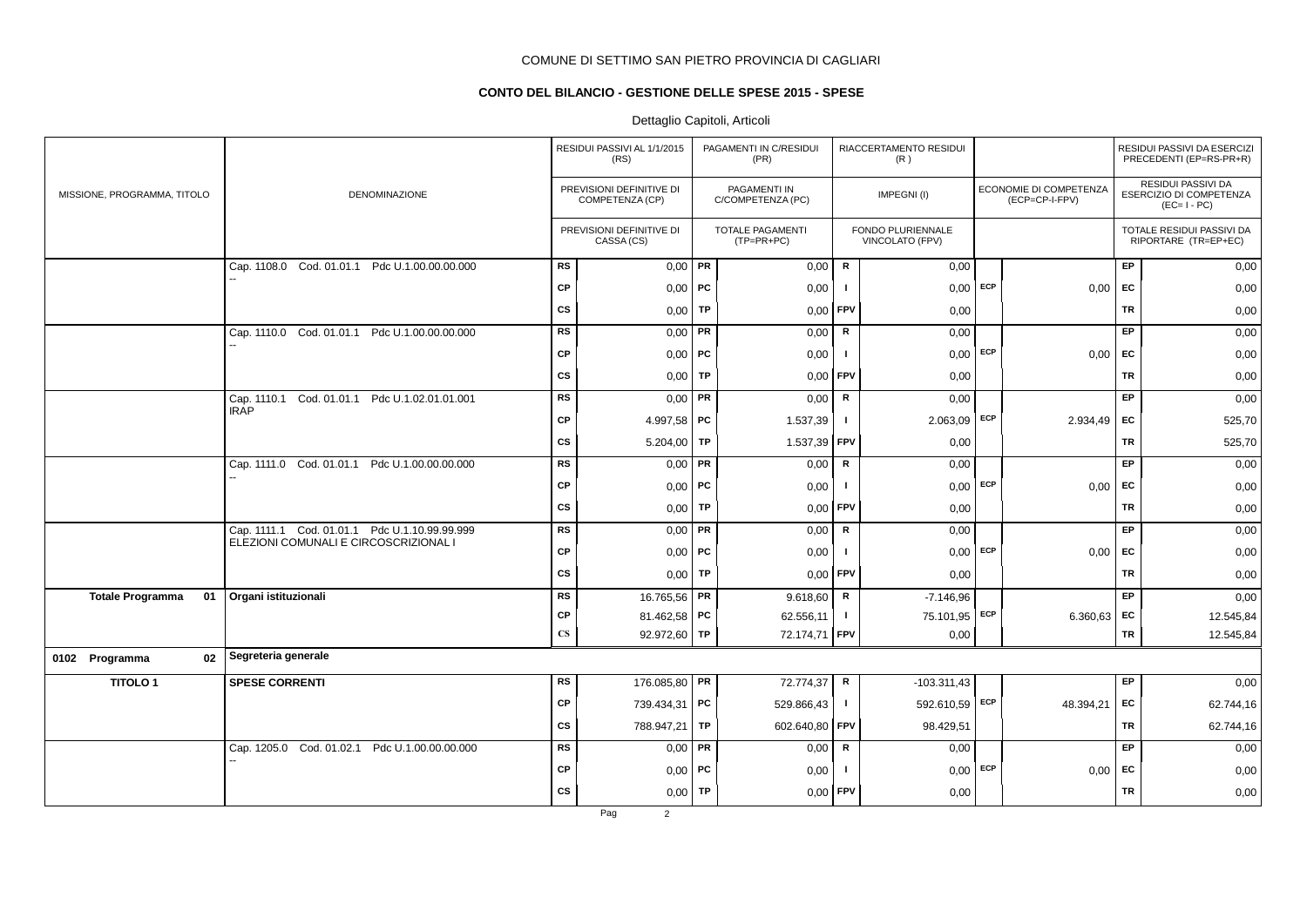# **CONTO DEL BILANCIO - GESTIONE DELLE SPESE 2015 - SPESE**

|                             |                                                                                                     |           | RESIDUI PASSIVI AL 1/1/2015<br>(RS)         |           | PAGAMENTI IN C/RESIDUI<br>(PR)        |                | RIACCERTAMENTO RESIDUI<br>(R)        |            |                                          |           | RESIDUI PASSIVI DA ESERCIZI<br>PRECEDENTI (EP=RS-PR+R)              |
|-----------------------------|-----------------------------------------------------------------------------------------------------|-----------|---------------------------------------------|-----------|---------------------------------------|----------------|--------------------------------------|------------|------------------------------------------|-----------|---------------------------------------------------------------------|
| MISSIONE, PROGRAMMA, TITOLO | <b>DENOMINAZIONE</b>                                                                                |           | PREVISIONI DEFINITIVE DI<br>COMPETENZA (CP) |           | PAGAMENTI IN<br>C/COMPETENZA (PC)     |                | IMPEGNI(I)                           |            | ECONOMIE DI COMPETENZA<br>(ECP=CP-I-FPV) |           | <b>RESIDUI PASSIVI DA</b><br>ESERCIZIO DI COMPETENZA<br>$(EC=I-PC)$ |
|                             |                                                                                                     |           | PREVISIONI DEFINITIVE DI<br>CASSA (CS)      |           | <b>TOTALE PAGAMENTI</b><br>(TP=PR+PC) |                | FONDO PLURIENNALE<br>VINCOLATO (FPV) |            |                                          |           | TOTALE RESIDUI PASSIVI DA<br>RIPORTARE (TR=EP+EC)                   |
|                             | Cap. 1205.1 Cod. 01.02.1 Pdc U.1.01.02.01.001<br>ONERI PREVIDENZIALI E ASSISTENZIALI SU TRATTAMENTO | <b>RS</b> | 11.145,96 <b>PR</b>                         |           | 0,00                                  | $\mathbf R$    | $-11.145.96$                         |            |                                          | EP        | 0,00                                                                |
|                             | ECONOMICO ACCESSORI O.                                                                              | CP        | 14.116,00   PC                              |           | 10.613,00                             | $\mathbf{I}$   | 10.613,00 ECP                        |            | $-7.874,00$                              | EC        | 0,00                                                                |
|                             |                                                                                                     | cs        | 25.738,96                                   | TP        | 10.613,00                             | FPV            | 11.377,00                            |            |                                          | <b>TR</b> | 0,00                                                                |
|                             | Cap. 1205.2 Cod. 01.02.1 Pdc U.1.01.02.01.001                                                       | RS        | 3.376,75                                    | PR        | 0,00                                  | R              | $-3.376,75$                          |            |                                          | EP.       | 0,00                                                                |
|                             | ONERI SU FONDO INDENNITA' RESPONSABILI                                                              | <b>CP</b> | 16.850,00   PC                              |           | 16.666,96                             | $\mathbf{I}$   | 16.666,96 ECP                        |            | $-3.185.55$                              | <b>EC</b> | 0,00                                                                |
|                             |                                                                                                     | <b>CS</b> | 20.218.59                                   | TP        | 16.666,96                             | <b>FPV</b>     | 3.368.59                             |            |                                          | TR        | 0,00                                                                |
|                             | Cap. 1205.5001 Cod. 01.02.1 Pdc U.1.10.02.01.001                                                    | <b>RS</b> | 0,00                                        | PR        | 0,00                                  | $\mathbf R$    | 0,00                                 |            |                                          | EP        | 0,00                                                                |
|                             | FONDO PLURIENNALE VINCOLATO - ONERI PREVIDENZIALI<br>E ASSISTENZIALI SU TRATTAMENTO ECONOMICO       | <b>CP</b> | 11.377,00 PC                                |           | 0,00                                  | $\mathbf{I}$   |                                      | $0,00$ ECP | 11.377,00                                | EC        | 0,00                                                                |
|                             | ACCESSORIO.                                                                                         | CS        | 0,00                                        | TP        | 0,00                                  | FPV            | 0,00                                 |            |                                          | <b>TR</b> | 0,00                                                                |
|                             | Cap. 1205.5002 Cod. 01.02.1 Pdc U.1.10.02.01.001                                                    | <b>RS</b> | 0,00                                        | PR        | 0,00                                  | ${\sf R}$      | 0,00                                 |            |                                          | EP.       | 0,00                                                                |
|                             | FONDO PLURIENNALE VINCOLATO - ONERI SU FONDO<br><b>INDENNITA' RESPONSABILI</b>                      | CP        | $3.368,59$ PC                               |           | 0,00                                  | -1             |                                      | $0,00$ ECP | 3.368,59                                 | <b>EC</b> | 0,00                                                                |
|                             |                                                                                                     | <b>CS</b> | 0,00                                        | TP        | 0,00                                  | <b>FPV</b>     | 0,00                                 |            |                                          | TR        | 0,00                                                                |
|                             | Cap. 1206.0 Cod. 01.02.1 Pdc U.1.00.00.00.000                                                       | RS        | $0,00$ PR                                   |           | 0,00                                  | R              | 0,00                                 |            |                                          | EP        | 0,00                                                                |
|                             |                                                                                                     | <b>CP</b> | 0,00                                        | <b>PC</b> | 0,00                                  |                | 0,00                                 | ECP        | 0,00                                     | <b>EC</b> | 0,00                                                                |
|                             |                                                                                                     | <b>CS</b> | 0,00                                        | TP        | 0,00                                  | FPV            | 0,00                                 |            |                                          | <b>TR</b> | 0,00                                                                |
|                             | Cap. 1206.1 Cod. 01.02.1 Pdc U.1.03.01.02.999                                                       | RS        | 4.730,68                                    | PR        | 4.730,68                              | $\mathbf R$    | 0,00                                 |            |                                          | <b>EP</b> | 0,00                                                                |
|                             | <b>GESTIONE UFFICI - ACQUISTO DI BENI</b>                                                           | <b>CP</b> | $2.760,00$ PC                               |           | 1.709,16                              | $\mathbf{I}$   | 1.709,16                             | ECP        | 1.050,84                                 | EC        | 0,00                                                                |
|                             |                                                                                                     | CS        | 8.730,68                                    | TP        | 6.439,84                              | FPV            | 0,00                                 |            |                                          | <b>TR</b> | 0,00                                                                |
|                             | Cap. 1206.3 Cod. 01.02.1 Pdc U.1.03.01.02.001                                                       | <b>RS</b> | 0,00                                        | PR        | 0,00                                  | $\mathsf{R}$   | 0,00                                 |            |                                          | EP        | 0,00                                                                |
|                             | Carta, cancelleria e stampati                                                                       | <b>CP</b> | 4.000.00                                    | <b>PC</b> | 146,40                                |                | 3.641,35                             | ECP        | 358,65                                   | <b>EC</b> | 3.494,95                                                            |
|                             |                                                                                                     | <b>CS</b> | 5.000,00                                    | TP        | 146,40                                | FPV            | 0,00                                 |            |                                          | <b>TR</b> | 3.494,95                                                            |
|                             | Cap. 1206.4 Cod. 01.02.1 Pdc U.1.03.01.02.006<br>Materiale informatico                              | <b>RS</b> | $0,00$ PR                                   |           | 0,00                                  | R              | 0,00                                 |            |                                          | EP        | 0,00                                                                |
|                             |                                                                                                     | <b>CP</b> | $5.500,00$ PC                               |           | 1.705,38                              | $\blacksquare$ | 5.495,38                             | ECP        | 4,62                                     | EC        | 3.790,00                                                            |
|                             |                                                                                                     | <b>CS</b> | 3.500,00                                    | TP        | 1.705,38                              | <b>FPV</b>     | 0,00                                 |            |                                          | <b>TR</b> | 3.790,00                                                            |
|                             | Cap. 1207.0 Cod. 01.02.1 Pdc U.1.00.00.00.000                                                       | RS        | 0,00                                        | <b>PR</b> | 0,00                                  | $\mathsf{R}$   | 0,00                                 |            |                                          | EP        | 0,00                                                                |
|                             |                                                                                                     | CP        | 0,00                                        | <b>PC</b> | 0,00                                  |                | 0,00                                 | ECP        | 0,00                                     | EC        | 0,00                                                                |
|                             |                                                                                                     | <b>CS</b> | 0,00                                        | <b>TP</b> | 0,00                                  | FPV            | 0,00                                 |            |                                          | <b>TR</b> | 0,00                                                                |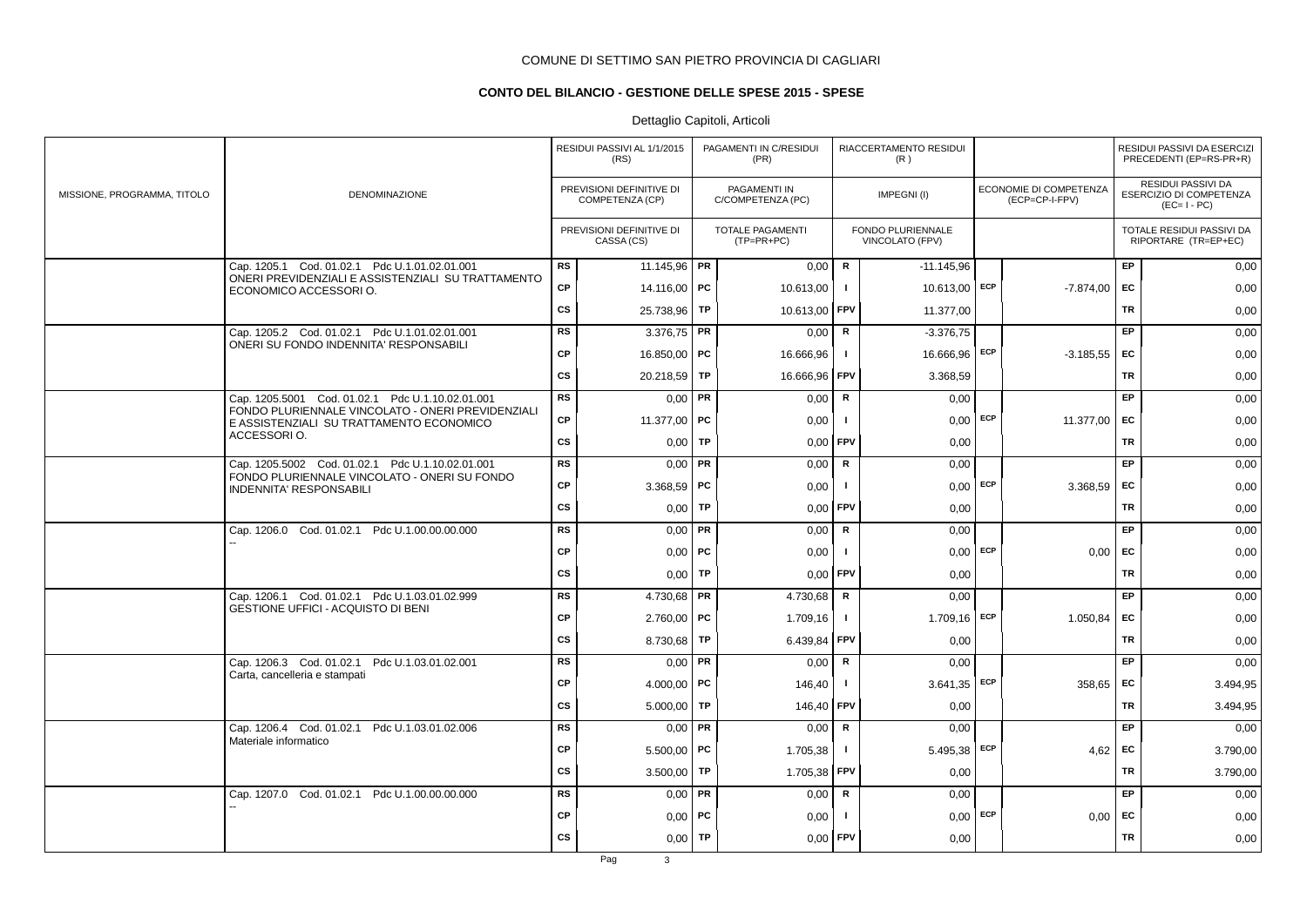# **CONTO DEL BILANCIO - GESTIONE DELLE SPESE 2015 - SPESE**

|                             |                                                                                            |           | RESIDUI PASSIVI AL 1/1/2015<br>(RS)         |           | PAGAMENTI IN C/RESIDUI<br>(PR)          |                | RIACCERTAMENTO RESIDUI<br>(R)        |     |                                          |           | RESIDUI PASSIVI DA ESERCIZI<br>PRECEDENTI (EP=RS-PR+R)       |
|-----------------------------|--------------------------------------------------------------------------------------------|-----------|---------------------------------------------|-----------|-----------------------------------------|----------------|--------------------------------------|-----|------------------------------------------|-----------|--------------------------------------------------------------|
| MISSIONE, PROGRAMMA, TITOLO | <b>DENOMINAZIONE</b>                                                                       |           | PREVISIONI DEFINITIVE DI<br>COMPETENZA (CP) |           | PAGAMENTI IN<br>C/COMPETENZA (PC)       |                | IMPEGNI(I)                           |     | ECONOMIE DI COMPETENZA<br>(ECP=CP-I-FPV) |           | RESIDUI PASSIVI DA<br>ESERCIZIO DI COMPETENZA<br>$(EC=I-PC)$ |
|                             |                                                                                            |           | PREVISIONI DEFINITIVE DI<br>CASSA (CS)      |           | <b>TOTALE PAGAMENTI</b><br>$(TP=PR+PC)$ |                | FONDO PLURIENNALE<br>VINCOLATO (FPV) |     |                                          |           | TOTALE RESIDUI PASSIVI DA<br>RIPORTARE (TR=EP+EC)            |
|                             | Cap. 1207.3 Cod. 01.02.1 Pdc U.1.10.04.99.999<br>ASSICURAZIONI ENTE E RESPONSABILI SERVIZI | <b>RS</b> | $0,00$ PR                                   |           | 0,00                                    | $\mathsf{R}$   | 0,00                                 |     |                                          | EP        | 0,00                                                         |
|                             |                                                                                            | CP        | $0,00$ PC                                   |           | 0,00                                    | - 1            | 0,00                                 | ECP | 0,00                                     | <b>EC</b> | 0,00                                                         |
|                             |                                                                                            | cs        | 0,00                                        | TP        | 0,00                                    | FPV            | 0,00                                 |     |                                          | <b>TR</b> | 0,00                                                         |
|                             | Cap. 1207.4 Cod. 01.02.1 Pdc U.1.01.01.02.002<br><b>BUONI PASTO-SEGRET.</b>                | <b>RS</b> | 0,00                                        | PR        | 0,00                                    | $\mathsf R$    | 0,00                                 |     |                                          | EP        | 0,00                                                         |
|                             |                                                                                            | CP        | $0,00$   PC                                 |           | 0,00                                    | $\mathbf{I}$   | $0,00$ ECP                           |     | $0,00$ EC                                |           | 0,00                                                         |
|                             |                                                                                            | CS        | 0,00                                        | TP        | 0,00                                    | FPV            | 0,00                                 |     |                                          | <b>TR</b> | 0,00                                                         |
|                             | Cap. 1207.5 Cod. 01.02.1 Pdc U.1.03.02.02.001<br>RIMBORSO SPESE MISSIONI-SEGRET.           | <b>RS</b> | 0,00                                        | PR        | 0,00                                    | $\mathsf{R}$   | 0,00                                 |     |                                          | <b>EP</b> | 0,00                                                         |
|                             |                                                                                            | <b>CP</b> | $500,00$ PC                                 |           | 0,00                                    | $\mathbf{I}$   | $0,00$ ECP                           |     | 500,00                                   | <b>EC</b> | 0,00                                                         |
|                             |                                                                                            | <b>CS</b> | 500,00                                      | <b>TP</b> | 0,00                                    | <b>FPV</b>     | 0,00                                 |     |                                          | <b>TR</b> | 0,00                                                         |
|                             | Cap. 1207.6 Cod. 01.02.1 Pdc U.1.03.02.12.001                                              | RS        | 0,00                                        | PR        | 0,00                                    | R              | 0,00                                 |     |                                          | EP        | 0,00                                                         |
|                             | SOMMINISTRAZIONE LAVORO                                                                    | <b>CP</b> | 11.000,00   PC                              |           | 5.649,64                                | $\mathbf{I}$   | $9.567,30$ ECP                       |     | 1.432,70                                 | EC        | 3.917,66                                                     |
|                             |                                                                                            | CS        | 18.512,00                                   | TP        | 5.649,64                                | FPV            | 0,00                                 |     |                                          | <b>TR</b> | 3.917,66                                                     |
|                             | Cap. 1207.7 Cod. 01.02.1 Pdc U.1.10.04.01.003                                              | <b>RS</b> | 0,00                                        | PR        | 0,00                                    | $\mathsf{R}$   | 0,00                                 |     |                                          | EP        | 0,00                                                         |
|                             | Premi di assicurazione per responsabilità civile verso terzi                               | CP        | 59.000,00 PC                                |           | 55.138,57                               | $\mathbf{I}$   | 55.138,57 ECP                        |     | 3.861,43                                 | EC        | 0,00                                                         |
|                             |                                                                                            | cs        | 56.000,00                                   | TP        | 55.138,57                               | FPV            | 0,00                                 |     |                                          | <b>TR</b> | 0,00                                                         |
|                             | Cap. 1207.9 Cod. 01.02.1 Pdc U.1.03.02.99.999                                              | RS        | 6.968,64   PR                               |           | 6.650,22                                | $\mathsf{R}$   | $-318,42$                            |     |                                          | EP.       | 0,00                                                         |
|                             | UFFICI - PRESTAZIONE DI SERVIZI                                                            | <b>CP</b> | $9.400,00$ PC                               |           | 4.680,27                                | $\mathbf{I}$   | 8.270,24                             | ECP | 1.129,76                                 | <b>EC</b> | 3.589,97                                                     |
|                             |                                                                                            | <b>CS</b> | 10.650,22                                   | <b>TP</b> | 11.330,49                               | FPV            | 0,00                                 |     |                                          | TR        | 3.589,97                                                     |
|                             | Cap. 1207.13 Cod. 01.02.1 Pdc U.1.03.02.11.006                                             | RS        | 37.518,89                                   | PR        | 14.584,92                               | R              | $-22.933.97$                         |     |                                          | <b>EP</b> | 0,00                                                         |
|                             | LITI, ARBITRAGGI, RISARCIMENTI - PR ESTAZIONE DI<br>SERVIZI                                | CP        | 65.468,89   PC                              |           | 51.758,76                               | $\mathbf{I}$   | 51.758,76                            | ECP | $-2.754.95$                              | <b>EC</b> | 0,00                                                         |
|                             |                                                                                            | <b>CS</b> | 77.518,89                                   | <b>TP</b> | 66.343,68                               | <b>FPV</b>     | 16.465,08                            |     |                                          | TR        | 0,00                                                         |
|                             | Cap. 1207.16 Cod. 01.02.1 Pdc U.1.03.02.05.001                                             | <b>RS</b> | $0,00$ PR                                   |           | 0,00                                    | $\mathbf R$    | 0,00                                 |     |                                          | EP        | 0,00                                                         |
|                             | Telefonia fissa                                                                            | CP        | 6.600,00   PC                               |           | 4.638,16                                | $\blacksquare$ | 5.431,74                             | ECP | 1.168,26                                 | EC        | 793,58                                                       |
|                             |                                                                                            | CS        | 5.000,00                                    | TP        | 4.638,16                                | FPV            | 0,00                                 |     |                                          | <b>TR</b> | 793,58                                                       |
|                             | Cap. 1207.17 Cod. 01.02.1 Pdc U.1.03.02.05.001                                             | <b>RS</b> | $0,00$ PR                                   |           | 0,00                                    | $\mathbf R$    | 0,00                                 |     |                                          | EP        | 0,00                                                         |
|                             | Energia elettrica                                                                          | СP        | 20.000,00 PC                                |           | 17.810,35                               | $\mathbf{I}$   | 19.734,45 ECP                        |     | 265,55                                   | EC        | 1.924,10                                                     |
|                             |                                                                                            | <b>CS</b> | 14.000,00                                   | TP        | 17.810,35                               | <b>FPV</b>     | 0,00                                 |     |                                          | TR        | 1.924,10                                                     |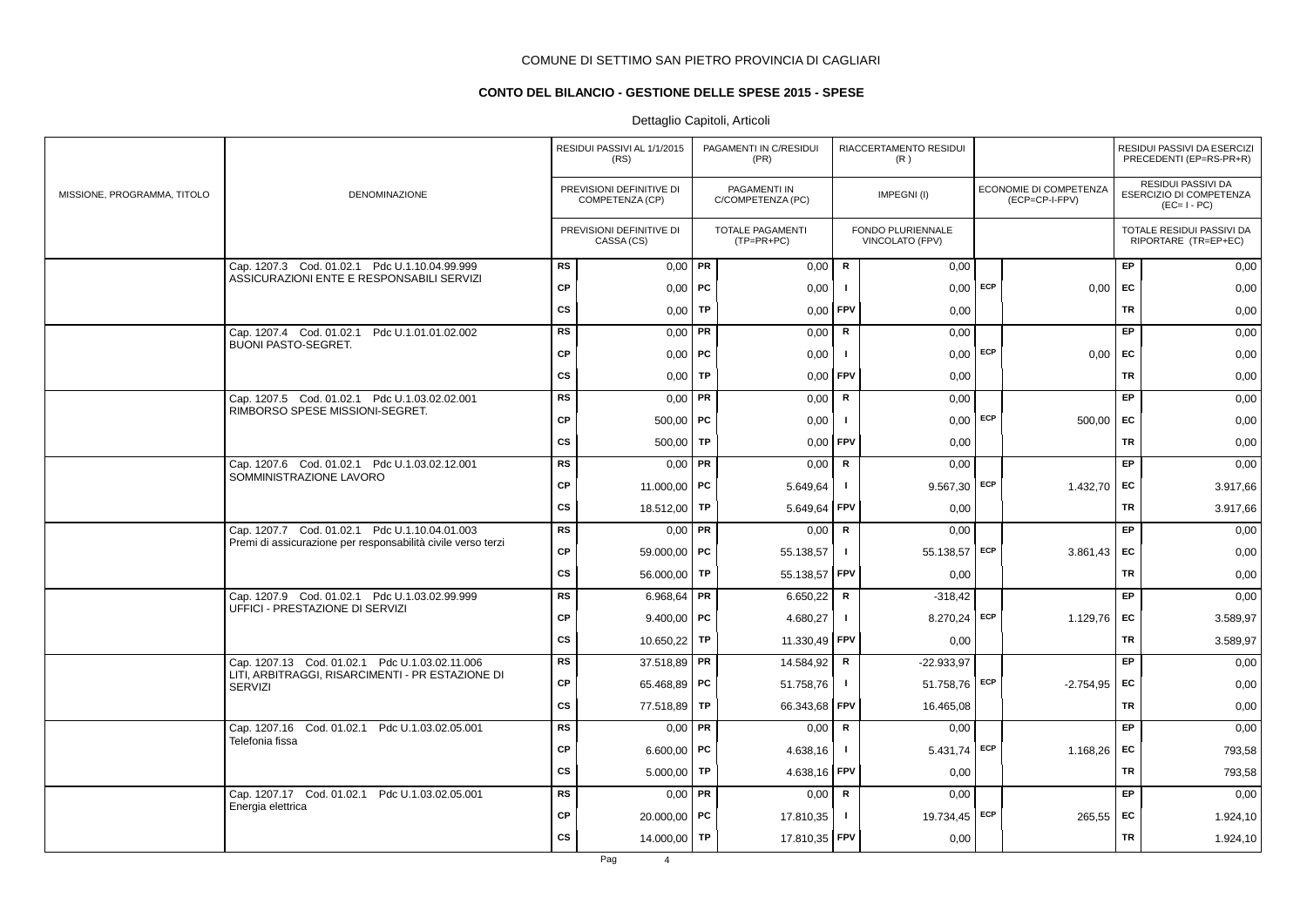# **CONTO DEL BILANCIO - GESTIONE DELLE SPESE 2015 - SPESE**

|                             |                                                                                           |           | RESIDUI PASSIVI AL 1/1/2015<br>(RS)         |           | PAGAMENTI IN C/RESIDUI<br>(PR)        |                | RIACCERTAMENTO RESIDUI<br>(R)        |     |                                          |           | RESIDUI PASSIVI DA ESERCIZI<br>PRECEDENTI (EP=RS-PR+R)       |
|-----------------------------|-------------------------------------------------------------------------------------------|-----------|---------------------------------------------|-----------|---------------------------------------|----------------|--------------------------------------|-----|------------------------------------------|-----------|--------------------------------------------------------------|
| MISSIONE, PROGRAMMA, TITOLO | DENOMINAZIONE                                                                             |           | PREVISIONI DEFINITIVE DI<br>COMPETENZA (CP) |           | PAGAMENTI IN<br>C/COMPETENZA (PC)     |                | IMPEGNI(I)                           |     | ECONOMIE DI COMPETENZA<br>(ECP=CP-I-FPV) |           | RESIDUI PASSIVI DA<br>ESERCIZIO DI COMPETENZA<br>$(EC=I-PC)$ |
|                             |                                                                                           |           | PREVISIONI DEFINITIVE DI<br>CASSA (CS)      |           | <b>TOTALE PAGAMENTI</b><br>(TP=PR+PC) |                | FONDO PLURIENNALE<br>VINCOLATO (FPV) |     |                                          |           | TOTALE RESIDUI PASSIVI DA<br>RIPORTARE (TR=EP+EC)            |
|                             | Cap. 1207.18 Cod. 01.02.1 Pdc U.1.03.02.05.005                                            | <b>RS</b> | $0,00$ PR                                   |           | 0,00                                  | R              | 0,00                                 |     |                                          | <b>EP</b> | 0,00                                                         |
|                             | Acqua                                                                                     | <b>CP</b> | $7.000,00$ PC                               |           | 0,00                                  | $\blacksquare$ | 6.896,14                             | ECP | 103,86                                   | <b>FC</b> | 6.896,14                                                     |
|                             |                                                                                           | <b>CS</b> | 2.000,00                                    | TP        | 0,00                                  | FPV            | 0,00                                 |     |                                          | <b>TR</b> | 6.896,14                                                     |
|                             | Cap. 1207.19 Cod. 01.02.1 Pdc U.1.03.02.07.008                                            | RS        | 0,00                                        | PR        | 0,00                                  | R              | 0,00                                 |     |                                          | <b>EP</b> | 0,00                                                         |
|                             | Noleggi di impianti e macchinari                                                          | <b>CP</b> | $3.200,00$ PC                               |           | 2.958,50                              | $\mathbf{I}$   | 2.958,50 ECP                         |     | 241,50                                   | <b>EC</b> | 0,00                                                         |
|                             |                                                                                           | <b>CS</b> | 3.000,00                                    | <b>TP</b> | 2.958,50                              | <b>FPV</b>     | 0,00                                 |     |                                          | <b>TR</b> | 0,00                                                         |
|                             | Cap. 1207.20 Cod. 01.02.1 Pdc U.1.03.02.13.002                                            | RS        | 0,00                                        | PR        | 0,00                                  | $\mathsf{R}$   | 0,00                                 |     |                                          | EP        | 0,00                                                         |
|                             | Servizi di pulizia e lavanderia                                                           | CP        | $25.600,00$ PC                              |           | 23.737,71                             | $\mathbf{I}$   | 25.388,36 ECP                        |     | 211,64                                   | <b>FC</b> | 1.650,65                                                     |
|                             |                                                                                           | <b>CS</b> | 25.600,00                                   | <b>TP</b> | 23.737,71                             | <b>FPV</b>     | 0,00                                 |     |                                          | <b>TR</b> | 1.650,65                                                     |
|                             | Cap. 1207.21<br>Cod. 01.02.1 Pdc U.1.03.02.16.002                                         | <b>RS</b> | $0,00$ PR                                   |           | 0,00                                  | R              | 0.00                                 |     |                                          | EP.       | 0,00                                                         |
|                             | Spese postali                                                                             | <b>CP</b> | $5.000,00$ PC                               |           | 2.001,24                              | $\mathbf{I}$   | 4.391,03 ECP                         |     | 608,97                                   | EC        | 2.389,79                                                     |
|                             |                                                                                           | <b>CS</b> | 5.000,00                                    | <b>TP</b> | 2.001,24                              | l FPV          | 0,00                                 |     |                                          | <b>TR</b> | 2.389,79                                                     |
|                             | Cap. 1207.22 Cod. 01.02.1 Pdc U.1.03.02.19.001                                            | <b>RS</b> | 0,00                                        | <b>PR</b> | 0,00                                  | ${\sf R}$      | 0,00                                 |     |                                          | <b>EP</b> | 0,00                                                         |
|                             | Gestione e manutenzione applicazioni                                                      | CP        | 14.500,00   PC                              |           | 11.005,21                             | $\mathbf{I}$   | 12.772,99 ECP                        |     | 1.727,01                                 | EC        | 1.767,78                                                     |
|                             |                                                                                           | cs        | 15.000,00                                   | TP        | 11.005,21                             | FPV            | 0,00                                 |     |                                          | <b>TR</b> | 1.767,78                                                     |
|                             | Cap. 1207.5013 Cod. 01.02.1 Pdc U.1.10.02.01.001                                          | <b>RS</b> | 0,00                                        | PR        | 0,00                                  | $\mathbf R$    | 0,00                                 |     |                                          | EP        | 0,00                                                         |
|                             | FONDO PLURIENNALE VINCOLATO - LITI, ARBITRAGGI,<br>RISARCIMENTI - PR ESTAZIONE DI SERVIZI | CP        | 16.465,08   PC                              |           | 0,00                                  |                | 0,00                                 | ECP | 16.465,08                                | EC        | 0,00                                                         |
|                             |                                                                                           | <b>CS</b> | 0,00                                        | TP        | 0,00                                  | FPV            | 0,00                                 |     |                                          | <b>TR</b> | 0,00                                                         |
|                             | Cap. 1208.1 Cod. 01.02.1 Pdc U.1.04.01.02.005                                             | <b>RS</b> | $0,00$ PR                                   |           | 0,00                                  | $\mathsf R$    | 0,00                                 |     |                                          | EP.       | 0,00                                                         |
|                             | TRASFERIMENTI ALL'UNIONE DI COMUNI SERVIZI<br><b>AMMINISTRATIVI</b>                       | CP        | 11.201,00   PC                              |           | 9.200,69                              | $\mathbf{I}$   | 9.200,69                             | ECP | 2.000,31                                 | EC        | 0,00                                                         |
|                             |                                                                                           | <b>CS</b> | 9.201,00                                    | TP        | 9.200,69                              | FPV            | 0,00                                 |     |                                          | <b>TR</b> | 0,00                                                         |
|                             | Cap. 1211.0 Cod. 01.02.1 Pdc U.1.00.00.00.000                                             | <b>RS</b> | 0,00                                        | <b>PR</b> | 0,00                                  | $\mathsf{R}$   | 0,00                                 |     |                                          | EP        | 0,00                                                         |
|                             |                                                                                           | <b>CP</b> | 0,00                                        | PC        | 0,00                                  | -1             | 0,00                                 | ECP | 0,00                                     | EC        | 0,00                                                         |
|                             |                                                                                           | <b>CS</b> | 0,00                                        | TP        | 0,00                                  | <b>FPV</b>     | 0,00                                 |     |                                          | TR        | 0,00                                                         |
|                             | Cod. 01.02.1 Pdc U.1.02.01.01.001<br>Cap. 1211.1                                          | <b>RS</b> | 440,00   PR                                 |           | 440,00                                | $\mathsf{R}$   | 0,00                                 |     |                                          | EP        | 0,00                                                         |
|                             | <b>IRAP</b>                                                                               | <b>CP</b> | 13.310,00 PC                                |           | 3.555,02                              | -1             | 13.310,00                            | ECP | 0,00                                     | EC        | 9.754,98                                                     |
|                             |                                                                                           | <b>CS</b> | 13.750,00                                   | TP        | 3.995,02 FPV                          |                | 0,00                                 |     |                                          | <b>TR</b> | 9.754,98                                                     |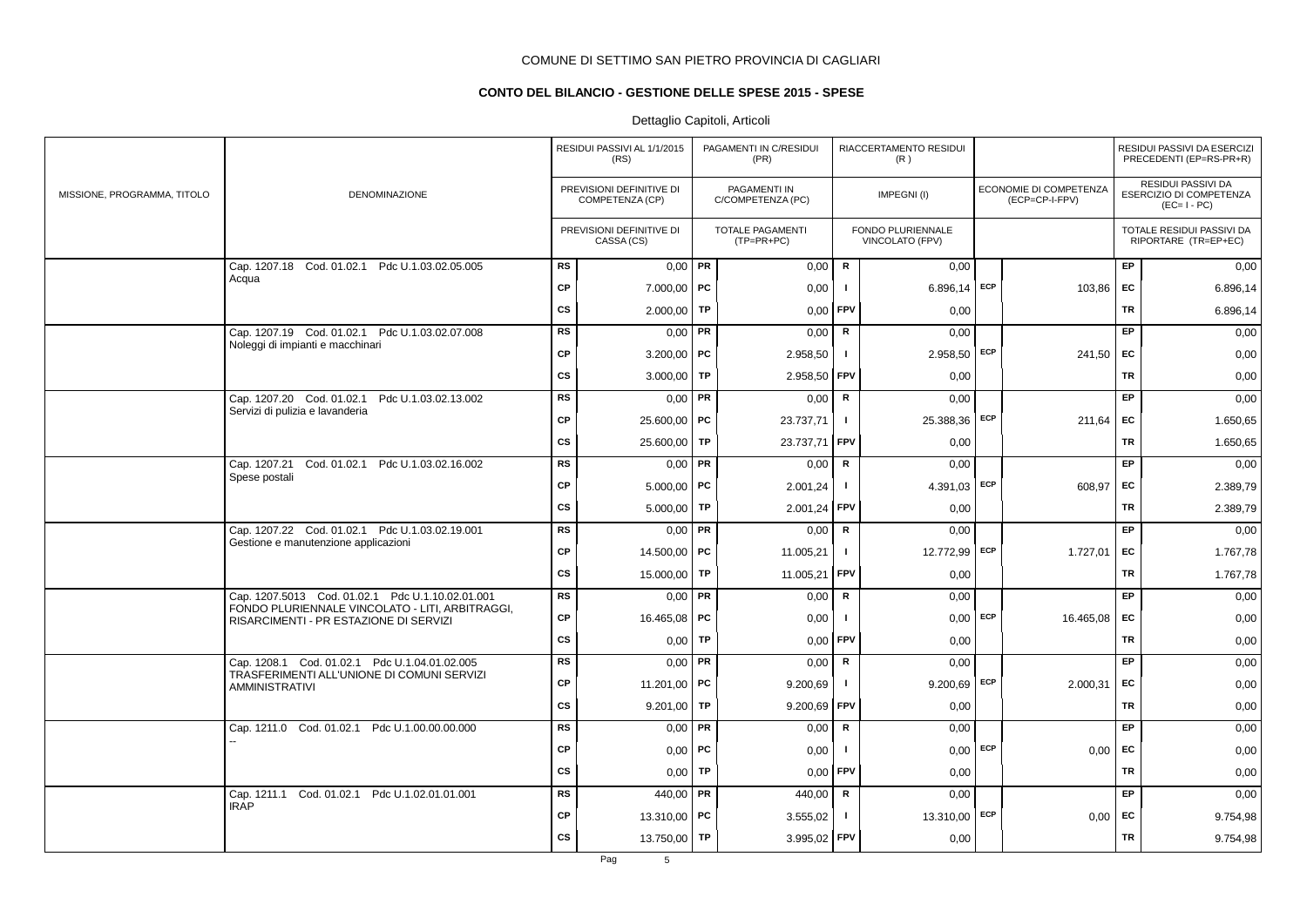# **CONTO DEL BILANCIO - GESTIONE DELLE SPESE 2015 - SPESE**

|                             |                                                                                   |           | RESIDUI PASSIVI AL 1/1/2015<br>(RS)         |    | PAGAMENTI IN C/RESIDUI<br>(PR)        |              | RIACCERTAMENTO RESIDUI<br>(R)        |            |                                          |           | RESIDUI PASSIVI DA ESERCIZI<br>PRECEDENTI (EP=RS-PR+R)       |
|-----------------------------|-----------------------------------------------------------------------------------|-----------|---------------------------------------------|----|---------------------------------------|--------------|--------------------------------------|------------|------------------------------------------|-----------|--------------------------------------------------------------|
| MISSIONE, PROGRAMMA, TITOLO | DENOMINAZIONE                                                                     |           | PREVISIONI DEFINITIVE DI<br>COMPETENZA (CP) |    | PAGAMENTI IN<br>C/COMPETENZA (PC)     |              | IMPEGNI(I)                           |            | ECONOMIE DI COMPETENZA<br>(ECP=CP-I-FPV) |           | RESIDUI PASSIVI DA<br>ESERCIZIO DI COMPETENZA<br>$(EC=I-PC)$ |
|                             |                                                                                   |           | PREVISIONI DEFINITIVE DI<br>CASSA (CS)      |    | <b>TOTALE PAGAMENTI</b><br>(TP=PR+PC) |              | FONDO PLURIENNALE<br>VINCOLATO (FPV) |            |                                          |           | TOTALE RESIDUI PASSIVI DA<br>RIPORTARE (TR=EP+EC)            |
|                             | Cap. 1211.2 Cod. 01.02.1 Pdc U.1.02.01.01.001                                     | <b>RS</b> | $3.806,88$ PR                               |    | 3.806,88                              | R            | 0,00                                 |            |                                          | <b>EP</b> | 0,00                                                         |
|                             | IRAP SU FONDO DI PRODUTTIVITA                                                     | <b>CP</b> | 3.787,00 PC                                 |    | 0,00                                  | $\mathbf{I}$ | $3.770,51$ ECP                       |            | $-4.046,51$                              | EC        | 3.770,51                                                     |
|                             |                                                                                   | <b>CS</b> | 9.156,88                                    | TP | 3.806,88                              | <b>FPV</b>   | 4.063,00                             |            |                                          | TR        | 3.770,51                                                     |
|                             | Cap. 1211.3 Cod. 01.02.1 Pdc U.1.02.01.01.001                                     | RS        | 844,03 PR                                   |    | 844,03                                | R            | 0,00                                 |            |                                          | <b>EP</b> | 0,00                                                         |
|                             | IRAP SU FONDO INDENNITA' RESPONSABILI                                             | <b>CP</b> | 6.112,93   PC                               |    | 1.047,68                              | $\mathbf{I}$ | $6.112,93$ ECP                       |            | $-1.203,07$                              | EC        | 5.065,25                                                     |
|                             |                                                                                   | <b>CS</b> | 6.860,03   TP                               |    | 1.891,71 FPV                          |              | 1.203,07                             |            |                                          | TR        | 5.065,25                                                     |
|                             | Cap. 1211.4 Cod. 01.02.1 Pdc U.1.02.01.01.001                                     | <b>RS</b> | $0,00$ PR                                   |    | 0,00                                  | $\mathsf{R}$ | 0,00                                 |            |                                          | <b>EP</b> | 0,00                                                         |
|                             | IRAP SOMMINISTRAZIONE LAVORO                                                      | <b>CP</b> | 1.100,00   PC                               |    | 0,00                                  | $\mathbf{I}$ | 258,86                               | ECP        | 841,14 EC                                |           | 258,86                                                       |
|                             |                                                                                   | <b>CS</b> | $0,00$ TP                                   |    | 0,00                                  | <b>FPV</b>   | 0,00                                 |            |                                          | TR        | 258,86                                                       |
|                             | Cap. 1211.5002 Cod. 01.02.1 Pdc U.1.10.02.01.001                                  | <b>RS</b> | $0,00$ PR                                   |    | 0,00                                  | R            | 0.00                                 |            |                                          | EP        | 0,00                                                         |
|                             | FONDO PLURIENNALE VINCOLATO - IRAP SU FONDO DI<br><b>PRODUTTIVITA</b>             | <b>CP</b> | 4.063,00   PC                               |    | 0,00                                  | $\mathbf{I}$ |                                      | $0.00$ ECP | 4.063.00                                 | EC        | 0,00                                                         |
|                             |                                                                                   | <b>CS</b> | $0,00$ TP                                   |    | 0,00                                  | FPV          | 0,00                                 |            |                                          | <b>TR</b> | 0,00                                                         |
|                             | Cap. 1211.5003 Cod. 01.02.1 Pdc U.1.10.02.01.001                                  | <b>RS</b> | $0,00$ PR                                   |    | 0,00                                  | ${\sf R}$    | 0,00                                 |            |                                          | <b>EP</b> | 0,00                                                         |
|                             | FONDO PLURIENNALE VINCOLATO - IRAP SU FONDO<br><b>INDENNITA' RESPONSABILI</b>     | <b>CP</b> | 1.203,07   PC                               |    | 0,00                                  | $\mathbf{I}$ |                                      | $0,00$ ECP | 1.203,07                                 | EC        | 0,00                                                         |
|                             |                                                                                   | CS        | $0,00$ TP                                   |    | 0,00                                  | FPV          | 0,00                                 |            |                                          | TR        | 0,00                                                         |
|                             | Cap. 1213.0 Cod. 01.02.1 Pdc U.1.00.00.00.000                                     | <b>RS</b> | $0,00$ PR                                   |    | 0,00                                  | R            | 0,00                                 |            |                                          | EP        | 0,00                                                         |
|                             |                                                                                   | <b>CP</b> | $0,00$   PC                                 |    | 0,00                                  | $\mathbf{I}$ |                                      | $0,00$ ECP | 0,00                                     | <b>FC</b> | 0,00                                                         |
|                             |                                                                                   | <b>CS</b> | 0,00                                        | TP | 0,00                                  | FPV          | 0,00                                 |            |                                          | TR        | 0,00                                                         |
|                             | Cap. 1225.0 Cod. 01.02.1 Pdc U.1.00.00.00.000                                     | <b>RS</b> | $0,00$ PR                                   |    | 0,00                                  | $\mathsf R$  | 0,00                                 |            |                                          | EP        | 0,00                                                         |
|                             |                                                                                   | <b>CP</b> | $0,00$   PC                                 |    | 0,00                                  | J.           |                                      | $0,00$ ECP | $0,00$ EC                                |           | 0,00                                                         |
|                             |                                                                                   | <b>CS</b> | $0,00$ TP                                   |    | 0,00                                  | <b>FPV</b>   | 0,00                                 |            |                                          | TR        | 0,00                                                         |
|                             | Cap. 1225.2 Cod. 01.02.1 Pdc U.1.01.01.01.002<br>STIPENDI ED ALTRI ASSEGNI FISSI  | <b>RS</b> | 22.820,81   PR                              |    | 19.552,70                             | $\mathbf R$  | $-3.268,11$                          |            |                                          | EP        | 0,00                                                         |
|                             |                                                                                   | <b>CP</b> | 140.560,00 PC                               |    | 127.222,73                            | $\mathbf{I}$ | 133.263,50 ECP                       |            | 7.296,50                                 | <b>FC</b> | 6.040,77                                                     |
|                             |                                                                                   | CS        | 176.112,70 TP                               |    | 146.775,43 FPV                        |              | 0,00                                 |            |                                          | <b>TR</b> | 6.040,77                                                     |
|                             | Cap. 1225.3 Cod. 01.02.1 Pdc U.1.01.01.01.004<br>TRATTAMENTO ECONOMICO ACCESSORIO | RS        | 47.455,57 PR                                |    | 1.060,00                              | R            | $-46.395.57$                         |            |                                          | <b>EP</b> | 0,00                                                         |
|                             |                                                                                   | <b>CP</b> | 59.618,98   PC                              |    | 58.819,57                             | $\mathbf{I}$ | 58.819,57 ECP                        |            | $-46.999.61$                             | FC        | 0,00                                                         |
|                             |                                                                                   | <b>CS</b> | 109.973,57 TP                               |    | 59.879,57 FPV                         |              | 47.799,02                            |            |                                          | TR        | 0,00                                                         |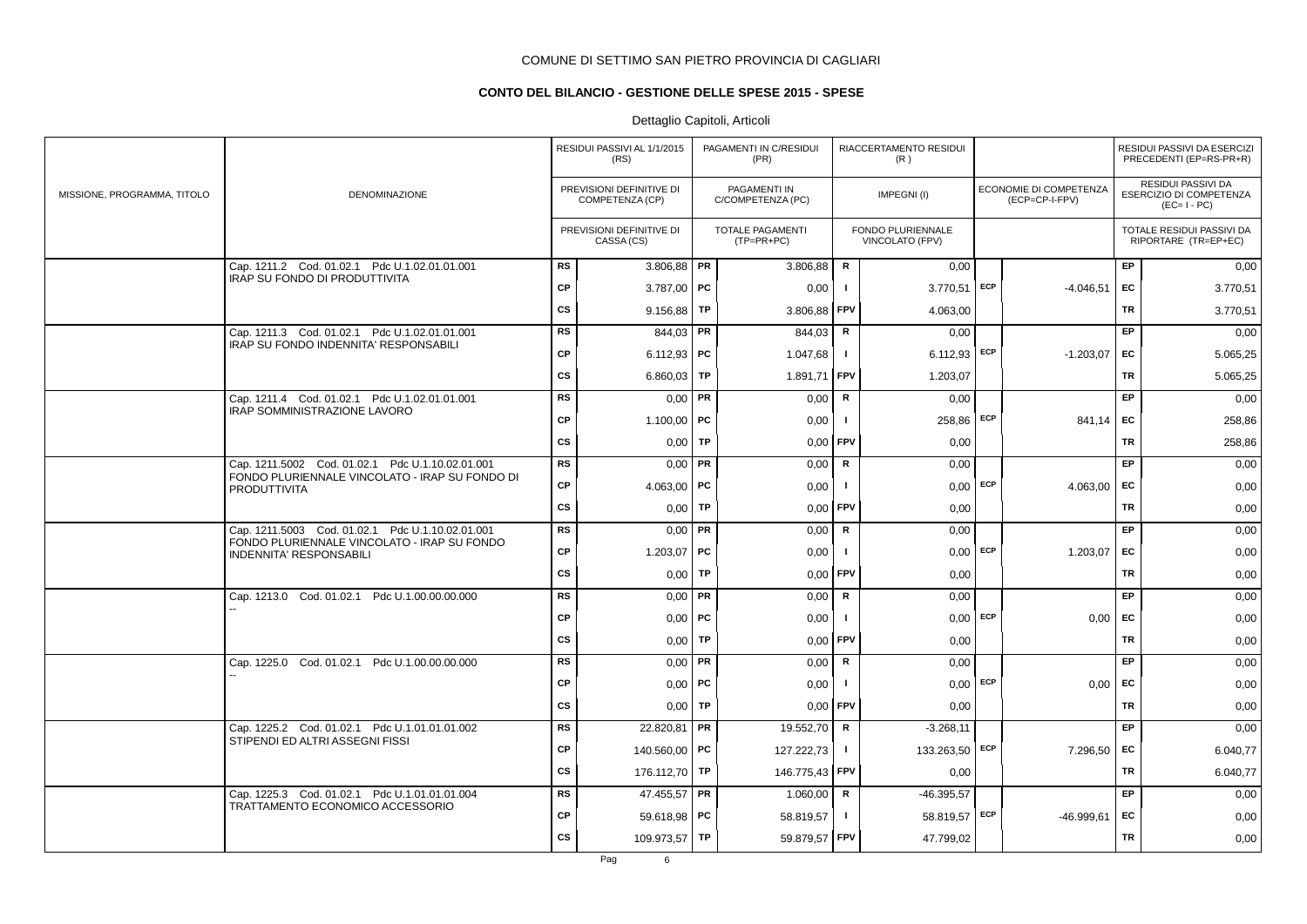# **CONTO DEL BILANCIO - GESTIONE DELLE SPESE 2015 - SPESE**

|                             |                                                                                                     |           | RESIDUI PASSIVI AL 1/1/2015<br>(RS)         |           | PAGAMENTI IN C/RESIDUI<br>(PR)    |              | RIACCERTAMENTO RESIDUI<br>(R)        |            |                                          |           | RESIDUI PASSIVI DA ESERCIZI<br>PRECEDENTI (EP=RS-PR+R)       |
|-----------------------------|-----------------------------------------------------------------------------------------------------|-----------|---------------------------------------------|-----------|-----------------------------------|--------------|--------------------------------------|------------|------------------------------------------|-----------|--------------------------------------------------------------|
| MISSIONE, PROGRAMMA, TITOLO | <b>DENOMINAZIONE</b>                                                                                |           | PREVISIONI DEFINITIVE DI<br>COMPETENZA (CP) |           | PAGAMENTI IN<br>C/COMPETENZA (PC) |              | IMPEGNI(I)                           |            | ECONOMIE DI COMPETENZA<br>(ECP=CP-I-FPV) |           | RESIDUI PASSIVI DA<br>ESERCIZIO DI COMPETENZA<br>$(EC=I-PC)$ |
|                             |                                                                                                     |           | PREVISIONI DEFINITIVE DI<br>CASSA (CS)      |           | TOTALE PAGAMENTI<br>(TP=PR+PC)    |              | FONDO PLURIENNALE<br>VINCOLATO (FPV) |            |                                          |           | TOTALE RESIDUI PASSIVI DA<br>RIPORTARE (TR=EP+EC)            |
|                             | Cap. 1225.4 Cod. 01.02.1 Pdc U.1.01.01.01.004<br>INDENNITA' E RIMBORSO SPESE MISSION I              | <b>RS</b> | $0,00$ PR                                   |           | 0,00                              | R            | 0,00                                 |            |                                          | EP        | 0,00                                                         |
|                             |                                                                                                     | <b>CP</b> | $0,00$ PC                                   |           | 0,00                              | $\mathbf{I}$ |                                      | $0,00$ ECP | 0,00                                     | EC        | 0,00                                                         |
|                             |                                                                                                     | <b>CS</b> | 0,00                                        | TP        | 0,00                              | FPV          | 0,00                                 |            |                                          | <b>TR</b> | 0,00                                                         |
|                             | Cap. 1225.5 Cod. 01.02.1 Pdc U.1.01.01.01.004<br>FONDO INDENNITA' RESPONSABILI                      | <b>RS</b> | 15.368,18                                   | PR        | 0,00                              | R            | $-15.368,18$                         |            |                                          | EP        | 0,00                                                         |
|                             |                                                                                                     | <b>CP</b> | 70.770,00 PC                                |           | 70.768,75                         | $\mathbf{I}$ | 70.768,75 ECP                        |            | $-14.152,50$ EC                          |           | 0,00                                                         |
|                             |                                                                                                     | <b>CS</b> | 84.923,75 TP                                |           | 70.768,75 FPV                     |              | 14.153,75                            |            |                                          | TR        | 0,00                                                         |
|                             | Cap. 1225.6 Cod. 01.02.1 Pdc U.1.01.01.02.002<br><b>BUONI PASTO DIPENDENTI</b>                      | <b>RS</b> | $9.961,33$ PR                               |           | 9.961,33                          | $\mathsf{R}$ | 0.00                                 |            |                                          | <b>EP</b> | 0,00                                                         |
|                             |                                                                                                     | <b>CP</b> | $8.000,00$ PC                               |           | 900,12                            | $\mathbf{I}$ | $6.900,92$ ECP                       |            | 1.099,08                                 | EC        | 6.000,80                                                     |
|                             |                                                                                                     | <b>CS</b> | 20.961,33 TP                                |           | 10.861,45 FPV                     |              | 0,00                                 |            |                                          | TR        | 6.000,80                                                     |
|                             | Cap. 1225.5003 Cod. 01.02.1 Pdc U.1.10.02.01.001<br>FONDO PLURIENNALE VINCOLATO - TRATTAMENTO       | <b>RS</b> | 0,00                                        | PR        | 0,00                              | $\mathsf R$  | 0,00                                 |            |                                          | EP        | 0,00                                                         |
|                             | ECONOMICO ACCESSORIO                                                                                | <b>CP</b> | 47.799,02 PC                                |           | 0,00                              | $\mathbf{I}$ |                                      | $0,00$ ECP | 47.799,02                                | EC        | 0,00                                                         |
|                             |                                                                                                     | <b>CS</b> | $0,00$ TP                                   |           | 0.00                              | <b>FPV</b>   | 0,00                                 |            |                                          | <b>TR</b> | 0,00                                                         |
|                             | Cap. 1225.5005 Cod. 01.02.1 Pdc U.1.10.02.01.001<br>FONDO PLURIENNALE VINCOLATO - FONDO INDENNITA'  | <b>RS</b> | $0,00$ PR                                   |           | 0,00                              | R            | 0,00                                 |            |                                          | <b>EP</b> | 0,00                                                         |
|                             | <b>RESPONSABILI</b>                                                                                 | <b>CP</b> | 14.153,75 PC                                |           | 0,00                              | -1           | 0,00                                 | ECP        | 14.153,75 EC                             |           | 0,00                                                         |
|                             |                                                                                                     | <b>CS</b> | 0,00                                        | TP        | 0,00                              | FPV          | 0,00                                 |            |                                          | TR        | 0,00                                                         |
|                             | Cap. 1226.0 Cod. 01.02.1 Pdc U.1.00.00.00.000                                                       | <b>RS</b> | $0,00$ PR                                   |           | 0,00                              | R            | 0,00                                 |            |                                          | EP        | 0,00                                                         |
|                             |                                                                                                     | <b>CP</b> | $0,00$   PC                                 |           | 0,00                              | $\mathbf{I}$ |                                      | $0,00$ ECP | 0,00                                     | EC        | 0,00                                                         |
|                             |                                                                                                     | <b>CS</b> | $0,00$ TP                                   |           | 0,00                              | <b>FPV</b>   | 0,00                                 |            |                                          | <b>TR</b> | 0,00                                                         |
|                             | Cap. 1226.1 Cod. 01.02.1 Pdc U.1.01.02.01.001<br>ONERI PREVIDENZIALI ASSISTENZIALI E D ASSICURATIVI | <b>RS</b> | 5.478,55 PR                                 |           | 4.974,08                          | R            | $-504,47$                            |            |                                          | EP        | 0,00                                                         |
|                             | OBBLIGATORI A CARICO ENTE                                                                           | <b>CP</b> | 40.550,00                                   | PC        | 36.074,20                         | $\mathbf{I}$ | 37.712,57 ECP                        |            | 2.837,43                                 | EC        | 1.638,37                                                     |
|                             |                                                                                                     | <b>CS</b> | 46.224,08   TP                              |           | 41.048,28                         | <b>FPV</b>   | 0,00                                 |            |                                          | <b>TR</b> | 1.638,37                                                     |
|                             | Cap. 1227.0 Cod. 01.02.1 Pdc U.1.00.00.00.000                                                       | <b>RS</b> | $0,00$ PR                                   |           | 0,00                              | R            | 0,00                                 |            |                                          | <b>EP</b> | 0,00                                                         |
|                             |                                                                                                     | <b>CP</b> | 0,00                                        | PC        | 0,00                              | $\mathbf{I}$ |                                      | $0,00$ ECP | 0,00                                     | EC        | 0,00                                                         |
|                             |                                                                                                     | <b>CS</b> | 0,00                                        | TP        | 0,00                              | <b>FPV</b>   | 0,00                                 |            |                                          | TR        | 0,00                                                         |
|                             | Cap. 1228.0 Cod. 01.02.1 Pdc U.1.00.00.00.000                                                       | <b>RS</b> | $0,00$ PR                                   |           | 0,00                              | $\mathsf R$  | 0,00                                 |            |                                          | EP        | 0,00                                                         |
|                             |                                                                                                     | <b>CP</b> | $0,00$   PC                                 |           | 0,00                              | $\mathbf{I}$ |                                      | $0,00$ ECP | 0,00                                     | EC        | 0,00                                                         |
|                             |                                                                                                     | <b>CS</b> | 0,00                                        | <b>TP</b> | 0,00                              | <b>FPV</b>   | 0,00                                 |            |                                          | <b>TR</b> | 0,00                                                         |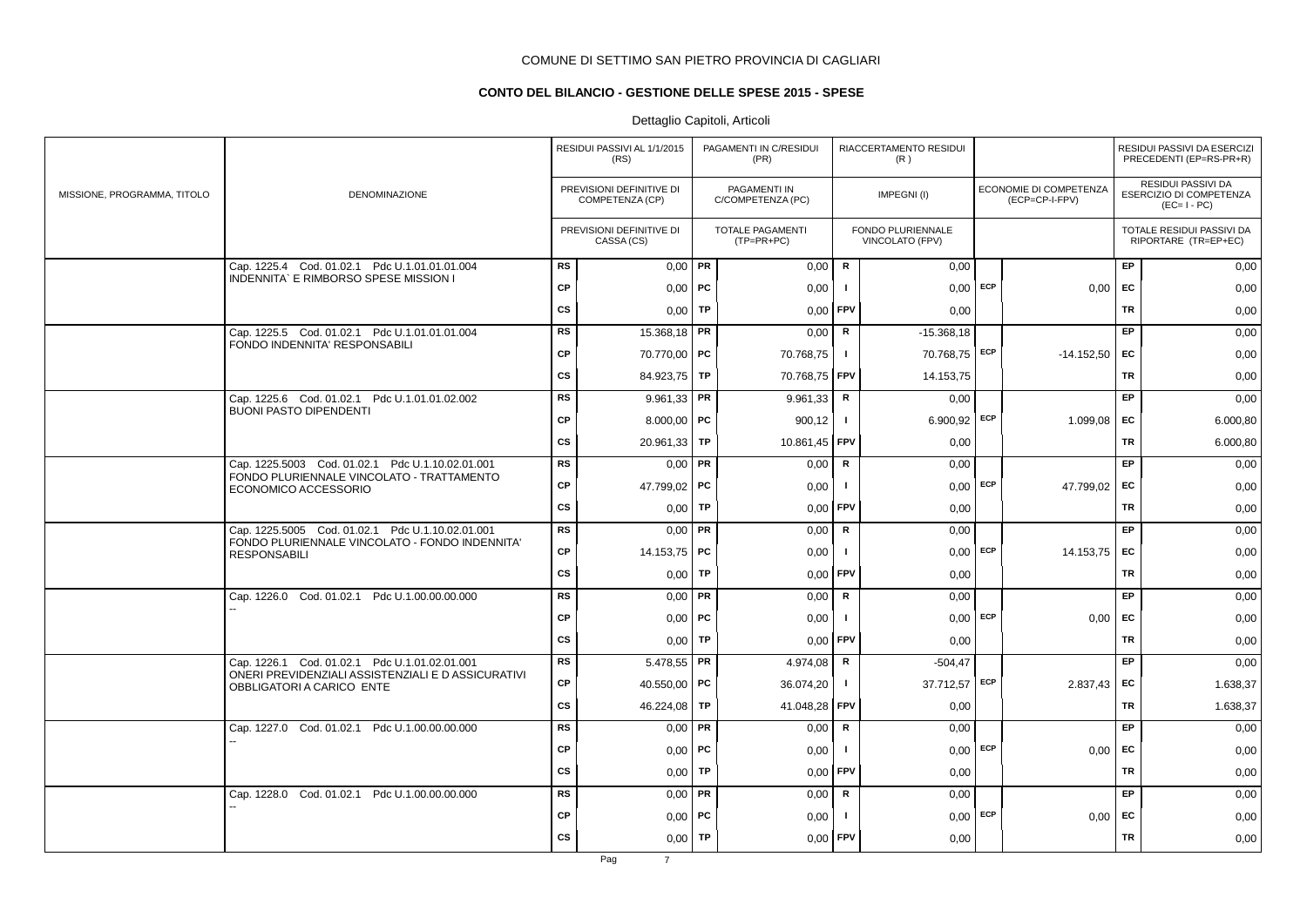# **CONTO DEL BILANCIO - GESTIONE DELLE SPESE 2015 - SPESE**

|                             |                                                                                                      |           | RESIDUI PASSIVI AL 1/1/2015<br>(RS)         |           | PAGAMENTI IN C/RESIDUI<br>(PR)          |                | RIACCERTAMENTO RESIDUI<br>(R)        |     |                                          |           | RESIDUI PASSIVI DA ESERCIZI<br>PRECEDENTI (EP=RS-PR+R)              |
|-----------------------------|------------------------------------------------------------------------------------------------------|-----------|---------------------------------------------|-----------|-----------------------------------------|----------------|--------------------------------------|-----|------------------------------------------|-----------|---------------------------------------------------------------------|
| MISSIONE, PROGRAMMA, TITOLO | <b>DENOMINAZIONE</b>                                                                                 |           | PREVISIONI DEFINITIVE DI<br>COMPETENZA (CP) |           | PAGAMENTI IN<br>C/COMPETENZA (PC)       |                | IMPEGNI(I)                           |     | ECONOMIE DI COMPETENZA<br>(ECP=CP-I-FPV) |           | <b>RESIDUI PASSIVI DA</b><br>ESERCIZIO DI COMPETENZA<br>$(EC=I-PC)$ |
|                             |                                                                                                      |           | PREVISIONI DEFINITIVE DI<br>CASSA (CS)      |           | <b>TOTALE PAGAMENTI</b><br>$(TP=PR+PC)$ |                | FONDO PLURIENNALE<br>VINCOLATO (FPV) |     |                                          |           | TOTALE RESIDUI PASSIVI DA<br>RIPORTARE (TR=EP+EC)                   |
|                             | Cap. 1228.1 Cod. 01.02.1 Pdc U.1.01.01.01.004<br>SEGRETARIO COMUNALE - DIRITTI DI RO GITO E RELATIVI | <b>RS</b> | $5.480,93$ PR                               |           | 5.480,93                                | $\mathsf{R}$   | 0,00                                 |     |                                          | EP        | 0,00                                                                |
|                             | <b>ONERI CONTRIBUTIVI</b>                                                                            | <b>CP</b> | 13.000,00   PC                              |           | 9.840,92                                | $\mathbf{I}$   | $9.840,92$ ECP                       |     | 3.159,08                                 | <b>EC</b> | 0,00                                                                |
|                             |                                                                                                      | <b>CS</b> | 12.625,93                                   | <b>TP</b> | 15.321,85                               | <b>FPV</b>     | 0,00                                 |     |                                          | <b>TR</b> | 0,00                                                                |
|                             | Cap. 1229.0 Cod. 01.02.1 Pdc U.1.00.00.00.000                                                        | <b>RS</b> | 0,00                                        | PR        | 0,00                                    | ${\sf R}$      | 0,00                                 |     |                                          | <b>EP</b> | 0,00                                                                |
|                             |                                                                                                      | CP        | $0,00$   PC                                 |           | 0,00                                    | $\mathbf{I}$   | $0,00$ ECP                           |     | 0,00                                     | EC        | 0,00                                                                |
|                             |                                                                                                      | <b>CS</b> | $0,00$   TP                                 |           | 0,00                                    | FPV            | 0,00                                 |     |                                          | TR        | 0,00                                                                |
|                             | Cap. 1229.1 Cod. 01.02.1 Pdc U.1.03.02.99.003<br>CONTRIBUTI ASSOCIATIVI ANNUALI                      | <b>RS</b> | $0,00$ PR                                   |           | 0,00                                    | R              | 0,00                                 |     |                                          | EP        | 0,00                                                                |
|                             |                                                                                                      | <b>CP</b> | $2.500,00$ PC                               |           | 2.217,44                                | $\mathbf{I}$   | $2.217,44$ ECP                       |     | 282,56                                   | <b>EC</b> | 0,00                                                                |
|                             |                                                                                                      | <b>CS</b> | 2.500,00                                    | TP        | 2.217,44                                | FPV            | 0,00                                 |     |                                          | <b>TR</b> | 0,00                                                                |
|                             | Cap. 1230.0 Cod. 01.02.1 Pdc U.1.00.00.00.000                                                        | RS        | 0,00                                        | <b>PR</b> | 0,00                                    | $\mathsf R$    | 0,00                                 |     |                                          | EP        | 0,00                                                                |
|                             |                                                                                                      | CP        | 0,00                                        | PC        | 0,00                                    | - 1            | 0,00                                 | ECP | 0,00                                     | <b>EC</b> | 0,00                                                                |
|                             |                                                                                                      | <b>CS</b> | 0,00                                        | TP        | 0,00                                    | <b>FPV</b>     | 0,00                                 |     |                                          | <b>TR</b> | 0,00                                                                |
|                             | Cap. 1230.1 Cod. 01.02.1 Pdc U.1.04.01.01.001<br>DIRITTI DI SEGRETERIA DI SPETTANZA MINISTERIALE     | <b>RS</b> | 688,60   PR                                 |           | 688,60                                  | R              | 0,00                                 |     |                                          | <b>EP</b> | 0,00                                                                |
|                             |                                                                                                      | <b>CP</b> | $0,00$ PC                                   |           | 0,00                                    | -1             | 0,00                                 | ECP | 0.00                                     | <b>EC</b> | 0,00                                                                |
|                             |                                                                                                      | <b>CS</b> | 688,60                                      | TP        | 688,60                                  | FPV            | 0,00                                 |     |                                          | TR        | 0,00                                                                |
|                             | Cap. 1231.0 Cod. 01.02.1 Pdc U.1.00.00.00.000                                                        | <b>RS</b> | 0,00                                        | PR        | 0,00                                    | $\mathsf{R}$   | 0,00                                 |     |                                          | EP        | 0,00                                                                |
|                             |                                                                                                      | <b>CP</b> | $0,00$   PC                                 |           | 0,00                                    | -1             | 0,00                                 | ECP | 0,00                                     | EC        | 0,00                                                                |
|                             |                                                                                                      | CS        | 0,00                                        | <b>TP</b> | 0,00                                    | FPV            | 0,00                                 |     |                                          | <b>TR</b> | 0,00                                                                |
|                             | Cap. 1231.1 Cod. 01.02.1 Pdc U.1.04.01.02.999<br>CONTRIBUTO FUNZIONAMENTO AGENZIA SEGRETARI          | <b>RS</b> | $0,00$ PR                                   |           | 0,00                                    | R              | 0.00                                 |     |                                          | EP        | 0,00                                                                |
|                             | <b>COMUNALI</b>                                                                                      | CP        | $0,00$ PC                                   |           | 0,00                                    | $\blacksquare$ | $0,00$ ECP                           |     | 0,00                                     | EC        | 0,00                                                                |
|                             |                                                                                                      | CS        | 0,00                                        | TP        | 0,00                                    | FPV            | 0,00                                 |     |                                          | <b>TR</b> | 0,00                                                                |
| <b>TITOLO 2</b>             | <b>SPESE IN CONTO CAPITALE</b>                                                                       | RS        | 16.050,38                                   | <b>PR</b> | 0,00                                    | $\mathsf{R}$   | $-16.050,38$                         |     |                                          | EP        | 0,00                                                                |
|                             |                                                                                                      | <b>CP</b> | $0,00$   PC                                 |           | 0,00                                    | $\mathbf{I}$   | 0,00                                 | ECP | 0,00                                     | EC        | 0,00                                                                |
|                             |                                                                                                      | <b>CS</b> | 0.00                                        | TP        | 0,00                                    | FPV            | 0,00                                 |     |                                          | <b>TR</b> | 0,00                                                                |
|                             | Cap. 21206.0 Cod. 01.02.2 Pdc U.2.00.00.00.000                                                       | RS        | 0,00                                        | PR        | 0,00                                    | $\mathsf R$    | 0,00                                 |     |                                          | EP        | 0,00                                                                |
|                             |                                                                                                      | <b>CP</b> | $0,00$   PC                                 |           | 0,00                                    | $\mathbf{I}$   | $0,00$ ECP                           |     | 0,00                                     | EC        | 0,00                                                                |
|                             |                                                                                                      | <b>CS</b> | $0,00$ TP                                   |           | 0,00                                    | FPV            | 0,00                                 |     |                                          | <b>TR</b> | 0,00                                                                |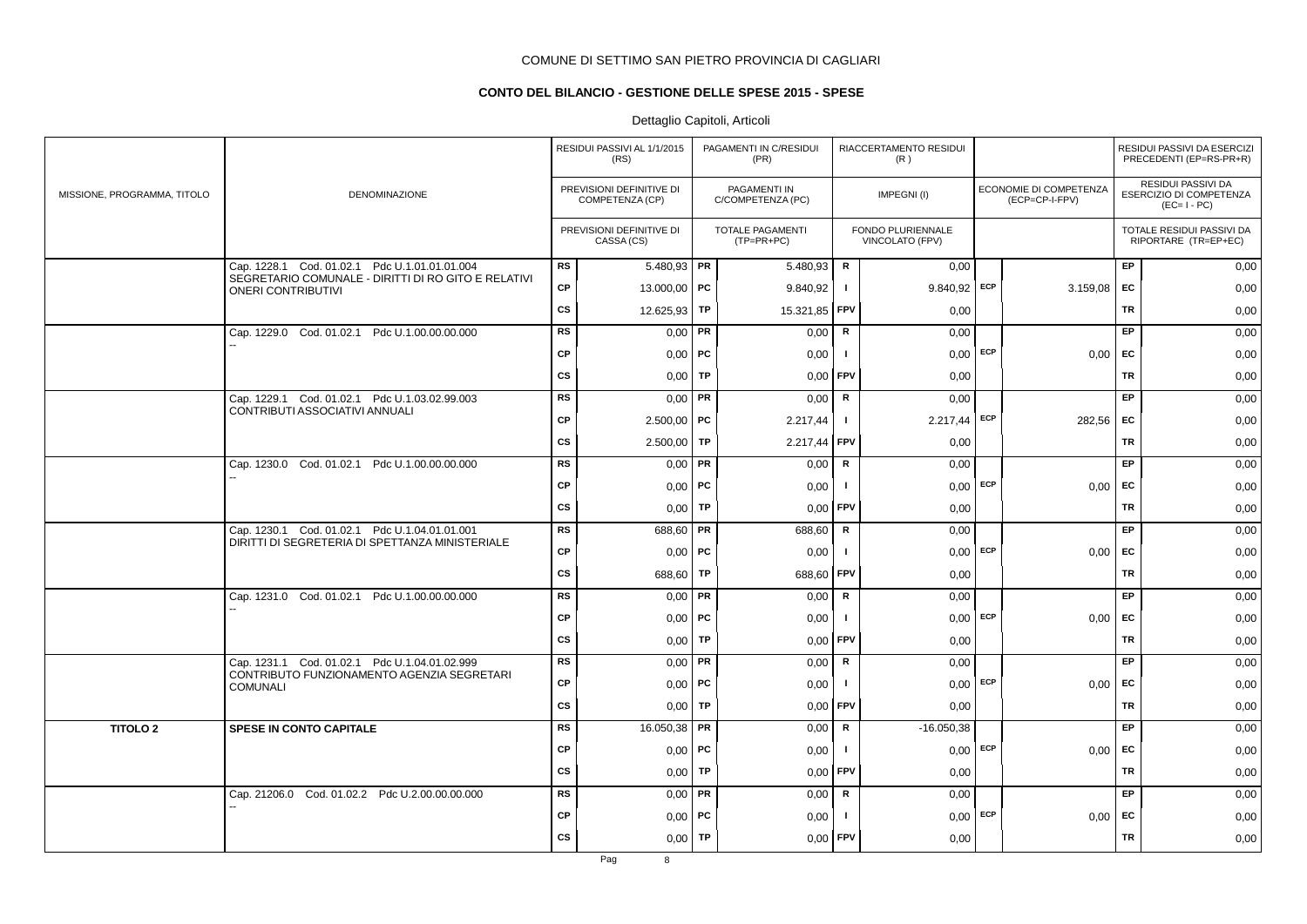# **CONTO DEL BILANCIO - GESTIONE DELLE SPESE 2015 - SPESE**

# Dettaglio Capitoli, Articoli

|                               |                                                                         |               | RESIDUI PASSIVI AL 1/1/2015<br>(RS)         |           | PAGAMENTI IN C/RESIDUI<br>(PR)          |                | RIACCERTAMENTO RESIDUI<br>(R)        |     |                                          |           | RESIDUI PASSIVI DA ESERCIZI<br>PRECEDENTI (EP=RS-PR+R)              |
|-------------------------------|-------------------------------------------------------------------------|---------------|---------------------------------------------|-----------|-----------------------------------------|----------------|--------------------------------------|-----|------------------------------------------|-----------|---------------------------------------------------------------------|
| MISSIONE, PROGRAMMA, TITOLO   | <b>DENOMINAZIONE</b>                                                    |               | PREVISIONI DEFINITIVE DI<br>COMPETENZA (CP) |           | PAGAMENTI IN<br>C/COMPETENZA (PC)       |                | IMPEGNI(I)                           |     | ECONOMIE DI COMPETENZA<br>(ECP=CP-I-FPV) |           | <b>RESIDUI PASSIVI DA</b><br>ESERCIZIO DI COMPETENZA<br>$(EC=I-PC)$ |
|                               |                                                                         |               | PREVISIONI DEFINITIVE DI<br>CASSA (CS)      |           | <b>TOTALE PAGAMENTI</b><br>$(TP=PR+PC)$ |                | FONDO PLURIENNALE<br>VINCOLATO (FPV) |     |                                          |           | TOTALE RESIDUI PASSIVI DA<br>RIPORTARE (TR=EP+EC)                   |
|                               | Cap. 21210.0 Cod. 01.02.2 Pdc U.2.00.00.00.000                          | <b>RS</b>     | 0,00                                        | PR        | 0,00                                    | R              | 0,00                                 |     |                                          | EP        | 0,00                                                                |
|                               |                                                                         | <b>CP</b>     | $0,00$ PC                                   |           | 0,00                                    |                | $0,00$ ECP                           |     | 0,00                                     | <b>FC</b> | 0,00                                                                |
|                               |                                                                         | <b>CS</b>     | 0,00                                        | <b>TP</b> | 0,00                                    | FPV            | 0,00                                 |     |                                          | <b>TR</b> | 0,00                                                                |
|                               | Cap. 21210.2 Cod. 01.02.2 Pdc U.2.02.01.07.999<br>ATTREZZATURE E ARREDI | <b>RS</b>     | 16.050,38                                   | PR        | 0,00                                    | ${\sf R}$      | $-16.050,38$                         |     |                                          | EP        | 0,00                                                                |
|                               |                                                                         | <b>CP</b>     | 0,00                                        | <b>PC</b> | 0,00                                    | - 1            | $0,00$ ECP                           |     | 0,00                                     | EC        | 0,00                                                                |
|                               |                                                                         | <b>CS</b>     | 0,00                                        | <b>TP</b> | 0,00                                    | FPV            | 0,00                                 |     |                                          | <b>TR</b> | 0,00                                                                |
|                               | Cap. 21211.0 Cod. 01.02.2 Pdc U.2.00.00.00.000                          | <b>RS</b>     | 0,00                                        | PR        | 0,00                                    | ${\mathbf R}$  | 0,00                                 |     |                                          | EP        | 0,00                                                                |
|                               |                                                                         | <b>CP</b>     | 0,00                                        | PC        | 0,00                                    | -1             | $0,00$ ECP                           |     | 0,00                                     | EC        | 0,00                                                                |
|                               |                                                                         | <b>CS</b>     | 0,00                                        | TP        | 0,00                                    | <b>FPV</b>     | 0,00                                 |     |                                          | <b>TR</b> | 0,00                                                                |
| <b>Totale Programma</b><br>02 | Segreteria generale                                                     | <b>RS</b>     | 192.136,18 <b>PR</b>                        |           | 72.774,37                               | $\mathsf{R}$   | $-119.361.81$                        |     |                                          | EP        | 0,00                                                                |
|                               |                                                                         | СP            | 739.434,31 PC                               |           | 529.866,43                              | $\blacksquare$ | 592.610,59 ECP                       |     | 48.394,21                                | EC        | 62.744,16                                                           |
|                               |                                                                         | $\mathbf{CS}$ | 788.947,21 TP                               |           | 602.640,80                              | <b>FPV</b>     | 98.429,51                            |     |                                          | TR        | 62.744,16                                                           |
| 03<br>0103 Programma          | Gestione economica, finanziaria, programmazione e provveditorato        |               |                                             |           |                                         |                |                                      |     |                                          |           |                                                                     |
| <b>TITOLO1</b>                | <b>SPESE CORRENTI</b>                                                   | <b>RS</b>     | 97.184,39 PR                                |           | 14.795,84                               | ${\mathbf R}$  | $-82.388,55$                         |     |                                          | EP        | 0,00                                                                |
|                               |                                                                         | <b>CP</b>     | 249.604,02   PC                             |           | 142.629,32                              | $\blacksquare$ | 162.532,70                           | ECP | 87.071,32                                | <b>FC</b> | 19.903,38                                                           |
|                               |                                                                         | <b>CS</b>     | 263.699,86                                  | TP        | 157.425,16                              | FPV            | 0,00                                 |     |                                          | <b>TR</b> | 19.903,38                                                           |
|                               | Cap. 1307.0 Cod. 01.03.1 Pdc U.1.00.00.00.000                           | <b>RS</b>     | 0,00                                        | PR        | 0,00                                    | $\mathbf R$    | 0,00                                 |     |                                          | EP        | 0,00                                                                |
|                               |                                                                         | <b>CP</b>     | $0,00$   PC                                 |           | 0,00                                    |                | $0,00$ ECP                           |     | 0,00                                     | EC        | 0,00                                                                |
|                               |                                                                         | <b>CS</b>     | 0,00                                        | <b>TP</b> | 0,00                                    | <b>FPV</b>     | 0,00                                 |     |                                          | <b>TR</b> | 0,00                                                                |
|                               | Cap. 1307.1 Cod. 01.03.1 Pdc U.1.03.01.02.999                           | <b>RS</b>     | $0,00$ PR                                   |           | 0,00                                    | R              | 0,00                                 |     |                                          | EP        | 0,00                                                                |
|                               | ACQUISTO DI BENI DI CONSUMO                                             | CP            | 1.500,00   PC                               |           | 378,20                                  | $\mathbf{I}$   | 810,54                               | ECP | 689,46                                   | EC        | 432,34                                                              |
|                               |                                                                         | <b>CS</b>     | 1.500,00                                    | TP        | 378,20                                  | FPV            | 0,00                                 |     |                                          | <b>TR</b> | 432,34                                                              |
|                               | Cap. 1308.0 Cod. 01.03.1 Pdc U.1.00.00.00.000                           | <b>RS</b>     | $0,00$ PR                                   |           | 0,00                                    | ${\sf R}$      | 0,00                                 |     |                                          | EP        | 0,00                                                                |
|                               |                                                                         | CP            | 0,00                                        | <b>PC</b> | 0,00                                    |                | $0,00$ ECP                           |     | 0,00                                     | EC        | 0,00                                                                |
|                               |                                                                         | <b>CS</b>     | 0,00                                        | TP        | 0,00                                    | FPV            | 0,00                                 |     |                                          | TR        | 0,00                                                                |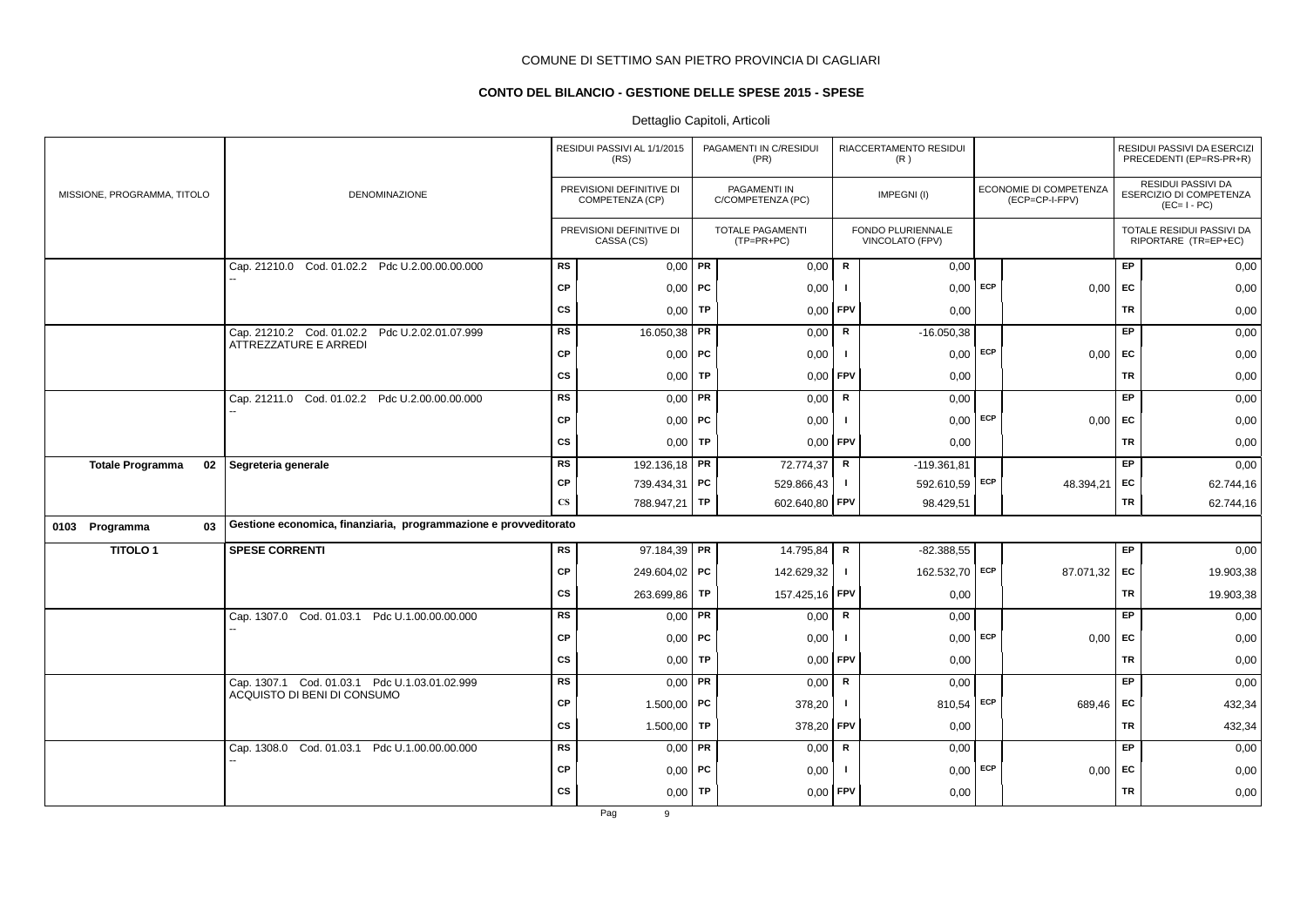# **CONTO DEL BILANCIO - GESTIONE DELLE SPESE 2015 - SPESE**

|                             |                                                                          |           | RESIDUI PASSIVI AL 1/1/2015<br>(RS)         |           | PAGAMENTI IN C/RESIDUI<br>(PR)          |              | RIACCERTAMENTO RESIDUI<br>(R)        |     |                                          |           | RESIDUI PASSIVI DA ESERCIZI<br>PRECEDENTI (EP=RS-PR+R)       |
|-----------------------------|--------------------------------------------------------------------------|-----------|---------------------------------------------|-----------|-----------------------------------------|--------------|--------------------------------------|-----|------------------------------------------|-----------|--------------------------------------------------------------|
| MISSIONE, PROGRAMMA, TITOLO | DENOMINAZIONE                                                            |           | PREVISIONI DEFINITIVE DI<br>COMPETENZA (CP) |           | PAGAMENTI IN<br>C/COMPETENZA (PC)       |              | IMPEGNI(I)                           |     | ECONOMIE DI COMPETENZA<br>(ECP=CP-I-FPV) |           | RESIDUI PASSIVI DA<br>ESERCIZIO DI COMPETENZA<br>$(EC=I-PC)$ |
|                             |                                                                          |           | PREVISIONI DEFINITIVE DI<br>CASSA (CS)      |           | <b>TOTALE PAGAMENTI</b><br>$(TP=PR+PC)$ |              | FONDO PLURIENNALE<br>VINCOLATO (FPV) |     |                                          |           | TOTALE RESIDUI PASSIVI DA<br>RIPORTARE (TR=EP+EC)            |
|                             | Cap. 1308.1 Cod. 01.03.1 Pdc U.1.03.02.99.999<br>PRESTAZIONI DI SERVIZIO | <b>RS</b> | 6.204,43 PR                                 |           | 6.153,90                                | R            | $-50,53$                             |     |                                          | <b>EP</b> | 0,00                                                         |
|                             |                                                                          | <b>CP</b> | 1.000,00   PC                               |           | 0,00                                    | $\mathbf{I}$ | 0,00                                 | ECP | 1.000,00                                 | EC        | 0,00                                                         |
|                             |                                                                          | CS        | 7.153,90                                    | TP        | 6.153,90                                | FPV          | 0,00                                 |     |                                          | TR        | 0,00                                                         |
|                             | Cap. 1308.2 Cod. 01.03.1 Pdc U.1.03.02.17.999                            | <b>RS</b> | 3.806,40                                    | PR        | 3.806,40                                | R            | 0,00                                 |     |                                          | EP        | 0,00                                                         |
|                             | COLLABORAZIONI ESTERNE - PRESTAZION I DI SERVIZI                         | CP        | 4.000,00   PC                               |           | 0,00                                    | $\mathbf{I}$ | $3.806,40$ ECP                       |     | 193,60 EC                                |           | 3.806,40                                                     |
|                             |                                                                          | CS        | 7.806,40                                    | TP        | 3.806,40                                | FPV          | 0,00                                 |     |                                          | TR        | 3.806,40                                                     |
|                             | Cap. 1308.5 Cod. 01.03.1 Pdc U.1.03.02.02.001                            | <b>RS</b> | $0,00$ PR                                   |           | 0,00                                    | R            | 0,00                                 |     |                                          | <b>EP</b> | 0,00                                                         |
|                             | RIMBORSO SPESE MISSIONE-FINANZ.                                          | CP        | $100,00$ PC                                 |           | 0,00                                    | $\mathbf{I}$ | $0,00$ ECP                           |     | $100,00$ EC                              |           | 0,00                                                         |
|                             |                                                                          | CS        | 100,00                                      | TP        | 0,00                                    | FPV          | 0,00                                 |     |                                          | TR        | 0,00                                                         |
|                             | Cap. 1308.6 Cod. 01.03.1 Pdc U.1.03.02.12.001                            | RS        | 2.688,01                                    | <b>PR</b> | 2.688,01                                | R            | 0,00                                 |     |                                          | <b>EP</b> | 0,00                                                         |
|                             | SOMMINISTRAZIONE LAVORO                                                  | <b>CP</b> | $0,00$ PC                                   |           | 0,00                                    | -1           | $0,00$ ECP                           |     | 0.00                                     | EC        | 0,00                                                         |
|                             |                                                                          | cs        | $2.688,01$ TP                               |           | 2.688,01                                | FPV          | 0,00                                 |     |                                          | <b>TR</b> | 0,00                                                         |
|                             | Cap. 1308.7 Cod. 01.03.1 Pdc U.1.03.02.17.002                            | RS        | $0,00$ PR                                   |           | 0,00                                    | $\mathsf R$  | 0,00                                 |     |                                          | EP        | 0,00                                                         |
|                             | Oneri per servizio di tesoreria                                          | CP        | 8.500,00   PC                               |           | 16,41                                   | $\mathbf{I}$ | 8.416,41                             | ECP | 83,59   EC                               |           | 8.400,00                                                     |
|                             |                                                                          | CS        | 8.500,00                                    | TP        | 16,41                                   | FPV          | 0,00                                 |     |                                          | <b>TR</b> | 8.400,00                                                     |
|                             | Cap. 1308.8 Cod. 01.03.1 Pdc U.1.03.02.19.001                            | RS        | 0,00                                        | PR        | 0,00                                    | $\mathsf R$  | 0,00                                 |     |                                          | EP        | 0,00                                                         |
|                             | Gestione e manutenzione applicazioni                                     | <b>CP</b> | 13.000,00   PC                              |           | 9.823,76                                | $\mathbf{I}$ | 11.140,63 ECP                        |     | 1.859,37                                 | EC        | 1.316,87                                                     |
|                             |                                                                          | <b>CS</b> | 13.000,00                                   | <b>TP</b> | 9.823,76                                | FPV          | 0,00                                 |     |                                          | TR        | 1.316,87                                                     |
|                             | Cap. 1312.0 Cod. 01.03.1 Pdc U.1.00.00.00.000                            | <b>RS</b> | $0,00$ PR                                   |           | 0,00                                    | $\mathsf{R}$ | 0,00                                 |     |                                          | <b>EP</b> | 0,00                                                         |
|                             |                                                                          | <b>CP</b> | 0.00                                        | <b>PC</b> | 0,00                                    | $\mathbf{I}$ | $0,00$ ECP                           |     | $0,00$ EC                                |           | 0,00                                                         |
|                             |                                                                          | <b>CS</b> | 0,00                                        | <b>TP</b> | 0.00                                    | FPV          | 0,00                                 |     |                                          | <b>TR</b> | 0,00                                                         |
|                             | Cod. 01.03.1 Pdc U.1.02.01.01.001<br>Cap. 1312.1<br><b>IRAP</b>          | <b>RS</b> | $0,00$ PR                                   |           | 0,00                                    | $\mathbf R$  | 0,00                                 |     |                                          | EP        | 0,00                                                         |
|                             |                                                                          | CP        | 8.706,00   PC                               |           | 2.758,23                                | $\mathbf{I}$ | 8.706,00                             | ECP | 0,00                                     | EC        | 5.947,77                                                     |
|                             |                                                                          | CS        | 8.506,00                                    | TP        | 2.758,23                                | FPV          | 0,00                                 |     |                                          | TR        | 5.947,77                                                     |
|                             | Cap. 1326.0 Cod. 01.03.1 Pdc U.1.00.00.00.000                            | <b>RS</b> | $0,00$ PR                                   |           | 0,00                                    | ${\sf R}$    | 0,00                                 |     |                                          | EP        | 0,00                                                         |
|                             |                                                                          | CP        | $0,00$   PC                                 |           | 0,00                                    | -1           | 0,00                                 | ECP | 0,00                                     | EC        | 0,00                                                         |
|                             |                                                                          | <b>CS</b> | 0,00                                        | TP        | 0,00                                    | FPV          | 0,00                                 |     |                                          | TR        | 0,00                                                         |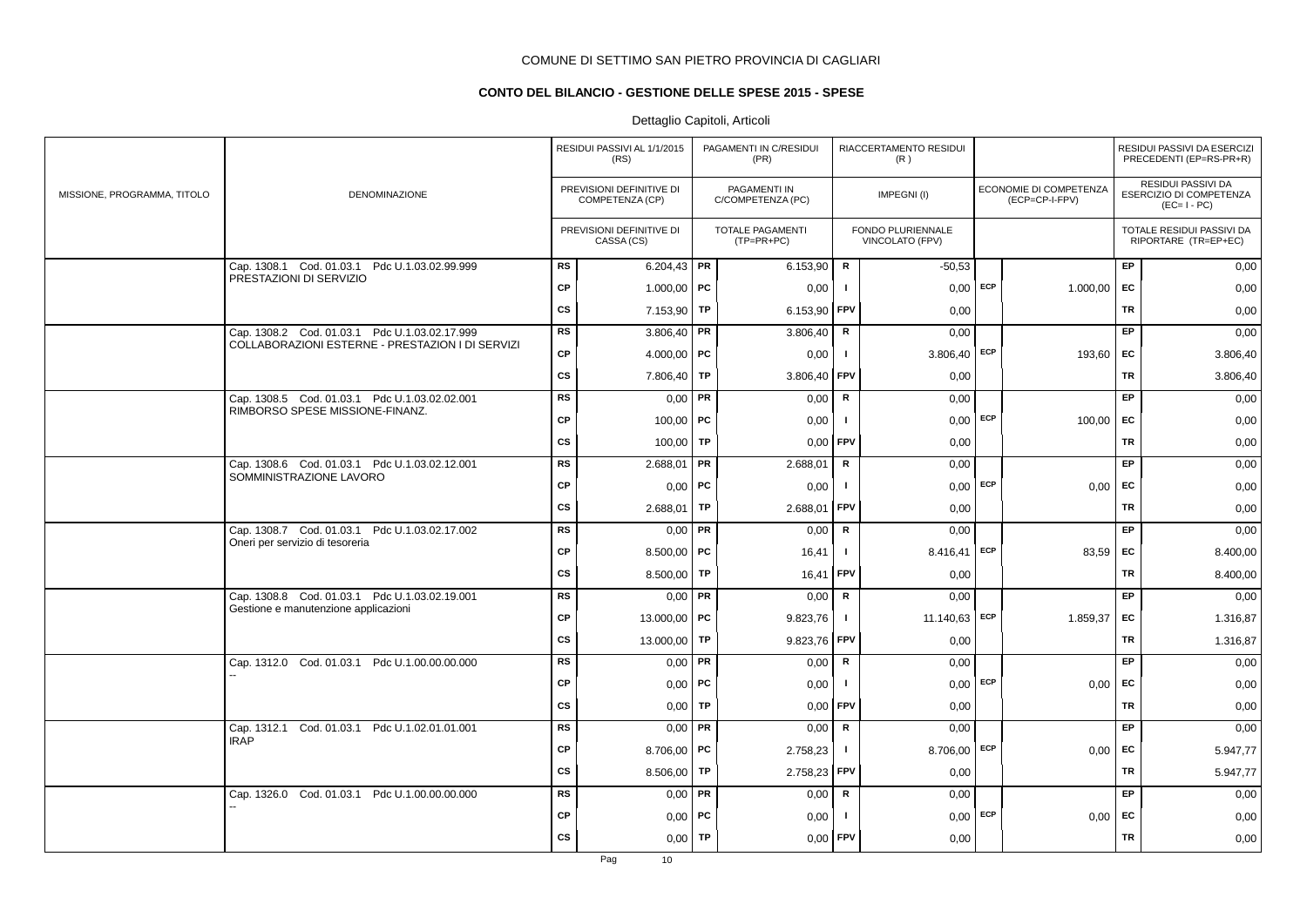# **CONTO DEL BILANCIO - GESTIONE DELLE SPESE 2015 - SPESE**

# Dettaglio Capitoli, Articoli

|                               |                                                                                 |                        | RESIDUI PASSIVI AL 1/1/2015<br>(RS)         |           | PAGAMENTI IN C/RESIDUI<br>(PR)          |              | RIACCERTAMENTO RESIDUI<br>(R)        |                                          |           | RESIDUI PASSIVI DA ESERCIZI<br>PRECEDENTI (EP=RS-PR+R)       |
|-------------------------------|---------------------------------------------------------------------------------|------------------------|---------------------------------------------|-----------|-----------------------------------------|--------------|--------------------------------------|------------------------------------------|-----------|--------------------------------------------------------------|
| MISSIONE, PROGRAMMA, TITOLO   | DENOMINAZIONE                                                                   |                        | PREVISIONI DEFINITIVE DI<br>COMPETENZA (CP) |           | PAGAMENTI IN<br>C/COMPETENZA (PC)       |              | IMPEGNI(I)                           | ECONOMIE DI COMPETENZA<br>(ECP=CP-I-FPV) |           | RESIDUI PASSIVI DA<br>ESERCIZIO DI COMPETENZA<br>$(EC=I-PC)$ |
|                               |                                                                                 |                        | PREVISIONI DEFINITIVE DI<br>CASSA (CS)      |           | <b>TOTALE PAGAMENTI</b><br>$(TP=PR+PC)$ |              | FONDO PLURIENNALE<br>VINCOLATO (FPV) |                                          |           | TOTALE RESIDUI PASSIVI DA<br>RIPORTARE (TR=EP+EC)            |
|                               | Cap. 1326.1 Cod. 01.03.1 Pdc U.1.01.01.01.002                                   | <b>RS</b>              | 1.664,92 PR                                 |           | 1.664,92                                | R            | 0,00                                 |                                          | EP.       | 0,00                                                         |
|                               | STIPENDI ED ALTRI ASSEGNI FISSI                                                 | CP                     | 102.390,00   PC                             |           | 101.868,62                              | $\mathbf{I}$ | 101.868,62 ECP                       | 521,38                                   | EC        | 0,00                                                         |
|                               |                                                                                 | <b>CS</b>              | 103.554,92 TP                               |           | 103.533,54                              | FPV          | 0,00                                 |                                          | <b>TR</b> | 0,00                                                         |
|                               | Cap. 1327.0 Cod. 01.03.1 Pdc U.1.00.00.00.000                                   | <b>RS</b>              | $0,00$ PR                                   |           | 0,00                                    | R            | 0,00                                 |                                          | EP        | 0,00                                                         |
|                               |                                                                                 | CP                     | $0,00$   PC                                 |           | 0,00                                    | -1           | $0,00$ ECP                           | 0,00                                     | EC        | 0,00                                                         |
|                               |                                                                                 | $\mathsf{cs}$          |                                             | $0,00$ TP | $0,00$ FPV                              |              | 0,00                                 |                                          | <b>TR</b> | 0,00                                                         |
|                               | Cap. 1327.1 Cod. 01.03.1 Pdc U.1.01.02.01.001                                   | <b>RS</b>              | 482,61 PR                                   |           | 482,61                                  | R            | 0,00                                 |                                          | <b>EP</b> | 0,00                                                         |
|                               | ONERI PREVIDENZIALI ASSISTENZIALI E D ASSICURATIVI<br>OBBLIGATORI A CARICO ENTE | CP                     | 28.070,00 PC                                |           | 27.784,10                               | $\mathbf{I}$ | 27.784,10 ECP                        | 285,90                                   | EC        | 0,00                                                         |
|                               |                                                                                 | <b>CS</b>              | 28.552,61   TP                              |           | 28.266,71 FPV                           |              | 0,00                                 |                                          | TR        | 0,00                                                         |
|                               | Cap. 1330.0 Cod. 01.03.1 Pdc U.1.00.00.00.000                                   | <b>RS</b>              | $0,00$ $\sqrt{PR}$                          |           | 0,00                                    | $\mathbf R$  | 0,00                                 |                                          | <b>EP</b> | 0,00                                                         |
|                               |                                                                                 | CP                     | $0,00$   PC                                 |           | 0,00                                    | -1           | $0,00$ ECP                           | 0,00                                     | EC        | 0,00                                                         |
|                               |                                                                                 | <b>CS</b>              | $0,00$ TP                                   |           | 0,00                                    | FPV          | 0,00                                 |                                          | <b>TR</b> | 0,00                                                         |
|                               | Cap. 1330.1 Cod. 01.03.1 Pdc U.1.07.04.05.001                                   | <b>RS</b>              | $0,00$ PR                                   |           | 0,00                                    | R            | 0,00                                 |                                          | EP        | 0,00                                                         |
|                               | INTERESSI PASSIVI SU ANTICIPAZIONI DI TESORERIA                                 | CP                     | $0,00$   PC                                 |           | 0,00                                    | -1           | $0,00$ ECP                           | 0,00                                     | EC        | 0,00                                                         |
|                               |                                                                                 | <b>CS</b>              |                                             | $0,00$ TP | $0,00$ FPV                              |              | 0,00                                 |                                          | <b>TR</b> | 0,00                                                         |
|                               | Cap. 1380.1 Cod. 01.03.1 Pdc U.1.09.99.01.001                                   | <b>RS</b>              | 82.338,02   PR                              |           | 0,00                                    | R            | $-82.338.02$                         |                                          | <b>EP</b> | 0,00                                                         |
|                               | RESTITUZIONE CONTRIBUTO ERARIALE 2012                                           | CP                     | 82.338,02 PC                                |           | 0,00                                    | $\mathbf{I}$ | $0.00$ ECP                           | 82.338,02                                | EC        | 0,00                                                         |
|                               |                                                                                 | <b>CS</b>              | 82.338,02 TP                                |           | $0,00$ FPV                              |              | 0,00                                 |                                          | TR        | 0,00                                                         |
|                               | Cap. 1380.5001 Cod. 01.03.1 Pdc U.1.10.02.01.001                                | <b>RS</b>              | $0,00$ PR                                   |           | 0,00                                    | R            | 0,00                                 |                                          | EP        | 0,00                                                         |
|                               | FONDO PLURIENNALE VINCOLATO - RESTITUZIONE<br>CONTRIBUTO ERARIALE 2012          | CP                     | $0,00$   PC                                 |           | 0,00                                    | -1           | $0,00$ ECP                           | 0,00                                     | EC        | 0,00                                                         |
|                               |                                                                                 | <b>CS</b>              | $0,00$ TP                                   |           | $0,00$ FPV                              |              | 0,00                                 |                                          | <b>TR</b> | 0,00                                                         |
| 03<br><b>Totale Programma</b> | Gestione economica, finanziaria, programmazione e                               | <b>RS</b>              | 97.184,39   PR                              |           | 14.795,84                               | R            | $-82.388,55$                         |                                          | EP        | 0,00                                                         |
|                               | provveditorato                                                                  | CP                     | 249.604,02 PC                               |           | 142.629,32                              | $\mathbf{I}$ | 162.532,70 ECP                       | 87.071,32                                | EC        | 19.903,38                                                    |
|                               |                                                                                 | $\mathbf{C}\mathbf{S}$ | 263.699,86 TP                               |           | 157.425,16 FPV                          |              | 0,00                                 |                                          | TR        | 19.903,38                                                    |
| 04<br>0104 Programma          | Gestione delle entrate tributarie e servizi fiscali                             |                        |                                             |           |                                         |              |                                      |                                          |           |                                                              |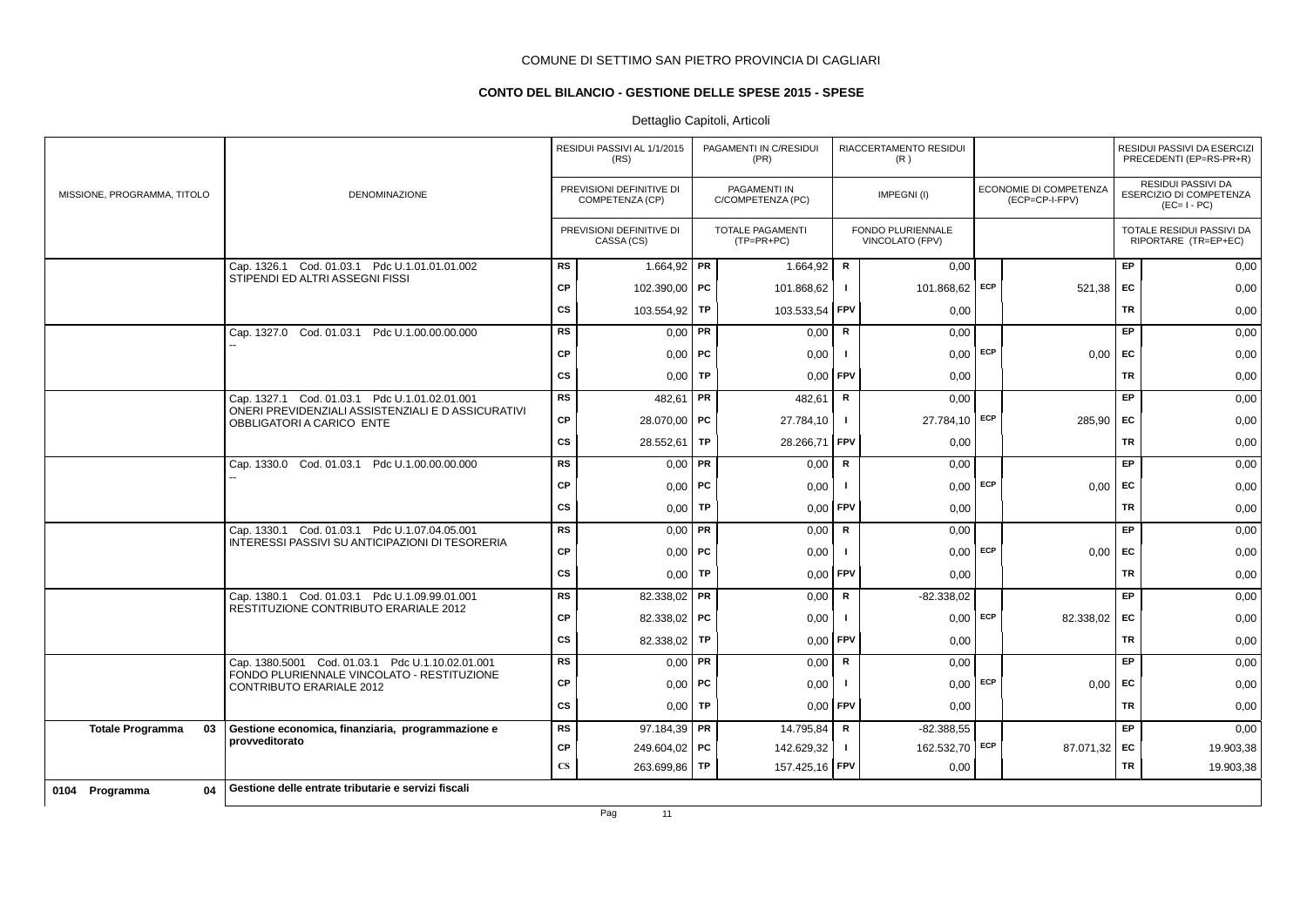# **CONTO DEL BILANCIO - GESTIONE DELLE SPESE 2015 - SPESE**

|                             |                                                                                                    |           | RESIDUI PASSIVI AL 1/1/2015<br>(RS)         |    | PAGAMENTI IN C/RESIDUI<br>(PR)          |              | RIACCERTAMENTO RESIDUI<br>(R)        |     |                                          |           | RESIDUI PASSIVI DA ESERCIZI<br>PRECEDENTI (EP=RS-PR+R)       |
|-----------------------------|----------------------------------------------------------------------------------------------------|-----------|---------------------------------------------|----|-----------------------------------------|--------------|--------------------------------------|-----|------------------------------------------|-----------|--------------------------------------------------------------|
| MISSIONE, PROGRAMMA, TITOLO | DENOMINAZIONE                                                                                      |           | PREVISIONI DEFINITIVE DI<br>COMPETENZA (CP) |    | PAGAMENTI IN<br>C/COMPETENZA (PC)       |              | IMPEGNI(I)                           |     | ECONOMIE DI COMPETENZA<br>(ECP=CP-I-FPV) |           | RESIDUI PASSIVI DA<br>ESERCIZIO DI COMPETENZA<br>$(EC=I-PC)$ |
|                             |                                                                                                    |           | PREVISIONI DEFINITIVE DI<br>CASSA (CS)      |    | <b>TOTALE PAGAMENTI</b><br>$(TP=PR+PC)$ |              | FONDO PLURIENNALE<br>VINCOLATO (FPV) |     |                                          |           | TOTALE RESIDUI PASSIVI DA<br>RIPORTARE (TR=EP+EC)            |
| <b>TITOLO1</b>              | <b>SPESE CORRENTI</b>                                                                              | RS        | 101.175,24 PR                               |    | 53.999.97                               | R            | $-47.175.27$                         |     |                                          | <b>EP</b> | 0,00                                                         |
|                             |                                                                                                    | <b>CP</b> | 114.101,79 PC                               |    | 20.203,07                               | $\mathbf{I}$ | 20.717,79 ECP                        |     | 24.804,44                                | EC        | 514,72                                                       |
|                             |                                                                                                    | <b>CS</b> | 168.101,76 TP                               |    | 74.203,04                               | FPV          | 68.579,56                            |     |                                          | <b>TR</b> | 514,72                                                       |
|                             | Cap. 1409.0 Cod. 01.04.1 Pdc U.1.00.00.00.000                                                      | <b>RS</b> | $0,00$   PR                                 |    | 0,00                                    | $\mathsf R$  | 0,00                                 |     |                                          | <b>EP</b> | 0,00                                                         |
|                             |                                                                                                    | <b>CP</b> | $0,00$   PC                                 |    | 0,00                                    | $\mathbf{I}$ | $0,00$ ECP                           |     | $0,00$ EC                                |           | 0,00                                                         |
|                             |                                                                                                    | <b>CS</b> | $0,00$ TP                                   |    | 0,00                                    | <b>FPV</b>   | 0,00                                 |     |                                          | TR        | 0,00                                                         |
|                             | Cap. 1409.1 Cod. 01.04.1 Pdc U.1.03.02.17.999<br>RISCOSSIONE DEI TRIBUTI COMUNALI - PRESTAZIONE DI | <b>RS</b> | 22.996,06 PR                                |    | 6.295,83                                | R            | $-16.700,23$                         |     |                                          | EP        | 0,00                                                         |
|                             | <b>SERVIZI</b>                                                                                     | <b>CP</b> | 30.700,23 PC                                |    | 9.719,12                                | $\mathbf{I}$ | $9.995,84$ ECP                       |     | 20.704,39                                | <b>FC</b> | 276,72                                                       |
|                             |                                                                                                    | <b>CS</b> | 42.996,06                                   | TP | 16.014,95 FPV                           |              | 0,00                                 |     |                                          | TR        | 276,72                                                       |
|                             | Cap. 1409.5001 Cod. 01.04.1 Pdc U.1.10.02.01.001                                                   | <b>RS</b> | $0,00$ PR                                   |    | 0,00                                    | R            | 0,00                                 |     |                                          | <b>EP</b> | 0,00                                                         |
|                             | FONDO PLURIENNALE VINCOLATO - RISCOSSIONE DEI<br>TRIBUTI COMUNALI - PRESTAZIONE DI SERVIZI         | <b>CP</b> | $0,00$ PC                                   |    | 0,00                                    | $\mathbf{I}$ | $0,00$ ECP                           |     | 0.00                                     | EC        | 0,00                                                         |
|                             |                                                                                                    | CS        | $0,00$ TP                                   |    | 0,00                                    | <b>FPV</b>   | 0,00                                 |     |                                          | <b>TR</b> | 0,00                                                         |
|                             | Cap. 1414.0 Cod. 01.04.1 Pdc U.1.00.00.00.000                                                      | <b>RS</b> | $0,00$ PR                                   |    | 0,00                                    | $\mathsf{R}$ | 0,00                                 |     |                                          | EP        | 0,00                                                         |
|                             |                                                                                                    | <b>CP</b> | $0,00$ PC                                   |    | 0,00                                    |              | 0,00                                 | ECP | 0,00                                     | EC        | 0,00                                                         |
|                             |                                                                                                    | <b>CS</b> | 0,00                                        | TP | 0,00                                    | FPV          | 0,00                                 |     |                                          | <b>TR</b> | 0,00                                                         |
|                             | Cap. 1414.1 Cod. 01.04.1 Pdc U.1.04.01.02.002                                                      | <b>RS</b> | 31.822,00 PR                                |    | 29.000,00                               | $\mathsf R$  | $-2.822,00$                          |     |                                          | EP.       | 0,00                                                         |
|                             | AMMINISTRAZIONE PROVINCIALE - ADDIZIONALE TARSU DA<br><b>TRASFERIRE</b>                            | <b>CP</b> | $2.822,00$ PC                               |    | 0,00                                    | $\mathbf{I}$ | $0,00$ ECP                           |     | 2.822,00                                 | <b>EC</b> | 0,00                                                         |
|                             |                                                                                                    | <b>CS</b> | 31.822,00 TP                                |    | 29.000,00                               | <b>FPV</b>   | 0,00                                 |     |                                          | TR        | 0,00                                                         |
|                             | Cap. 1414.2 Cod. 01.04.1 Pdc U.1.04.01.02.002                                                      | <b>RS</b> | 40.926,52 PR                                |    | 13.273,48                               | R            | $-27.653.04$                         |     |                                          | <b>EP</b> | 0,00                                                         |
|                             | ADDIZIONALE PROVINCIALE TARI                                                                       | <b>CP</b> | $0,00$ PC                                   |    | 0,00                                    | п.           | $0,00$ ECP                           |     | $-68.579.56$                             | <b>EC</b> | 0,00                                                         |
|                             |                                                                                                    | <b>CS</b> | 81.853,04   TP                              |    | 13.273,48                               | <b>FPV</b>   | 68.579,56                            |     |                                          | <b>TR</b> | 0,00                                                         |
|                             | Cap. 1414.3 Cod. 01.04.1 Pdc U.1.09.02.01.001<br><b>QUOTE INESIGIBILI</b>                          | <b>RS</b> | 4.106,94   PR                               |    | 4.106,94                                | $\mathbf R$  | 0,00                                 |     |                                          | EP        | 0,00                                                         |
|                             |                                                                                                    | <b>CP</b> | $0,00$   PC                                 |    | 0,00                                    | $\mathbf{I}$ | 0,00                                 | ECP | 0,00                                     | EC        | 0,00                                                         |
|                             |                                                                                                    | <b>CS</b> | 4.106,94                                    | TP | 4.106,94                                | FPV          | 0,00                                 |     |                                          | <b>TR</b> | 0,00                                                         |
|                             | Cap. 1414.4 Cod. 01.04.1 Pdc U.1.09.02.01.001<br>TRIBUTI NON DOVUTI                                | <b>RS</b> | 1.323,72 PR                                 |    | 1.323,72                                | R            | 0,00                                 |     |                                          | EP        | 0,00                                                         |
|                             |                                                                                                    | <b>CP</b> | 12.000,00 PC                                |    | 10.483,95                               | $\mathbf{I}$ | 10.721,95 ECP                        |     | 1.278,05   EC                            |           | 238,00                                                       |
|                             |                                                                                                    | <b>CS</b> | 7.323,72 TP                                 |    | 11.807,67                               | <b>FPV</b>   | 0,00                                 |     |                                          | <b>TR</b> | 238,00                                                       |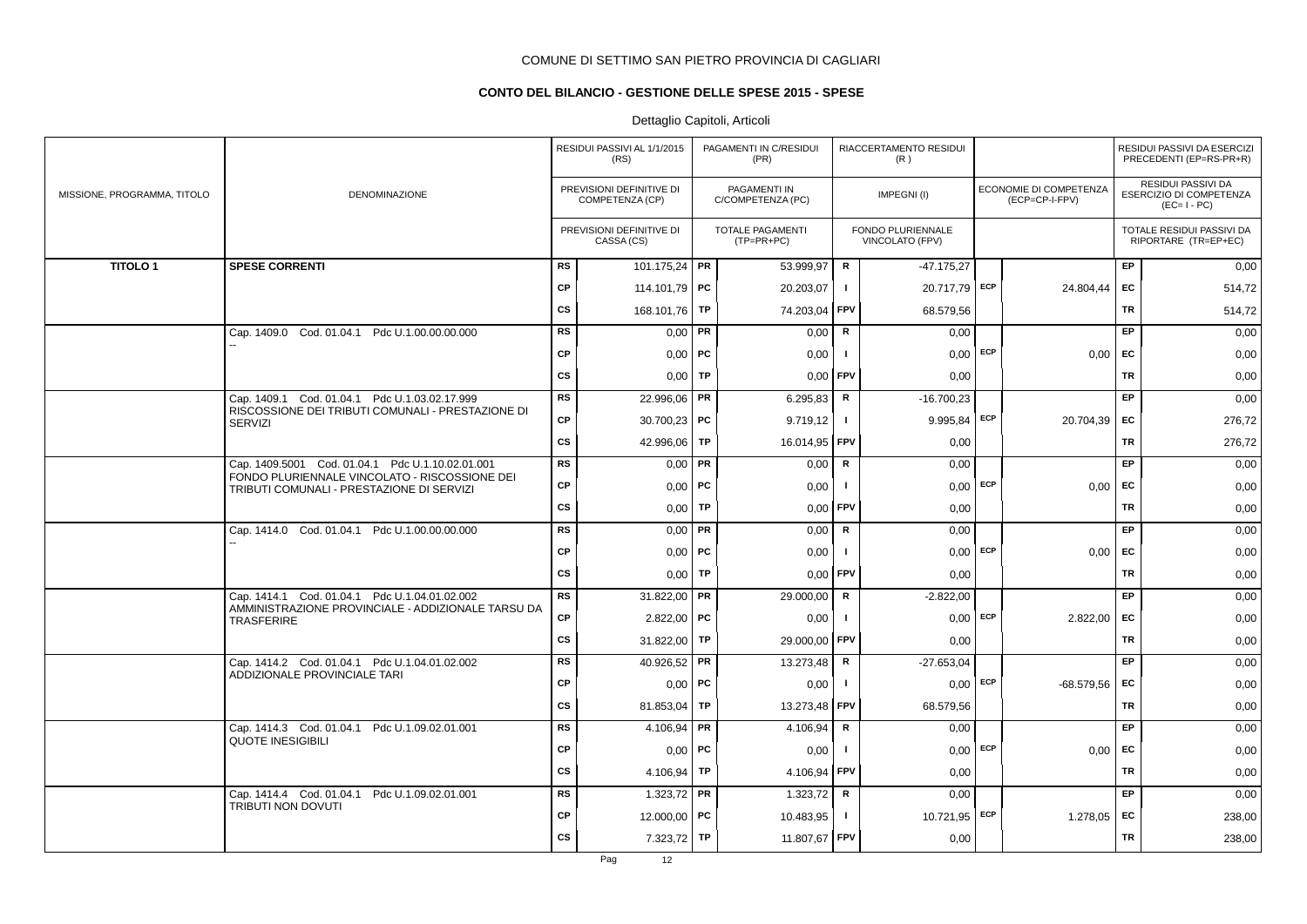# **CONTO DEL BILANCIO - GESTIONE DELLE SPESE 2015 - SPESE**

# Dettaglio Capitoli, Articoli

|                             |    | RESIDUI PASSIVI AL 1/1/2015<br>(RS)                                                            |                        | PAGAMENTI IN C/RESIDUI<br>(PR)              |           | RIACCERTAMENTO RESIDUI<br>(R)           |              |                                      |     | RESIDUI PASSIVI DA ESERCIZI<br>PRECEDENTI (EP=RS-PR+R) |           |                                                                     |
|-----------------------------|----|------------------------------------------------------------------------------------------------|------------------------|---------------------------------------------|-----------|-----------------------------------------|--------------|--------------------------------------|-----|--------------------------------------------------------|-----------|---------------------------------------------------------------------|
| MISSIONE, PROGRAMMA, TITOLO |    | <b>DENOMINAZIONE</b>                                                                           |                        | PREVISIONI DEFINITIVE DI<br>COMPETENZA (CP) |           | PAGAMENTI IN<br>C/COMPETENZA (PC)       |              | IMPEGNI(I)                           |     | ECONOMIE DI COMPETENZA<br>(ECP=CP-I-FPV)               |           | <b>RESIDUI PASSIVI DA</b><br>ESERCIZIO DI COMPETENZA<br>$(EC=I-PC)$ |
|                             |    |                                                                                                |                        | PREVISIONI DEFINITIVE DI<br>CASSA (CS)      |           | <b>TOTALE PAGAMENTI</b><br>$(TP=PR+PC)$ |              | FONDO PLURIENNALE<br>VINCOLATO (FPV) |     |                                                        |           | TOTALE RESIDUI PASSIVI DA<br>RIPORTARE (TR=EP+EC)                   |
|                             |    | Cap. 1414.5001 Cod. 01.04.1 Pdc U.1.10.02.01.001                                               | <b>RS</b>              | $0,00$ PR                                   |           | 0,00                                    | $\mathsf{R}$ | 0,00                                 |     |                                                        | EP        | 0,00                                                                |
|                             |    | FONDO PLURIENNALE VINCOLATO - AMMINISTRAZIONE<br>PROVINCIALE - ADDIZIONALE TARSU DA TRASFERIRE | <b>CP</b>              | $0,00$   PC                                 |           | 0,00                                    |              | $0,00$ ECP                           |     | 0,00                                                   | EC        | 0,00                                                                |
|                             |    |                                                                                                | <b>CS</b>              | 0,00                                        | TP        | 0,00                                    | <b>FPV</b>   | 0,00                                 |     |                                                        | <b>TR</b> | 0,00                                                                |
|                             |    | Cap. 1414.5002 Cod. 01.04.1 Pdc U.1.10.02.01.001                                               | <b>RS</b>              | 0,00                                        | FR.       | 0,00                                    | R            | 0,00                                 |     |                                                        | EP        | 0,00                                                                |
|                             |    | FONDO PLURIENNALE VINCOLATO - ADDIZIONALE<br>PROVINCIALE TARI                                  | <b>CP</b>              | 68.579,56 PC                                |           | 0,00                                    |              | 0,00                                 | ECP | 68.579,56                                              | EC        | 0,00                                                                |
|                             |    |                                                                                                | <b>CS</b>              | $0,00$ TP                                   |           | 0,00                                    | <b>FPV</b>   | 0,00                                 |     |                                                        | <b>TR</b> | 0,00                                                                |
| <b>Totale Programma</b>     | 04 | Gestione delle entrate tributarie e servizi fiscali                                            | <b>RS</b>              | 101.175,24 PR                               |           | 53.999,97                               | $\mathsf R$  | $-47.175,27$                         |     |                                                        | EP        | 0,00                                                                |
|                             |    |                                                                                                | <b>CP</b>              | 114.101,79 PC                               |           | 20.203,07                               | $\mathbf{I}$ | 20.717,79 ECP                        |     | 24.804,44                                              | EC        | 514,72                                                              |
|                             |    |                                                                                                | $\mathbf{C}\mathbf{S}$ | 168.101,76 TP                               |           | 74.203,04                               | <b>FPV</b>   | 68.579,56                            |     |                                                        | TR        | 514,72                                                              |
| 0105 Programma              | 05 | Gestione dei beni demaniali e patrimoniali                                                     |                        |                                             |           |                                         |              |                                      |     |                                                        |           |                                                                     |
| <b>TITOLO1</b>              |    | <b>SPESE CORRENTI</b>                                                                          | <b>RS</b>              | 46.878,66 PR                                |           | 41.797,87                               | R            | $-5.080,79$                          |     |                                                        | EP        | 0,00                                                                |
|                             |    |                                                                                                | <b>CP</b>              | 163.588,87 PC                               |           | 62.086,25                               | $\mathbf{I}$ | 117.705,80 ECP                       |     | 44.120,44                                              | EC        | 55.619,55                                                           |
|                             |    |                                                                                                | <b>CS</b>              | 141.797,87 TP                               |           | 103.884,12 FPV                          |              | 1.762,63                             |     |                                                        | TR        | 55.619,55                                                           |
|                             |    | Cap. 1509.0 Cod. 01.05.1 Pdc U.1.00.00.00.000                                                  | <b>RS</b>              | $0,00$ PR                                   |           | 0,00                                    | $\mathsf{R}$ | 0,00                                 |     |                                                        | EP        | 0,00                                                                |
|                             |    |                                                                                                | <b>CP</b>              | $0,00$   PC                                 |           | 0,00                                    | - 1          | 0,00                                 | ECP | 0,00                                                   | EC        | 0,00                                                                |
|                             |    |                                                                                                | <b>CS</b>              | 0,00                                        | TP        | 0,00                                    | FPV          | 0,00                                 |     |                                                        | TR        | 0,00                                                                |
|                             |    | Cap. 1509.1 Cod. 01.05.1 Pdc U.1.03.01.02.999                                                  | <b>RS</b>              | $87.04$ PR                                  |           | 87,04                                   | R            | 0,00                                 |     |                                                        | EP        | 0,00                                                                |
|                             |    | MANUTENZIONE ORDINARIA BENI IMMOBIL I CON ONERI DI<br><b>URBANIZZAZIONE</b>                    | <b>CP</b>              | $5.000,00$ PC                               |           | 0,00                                    |              | $0,00$ ECP                           |     | 5.000.00                                               | EC        | 0,00                                                                |
|                             |    |                                                                                                | <b>CS</b>              | 5.087,04                                    | <b>TP</b> | 87,04                                   | FPV          | 0,00                                 |     |                                                        | <b>TR</b> | 0,00                                                                |
|                             |    | Cap. 1509.2 Cod. 01.05.1 Pdc U.1.03.01.02.999                                                  | <b>RS</b>              | $0,00$ PR                                   |           | 0,00                                    | $\mathsf{R}$ | 0,00                                 |     |                                                        | EP        | 0,00                                                                |
|                             |    | MANUTENZIONI ORDINARIE BENI IMMOBILI - F.UNICO                                                 | <b>CP</b>              | $0,00$   PC                                 |           | 0,00                                    | - 1          | 0,00                                 | ECP | 0,00                                                   | EC        | 0,00                                                                |
|                             |    |                                                                                                | <b>CS</b>              | 0.00                                        | TP        | 0,00                                    | FPV          | 0,00                                 |     |                                                        | <b>TR</b> | 0,00                                                                |
|                             |    | Cap. 1510.0 Cod. 01.05.1 Pdc U.1.00.00.00.000                                                  | <b>RS</b>              | $0,00$ PR                                   |           | 0,00                                    | R            | 0,00                                 |     |                                                        | EP        | 0,00                                                                |
|                             |    |                                                                                                | <b>CP</b>              | $0,00$   PC                                 |           | 0,00                                    |              | $0,00$ ECP                           |     | 0,00                                                   | EC        | 0,00                                                                |
|                             |    |                                                                                                | <b>CS</b>              | 0,00                                        | TP        | 0,00                                    | <b>FPV</b>   | 0,00                                 |     |                                                        | <b>TR</b> | 0,00                                                                |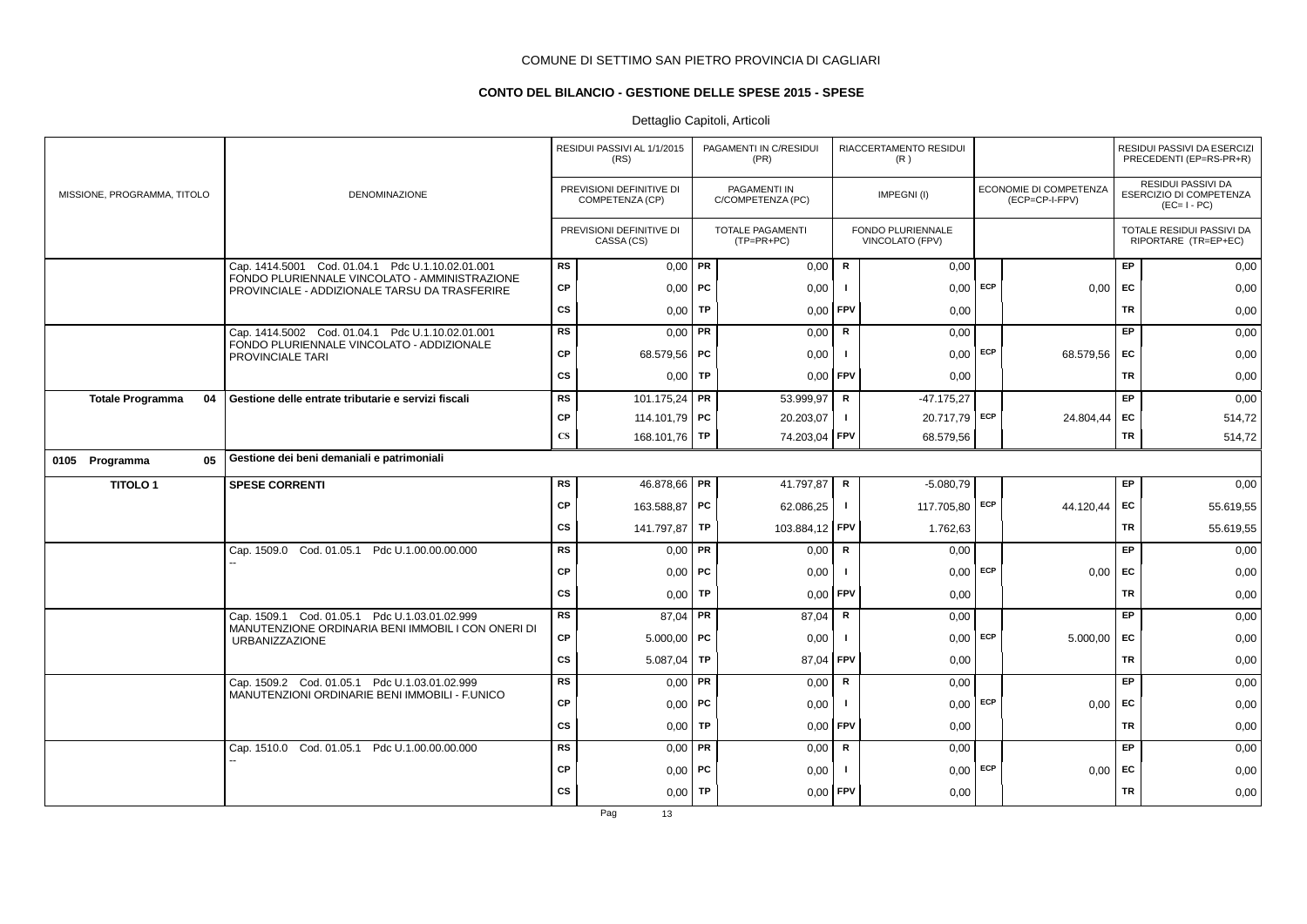# **CONTO DEL BILANCIO - GESTIONE DELLE SPESE 2015 - SPESE**

|                             |                                                                                                       |           | RESIDUI PASSIVI AL 1/1/2015<br>(RS)         |    | PAGAMENTI IN C/RESIDUI<br>(PR)        |              | RIACCERTAMENTO RESIDUI<br>(R)        |            |                                          |           | RESIDUI PASSIVI DA ESERCIZI<br>PRECEDENTI (EP=RS-PR+R)       |
|-----------------------------|-------------------------------------------------------------------------------------------------------|-----------|---------------------------------------------|----|---------------------------------------|--------------|--------------------------------------|------------|------------------------------------------|-----------|--------------------------------------------------------------|
| MISSIONE, PROGRAMMA, TITOLO | <b>DENOMINAZIONE</b>                                                                                  |           | PREVISIONI DEFINITIVE DI<br>COMPETENZA (CP) |    | PAGAMENTI IN<br>C/COMPETENZA (PC)     |              | IMPEGNI(I)                           |            | ECONOMIE DI COMPETENZA<br>(ECP=CP-I-FPV) |           | RESIDUI PASSIVI DA<br>ESERCIZIO DI COMPETENZA<br>$(EC=I-PC)$ |
|                             |                                                                                                       |           | PREVISIONI DEFINITIVE DI<br>CASSA (CS)      |    | <b>TOTALE PAGAMENTI</b><br>(TP=PR+PC) |              | FONDO PLURIENNALE<br>VINCOLATO (FPV) |            |                                          |           | TOTALE RESIDUI PASSIVI DA<br>RIPORTARE (TR=EP+EC)            |
|                             | Cap. 1510.1 Cod. 01.05.1 Pdc U.1.03.02.09.008<br>MANUTENZIONE ORDINARIA CORSI D'ACQUA CONTRIBUTO      | RS        | $0,00$ PR                                   |    | 0,00                                  | R            | 0.00                                 |            |                                          | <b>EP</b> | 0,00                                                         |
|                             | <b>REGIONALE</b>                                                                                      | <b>CP</b> | 11.826,24   PC                              |    | 0,00                                  | $\mathbf{I}$ | 11.826,24 ECP                        |            | $-1.762,63$                              | EC        | 11.826,24                                                    |
|                             |                                                                                                       | <b>CS</b> | 0,00                                        | TP | 0,00                                  | FPV          | 1.762,63                             |            |                                          | TR        | 11.826,24                                                    |
|                             | Cap. 1510.2 Cod. 01.05.1 Pdc U.1.03.02.09.008                                                         | <b>RS</b> | 19.351,00   PR                              |    | 17.280,50                             | $\mathsf R$  | $-2.070,50$                          |            |                                          | EP        | 0,00                                                         |
|                             | PROGETTO CANTIERE LAVORO - ANNUALITA' 2014                                                            | <b>CP</b> | $0,00$   PC                                 |    | 0,00                                  | $\mathbf{I}$ | $0,00$ ECP                           |            | $0,00$ EC                                |           | 0,00                                                         |
|                             |                                                                                                       | <b>CS</b> | 17.280,50 TP                                |    | 17.280,50                             | <b>FPV</b>   | 0,00                                 |            |                                          | TR        | 0,00                                                         |
|                             | Cap. 1510.3 Cod. 01.05.1 Pdc U.1.03.02.09.008                                                         | <b>RS</b> | $0,00$ PR                                   |    | 0,00                                  | R            | 0,00                                 |            |                                          | <b>EP</b> | 0,00                                                         |
|                             | PROGETTO CANTIERE LAVORO - FONDO UNICO                                                                | <b>CP</b> | $0,00$   PC                                 |    | 0,00                                  | $\mathbf{I}$ | $0,00$ ECP                           |            | $0,00$ EC                                |           | 0,00                                                         |
|                             |                                                                                                       | <b>CS</b> | $0,00$ TP                                   |    | 0,00                                  | <b>FPV</b>   | 0,00                                 |            |                                          | TR        | 0,00                                                         |
|                             | Cap. 1510.4 Cod. 01.05.1 Pdc U.1.03.02.13.999                                                         | <b>RS</b> | $0,00$ PR                                   |    | 0,00                                  | R            | 0,00                                 |            |                                          | <b>EP</b> | 0,00                                                         |
|                             | CANTIERE GESTIONE ARCA DEL TEMPO E CASA<br>DESSI'-FONDO UNICO                                         | <b>CP</b> | $0,00$ PC                                   |    | 0,00                                  | $\mathbf{I}$ |                                      | $0.00$ ECP | 0.00                                     | EC        | 0,00                                                         |
|                             |                                                                                                       | <b>CS</b> | $0,00$ TP                                   |    | 0,00                                  | <b>FPV</b>   | 0,00                                 |            |                                          | TR        | 0,00                                                         |
|                             | Cap. 1510.5 Cod. 01.05.1 Pdc U.1.03.02.99.999                                                         | <b>RS</b> | $1.059,06$ PR                               |    | 0,00                                  | $\mathsf R$  | $-1.059,06$                          |            |                                          | EP        | 0,00                                                         |
|                             | PROGETTO CANTIERE DI LAVORO ANNUALITA' 2011                                                           | <b>CP</b> | $0,00$ PC                                   |    | 0,00                                  | $\mathbf{I}$ | $0,00$ ECP                           |            | 0,00                                     | EC        | 0,00                                                         |
|                             |                                                                                                       | <b>CS</b> | 0,00                                        | TP | 0,00                                  | <b>FPV</b>   | 0,00                                 |            |                                          | TR        | 0,00                                                         |
|                             | Cap. 1510.7 Cod. 01.05.1 Pdc U.1.03.02.09.008                                                         | <b>RS</b> | 24.897,56 PR                                |    | 22.946,33                             | $\mathsf R$  | $-1.951,23$                          |            |                                          | EP        | 0,00                                                         |
|                             | MANUTENZIONE ORDINARIA BENI IMMOBIL CON ONERI DI<br><b>URBANIZZAZIONE</b>                             | <b>CP</b> | 145,000.00   PC                             |    | 62.086,25                             | $\mathbf{I}$ | 105.879,56   ECP                     |            | 39.120,44                                | EC        | 43.793,31                                                    |
|                             |                                                                                                       | <b>CS</b> | 117.946,33 TP                               |    | 85.032,58                             | <b>FPV</b>   | 0,00                                 |            |                                          | TR        | 43.793,31                                                    |
|                             | Cap. 1510.8 Cod. 01.05.1 Pdc U.1.03.02.09.008<br>MANUTENZIONI ORDINARIE IMMOBILI - F.UNICO            | <b>RS</b> | 1.484,00   PR                               |    | 1.484,00                              | R            | 0,00                                 |            |                                          | <b>EP</b> | 0,00                                                         |
|                             |                                                                                                       | <b>CP</b> | 0.00                                        | PC | 0,00                                  | $\mathbf{I}$ | $0,00$ ECP                           |            | 0,00                                     | EC        | 0,00                                                         |
|                             |                                                                                                       | <b>CS</b> | 1.484,00 TP                                 |    | 1.484,00                              | <b>FPV</b>   | 0,00                                 |            |                                          | TR        | 0,00                                                         |
|                             | Cap. 1510.9 Cod. 01.05.1 Pdc U.1.00.00.00.000<br>FONDO PER LE POLITICHE ATTIVE DEL LAVORO L.R. 25/93. | RS        | $0,00$ PR                                   |    | 0,00                                  | $\mathbf R$  | 0,00                                 |            |                                          | EP        | 0,00                                                         |
|                             |                                                                                                       | <b>CP</b> | $0,00$   PC                                 |    | 0,00                                  | $\mathbf{I}$ |                                      | $0.00$ ECP | 0,00                                     | EC        | 0,00                                                         |
|                             |                                                                                                       | <b>CS</b> | 0,00                                        | TP | 0,00                                  | <b>FPV</b>   | 0,00                                 |            |                                          | <b>TR</b> | 0,00                                                         |
|                             | Cap. 1510.10 Cod. 01.05.1 Pdc U.1.00.00.00.000                                                        | <b>RS</b> | $0,00$ PR                                   |    | 0,00                                  | R            | 0,00                                 |            |                                          | EP        | 0,00                                                         |
|                             | PROGETTO FINALIZZATO OCCUPAZIONE AN N.TA' 95 CON<br>FONDI REGIONALI - SCAV I ARCHEOLOGICI -           | <b>CP</b> | $0,00$   PC                                 |    | 0,00                                  | -1           | $0,00$ ECP                           |            | 0,00                                     | EC        | 0,00                                                         |
|                             |                                                                                                       | <b>CS</b> | 0,00                                        | TP | 0,00                                  | <b>FPV</b>   | 0,00                                 |            |                                          | TR        | 0,00                                                         |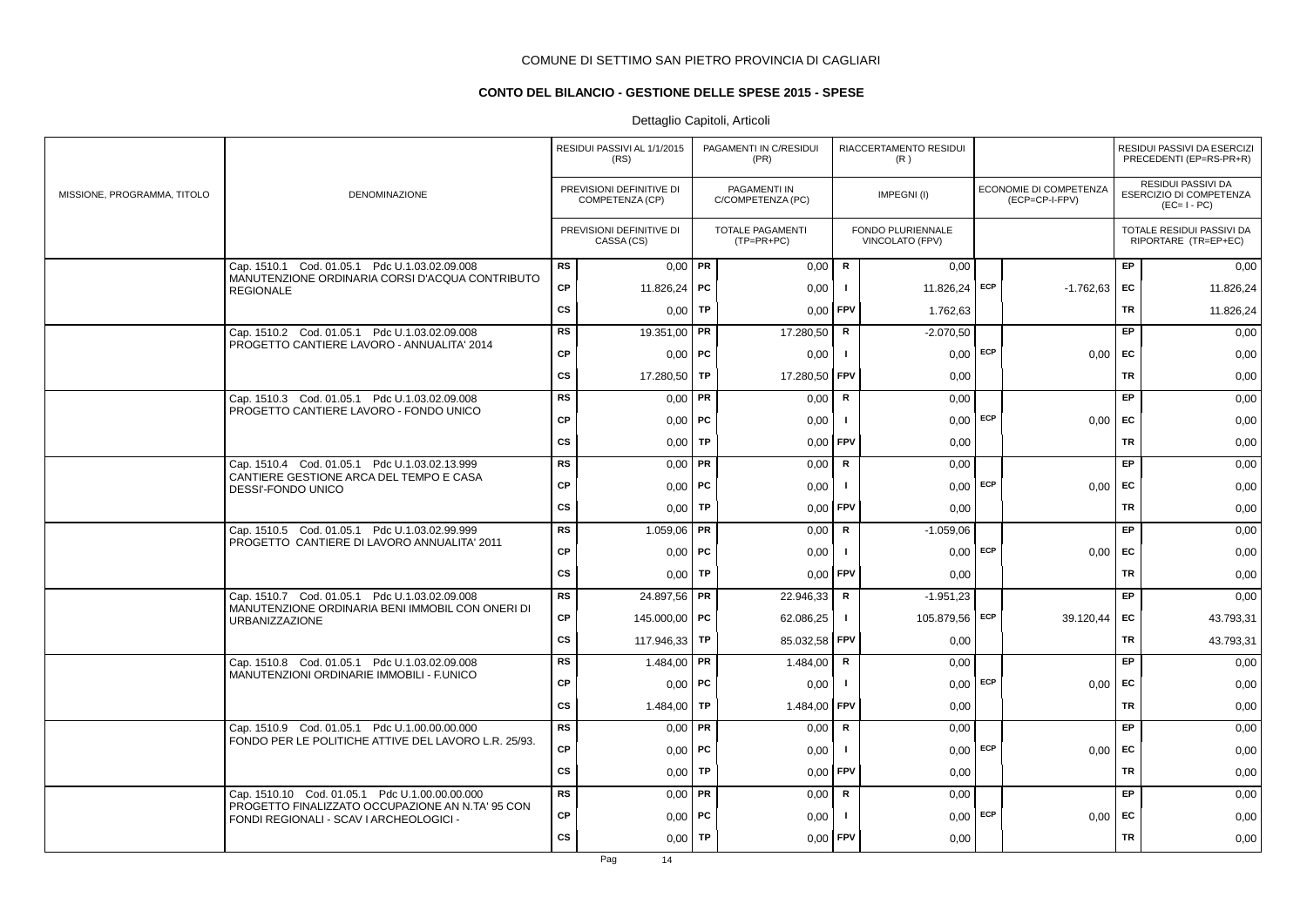# **CONTO DEL BILANCIO - GESTIONE DELLE SPESE 2015 - SPESE**

|                             |                                                                                                        |           | RESIDUI PASSIVI AL 1/1/2015<br>(RS)         |           | PAGAMENTI IN C/RESIDUI<br>(PR)          |                | RIACCERTAMENTO RESIDUI<br>(R)        |     |                                          |           | RESIDUI PASSIVI DA ESERCIZI<br>PRECEDENTI (EP=RS-PR+R)       |
|-----------------------------|--------------------------------------------------------------------------------------------------------|-----------|---------------------------------------------|-----------|-----------------------------------------|----------------|--------------------------------------|-----|------------------------------------------|-----------|--------------------------------------------------------------|
| MISSIONE, PROGRAMMA, TITOLO | <b>DENOMINAZIONE</b>                                                                                   |           | PREVISIONI DEFINITIVE DI<br>COMPETENZA (CP) |           | PAGAMENTI IN<br>C/COMPETENZA (PC)       |                | IMPEGNI(I)                           |     | ECONOMIE DI COMPETENZA<br>(ECP=CP-I-FPV) |           | RESIDUI PASSIVI DA<br>ESERCIZIO DI COMPETENZA<br>$(EC=I-PC)$ |
|                             |                                                                                                        |           | PREVISIONI DEFINITIVE DI<br>CASSA (CS)      |           | <b>TOTALE PAGAMENTI</b><br>$(TP=PR+PC)$ |                | FONDO PLURIENNALE<br>VINCOLATO (FPV) |     |                                          |           | TOTALE RESIDUI PASSIVI DA<br>RIPORTARE (TR=EP+EC)            |
|                             | Cap. 1510.11 Cod. 01.05.1 Pdc U.1.00.00.00.000<br>RIMBORSI CASSA EDILE ANN.TA' 94 - " CUCCURU NURAXI"  | <b>RS</b> | $0,00$ PR                                   |           | 0,00                                    | R              | 0,00                                 |     |                                          | EP        | 0,00                                                         |
|                             |                                                                                                        | <b>CP</b> | $0,00$   PC                                 |           | 0,00                                    | $\blacksquare$ | 0,00                                 | ECP | 0,00                                     | EC        | 0,00                                                         |
|                             |                                                                                                        | CS        | 0,00                                        | TP        | 0,00                                    | FPV            | 0,00                                 |     |                                          | <b>TR</b> | 0,00                                                         |
|                             | Cap. 1510.12 Cod. 01.05.1 Pdc U.1.00.00.00.000<br>PROGETTI COMUNALI PER L'OCCUPAZIONE - ANNUALITA'     | RS        | 0,00                                        | PR        | 0,00                                    | $\mathsf R$    | 0,00                                 |     |                                          | <b>EP</b> | 0,00                                                         |
|                             | 1998 -                                                                                                 | CP        | $0,00$   PC                                 |           | 0,00                                    | $\mathbf{I}$   | $0,00$ ECP                           |     | 0,00                                     | EC        | 0,00                                                         |
|                             |                                                                                                        | CS        | $0,00$   TP                                 |           | 0,00                                    | FPV            | 0,00                                 |     |                                          | TR        | 0,00                                                         |
|                             | Cap. 1510.13 Cod. 01.05.1 Pdc U.1.00.00.00.000<br>SPESE PROGETTI FINALIZZATI OCCUPAZI ONE - ANNUALITA' | <b>RS</b> | 0,00                                        | PR        | 0,00                                    | R              | 0,00                                 |     |                                          | EP        | 0,00                                                         |
|                             | $1999 -$                                                                                               | <b>CP</b> | $0,00$   PC                                 |           | 0,00                                    | $\mathbf{I}$   | $0,00$ ECP                           |     | 0,00                                     | <b>FC</b> | 0,00                                                         |
|                             |                                                                                                        | CS        | 0,00                                        | TP        | 0,00                                    | FPV            | 0,00                                 |     |                                          | TR        | 0,00                                                         |
|                             | Cap. 1510.14 Cod. 01.05.1 Pdc U.1.00.00.00.000                                                         | <b>RS</b> | 0,00                                        | <b>PR</b> | 0,00                                    | R              | 0,00                                 |     |                                          | <b>EP</b> | 0,00                                                         |
|                             | PROGETTO OCCUP.ANNUALITA' 1995 SCAVI<br>ARCHEOLOGICI-RECUPERO SOMMA                                    | <b>CP</b> | $0,00$   PC                                 |           | 0,00                                    | -1             | $0,00$ ECP                           |     | 0.00                                     | <b>EC</b> | 0,00                                                         |
|                             |                                                                                                        | <b>CS</b> | 0,00                                        | <b>TP</b> | 0,00                                    | <b>FPV</b>     | 0,00                                 |     |                                          | <b>TR</b> | 0,00                                                         |
|                             | Cap. 1510.15 Cod. 01.05.1 Pdc U.1.00.00.00.000<br>SPESE PROG.FINALIZZATI OCCUPAZ. ANNUALITA' 2000      | RS        | 0,00                                        | <b>PR</b> | 0,00                                    | $\mathsf{R}$   | 0,00                                 |     |                                          | EP        | 0,00                                                         |
|                             |                                                                                                        | CP        | 0,00                                        | <b>PC</b> | 0,00                                    |                | 0,00                                 | ECP | 0,00                                     | EC        | 0,00                                                         |
|                             |                                                                                                        | CS        | 0,00                                        | TP        | 0,00                                    | FPV            | 0,00                                 |     |                                          | <b>TR</b> | 0,00                                                         |
|                             | Cap. 1510.16 Cod. 01.05.1 Pdc U.1.00.00.00.000<br>SPESE PROGETTO OCCUPAZIONE ANNUALITA' 2001           | RS        | 0,00                                        | PR        | 0,00                                    | $\mathsf R$    | 0,00                                 |     |                                          | EP.       | 0,00                                                         |
|                             |                                                                                                        | <b>CP</b> | $0,00$   PC                                 |           | 0,00                                    | -1             | $0,00$ ECP                           |     | 0.00                                     | <b>EC</b> | 0,00                                                         |
|                             |                                                                                                        | <b>CS</b> | 0,00                                        | <b>TP</b> | 0,00                                    | FPV            | 0,00                                 |     |                                          | TR        | 0,00                                                         |
|                             | Cap. 1510.17 Cod. 01.05.1 Pdc U.1.00.00.00.000<br>MANUTENZIONE ORDINARIA BENI IMMOBIL I CON ONERI DI   | <b>RS</b> | $0,00$ PR                                   |           | 0,00                                    | R              | 0,00                                 |     |                                          | <b>EP</b> | 0,00                                                         |
|                             | <b>URBANIZZAZIONE</b>                                                                                  | <b>CP</b> | $0,00$   PC                                 |           | 0,00                                    | $\blacksquare$ | 0,00                                 | ECP | 0.00                                     | <b>EC</b> | 0,00                                                         |
|                             |                                                                                                        | <b>CS</b> | 0,00                                        | <b>TP</b> | 0,00                                    | FPV            | 0,00                                 |     |                                          | <b>TR</b> | 0,00                                                         |
|                             | Cap. 1510.18 Cod. 01.05.1 Pdc U.1.00.00.00.000<br>SPESE PROGETTO OCCUPAZIONE ANNUALITA' 2002           | RS        | $0,00$ PR                                   |           | 0,00                                    | $\mathbf R$    | 0,00                                 |     |                                          | EP        | 0,00                                                         |
|                             |                                                                                                        | CP        | $0,00$ PC                                   |           | 0,00                                    | $\blacksquare$ | 0,00                                 | ECP | 0,00                                     | EC        | 0,00                                                         |
|                             |                                                                                                        | CS        | 0,00                                        | TP        | 0,00                                    | FPV            | 0,00                                 |     |                                          | <b>TR</b> | 0,00                                                         |
|                             | Cap. 1510.5001 Cod. 01.05.1 Pdc U.1.10.02.01.001                                                       | <b>RS</b> | $0,00$ PR                                   |           | 0,00                                    | $\mathsf{R}$   | 0,00                                 |     |                                          | EP        | 0,00                                                         |
|                             | FONDO PLURIENNALE VINCOLATO - MANUTENZIONE<br>ORDINARIA CORSI D'ACQUA CONTRIBUTO REGIONALE             | CP        | 1.762,63   PC                               |           | 0,00                                    | - 1            | 0,00                                 | ECP | 1.762,63                                 | EC        | 0,00                                                         |
|                             |                                                                                                        | <b>CS</b> | 0,00                                        | <b>TP</b> | 0,00                                    | FPV            | 0,00                                 |     |                                          | <b>TR</b> | 0,00                                                         |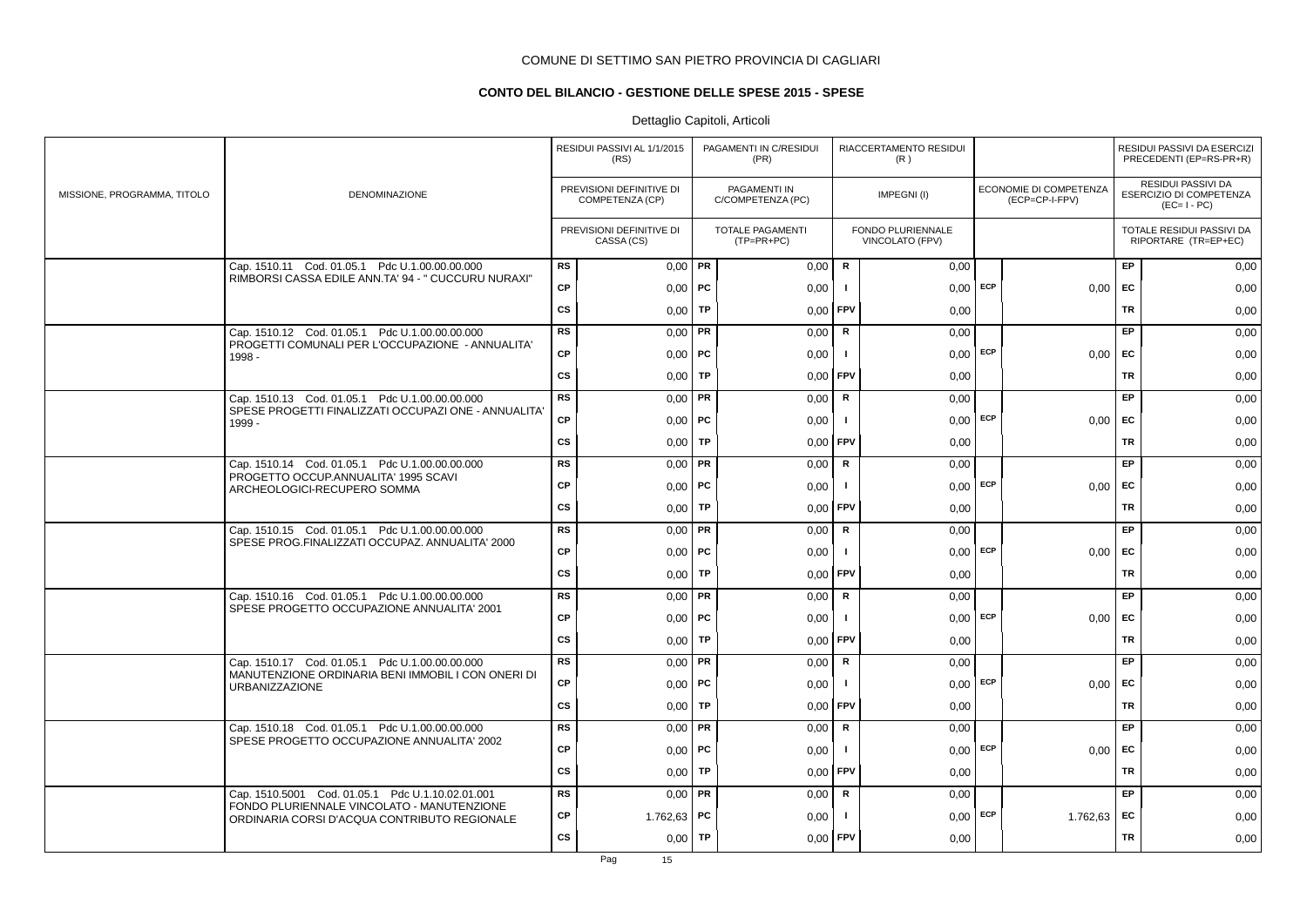# **CONTO DEL BILANCIO - GESTIONE DELLE SPESE 2015 - SPESE**

|                             |                                                                                               |           | RESIDUI PASSIVI AL 1/1/2015<br>(RS)         |           | PAGAMENTI IN C/RESIDUI<br>(PR)    |                | RIACCERTAMENTO RESIDUI<br>(R)        |     |                                          |           | RESIDUI PASSIVI DA ESERCIZI<br>PRECEDENTI (EP=RS-PR+R)       |
|-----------------------------|-----------------------------------------------------------------------------------------------|-----------|---------------------------------------------|-----------|-----------------------------------|----------------|--------------------------------------|-----|------------------------------------------|-----------|--------------------------------------------------------------|
| MISSIONE, PROGRAMMA, TITOLO | DENOMINAZIONE                                                                                 |           | PREVISIONI DEFINITIVE DI<br>COMPETENZA (CP) |           | PAGAMENTI IN<br>C/COMPETENZA (PC) |                | IMPEGNI(I)                           |     | ECONOMIE DI COMPETENZA<br>(ECP=CP-I-FPV) |           | RESIDUI PASSIVI DA<br>ESERCIZIO DI COMPETENZA<br>$(EC=I-PC)$ |
|                             |                                                                                               |           | PREVISIONI DEFINITIVE DI<br>CASSA (CS)      |           | TOTALE PAGAMENTI<br>$(TP=PR+PC)$  |                | FONDO PLURIENNALE<br>VINCOLATO (FPV) |     |                                          |           | TOTALE RESIDUI PASSIVI DA<br>RIPORTARE (TR=EP+EC)            |
|                             | Cap. 1511.0 Cod. 01.05.1 Pdc U.1.00.00.00.000                                                 | <b>RS</b> | $0,00$ PR                                   |           | 0,00                              | $\mathsf{R}$   | 0,00                                 |     |                                          | EP        | 0,00                                                         |
|                             |                                                                                               | <b>CP</b> | 0,00                                        | PC        | 0,00                              |                | $0,00$ ECP                           |     | 0,00                                     | EC        | 0,00                                                         |
|                             |                                                                                               | cs        | 0,00                                        | TP        | 0,00                              | <b>FPV</b>     | 0,00                                 |     |                                          | <b>TR</b> | 0,00                                                         |
|                             | Cap. 1511.1 Cod. 01.05.1 Pdc U.1.00.00.00.000                                                 | <b>RS</b> | 0,00                                        | PR        | 0,00                              | R              | 0,00                                 |     |                                          | EP        | 0,00                                                         |
|                             | LAVORI VALORIZZAZIONE COMPLESSO NUR AGICO<br>LOCALITA' "CUCCURU NURAXI" - PIANO STRAORDINARIO | CP        | $0,00$   PC                                 |           | 0,00                              | Ι.             | $0,00$ ECP                           |     | $0,00$ EC                                |           | 0,00                                                         |
|                             |                                                                                               | CS        | 0,00                                        | TP        | 0,00                              | <b>FPV</b>     | 0,00                                 |     |                                          | TR        | 0,00                                                         |
|                             | Cap. 1514.0 Cod. 01.05.1 Pdc U.1.00.00.00.000                                                 | <b>RS</b> | 0,00                                        | PR        | 0,00                              | $\mathsf{R}$   | 0,00                                 |     |                                          | EP        | 0,00                                                         |
|                             |                                                                                               | <b>CP</b> | $0,00$   PC                                 |           | 0,00                              | $\blacksquare$ | $0,00$ ECP                           |     | 0,00                                     | EC        | 0,00                                                         |
|                             |                                                                                               | CS        | 0,00                                        | TP        | 0,00                              | <b>FPV</b>     | 0,00                                 |     |                                          | <b>TR</b> | 0,00                                                         |
|                             | Cap. 1514.1 Cod. 01.05.1 Pdc U.1.00.00.00.000                                                 | <b>RS</b> | 0,00                                        | PR        | 0,00                              | R              | 0,00                                 |     |                                          | EP        | 0,00                                                         |
|                             | INTERESSI PASSIVI ED ONERI SU MUTUI                                                           | <b>CP</b> | 0,00                                        | PC        | 0,00                              | -1             | $0.00$ ECP                           |     | 0,00                                     | <b>FC</b> | 0,00                                                         |
|                             |                                                                                               | <b>CS</b> | 0,00                                        | <b>TP</b> | 0,00                              | <b>FPV</b>     | 0,00                                 |     |                                          | <b>TR</b> | 0,00                                                         |
|                             | Cap. 1516.0 Cod. 01.05.1 Pdc U.1.00.00.00.000                                                 | RS        | 0,00                                        | PR        | 0,00                              | ${\sf R}$      | 0,00                                 |     |                                          | EP        | 0,00                                                         |
|                             |                                                                                               | CP        | 0,00                                        | PC        | 0,00                              |                | $0,00$ ECP                           |     | 0,00                                     | EC        | 0,00                                                         |
|                             |                                                                                               | cs        | 0,00                                        | TP        | 0,00                              | <b>FPV</b>     | 0,00                                 |     |                                          | TR        | 0,00                                                         |
|                             | Cap. 1516.1 Cod. 01.05.1 Pdc U.1.00.00.00.000                                                 | <b>RS</b> | 0,00                                        | PR        | 0,00                              | ${\sf R}$      | 0,00                                 |     |                                          | EP        | 0,00                                                         |
|                             | AMMORTAMENTI DI ESERCIZIO                                                                     | <b>CP</b> | $0,00$   PC                                 |           | 0,00                              | - 1            | $0,00$ ECP                           |     | 0,00                                     | EC        | 0,00                                                         |
|                             |                                                                                               | CS        | 0,00                                        | TP        | 0,00                              | <b>FPV</b>     | 0,00                                 |     |                                          | TR        | 0,00                                                         |
| <b>TITOLO 2</b>             | <b>SPESE IN CONTO CAPITALE</b>                                                                | <b>RS</b> | 262.010,22                                  | PR        | 26.204,94                         | R              | $-235.805.28$                        |     |                                          | EP        | 0,00                                                         |
|                             |                                                                                               | <b>CP</b> | 2.196.710,65   PC                           |           | 48.870,42                         | $\mathbf{I}$   | 594.276,40 ECP                       |     | 1.552.775,53                             | EC        | 545.405,98                                                   |
|                             |                                                                                               | CS        | 149.690,18   TP                             |           | 75.075,36                         | <b>FPV</b>     | 49.658,72                            |     |                                          | <b>TR</b> | 545.405,98                                                   |
|                             | Cap. 21509.0 Cod. 01.05.2 Pdc U.2.00.00.00.000                                                | <b>RS</b> | $0,00$ PR                                   |           | 0,00                              | $\mathsf{R}$   | 0,00                                 |     |                                          | EP        | 0,00                                                         |
|                             |                                                                                               | CP        | $0,00$   PC                                 |           | 0,00                              |                | $0,00$ ECP                           |     | 0,00                                     | EC        | 0,00                                                         |
|                             |                                                                                               | CS        | 0,00                                        | TP        | 0,00                              | <b>FPV</b>     | 0,00                                 |     |                                          | <b>TR</b> | 0,00                                                         |
|                             | Cap. 21509.9 Cod. 01.05.2 Pdc U.2.05.99.99.999<br>RESTAURO PAVIMENTO MOSAICATO PARCO          | <b>RS</b> | 74.559,13 PR                                |           | 0,00                              | $\mathbf R$    | $-74.559,13$                         |     |                                          | EP        | 0,00                                                         |
|                             | ARCHEOLOGICO- CONTRIBUTO REGIONALE                                                            | CP        | 0,00                                        | РC        | 0,00                              | - 1            | 0,00                                 | ECP | 0,00                                     | EC        | 0,00                                                         |
|                             |                                                                                               | <b>CS</b> | 0,00                                        | <b>TP</b> | 0,00                              | FPV            | 0,00                                 |     |                                          | <b>TR</b> | 0,00                                                         |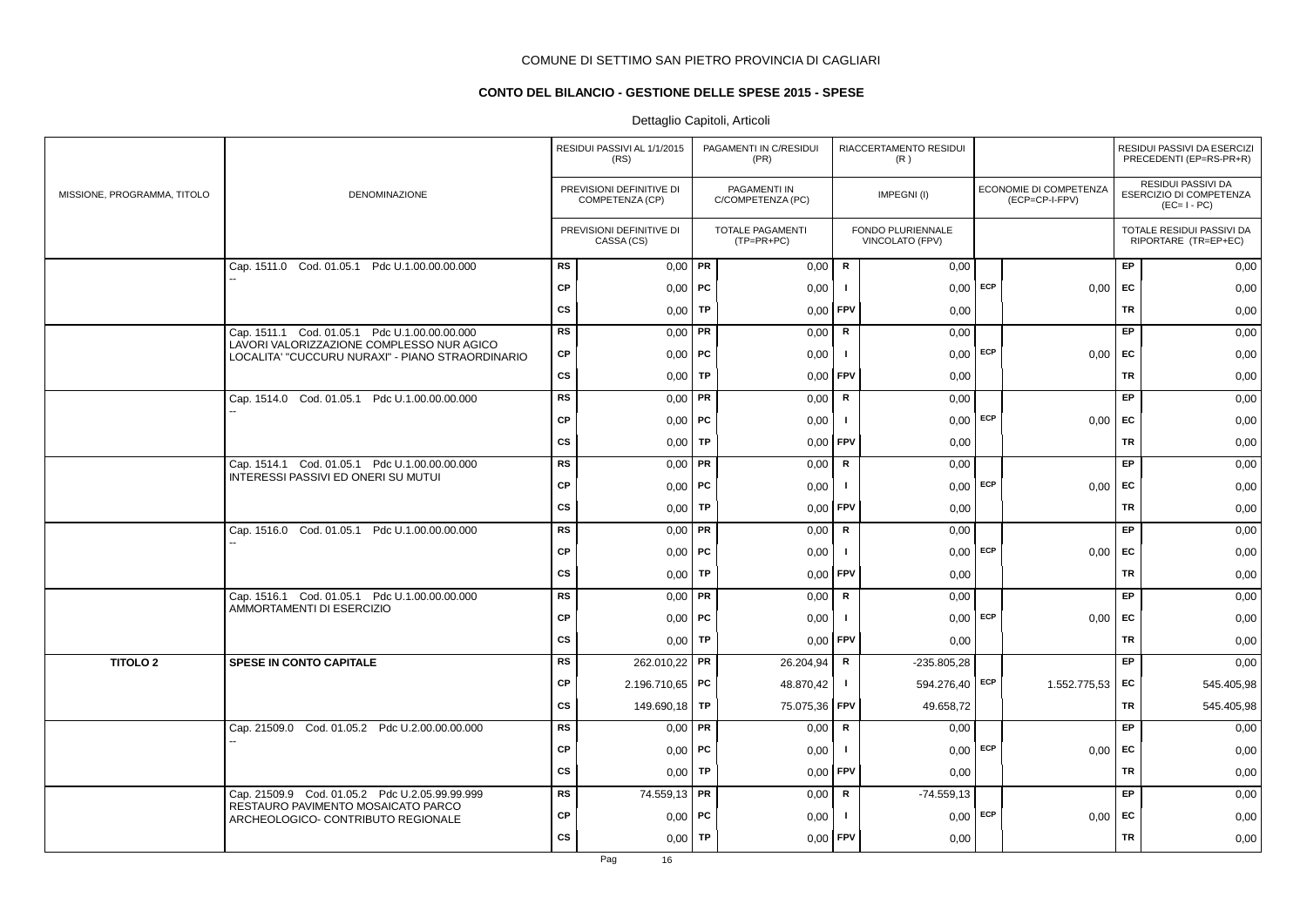# **CONTO DEL BILANCIO - GESTIONE DELLE SPESE 2015 - SPESE**

|                             |                                                                                                     |           | RESIDUI PASSIVI AL 1/1/2015<br>(RS)         |           | PAGAMENTI IN C/RESIDUI<br>(PR)        |                | RIACCERTAMENTO RESIDUI<br>(R)        |     |                                          |           | RESIDUI PASSIVI DA ESERCIZI<br>PRECEDENTI (EP=RS-PR+R)       |
|-----------------------------|-----------------------------------------------------------------------------------------------------|-----------|---------------------------------------------|-----------|---------------------------------------|----------------|--------------------------------------|-----|------------------------------------------|-----------|--------------------------------------------------------------|
| MISSIONE, PROGRAMMA, TITOLO | DENOMINAZIONE                                                                                       |           | PREVISIONI DEFINITIVE DI<br>COMPETENZA (CP) |           | PAGAMENTI IN<br>C/COMPETENZA (PC)     |                | IMPEGNI(I)                           |     | ECONOMIE DI COMPETENZA<br>(ECP=CP-I-FPV) |           | RESIDUI PASSIVI DA<br>ESERCIZIO DI COMPETENZA<br>$(EC=I-PC)$ |
|                             |                                                                                                     |           | PREVISIONI DEFINITIVE DI<br>CASSA (CS)      |           | <b>TOTALE PAGAMENTI</b><br>(TP=PR+PC) |                | FONDO PLURIENNALE<br>VINCOLATO (FPV) |     |                                          |           | TOTALE RESIDUI PASSIVI DA<br>RIPORTARE (TR=EP+EC)            |
|                             | Cap. 21509.10 Cod. 01.05.2 Pdc U.2.05.99.99.999<br>RESTAURO PAVIMENTO MOSAICATO PARCO               | <b>RS</b> | 41.100,00 PR                                |           | 780,80                                | R              | $-40.319,20$                         |     |                                          | EP        | 0,00                                                         |
|                             | ARCHEOLOGICO- FONDO UNICO                                                                           | <b>CP</b> | $0,00$   PC                                 |           | 0,00                                  | $\blacksquare$ | 0,00                                 | ECP | 0,00                                     | EC        | 0,00                                                         |
|                             |                                                                                                     | CS        | 780,80                                      | TP        | 780,80                                | FPV            | 0,00                                 |     |                                          | <b>TR</b> | 0,00                                                         |
|                             | Cap. 21509.12 Cod. 01.05.2 Pdc U.2.05.99.99.999                                                     | RS        | 10.414,06                                   | PR        | 0,00                                  | $\mathsf R$    | $-10.414,06$                         |     |                                          | <b>EP</b> | 0,00                                                         |
|                             | MESSA IN SICUREZZA POZZO SACRO - CONTRIB. PROV.LE                                                   | CP        | $0,00$   PC                                 |           | 0,00                                  | $\mathbf{I}$   | $0,00$ ECP                           |     | 0,00                                     | EC        | 0,00                                                         |
|                             |                                                                                                     | CS        | 0,00                                        | TP        | 0,00                                  | FPV            | 0,00                                 |     |                                          | TR        | 0,00                                                         |
|                             | Cap. 21509.13 Cod. 01.05.2 Pdc U.2.02.01.09.008<br>RESTAURO CHIESA PARROCCHIALE CONTR IBUTO REG.LE  | <b>RS</b> | 0,00                                        | PR        | 0,00                                  | R              | 0,00                                 |     |                                          | EP        | 0,00                                                         |
|                             |                                                                                                     | <b>CP</b> | $0,00$   PC                                 |           | 0,00                                  | $\mathbf{I}$   | $0,00$ ECP                           |     | 0,00                                     | <b>FC</b> | 0,00                                                         |
|                             |                                                                                                     | <b>CS</b> | 0.001                                       | <b>TP</b> | 0,00                                  | FPV            | 0,00                                 |     |                                          | <b>TR</b> | 0,00                                                         |
|                             | Cap. 21509.14 Cod. 01.05.2 Pdc U.2.02.01.09.008                                                     | RS        | 8.378,61   PR                               |           | 0,00                                  | R              | $-8.378.61$                          |     |                                          | <b>EP</b> | 0,00                                                         |
|                             | RESTAURO CHIESA PARROCCHIALE CONTR IBUTO CEI                                                        | <b>CP</b> | $0,00$ PC                                   |           | 0,00                                  | -1             | $0,00$ ECP                           |     | $-8.378,61$                              | <b>EC</b> | 0,00                                                         |
|                             |                                                                                                     | <b>CS</b> | 8.378,61   TP                               |           | 0,00                                  | FPV            | 8.378,61                             |     |                                          | <b>TR</b> | 0,00                                                         |
|                             | Cap. 21509.15 Cod. 01.05.2 Pdc U.2.02.01.09.008                                                     | RS        | 5.007,33                                    | PR        | 0,00                                  | $\mathsf{R}$   | $-5.007,33$                          |     |                                          | EP        | 0,00                                                         |
|                             | RESTAURO CHIESA PARROCCHIALE QUOTA ENTE                                                             | CP        | 0,00                                        | <b>PC</b> | 0,00                                  |                | 0,00                                 | ECP | $-5.007,33$                              | EC        | 0,00                                                         |
|                             |                                                                                                     | CS        | 5.007,33                                    | TP        | 0,00                                  | FPV            | 5.007,33                             |     |                                          | <b>TR</b> | 0,00                                                         |
|                             | Cap. 21509.18 Cod. 01.05.2 Pdc U.2.02.01.09.999                                                     | RS        | 85.726,07                                   | PR        | 596,41                                | $\mathsf R$    | $-85.129,66$                         |     |                                          | EP.       | 0,00                                                         |
|                             | ACQUISIZIONE E SISTEMAZIONE AREA " MAGAZZINO<br><b>COMUNALE"</b>                                    | <b>CP</b> | $0,00$   PC                                 |           | 0,00                                  | -1             | $0,00$ ECP                           |     | 0.00                                     | <b>EC</b> | 0,00                                                         |
|                             |                                                                                                     | <b>CS</b> | 596,41   TP                                 |           | 596,41                                | FPV            | 0,00                                 |     |                                          | TR        | 0,00                                                         |
|                             | Cap. 21509.20 Cod. 01.05.2 Pdc U.2.02.01.09.999                                                     | <b>RS</b> | 32.811,83                                   | PR        | 24.827,73                             | R              | $-7.984,10$                          |     |                                          | <b>EP</b> | 0,00                                                         |
|                             | CON ONERI DI URBANIZZAZIONE                                                                         | <b>CP</b> | 121.711,32 PC                               |           | 48.870,42                             | $\mathbf{I}$   | 69.356,42                            | ECP | 16.082,12                                | <b>EC</b> | 20.486,00                                                    |
|                             |                                                                                                     | CS        | 132.811,83                                  | <b>TP</b> | 73.698,15                             | FPV            | 36.272,78                            |     |                                          | TR        | 20.486,00                                                    |
|                             | Cap. 21509.21 Cod. 01.05.2 Pdc U.2.02.01.09.999<br>INTERVENTI ABITARE SOLIDALE CONTRIBUTO REGIONALE | RS        | $0,00$ PR                                   |           | 0,00                                  | $\mathbf R$    | 0,00                                 |     |                                          | EP        | 0,00                                                         |
|                             |                                                                                                     | CP        | 1.290.000,00 PC                             |           | 0,00                                  | - 1            | 0,00                                 | ECP | 1.290.000,00                             | EC        | 0,00                                                         |
|                             |                                                                                                     | CS        | 0,00                                        | TP        | 0,00                                  | FPV            | 0,00                                 |     |                                          | <b>TR</b> | 0,00                                                         |
|                             | Cap. 21509.22 Cod. 01.05.2 Pdc U.2.02.01.09.999                                                     | <b>RS</b> | $0,00$ PR                                   |           | 0,00                                  | $\mathsf{R}$   | 0,00                                 |     |                                          | EP        | 0,00                                                         |
|                             | INTERVENTI ABITARE SOLIDALE QUOTA ENTE                                                              | <b>CP</b> | 210.000,00   PC                             |           | 0,00                                  | - 1            | 0,00                                 | ECP | 210.000,00                               | EC        | 0,00                                                         |
|                             |                                                                                                     | <b>CS</b> | 0,00                                        | TP        | 0,00                                  | FPV            | 0,00                                 |     |                                          | <b>TR</b> | 0,00                                                         |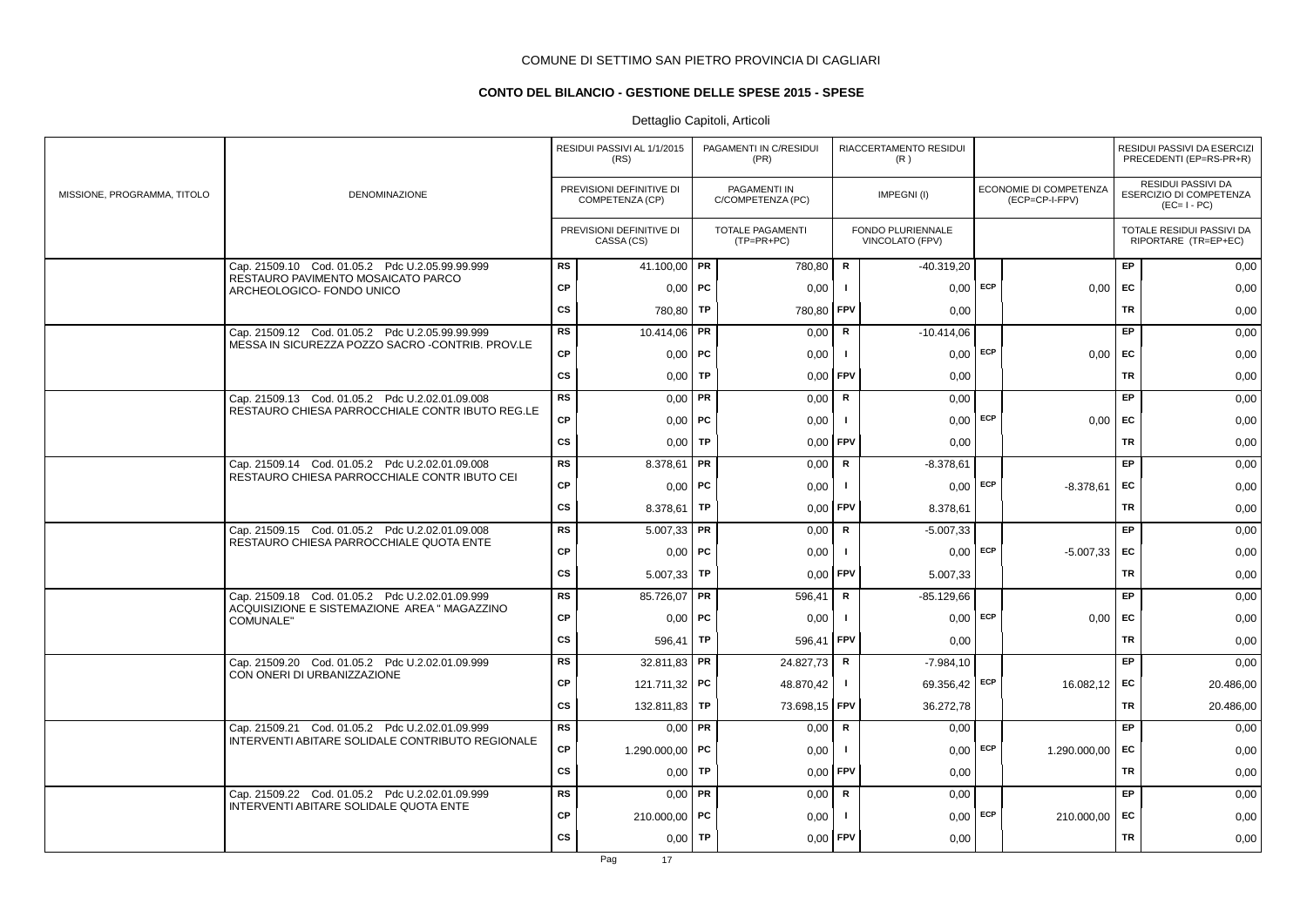# **CONTO DEL BILANCIO - GESTIONE DELLE SPESE 2015 - SPESE**

# Dettaglio Capitoli, Articoli

|                             |                                                                                    |           | RESIDUI PASSIVI AL 1/1/2015<br>(RS)         |           | PAGAMENTI IN C/RESIDUI<br>(PR)           |              | RIACCERTAMENTO RESIDUI<br>(R)        |     |                                                 |           | RESIDUI PASSIVI DA ESERCIZI<br>PRECEDENTI (EP=RS-PR+R)       |
|-----------------------------|------------------------------------------------------------------------------------|-----------|---------------------------------------------|-----------|------------------------------------------|--------------|--------------------------------------|-----|-------------------------------------------------|-----------|--------------------------------------------------------------|
| MISSIONE, PROGRAMMA, TITOLO | <b>DENOMINAZIONE</b>                                                               |           | PREVISIONI DEFINITIVE DI<br>COMPETENZA (CP) |           | <b>PAGAMENTI IN</b><br>C/COMPETENZA (PC) |              | IMPEGNI(I)                           |     | <b>ECONOMIE DI COMPETENZA</b><br>(ECP=CP-I-FPV) |           | RESIDUI PASSIVI DA<br>ESERCIZIO DI COMPETENZA<br>$(EC=I-PC)$ |
|                             |                                                                                    |           | PREVISIONI DEFINITIVE DI<br>CASSA (CS)      |           | TOTALE PAGAMENTI<br>$(TP=PR+PC)$         |              | FONDO PLURIENNALE<br>VINCOLATO (FPV) |     |                                                 |           | TOTALE RESIDUI PASSIVI DA<br>RIPORTARE (TR=EP+EC)            |
|                             | Cap. 21509.5014 Cod. 01.05.2 Pdc U.2.05.02.01.001                                  | <b>RS</b> | $0,00$ PR                                   |           | 0,00                                     | R            | 0,00                                 |     |                                                 | EP.       | 0,00                                                         |
|                             | FONDO PLURIENNALE VINCOLATO - RESTAURO CHIESA<br>PARROCCHIALE CONTR IBUTO CEI      | <b>CP</b> | 8.378,61   PC                               |           | 0,00                                     | $\mathbf{I}$ | $0,00$ ECP                           |     | 8.378,61                                        | <b>FC</b> | 0,00                                                         |
|                             |                                                                                    | cs        | 0,00                                        | <b>TP</b> | 0,00                                     | FPV          | 0,00                                 |     |                                                 | TR        | 0,00                                                         |
|                             | Cap. 21509.5015 Cod. 01.05.2 Pdc U.2.05.02.01.001                                  | <b>RS</b> | $0,00$ PR                                   |           | 0,00                                     | R            | 0,00                                 |     |                                                 | EP        | 0,00                                                         |
|                             | FONDO PLURIENNALE VINCOLATO - RESTAURO CHIESA<br>PARROCCHIALE QUOTA ENTE           | CP        | $5.007,33$ PC                               |           | 0,00                                     |              | $0,00$ ECP                           |     | 5.007,33                                        | <b>FC</b> | 0,00                                                         |
|                             |                                                                                    | <b>CS</b> | $0,00$ TP                                   |           | 0,00                                     | <b>FPV</b>   | 0,00                                 |     |                                                 | <b>TR</b> | 0,00                                                         |
|                             | Cap. 21509.5020 Cod. 01.05.2 Pdc U.2.05.02.01.001                                  | <b>RS</b> | $0,00$ PR                                   |           | 0,00                                     | $\mathbf R$  | 0,00                                 |     |                                                 | EP        | 0,00                                                         |
|                             | FONDO PLURIENNALE VINCOLATO - CON ONERI DI<br><b>URBANIZZAZIONE</b>                | <b>CP</b> | 36.272,78 PC                                |           | 0,00                                     |              | 0,00                                 | ECP | 36.272,78                                       | <b>EC</b> | 0,00                                                         |
|                             |                                                                                    | <b>CS</b> | $0,00$ TP                                   |           | 0,00                                     | FPV          | 0,00                                 |     |                                                 | <b>TR</b> | 0,00                                                         |
|                             | Cap. 21510.0 Cod. 01.05.2 Pdc U.2.00.00.00.000                                     | <b>RS</b> | $0.00$ PR                                   |           | 0,00                                     | R            | 0,00                                 |     |                                                 | EP.       | 0,00                                                         |
|                             |                                                                                    | <b>CP</b> | $0,00$   PC                                 |           | 0,00                                     | $\mathbf{I}$ | $0,00$ ECP                           |     | $0,00$ EC                                       |           | 0,00                                                         |
|                             |                                                                                    | <b>CS</b> | $0,00$ TP                                   |           | 0,00                                     | <b>FPV</b>   | 0,00                                 |     |                                                 | <b>TR</b> | 0,00                                                         |
|                             | Cap. 21510.1 Cod. 01.05.2 Pdc U.2.00.00.00.000                                     | <b>RS</b> | $0,00$ PR                                   |           | 0,00                                     | R            | 0,00                                 |     |                                                 | EP        | 0,00                                                         |
|                             | PAGAMENTO ESPROPRI - AVANZO                                                        | <b>CP</b> | 461.000,00 PC                               |           | 0,00                                     | $\mathbf{I}$ | 460.579,37 ECP                       |     | 420,63                                          | <b>EC</b> | 460.579,37                                                   |
|                             |                                                                                    | <b>CS</b> | $0,00$ TP                                   |           | 0.00                                     | <b>FPV</b>   | 0,00                                 |     |                                                 | <b>TR</b> | 460.579,37                                                   |
|                             | Cap. 21530.4 Cod. 01.05.2 Pdc U.2.02.03.05.001<br>PIANO STRATEGICO-COFINANZIAMENTO | <b>RS</b> | $2.115,20$ PR                               |           | 0,00                                     | R            | $-2.115,20$                          |     |                                                 | EP        | 0,00                                                         |
|                             |                                                                                    | <b>CP</b> | $0.00$ PC                                   |           | 0,00                                     | $\mathbf{I}$ | 0,00                                 | ECP | 0.00                                            | <b>FC</b> | 0,00                                                         |
|                             |                                                                                    | <b>CS</b> | $2.115,20$ TP                               |           | 0,00                                     | FPV          | 0,00                                 |     |                                                 | <b>TR</b> | 0,00                                                         |
|                             | Cap. 21530.5 Cod. 01.05.2 Pdc U.2.02.03.05.001                                     | <b>RS</b> | 1.897,99   PR                               |           | 0,00                                     | R            | $-1.897,99$                          |     |                                                 | EP.       | 0,00                                                         |
|                             | PIANO STRATEGICO-CONTRIBUTO REG.LE POR                                             | <b>CP</b> | $0,00$   PC                                 |           | 0,00                                     | $\mathbf{I}$ | 0,00                                 | ECP | 0,00                                            | <b>EC</b> | 0,00                                                         |
|                             |                                                                                    | <b>CS</b> | 0,00                                        | TP        | 0,00                                     | <b>FPV</b>   | 0,00                                 |     |                                                 | <b>TR</b> | 0,00                                                         |
|                             | Cap. 21534.0 Cod. 01.05.2 Pdc U.2.00.00.00.000                                     | <b>RS</b> | $0,00$ PR                                   |           | 0,00                                     | R            | 0,00                                 |     |                                                 | EP        | 0,00                                                         |
|                             |                                                                                    | <b>CP</b> | $0,00$ PC                                   |           | 0,00                                     |              | $0,00$ ECP                           |     | 0,00                                            | <b>FC</b> | 0,00                                                         |
|                             |                                                                                    | <b>CS</b> | $0,00$ TP                                   |           | 0,00                                     | FPV          | 0,00                                 |     |                                                 | <b>TR</b> | 0,00                                                         |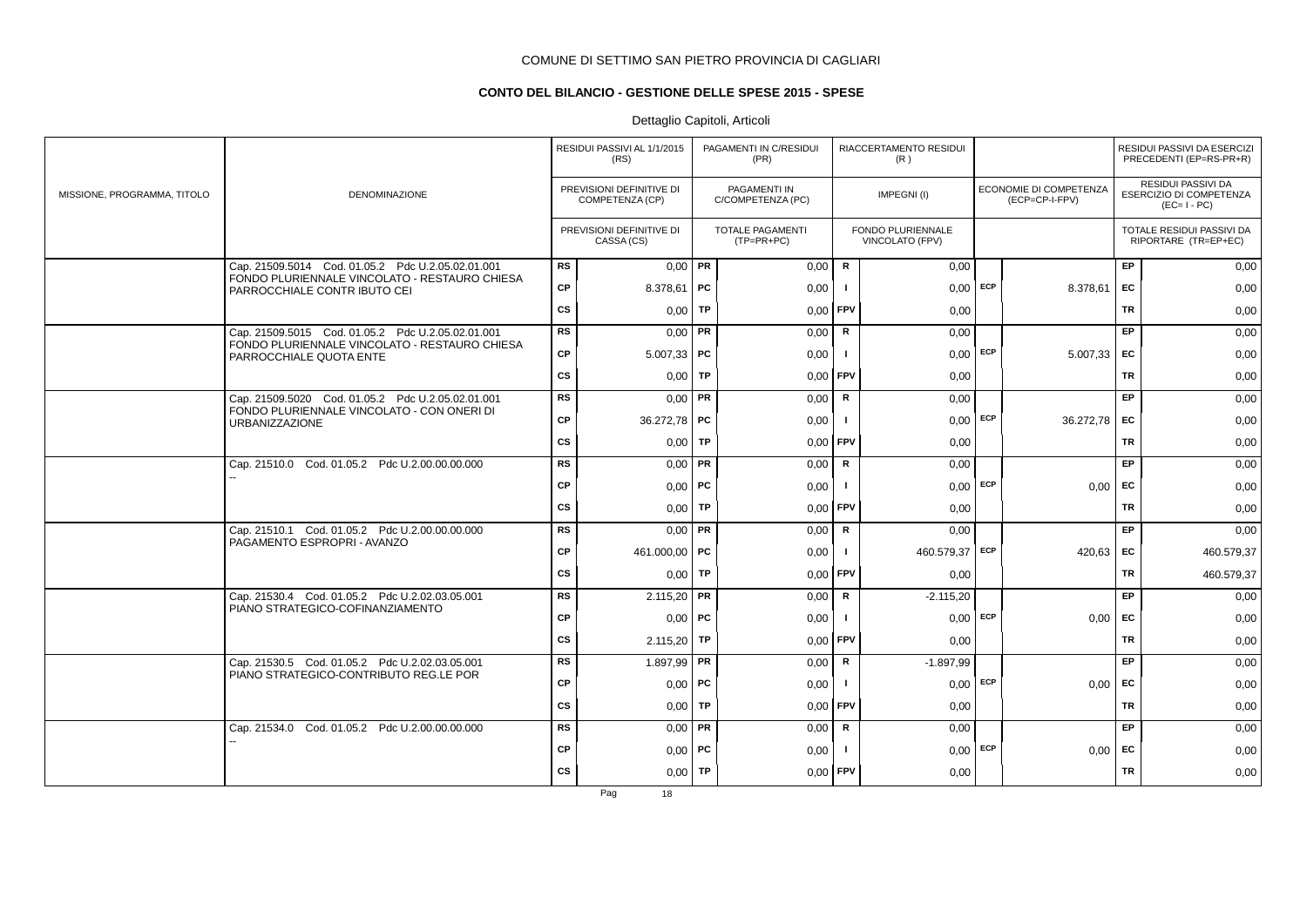# **CONTO DEL BILANCIO - GESTIONE DELLE SPESE 2015 - SPESE**

|                               |                                                                                              |                        | RESIDUI PASSIVI AL 1/1/2015<br>(RS)         |           | PAGAMENTI IN C/RESIDUI<br>(PR)    |                | RIACCERTAMENTO RESIDUI<br>(R)               |                                          |           | RESIDUI PASSIVI DA ESERCIZI<br>PRECEDENTI (EP=RS-PR+R)       |
|-------------------------------|----------------------------------------------------------------------------------------------|------------------------|---------------------------------------------|-----------|-----------------------------------|----------------|---------------------------------------------|------------------------------------------|-----------|--------------------------------------------------------------|
| MISSIONE, PROGRAMMA, TITOLO   | <b>DENOMINAZIONE</b>                                                                         |                        | PREVISIONI DEFINITIVE DI<br>COMPETENZA (CP) |           | PAGAMENTI IN<br>C/COMPETENZA (PC) |                | IMPEGNI(I)                                  | ECONOMIE DI COMPETENZA<br>(ECP=CP-I-FPV) |           | RESIDUI PASSIVI DA<br>ESERCIZIO DI COMPETENZA<br>$(EC=I-PC)$ |
|                               |                                                                                              |                        | PREVISIONI DEFINITIVE DI<br>CASSA (CS)      |           | TOTALE PAGAMENTI<br>$(TP=PR+PC)$  |                | <b>FONDO PLURIENNALE</b><br>VINCOLATO (FPV) |                                          |           | TOTALE RESIDUI PASSIVI DA<br>RIPORTARE (TR=EP+EC)            |
|                               | Cap. 21534.1 Cod. 01.05.2 Pdc U.2.00.00.00.000                                               | <b>RS</b>              | $0,00$ PR                                   |           | 0,00                              | $\mathbf R$    | 0,00                                        |                                          | EP        | 0,00                                                         |
|                               | RESTITUZIONE ONERI URBANIZZAZIONE                                                            | <b>CP</b>              | 64.340,61   PC                              |           | 0,00                              | -1             | 64.340,61 ECP                               | 0,00                                     | EC        | 64.340,61                                                    |
|                               |                                                                                              | <b>CS</b>              | 0,00                                        | TP        | $0,00$ FPV                        |                | 0,00                                        |                                          | <b>TR</b> | 64.340,61                                                    |
|                               |                                                                                              |                        |                                             |           |                                   |                |                                             |                                          |           |                                                              |
| 05<br><b>Totale Programma</b> | Gestione dei beni demaniali e patrimoniali                                                   | <b>RS</b>              | 308.888,88 PR                               |           | 68.002,81                         | R              | -240.886,07                                 |                                          | EP        | 0,00                                                         |
|                               |                                                                                              | CP                     | $2.360.299,52$ PC                           |           | 110.956,67                        | $\mathbf{I}$   | 711.982,20 ECP                              | 1.596.895,97                             | EC        | 601.025,53                                                   |
|                               |                                                                                              | $\mathbf{C}\mathbf{S}$ | 291.488,05 TP                               |           | 178.959,48 FPV                    |                | 51.421,35                                   |                                          | TR        | 601.025,53                                                   |
| 0106 Programma<br>06          | Ufficio tecnico                                                                              |                        |                                             |           |                                   |                |                                             |                                          |           |                                                              |
| <b>TITOLO1</b>                | <b>SPESE CORRENTI</b>                                                                        | <b>RS</b>              | 30.720,97 PR                                |           | 25.263,42                         | R              | $-5.457,55$                                 |                                          | EP        | 0,00                                                         |
|                               |                                                                                              | СP                     | 71.759,55 PC                                |           | 44.874,31                         | $\blacksquare$ | 60.638,67 ECP                               | 6.283,33                                 | EC        | 15.764,36                                                    |
|                               |                                                                                              | CS                     | 89.772,97 TP                                |           | 70.137,73 FPV                     |                | 4.837,55                                    |                                          | TR        | 15.764,36                                                    |
|                               | Cap. 1610.0 Cod. 01.06.1 Pdc U.1.00.00.00.000                                                | RS                     | $0,00$ PR                                   |           | 0,00                              | R              | 0,00                                        |                                          | EP        | 0,00                                                         |
|                               |                                                                                              | <b>CP</b>              | $0,00$   PC                                 |           | 0,00                              | -1             | $0,00$ ECP                                  | 0,00                                     | EC        | 0,00                                                         |
|                               |                                                                                              | <b>CS</b>              | 0,00                                        | TP        | 0,00                              | <b>FPV</b>     | 0,00                                        |                                          | <b>TR</b> | 0,00                                                         |
|                               | Cap. 1610.1 Cod. 01.06.1 Pdc U.1.03.01.02.999<br>UFFICIO TECNICO - ACQUISTO DI BENI          | <b>RS</b>              | $0,00$ PR                                   |           | 0,00                              | R              | 0,00                                        |                                          | EP        | 0,00                                                         |
|                               |                                                                                              | СP                     | 1.000,00                                    | PC        | 219,70                            | $\mathbf{I}$   | 369,70 ECP                                  | 630,30                                   | EC        | 150,00                                                       |
|                               |                                                                                              | cs                     | 1.000,00                                    | TP        | 219,70 FPV                        |                | 0,00                                        |                                          | TR        | 150,00                                                       |
|                               | Cap. 1610.2 Cod. 01.06.1 Pdc U.1.03.01.02.999<br>UFFICIO TECNICO - MATERIALE INFORMATICO     | RS                     | $0,00$ PR                                   |           | 0,00                              | R              | 0,00                                        |                                          | EP        | 0,00                                                         |
|                               |                                                                                              | СP                     | 16.000,00   PC                              |           | 1.207,40                          | Ι.             | 12.148,78 ECP                               | 3.851,22                                 | EC        | 10.941,38                                                    |
|                               |                                                                                              | CS                     | 0,00                                        | TP        | 1.207,40 FPV                      |                | 0,00                                        |                                          | <b>TR</b> | 10.941,38                                                    |
|                               | Cap. 1611.0 Cod. 01.06.1 Pdc U.1.00.00.00.000                                                | <b>RS</b>              | $0,00$ PR                                   |           | 0,00                              | R              | 0,00                                        |                                          | EP        | 0,00                                                         |
|                               |                                                                                              | <b>CP</b>              | 0,00                                        | PC        | 0,00                              | -1             | $0,00$ ECP                                  | 0,00                                     | EC        | 0,00                                                         |
|                               |                                                                                              | <b>CS</b>              | 0,00                                        | TP        | $0,00$ FPV                        |                | 0,00                                        |                                          | <b>TR</b> | 0,00                                                         |
|                               | Cap. 1611.1 Cod. 01.06.1 Pdc U.1.03.02.11.999                                                | <b>RS</b>              | 30.614,00                                   | <b>PR</b> | 25.162,45                         | R              | $-5.451,55$                                 |                                          | <b>EP</b> | 0,00                                                         |
|                               | STUDI, PROGETTAZIONI, DIREZIONE LAV ORI E COLLAUDI A<br>MEZZO DI PROFESSIO NISTI ESTERNI PER | CP                     | 6.614,00   PC                               |           | 3.609,00                          | $\mathbf{I}$   | $6.559,70$ ECP                              | $-4.783,25$ EC                           |           | 2.950,70                                                     |
|                               |                                                                                              | <b>CS</b>              | 45.614,00                                   | TP        | 28.771,45 FPV                     |                | 4.837,55                                    |                                          | <b>TR</b> | 2.950,70                                                     |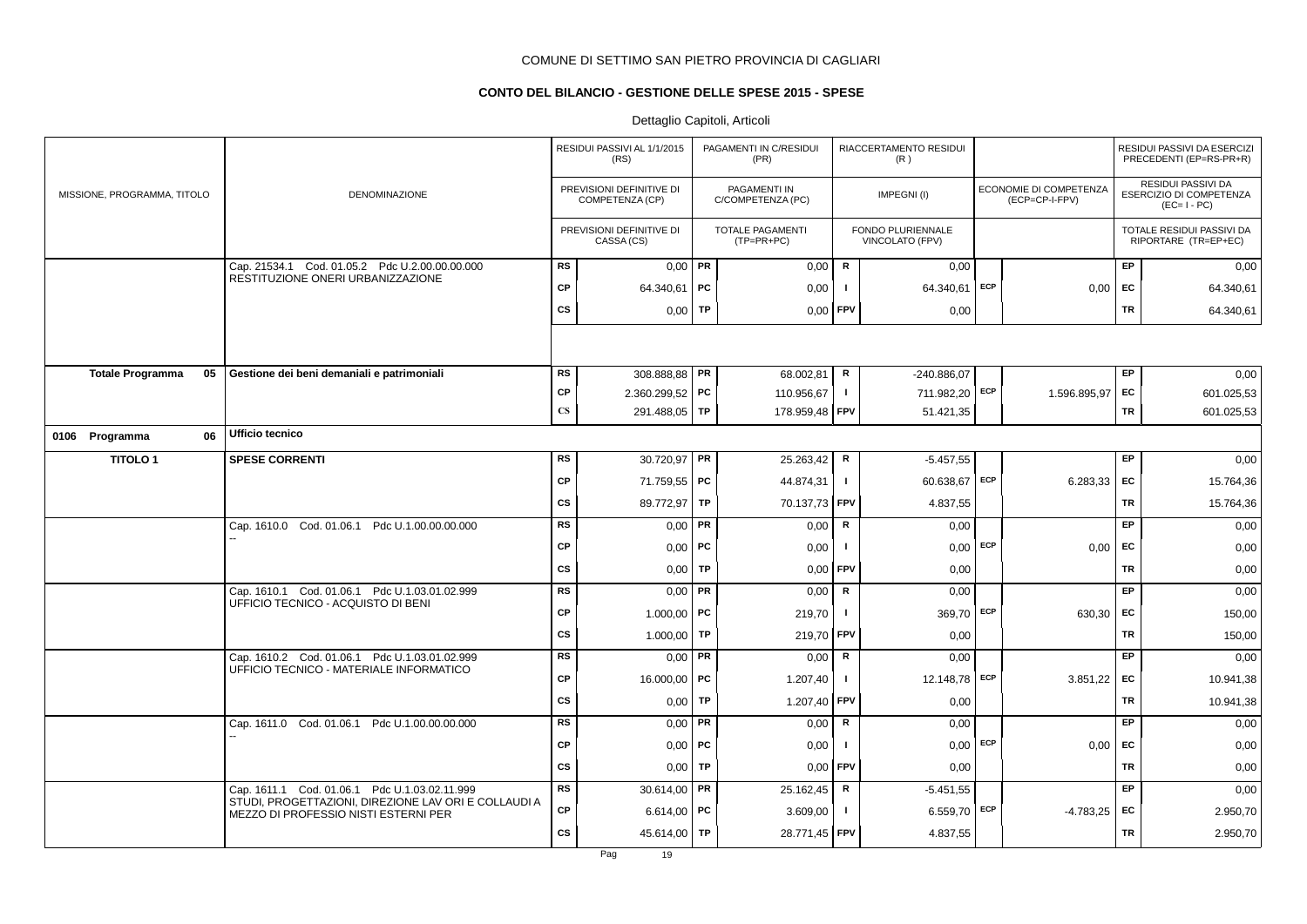# **CONTO DEL BILANCIO - GESTIONE DELLE SPESE 2015 - SPESE**

|                             |                                                                                             |           | RESIDUI PASSIVI AL 1/1/2015<br>(RS)         |    | PAGAMENTI IN C/RESIDUI<br>(PR)    |                | RIACCERTAMENTO RESIDUI<br>(R)        |                                          |           | RESIDUI PASSIVI DA ESERCIZI<br>PRECEDENTI (EP=RS-PR+R)       |
|-----------------------------|---------------------------------------------------------------------------------------------|-----------|---------------------------------------------|----|-----------------------------------|----------------|--------------------------------------|------------------------------------------|-----------|--------------------------------------------------------------|
| MISSIONE, PROGRAMMA, TITOLO | DENOMINAZIONE                                                                               |           | PREVISIONI DEFINITIVE DI<br>COMPETENZA (CP) |    | PAGAMENTI IN<br>C/COMPETENZA (PC) |                | IMPEGNI(I)                           | ECONOMIE DI COMPETENZA<br>(ECP=CP-I-FPV) |           | RESIDUI PASSIVI DA<br>ESERCIZIO DI COMPETENZA<br>$(EC=I-PC)$ |
|                             |                                                                                             |           | PREVISIONI DEFINITIVE DI<br>CASSA (CS)      |    | TOTALE PAGAMENTI<br>(TP=PR+PC)    |                | FONDO PLURIENNALE<br>VINCOLATO (FPV) |                                          |           | TOTALE RESIDUI PASSIVI DA<br>RIPORTARE (TR=EP+EC)            |
|                             | Cap. 1611.2 Cod. 01.06.1 Pdc U.1.03.02.99.999                                               | <b>RS</b> | $6,00$ PR                                   |    | 0,00                              | $\mathbf R$    | $-6,00$                              |                                          | EP        | 0,00                                                         |
|                             | UFFICIO TECNICO - PREST. SERV.                                                              | CP        | $2.200,00$ PC                               |    | 1.273,15                          | $\blacksquare$ | $1.273,15$ ECP                       | 926,85                                   | EC        | 0,00                                                         |
|                             |                                                                                             | cs        | 2.200,00                                    | TP | 1.273,15 FPV                      |                | 0,00                                 |                                          | TR        | 0,00                                                         |
|                             | Cap. 1611.7 Cod. 01.06.1 Pdc U.1.03.02.02.001                                               | <b>RS</b> | 0,00                                        | PR | 0,00                              | R              | 0,00                                 |                                          | EP        | 0,00                                                         |
|                             | INDENNITA' E RIMBORSO SPESE MISSIONI                                                        | <b>CP</b> | $500,00$   PC                               |    | 0,00                              | $\blacksquare$ | $0,00$ ECP                           | $500,00$ EC                              |           | 0,00                                                         |
|                             |                                                                                             | CS        | $500,00$ TP                                 |    | 0.00                              | <b>FPV</b>     | 0,00                                 |                                          | <b>TR</b> | 0,00                                                         |
|                             | Cap. 1611.5001 Cod. 01.06.1 Pdc U.1.10.02.01.001                                            | <b>RS</b> | 0,00                                        | PR | 0,00                              | R              | 0,00                                 |                                          | EP        | 0,00                                                         |
|                             | FONDO PLURIENNALE VINCOLATO - STUDI,<br>PROGETTAZIONI, DIREZIONE LAV ORI E COLLAUDI A MEZZO | СP        | 4.837,55 PC                                 |    | 0,00                              | $\mathbf{I}$   | $0,00$ ECP                           | 4.837,55                                 | EC        | 0,00                                                         |
|                             | DI PROFESSIO NISTI ESTERNI PER                                                              | CS        | 0,00                                        | TP | 0,00                              | <b>FPV</b>     | 0,00                                 |                                          | TR        | 0,00                                                         |
|                             | Cap. 1613.1 Cod. 01.06.1 Pdc U.1.04.01.02.005                                               | <b>RS</b> | 0,00                                        | PR | 0,00                              | $\mathbf R$    | 0,00                                 |                                          | EP        | 0,00                                                         |
|                             | TRASFERIMENTO UNIONE-CONCORSO SPESE                                                         | CP        | 0,00                                        | PC | 0,00                              | - 1            | $0,00$ ECP                           | $0,00$ EC                                |           | 0,00                                                         |
|                             |                                                                                             | CS        | 0,00                                        | TP | 0,00                              | <b>FPV</b>     | 0,00                                 |                                          | TR        | 0,00                                                         |
|                             | Cap. 1613.2 Cod. 01.06.1 Pdc U.1.04.01.02.003                                               | <b>RS</b> | $0,00$ PR                                   |    | 0,00                              | $\mathsf{R}$   | 0,00                                 |                                          | EP        | 0,00                                                         |
|                             | TRASFERIMENTO QUOTA ATTUAZIONE PAES                                                         | <b>CP</b> | 0,00                                        | PC | 0,00                              |                | $0,00$ ECP                           | $0,00$ EC                                |           | 0,00                                                         |
|                             |                                                                                             | CS        | 0,00                                        | TP | 0,00                              | FPV            | 0,00                                 |                                          | <b>TR</b> | 0,00                                                         |
|                             | Cap. 1615.0 Cod. 01.06.1 Pdc U.1.00.00.00.000                                               | <b>RS</b> | 0,00                                        | PR | 0,00                              | R              | 0,00                                 |                                          | EP        | 0,00                                                         |
|                             |                                                                                             | CP        | $0,00$   PC                                 |    | 0,00                              | - 1            | $0,00$ ECP                           | 0,00                                     | EC        | 0,00                                                         |
|                             |                                                                                             | CS        | $0,00$ TP                                   |    | 0,00                              | <b>FPV</b>     | 0,00                                 |                                          | TR        | 0,00                                                         |
|                             | Cap. 1615.1 Cod. 01.06.1 Pdc U.1.02.01.01.001<br><b>IRAP</b>                                | <b>RS</b> | $0,00$ PR                                   |    | 0,00                              | R              | 0,00                                 |                                          | EP        | 0,00                                                         |
|                             |                                                                                             | <b>CP</b> | 2.579,00 PC                                 |    | 856,72                            |                | 2.579,00 ECP                         | 0,00                                     | EC        | 1.722,28                                                     |
|                             |                                                                                             | CS        | 2.529,00                                    | TP | 856,72 FPV                        |                | 0,00                                 |                                          | <b>TR</b> | 1.722,28                                                     |
|                             | Cap. 1629.0 Cod. 01.06.1 Pdc U.1.00.00.00.000                                               | <b>RS</b> | $0,00$ PR                                   |    | 0,00                              | R              | 0,00                                 |                                          | EP        | 0,00                                                         |
|                             |                                                                                             | <b>CP</b> | $0,00$   PC                                 |    | 0,00                              |                | $0.00$ ECP                           | 0,00                                     | <b>FC</b> | 0,00                                                         |
|                             |                                                                                             | CS        | 0,00                                        | TP | 0,00                              | <b>FPV</b>     | 0,00                                 |                                          | TR        | 0,00                                                         |
|                             | Cap. 1629.1 Cod. 01.06.1 Pdc U.1.01.01.01.002                                               | <b>RS</b> | 100,97                                      | PR | 100,97                            | $\mathbf R$    | 0,00                                 |                                          | EP        | 0,00                                                         |
|                             | STIPENDI ED ALTRI ASSEGNI FISSI                                                             | <b>CP</b> | 29.960,00                                   | PC | 29.752,03                         | -1             | 29.752,03 ECP                        | 207,97                                   | EC        | 0,00                                                         |
|                             |                                                                                             | <b>CS</b> | 29.860,97                                   | TP | 29.853,00 FPV                     |                | 0,00                                 |                                          | <b>TR</b> | 0,00                                                         |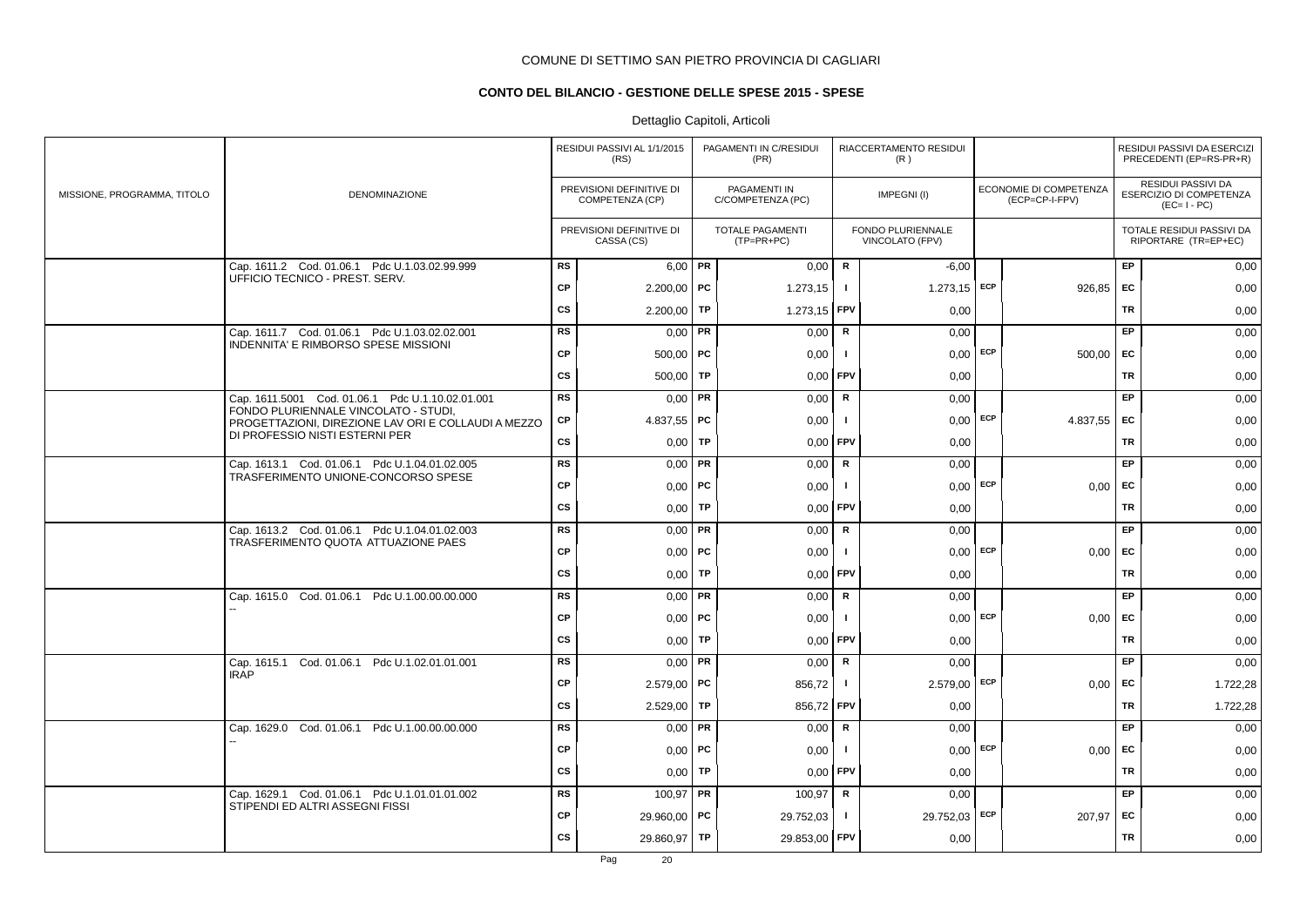# **CONTO DEL BILANCIO - GESTIONE DELLE SPESE 2015 - SPESE**

# Dettaglio Capitoli, Articoli

|                               |                                                                                 |                        | RESIDUI PASSIVI AL 1/1/2015<br>(RS)         |    | PAGAMENTI IN C/RESIDUI<br>(PR)           |              | RIACCERTAMENTO RESIDUI<br>(R)        |     |                                          |           | RESIDUI PASSIVI DA ESERCIZI<br>PRECEDENTI (EP=RS-PR+R)       |
|-------------------------------|---------------------------------------------------------------------------------|------------------------|---------------------------------------------|----|------------------------------------------|--------------|--------------------------------------|-----|------------------------------------------|-----------|--------------------------------------------------------------|
| MISSIONE, PROGRAMMA, TITOLO   | DENOMINAZIONE                                                                   |                        | PREVISIONI DEFINITIVE DI<br>COMPETENZA (CP) |    | <b>PAGAMENTI IN</b><br>C/COMPETENZA (PC) |              | IMPEGNI(I)                           |     | ECONOMIE DI COMPETENZA<br>(ECP=CP-I-FPV) |           | RESIDUI PASSIVI DA<br>ESERCIZIO DI COMPETENZA<br>$(EC=I-PC)$ |
|                               |                                                                                 |                        | PREVISIONI DEFINITIVE DI<br>CASSA (CS)      |    | <b>TOTALE PAGAMENTI</b><br>$(TP=PR+PC)$  |              | FONDO PLURIENNALE<br>VINCOLATO (FPV) |     |                                          |           | TOTALE RESIDUI PASSIVI DA<br>RIPORTARE (TR=EP+EC)            |
|                               | Cap. 1630.0 Cod. 01.06.1 Pdc U.1.00.00.00.000                                   | <b>RS</b>              | $0,00$ PR                                   |    | 0,00                                     | $\mathsf{R}$ | 0,00                                 |     |                                          | EP        | 0,00                                                         |
|                               |                                                                                 | <b>CP</b>              | $0,00$ PC                                   |    | 0,00                                     | -1           | 0.00                                 | ECP | 0.00                                     | EC        | 0,00                                                         |
|                               |                                                                                 | <b>CS</b>              | $0,00$ TP                                   |    | 0,00                                     | FPV          | 0,00                                 |     |                                          | <b>TR</b> | 0,00                                                         |
|                               | Cap. 1630.1 Cod. 01.06.1 Pdc U.1.01.02.01.001                                   | <b>RS</b>              | $0,00$ PR                                   |    | 0,00                                     | $\mathsf R$  | 0,00                                 |     |                                          | EP        | 0,00                                                         |
|                               | ONERI PREVIDENZIALI ASSISTENZIALI E D ASSICURATIVI<br>OBBLIGATORI A CARICO ENTE | <b>CP</b>              | 8.069,00   PC                               |    | 7.956,31                                 | $\mathbf{I}$ | 7.956,31                             | ECP | 112,69                                   | EC        | 0,00                                                         |
|                               |                                                                                 | CS                     | 8.069,00   TP                               |    | 7.956,31 FPV                             |              | 0,00                                 |     |                                          | TR        | 0,00                                                         |
| <b>Totale Programma</b><br>06 | Ufficio tecnico                                                                 | <b>RS</b>              | 30.720,97 PR                                |    | 25.263,42                                | $\mathsf R$  | $-5.457,55$                          |     |                                          | EP        | 0,00                                                         |
|                               |                                                                                 | CP                     | 71.759,55 PC                                |    | 44.874,31                                | $\mathbf{I}$ | 60.638,67 ECP                        |     | 6.283,33 EC                              |           | 15.764,36                                                    |
|                               |                                                                                 | $\mathbf{C}\mathbf{S}$ | 89.772,97 TP                                |    | 70.137,73                                | FPV          | 4.837,55                             |     |                                          | <b>TR</b> | 15.764,36                                                    |
| 07<br>0107 Programma          | Elezioni e consultazioni popolari - Anagrafe e stato civile                     |                        |                                             |    |                                          |              |                                      |     |                                          |           |                                                              |
| <b>TITOLO1</b>                | <b>SPESE CORRENTI</b>                                                           | <b>RS</b>              | 189,76 PR                                   |    | 189,76                                   | $\mathsf{R}$ | 0,00                                 |     |                                          | EP        | 0,00                                                         |
|                               |                                                                                 | <b>CP</b>              | 102.837,52 PC                               |    | 94.271,26                                | $\mathbf{I}$ | 98.514,37 ECP                        |     | 4.323,15                                 | EC        | 4.243,11                                                     |
|                               |                                                                                 | CS                     | 102.877,28 TP                               |    | 94.461,02 FPV                            |              | 0,00                                 |     |                                          | <b>TR</b> | 4.243,11                                                     |
|                               | Cap. 1711.1 Cod. 01.07.1 Pdc U.1.03.01.02.999                                   | <b>RS</b>              | $0,00$ PR                                   |    | 0,00                                     | R            | 0,00                                 |     |                                          | EP        | 0,00                                                         |
|                               | UFFICIO SERVIZI DEMOGRAFICI - ACQUI STO DI BENI                                 | CP                     | $3.059,52$ PC                               |    | 1.921,50                                 | $\mathbf{I}$ | 2.153,25                             | ECP | 906,27                                   | EC        | 231,75                                                       |
|                               |                                                                                 | CS                     | 3.059,52   TP                               |    | 1.921,50                                 | FPV          | 0,00                                 |     |                                          | <b>TR</b> | 231,75                                                       |
|                               | Cap. 1712.1 Cod. 01.07.1 Pdc U.1.03.02.19.001                                   | <b>RS</b>              | $0,00$ PR                                   |    | 0,00                                     | R            | 0,00                                 |     |                                          | EP        | 0,00                                                         |
|                               | UFFICI DEMOGRAFICI - PRESTAZ. SERVIZ                                            | CP                     | 6.400,00   PC                               |    | 5.404,74                                 | $\mathbf{I}$ | $5.404,74$ ECP                       |     | 995,26                                   | EC        | 0,00                                                         |
|                               |                                                                                 | CS                     | 6.400,00   TP                               |    | 5.404,74                                 | FPV          | 0,00                                 |     |                                          | <b>TR</b> | 0,00                                                         |
|                               | Cap. 1712.3 Cod. 01.07.1 Pdc U.1.03.02.13.999                                   | <b>RS</b>              | $0,00$ PR                                   |    | 0,00                                     | R            | 0,00                                 |     |                                          | EP        | 0,00                                                         |
|                               | COMMISSIONE ELETTORALE CIRCONDARIAL E - SPESE                                   | CP                     | $2.000,00$ PC                               |    | 0,00                                     | $\mathbf{I}$ | 0,00                                 | ECP | 2.000,00                                 | EC        | 0,00                                                         |
|                               |                                                                                 | CS                     | 2.000,00                                    | TP | 0,00                                     | FPV          | 0,00                                 |     |                                          | <b>TR</b> | 0,00                                                         |
|                               | Cap. 1714.1 Cod. 01.07.1 Pdc U.1.04.01.02.003                                   | <b>RS</b>              | $0,00$ PR                                   |    | 0,00                                     | R            | 0,00                                 |     |                                          | EP        | 0,00                                                         |
|                               | COMMISSIONE ELETTORALE CIRCONDARIALE                                            | CP                     | $0,00$ PC                                   |    | 0,00                                     |              | $0.00$ ECP                           |     | 0,00                                     | EC        | 0,00                                                         |
|                               |                                                                                 | <b>CS</b>              | $0,00$ TP                                   |    | 0,00                                     | <b>FPV</b>   | 0,00                                 |     |                                          | TR        | 0,00                                                         |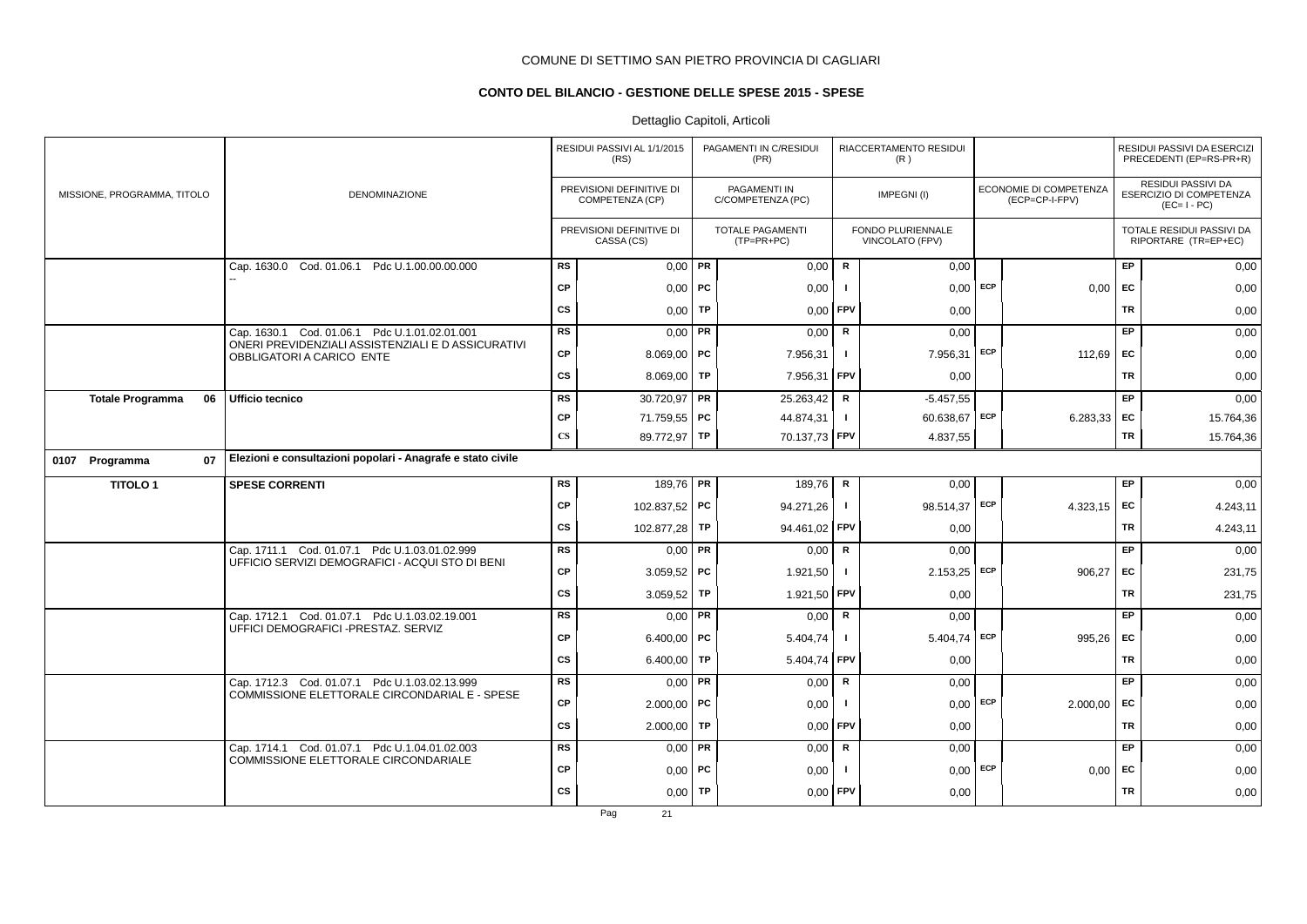# **CONTO DEL BILANCIO - GESTIONE DELLE SPESE 2015 - SPESE**

# Dettaglio Capitoli, Articoli

|                               |                                                                                  |                        | RESIDUI PASSIVI AL 1/1/2015<br>(RS)         |    | PAGAMENTI IN C/RESIDUI<br>(PR)          |              | RIACCERTAMENTO RESIDUI<br>(R)        |            |                                          |           | RESIDUI PASSIVI DA ESERCIZI<br>PRECEDENTI (EP=RS-PR+R)              |
|-------------------------------|----------------------------------------------------------------------------------|------------------------|---------------------------------------------|----|-----------------------------------------|--------------|--------------------------------------|------------|------------------------------------------|-----------|---------------------------------------------------------------------|
| MISSIONE, PROGRAMMA, TITOLO   | <b>DENOMINAZIONE</b>                                                             |                        | PREVISIONI DEFINITIVE DI<br>COMPETENZA (CP) |    | PAGAMENTI IN<br>C/COMPETENZA (PC)       |              | IMPEGNI(I)                           |            | ECONOMIE DI COMPETENZA<br>(ECP=CP-I-FPV) |           | <b>RESIDUI PASSIVI DA</b><br>ESERCIZIO DI COMPETENZA<br>$(EC=I-PC)$ |
|                               |                                                                                  |                        | PREVISIONI DEFINITIVE DI<br>CASSA (CS)      |    | <b>TOTALE PAGAMENTI</b><br>$(TP=PR+PC)$ |              | FONDO PLURIENNALE<br>VINCOLATO (FPV) |            |                                          |           | TOTALE RESIDUI PASSIVI DA<br>RIPORTARE (TR=EP+EC)                   |
|                               | Cod. 01.07.1 Pdc U.1.02.01.01.001<br>Cap. 1716.1                                 | <b>RS</b>              | $0,00$ PR                                   |    | 0,00                                    | R            | 0,00                                 |            |                                          | EP        | 0,00                                                                |
|                               | <b>IRAP</b>                                                                      | <b>CP</b>              | 5.768,00   PC                               |    | 1.756,64                                | $\mathbf{I}$ | $5.768,00$ ECP                       |            | 0,00                                     | <b>FC</b> | 4.011,36                                                            |
|                               |                                                                                  | <b>CS</b>              | 5.718,00 TP                                 |    | 1.756,64                                | FPV          | 0,00                                 |            |                                          | TR        | 4.011,36                                                            |
|                               | Cap. 1717.4 Cod. 01.07.1 Pdc U.1.10.99.99.999                                    | <b>RS</b>              | $0,00$ PR                                   |    | 0,00                                    | R            | 0,00                                 |            |                                          | <b>EP</b> | 0,00                                                                |
|                               | ELEZIONI POPOLARI - ONERI A CARICO DELLO STATO                                   | <b>CP</b>              | $0,00$ PC                                   |    | 0,00                                    | $\mathbf{I}$ |                                      | $0,00$ ECP | 0,00                                     | <b>EC</b> | 0,00                                                                |
|                               |                                                                                  | CS                     | $0,00$ TP                                   |    | 0,00                                    | FPV          | 0,00                                 |            |                                          | TR        | 0,00                                                                |
|                               | Cap. 1730.1 Cod. 01.07.1 Pdc U.1.01.01.01.002<br>STIPENDI ED ALTRI ASSEGNI FISSI | <b>RS</b>              | 189,76 PR                                   |    | 189,76                                  | $\mathsf{R}$ | 0,00                                 |            |                                          | <b>EP</b> | 0,00                                                                |
|                               |                                                                                  | <b>CP</b>              | 67.370,00 PC                                |    | 67.205,35                               | $\mathbf{I}$ | 67.205,35 ECP                        |            | 164,65                                   | EC.       | 0,00                                                                |
|                               |                                                                                  | <b>CS</b>              | 67.459,76                                   | TP | 67.395,11                               | FPV          | 0,00                                 |            |                                          | <b>TR</b> | 0,00                                                                |
|                               | Cap. 1731.1 Cod. 01.07.1 Pdc U.1.01.02.01.001                                    | <b>RS</b>              | $0,00$ PR                                   |    | 0,00                                    | R            | 0,00                                 |            |                                          | EP        | 0,00                                                                |
|                               | ONERI PREVIDENZIALI ASSISTENZIALI E D ASSICURATIVI<br>OBBLIGATORI A CARICO ENTE  | <b>CP</b>              | 18.240,00 PC                                |    | 17.983,03                               | $\mathbf{I}$ | 17.983,03 ECP                        |            | 256,97                                   | <b>EC</b> | 0,00                                                                |
|                               |                                                                                  | <b>CS</b>              | 18.240,00 TP                                |    | 17.983,03 FPV                           |              | 0,00                                 |            |                                          | <b>TR</b> | 0,00                                                                |
| 07<br><b>Totale Programma</b> | Elezioni e consultazioni popolari - Anagrafe e stato civile                      | <b>RS</b>              | 189,76 PR                                   |    | 189,76                                  | $\mathsf{R}$ | 0,00                                 |            |                                          | EP        | 0,00                                                                |
|                               |                                                                                  | <b>CP</b>              | 102.837,52 PC                               |    | 94.271,26                               | $\mathbf{I}$ | 98.514,37 ECP                        |            | 4.323,15 EC                              |           | 4.243,11                                                            |
|                               |                                                                                  | $\mathbf{C}\mathbf{S}$ | 102.877,28 TP                               |    | 94.461,02                               | FPV          | 0,00                                 |            |                                          | TR        | 4.243,11                                                            |
| 0108 Programma<br>08          | Statistica e sistemi informativi                                                 |                        |                                             |    |                                         |              |                                      |            |                                          |           |                                                                     |
| <b>TITOLO1</b>                | <b>SPESE CORRENTI</b>                                                            | <b>RS</b>              | $0,00$ PR                                   |    | 0,00                                    | R            | 0,00                                 |            |                                          | EP        | 0,00                                                                |
|                               |                                                                                  | <b>CP</b>              | $0,00$ PC                                   |    | 0,00                                    | L.           | $0,00$ ECP                           |            | 0,00                                     | EC        | 0,00                                                                |
|                               |                                                                                  | CS                     | $0,00$ TP                                   |    | $0,00$ FPV                              |              | 0,00                                 |            |                                          | <b>TR</b> | 0,00                                                                |
|                               | Cap. 1711.0 Cod. 01.08.1 Pdc U.1.00.00.00.000                                    | RS                     | $0,00$ PR                                   |    | 0,00                                    | R            | 0,00                                 |            |                                          | EP        | 0,00                                                                |
|                               |                                                                                  | <b>CP</b>              | $0,00$   PC                                 |    | 0,00                                    | $\mathbf{I}$ | 0,00                                 | ECP        | 0,00                                     | EC        | 0,00                                                                |
|                               |                                                                                  | <b>CS</b>              | 0,00                                        | TP | 0,00                                    | FPV          | 0,00                                 |            |                                          | <b>TR</b> | 0,00                                                                |
|                               | Cap. 1712.0 Cod. 01.08.1 Pdc U.1.00.00.00.000                                    | <b>RS</b>              | $0,00$ PR                                   |    | 0,00                                    | R            | 0,00                                 |            |                                          | EP        | 0,00                                                                |
|                               |                                                                                  | <b>CP</b>              | $0,00$ PC                                   |    | 0,00                                    |              | $0,00$ ECP                           |            | 0,00                                     | EC        | 0,00                                                                |
|                               |                                                                                  | <b>CS</b>              | $0,00$ TP                                   |    | 0,00                                    | FPV          | 0,00                                 |            |                                          | TR        | 0,00                                                                |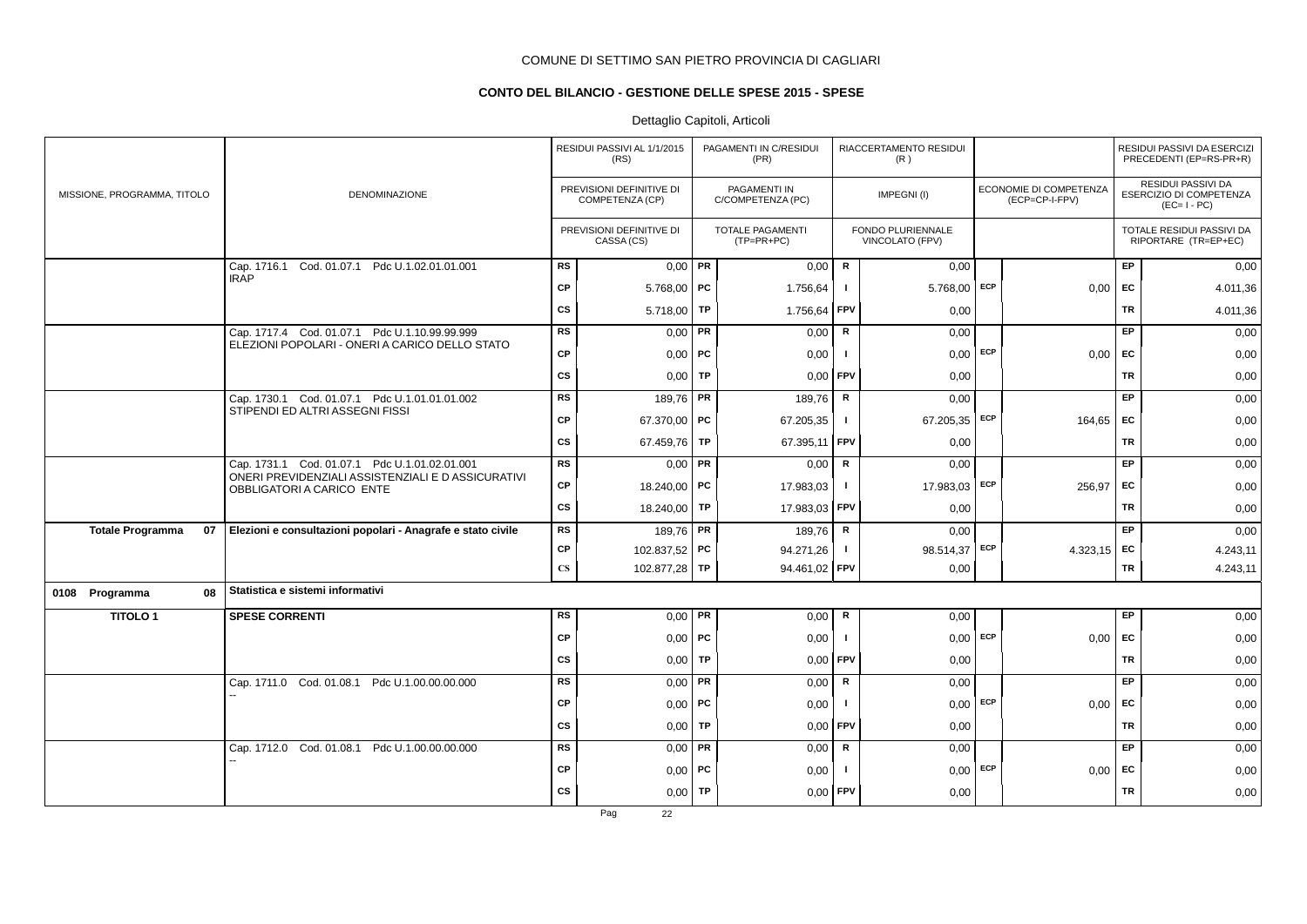# **CONTO DEL BILANCIO - GESTIONE DELLE SPESE 2015 - SPESE**

|                               |                                                    |                        | RESIDUI PASSIVI AL 1/1/2015<br>(RS)         |    | PAGAMENTI IN C/RESIDUI<br>(PR)          |              | RIACCERTAMENTO RESIDUI<br>(R)        |     |                                          |           | RESIDUI PASSIVI DA ESERCIZI<br>PRECEDENTI (EP=RS-PR+R)              |
|-------------------------------|----------------------------------------------------|------------------------|---------------------------------------------|----|-----------------------------------------|--------------|--------------------------------------|-----|------------------------------------------|-----------|---------------------------------------------------------------------|
| MISSIONE, PROGRAMMA, TITOLO   | DENOMINAZIONE                                      |                        | PREVISIONI DEFINITIVE DI<br>COMPETENZA (CP) |    | PAGAMENTI IN<br>C/COMPETENZA (PC)       |              | IMPEGNI(I)                           |     | ECONOMIE DI COMPETENZA<br>(ECP=CP-I-FPV) |           | <b>RESIDUI PASSIVI DA</b><br>ESERCIZIO DI COMPETENZA<br>$(EC=I-PC)$ |
|                               |                                                    |                        | PREVISIONI DEFINITIVE DI<br>CASSA (CS)      |    | <b>TOTALE PAGAMENTI</b><br>$(TP=PR+PC)$ |              | FONDO PLURIENNALE<br>VINCOLATO (FPV) |     |                                          |           | TOTALE RESIDUI PASSIVI DA<br>RIPORTARE (TR=EP+EC)                   |
|                               | Cap. 1716.0 Cod. 01.08.1<br>Pdc U.1.00.00.00.000   | <b>RS</b>              | $0,00$ PR                                   |    | 0,00                                    | $\mathsf{R}$ | 0,00                                 |     |                                          | EP        | 0,00                                                                |
|                               |                                                    | <b>CP</b>              | $0,00$   PC                                 |    | 0,00                                    | - 1          | 0,00                                 | ECP | 0,00                                     | <b>FC</b> | 0,00                                                                |
|                               |                                                    | <b>CS</b>              | 0,00                                        | TP | 0,00                                    | FPV          | 0,00                                 |     |                                          | TR        | 0,00                                                                |
|                               | Cap. 1717.0 Cod. 01.08.1 Pdc U.1.00.00.00.000      | <b>RS</b>              | $0,00$ PR                                   |    | 0,00                                    | R            | 0,00                                 |     |                                          | EP        | 0,00                                                                |
|                               |                                                    | <b>CP</b>              | $0,00$   PC                                 |    | 0,00                                    | - 1          | $0,00$ ECP                           |     | 0,00                                     | EC        | 0,00                                                                |
|                               |                                                    | <b>CS</b>              | $0,00$ TP                                   |    | 0,00                                    | <b>FPV</b>   | 0,00                                 |     |                                          | TR        | 0,00                                                                |
|                               | Cap. 1717.1 Cod. 01.08.1 Pdc U.1.10.99.99.999      | <b>RS</b>              | $0,00$ PR                                   |    | 0,00                                    | ${\sf R}$    | 0,00                                 |     |                                          | EP        | 0,00                                                                |
|                               | RILEVAZIONI STATISTICHE DISPOSTE DA LL'ISTAT       | <b>CP</b>              | $0,00$ PC                                   |    | 0,00                                    | $\mathbf{I}$ | $0,00$ ECP                           |     | 0,00                                     | EC        | 0,00                                                                |
|                               |                                                    | <b>CS</b>              | 0,00                                        | TP | 0,00                                    | FPV          | 0,00                                 |     |                                          | TR        | 0,00                                                                |
|                               | Pdc U.1.00.00.00.000<br>Cap. 1730.0 Cod. 01.08.1   | <b>RS</b>              | $0,00$ PR                                   |    | 0,00                                    | ${\sf R}$    | 0,00                                 |     |                                          | EP        | 0,00                                                                |
|                               |                                                    | <b>CP</b>              | $0,00$   PC                                 |    | 0,00                                    | - 1          | $0,00$ ECP                           |     | 0,00                                     | <b>FC</b> | 0,00                                                                |
|                               |                                                    | <b>CS</b>              | 0,00                                        | TP | 0,00                                    | FPV          | 0,00                                 |     |                                          | <b>TR</b> | 0,00                                                                |
|                               | Cap. 1731.0 Cod. 01.08.1 Pdc U.1.00.00.00.000      | <b>RS</b>              | $0,00$ PR                                   |    | 0,00                                    | $\mathsf{R}$ | 0,00                                 |     |                                          | EP        | 0,00                                                                |
|                               |                                                    | <b>CP</b>              | $0,00$ PC                                   |    | 0,00                                    | ı.           | $0,00$ ECP                           |     | 0,00                                     | EC        | 0,00                                                                |
|                               |                                                    | <b>CS</b>              | $0,00$ TP                                   |    | 0,00                                    | <b>FPV</b>   | 0,00                                 |     |                                          | <b>TR</b> | 0,00                                                                |
|                               | Cap. 1733.0 Cod. 01.08.1 Pdc U.1.00.00.00.000      | <b>RS</b>              | $0,00$ PR                                   |    | 0,00                                    | ${\sf R}$    | 0,00                                 |     |                                          | EP        | 0,00                                                                |
|                               |                                                    | <b>CP</b>              | $0,00$   PC                                 |    | 0,00                                    | $\mathbf{I}$ | $0,00$ ECP                           |     | 0,00                                     | EC        | 0,00                                                                |
|                               |                                                    | <b>CS</b>              | 0,00                                        | TP | 0,00                                    | <b>FPV</b>   | 0,00                                 |     |                                          | <b>TR</b> | 0,00                                                                |
| <b>Totale Programma</b><br>08 | Statistica e sistemi informativi                   | <b>RS</b>              | $0,00$ PR                                   |    | 0,00                                    | $\mathsf R$  | 0,00                                 |     |                                          | EP        | 0,00                                                                |
|                               |                                                    | <b>CP</b>              | $0,00$   PC                                 |    | 0,00                                    | -1           | $0,00$ ECP                           |     | $0,00$ EC                                |           | 0,00                                                                |
|                               |                                                    | $\mathbf{C}\mathbf{S}$ | $0,00$ TP                                   |    | 0,00                                    | <b>FPV</b>   | 0,00                                 |     |                                          | TR        | 0,00                                                                |
| 09<br>0109 Programma          | Assistenza tecnico-amministrativa agli enti locali |                        |                                             |    |                                         |              |                                      |     |                                          |           |                                                                     |
| <b>TITOLO 2</b>               | <b>SPESE IN CONTO CAPITALE</b>                     | <b>RS</b>              | $0,00$ PR                                   |    | 0,00                                    | $\mathbf R$  | 0,00                                 |     |                                          | EP        | 0,00                                                                |
|                               |                                                    | <b>CP</b>              | $0,00$   PC                                 |    | 0,00                                    | $\mathbf{I}$ | $0,00$ ECP                           |     | 0,00                                     | EC        | 0,00                                                                |
|                               |                                                    | <b>CS</b>              | $0,00$ TP                                   |    | 0,00                                    | FPV          | 0,00                                 |     |                                          | <b>TR</b> | 0,00                                                                |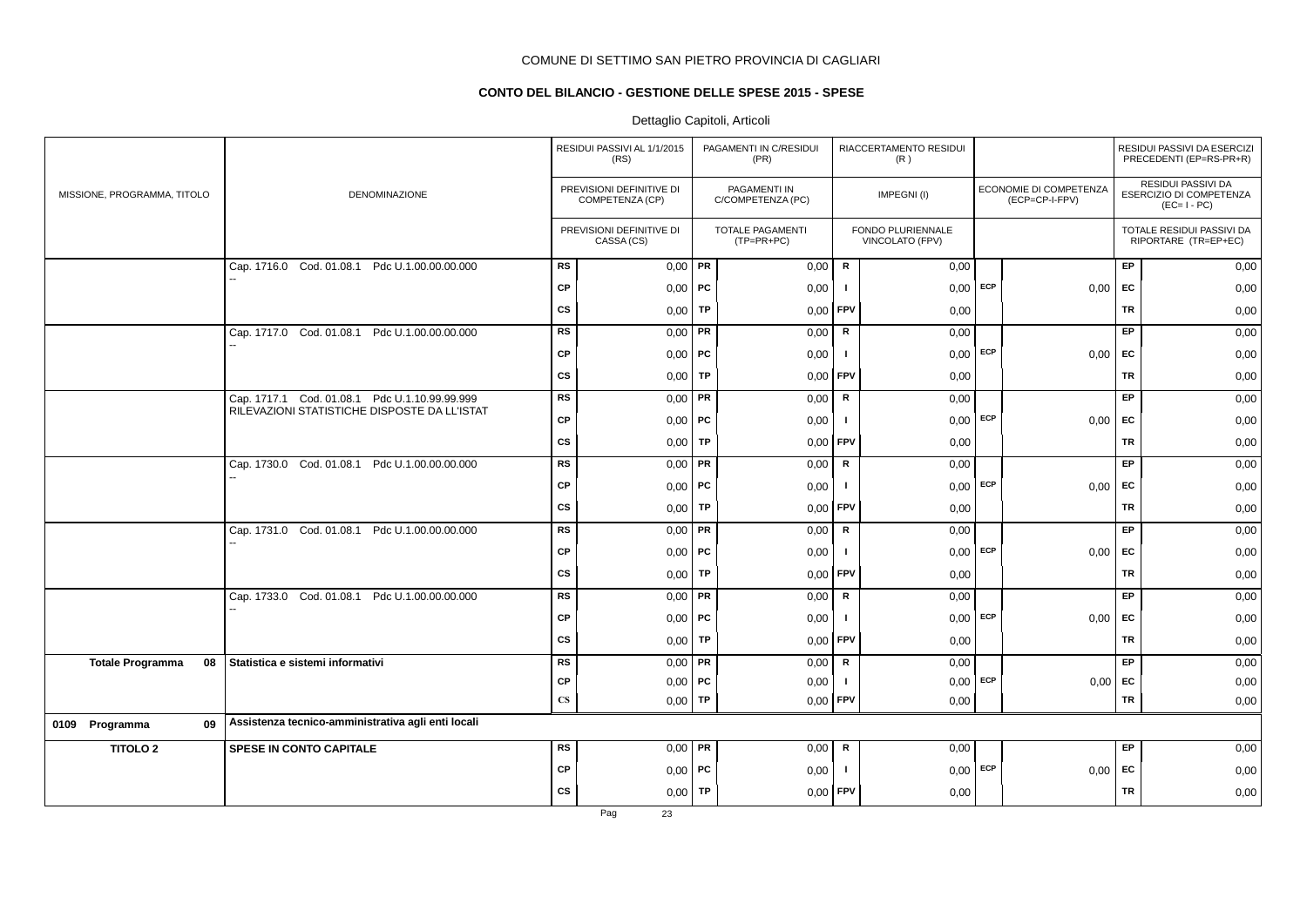# **CONTO DEL BILANCIO - GESTIONE DELLE SPESE 2015 - SPESE**

# Dettaglio Capitoli, Articoli

|                                        |                                                                           |                        | RESIDUI PASSIVI AL 1/1/2015<br>(RS)         |           | PAGAMENTI IN C/RESIDUI<br>(PR)          |                | RIACCERTAMENTO RESIDUI<br>(R)        |     |                                          |           | RESIDUI PASSIVI DA ESERCIZI<br>PRECEDENTI (EP=RS-PR+R)              |
|----------------------------------------|---------------------------------------------------------------------------|------------------------|---------------------------------------------|-----------|-----------------------------------------|----------------|--------------------------------------|-----|------------------------------------------|-----------|---------------------------------------------------------------------|
| MISSIONE, PROGRAMMA, TITOLO            | <b>DENOMINAZIONE</b>                                                      |                        | PREVISIONI DEFINITIVE DI<br>COMPETENZA (CP) |           | PAGAMENTI IN<br>C/COMPETENZA (PC)       |                | IMPEGNI(I)                           |     | ECONOMIE DI COMPETENZA<br>(ECP=CP-I-FPV) |           | <b>RESIDUI PASSIVI DA</b><br>ESERCIZIO DI COMPETENZA<br>$(EC=I-PC)$ |
|                                        |                                                                           |                        | PREVISIONI DEFINITIVE DI<br>CASSA (CS)      |           | <b>TOTALE PAGAMENTI</b><br>$(TP=PR+PC)$ |                | FONDO PLURIENNALE<br>VINCOLATO (FPV) |     |                                          |           | TOTALE RESIDUI PASSIVI DA<br>RIPORTARE (TR=EP+EC)                   |
|                                        | Cap. 21812.0 Cod. 01.09.2 Pdc U.2.00.00.00.000                            | <b>RS</b>              | $0,00$ PR                                   |           | 0,00                                    | R              | 0,00                                 |     |                                          | EP        | 0,00                                                                |
|                                        |                                                                           | <b>CP</b>              | $0,00$   PC                                 |           | 0,00                                    |                | $0,00$ ECP                           |     | 0,00                                     | EC        | 0,00                                                                |
|                                        |                                                                           | <b>CS</b>              | 0,00                                        | TP        | 0,00                                    | FPV            | 0,00                                 |     |                                          | <b>TR</b> | 0,00                                                                |
|                                        | Cap. 21816.0 Cod. 01.09.2 Pdc U.2.00.00.00.000                            | <b>RS</b>              | 0,00                                        | <b>PR</b> | 0,00                                    | R              | 0,00                                 |     |                                          | EP        | 0,00                                                                |
|                                        |                                                                           | <b>CP</b>              | $0,00$ PC                                   |           | 0,00                                    | -1             | $0,00$ ECP                           |     | 0,00                                     | EC        | 0,00                                                                |
|                                        |                                                                           | <b>CS</b>              | 0,00                                        | TP        | 0,00                                    | FPV            | 0,00                                 |     |                                          | <b>TR</b> | 0,00                                                                |
| <b>Totale Programma</b><br>09          | Assistenza tecnico-amministrativa agli enti locali                        | <b>RS</b>              | $0,00$ PR                                   |           | 0,00                                    | $\mathsf{R}$   | 0,00                                 |     |                                          | EP        | 0,00                                                                |
|                                        |                                                                           | СP                     | $0,00$   PC                                 |           | 0,00                                    | $\mathbf{I}$   | 0,00                                 | ECP | 0,00                                     | EC        | 0,00                                                                |
|                                        |                                                                           | $\mathbf{C}\mathbf{S}$ | $0,00$ TP                                   |           | 0,00                                    | FPV            | 0,00                                 |     |                                          | TR        | 0,00                                                                |
| 0111 Programma<br>11                   | Altri servizi generali                                                    |                        |                                             |           |                                         |                |                                      |     |                                          |           |                                                                     |
| <b>TITOLO1</b>                         | <b>SPESE CORRENTI</b>                                                     | <b>RS</b>              | 98.716,82 PR                                |           | 1.666,50                                | R              | $-97.050,32$                         |     |                                          | <b>EP</b> | 0,00                                                                |
|                                        |                                                                           | <b>CP</b>              | 8.329,08   PC                               |           | 2.328,43                                | $\mathbf{I}$   | $5.817,33$ ECP                       |     | $-99.490.49$                             | EC        | 3.488,90                                                            |
|                                        |                                                                           | <b>CS</b>              | 107.871,82                                  | <b>TP</b> | 3.994,93                                | FPV            | 102.002,24                           |     |                                          | <b>TR</b> | 3.488,90                                                            |
|                                        | Cap. 1817.1 Cod. 01.11.1 Pdc U.1.10.03.01.001                             | <b>RS</b>              | 98.716,82 <b>PR</b>                         |           | 1.666,50                                | R              | $-97.050,32$                         |     |                                          | EP        | 0,00                                                                |
|                                        | IVA A DEBITO DEL COMUNE DA VERSARE ALL'ERARIO                             | <b>CP</b>              | $2.329,08$ PC                               |           | 2.328,43                                | $\blacksquare$ | 2.328,43                             | ECP | $-102.001,59$                            | EC        | 0,00                                                                |
|                                        |                                                                           | CS                     | 105.871,82                                  | TP        | 3.994,93                                | FPV            | 102.002,24                           |     |                                          | <b>TR</b> | 0,00                                                                |
|                                        | Cap. 1832.1 Cod. 01.11.1 Pdc U.1.01.02.01.001                             | <b>RS</b>              | $0,00$ PR                                   |           | 0,00                                    | $\mathsf R$    | 0,00                                 |     |                                          | EP        | 0,00                                                                |
|                                        | ONERI PER APPLICAZIONE LEGGE 24 MAG GIO 1970, N. 336<br>E ONERI PREGRESSI | <b>CP</b>              | 6.000,00   PC                               |           | 0,00                                    | -1             | $3.488,90$ ECP                       |     | 2.511,10                                 | EC        | 3.488,90                                                            |
|                                        |                                                                           | <b>CS</b>              | $2.000,00$ TP                               |           | 0,00                                    | <b>FPV</b>     | 0,00                                 |     |                                          | <b>TR</b> | 3.488,90                                                            |
| <b>Totale Programma</b><br>11          | Altri servizi generali                                                    | <b>RS</b>              | 98.716,82 PR                                |           | 1.666,50                                | $\mathbf R$    | $-97.050,32$                         |     |                                          | EP        | 0,00                                                                |
|                                        |                                                                           | <b>CP</b>              | 8.329,08   PC                               |           | 2.328,43                                | $\mathbf{I}$   | $5.817,33$ ECP                       |     | $-99.490.49$                             | EC        | 3.488,90                                                            |
|                                        |                                                                           | $\mathbf{C}\mathbf{S}$ | 107.871,82 TP                               |           | $3.994,93$ FPV                          |                | 102.002,24                           |     |                                          | <b>TR</b> | 3.488,90                                                            |
| <b>TOTALE MISSIONE</b><br>$\mathbf{1}$ | Servizi istituzionali e generali e di gestione                            | <b>RS</b>              | 845.777,80 PR                               |           | 246.311,27                              | R              | $-599.466.53$                        |     |                                          | EP        | 0,00                                                                |
|                                        |                                                                           | <b>CP</b>              | $3.727.828.37$ PC                           |           | 1.007.685,60                            | $\mathbf{I}$   | 1.727.915,60 ECP                     |     | 1.674.642,56                             | EC        | 720.230,00                                                          |
|                                        |                                                                           | cs                     | 1.905.731,55   TP                           |           | 1.253.996,87 FPV                        |                | 325.270,21                           |     |                                          | <b>TR</b> | 720.230,00                                                          |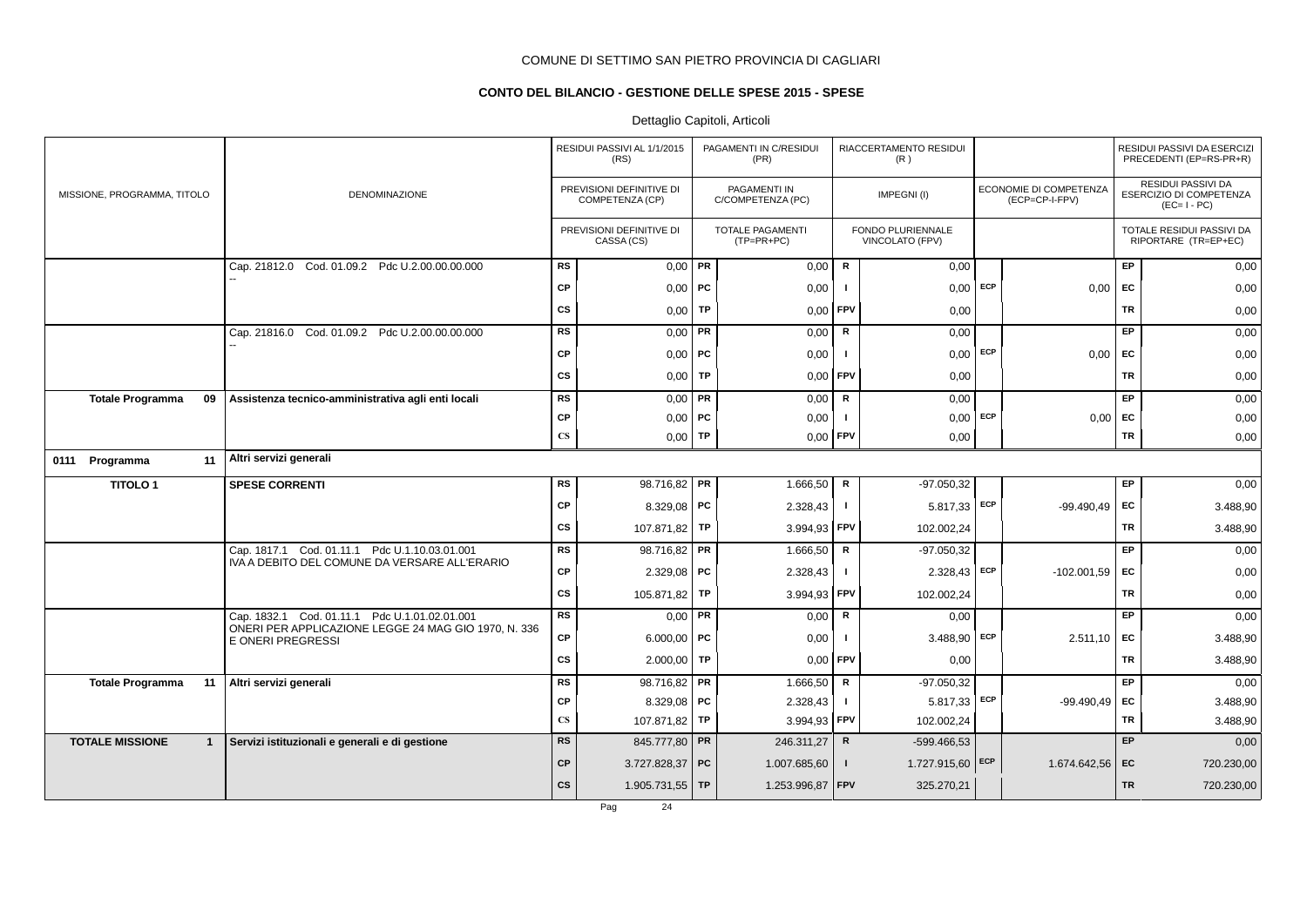# **CONTO DEL BILANCIO - GESTIONE DELLE SPESE 2015 - SPESE**

|                             |    |                                                                                            |           | RESIDUI PASSIVI AL 1/1/2015<br>(RS)         |           | PAGAMENTI IN C/RESIDUI<br>(PR)    |               | RIACCERTAMENTO RESIDUI<br>(R)        |                                          |           | RESIDUI PASSIVI DA ESERCIZI<br>PRECEDENTI (EP=RS-PR+R)              |
|-----------------------------|----|--------------------------------------------------------------------------------------------|-----------|---------------------------------------------|-----------|-----------------------------------|---------------|--------------------------------------|------------------------------------------|-----------|---------------------------------------------------------------------|
| MISSIONE, PROGRAMMA, TITOLO |    | DENOMINAZIONE                                                                              |           | PREVISIONI DEFINITIVE DI<br>COMPETENZA (CP) |           | PAGAMENTI IN<br>C/COMPETENZA (PC) |               | IMPEGNI(I)                           | ECONOMIE DI COMPETENZA<br>(ECP=CP-I-FPV) |           | RESIDUI PASSIVI DA<br><b>ESERCIZIO DI COMPETENZA</b><br>$(EC=I-PC)$ |
|                             |    |                                                                                            |           | PREVISIONI DEFINITIVE DI<br>CASSA (CS)      |           | TOTALE PAGAMENTI<br>$(TP=PR+PC)$  |               | FONDO PLURIENNALE<br>VINCOLATO (FPV) |                                          |           | TOTALE RESIDUI PASSIVI DA<br>RIPORTARE (TR=EP+EC)                   |
| <b>MISSIONE</b>             | 3  | Ordine pubblico e sicurezza                                                                |           |                                             |           |                                   |               |                                      |                                          |           |                                                                     |
| 0301 Programma              | 01 | Polizia locale e amministrativa                                                            |           |                                             |           |                                   |               |                                      |                                          |           |                                                                     |
| <b>TITOLO1</b>              |    | <b>SPESE CORRENTI</b>                                                                      | <b>RS</b> | 0,00                                        | PR        | 0,00                              | $\mathsf R$   | 0,00                                 |                                          | EP        | 0,00                                                                |
|                             |    |                                                                                            | <b>CP</b> | 196.500,00 PC                               |           | 196.228,59                        | $\mathbf{I}$  | 196.228,59 ECP                       | 271.41                                   | EC        | 0,00                                                                |
|                             |    |                                                                                            | <b>CS</b> | 200.000,00                                  | TP        | 196.228,59                        | FPV           | 0,00                                 |                                          | TR        | 0,00                                                                |
|                             |    | Cap. 3107.0 Cod. 03.01.1 Pdc U.1.00.00.00.000                                              | <b>RS</b> | 0,00                                        | PR        | 0,00                              | ${\sf R}$     | 0,00                                 |                                          | EP        | 0,00                                                                |
|                             |    |                                                                                            | <b>CP</b> | $0,00$ PC                                   |           | 0,00                              | $\mathbf{I}$  | $0,00$ ECP                           | $0,00$ EC                                |           | 0,00                                                                |
|                             |    |                                                                                            | <b>CS</b> | 0,00                                        | <b>TP</b> | 0,00                              | <b>FPV</b>    | 0,00                                 |                                          | <b>TR</b> | 0,00                                                                |
|                             |    | Cap. 3108.0 Cod. 03.01.1 Pdc U.1.00.00.00.000                                              | <b>RS</b> | 0,00                                        | PR        | 0,00                              | R             | 0,00                                 |                                          | EP        | 0,00                                                                |
|                             |    |                                                                                            | CP        | $0,00$ PC                                   |           | 0,00                              | $\mathbf{I}$  | $0,00$ ECP                           | 0,00                                     | EC        | 0,00                                                                |
|                             |    |                                                                                            | <b>CS</b> | 0,00                                        | TP        | 0,00                              | <b>FPV</b>    | 0,00                                 |                                          | TR        | 0,00                                                                |
|                             |    | Cap. 3112.0 Cod. 03.01.1 Pdc U.1.00.00.00.000                                              | <b>RS</b> | 0,00                                        | <b>PR</b> | 0,00                              | ${\sf R}$     | 0,00                                 |                                          | EP        | 0,00                                                                |
|                             |    |                                                                                            | <b>CP</b> | $0,00$   PC                                 |           | 0,00                              | $\mathbf{I}$  | $0,00$ ECP                           | $0,00$ EC                                |           | 0,00                                                                |
|                             |    |                                                                                            | CS        | 0,00                                        | <b>TP</b> | 0,00                              | FPV           | 0,00                                 |                                          | <b>TR</b> | 0,00                                                                |
|                             |    | Cap. 3114.0 Cod. 03.01.1 Pdc U.1.00.00.00.000                                              | <b>RS</b> | 0,00                                        | PR        | 0,00                              | ${\mathbf R}$ | 0,00                                 |                                          | EP        | 0,00                                                                |
|                             |    |                                                                                            | CP        | $0,00$ PC                                   |           | 0,00                              | $\mathbf{I}$  | $0,00$ ECP                           | 0,00                                     | EC        | 0,00                                                                |
|                             |    |                                                                                            | <b>CS</b> | 0,00                                        | TP        | 0,00                              | <b>FPV</b>    | 0,00                                 |                                          | TR        | 0,00                                                                |
|                             |    | Cap. 3114.1 Cod. 03.01.1 Pdc U.1.04.01.02.005<br>TRASFERIMENTO FONDI ALL'UNIONE DEI COMUNI | <b>RS</b> | 0,00                                        | PR        | 0,00                              | ${\sf R}$     | 0,00                                 |                                          | EP        | 0,00                                                                |
|                             |    |                                                                                            | <b>CP</b> | 196.500,00 PC                               |           | 196.228,59                        | $\mathbf{I}$  | 196.228,59 ECP                       | 271,41                                   | EC        | 0,00                                                                |
|                             |    |                                                                                            | CS        | 200.000,00                                  | <b>TP</b> | 196.228,59                        | FPV           | 0,00                                 |                                          | <b>TR</b> | 0,00                                                                |
|                             |    | Cap. 3126.0 Cod. 03.01.1 Pdc U.1.00.00.00.000                                              | <b>RS</b> | 0,00                                        | PR        | 0,00                              | ${\mathbf R}$ | 0,00                                 |                                          | EP        | 0,00                                                                |
|                             |    |                                                                                            | CP        | $0,00$   PC                                 |           | 0,00                              | $\mathbf{I}$  | $0,00$ ECP                           | 0,00                                     | EC        | 0,00                                                                |
|                             |    |                                                                                            | CS        | 0,00                                        | TP        | 0,00                              | <b>FPV</b>    | 0,00                                 |                                          | TR        | 0,00                                                                |
|                             |    | Cap. 3127.0 Cod. 03.01.1 Pdc U.1.00.00.00.000                                              | <b>RS</b> | 0,00                                        | PR        | 0,00                              | ${\mathbf R}$ | 0,00                                 |                                          | EP        | 0,00                                                                |
|                             |    |                                                                                            | <b>CP</b> | $0,00$   PC                                 |           | 0,00                              | -1            | $0,00$ ECP                           | $0,00$ EC                                |           | 0,00                                                                |
|                             |    |                                                                                            | <b>CS</b> | 0,00                                        | <b>TP</b> | 0,00                              | FPV           | 0,00                                 |                                          | <b>TR</b> | 0,00                                                                |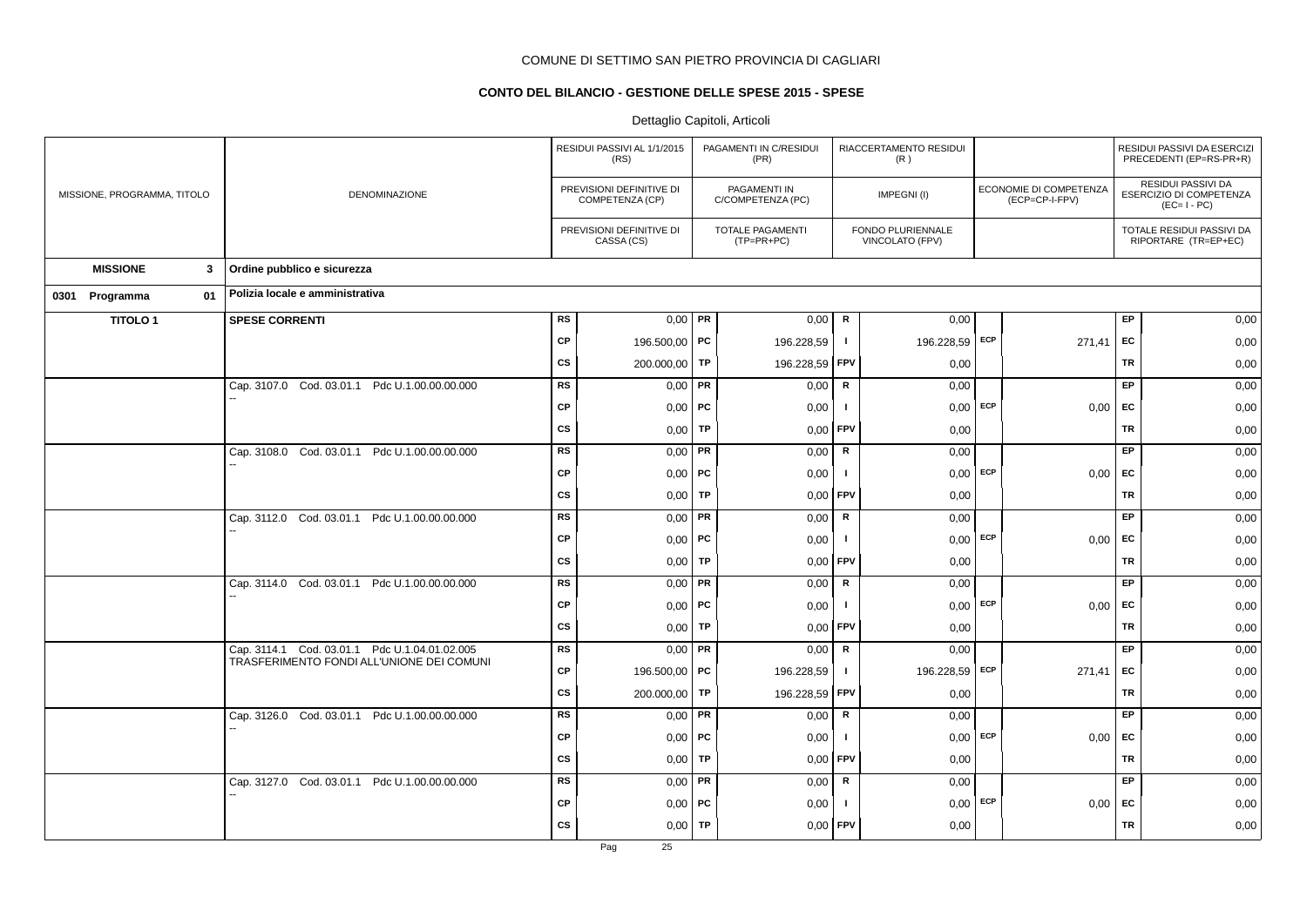# **CONTO DEL BILANCIO - GESTIONE DELLE SPESE 2015 - SPESE**

Dettaglio Capitoli, Articoli

|                               |                                 |           | RESIDUI PASSIVI AL 1/1/2015<br>(RS)         | PAGAMENTI IN C/RESIDUI<br>(PR)          |   | RIACCERTAMENTO RESIDUI<br>(R)               |                                          |           | RESIDUI PASSIVI DA ESERCIZI<br>PRECEDENTI (EP=RS-PR+R)       |
|-------------------------------|---------------------------------|-----------|---------------------------------------------|-----------------------------------------|---|---------------------------------------------|------------------------------------------|-----------|--------------------------------------------------------------|
| MISSIONE, PROGRAMMA, TITOLO   | <b>DENOMINAZIONE</b>            |           | PREVISIONI DEFINITIVE DI<br>COMPETENZA (CP) | PAGAMENTI IN<br>C/COMPETENZA (PC)       |   | IMPEGNI(I)                                  | ECONOMIE DI COMPETENZA<br>(ECP=CP-I-FPV) |           | RESIDUI PASSIVI DA<br>ESERCIZIO DI COMPETENZA<br>$(EC=I-PC)$ |
|                               |                                 |           | PREVISIONI DEFINITIVE DI<br>CASSA (CS)      | <b>TOTALE PAGAMENTI</b><br>$(TP=PR+PC)$ |   | <b>FONDO PLURIENNALE</b><br>VINCOLATO (FPV) |                                          |           | TOTALE RESIDUI PASSIVI DA<br>RIPORTARE (TR=EP+EC)            |
| <b>Totale Programma</b><br>01 | Polizia locale e amministrativa | RS        | $0,00$ PR                                   | 0,00                                    | R | 0,00                                        |                                          | EP        | 0,00                                                         |
|                               |                                 | <b>CP</b> | 196.500,00 <b>PC</b>                        | 196.228,59                              |   | 196.228,59 ECP                              | 271,41                                   | EC        | 0,00                                                         |
|                               |                                 | <b>CS</b> | $200.000,00$ TP                             | 196.228,59   FPV                        |   | 0,00                                        |                                          | <b>TR</b> | 0,00                                                         |
| <b>TOTALE MISSIONE</b><br>3   | Ordine pubblico e sicurezza     | <b>RS</b> | $0,00$ PR                                   | 0,00                                    | R | 0,00                                        |                                          | <b>EP</b> | 0,00                                                         |
|                               |                                 | CP        | 196.500,00 PC                               | 196.228,59                              |   | 196.228,59 ECP                              | 271,41                                   | EC        | 0,00                                                         |
|                               |                                 | <b>CS</b> | $200.000,00$ TP                             | 196.228,59 FPV                          |   | 0,00                                        |                                          | <b>TR</b> | 0,00                                                         |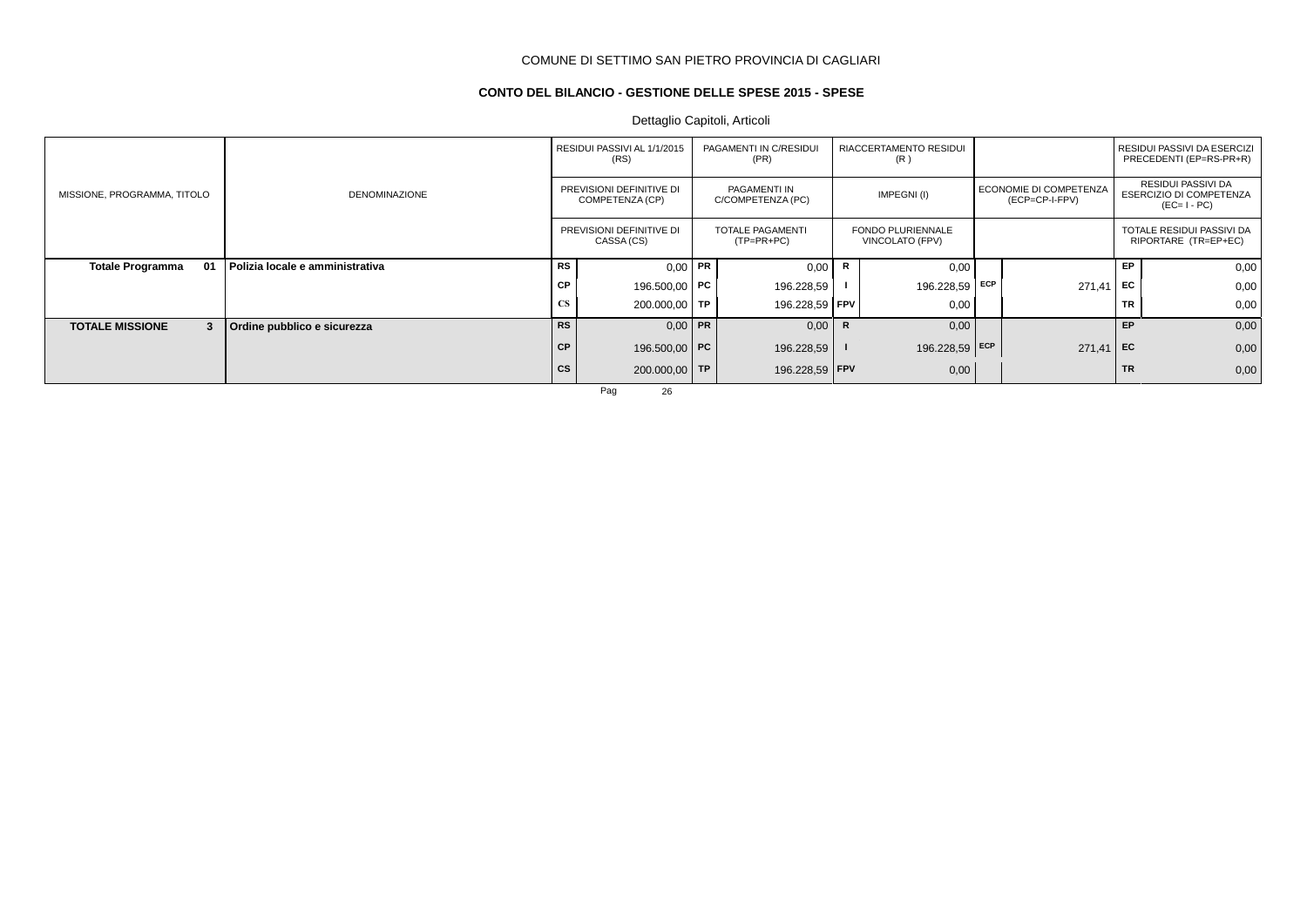# **CONTO DEL BILANCIO - GESTIONE DELLE SPESE 2015 - SPESE**

|                                            |                                                                  |           | RESIDUI PASSIVI AL 1/1/2015<br>(RS)         |    | PAGAMENTI IN C/RESIDUI<br>(PR)        |              | RIACCERTAMENTO RESIDUI<br>(R)        |            |                                          |           | RESIDUI PASSIVI DA ESERCIZI<br>PRECEDENTI (EP=RS-PR+R)       |
|--------------------------------------------|------------------------------------------------------------------|-----------|---------------------------------------------|----|---------------------------------------|--------------|--------------------------------------|------------|------------------------------------------|-----------|--------------------------------------------------------------|
| MISSIONE, PROGRAMMA, TITOLO                | DENOMINAZIONE                                                    |           | PREVISIONI DEFINITIVE DI<br>COMPETENZA (CP) |    | PAGAMENTI IN<br>C/COMPETENZA (PC)     |              | IMPEGNI(I)                           |            | ECONOMIE DI COMPETENZA<br>(ECP=CP-I-FPV) |           | RESIDUI PASSIVI DA<br>ESERCIZIO DI COMPETENZA<br>$(EC=I-PC)$ |
|                                            |                                                                  |           | PREVISIONI DEFINITIVE DI<br>CASSA (CS)      |    | <b>TOTALE PAGAMENTI</b><br>(TP=PR+PC) |              | FONDO PLURIENNALE<br>VINCOLATO (FPV) |            |                                          |           | TOTALE RESIDUI PASSIVI DA<br>RIPORTARE (TR=EP+EC)            |
| <b>MISSIONE</b><br>$\overline{\mathbf{4}}$ | Istruzione e diritto allo studio                                 |           |                                             |    |                                       |              |                                      |            |                                          |           |                                                              |
| 0401 Programma<br>01                       | Istruzione prescolastica                                         |           |                                             |    |                                       |              |                                      |            |                                          |           |                                                              |
| <b>TITOLO1</b>                             | <b>SPESE CORRENTI</b>                                            | RS        | $0,00$ PR                                   |    | 0,00                                  | ${\sf R}$    | 0,00                                 |            |                                          | EP        | 0,00                                                         |
|                                            |                                                                  | <b>CP</b> | 15.000,00 PC                                |    | 2.368,54                              | $\mathbf{I}$ | 6.685,81                             | ECP        | 8.314,19 EC                              |           | 4.317,27                                                     |
|                                            |                                                                  | <b>CS</b> | 19.000,00 TP                                |    | 2.368,54                              | FPV          | 0,00                                 |            |                                          | TR        | 4.317,27                                                     |
|                                            | Cap. 4108.0 Cod. 04.01.1 Pdc U.1.00.00.00.000                    | <b>RS</b> | $0,00$ PR                                   |    | 0,00                                  | $\mathbf R$  | 0,00                                 |            |                                          | EP        | 0,00                                                         |
|                                            |                                                                  | <b>CP</b> | $0,00$ PC                                   |    | 0,00                                  | $\mathbf{I}$ |                                      | $0,00$ ECP | 0,00                                     | EC        | 0,00                                                         |
|                                            |                                                                  | <b>CS</b> | $0,00$ TP                                   |    | 0,00                                  | <b>FPV</b>   | 0,00                                 |            |                                          | TR        | 0,00                                                         |
|                                            | Cap. 4109.1 Cod. 04.01.1 Pdc U.1.03.02.05.005                    | <b>RS</b> | $0,00$ PR                                   |    | 0,00                                  | R            | 0,00                                 |            |                                          | EP        | 0,00                                                         |
|                                            | Acqua                                                            | <b>CP</b> | 4.000,00   PC                               |    | 889,14                                | $\mathbf{I}$ | 889,14 ECP                           |            | 3.110,86                                 | EC        | 0,00                                                         |
|                                            |                                                                  | <b>CS</b> | 4.000,00   TP                               |    | 889,14                                | FPV          | 0,00                                 |            |                                          | TR        | 0,00                                                         |
|                                            | Cap. 4109.2 Cod. 04.01.1 Pdc U.1.03.02.05.004                    | <b>RS</b> | $0,00$ PR                                   |    | 0,00                                  | $\mathsf R$  | 0,00                                 |            |                                          | EP        | 0,00                                                         |
|                                            | Energia elettrica                                                | <b>CP</b> | 8.000,00   PC                               |    | 1.479,40                              | $\mathbf{I}$ | 5.796,67                             | ECP        | $2.203,33$ EC                            |           | 4.317,27                                                     |
|                                            |                                                                  | CS        | 12.000,00 TP                                |    | 1.479,40                              | FPV          | 0,00                                 |            |                                          | TR        | 4.317,27                                                     |
|                                            | Cap. 4109.3 Cod. 04.01.1 Pdc U.1.03.02.05.001<br>Telefonia fissa | <b>RS</b> | $0,00$ PR                                   |    | 0,00                                  | $\mathsf{R}$ | 0,00                                 |            |                                          | EP        | 0,00                                                         |
|                                            |                                                                  | <b>CP</b> | $3.000,00$ PC                               |    | 0,00                                  | Τ.           | $0,00$ ECP                           |            | 3.000,00                                 | EC        | 0,00                                                         |
|                                            |                                                                  | <b>CS</b> | $3.000,00$ TP                               |    | 0,00                                  | <b>FPV</b>   | 0,00                                 |            |                                          | TR        | 0,00                                                         |
|                                            | Cap. 4113.0 Cod. 04.01.1 Pdc U.1.00.00.00.000                    | <b>RS</b> | $0,00$ PR                                   |    | 0,00                                  | ${\sf R}$    | 0,00                                 |            |                                          | EP        | 0,00                                                         |
|                                            |                                                                  | <b>CP</b> | $0,00$ PC                                   |    | 0,00                                  | $\mathbf{I}$ |                                      | $0,00$ ECP | $0,00$ EC                                |           | 0,00                                                         |
|                                            |                                                                  | <b>CS</b> | $0,00$ TP                                   |    | 0,00                                  | <b>FPV</b>   | 0,00                                 |            |                                          | <b>TR</b> | 0,00                                                         |
|                                            | Cap. 4127.0 Cod. 04.01.1 Pdc U.1.00.00.00.000                    | <b>RS</b> | $0,00$ PR                                   |    | 0,00                                  | $\mathsf R$  | 0,00                                 |            |                                          | EP        | 0,00                                                         |
|                                            |                                                                  | <b>CP</b> | $0,00$ PC                                   |    | 0,00                                  | Τ.           |                                      | $0,00$ ECP | 0,00                                     | EC        | 0,00                                                         |
|                                            |                                                                  | <b>CS</b> | $0,00$ TP                                   |    | 0,00                                  | <b>FPV</b>   | 0,00                                 |            |                                          | TR        | 0,00                                                         |
|                                            | Cap. 4128.0 Cod. 04.01.1 Pdc U.1.00.00.00.000                    | <b>RS</b> | 0,00                                        | PR | 0,00                                  | R            | 0,00                                 |            |                                          | EP        | 0,00                                                         |
|                                            |                                                                  | <b>CP</b> | $0,00$   PC                                 |    | 0,00                                  | $\mathbf{I}$ |                                      | $0,00$ ECP | $0,00$ EC                                |           | 0,00                                                         |
|                                            |                                                                  | <b>CS</b> | $0,00$ TP                                   |    | 0,00                                  | FPV          | 0,00                                 |            |                                          | <b>TR</b> | 0,00                                                         |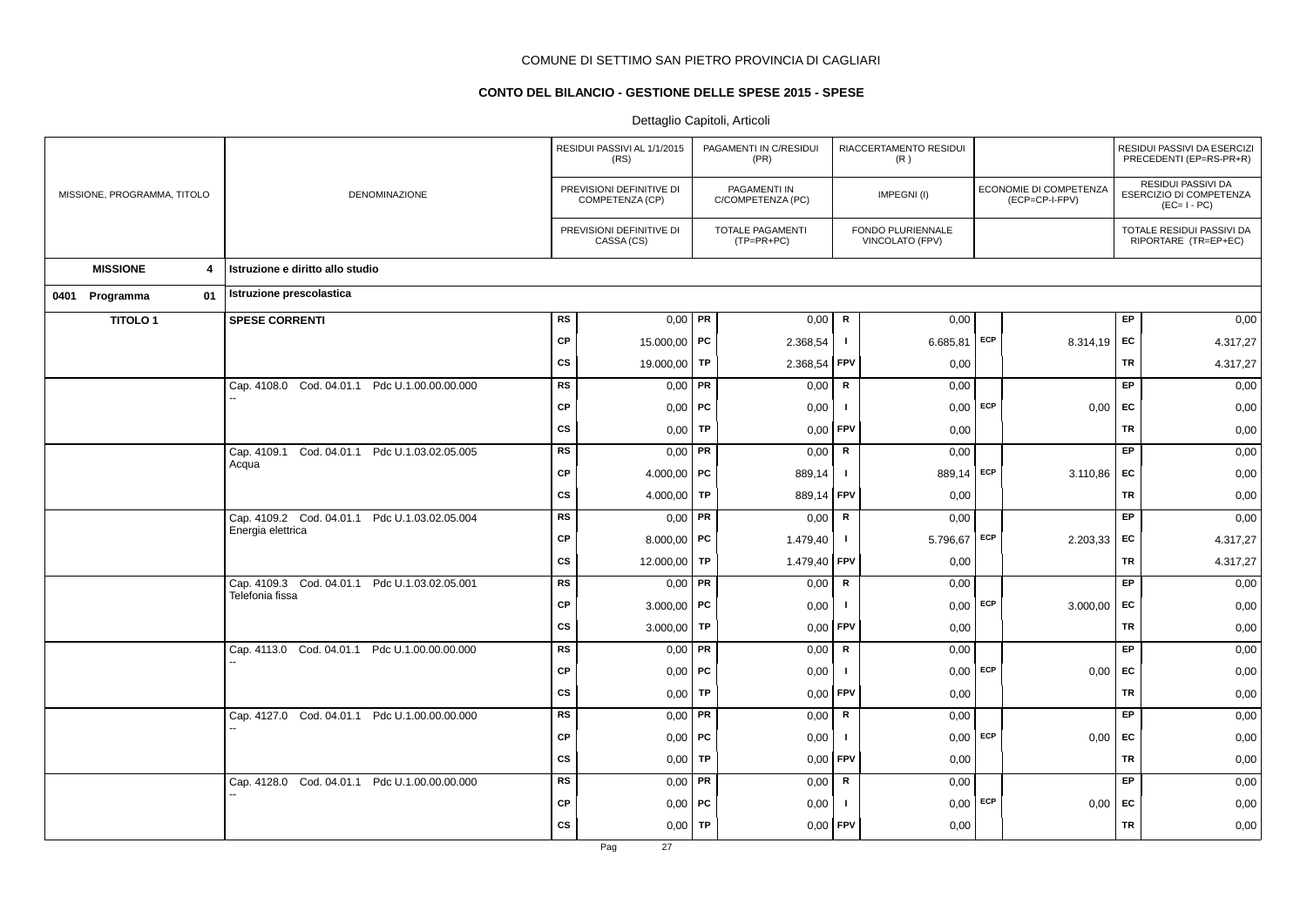# **CONTO DEL BILANCIO - GESTIONE DELLE SPESE 2015 - SPESE**

# Dettaglio Capitoli, Articoli

|                               |                                                                                    |                        | RESIDUI PASSIVI AL 1/1/2015<br>(RS)         | PAGAMENTI IN C/RESIDUI<br>(PR)          |                | RIACCERTAMENTO RESIDUI<br>(R)               |            |                                          |           | RESIDUI PASSIVI DA ESERCIZI<br>PRECEDENTI (EP=RS-PR+R)              |
|-------------------------------|------------------------------------------------------------------------------------|------------------------|---------------------------------------------|-----------------------------------------|----------------|---------------------------------------------|------------|------------------------------------------|-----------|---------------------------------------------------------------------|
| MISSIONE, PROGRAMMA, TITOLO   | <b>DENOMINAZIONE</b>                                                               |                        | PREVISIONI DEFINITIVE DI<br>COMPETENZA (CP) | PAGAMENTI IN<br>C/COMPETENZA (PC)       |                | IMPEGNI(I)                                  |            | ECONOMIE DI COMPETENZA<br>(ECP=CP-I-FPV) |           | RESIDUI PASSIVI DA<br><b>ESERCIZIO DI COMPETENZA</b><br>$(EC=I-PC)$ |
|                               |                                                                                    |                        | PREVISIONI DEFINITIVE DI<br>CASSA (CS)      | <b>TOTALE PAGAMENTI</b><br>$(TP=PR+PC)$ |                | <b>FONDO PLURIENNALE</b><br>VINCOLATO (FPV) |            |                                          |           | TOTALE RESIDUI PASSIVI DA<br>RIPORTARE (TR=EP+EC)                   |
| <b>TITOLO 2</b>               | <b>SPESE IN CONTO CAPITALE</b>                                                     | <b>RS</b>              | 263.781,26 PR                               | 761,28                                  | R              | $-263.019,98$                               |            |                                          | <b>EP</b> | 0,00                                                                |
|                               |                                                                                    | <b>CP</b>              | 165.000,00 PC                               | 0,00                                    | $\mathbf{I}$   |                                             | $0,00$ ECP | 90.000,00                                | EC        | 0,00                                                                |
|                               |                                                                                    | <b>CS</b>              | 340.761,28 TP                               | 761,28 FPV                              |                | 75.000,00                                   |            |                                          | TR        | 0,00                                                                |
|                               | Cap. 24108.0 Cod. 04.01.2 Pdc U.2.00.00.00.000                                     | <b>RS</b>              | $0,00$ PR                                   | 0,00                                    | $\mathsf{R}$   | 0,00                                        |            |                                          | EP        | 0,00                                                                |
|                               |                                                                                    | <b>CP</b>              | $0,00$ PC                                   | 0,00                                    |                |                                             | $0,00$ ECP | 0,00                                     | EC        | 0,00                                                                |
|                               |                                                                                    | <b>CS</b>              | $0,00$ TP                                   | 0,00                                    | <b>FPV</b>     | 0,00                                        |            |                                          | TR        | 0,00                                                                |
|                               | Cap. 24108.1 Cod. 04.01.2 Pdc U.2.02.01.09.003                                     | <b>RS</b>              | 255.500,00 <b>PR</b>                        | 0,00                                    | $\mathsf{R}$   | $-255.500,00$                               |            |                                          | EP        | 0,00                                                                |
|                               | LAVORI RISTRUTTURAZIONE SCUOLA MATERNA VIA<br>SARDEGNA - CONTRIB. REG.LE           | <b>CP</b>              | $0,00$   PC                                 | 0,00                                    | $\mathbf{I}$   |                                             | $0,00$ ECP | 0,00                                     | EC        | 0,00                                                                |
|                               |                                                                                    | <b>CS</b>              | $0,00$ TP                                   | $0,00$ FPV                              |                | 0,00                                        |            |                                          | TR        | 0,00                                                                |
|                               | Cap. 24108.2 Cod. 04.01.2 Pdc U.2.02.01.09.003                                     | <b>RS</b>              | $0.00$ PR                                   | 0,00                                    | $\mathbf R$    | 0,00                                        |            |                                          | <b>EP</b> | 0,00                                                                |
|                               | LAVORI RISTRUTTURAZIONE SCUOLA MATERNA VIA<br>SARDEGNA-Q.TA ENTE                   | <b>CP</b>              | $0,00$   PC                                 | 0,00                                    |                | $0,00$ ECP                                  |            | 0,00                                     | EC        | 0,00                                                                |
|                               |                                                                                    | <b>CS</b>              | $0,00$ TP                                   | 0,00                                    | <b>FPV</b>     | 0,00                                        |            |                                          | TR        | 0,00                                                                |
|                               | Cap. 24108.7 Cod. 04.01.2 Pdc U.2.02.01.09.003                                     | RS                     | 8.281,26   PR                               | 761,28                                  | R              | $-7.519.98$                                 |            |                                          | EP        | 0,00                                                                |
|                               | LAVORI EDILIZIA SCOLASTICA-CONTRIB. REG.LE                                         | <b>CP</b>              | $0,00$   PC                                 | 0,00                                    | $\blacksquare$ | 0.00                                        | ECP        | 0,00                                     | EC        | 0,00                                                                |
|                               |                                                                                    | <b>CS</b>              | 761,28 TP                                   | 761,28 FPV                              |                | 0,00                                        |            |                                          | TR        | 0,00                                                                |
|                               | Cap. 24108.8 Cod. 04.01.2 Pdc U.2.02.01.09.003                                     | <b>RS</b>              | $0.00$ PR                                   | 0,00                                    | R              | 0,00                                        |            |                                          | EP.       | 0,00                                                                |
|                               | LAVORI EDILIZIA SCOLASTICA ISCOL@-CONTRIB. REG.LE                                  | <b>CP</b>              | 90.000,00   PC                              | 0,00                                    | Ι.             | $0,00$ ECP                                  |            | 15.000,00                                | EC        | 0,00                                                                |
|                               |                                                                                    | CS                     | 340.000,00 TP                               | $0.00$ FPV                              |                | 75.000,00                                   |            |                                          | TR        | 0,00                                                                |
|                               | Cap. 24108.5008 Cod. 04.01.2 Pdc U.2.05.02.01.001                                  | <b>RS</b>              | $0,00$ PR                                   | 0,00                                    | $\mathbf R$    | 0.00                                        |            |                                          | EP.       | 0,00                                                                |
|                               | FONDO PLURIENNALE VINCOLATO - LAVORI EDILIZIA<br>SCOLASTICA ISCOL@-CONTRIB. REG.LE | <b>CP</b>              | 75.000,00 PC                                | 0,00                                    |                | 0,00                                        | ECP        | 75.000,00                                | EC        | 0,00                                                                |
|                               |                                                                                    | <b>CS</b>              | $0,00$ TP                                   | 0,00                                    | <b>FPV</b>     | 0,00                                        |            |                                          | TR        | 0,00                                                                |
| 01<br><b>Totale Programma</b> | Istruzione prescolastica                                                           | <b>RS</b>              | 263.781,26   PR                             | 761,28                                  | $\mathsf{R}$   | $-263.019.98$                               |            |                                          | <b>EP</b> | 0,00                                                                |
|                               |                                                                                    | <b>CP</b>              | 180.000,00 PC                               | 2.368,54                                | $\mathbf{I}$   | 6.685,81                                    | ECP        | $98.314,19$ EC                           |           | 4.317,27                                                            |
|                               |                                                                                    | $\mathbf{C}\mathbf{S}$ | 359.761,28 TP                               | $3.129,82$ FPV                          |                | 75.000,00                                   |            |                                          | TR        | 4.317,27                                                            |
| 02<br>0402 Programma          | Altri ordini di istruzione non universitaria                                       |                        |                                             |                                         |                |                                             |            |                                          |           |                                                                     |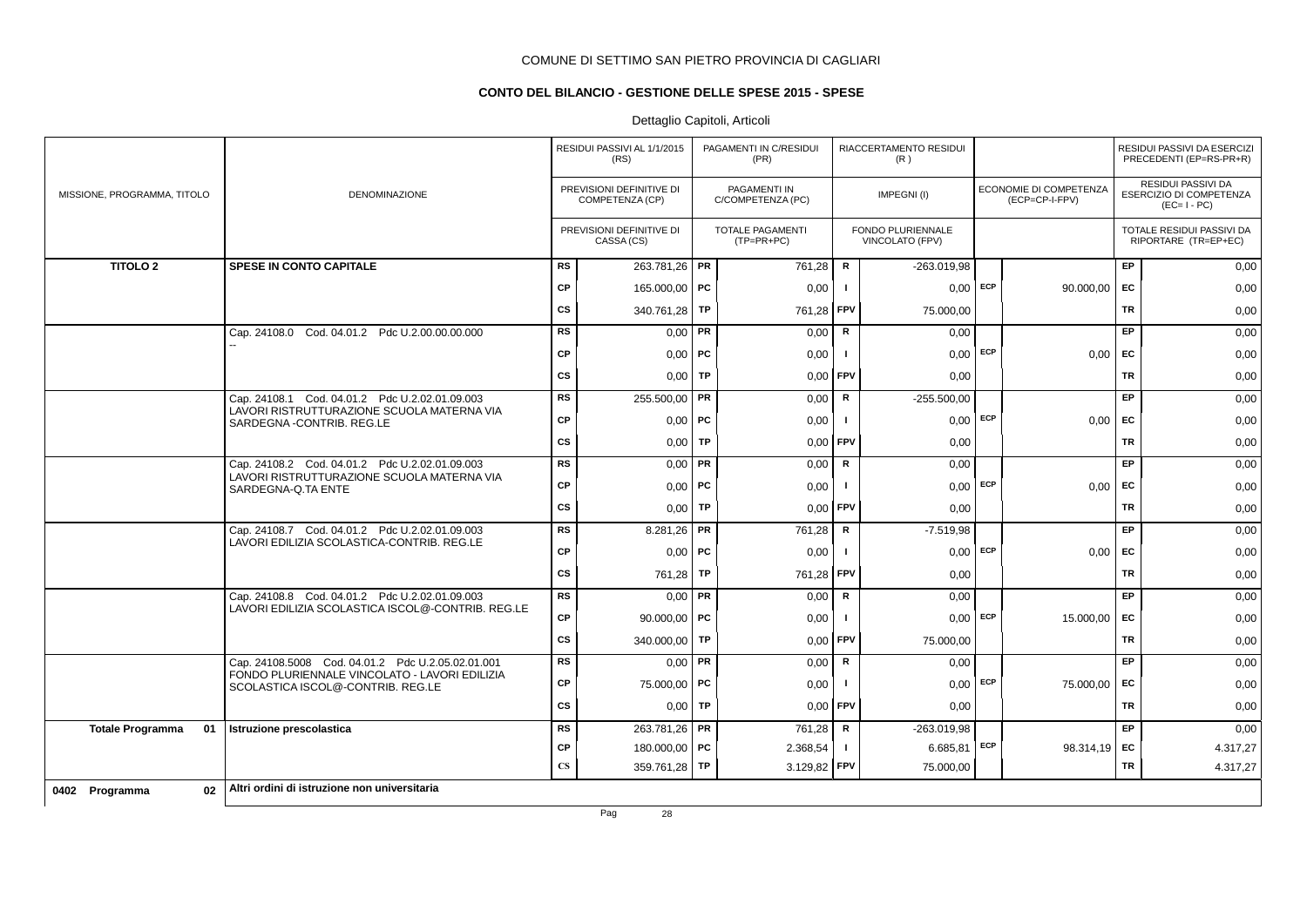# **CONTO DEL BILANCIO - GESTIONE DELLE SPESE 2015 - SPESE**

|                             |                                                                          |           | RESIDUI PASSIVI AL 1/1/2015<br>(RS)         |           | PAGAMENTI IN C/RESIDUI<br>(PR)        |                | RIACCERTAMENTO RESIDUI<br>(R)        |     |                                          |           | RESIDUI PASSIVI DA ESERCIZI<br>PRECEDENTI (EP=RS-PR+R)       |
|-----------------------------|--------------------------------------------------------------------------|-----------|---------------------------------------------|-----------|---------------------------------------|----------------|--------------------------------------|-----|------------------------------------------|-----------|--------------------------------------------------------------|
| MISSIONE, PROGRAMMA, TITOLO | DENOMINAZIONE                                                            |           | PREVISIONI DEFINITIVE DI<br>COMPETENZA (CP) |           | PAGAMENTI IN<br>C/COMPETENZA (PC)     |                | IMPEGNI(I)                           |     | ECONOMIE DI COMPETENZA<br>(ECP=CP-I-FPV) |           | RESIDUI PASSIVI DA<br>ESERCIZIO DI COMPETENZA<br>$(EC=I-PC)$ |
|                             |                                                                          |           | PREVISIONI DEFINITIVE DI<br>CASSA (CS)      |           | <b>TOTALE PAGAMENTI</b><br>(TP=PR+PC) |                | FONDO PLURIENNALE<br>VINCOLATO (FPV) |     |                                          |           | TOTALE RESIDUI PASSIVI DA<br>RIPORTARE (TR=EP+EC)            |
| <b>TITOLO1</b>              | <b>SPESE CORRENTI</b>                                                    | <b>RS</b> | 991,50 PR                                   |           | 991,50                                | R              | 0,00                                 |     |                                          | <b>EP</b> | 0,00                                                         |
|                             |                                                                          | <b>CP</b> | 68.200,00 PC                                |           | 49.484,02                             | $\mathbf{I}$   | 57.076,02                            | ECP | 11.123,98                                | EC        | 7.592,00                                                     |
|                             |                                                                          | <b>CS</b> | 62.591,50                                   | TP        | 50.475,52 FPV                         |                | 0,00                                 |     |                                          | TR        | 7.592,00                                                     |
|                             | Cap. 4209.0 Cod. 04.02.1 Pdc U.1.00.00.00.000                            | <b>RS</b> | 0,00                                        | <b>PR</b> | 0,00                                  | $\mathbf R$    | 0,00                                 |     |                                          | EP        | 0,00                                                         |
|                             |                                                                          | <b>CP</b> | $0,00$   PC                                 |           | 0,00                                  | $\mathbf{I}$   | $0,00$ ECP                           |     | 0,00                                     | EC        | 0,00                                                         |
|                             |                                                                          | <b>CS</b> | $0,00$ TP                                   |           | $0,00$ FPV                            |                | 0,00                                 |     |                                          | TR        | 0,00                                                         |
|                             | Cap. 4209.1 Cod. 04.02.1 Pdc U.1.03.01.02.002                            | <b>RS</b> | $0.00$ PR                                   |           | 0,00                                  | R              | 0,00                                 |     |                                          | <b>EP</b> | 0,00                                                         |
|                             | <b>COMBUSTIBILE</b>                                                      | <b>CP</b> | 11.000,00   PC                              |           | 10.081,72                             | $\mathbf{I}$   | 10.081,72 ECP                        |     | 918,28                                   | <b>FC</b> | 0,00                                                         |
|                             |                                                                          | <b>CS</b> | 11.000,00 TP                                |           | 10.081,72 FPV                         |                | 0,00                                 |     |                                          | TR        | 0,00                                                         |
|                             | Cap. 4209.4 Cod. 04.02.1 Pdc U.1.03.01.01.002                            | RS        | $0,00$ PR                                   |           | 0,00                                  | R              | 0,00                                 |     |                                          | <b>EP</b> | 0,00                                                         |
|                             | FORNITURA GRATUITA DI LIBRI SCOLAST ICI AGLI ALUNNI -<br><b>ACQUISTO</b> | <b>CP</b> | $8.500,00$ PC                               |           | 7.993,88                              | $\mathbf{I}$   | 8.092,13 ECP                         |     | 407,87                                   | EC        | 98,25                                                        |
|                             |                                                                          | CS        | 8.500,00   TP                               |           | 7.993,88 FPV                          |                | 0,00                                 |     |                                          | TR        | 98,25                                                        |
|                             | Cap. 4210.0 Cod. 04.02.1 Pdc U.1.00.00.00.000                            | <b>RS</b> | $0,00$ PR                                   |           | 0,00                                  | $\mathbf R$    | 0,00                                 |     |                                          | EP        | 0,00                                                         |
|                             |                                                                          | <b>CP</b> | 0,00                                        | PC        | 0,00                                  | $\blacksquare$ | 0,00                                 | ECP | 0,00                                     | EC        | 0,00                                                         |
|                             |                                                                          | <b>CS</b> | 0,00                                        | TP        | 0,00                                  | FPV            | 0,00                                 |     |                                          | TR        | 0,00                                                         |
|                             | Cap. 4210.1 Cod. 04.02.1 Pdc U.1.03.02.99.999                            | <b>RS</b> | $975,98$ PR                                 |           | 975,98                                | $\mathsf{R}$   | 0,00                                 |     |                                          | EP        | 0,00                                                         |
|                             | ACQUA, LUCE E GAS                                                        | <b>CP</b> | $0,00$   PC                                 |           | 0,00                                  | $\mathbf{I}$   | 0,00                                 | ECP | 0,00                                     | EC        | 0,00                                                         |
|                             |                                                                          | <b>CS</b> | 975,98   TP                                 |           | 975,98                                | <b>FPV</b>     | 0,00                                 |     |                                          | TR        | 0,00                                                         |
|                             | Cap. 4210.2 Cod. 04.02.1 Pdc U.1.03.02.05.005                            | <b>RS</b> | $0,00$ PR                                   |           | 0,00                                  | R              | 0,00                                 |     |                                          | <b>EP</b> | 0,00                                                         |
|                             | Acqua                                                                    | <b>CP</b> | $7.000,00$ PC                               |           | 182,86                                | $\mathbf{I}$   | 6.716,81                             | ECP | 283,19                                   | <b>FC</b> | 6.533,95                                                     |
|                             |                                                                          | <b>CS</b> | 4.000,00   TP                               |           | 182,86                                | <b>FPV</b>     | 0,00                                 |     |                                          | TR        | 6.533,95                                                     |
|                             | Cap. 4210.3 Cod. 04.02.1 Pdc U.1.03.02.05.004                            | <b>RS</b> | $0,00$ PR                                   |           | 0,00                                  | $\mathbf R$    | 0,00                                 |     |                                          | EP        | 0,00                                                         |
|                             | Energia elettrica                                                        | CP        | 11.000,00   PC                              |           | 8.354,86                              | $\mathbf{I}$   | 8.354,86                             | ECP | 2.645,14                                 | EC        | 0,00                                                         |
|                             |                                                                          | <b>CS</b> | 10.000,00 TP                                |           | 8.354,86                              | <b>FPV</b>     | 0,00                                 |     |                                          | TR        | 0,00                                                         |
|                             | Cap. 4210.4 Cod. 04.02.1 Pdc U.1.03.02.05.001                            | <b>RS</b> | $0,00$ PR                                   |           | 0,00                                  | $\mathsf{R}$   | 0,00                                 |     |                                          | EP        | 0,00                                                         |
|                             | Telefonia fissa                                                          | <b>CP</b> | $6.000,00$ PC                               |           | 2.542,19                              | $\blacksquare$ | 3.294,41                             | ECP | 2.705,59                                 | EC        | 752,22                                                       |
|                             |                                                                          | <b>CS</b> | $5.000,00$ TP                               |           | 2.542,19 FPV                          |                | 0,00                                 |     |                                          | TR        | 752,22                                                       |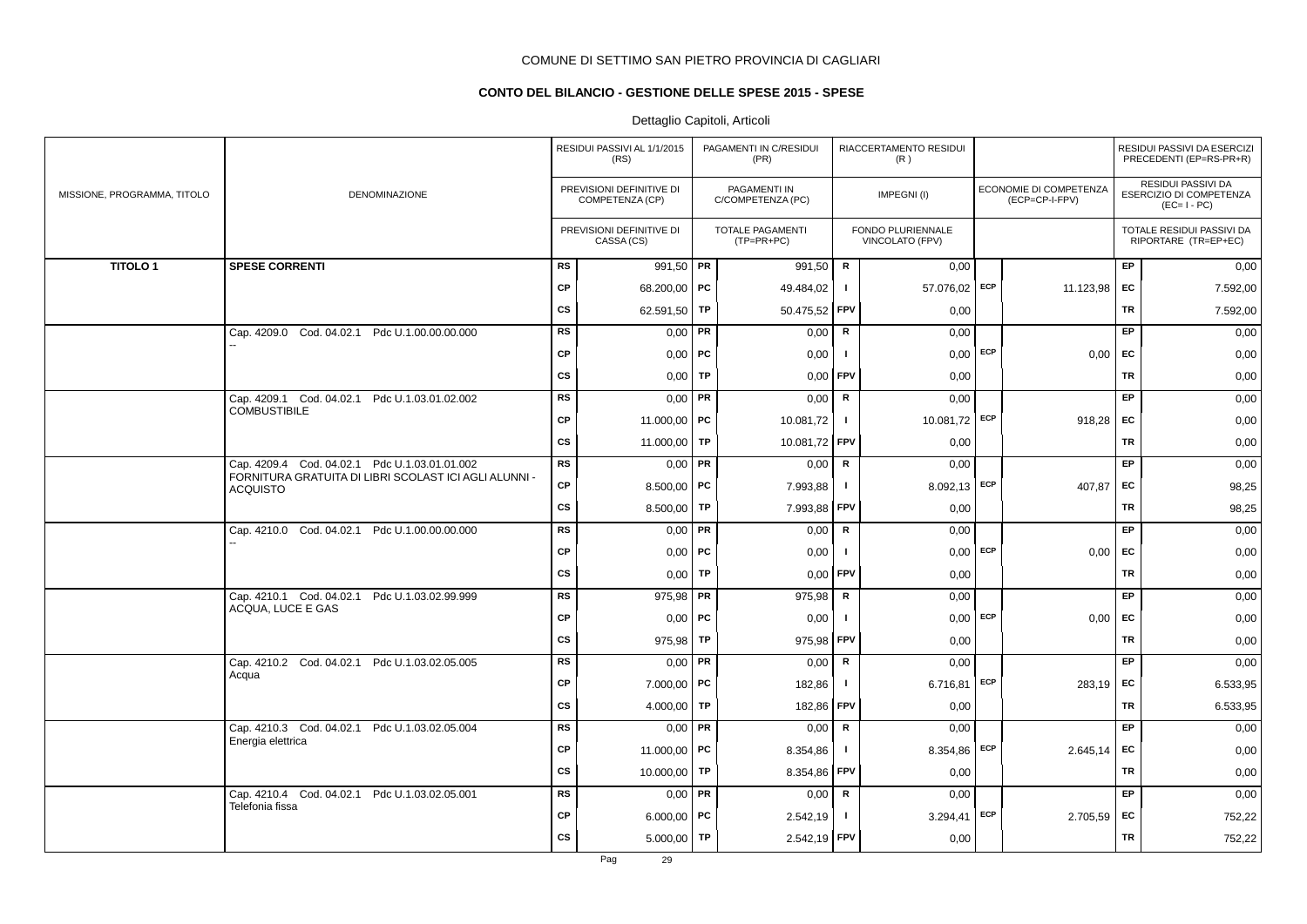# **CONTO DEL BILANCIO - GESTIONE DELLE SPESE 2015 - SPESE**

|                             |                                               |           | RESIDUI PASSIVI AL 1/1/2015<br>(RS)         |    | PAGAMENTI IN C/RESIDUI<br>(PR)          |              | RIACCERTAMENTO RESIDUI<br>(R)        |            |                                          |           | RESIDUI PASSIVI DA ESERCIZI<br>PRECEDENTI (EP=RS-PR+R)       |
|-----------------------------|-----------------------------------------------|-----------|---------------------------------------------|----|-----------------------------------------|--------------|--------------------------------------|------------|------------------------------------------|-----------|--------------------------------------------------------------|
| MISSIONE, PROGRAMMA, TITOLO | DENOMINAZIONE                                 |           | PREVISIONI DEFINITIVE DI<br>COMPETENZA (CP) |    | PAGAMENTI IN<br>C/COMPETENZA (PC)       |              | IMPEGNI(I)                           |            | ECONOMIE DI COMPETENZA<br>(ECP=CP-I-FPV) |           | RESIDUI PASSIVI DA<br>ESERCIZIO DI COMPETENZA<br>$(EC=I-PC)$ |
|                             |                                               |           | PREVISIONI DEFINITIVE DI<br>CASSA (CS)      |    | <b>TOTALE PAGAMENTI</b><br>$(TP=PR+PC)$ |              | FONDO PLURIENNALE<br>VINCOLATO (FPV) |            |                                          |           | TOTALE RESIDUI PASSIVI DA<br>RIPORTARE (TR=EP+EC)            |
|                             | Cap. 4214.0 Cod. 04.02.1 Pdc U.1.00.00.00.000 | <b>RS</b> | $0,00$ PR                                   |    | 0,00                                    | $\mathbf R$  | 0,00                                 |            |                                          | EP        | 0,00                                                         |
|                             |                                               | <b>CP</b> | $0,00$   PC                                 |    | 0,00                                    | $\mathbf{I}$ | 0,00                                 | ECP        | 0,00                                     | EC        | 0,00                                                         |
|                             |                                               | <b>CS</b> | 0,00                                        | TP | 0,00                                    | FPV          | 0,00                                 |            |                                          | <b>TR</b> | 0,00                                                         |
|                             | Cap. 4227.0 Cod. 04.02.1 Pdc U.1.00.00.00.000 | <b>RS</b> | 0,00                                        | PR | 0,00                                    | ${\sf R}$    | 0,00                                 |            |                                          | EP.       | 0,00                                                         |
|                             |                                               | <b>CP</b> | $0,00$   PC                                 |    | 0,00                                    | $\mathbf{I}$ | $0,00$ ECP                           |            | $0,00$ EC                                |           | 0,00                                                         |
|                             |                                               | <b>CS</b> | $0,00$ TP                                   |    | 0,00                                    | <b>FPV</b>   | 0,00                                 |            |                                          | TR        | 0,00                                                         |
|                             | Cap. 4228.0 Cod. 04.02.1 Pdc U.1.00.00.00.000 | <b>RS</b> | $0,00$ PR                                   |    | 0,00                                    | R            | 0,00                                 |            |                                          | EP        | 0,00                                                         |
|                             |                                               | <b>CP</b> | $0,00$   PC                                 |    | 0,00                                    | $\mathbf{I}$ |                                      | $0,00$ ECP | 0,00                                     | EC        | 0,00                                                         |
|                             |                                               | <b>CS</b> | 0,00                                        | TP | 0,00                                    | FPV          | 0,00                                 |            |                                          | <b>TR</b> | 0,00                                                         |
|                             | Cap. 4229.0 Cod. 04.02.1 Pdc U.1.00.00.00.000 | <b>RS</b> | 0,00                                        | PR | 0,00                                    | ${\sf R}$    | 0,00                                 |            |                                          | EP        | 0,00                                                         |
|                             |                                               | <b>CP</b> | $0,00$   PC                                 |    | 0,00                                    | $\mathbf{I}$ |                                      | $0,00$ ECP | 0,00                                     | EC        | 0,00                                                         |
|                             |                                               | <b>CS</b> | $0,00$ TP                                   |    | 0,00                                    | <b>FPV</b>   | 0,00                                 |            |                                          | TR        | 0,00                                                         |
|                             | Cap. 4310.0 Cod. 04.02.1 Pdc U.1.00.00.00.000 | <b>RS</b> | $0,00$ PR                                   |    | 0,00                                    | R            | 0,00                                 |            |                                          | EP        | 0,00                                                         |
|                             |                                               | <b>CP</b> | $0,00$   PC                                 |    | 0,00                                    | -1           | 0,00                                 | ECP        | 0,00                                     | EC        | 0,00                                                         |
|                             |                                               | <b>CS</b> | 0,00                                        | TP | 0,00                                    | <b>FPV</b>   | 0,00                                 |            |                                          | TR        | 0,00                                                         |
|                             | Cap. 4310.2 Cod. 04.02.1 Pdc U.1.03.01.02.002 | <b>RS</b> | $0,00$ PR                                   |    | 0,00                                    | $\mathsf R$  | 0,00                                 |            |                                          | EP        | 0,00                                                         |
|                             | <b>COMBUSTIBILE</b>                           | <b>CP</b> | $6.000,00$ PC                               |    | 5.487,33                                | $\mathbf{I}$ | $5.487,33$ ECP                       |            | 512,67                                   | EC        | 0,00                                                         |
|                             |                                               | <b>CS</b> | 6.000,00   TP                               |    | 5.487,33                                | FPV          | 0,00                                 |            |                                          | TR        | 0,00                                                         |
|                             | Cap. 4311.0 Cod. 04.02.1 Pdc U.1.00.00.00.000 | <b>RS</b> | $0,00$ PR                                   |    | 0,00                                    | $\mathsf{R}$ | 0,00                                 |            |                                          | EP        | 0,00                                                         |
|                             |                                               | <b>CP</b> | 0,00                                        | PC | 0,00                                    | $\mathbf{I}$ | $0,00$ ECP                           |            | 0,00                                     | <b>EC</b> | 0,00                                                         |
|                             |                                               | <b>CS</b> | $0,00$ TP                                   |    | 0,00                                    | FPV          | 0,00                                 |            |                                          | TR        | 0,00                                                         |
|                             | Cap. 4311.1 Cod. 04.02.1 Pdc U.1.03.02.05.001 | <b>RS</b> | $0,00$ PR                                   |    | 0,00                                    | R            | 0,00                                 |            |                                          | EP        | 0,00                                                         |
|                             | POSTA, TELEFONO E TELEGRAFO                   | <b>CP</b> | $0,00$   PC                                 |    | 0,00                                    | $\mathbf{I}$ | 0,00                                 | ECP        | 0,00                                     | <b>EC</b> | 0,00                                                         |
|                             |                                               | CS        | 0,00                                        | TP | 0,00                                    | <b>FPV</b>   | 0,00                                 |            |                                          | TR        | 0,00                                                         |
|                             | Cap. 4311.2 Cod. 04.02.1 Pdc U.1.03.02.99.999 | <b>RS</b> | $15,52$ PR                                  |    | 15,52                                   | $\mathbf R$  | 0,00                                 |            |                                          | EP        | 0,00                                                         |
|                             | ACQUA, LUCE E GAS                             | <b>CP</b> | $0,00$   PC                                 |    | 0,00                                    | $\mathbf{I}$ | 0,00                                 | ECP        | 0,00                                     | EC        | 0,00                                                         |
|                             |                                               | <b>CS</b> | 15,52                                       | TP | 15,52                                   | FPV          | 0,00                                 |            |                                          | <b>TR</b> | 0,00                                                         |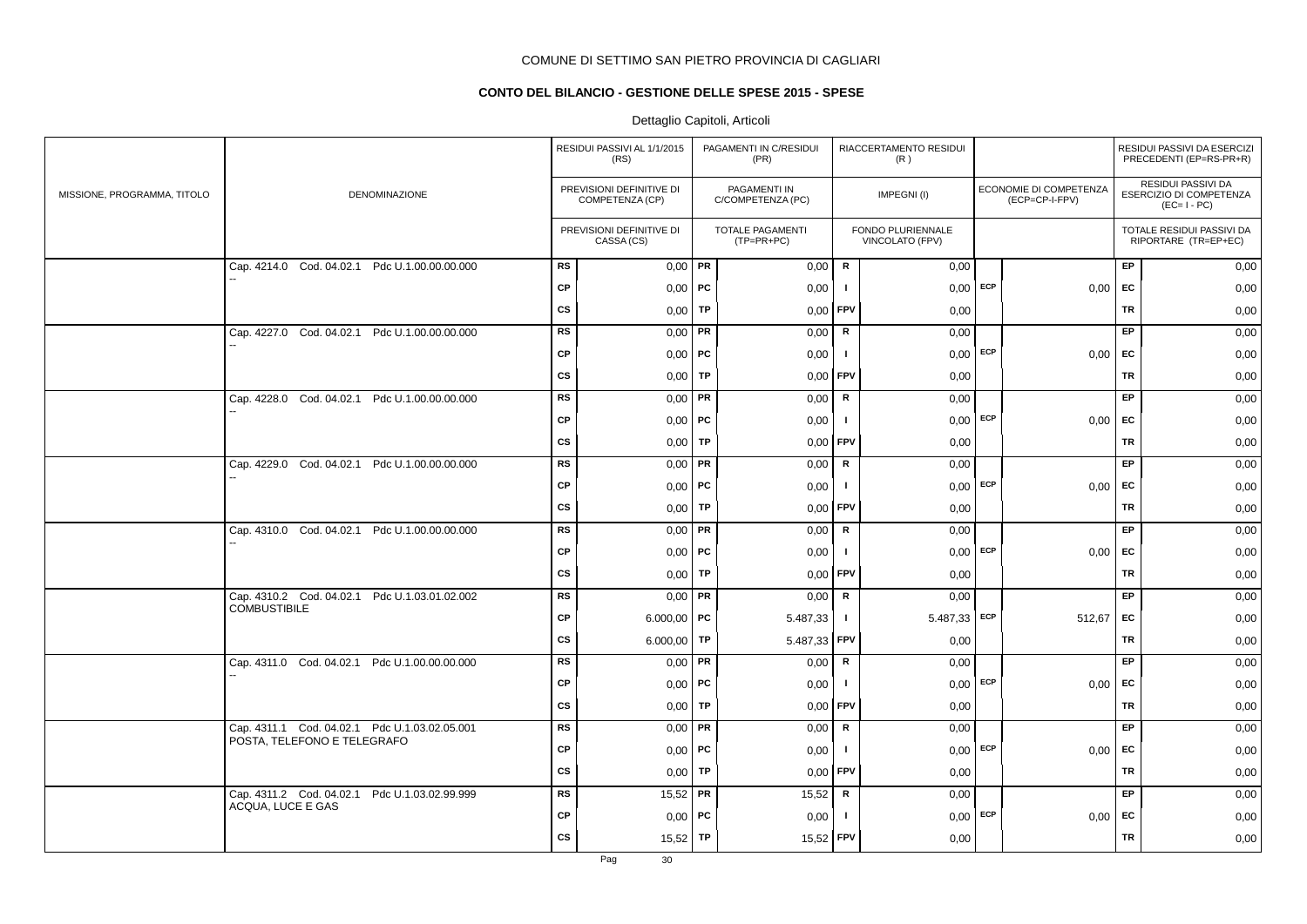# **CONTO DEL BILANCIO - GESTIONE DELLE SPESE 2015 - SPESE**

# Dettaglio Capitoli, Articoli

|                               |                                                  |                        | RESIDUI PASSIVI AL 1/1/2015<br>(RS)         |    | PAGAMENTI IN C/RESIDUI<br>(PR)          |                | RIACCERTAMENTO RESIDUI<br>(R)               |            |                                          |           | RESIDUI PASSIVI DA ESERCIZI<br>PRECEDENTI (EP=RS-PR+R)              |
|-------------------------------|--------------------------------------------------|------------------------|---------------------------------------------|----|-----------------------------------------|----------------|---------------------------------------------|------------|------------------------------------------|-----------|---------------------------------------------------------------------|
| MISSIONE, PROGRAMMA, TITOLO   | DENOMINAZIONE                                    |                        | PREVISIONI DEFINITIVE DI<br>COMPETENZA (CP) |    | PAGAMENTI IN<br>C/COMPETENZA (PC)       |                | IMPEGNI(I)                                  |            | ECONOMIE DI COMPETENZA<br>(ECP=CP-I-FPV) |           | <b>RESIDUI PASSIVI DA</b><br>ESERCIZIO DI COMPETENZA<br>$(EC=I-PC)$ |
|                               |                                                  |                        | PREVISIONI DEFINITIVE DI<br>CASSA (CS)      |    | <b>TOTALE PAGAMENTI</b><br>$(TP=PR+PC)$ |                | <b>FONDO PLURIENNALE</b><br>VINCOLATO (FPV) |            |                                          |           | TOTALE RESIDUI PASSIVI DA<br>RIPORTARE (TR=EP+EC)                   |
|                               | Cap. 4311.3 Cod. 04.02.1<br>Pdc U.1.03.02.05.005 | <b>RS</b>              | $0,00$ PR                                   |    | 0,00                                    | $\mathbf R$    | 0,00                                        |            |                                          | EP.       | 0,00                                                                |
|                               | Acqua                                            | <b>CP</b>              | 1.500,00                                    | PC | 634,15                                  | -1             | $634,15$ ECP                                |            | 865,85                                   | <b>FC</b> | 0,00                                                                |
|                               |                                                  | <b>CS</b>              | 1.500,00                                    | TP | 634,15 FPV                              |                | 0,00                                        |            |                                          | TR        | 0,00                                                                |
|                               | Cap. 4311.4 Cod. 04.02.1 Pdc U.1.03.02.05.004    | <b>RS</b>              | $0,00$ PR                                   |    | 0,00                                    | R              | 0,00                                        |            |                                          | EP.       | 0,00                                                                |
|                               | Energia elettrica                                | <b>CP</b>              | 13.000,00 PC                                |    | 10.523,21                               | $\mathbf{I}$   | 10.523,21                                   | ECP        | 2.476,79                                 | <b>FC</b> | 0,00                                                                |
|                               |                                                  | CS                     | 12.000,00 TP                                |    | 10.523,21                               | <b>FPV</b>     | 0,00                                        |            |                                          | TR        | 0,00                                                                |
|                               | Cap. 4311.5 Cod. 04.02.1 Pdc U.1.03.02.05.001    | <b>RS</b>              | $0,00$ PR                                   |    | 0,00                                    | $\mathbf R$    | 0,00                                        |            |                                          | <b>EP</b> | 0,00                                                                |
|                               | Telefonia fissa                                  | <b>CP</b>              | 4.200,00   PC                               |    | 3.683,82                                | Τ.             | 3.891,40 ECP                                |            | 308,60                                   | <b>FC</b> | 207,58                                                              |
|                               |                                                  | <b>CS</b>              | 3.600,00   TP                               |    | 3.683,82 FPV                            |                | 0,00                                        |            |                                          | TR        | 207,58                                                              |
| <b>TITOLO 2</b>               | SPESE IN CONTO CAPITALE                          | <b>RS</b>              | 64.450,00                                   | PR | 0,00                                    | $\mathbf R$    | $-64.450,00$                                |            |                                          | EP        | 0,00                                                                |
|                               |                                                  | <b>CP</b>              | $0,00$ PC                                   |    | 0,00                                    | $\blacksquare$ |                                             | $0,00$ ECP | 0,00                                     | <b>FC</b> | 0,00                                                                |
|                               |                                                  | <b>CS</b>              | 0,00                                        | TP | 0,00                                    | <b>FPV</b>     | 0,00                                        |            |                                          | <b>TR</b> | 0,00                                                                |
|                               | Cap. 24209.0 Cod. 04.02.2 Pdc U.2.00.00.00.000   | <b>RS</b>              | $0.00$ PR                                   |    | 0,00                                    | $\mathsf{R}$   | 0,00                                        |            |                                          | <b>EP</b> | 0,00                                                                |
|                               |                                                  | <b>CP</b>              | $0,00$   PC                                 |    | 0,00                                    | -1             | 0,00                                        | <b>ECP</b> | 0,00                                     | EC        | 0,00                                                                |
|                               |                                                  | <b>CS</b>              | $0,00$ TP                                   |    | 0,00                                    | <b>FPV</b>     | 0,00                                        |            |                                          | TR        | 0,00                                                                |
|                               | Cap. 24310.0 Cod. 04.02.2 Pdc U.2.00.00.00.000   | <b>RS</b>              | $0.00$ PR                                   |    | 0,00                                    | $\mathbf R$    | 0,00                                        |            |                                          | EP        | 0,00                                                                |
|                               |                                                  | <b>CP</b>              | $0,00$ PC                                   |    | 0,00                                    | $\mathbf{I}$   | $0,00$ ECP                                  |            | 0,00                                     | EC        | 0,00                                                                |
|                               |                                                  | <b>CS</b>              | $0,00$ TP                                   |    | $0,00$ FPV                              |                | 0,00                                        |            |                                          | TR        | 0,00                                                                |
|                               | Cap. 24310.1 Cod. 04.02.2 Pdc U.2.02.01.09.003   | <b>RS</b>              | 64.450,00 PR                                |    | 0,00                                    | $\mathbf R$    | $-64.450,00$                                |            |                                          | EP        | 0,00                                                                |
|                               | LAVORI SCUOLA MEDIA - CONTRIB. STATALE           | <b>CP</b>              | $0,00$ PC                                   |    | 0,00                                    | $\blacksquare$ | 0,00                                        | ECP        | 0,00                                     | EC        | 0,00                                                                |
|                               |                                                  | <b>CS</b>              | $0,00$ TP                                   |    | 0.00                                    | <b>FPV</b>     | 0,00                                        |            |                                          | <b>TR</b> | 0,00                                                                |
| 02<br><b>Totale Programma</b> | Altri ordini di istruzione non universitaria     | <b>RS</b>              | 65.441,50 PR                                |    | 991,50                                  | $\mathbf R$    | $-64.450,00$                                |            |                                          | <b>EP</b> | 0,00                                                                |
|                               |                                                  | <b>CP</b>              | 68.200,00 PC                                |    | 49.484,02                               | J.             | 57.076,02                                   | ECP        | 11.123,98                                | EC        | 7.592,00                                                            |
|                               |                                                  | $\mathbf{C}\mathbf{S}$ | 62.591,50 TP                                |    | 50.475,52 FPV                           |                | 0,00                                        |            |                                          | TR        | 7.592,00                                                            |
| 06<br>0406 Programma          | Servizi ausiliari all'istruzione                 |                        |                                             |    |                                         |                |                                             |            |                                          |           |                                                                     |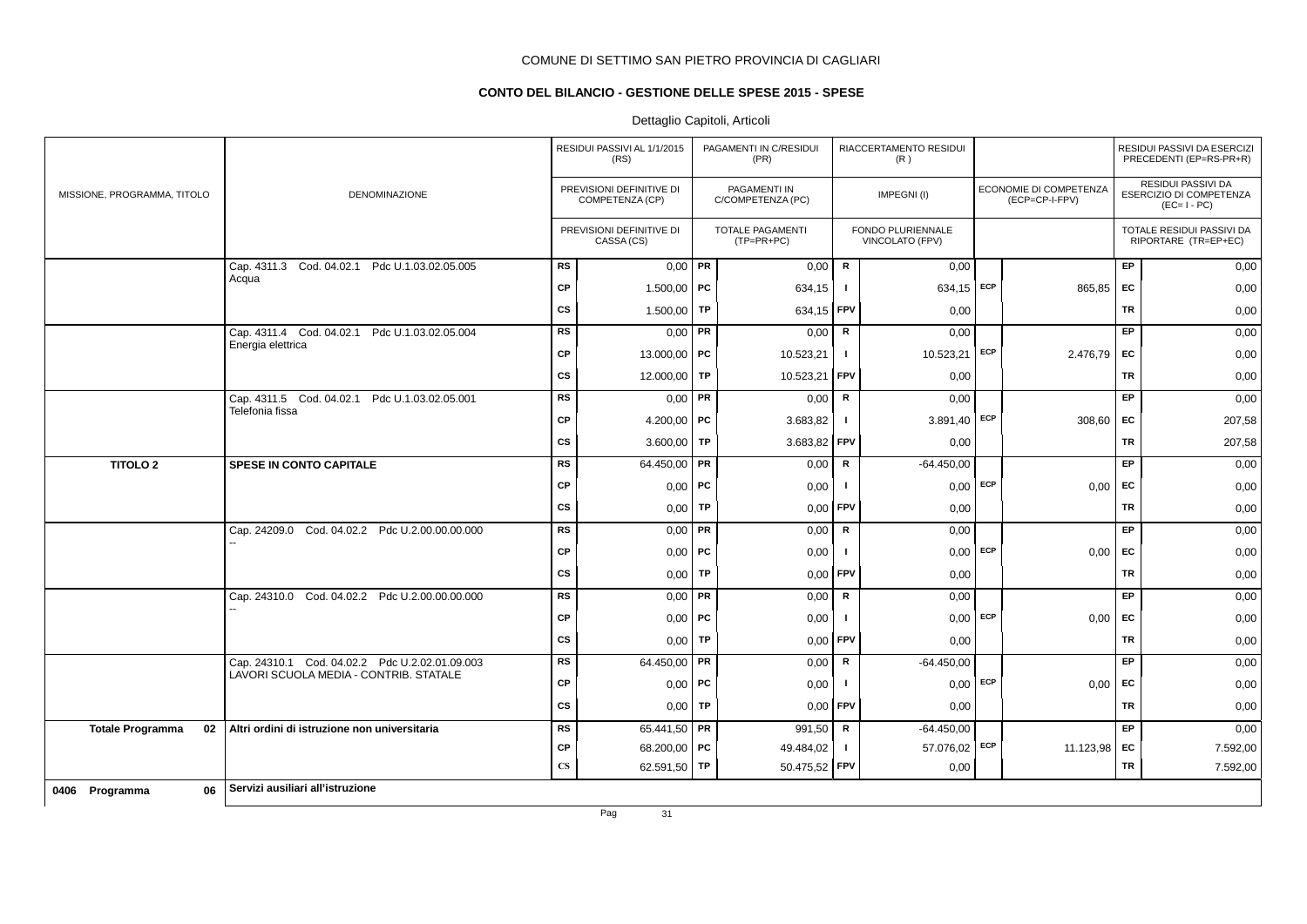# **CONTO DEL BILANCIO - GESTIONE DELLE SPESE 2015 - SPESE**

|                             |                                                                                             |           | RESIDUI PASSIVI AL 1/1/2015<br>(RS)         |           | PAGAMENTI IN C/RESIDUI<br>(PR)        |                | RIACCERTAMENTO RESIDUI<br>(R)        |     |                                          |           | RESIDUI PASSIVI DA ESERCIZI<br>PRECEDENTI (EP=RS-PR+R)       |
|-----------------------------|---------------------------------------------------------------------------------------------|-----------|---------------------------------------------|-----------|---------------------------------------|----------------|--------------------------------------|-----|------------------------------------------|-----------|--------------------------------------------------------------|
| MISSIONE, PROGRAMMA, TITOLO | DENOMINAZIONE                                                                               |           | PREVISIONI DEFINITIVE DI<br>COMPETENZA (CP) |           | PAGAMENTI IN<br>C/COMPETENZA (PC)     |                | IMPEGNI(I)                           |     | ECONOMIE DI COMPETENZA<br>(ECP=CP-I-FPV) |           | RESIDUI PASSIVI DA<br>ESERCIZIO DI COMPETENZA<br>$(EC=I-PC)$ |
|                             |                                                                                             |           | PREVISIONI DEFINITIVE DI<br>CASSA (CS)      |           | <b>TOTALE PAGAMENTI</b><br>(TP=PR+PC) |                | FONDO PLURIENNALE<br>VINCOLATO (FPV) |     |                                          |           | TOTALE RESIDUI PASSIVI DA<br>RIPORTARE (TR=EP+EC)            |
| <b>TITOLO1</b>              | <b>SPESE CORRENTI</b>                                                                       | <b>RS</b> | 47.935,57 PR                                |           | 38.294,82                             | $\mathbf R$    | $-9.640.75$                          |     |                                          | EP        | 0,00                                                         |
|                             |                                                                                             | <b>CP</b> | 274.303,37   PC                             |           | 173.170,27                            | $\mathbf{I}$   | 204.402,74 ECP                       |     | 55.791,07                                | EC        | 31.232,47                                                    |
|                             |                                                                                             | <b>CS</b> | 287.855,57                                  | TP        | 211.465,09                            | <b>FPV</b>     | 14.109,56                            |     |                                          | TR        | 31.232,47                                                    |
|                             | Cap. 4512.1 Cod. 04.06.1 Pdc U.1.00.00.00.000                                               | <b>RS</b> | $0,00$ PR                                   |           | 0,00                                  | $\mathbf R$    | 0,00                                 |     |                                          | EP        | 0,00                                                         |
|                             | MENSE SCOLASTICA - MATERIALE INFORMATICO                                                    | CP        | $5.000,00$ PC                               |           | 0,00                                  | $\mathbf{I}$   | 4.392,00 ECP                         |     | 608,00                                   | EC        | 4.392,00                                                     |
|                             |                                                                                             | <b>CS</b> | 0,00                                        | <b>TP</b> | $0,00$ FPV                            |                | 0,00                                 |     |                                          | TR        | 4.392,00                                                     |
|                             | Cap. 4513.1 Cod. 04.06.1 Pdc U.1.03.02.15.006                                               | <b>RS</b> | 8.199,11   PR                               |           | 8.199,11                              | $\mathbf R$    | 0,00                                 |     |                                          | EP        | 0,00                                                         |
|                             | MENSE SCOLASTICHE SCUOLE MATERNE - PRESTAZIONE<br>DI SERVIZIO CON CON TRIBUTO INDIVIDUALE   | <b>CP</b> | 72.500,00   PC                              |           | 52.243,73                             | $\mathbf{I}$   | 61.938,44                            | ECP | 10.561,56                                | EC        | 9.694,71                                                     |
|                             |                                                                                             | <b>CS</b> | 80.699,11   TP                              |           | 60.442,84                             | <b>FPV</b>     | 0,00                                 |     |                                          | TR        | 9.694,71                                                     |
|                             | Cap. 4513.2 Cod. 04.06.1 Pdc U.1.03.02.99.999                                               | <b>RS</b> | $2.004,29$ PR                               |           | 2.004,29                              | R              | 0.00                                 |     |                                          | EP        | 0,00                                                         |
|                             | SPESE GESTIONE SCUOLA MATERNA CON FONDI L.R. 25/93.                                         | <b>CP</b> | 15.000,00   PC                              |           | 11.586,43                             | $\mathbf{I}$   | 12.520,87 ECP                        |     | $2.479,13$ EC                            |           | 934,44                                                       |
|                             |                                                                                             | <b>CS</b> | 17.004,29 TP                                |           | 13.590,72 FPV                         |                | 0,00                                 |     |                                          | TR        | 934,44                                                       |
|                             | Cap. 4513.5 Cod. 04.06.1 Pdc U.1.03.02.15.006                                               | RS        | $0,00$ PR                                   |           | 0,00                                  | R              | 0,00                                 |     |                                          | <b>EP</b> | 0,00                                                         |
|                             | SPESE MENSA SCUOLA MATERNA CON FONDI L.R. 25/93                                             | <b>CP</b> | 40.768,00 PC                                |           | 30.415,05                             | $\mathbf{I}$   | 30.415,05 ECP                        |     | 10.352,95                                | EC        | 0,00                                                         |
|                             |                                                                                             | <b>CS</b> | 40.768,00 TP                                |           | 30.415,05 FPV                         |                | 0,00                                 |     |                                          | TR        | 0,00                                                         |
|                             | Cap. 4513.7 Cod. 04.06.1 Pdc U.1.03.02.15.006                                               | <b>RS</b> | $1.865,05$ PR                               |           | 1.865,05                              | R              | 0,00                                 |     |                                          | EP        | 0,00                                                         |
|                             | SERVIZIO MENSA SCUOLA PRIMARIA CON CONTRIBUTO<br><b>INDIVIDUALE</b>                         | <b>CP</b> | 19.900,00   PC                              |           | 12.423,30                             | $\blacksquare$ | 14.822,50                            | ECP | 5.077,50                                 | EC        | 2.399,20                                                     |
|                             |                                                                                             | <b>CS</b> | 14.765,05 TP                                |           | 14.288,35                             | <b>FPV</b>     | 0,00                                 |     |                                          | TR        | 2.399,20                                                     |
|                             | Cap. 4513.8 Cod. 04.06.1 Pdc U.1.03.02.15.006                                               | <b>RS</b> | $0,00$ PR                                   |           | 0,00                                  | R              | 0,00                                 |     |                                          | <b>EP</b> | 0,00                                                         |
|                             | SPESE SERVIZIO MENSA SCUOLE MEDIE CON CONTRIBUTO<br><b>INDIVIDUALE</b>                      | <b>CP</b> | $0,00$   PC                                 |           | 0,00                                  | - 1            | 0,00                                 | ECP | 0,00                                     | EC        | 0,00                                                         |
|                             |                                                                                             | <b>CS</b> | $0,00$ TP                                   |           | 0,00                                  | <b>FPV</b>     | 0,00                                 |     |                                          | TR        | 0,00                                                         |
|                             | Cap. 4513.9 Cod. 04.06.1 Pdc U.1.03.02.15.006<br>SERVIZIO MENSA SCUOLA PRIMARIA FONDO UNICO | <b>RS</b> | $0,00$ PR                                   |           | 0,00                                  | R              | 0,00                                 |     |                                          | <b>EP</b> | 0,00                                                         |
|                             |                                                                                             | <b>CP</b> | $7.211,00$ PC                               |           | 6.908,26                              | -1             | 6.908,26                             | ECP | 302,74                                   | <b>FC</b> | 0,00                                                         |
|                             |                                                                                             | <b>CS</b> | $7.211,00$ TP                               |           | 6.908,26                              | <b>FPV</b>     | 0,00                                 |     |                                          | TR        | 0,00                                                         |
|                             | Cap. 4514.2 Cod. 04.06.1 Pdc U.1.03.02.11.999                                               | <b>RS</b> | 17.311,78 PR                                |           | 7.671,03                              | $\mathbf R$    | $-9.640.75$                          |     |                                          | <b>EP</b> | 0,00                                                         |
|                             | PROGETTO ASSISTENZA SCOLASTICA DISABILI -<br>CONTRIBUTO REGIONALE                           | <b>CP</b> | 15.531,19   PC                              |           | 9.465,39                              |                | 13.205,39 ECP                        |     | $-11.783,76$                             | EC        | 3.740,00                                                     |
|                             |                                                                                             | <b>CS</b> | $37.311,78$ TP                              |           | 17.136,42 FPV                         |                | 14.109,56                            |     |                                          | TR        | 3.740,00                                                     |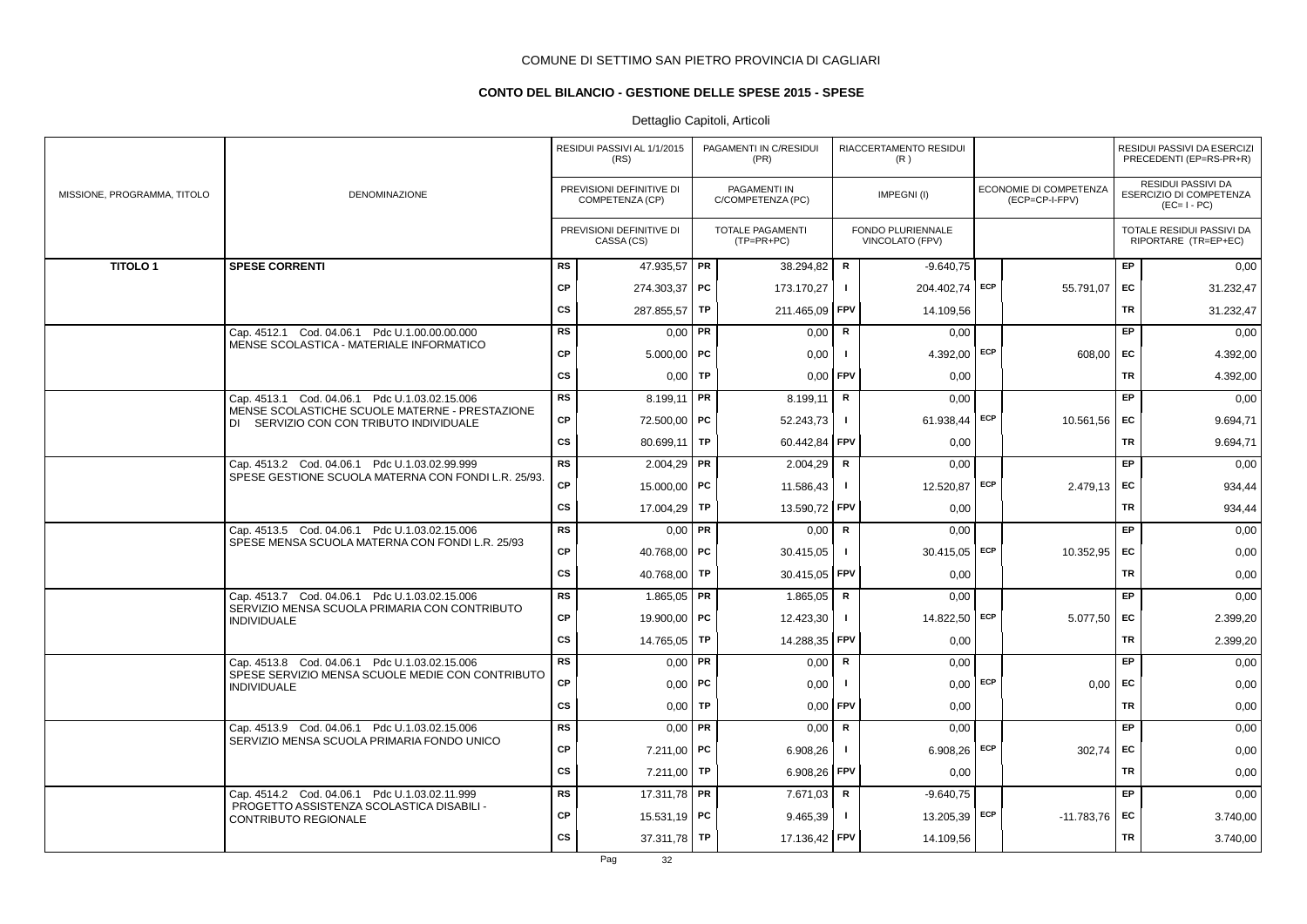# **CONTO DEL BILANCIO - GESTIONE DELLE SPESE 2015 - SPESE**

|                             |                                                                                                            |           | RESIDUI PASSIVI AL 1/1/2015<br>(RS)         |           | PAGAMENTI IN C/RESIDUI<br>(PR)        |                | RIACCERTAMENTO RESIDUI<br>(R)        |     |                                          |           | RESIDUI PASSIVI DA ESERCIZI<br>PRECEDENTI (EP=RS-PR+R)       |
|-----------------------------|------------------------------------------------------------------------------------------------------------|-----------|---------------------------------------------|-----------|---------------------------------------|----------------|--------------------------------------|-----|------------------------------------------|-----------|--------------------------------------------------------------|
| MISSIONE, PROGRAMMA, TITOLO | DENOMINAZIONE                                                                                              |           | PREVISIONI DEFINITIVE DI<br>COMPETENZA (CP) |           | PAGAMENTI IN<br>C/COMPETENZA (PC)     |                | IMPEGNI(I)                           |     | ECONOMIE DI COMPETENZA<br>(ECP=CP-I-FPV) |           | RESIDUI PASSIVI DA<br>ESERCIZIO DI COMPETENZA<br>$(EC=I-PC)$ |
|                             |                                                                                                            |           | PREVISIONI DEFINITIVE DI<br>CASSA (CS)      |           | <b>TOTALE PAGAMENTI</b><br>(TP=PR+PC) |                | FONDO PLURIENNALE<br>VINCOLATO (FPV) |     |                                          |           | TOTALE RESIDUI PASSIVI DA<br>RIPORTARE (TR=EP+EC)            |
|                             | Cap. 4514.5002 Cod. 04.06.1 Pdc U.1.10.02.01.001                                                           | <b>RS</b> | $0,00$ PR                                   |           | 0,00                                  | ${\sf R}$      | 0,00                                 |     |                                          | EP        | 0,00                                                         |
|                             | FONDO PLURIENNALE VINCOLATO - PROGETTO<br>ASSISTENZA SCOLASTICA DISABILI - CONTRIBUTO                      | CP        | 14.109,56                                   | PC        | 0,00                                  |                | $0,00$ ECP                           |     | 14.109,56                                | EC        | 0,00                                                         |
|                             | <b>REGIONALE</b>                                                                                           | cs        | 0,00                                        | TP        | 0,00                                  | FPV            | 0,00                                 |     |                                          | <b>TR</b> | 0,00                                                         |
|                             | Cap. 4517.0 Cod. 04.06.1 Pdc U.1.00.00.00.000                                                              | <b>RS</b> | 0,00                                        | PR        | 0,00                                  | ${\sf R}$      | 0,00                                 |     |                                          | EP        | 0,00                                                         |
|                             |                                                                                                            | CP        | $0,00$   PC                                 |           | 0,00                                  | - 1            | $0,00$ ECP                           |     | $0,00$ EC                                |           | 0,00                                                         |
|                             |                                                                                                            | cs        | 0,00                                        | TP        | 0,00                                  | <b>FPV</b>     | 0,00                                 |     |                                          | <b>TR</b> | 0,00                                                         |
|                             | Cap. 4540.1 Cod. 04.06.1 Pdc U.1.04.02.02.999                                                              | <b>RS</b> | 0,00                                        | <b>PR</b> | 0,00                                  | $\mathsf{R}$   | 0,00                                 |     |                                          | EP        | 0,00                                                         |
|                             | RIMBORSO SPESE VIAGGIO SCUOLE SUPER IORI                                                                   | <b>CP</b> | 15.000,00   PC                              |           | 12.889,30                             | $\blacksquare$ | 12.889,30 ECP                        |     | 2.110,70                                 | EC        | 0,00                                                         |
|                             |                                                                                                            | cs        | 15.000,00                                   | TP        | 12.889,30                             | <b>FPV</b>     | 0,00                                 |     |                                          | <b>TR</b> | 0,00                                                         |
|                             | Cap. 4541.1 Cod. 04.06.1 Pdc U.1.04.02.02.999                                                              | <b>RS</b> | 0,00                                        | PR        | 0,00                                  | R              | 0,00                                 |     |                                          | EP        | 0,00                                                         |
|                             | SPESE PER BORSE DI STUDIO                                                                                  | <b>CP</b> | 8.000,00   PC                               |           | 0,00                                  |                | $0,00$ ECP                           |     | 8.000,00                                 | EC        | 0,00                                                         |
|                             |                                                                                                            | CS        | 8.000,00                                    | TP        | 0,00                                  | FPV            | 0,00                                 |     |                                          | <b>TR</b> | 0,00                                                         |
|                             | Cap. 4542.1 Cod. 04.06.1 Pdc U.1.04.02.02.999                                                              | <b>RS</b> | 534,88                                      | PR        | 534,88                                | R              | 0,00                                 |     |                                          | EP        | 0,00                                                         |
|                             | CONTRIBUTI SPESE TRASPORTO ALUNNI SCUOLA OBBLIGO                                                           | <b>CP</b> | 8.800,00                                    | PC        | 6.917,81                              |                | 7.478,28 ECP                         |     | 1.321,72                                 | EC        | 560,47                                                       |
|                             |                                                                                                            | <b>CS</b> | 8.534,88                                    | TP        | 7.452,69 FPV                          |                | 0,00                                 |     |                                          | TR        | 560,47                                                       |
|                             | Cap. 4544.1 Cod. 04.06.1 Pdc U.1.04.02.02.999                                                              | <b>RS</b> | 222,80                                      | PR        | 222,80                                | $\mathsf{R}$   | 0,00                                 |     |                                          | EP        | 0,00                                                         |
|                             | ASSISTENZA SCOLASTICA                                                                                      | <b>CP</b> | 3.000,00                                    | PC        | 1.780,00                              |                | 2.205,70                             | ECP | 794,30                                   | EC        | 425,70                                                       |
|                             |                                                                                                            | <b>CS</b> | 2.222,80                                    | TP        | 2.002,80                              | <b>FPV</b>     | 0,00                                 |     |                                          | <b>TR</b> | 425,70                                                       |
|                             | Cap. 4549.1 Cod. 04.06.1 Pdc U.1.04.01.01.002                                                              | <b>RS</b> | 0,00                                        | PR        | 0,00                                  | R              | 0,00                                 |     |                                          | <b>EP</b> | 0,00                                                         |
|                             | TRASFERIMENTI L.R. 25/93 EX L.R. 31/84                                                                     | <b>CP</b> | 20.000,00   PC                              |           | 20.000,00                             | -1             | 20.000,00 ECP                        |     | 0,00                                     | EC        | 0,00                                                         |
|                             |                                                                                                            | CS        | 20.000,00                                   | TP        | 20.000,00                             | <b>FPV</b>     | 0,00                                 |     |                                          | TR        | 0,00                                                         |
|                             | Cap. 4550.1 Cod. 04.06.1 Pdc U.1.04.02.02.999<br>FORNITURA GRATUITA LIBRI DI TESTO - ART. 27 L.23.12.98 N. | <b>RS</b> | 17.797,66                                   | <b>PR</b> | 17.797,66                             | R              | 0,00                                 |     |                                          | EP        | 0,00                                                         |
|                             | 448.                                                                                                       | CP        | 10.000,00   PC                              |           | 0,00                                  |                | 9.085,95                             | ECP | 914,05                                   | EC        | 9.085,95                                                     |
|                             |                                                                                                            | CS        | 27.797,66                                   | TP        | 17.797,66                             | <b>FPV</b>     | 0,00                                 |     |                                          | <b>TR</b> | 9.085,95                                                     |
|                             | Cap. 4550.2 Cod. 04.06.1 Pdc U.1.04.02.02.999<br>ASSEGNAZIONE BORSE DI STUDIO SOSTEGNO SPESE               | <b>RS</b> | 0.00                                        | PR        | 0,00                                  | R              | 0,00                                 |     |                                          | EP        | 0,00                                                         |
|                             | <b>SCOLASTICHE</b>                                                                                         | <b>CP</b> | 19.483,62                                   | PC        | 8.541,00                              |                | $8.541,00$ ECP                       |     | 10.942,62                                | <b>FC</b> | 0,00                                                         |
|                             |                                                                                                            | <b>CS</b> | 8.541,00   TP                               |           | 8.541,00 FPV                          |                | 0,00                                 |     |                                          | <b>TR</b> | 0,00                                                         |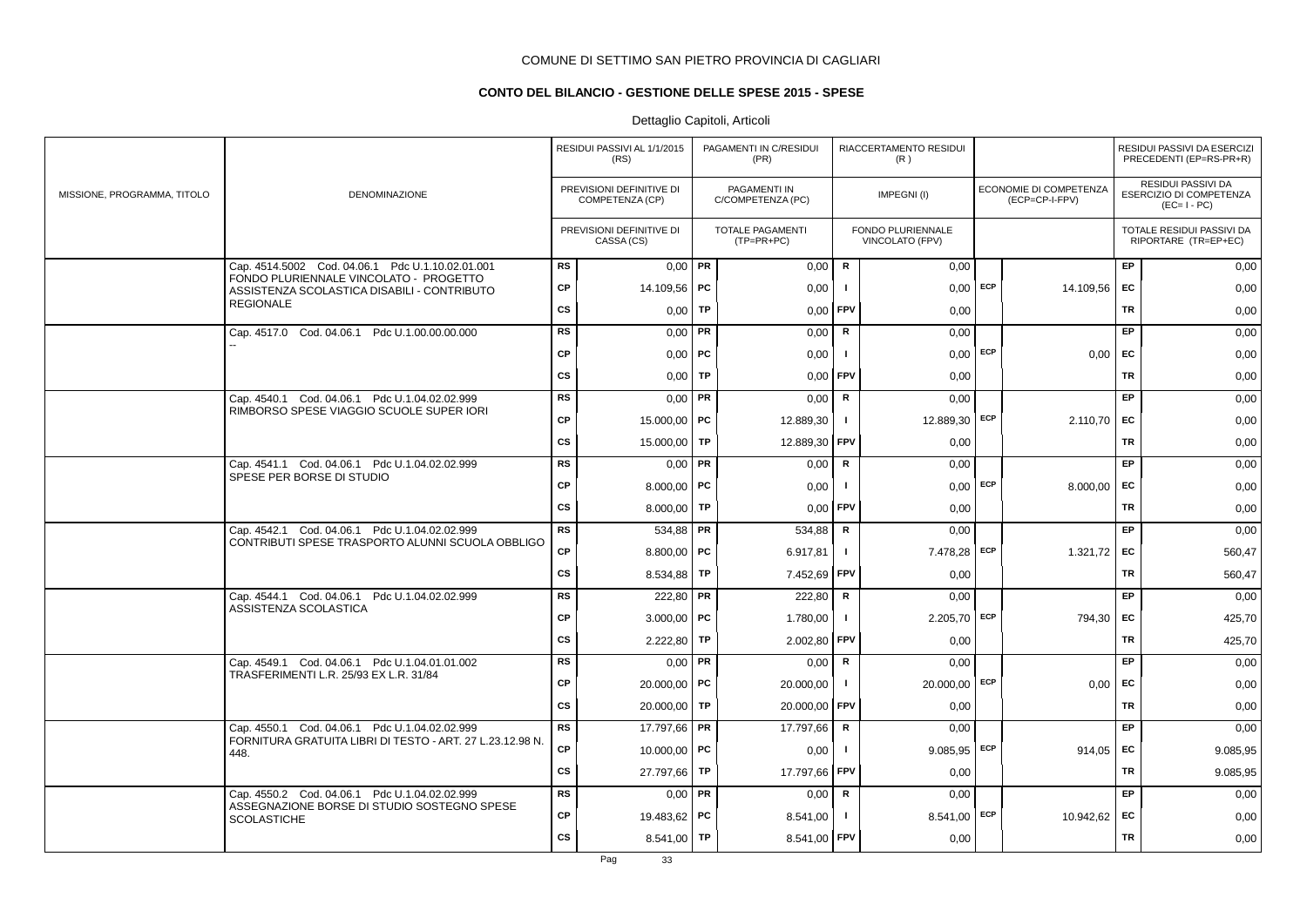# **CONTO DEL BILANCIO - GESTIONE DELLE SPESE 2015 - SPESE**

# Dettaglio Capitoli, Articoli

|                               |                                                                                                   |                        | RESIDUI PASSIVI AL 1/1/2015<br>(RS)         |    | PAGAMENTI IN C/RESIDUI<br>(PR)          |              | RIACCERTAMENTO RESIDUI<br>(R)        |     |                                          |           | RESIDUI PASSIVI DA ESERCIZI<br>PRECEDENTI (EP=RS-PR+R)       |
|-------------------------------|---------------------------------------------------------------------------------------------------|------------------------|---------------------------------------------|----|-----------------------------------------|--------------|--------------------------------------|-----|------------------------------------------|-----------|--------------------------------------------------------------|
| MISSIONE, PROGRAMMA, TITOLO   | <b>DENOMINAZIONE</b>                                                                              |                        | PREVISIONI DEFINITIVE DI<br>COMPETENZA (CP) |    | PAGAMENTI IN<br>C/COMPETENZA (PC)       |              | IMPEGNI(I)                           |     | ECONOMIE DI COMPETENZA<br>(ECP=CP-I-FPV) |           | RESIDUI PASSIVI DA<br>ESERCIZIO DI COMPETENZA<br>$(EC=I-PC)$ |
|                               |                                                                                                   |                        | PREVISIONI DEFINITIVE DI<br>CASSA (CS)      |    | <b>TOTALE PAGAMENTI</b><br>$(TP=PR+PC)$ |              | FONDO PLURIENNALE<br>VINCOLATO (FPV) |     |                                          |           | TOTALE RESIDUI PASSIVI DA<br>RIPORTARE (TR=EP+EC)            |
|                               | Cap. 4550.5 Cod. 04.06.1 Pdc U.1.04.02.02.999<br>INTEGR.FORNITURA GRATUITA LIBRI DI TESTO-L.R. 25 | <b>RS</b>              | $0,00$ PR                                   |    | 0,00                                    | ${\sf R}$    | 0,00                                 |     |                                          | EP        | 0,00                                                         |
|                               |                                                                                                   | <b>CP</b>              | $0,00$   PC                                 |    | 0,00                                    | $\mathbf{I}$ | $0,00$ ECP                           |     | 0,00                                     | EC        | 0,00                                                         |
|                               |                                                                                                   | <b>CS</b>              | $0,00$ TP                                   |    | 0,00                                    | <b>FPV</b>   | 0,00                                 |     |                                          | TR        | 0,00                                                         |
| <b>Totale Programma</b><br>06 | Servizi ausiliari all'istruzione                                                                  | RS                     | 47.935,57 PR                                |    | 38.294,82                               | R            | $-9.640.75$                          |     |                                          | EP.       | 0,00                                                         |
|                               |                                                                                                   | <b>CP</b>              | 274.303,37 PC                               |    | 173.170,27                              | Τ.           | 204.402,74                           | ECP | 55.791,07                                | EC        | 31.232,47                                                    |
|                               |                                                                                                   | $\mathbf{C}\mathbf{S}$ | 287.855,57 TP                               |    | 211.465,09                              | FPV          | 14.109,56                            |     |                                          | TR        | 31.232,47                                                    |
| 0407 Programma<br>07          | Diritto allo studio                                                                               |                        |                                             |    |                                         |              |                                      |     |                                          |           |                                                              |
| <b>TITOLO1</b>                | <b>SPESE CORRENTI</b>                                                                             | <b>RS</b>              | $0,00$ PR                                   |    | 0,00                                    | $\mathbf R$  | 0,00                                 |     |                                          | EP        | 0,00                                                         |
|                               |                                                                                                   | <b>CP</b>              | $0,00$   PC                                 |    | 0,00                                    | Τ.           | $0,00$ ECP                           |     | 0,00                                     | EC        | 0,00                                                         |
|                               |                                                                                                   | <b>CS</b>              | $0,00$ TP                                   |    | 0,00                                    | <b>FPV</b>   | 0,00                                 |     |                                          | TR        | 0,00                                                         |
|                               | Cap. 4512.0 Cod. 04.07.1 Pdc U.1.00.00.00.000                                                     | <b>RS</b>              | $0,00$ PR                                   |    | 0,00                                    | R            | 0,00                                 |     |                                          | EP        | 0,00                                                         |
|                               |                                                                                                   | <b>CP</b>              | $0,00$   PC                                 |    | 0,00                                    | $\mathbf{I}$ | $0,00$ ECP                           |     | 0,00                                     | EC        | 0,00                                                         |
|                               |                                                                                                   | CS                     | $0,00$ TP                                   |    | 0,00                                    | <b>FPV</b>   | 0,00                                 |     |                                          | TR        | 0,00                                                         |
|                               | Cap. 4530.0 Cod. 04.07.1 Pdc U.1.00.00.00.000                                                     | <b>RS</b>              | $0,00$ PR                                   |    | 0,00                                    | $\mathsf{R}$ | 0,00                                 |     |                                          | EP        | 0,00                                                         |
|                               |                                                                                                   | <b>CP</b>              | $0,00$   PC                                 |    | 0,00                                    | $\mathbf{I}$ | 0,00                                 | ECP | 0,00                                     | EC        | 0,00                                                         |
|                               |                                                                                                   | CS                     | 0,00                                        | TP | 0,00                                    | FPV          | 0,00                                 |     |                                          | <b>TR</b> | 0,00                                                         |
|                               | Cap. 4531.0 Cod. 04.07.1 Pdc U.1.00.00.00.000                                                     | <b>RS</b>              | $0,00$ PR                                   |    | 0,00                                    | R            | 0,00                                 |     |                                          | EP        | 0,00                                                         |
|                               |                                                                                                   | <b>CP</b>              | $0,00$   PC                                 |    | 0,00                                    | -1           | $0,00$ ECP                           |     | 0,00                                     | <b>EC</b> | 0,00                                                         |
|                               |                                                                                                   | <b>CS</b>              | $0,00$ TP                                   |    | 0,00                                    | <b>FPV</b>   | 0,00                                 |     |                                          | <b>TR</b> | 0,00                                                         |
|                               | Cap. 4532.0 Cod. 04.07.1 Pdc U.1.00.00.00.000                                                     | <b>RS</b>              | $0,00$ PR                                   |    | 0,00                                    | $\mathsf R$  | 0,00                                 |     |                                          | EP        | 0,00                                                         |
|                               |                                                                                                   | <b>CP</b>              | $0,00$   PC                                 |    | 0,00                                    | $\mathbf{I}$ | 0,00                                 | ECP | 0,00                                     | <b>FC</b> | 0,00                                                         |
|                               |                                                                                                   | <b>CS</b>              | 0,00                                        | TP | 0,00                                    | FPV          | 0,00                                 |     |                                          | <b>TR</b> | 0,00                                                         |
|                               | Cap. 4533.0 Cod. 04.07.1 Pdc U.1.00.00.00.000                                                     | <b>RS</b>              | $0,00$ PR                                   |    | 0,00                                    | R            | 0,00                                 |     |                                          | EP        | 0,00                                                         |
|                               |                                                                                                   | <b>CP</b>              | $0,00$   PC                                 |    | 0,00                                    |              | $0,00$ ECP                           |     | 0,00                                     | EC        | 0,00                                                         |
|                               |                                                                                                   | <b>CS</b>              | $0,00$ TP                                   |    | 0,00                                    | <b>FPV</b>   | 0,00                                 |     |                                          | TR        | 0,00                                                         |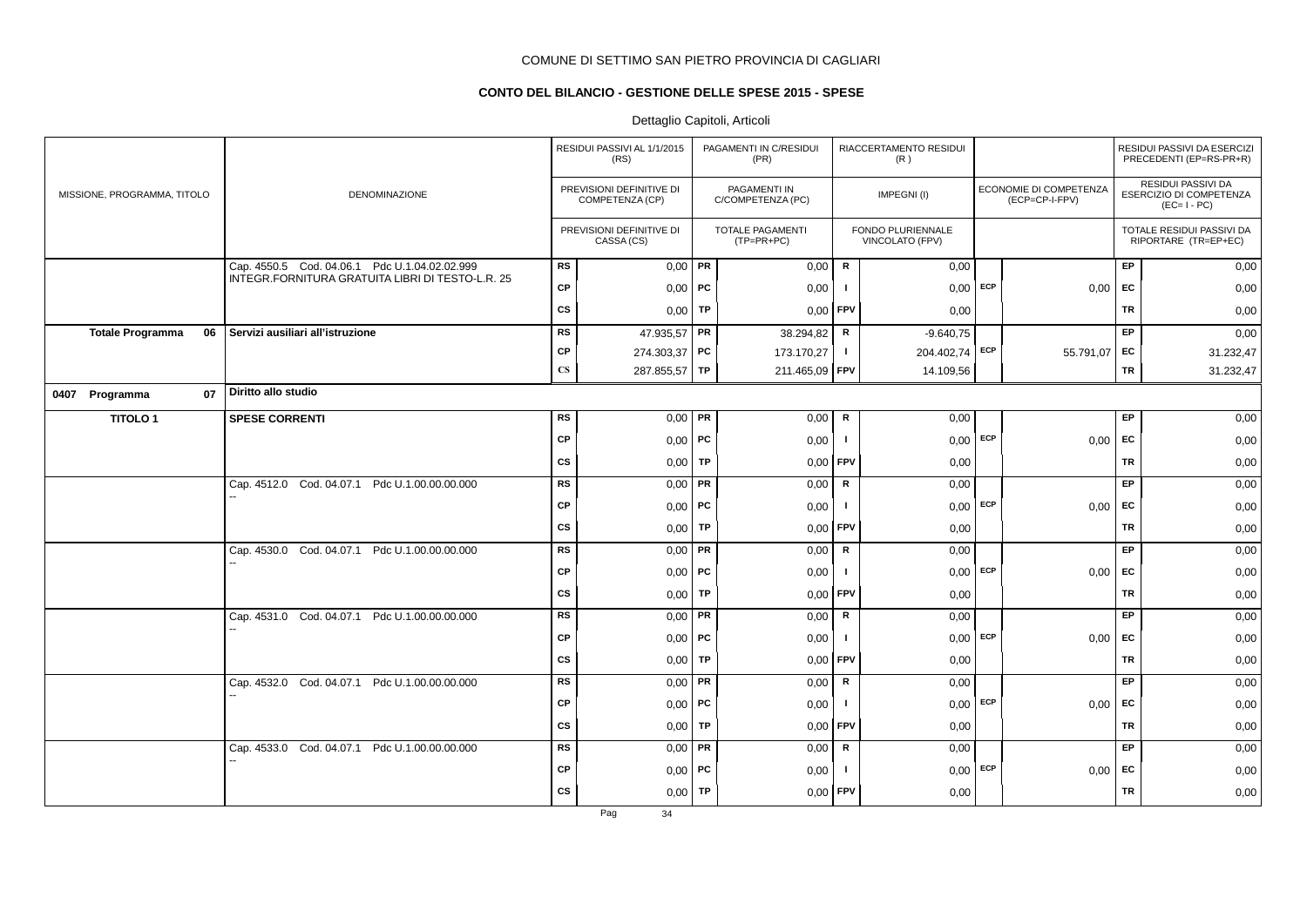# **CONTO DEL BILANCIO - GESTIONE DELLE SPESE 2015 - SPESE**

|                             |                                               |           | RESIDUI PASSIVI AL 1/1/2015<br>(RS)         |    | PAGAMENTI IN C/RESIDUI<br>(PR)    |              | RIACCERTAMENTO RESIDUI<br>(R)        |            |                                          |           | RESIDUI PASSIVI DA ESERCIZI<br>PRECEDENTI (EP=RS-PR+R)       |
|-----------------------------|-----------------------------------------------|-----------|---------------------------------------------|----|-----------------------------------|--------------|--------------------------------------|------------|------------------------------------------|-----------|--------------------------------------------------------------|
| MISSIONE, PROGRAMMA, TITOLO | DENOMINAZIONE                                 |           | PREVISIONI DEFINITIVE DI<br>COMPETENZA (CP) |    | PAGAMENTI IN<br>C/COMPETENZA (PC) |              | IMPEGNI(I)                           |            | ECONOMIE DI COMPETENZA<br>(ECP=CP-I-FPV) |           | RESIDUI PASSIVI DA<br>ESERCIZIO DI COMPETENZA<br>$(EC=I-PC)$ |
|                             |                                               |           | PREVISIONI DEFINITIVE DI<br>CASSA (CS)      |    | TOTALE PAGAMENTI<br>(TP=PR+PC)    |              | FONDO PLURIENNALE<br>VINCOLATO (FPV) |            |                                          |           | TOTALE RESIDUI PASSIVI DA<br>RIPORTARE (TR=EP+EC)            |
|                             | Cap. 4534.0 Cod. 04.07.1 Pdc U.1.00.00.00.000 | <b>RS</b> | $0,00$ PR                                   |    | 0,00                              | R            | 0,00                                 |            |                                          | EP        | 0,00                                                         |
|                             |                                               | <b>CP</b> | $0,00$   PC                                 |    | 0,00                              | $\mathbf{I}$ | $0,00$ ECP                           |            | 0,00                                     | <b>FC</b> | 0,00                                                         |
|                             |                                               | <b>CS</b> | 0,00                                        | TP | 0,00                              | FPV          | 0,00                                 |            |                                          | <b>TR</b> | 0,00                                                         |
|                             | Cap. 4535.0 Cod. 04.07.1 Pdc U.1.00.00.00.000 | <b>RS</b> | $0,00$ PR                                   |    | 0,00                              | $\mathsf R$  | 0,00                                 |            |                                          | <b>EP</b> | 0,00                                                         |
|                             |                                               | <b>CP</b> | $0,00$   PC                                 |    | 0,00                              | л.           | $0,00$ ECP                           |            | $0,00$ EC                                |           | 0,00                                                         |
|                             |                                               | <b>CS</b> | $0,00$ TP                                   |    | 0,00                              | <b>FPV</b>   | 0,00                                 |            |                                          | TR        | 0,00                                                         |
|                             | Cap. 4536.0 Cod. 04.07.1 Pdc U.1.00.00.00.000 | <b>RS</b> | $0,00$ PR                                   |    | 0,00                              | $\mathsf{R}$ | 0.00                                 |            |                                          | <b>EP</b> | 0,00                                                         |
|                             |                                               | <b>CP</b> | $0,00$   PC                                 |    | 0,00                              | $\mathbf{I}$ |                                      | $0,00$ ECP | 0,00                                     | EC        | 0,00                                                         |
|                             |                                               | <b>CS</b> | 0,00                                        | TP | 0,00                              | <b>FPV</b>   | 0,00                                 |            |                                          | TR        | 0,00                                                         |
|                             | Cap. 4537.0 Cod. 04.07.1 Pdc U.1.00.00.00.000 | <b>RS</b> | $0,00$ PR                                   |    | 0,00                              | $\mathsf R$  | 0,00                                 |            |                                          | EP        | 0,00                                                         |
|                             |                                               | <b>CP</b> | $0,00$   PC                                 |    | 0,00                              | $\mathbf{I}$ |                                      | $0,00$ ECP | 0,00                                     | EC        | 0,00                                                         |
|                             |                                               | CS        | 0,00                                        | TP | 0,00                              | <b>FPV</b>   | 0,00                                 |            |                                          | TR        | 0,00                                                         |
|                             | Cap. 4538.0 Cod. 04.07.1 Pdc U.1.00.00.00.000 | <b>RS</b> | $0,00$ PR                                   |    | 0,00                              | R            | 0,00                                 |            |                                          | EP        | 0,00                                                         |
|                             |                                               | <b>CP</b> | $0,00$   PC                                 |    | 0,00                              | $\mathbf{I}$ | $0,00$ ECP                           |            | $0,00$ EC                                |           | 0,00                                                         |
|                             |                                               | CS        | $0,00$ TP                                   |    | 0,00                              | <b>FPV</b>   | 0,00                                 |            |                                          | TR        | 0,00                                                         |
|                             | Cap. 4539.0 Cod. 04.07.1 Pdc U.1.00.00.00.000 | <b>RS</b> | $0,00$   PR                                 |    | 0,00                              | R            | 0,00                                 |            |                                          | EP        | 0,00                                                         |
|                             |                                               | <b>CP</b> | $0,00$   PC                                 |    | 0,00                              | $\mathbf{I}$ | $0,00$ ECP                           |            | 0,00                                     | EC        | 0,00                                                         |
|                             |                                               | CS        | $0,00$ TP                                   |    | 0,00                              | <b>FPV</b>   | 0,00                                 |            |                                          | TR        | 0,00                                                         |
|                             | Cap. 4540.0 Cod. 04.07.1 Pdc U.1.00.00.00.000 | RS        | $0,00$ PR                                   |    | 0,00                              | $\mathsf{R}$ | 0.00                                 |            |                                          | <b>EP</b> | 0,00                                                         |
|                             |                                               | <b>CP</b> | $0,00$ PC                                   |    | 0,00                              | л.           |                                      | $0.00$ ECP | 0,00                                     | EC        | 0,00                                                         |
|                             |                                               | CS        | $0,00$ TP                                   |    | 0,00                              | <b>FPV</b>   | 0,00                                 |            |                                          | TR        | 0,00                                                         |
|                             | Cap. 4541.0 Cod. 04.07.1 Pdc U.1.00.00.00.000 | <b>RS</b> | $0,00$ PR                                   |    | 0,00                              | R            | 0,00                                 |            |                                          | EP        | 0,00                                                         |
|                             |                                               | <b>CP</b> | $0,00$   PC                                 |    | 0,00                              | $\mathbf{I}$ | 0,00                                 | ECP        | 0,00                                     | EC        | 0,00                                                         |
|                             |                                               | <b>CS</b> | 0,00                                        | TP | 0,00                              | <b>FPV</b>   | 0,00                                 |            |                                          | TR        | 0,00                                                         |
|                             | Cap. 4542.0 Cod. 04.07.1 Pdc U.1.00.00.00.000 | <b>RS</b> | $0,00$ PR                                   |    | 0,00                              | R            | 0,00                                 |            |                                          | EP        | 0,00                                                         |
|                             |                                               | <b>CP</b> | $0,00$   PC                                 |    | 0,00                              | $\mathbf{I}$ | $0,00$ ECP                           |            | $0,00$ EC                                |           | 0,00                                                         |
|                             |                                               | <b>CS</b> | $0,00$ TP                                   |    | 0,00                              | <b>FPV</b>   | 0,00                                 |            |                                          | TR        | 0,00                                                         |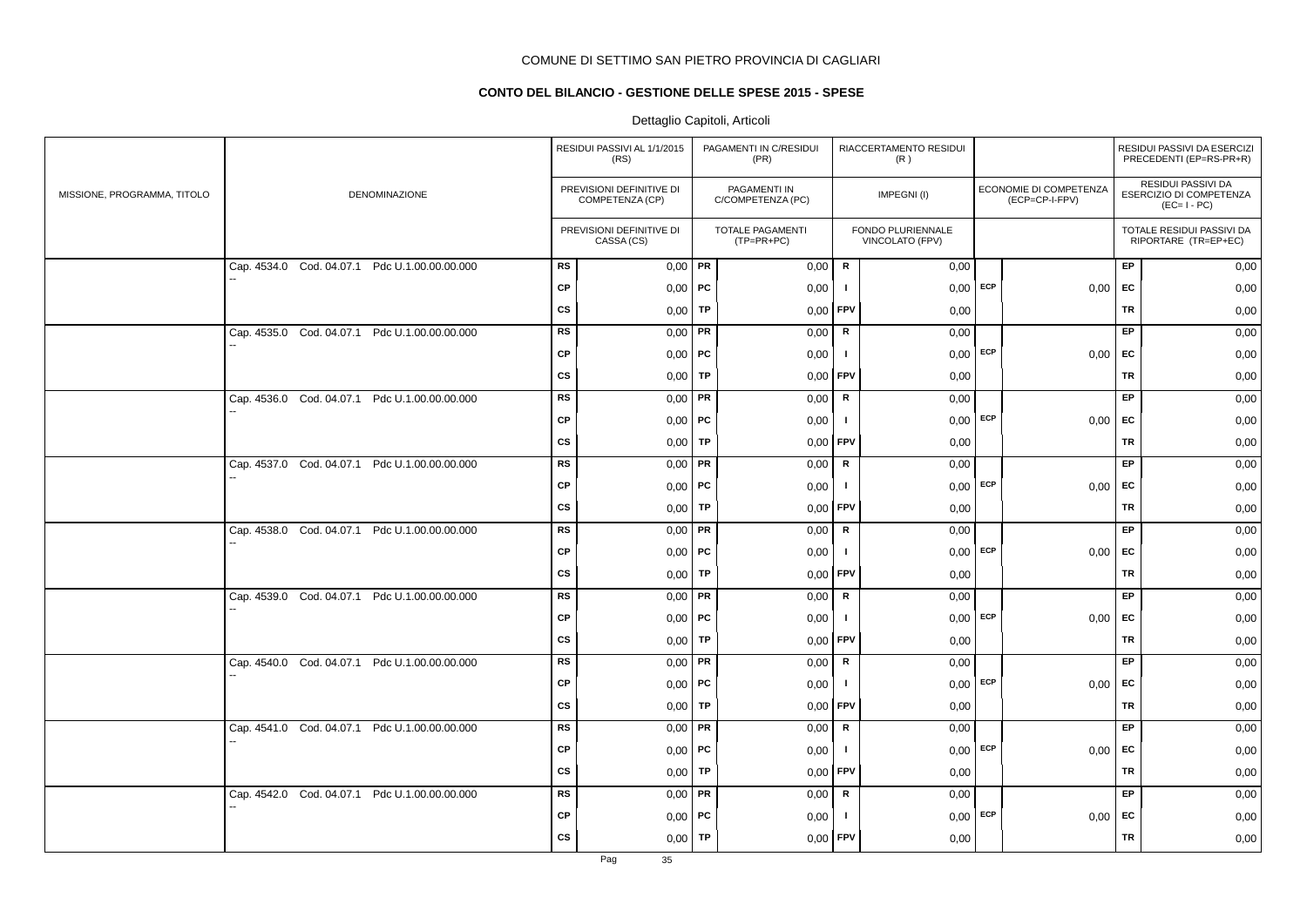# **CONTO DEL BILANCIO - GESTIONE DELLE SPESE 2015 - SPESE**

|                               |                                                  |               | RESIDUI PASSIVI AL 1/1/2015<br>(RS)         |           | PAGAMENTI IN C/RESIDUI<br>(PR)          |                | RIACCERTAMENTO RESIDUI<br>(R)        |     |                                          |           | RESIDUI PASSIVI DA ESERCIZI<br>PRECEDENTI (EP=RS-PR+R)       |
|-------------------------------|--------------------------------------------------|---------------|---------------------------------------------|-----------|-----------------------------------------|----------------|--------------------------------------|-----|------------------------------------------|-----------|--------------------------------------------------------------|
| MISSIONE, PROGRAMMA, TITOLO   | <b>DENOMINAZIONE</b>                             |               | PREVISIONI DEFINITIVE DI<br>COMPETENZA (CP) |           | PAGAMENTI IN<br>C/COMPETENZA (PC)       |                | IMPEGNI(I)                           |     | ECONOMIE DI COMPETENZA<br>(ECP=CP-I-FPV) |           | RESIDUI PASSIVI DA<br>ESERCIZIO DI COMPETENZA<br>$(EC=I-PC)$ |
|                               |                                                  |               | PREVISIONI DEFINITIVE DI<br>CASSA (CS)      |           | <b>TOTALE PAGAMENTI</b><br>$(TP=PR+PC)$ |                | FONDO PLURIENNALE<br>VINCOLATO (FPV) |     |                                          |           | TOTALE RESIDUI PASSIVI DA<br>RIPORTARE (TR=EP+EC)            |
|                               | Cap. 4543.0 Cod. 04.07.1 Pdc U.1.00.00.00.000    | <b>RS</b>     | $0,00$ PR                                   |           | 0,00                                    | ${\sf R}$      | 0,00                                 |     |                                          | EP.       | 0,00                                                         |
|                               |                                                  | <b>CP</b>     | $0,00$ PC                                   |           | 0,00                                    | $\blacksquare$ | $0,00$ ECP                           |     | 0,00                                     | EC        | 0,00                                                         |
|                               |                                                  | <b>CS</b>     | 0,00                                        | TP        | 0,00                                    | FPV            | 0,00                                 |     |                                          | <b>TR</b> | 0,00                                                         |
|                               | Cap. 4544.0 Cod. 04.07.1 Pdc U.1.00.00.00.000    | <b>RS</b>     | 0,00                                        | PR        | 0,00                                    | R              | 0,00                                 |     |                                          | EP        | 0,00                                                         |
|                               |                                                  | <b>CP</b>     | $0,00$   PC                                 |           | 0,00                                    | $\mathbf{I}$   | $0,00$ ECP                           |     | 0,00                                     | <b>EC</b> | 0,00                                                         |
|                               |                                                  | CS            | 0,00                                        | TP        | 0,00                                    | FPV            | 0,00                                 |     |                                          | TR        | 0,00                                                         |
|                               | Cap. 4545.0 Cod. 04.07.1 Pdc U.1.00.00.00.000    | <b>RS</b>     | 0,00                                        | PR        | 0,00                                    | $\mathbf R$    | 0,00                                 |     |                                          | EP        | 0,00                                                         |
|                               |                                                  | CP            | $0,00$   PC                                 |           | 0,00                                    | $\mathbf{I}$   | 0,00                                 | ECP | 0,00                                     | EC        | 0,00                                                         |
|                               |                                                  | <b>CS</b>     | 0,00                                        | TP        | 0,00                                    | <b>FPV</b>     | 0,00                                 |     |                                          | <b>TR</b> | 0,00                                                         |
|                               | Cap. 4546.0 Cod. 04.07.1 Pdc U.1.00.00.00.000    | RS            | 0,00                                        | PR        | 0,00                                    | $\mathsf R$    | 0,00                                 |     |                                          | <b>EP</b> | 0,00                                                         |
|                               |                                                  | <b>CP</b>     | $0,00$   PC                                 |           | 0,00                                    | $\mathbf{I}$   | $0,00$ ECP                           |     | 0,00                                     | EC        | 0,00                                                         |
|                               |                                                  | <b>CS</b>     | 0,00                                        | <b>TP</b> | 0,00                                    | FPV            | 0,00                                 |     |                                          | TR        | 0,00                                                         |
|                               | Cap. 4547.0 Cod. 04.07.1 Pdc U.1.00.00.00.000    | <b>RS</b>     | 0,00                                        | PR        | 0,00                                    | ${\sf R}$      | 0,00                                 |     |                                          | EP.       | 0,00                                                         |
|                               |                                                  | <b>CP</b>     | $0,00$   PC                                 |           | 0,00                                    | $\mathbf{I}$   | $0,00$ ECP                           |     | 0,00                                     | EC        | 0,00                                                         |
|                               |                                                  | <b>CS</b>     | 0,00                                        | TP        | 0,00                                    | <b>FPV</b>     | 0,00                                 |     |                                          | TR        | 0,00                                                         |
|                               | Cap. 4548.0 Cod. 04.07.1 Pdc U.1.00.00.00.000    | <b>RS</b>     | 0,00                                        | PR        | 0,00                                    | R              | 0,00                                 |     |                                          | EP        | 0,00                                                         |
|                               |                                                  | CP            | $0,00$   PC                                 |           | 0,00                                    | $\mathbf{I}$   | $0,00$ ECP                           |     | 0,00                                     | <b>FC</b> | 0,00                                                         |
|                               |                                                  | <b>CS</b>     | $0,00$   TP                                 |           | 0,00                                    | <b>FPV</b>     | 0,00                                 |     |                                          | TR        | 0,00                                                         |
|                               | Cap. 4549.0 Cod. 04.07.1 Pdc U.1.00.00.00.000    | <b>RS</b>     | $0,00$ PR                                   |           | 0,00                                    | $\mathbf R$    | 0,00                                 |     |                                          | EP        | 0,00                                                         |
|                               |                                                  | <b>CP</b>     | 0,00                                        | PC        | 0,00                                    | $\mathbf{I}$   | $0,00$ ECP                           |     | 0,00                                     | EC        | 0,00                                                         |
|                               |                                                  | <b>CS</b>     | 0,00                                        | TP        | 0,00                                    | FPV            | 0,00                                 |     |                                          | <b>TR</b> | 0,00                                                         |
|                               | Cod. 04.07.1 Pdc U.1.00.00.00.000<br>Cap. 4550.0 | <b>RS</b>     | 0,00                                        | PR        | 0,00                                    | $\mathsf R$    | 0,00                                 |     |                                          | EP        | 0,00                                                         |
|                               |                                                  | <b>CP</b>     | $0,00$   PC                                 |           | 0,00                                    | $\mathbf{I}$   | $0,00$ ECP                           |     | 0,00                                     | EC        | 0,00                                                         |
|                               |                                                  | CS            | 0,00                                        | TP        | 0,00                                    | <b>FPV</b>     | 0,00                                 |     |                                          | <b>TR</b> | 0,00                                                         |
| <b>Totale Programma</b><br>07 | Diritto allo studio                              | <b>RS</b>     | 0,00                                        | PR        | 0,00                                    | ${\sf R}$      | 0,00                                 |     |                                          | EP        | 0,00                                                         |
|                               |                                                  | <b>CP</b>     | 0,00                                        | PC        | 0,00                                    | -1             | 0,00                                 | ECP | 0,00                                     | EC        | 0,00                                                         |
|                               |                                                  | $\mathbf{CS}$ | 0,00                                        | <b>TP</b> | 0,00                                    | FPV            | 0,00                                 |     |                                          | <b>TR</b> | 0,00                                                         |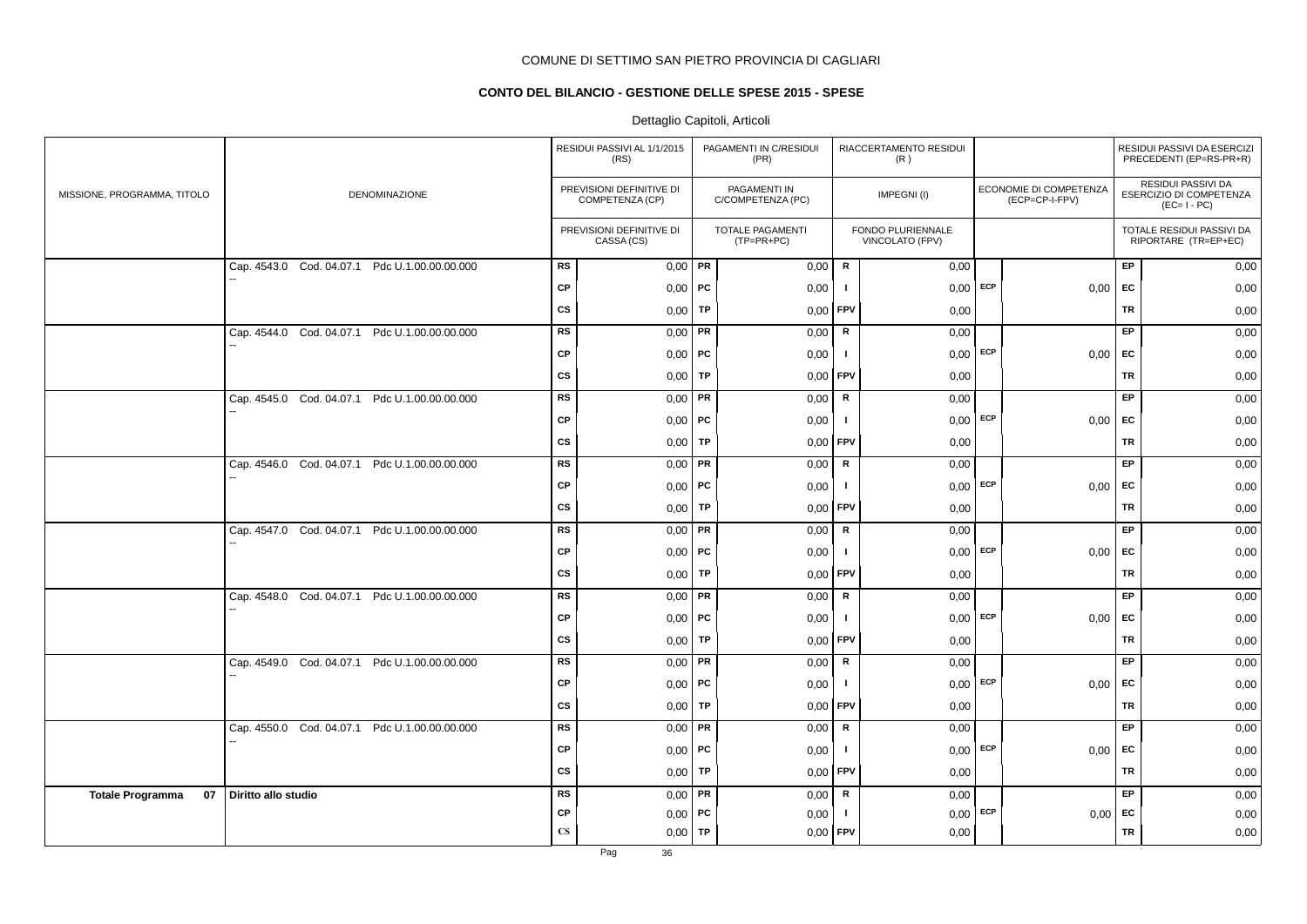## **CONTO DEL BILANCIO - GESTIONE DELLE SPESE 2015 - SPESE**

Dettaglio Capitoli, Articoli

|                             |                                  |           | RESIDUI PASSIVI AL 1/1/2015<br>(RS)         | PAGAMENTI IN C/RESIDUI<br>(PR)          | <b>RIACCERTAMENTO RESIDUI</b><br>(R)        |                                          |           | RESIDUI PASSIVI DA ESERCIZI<br>PRECEDENTI (EP=RS-PR+R)              |
|-----------------------------|----------------------------------|-----------|---------------------------------------------|-----------------------------------------|---------------------------------------------|------------------------------------------|-----------|---------------------------------------------------------------------|
| MISSIONE, PROGRAMMA, TITOLO | <b>DENOMINAZIONE</b>             |           | PREVISIONI DEFINITIVE DI<br>COMPETENZA (CP) | PAGAMENTI IN<br>C/COMPETENZA (PC)       | IMPEGNI(I)                                  | ECONOMIE DI COMPETENZA<br>(ECP=CP-I-FPV) |           | RESIDUI PASSIVI DA<br><b>ESERCIZIO DI COMPETENZA</b><br>$(EC=I-PC)$ |
|                             |                                  |           | PREVISIONI DEFINITIVE DI<br>CASSA (CS)      | <b>TOTALE PAGAMENTI</b><br>$(TP=PR+PC)$ | <b>FONDO PLURIENNALE</b><br>VINCOLATO (FPV) |                                          |           | TOTALE RESIDUI PASSIVI DA<br>RIPORTARE (TR=EP+EC)                   |
| <b>TOTALE MISSIONE</b>      | Istruzione e diritto allo studio | <b>RS</b> | $377.158.33$ PR                             | 40.047,60 R                             | $-337.110.73$                               |                                          | <b>FP</b> | 0,00                                                                |
|                             |                                  | CP.       | $522.503.37$ PC                             | 225.022,83                              | 268.164,57 ECP                              | 165.229,24 EC                            |           | 43.141,74                                                           |
|                             |                                  | <b>CS</b> | 710.208,35 TP                               | 265.070.43   FPV                        | 89.109,56                                   |                                          | <b>TR</b> | 43.141,74                                                           |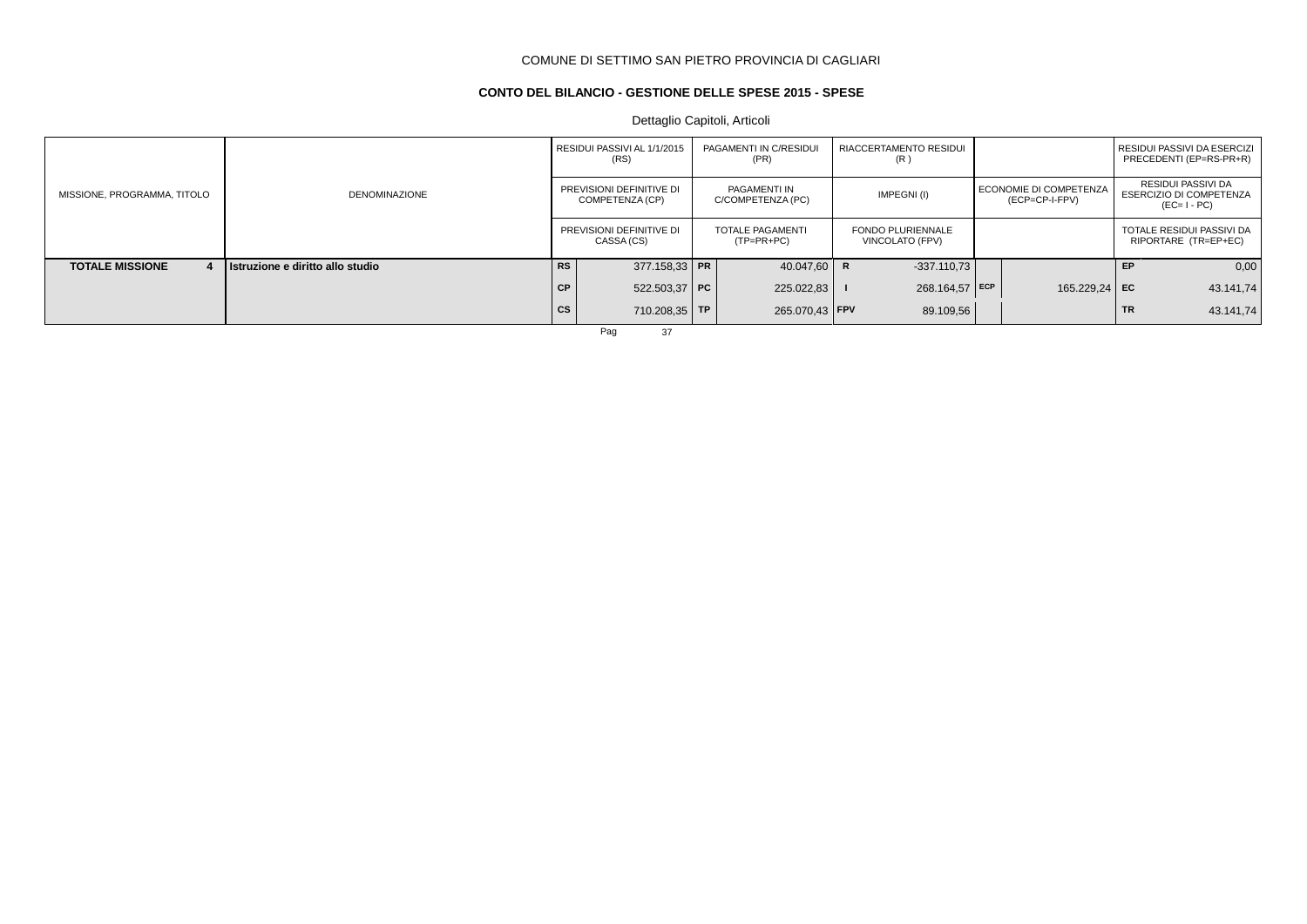## **CONTO DEL BILANCIO - GESTIONE DELLE SPESE 2015 - SPESE**

|                             |                                                                                                 |           | RESIDUI PASSIVI AL 1/1/2015<br>(RS)         |    | PAGAMENTI IN C/RESIDUI<br>(PR)        |              | RIACCERTAMENTO RESIDUI<br>(R)        |     |                                          |           | RESIDUI PASSIVI DA ESERCIZI<br>PRECEDENTI (EP=RS-PR+R)       |
|-----------------------------|-------------------------------------------------------------------------------------------------|-----------|---------------------------------------------|----|---------------------------------------|--------------|--------------------------------------|-----|------------------------------------------|-----------|--------------------------------------------------------------|
| MISSIONE, PROGRAMMA, TITOLO | DENOMINAZIONE                                                                                   |           | PREVISIONI DEFINITIVE DI<br>COMPETENZA (CP) |    | PAGAMENTI IN<br>C/COMPETENZA (PC)     |              | IMPEGNI(I)                           |     | ECONOMIE DI COMPETENZA<br>(ECP=CP-I-FPV) |           | RESIDUI PASSIVI DA<br>ESERCIZIO DI COMPETENZA<br>$(EC=I-PC)$ |
|                             |                                                                                                 |           | PREVISIONI DEFINITIVE DI<br>CASSA (CS)      |    | <b>TOTALE PAGAMENTI</b><br>(TP=PR+PC) |              | FONDO PLURIENNALE<br>VINCOLATO (FPV) |     |                                          |           | TOTALE RESIDUI PASSIVI DA<br>RIPORTARE (TR=EP+EC)            |
| <b>MISSIONE</b><br>5        | Tutela e valorizzazione dei beni e attività culturali                                           |           |                                             |    |                                       |              |                                      |     |                                          |           |                                                              |
| 02<br>0502 Programma        | Attività culturali e interventi diversi nel settore culturale                                   |           |                                             |    |                                       |              |                                      |     |                                          |           |                                                              |
| <b>TITOLO1</b>              | <b>SPESE CORRENTI</b>                                                                           | RS        | 33.560,49   PR                              |    | 33.560,49                             | $\mathsf R$  | 0,00                                 |     |                                          | EP        | 0,00                                                         |
|                             |                                                                                                 | <b>CP</b> | 126.010,32 PC                               |    | 92.655,14                             | $\mathbf{I}$ | 109.012,62 ECP                       |     | 16.997,70                                | EC        | 16.357,48                                                    |
|                             |                                                                                                 | <b>CS</b> | 152.930,81                                  | TP | 126.215,63                            | <b>FPV</b>   | 0,00                                 |     |                                          | TR        | 16.357,48                                                    |
|                             | Cap. 5109.0 Cod. 05.02.1 Pdc U.1.00.00.00.000                                                   | <b>RS</b> | $0,00$ PR                                   |    | 0,00                                  | $\mathsf{R}$ | 0,00                                 |     |                                          | EP        | 0,00                                                         |
|                             |                                                                                                 | <b>CP</b> | $0,00$   PC                                 |    | 0,00                                  | -1           | $0,00$ ECP                           |     | 0,00                                     | EC        | 0,00                                                         |
|                             |                                                                                                 | <b>CS</b> | 0,00                                        | TP | 0,00                                  | FPV          | 0,00                                 |     |                                          | <b>TR</b> | 0,00                                                         |
|                             | Cap. 5109.2 Cod. 05.02.1 Pdc U.1.03.01.02.999<br>LIBRI, RIVISTE, STAMPATI, CANCELLER IA E VARIE | <b>RS</b> | 291,60 PR                                   |    | 291,60                                | $\mathsf{R}$ | 0.00                                 |     |                                          | EP.       | 0,00                                                         |
|                             |                                                                                                 | <b>CP</b> | $5.000,00$ PC                               |    | 1.433,59                              | $\mathbf{I}$ | 3.200,29                             | ECP | 1.799,71                                 | EC        | 1.766,70                                                     |
|                             |                                                                                                 | <b>CS</b> | 3.291,60                                    | TP | 1.725,19                              | FPV          | 0,00                                 |     |                                          | <b>TR</b> | 1.766,70                                                     |
|                             | Cap. 5109.3 Cod. 05.02.1 Pdc U.1.03.01.02.002<br><b>COMBUSTIBILE</b>                            | <b>RS</b> | $0,00$ PR                                   |    | 0,00                                  | $\mathsf{R}$ | 0,00                                 |     |                                          | EP        | 0,00                                                         |
|                             |                                                                                                 | <b>CP</b> | $0,00$   PC                                 |    | 0,00                                  | -1           | 0,00                                 | ECP | 0,00                                     | EC        | 0,00                                                         |
|                             |                                                                                                 | <b>CS</b> | 0,00                                        | TP | 0,00                                  | FPV          | 0,00                                 |     |                                          | <b>TR</b> | 0,00                                                         |
|                             | Cap. 5109.5 Cod. 05.02.1 Pdc U.1.03.01.02.999<br>CONTRIBUTO REG.LE PER SPESE FUNZION AMENTO     | RS        | $0,00$ PR                                   |    | 0,00                                  | R            | 0,00                                 |     |                                          | EP        | 0,00                                                         |
|                             | <b>BIBLIOTECA</b>                                                                               | <b>CP</b> | $0,00$   PC                                 |    | 0,00                                  | $\mathbf{I}$ | 0,00                                 | ECP | 0,00                                     | <b>EC</b> | 0,00                                                         |
|                             |                                                                                                 | CS        | 0,00                                        | TP | 0,00                                  | FPV          | 0,00                                 |     |                                          | TR        | 0,00                                                         |
|                             | Cap. 5110.0 Cod. 05.02.1 Pdc U.1.00.00.00.000                                                   | <b>RS</b> | $0,00$ PR                                   |    | 0,00                                  | R            | 0,00                                 |     |                                          | EP        | 0,00                                                         |
|                             |                                                                                                 | <b>CP</b> | $0,00$   PC                                 |    | 0,00                                  | $\mathbf{I}$ | 0,00                                 | ECP | $0,00$ EC                                |           | 0,00                                                         |
|                             |                                                                                                 | <b>CS</b> | 0,00                                        | TP | 0,00                                  | FPV          | 0,00                                 |     |                                          | <b>TR</b> | 0,00                                                         |
|                             | Cap. 5110.1 Cod. 05.02.1 Pdc U.1.03.02.05.001<br>POSTA, TELEFONO E TELEGRAFO                    | <b>RS</b> | $0,00$ PR                                   |    | 0,00                                  | R            | 0,00                                 |     |                                          | EP        | 0,00                                                         |
|                             |                                                                                                 | <b>CP</b> | $2.000,00$ PC                               |    | 851,91                                | $\mathbf{I}$ | 1.410,91                             | ECP | 589,09                                   | EC        | 559,00                                                       |
|                             |                                                                                                 | <b>CS</b> | 1.500,00                                    | TP | 851,91                                | <b>FPV</b>   | 0,00                                 |     |                                          | TR        | 559,00                                                       |
|                             | Cap. 5110.2 Cod. 05.02.1 Pdc U.1.03.02.05.004<br>ACQUA, LUCE E GAS                              | <b>RS</b> | $0,00$ PR                                   |    | 0,00                                  | $\mathbf R$  | 0,00                                 |     |                                          | EP        | 0,00                                                         |
|                             |                                                                                                 | <b>CP</b> | $7.500,00$ PC                               |    | 4.131,83                              | $\mathbf{I}$ | 7.500,00                             | ECP | $0,00$ EC                                |           | 3.368,17                                                     |
|                             |                                                                                                 | <b>CS</b> | 6.000,00   TP                               |    | 4.131,83 FPV                          |              | 0,00                                 |     |                                          | <b>TR</b> | 3.368,17                                                     |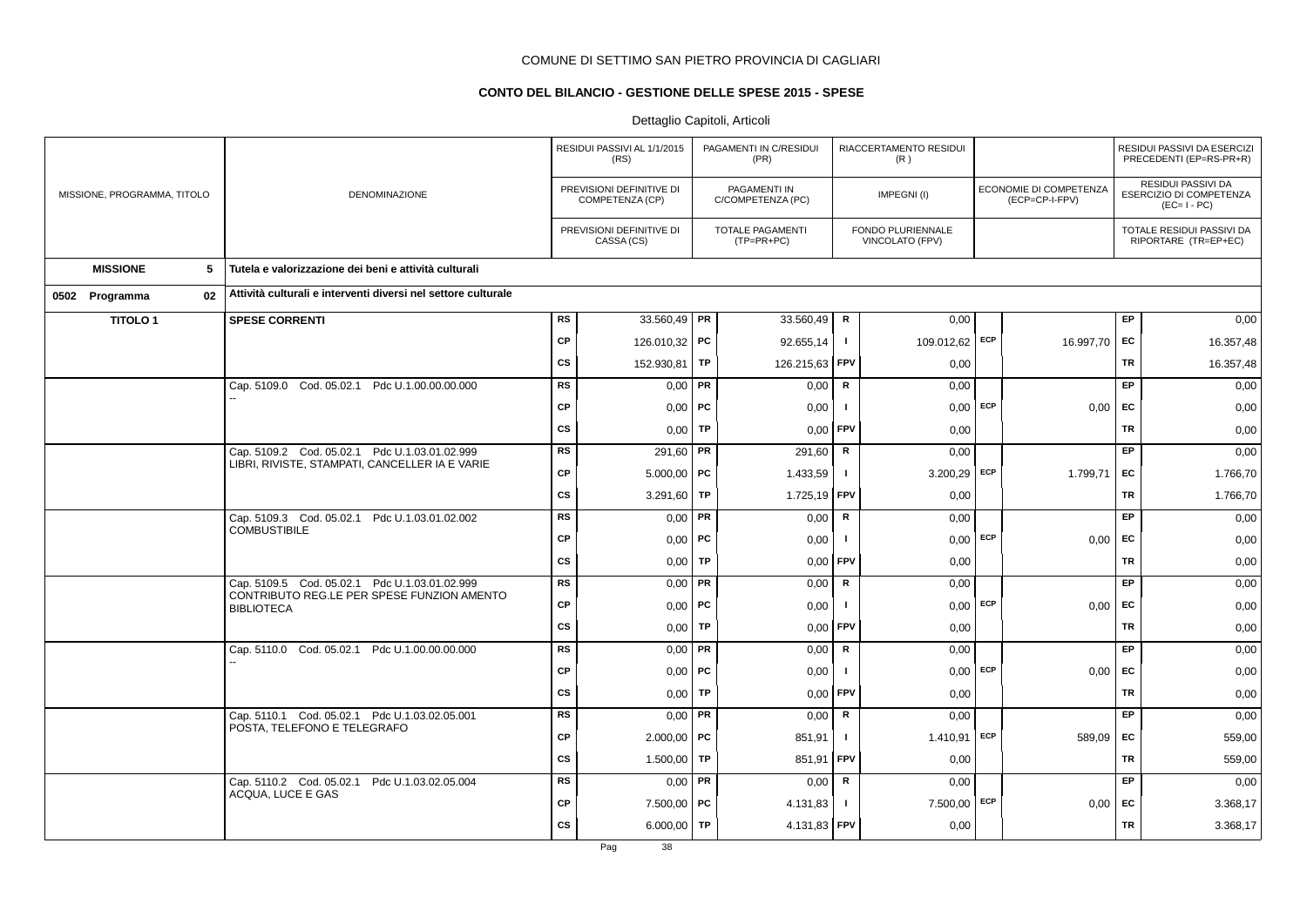## **CONTO DEL BILANCIO - GESTIONE DELLE SPESE 2015 - SPESE**

|                             |                                                                                           |           | RESIDUI PASSIVI AL 1/1/2015<br>(RS)         |           | PAGAMENTI IN C/RESIDUI<br>(PR)        |                | RIACCERTAMENTO RESIDUI<br>(R)        |     |                                          |           | RESIDUI PASSIVI DA ESERCIZI<br>PRECEDENTI (EP=RS-PR+R)       |
|-----------------------------|-------------------------------------------------------------------------------------------|-----------|---------------------------------------------|-----------|---------------------------------------|----------------|--------------------------------------|-----|------------------------------------------|-----------|--------------------------------------------------------------|
| MISSIONE, PROGRAMMA, TITOLO | DENOMINAZIONE                                                                             |           | PREVISIONI DEFINITIVE DI<br>COMPETENZA (CP) |           | PAGAMENTI IN<br>C/COMPETENZA (PC)     |                | IMPEGNI(I)                           |     | ECONOMIE DI COMPETENZA<br>(ECP=CP-I-FPV) |           | RESIDUI PASSIVI DA<br>ESERCIZIO DI COMPETENZA<br>$(EC=I-PC)$ |
|                             |                                                                                           |           | PREVISIONI DEFINITIVE DI<br>CASSA (CS)      |           | <b>TOTALE PAGAMENTI</b><br>(TP=PR+PC) |                | FONDO PLURIENNALE<br>VINCOLATO (FPV) |     |                                          |           | TOTALE RESIDUI PASSIVI DA<br>RIPORTARE (TR=EP+EC)            |
|                             | Cap. 5110.5 Cod. 05.02.1 Pdc U.1.03.02.13.002<br>SPESE SERVIZIO PULIZIA                   | <b>RS</b> | 673,73 PR                                   |           | 673.73                                | R              | 0.00                                 |     |                                          | <b>EP</b> | 0,00                                                         |
|                             |                                                                                           | <b>CP</b> | 8.100,00   PC                               |           | 7.048,25                              | $\mathbf{I}$   | 7.721,98                             | ECP | 378,02                                   | EC        | 673,73                                                       |
|                             |                                                                                           | <b>CS</b> | 8.773,73                                    | TP        | 7.721,98                              | FPV            | 0,00                                 |     |                                          | <b>TR</b> | 673,73                                                       |
|                             | Cap. 5110.8 Cod. 05.02.1 Pdc U.1.03.02.99.999                                             | <b>RS</b> | 15.701,66                                   | PR        | 15.701,66                             | $\mathbf R$    | 0,00                                 |     |                                          | EP.       | 0,00                                                         |
|                             | <b>GESTIONE BIBILIOTECA - CONTRIB. REG.LE</b>                                             | CP        | $31.403,32$ PC                              |           | 25.448,55                             | $\mathbf{I}$   | 30.442,14 ECP                        |     | 961,18                                   | EC        | 4.993,59                                                     |
|                             |                                                                                           | <b>CS</b> | 47.104,98                                   | TP        | 41.150,21                             | FPV            | 0,00                                 |     |                                          | <b>TR</b> | 4.993,59                                                     |
|                             | Cap. 5110.9 Cod. 05.02.1 Pdc U.1.03.02.05.005                                             | <b>RS</b> | 0,00                                        | PR        | 0,00                                  | R              | 0,00                                 |     |                                          | EP        | 0,00                                                         |
|                             | Acqua                                                                                     | CP        | $1.000,00$ PC                               |           | 0,00                                  | $\mathbf{I}$   | $0,00$ ECP                           |     | 1.000,00                                 | <b>FC</b> | 0,00                                                         |
|                             |                                                                                           | CS        | 1.000,00                                    | TP        | 0,00                                  | FPV            | 0,00                                 |     |                                          | <b>TR</b> | 0,00                                                         |
|                             | Cap. 5110.20 Cod. 05.02.1 Pdc U.1.03.02.99.999                                            | RS        | 58,83                                       | <b>PR</b> | 58,83                                 | $\mathsf R$    | 0,00                                 |     |                                          | EP.       | 0,00                                                         |
|                             | <b>GESTIONE "ARCA DEL TEMPO"</b>                                                          | <b>CP</b> | 1.000,00   PC                               |           | 974,58                                | $\mathbf{I}$   | 974,58 ECP                           |     | 25,42                                    | <b>EC</b> | 0,00                                                         |
|                             |                                                                                           | CS        | 1.058,83                                    | TP        | 1.033,41                              | l FPV          | 0,00                                 |     |                                          | <b>TR</b> | 0,00                                                         |
|                             | Cap. 5110.21 Cod. 05.02.1 Pdc U.1.03.02.05.005                                            | <b>RS</b> | 0,00                                        | <b>PR</b> | 0,00                                  | $\mathsf{R}$   | 0,00                                 |     |                                          | EP        | 0,00                                                         |
|                             | Acqua                                                                                     | CP        | 1.000,00                                    | <b>PC</b> | 75,20                                 |                | 980,64                               | ECP | 19,36                                    | EC        | 905,44                                                       |
|                             |                                                                                           | <b>CS</b> | 1.000,00                                    | TP        | 75,20                                 | FPV            | 0,00                                 |     |                                          | <b>TR</b> | 905,44                                                       |
|                             | Cap. 5110.22 Cod. 05.02.1 Pdc U.1.03.02.05.004                                            | <b>RS</b> | 0,00                                        | PR        | 0,00                                  | $\mathsf R$    | 0,00                                 |     |                                          | EP        | 0,00                                                         |
|                             | Energia elettrica                                                                         | <b>CP</b> | 1.500,00   PC                               |           | 433,29                                | -1             | 602,29                               | ECP | 897,71                                   | EC        | 169,00                                                       |
|                             |                                                                                           | <b>CS</b> | 1.000,00                                    | <b>TP</b> | 433,29                                | FPV            | 0,00                                 |     |                                          | TR        | 169,00                                                       |
|                             | Cap. 5110.23 Cod. 05.02.1 Pdc U.1.03.02.05.001                                            | <b>RS</b> | $0,00$ PR                                   |           | 0,00                                  | R              | 0,00                                 |     |                                          | <b>EP</b> | 0,00                                                         |
|                             | Telefonia fissa                                                                           | <b>CP</b> | $2.300,00$ PC                               |           | 1.457,60                              | $\mathbf{I}$   | 1.892,68                             | ECP | 407,32                                   | EC        | 435,08                                                       |
|                             |                                                                                           | <b>CS</b> | 1.500,00                                    | TP        | 1.457,60                              | FPV            | 0,00                                 |     |                                          | <b>TR</b> | 435,08                                                       |
|                             | Cap. 5110.24 Cod. 05.02.1 Pdc U.1.03.02.13.002                                            | <b>RS</b> | $0,00$ PR                                   |           | 0,00                                  | $\mathbf R$    | 0,00                                 |     |                                          | EP        | 0,00                                                         |
|                             | Servizi di pulizia e lavanderia                                                           | CP        | $500,00$ PC                                 |           | 0,00                                  | $\blacksquare$ | 0,00                                 | ECP | 500,00                                   | EC        | 0,00                                                         |
|                             |                                                                                           | CS        | 500,00                                      | TP        | 0,00                                  | FPV            | 0,00                                 |     |                                          | <b>TR</b> | 0,00                                                         |
|                             | Cap. 5110.25 Cod. 05.02.1 Pdc U.1.10.04.01.002<br>Premi di assicurazione su beni immobili | <b>RS</b> | $0,00$ PR                                   |           | 0,00                                  | ${\sf R}$      | 0,00                                 |     |                                          | EP        | 0,00                                                         |
|                             |                                                                                           | CP        | $3.500,00$ PC                               |           | 3.447,00                              | $\mathbf{I}$   | 3.447,00                             | ECP | 53,00                                    | EC        | 0,00                                                         |
|                             |                                                                                           | <b>CS</b> | 3.500,00                                    | TP        | 3.447,00                              | <b>FPV</b>     | 0,00                                 |     |                                          | <b>TR</b> | 0,00                                                         |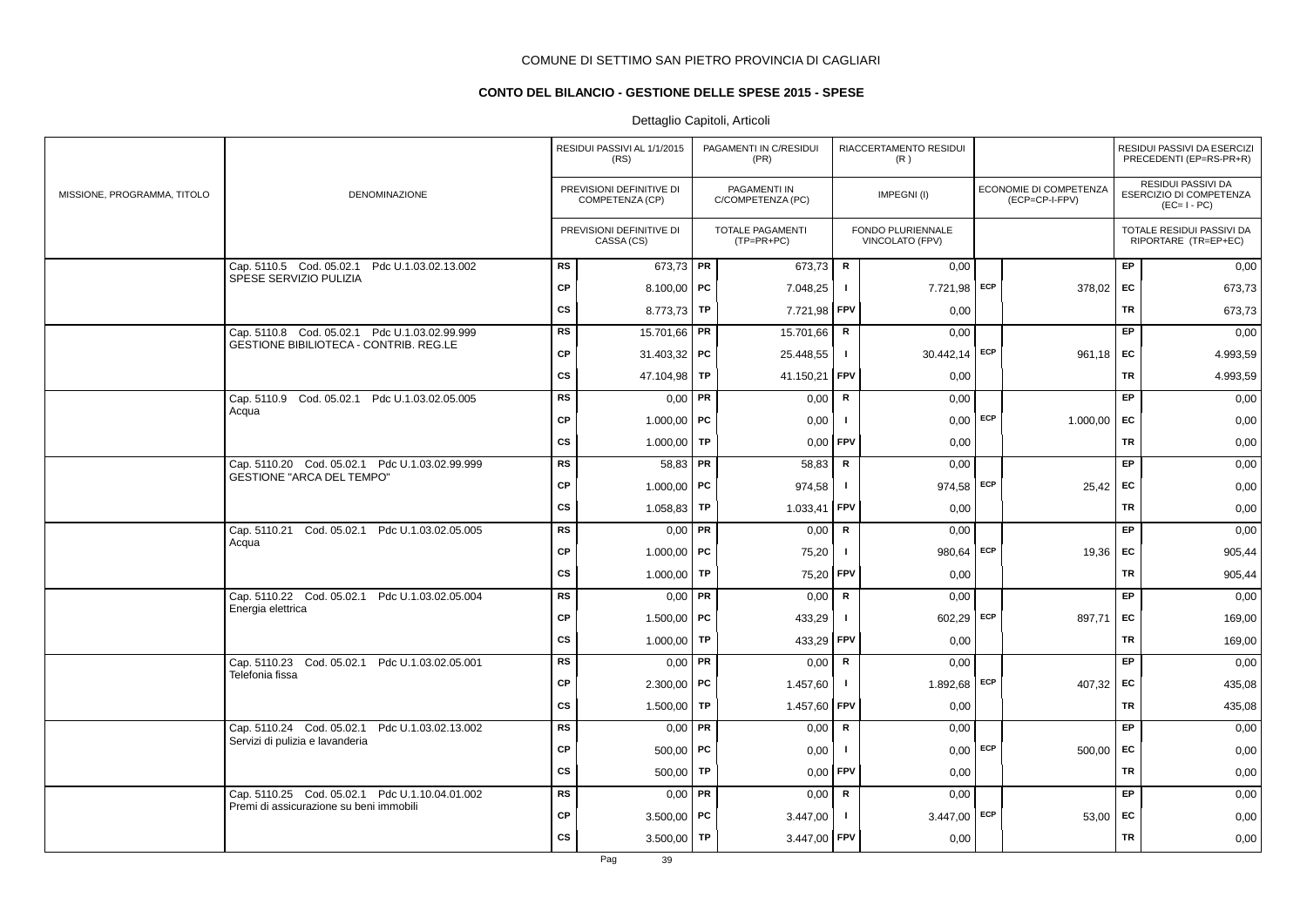## **CONTO DEL BILANCIO - GESTIONE DELLE SPESE 2015 - SPESE**

|                             |                                                                                                                                         |           | RESIDUI PASSIVI AL 1/1/2015<br>(RS)         |           | PAGAMENTI IN C/RESIDUI<br>(PR)          |                | RIACCERTAMENTO RESIDUI<br>(R)        |     |                                          |           | RESIDUI PASSIVI DA ESERCIZI<br>PRECEDENTI (EP=RS-PR+R)       |
|-----------------------------|-----------------------------------------------------------------------------------------------------------------------------------------|-----------|---------------------------------------------|-----------|-----------------------------------------|----------------|--------------------------------------|-----|------------------------------------------|-----------|--------------------------------------------------------------|
| MISSIONE, PROGRAMMA, TITOLO | <b>DENOMINAZIONE</b>                                                                                                                    |           | PREVISIONI DEFINITIVE DI<br>COMPETENZA (CP) |           | PAGAMENTI IN<br>C/COMPETENZA (PC)       |                | IMPEGNI(I)                           |     | ECONOMIE DI COMPETENZA<br>(ECP=CP-I-FPV) |           | RESIDUI PASSIVI DA<br>ESERCIZIO DI COMPETENZA<br>$(EC=I-PC)$ |
|                             |                                                                                                                                         |           | PREVISIONI DEFINITIVE DI<br>CASSA (CS)      |           | <b>TOTALE PAGAMENTI</b><br>$(TP=PR+PC)$ |                | FONDO PLURIENNALE<br>VINCOLATO (FPV) |     |                                          |           | TOTALE RESIDUI PASSIVI DA<br>RIPORTARE (TR=EP+EC)            |
|                             | Cap. 5111.5 Cod. 05.02.1 Pdc U.1.03.02.02.001                                                                                           | <b>RS</b> | $0,00$ PR                                   |           | 0,00                                    | R              | 0,00                                 |     |                                          | EP        | 0,00                                                         |
|                             | RIMBORSO SPESE MISSIONI-BIBLIOT.                                                                                                        | <b>CP</b> | $100,00$ PC                                 |           | 0,00                                    | - 1            | $0,00$ ECP                           |     | 100,00                                   | EC        | 0,00                                                         |
|                             |                                                                                                                                         | <b>CS</b> | 100,00                                      | TP        | 0,00                                    | <b>FPV</b>     | 0,00                                 |     |                                          | <b>TR</b> | 0,00                                                         |
|                             | Cap. 5112.1 Cod. 05.02.1 Pdc U.1.04.01.02.003                                                                                           | <b>RS</b> | 0,00                                        | PR        | 0,00                                    | R              | 0,00                                 |     |                                          | EP        | 0,00                                                         |
|                             | SISTEMA BIBLIOTACARIO-TRASF.                                                                                                            | <b>CP</b> | 4.200,00   PC                               |           | 4.152,48                                | $\blacksquare$ | 4.152,48 ECP                         |     | 47,52 EC                                 |           | 0,00                                                         |
|                             |                                                                                                                                         | CS        | 3.700,00                                    | TP        | 4.152,48 FPV                            |                | 0,00                                 |     |                                          | <b>TR</b> | 0,00                                                         |
|                             | Cap. 5112.2 Cod. 05.02.1 Pdc U.1.04.01.02.003                                                                                           | <b>RS</b> | 0,00                                        | PR        | 0,00                                    | ${\sf R}$      | 0,00                                 |     |                                          | EP        | 0,00                                                         |
|                             | SCUOLA CIVICA MUSICA-TRASF.                                                                                                             | <b>CP</b> | 1.500,00   PC                               |           | 1.500,00                                | $\blacksquare$ | $1.500,00$ ECP                       |     | $0,00$ EC                                |           | 0,00                                                         |
|                             |                                                                                                                                         | CS        | 1.500,00                                    | TP        | 1.500,00                                | <b>FPV</b>     | 0,00                                 |     |                                          | <b>TR</b> | 0,00                                                         |
|                             | Cap. 5114.0 Cod. 05.02.1 Pdc U.1.00.00.00.000                                                                                           | <b>RS</b> | 0.00                                        | PR        | 0,00                                    | R              | 0.00                                 |     |                                          | <b>EP</b> | 0,00                                                         |
|                             |                                                                                                                                         | <b>CP</b> | $0,00$   PC                                 |           | 0,00                                    | - 1            | $0.00$ ECP                           |     | 0,00                                     | EC        | 0,00                                                         |
|                             |                                                                                                                                         | CS        | 0,00                                        | <b>TP</b> | 0,00                                    | l FPV          | 0,00                                 |     |                                          | <b>TR</b> | 0,00                                                         |
|                             | Cod. 05.02.1 Pdc U.1.02.01.01.001<br>Cap. 5114.1                                                                                        | <b>RS</b> | 0,00                                        | PR        | 0,00                                    | ${\sf R}$      | 0,00                                 |     |                                          | EP        | 0,00                                                         |
|                             | <b>IRAP</b>                                                                                                                             | CP        | 2.217,00                                    | PC        | 665,23                                  | - 1            | 2.217,00 ECP                         |     | $0,00$ EC                                |           | 1.551,77                                                     |
|                             |                                                                                                                                         | <b>CS</b> | 2.167,00                                    | TP        | 665,23 FPV                              |                | 0,00                                 |     |                                          | <b>TR</b> | 1.551,77                                                     |
|                             | Cap. 5128.0 Cod. 05.02.1 Pdc U.1.00.00.00.000                                                                                           | <b>RS</b> | 0,00                                        | PR        | 0,00                                    | $\mathbf R$    | 0,00                                 |     |                                          | EP        | 0,00                                                         |
|                             |                                                                                                                                         | CP        | 0,00                                        | PC        | 0,00                                    |                | $0,00$ ECP                           |     | 0,00                                     | EC        | 0,00                                                         |
|                             |                                                                                                                                         | cs        | $0,00$ TP                                   |           | 0,00                                    | <b>FPV</b>     | 0,00                                 |     |                                          | <b>TR</b> | 0,00                                                         |
|                             | Cap. 5128.1 Cod. 05.02.1 Pdc U.1.01.01.01.002<br>STIPENDI ED ALTRI ASSEGNI FISSI                                                        | <b>RS</b> | $100,70$ PR                                 |           | 100,70                                  | $\mathbf R$    | 0,00                                 |     |                                          | EP        | 0,00                                                         |
|                             |                                                                                                                                         | CP        | 25.590,00 PC                                |           | 25.485,30                               | $\mathbf{I}$   | 25.485,30                            | ECP | 104,70                                   | EC        | 0,00                                                         |
|                             |                                                                                                                                         | CS        | 25.590,70 TP                                |           | 25.586,00                               | <b>FPV</b>     | 0,00                                 |     |                                          | TR        | 0,00                                                         |
|                             | Cap. 5129.0 Cod. 05.02.1 Pdc U.1.00.00.00.000                                                                                           | <b>RS</b> | 0,00                                        | PR        | 0,00                                    | R              | 0,00                                 |     |                                          | EP        | 0,00                                                         |
|                             |                                                                                                                                         | <b>CP</b> | $0,00$   PC                                 |           | 0,00                                    | -1             | $0,00$ ECP                           |     | 0,00                                     | EC        | 0,00                                                         |
|                             |                                                                                                                                         | CS        | 0,00                                        | TP        | 0,00                                    | <b>FPV</b>     | 0,00                                 |     |                                          | <b>TR</b> | 0,00                                                         |
|                             | Cap. 5129.1 Cod. 05.02.1 Pdc U.1.01.02.01.001<br>ONERI PREVIDENZIALI ASSISTENZIALI E D ASSICURATIVI<br><b>OBBLIGATORI A CARICO ENTE</b> | <b>RS</b> | $0,00$ PR                                   |           | 0,00                                    | R              | 0,00                                 |     |                                          | EP        | 0,00                                                         |
|                             |                                                                                                                                         | <b>CP</b> | 6.910,00   PC                               |           | 6.802,93                                |                | $6.802,93$ ECP                       |     | 107,07                                   | EC        | 0,00                                                         |
|                             |                                                                                                                                         | <b>CS</b> | 6.910,00                                    | TP        | 6.802,93 FPV                            |                | 0,00                                 |     |                                          | <b>TR</b> | 0,00                                                         |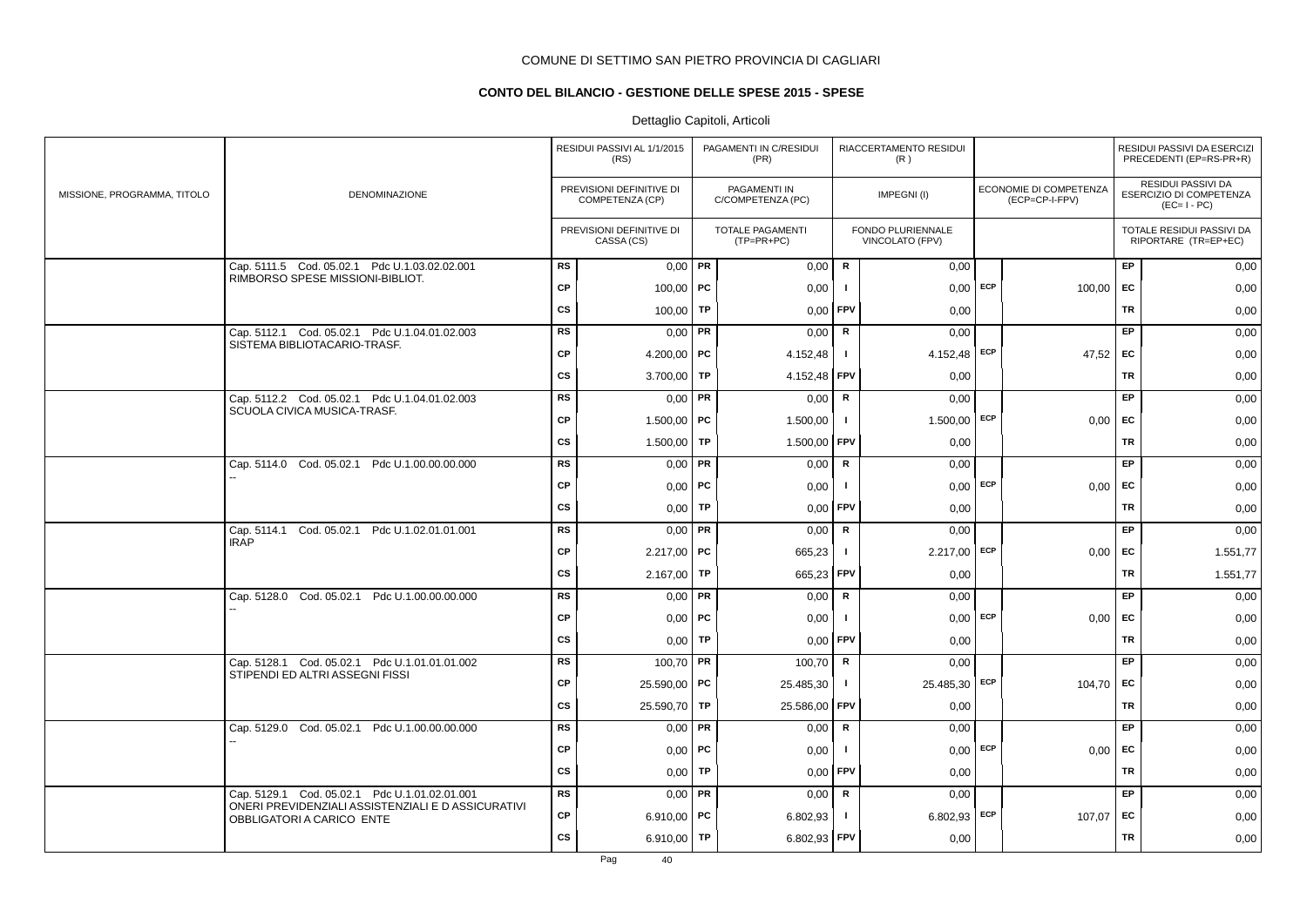## **CONTO DEL BILANCIO - GESTIONE DELLE SPESE 2015 - SPESE**

|                                           |                                                                                                          |                        | RESIDUI PASSIVI AL 1/1/2015<br>(RS)         |           | PAGAMENTI IN C/RESIDUI<br>(PR)          |              | RIACCERTAMENTO RESIDUI<br>(R)        |     |                                          |           | RESIDUI PASSIVI DA ESERCIZI<br>PRECEDENTI (EP=RS-PR+R)       |
|-------------------------------------------|----------------------------------------------------------------------------------------------------------|------------------------|---------------------------------------------|-----------|-----------------------------------------|--------------|--------------------------------------|-----|------------------------------------------|-----------|--------------------------------------------------------------|
| MISSIONE, PROGRAMMA, TITOLO               | <b>DENOMINAZIONE</b>                                                                                     |                        | PREVISIONI DEFINITIVE DI<br>COMPETENZA (CP) |           | PAGAMENTI IN<br>C/COMPETENZA (PC)       |              | IMPEGNI(I)                           |     | ECONOMIE DI COMPETENZA<br>(ECP=CP-I-FPV) |           | RESIDUI PASSIVI DA<br>ESERCIZIO DI COMPETENZA<br>$(EC=I-PC)$ |
|                                           |                                                                                                          |                        | PREVISIONI DEFINITIVE DI<br>CASSA (CS)      |           | <b>TOTALE PAGAMENTI</b><br>$(TP=PR+PC)$ |              | FONDO PLURIENNALE<br>VINCOLATO (FPV) |     |                                          |           | TOTALE RESIDUI PASSIVI DA<br>RIPORTARE (TR=EP+EC)            |
|                                           | Cap. 5131.0 Cod. 05.02.1 Pdc U.1.00.00.00.000                                                            | <b>RS</b>              | $0,00$ PR                                   |           | 0,00                                    | $\mathsf{R}$ | 0,00                                 |     |                                          | <b>EP</b> | 0,00                                                         |
|                                           |                                                                                                          | <b>CP</b>              | $0,00$   PC                                 |           | 0,00                                    | - 1          | $0,00$ ECP                           |     | 0.00                                     | <b>FC</b> | 0,00                                                         |
|                                           |                                                                                                          | <b>CS</b>              | 0,00                                        | TP        | 0,00                                    | FPV          | 0,00                                 |     |                                          | TR        | 0,00                                                         |
|                                           | Cap. 5211.0 Cod. 05.02.1 Pdc U.1.00.00.00.000                                                            | <b>RS</b>              | 0,00                                        | <b>PR</b> | 0,00                                    | $\mathsf R$  | 0,00                                 |     |                                          | EP        | 0,00                                                         |
|                                           |                                                                                                          | <b>CP</b>              | $0,00$ PC                                   |           | 0,00                                    | - 1          | 0,00                                 | ECP | 0.00                                     | EC.       | 0,00                                                         |
|                                           |                                                                                                          | <b>CS</b>              | 0,00                                        | TP        | 0,00                                    | FPV          | 0.00                                 |     |                                          | <b>TR</b> | 0,00                                                         |
|                                           | Cap. 5211.1 Cod. 05.02.1 Pdc U.1.03.02.02.005                                                            | <b>RS</b>              | 6.733,97   PR                               |           | 6.733,97                                | R            | 0,00                                 |     |                                          | EP        | 0,00                                                         |
|                                           | CONVEGNI, CONGRESSI, MOSTRE, CONFER ENZE E<br>MANIFESTAZIONI CULTURALI - P RESTAZIONI DI SERV            | CP                     | 10.690,00   PC                              |           | 8.747,40                                | Τ.           | 10.682,40 ECP                        |     | 7,60                                     | EC        | 1.935,00                                                     |
|                                           |                                                                                                          | <b>CS</b>              | 16.733,97                                   | TP        | 15.481,37                               | FPV          | 0,00                                 |     |                                          | <b>TR</b> | 1.935,00                                                     |
|                                           | Cap. 5213.0 Cod. 05.02.1 Pdc U.1.00.00.00.000                                                            | <b>RS</b>              | 0,00                                        | PR        | 0,00                                    | R            | 0,00                                 |     |                                          | EP        | 0,00                                                         |
|                                           |                                                                                                          | <b>CP</b>              | $0,00$   PC                                 |           | 0,00                                    | -1           | $0,00$ ECP                           |     | 0,00                                     | EC        | 0,00                                                         |
|                                           |                                                                                                          | <b>CS</b>              | 0,00                                        | TP        | 0,00                                    | FPV          | 0,00                                 |     |                                          | <b>TR</b> | 0,00                                                         |
|                                           | Cap. 5215.0 Cod. 05.02.1 Pdc U.1.00.00.00.000                                                            | RS                     | 0,00                                        | PR        | 0,00                                    | $\mathsf R$  | 0,00                                 |     |                                          | EP        | 0,00                                                         |
|                                           |                                                                                                          | <b>CP</b>              | $0,00$   PC                                 |           | 0,00                                    | $\mathbf{I}$ | 0.00                                 | ECP | 0,00                                     | <b>FC</b> | 0,00                                                         |
|                                           |                                                                                                          | <b>CS</b>              | 0,00                                        | TP        | 0,00                                    | FPV          | 0,00                                 |     |                                          | TR        | 0,00                                                         |
|                                           | Cap. 5232.0 Cod. 05.02.1 Pdc U.1.00.00.00.000                                                            | <b>RS</b>              | 0,00                                        | PR        | 0,00                                    | $\mathsf{R}$ | 0,00                                 |     |                                          | EP        | 0,00                                                         |
|                                           |                                                                                                          | CP                     | $0,00$   PC                                 |           | 0,00                                    | $\mathbf{I}$ | $0,00$ ECP                           |     | 0,00                                     | EC        | 0,00                                                         |
|                                           |                                                                                                          | <b>CS</b>              | $0.00$ TP                                   |           | 0,00                                    | <b>FPV</b>   | 0,00                                 |     |                                          | <b>TR</b> | 0,00                                                         |
|                                           | Cap. 5232.1 Cod. 05.02.1 Pdc U.1.04.03.99.999<br>ENTI TEATRALI, ISTITUTI ED ASSOCIAZ IONI, PER FINALITA` | <b>RS</b>              | 10.000,00                                   | PR        | 10.000,00                               | $\mathsf{R}$ | 0,00                                 |     |                                          | EP        | 0,00                                                         |
|                                           | <b>CULTURALI - CON TRIBUTI</b>                                                                           | CP                     | 10.000,00 <b>PC</b>                         |           | 0,00                                    | $\mathbf{I}$ | 0,00                                 | ECP | 10.000,00                                | <b>FC</b> | 0,00                                                         |
|                                           |                                                                                                          | cs                     | 20.000,00                                   | TP        | 10.000,00                               | FPV          | 0,00                                 |     |                                          | TR        | 0,00                                                         |
| 02<br><b>Totale Programma</b>             | Attività culturali e interventi diversi nel settore culturale                                            | <b>RS</b>              | 33.560,49   PR                              |           | 33.560,49                               | $\mathbf R$  | 0,00                                 |     |                                          | EP        | 0,00                                                         |
|                                           |                                                                                                          | <b>CP</b>              | 126.010,32 PC                               |           | 92.655,14                               | $\mathbf{I}$ | 109.012,62                           | ECP | 16.997,70                                | EC        | 16.357,48                                                    |
|                                           |                                                                                                          | $\mathbf{C}\mathbf{S}$ | 152.930,81   TP                             |           | 126.215,63                              | <b>FPV</b>   | 0,00                                 |     |                                          | TR        | 16.357,48                                                    |
| <b>TOTALE MISSIONE</b><br>$5\overline{5}$ | Tutela e valorizzazione dei beni e attività culturali                                                    | <b>RS</b>              | 33.560,49 PR                                |           | 33.560,49                               | R            | 0,00                                 |     |                                          | EP        | 0,00                                                         |
|                                           |                                                                                                          | <b>CP</b>              | 126.010,32 PC                               |           | 92.655,14                               | $\mathbf{I}$ | 109.012,62 ECP                       |     | 16.997,70                                | EC        | 16.357,48                                                    |
|                                           |                                                                                                          | <b>CS</b>              | 152.930,81 TP                               |           | 126.215,63 FPV                          |              | 0,00                                 |     |                                          | <b>TR</b> | 16.357,48                                                    |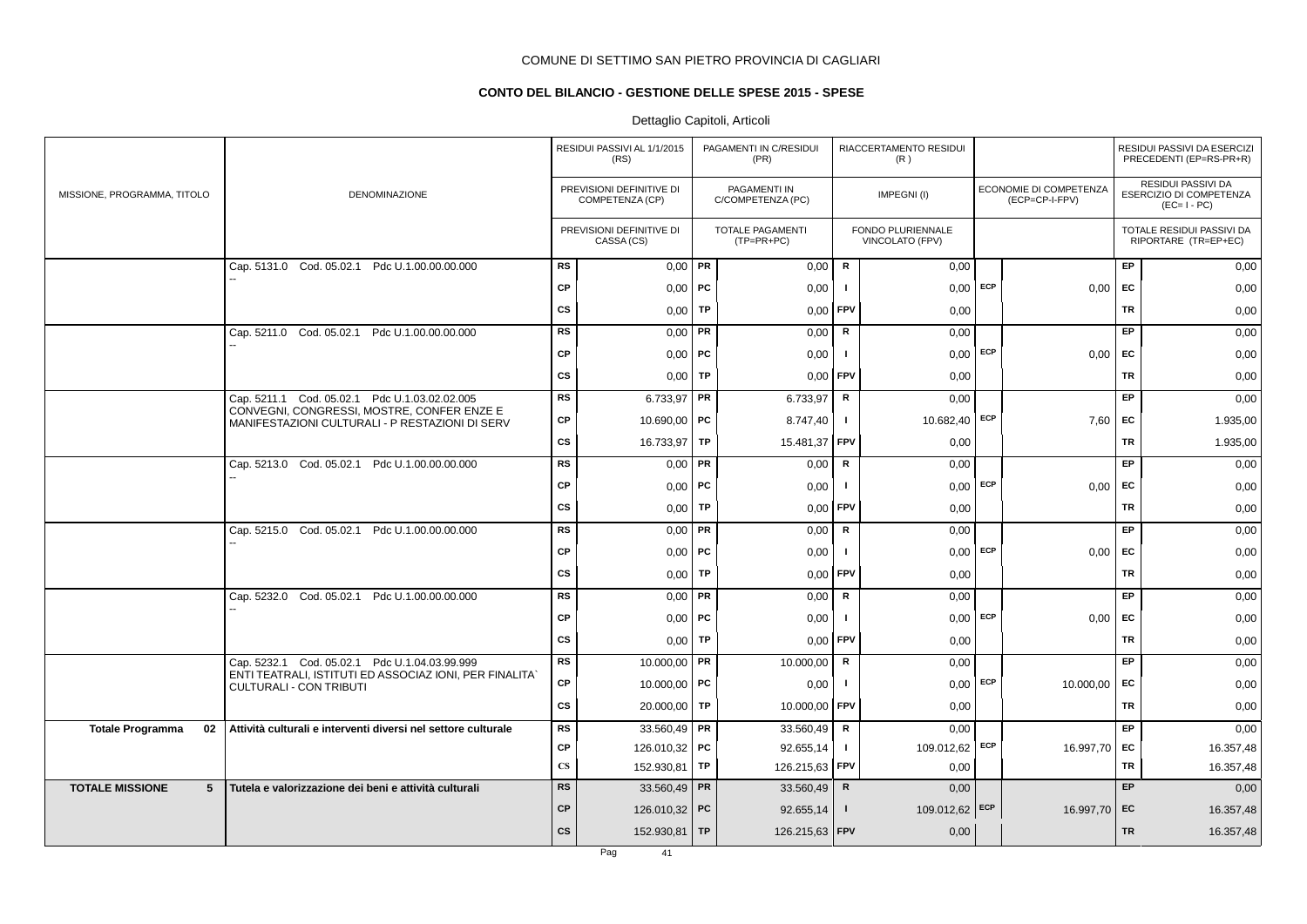## **CONTO DEL BILANCIO - GESTIONE DELLE SPESE 2015 - SPESE**

|                             |                                                                                                    |           | RESIDUI PASSIVI AL 1/1/2015<br>(RS)         |           | PAGAMENTI IN C/RESIDUI<br>(PR)        |              | RIACCERTAMENTO RESIDUI<br>(R)        |            |                                          |           | RESIDUI PASSIVI DA ESERCIZI<br>PRECEDENTI (EP=RS-PR+R)              |
|-----------------------------|----------------------------------------------------------------------------------------------------|-----------|---------------------------------------------|-----------|---------------------------------------|--------------|--------------------------------------|------------|------------------------------------------|-----------|---------------------------------------------------------------------|
| MISSIONE, PROGRAMMA, TITOLO | DENOMINAZIONE                                                                                      |           | PREVISIONI DEFINITIVE DI<br>COMPETENZA (CP) |           | PAGAMENTI IN<br>C/COMPETENZA (PC)     |              | IMPEGNI(I)                           |            | ECONOMIE DI COMPETENZA<br>(ECP=CP-I-FPV) |           | <b>RESIDUI PASSIVI DA</b><br>ESERCIZIO DI COMPETENZA<br>$(EC=I-PC)$ |
|                             |                                                                                                    |           | PREVISIONI DEFINITIVE DI<br>CASSA (CS)      |           | <b>TOTALE PAGAMENTI</b><br>(TP=PR+PC) |              | FONDO PLURIENNALE<br>VINCOLATO (FPV) |            |                                          |           | TOTALE RESIDUI PASSIVI DA<br>RIPORTARE (TR=EP+EC)                   |
| <b>MISSIONE</b><br>6        | Politiche giovanili, sport e tempo libero                                                          |           |                                             |           |                                       |              |                                      |            |                                          |           |                                                                     |
| 01<br>0601 Programma        | Sport e tempo libero                                                                               |           |                                             |           |                                       |              |                                      |            |                                          |           |                                                                     |
| <b>TITOLO1</b>              | <b>SPESE CORRENTI</b>                                                                              | <b>RS</b> | $9.058,30$ PR                               |           | 8.625,30                              | R            | $-433,00$                            |            |                                          | EP        | 0,00                                                                |
|                             |                                                                                                    | <b>CP</b> | 39.500,00 PC                                |           | 6.184,08                              | $\mathbf{I}$ | 31.720,24 ECP                        |            | 7.779,76 EC                              |           | 25.536,16                                                           |
|                             |                                                                                                    | <b>CS</b> | 51.558,30   TP                              |           | 14.809,38 FPV                         |              | 0,00                                 |            |                                          | TR        | 25.536,16                                                           |
|                             | Cap. 6211.0 Cod. 06.01.1 Pdc U.1.00.00.00.000                                                      | <b>RS</b> | $0,00$ PR                                   |           | 0,00                                  | $\mathsf{R}$ | 0,00                                 |            |                                          | EP        | 0,00                                                                |
|                             |                                                                                                    | <b>CP</b> | $0,00$   PC                                 |           | 0,00                                  | Τ.           |                                      | $0,00$ ECP | $0,00$ EC                                |           | 0,00                                                                |
|                             |                                                                                                    | <b>CS</b> | $0,00$ TP                                   |           | 0,00                                  | FPV          | 0,00                                 |            |                                          | TR        | 0,00                                                                |
|                             | Cap. 6212.0 Cod. 06.01.1 Pdc U.1.00.00.00.000                                                      | <b>RS</b> | $0,00$ PR                                   |           | 0,00                                  | $\mathsf{R}$ | 0,00                                 |            |                                          | EP        | 0,00                                                                |
|                             |                                                                                                    | <b>CP</b> | $0,00$ PC                                   |           | 0,00                                  | $\mathbf{I}$ | $0,00$ ECP                           |            | $0,00$ EC                                |           | 0,00                                                                |
|                             |                                                                                                    | <b>CS</b> | $0,00$ TP                                   |           | 0,00                                  | FPV          | 0,00                                 |            |                                          | <b>TR</b> | 0,00                                                                |
|                             | Cap. 6212.1 Cod. 06.01.1 Pdc U.1.03.02.99.999<br>GESTIONE ALTRI IMPIANTI SPORTIVI - PRESTAZIONE DI | <b>RS</b> | $1.058,30$ PR                               |           | 1.058,30                              | ${\sf R}$    | 0,00                                 |            |                                          | EP.       | 0,00                                                                |
|                             | SERVIZI (SERVIZIO RI LEVANTE AI FINI DEL                                                           | <b>CP</b> | $0,00$   PC                                 |           | 0,00                                  | $\mathbf{I}$ | $0,00$ ECP                           |            | $0,00$ EC                                |           | 0,00                                                                |
|                             |                                                                                                    | <b>CS</b> | 1.058,30                                    | TP        | 1.058,30                              | FPV          | 0,00                                 |            |                                          | <b>TR</b> | 0,00                                                                |
|                             | Cap. 6212.4 Cod. 06.01.1 Pdc U.1.03.02.05.005<br>Acqua                                             | <b>RS</b> | $0,00$ PR                                   |           | 0,00                                  | ${\sf R}$    | 0,00                                 |            |                                          | <b>EP</b> | 0,00                                                                |
|                             |                                                                                                    | <b>CP</b> | $2.000,00$ PC                               |           | 265,19                                | $\mathbf{I}$ | 1.622,89 ECP                         |            | 377,11                                   | EC        | 1.357,70                                                            |
|                             |                                                                                                    | <b>CS</b> | 2.000,00                                    | TP        | 265,19                                | <b>FPV</b>   | 0,00                                 |            |                                          | TR        | 1.357,70                                                            |
|                             | Cap. 6212.5 Cod. 06.01.1 Pdc U.1.03.02.05.004<br>Energia elettrica                                 | <b>RS</b> | $0,00$ PR                                   |           | 0,00                                  | $\mathsf{R}$ | 0,00                                 |            |                                          | EP.       | 0,00                                                                |
|                             |                                                                                                    | <b>CP</b> | $9.500.00$ PC                               |           | 5.918,89                              | $\mathbf{I}$ | $9.097,36$ ECP                       |            | 402.64                                   | EC        | 3.178,47                                                            |
|                             |                                                                                                    | <b>CS</b> | 12.500,00                                   | TP        | 5.918,89                              | FPV          | 0,00                                 |            |                                          | TR        | 3.178,47                                                            |
|                             | Cap. 6234.0 Cod. 06.01.1 Pdc U.1.00.00.00.000                                                      | <b>RS</b> | $0,00$ PR                                   |           | 0,00                                  | $\mathsf{R}$ | 0,00                                 |            |                                          | EP.       | 0,00                                                                |
|                             |                                                                                                    | СP        | $0,00$   PC                                 |           | 0,00                                  | $\mathbf{I}$ |                                      | $0,00$ ECP | $0,00$ EC                                |           | 0,00                                                                |
|                             |                                                                                                    | <b>CS</b> | 0,00                                        | <b>TP</b> | 0,00                                  | FPV          | 0,00                                 |            |                                          | <b>TR</b> | 0,00                                                                |
|                             | Cap. 6334.2 Cod. 06.01.1 Pdc U.1.04.03.99.999<br>PROMOZIONE, MANIFESTAZIONI E DIFFUS IONE DELLO    | <b>RS</b> | 8.000,00   PR                               |           | 7.567,00                              | ${\sf R}$    | $-433,00$                            |            |                                          | EP.       | 0,00                                                                |
|                             | SPORT - CONTRIBUTI STRAORDINARI                                                                    | <b>CP</b> | $7.000,00$ PC                               |           | 0,00                                  | -1           | 0,00                                 | ECP        | 7.000,00 EC                              |           | 0,00                                                                |
|                             |                                                                                                    | <b>CS</b> | 15.000,00                                   | <b>TP</b> | 7.567,00                              | FPV          | 0,00                                 |            |                                          | <b>TR</b> | 0,00                                                                |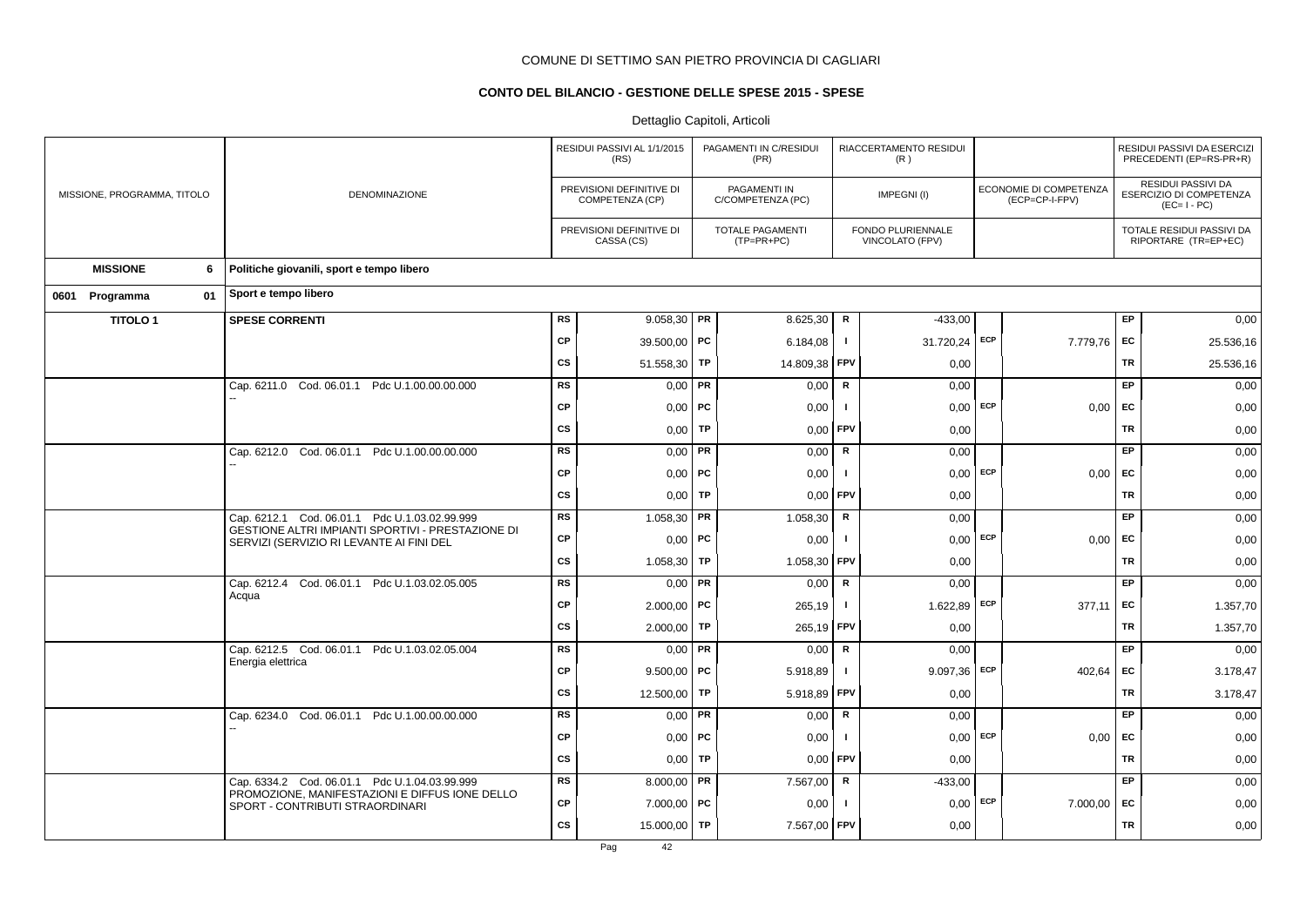## **CONTO DEL BILANCIO - GESTIONE DELLE SPESE 2015 - SPESE**

## Dettaglio Capitoli, Articoli

|  |                             |    |                                                                                 | RESIDUI PASSIVI AL 1/1/2015<br>(RS) |                                             | PAGAMENTI IN C/RESIDUI<br>(PR) |                                         | RIACCERTAMENTO RESIDUI<br>(R) |                                      |            |                                          | RESIDUI PASSIVI DA ESERCIZI<br>PRECEDENTI (EP=RS-PR+R) |                                                                     |
|--|-----------------------------|----|---------------------------------------------------------------------------------|-------------------------------------|---------------------------------------------|--------------------------------|-----------------------------------------|-------------------------------|--------------------------------------|------------|------------------------------------------|--------------------------------------------------------|---------------------------------------------------------------------|
|  | MISSIONE, PROGRAMMA, TITOLO |    | DENOMINAZIONE                                                                   |                                     | PREVISIONI DEFINITIVE DI<br>COMPETENZA (CP) |                                | PAGAMENTI IN<br>C/COMPETENZA (PC)       |                               | IMPEGNI(I)                           |            | ECONOMIE DI COMPETENZA<br>(ECP=CP-I-FPV) |                                                        | <b>RESIDUI PASSIVI DA</b><br>ESERCIZIO DI COMPETENZA<br>$(EC=I-PC)$ |
|  |                             |    |                                                                                 |                                     | PREVISIONI DEFINITIVE DI<br>CASSA (CS)      |                                | <b>TOTALE PAGAMENTI</b><br>$(TP=PR+PC)$ |                               | FONDO PLURIENNALE<br>VINCOLATO (FPV) |            |                                          |                                                        | TOTALE RESIDUI PASSIVI DA<br>RIPORTARE (TR=EP+EC)                   |
|  |                             |    | Cap. 6334.3 Cod. 06.01.1 Pdc U.1.04.03.99.999                                   | <b>RS</b>                           | $0,00$ PR                                   |                                | 0,00                                    | $\mathsf{R}$                  | 0,00                                 |            |                                          | EP                                                     | 0,00                                                                |
|  |                             |    | L.R. 25/93 FONDO SPESE CORRENTI SVI LUPPO DELLO<br>SPORT - CONTRIBUTI -         | CP                                  | 21.000,00 PC                                |                                | 0,00                                    | $\mathbf{I}$                  | 20.999,99 ECP                        |            | 0,01                                     | EC                                                     | 20.999,99                                                           |
|  |                             |    |                                                                                 | <b>CS</b>                           | 21.000,00   TP                              |                                | 0,00                                    | <b>FPV</b>                    | 0,00                                 |            |                                          | <b>TR</b>                                              | 20.999,99                                                           |
|  | <b>TITOLO 2</b>             |    | <b>SPESE IN CONTO CAPITALE</b>                                                  | <b>RS</b>                           | $100.000,00$ PR                             |                                | 0,00                                    | $\mathsf R$                   | $-100.000,00$                        |            |                                          | EP.                                                    | 0,00                                                                |
|  |                             |    |                                                                                 | <b>CP</b>                           | 100.000,00 PC                               |                                | 0,00                                    | $\mathbf{I}$                  | 41.306,96 ECP                        |            | 0,00                                     | <b>EC</b>                                              | 41.306,96                                                           |
|  |                             |    |                                                                                 | <b>CS</b>                           | 100.000,00 TP                               |                                | 0,00                                    | <b>FPV</b>                    | 58.693,04                            |            |                                          | <b>TR</b>                                              | 41.306,96                                                           |
|  |                             |    | Cap. 26211.0 Cod. 06.01.2 Pdc U.2.00.00.00.000                                  | <b>RS</b>                           | $0,00$ PR                                   |                                | 0,00                                    | $\mathsf{R}$                  | 0,00                                 |            |                                          | EP                                                     | 0,00                                                                |
|  |                             |    |                                                                                 | <b>CP</b>                           | $0,00$   PC                                 |                                | 0,00                                    | $\mathbf{I}$                  | 0,00                                 | ECP        | 0.00                                     | EC                                                     | 0,00                                                                |
|  |                             |    |                                                                                 | <b>CS</b>                           | 0.00 <sub>1</sub>                           | TP                             | 0.00                                    | <b>FPV</b>                    | 0,00                                 |            |                                          | <b>TR</b>                                              | 0,00                                                                |
|  |                             |    | Cap. 26211.1 Cod. 06.01.2 Pdc U.2.02.01.09.016                                  | RS                                  | 100.000,00 PR                               |                                | 0,00                                    | R                             | $-100.000,00$                        |            |                                          | EP                                                     | 0,00                                                                |
|  |                             |    | AMPLIAMENTO TIRO A VOLO - CONTRIBUTO REGIONALE                                  | <b>CP</b>                           | 41.306,96 PC                                |                                | 0,00                                    | $\mathbf{I}$                  | 41.306,96                            | ECP        | $-58.693.04$                             | <b>EC</b>                                              | 41.306,96                                                           |
|  |                             |    |                                                                                 | <b>CS</b>                           | 100.000,00 TP                               |                                | 0,00                                    | <b>FPV</b>                    | 58.693,04                            |            |                                          | <b>TR</b>                                              | 41.306,96                                                           |
|  |                             |    | Cap. 26211.5001 Cod. 06.01.2 Pdc U.2.05.02.01.001                               | RS                                  | $0,00$ PR                                   |                                | 0,00                                    | R                             | 0,00                                 |            |                                          | EP                                                     | 0,00                                                                |
|  |                             |    | FONDO PLURIENNALE VINCOLATO - AMPLIAMENTO TIRO A<br>VOLO - CONTRIBUTO REGIONALE | <b>CP</b>                           | 58.693,04   PC                              |                                | 0,00                                    | $\mathbf{I}$                  |                                      | $0,00$ ECP | 58.693,04                                | EC                                                     | 0,00                                                                |
|  |                             |    |                                                                                 | <b>CS</b>                           | $0,00$ TP                                   |                                | 0,00                                    | <b>FPV</b>                    | 0,00                                 |            |                                          | <b>TR</b>                                              | 0,00                                                                |
|  | <b>Totale Programma</b>     | 01 | Sport e tempo libero                                                            | <b>RS</b>                           | 109.058,30 PR                               |                                | 8.625,30                                | R                             | $-100.433,00$                        |            |                                          | EP                                                     | 0,00                                                                |
|  |                             |    |                                                                                 | <b>CP</b>                           | 139.500,00 PC                               |                                | 6.184,08                                | $\mathbf{I}$                  | 73.027,20                            | ECP        | 7.779,76 EC                              |                                                        | 66.843,12                                                           |
|  |                             |    |                                                                                 | $\mathbf{C}\mathbf{S}$              | 151.558,30 TP                               |                                | 14.809,38 FPV                           |                               | 58.693,04                            |            |                                          | <b>TR</b>                                              | 66.843,12                                                           |
|  | 0602 Programma              | 02 | Giovani                                                                         |                                     |                                             |                                |                                         |                               |                                      |            |                                          |                                                        |                                                                     |
|  | <b>TITOLO1</b>              |    | <b>SPESE CORRENTI</b>                                                           | <b>RS</b>                           | $0,00$ PR                                   |                                | 0,00                                    | R                             | 0,00                                 |            |                                          | EP                                                     | 0,00                                                                |
|  |                             |    |                                                                                 | <b>CP</b>                           | $0,00$ PC                                   |                                | 0,00                                    | $\mathbf{I}$                  |                                      | $0,00$ ECP | $0,00$ EC                                |                                                        | 0,00                                                                |
|  |                             |    |                                                                                 | <b>CS</b>                           | 0,00                                        | <b>TP</b>                      | 0,00                                    | <b>FPV</b>                    | 0,00                                 |            |                                          | <b>TR</b>                                              | 0,00                                                                |
|  |                             |    | Cap. 6312.0 Cod. 06.02.1 Pdc U.1.00.00.00.000                                   | <b>RS</b>                           | $0,00$ PR                                   |                                | 0,00                                    | R                             | 0,00                                 |            |                                          | EP                                                     | 0,00                                                                |
|  |                             |    |                                                                                 | CP                                  | $0,00$   PC                                 |                                | 0,00                                    | $\mathbf{I}$                  | $0.00$ ECP                           |            | $0,00$ EC                                |                                                        | 0,00                                                                |
|  |                             |    |                                                                                 | <b>CS</b>                           | $0,00$ TP                                   |                                | 0,00                                    | <b>FPV</b>                    | 0,00                                 |            |                                          | TR                                                     | 0,00                                                                |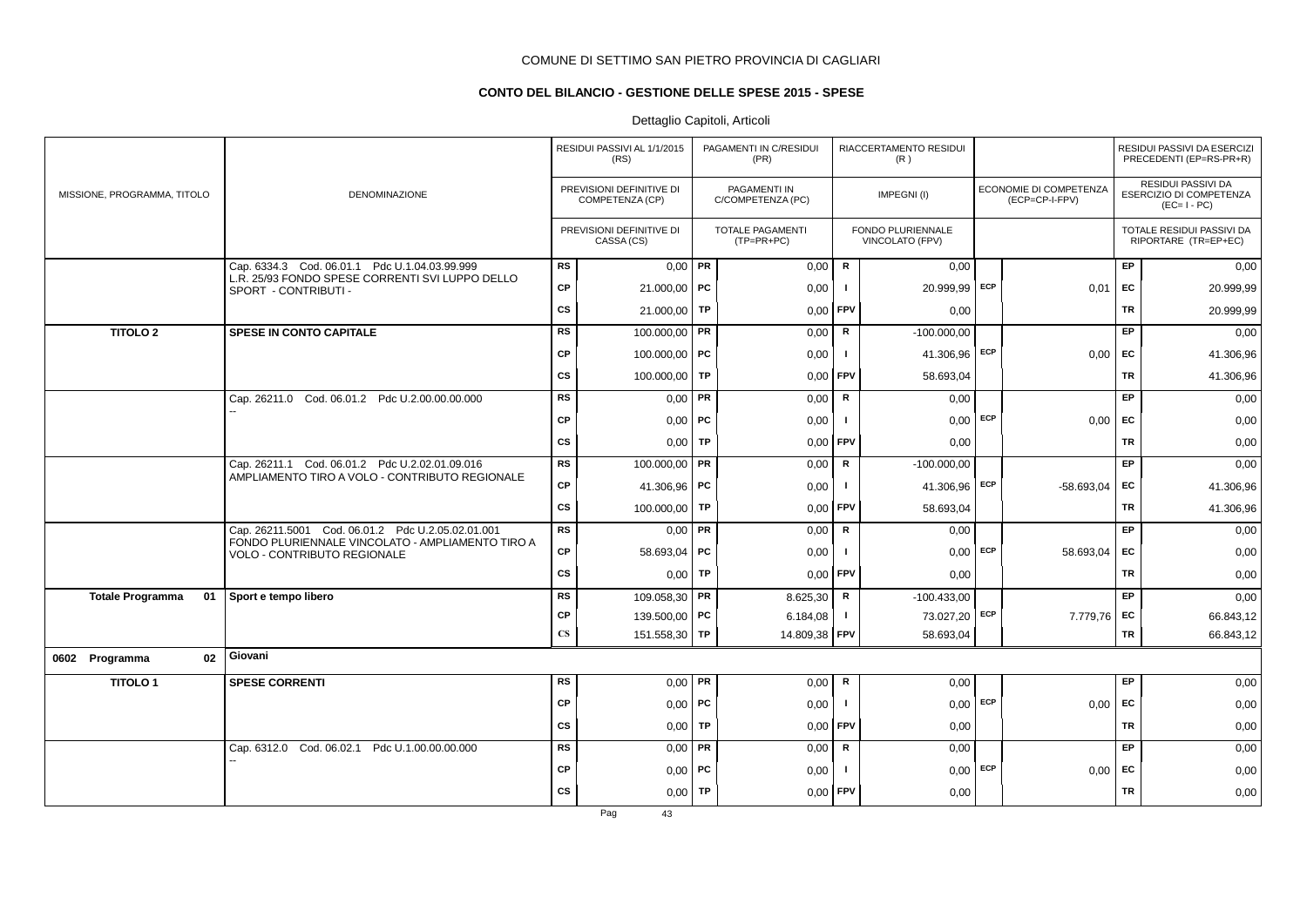## **CONTO DEL BILANCIO - GESTIONE DELLE SPESE 2015 - SPESE**

## Dettaglio Capitoli, Articoli

|                               |                                                     |                        | RESIDUI PASSIVI AL 1/1/2015<br>(RS)         | PAGAMENTI IN C/RESIDUI<br>(PR)           |              | RIACCERTAMENTO RESIDUI<br>(R)               |            |                                          |           | RESIDUI PASSIVI DA ESERCIZI<br>PRECEDENTI (EP=RS-PR+R)       |
|-------------------------------|-----------------------------------------------------|------------------------|---------------------------------------------|------------------------------------------|--------------|---------------------------------------------|------------|------------------------------------------|-----------|--------------------------------------------------------------|
| MISSIONE, PROGRAMMA, TITOLO   | <b>DENOMINAZIONE</b>                                |                        | PREVISIONI DEFINITIVE DI<br>COMPETENZA (CP) | <b>PAGAMENTI IN</b><br>C/COMPETENZA (PC) |              | IMPEGNI(I)                                  |            | ECONOMIE DI COMPETENZA<br>(ECP=CP-I-FPV) |           | RESIDUI PASSIVI DA<br>ESERCIZIO DI COMPETENZA<br>$(EC=I-PC)$ |
|                               |                                                     |                        | PREVISIONI DEFINITIVE DI<br>CASSA (CS)      | <b>TOTALE PAGAMENTI</b><br>$(TP=PR+PC)$  |              | <b>FONDO PLURIENNALE</b><br>VINCOLATO (FPV) |            |                                          |           | TOTALE RESIDUI PASSIVI DA<br>RIPORTARE (TR=EP+EC)            |
|                               | Cod. 06.02.1<br>Pdc U.1.00.00.00.000<br>Cap. 6313.0 | RS                     | $0,00$ PR                                   | 0,00                                     | R            | 0,00                                        |            |                                          | EP        | 0,00                                                         |
|                               |                                                     | СP                     | $0,00$ PC                                   | 0,00                                     |              | 0,00                                        | ECP        | 0,00                                     | EC        | 0,00                                                         |
|                               |                                                     | CS                     | $0,00$ TP                                   | $0,00$ FPV                               |              | 0,00                                        |            |                                          | <b>TR</b> | 0,00                                                         |
|                               | Cod. 06.02.1<br>Pdc U.1.00.00.00.000<br>Cap. 6315.0 | <b>RS</b>              | $0,00$ PR                                   | 0,00                                     | $\mathsf{R}$ | 0,00                                        |            |                                          | EP        | 0,00                                                         |
|                               |                                                     | CP                     | $0,00$ PC                                   | 0,00                                     |              | 0,00                                        | <b>ECP</b> | 0,00                                     | EC        | 0,00                                                         |
|                               |                                                     | CS                     | $0,00$ TP                                   | $0,00$ FPV                               |              | 0,00                                        |            |                                          | <b>TR</b> | 0,00                                                         |
|                               | Cod. 06.02.1<br>Pdc U.1.00.00.00.000<br>Cap. 6334.0 | <b>RS</b>              | $0,00$ PR                                   | 0,00                                     | R            | 0,00                                        |            |                                          | EP        | 0,00                                                         |
|                               |                                                     | CP                     | $0,00$ PC                                   | 0,00                                     |              | 0,00                                        | ECP        | 0,00                                     | <b>FC</b> | 0,00                                                         |
|                               |                                                     | CS                     | $0,00$ TP                                   | $0,00$ FPV                               |              | 0,00                                        |            |                                          | <b>TR</b> | 0,00                                                         |
| 02<br><b>Totale Programma</b> | Giovani                                             | <b>RS</b>              | $0.00$ PR                                   | 0,00                                     | R            | 0,00                                        |            |                                          | <b>EP</b> | 0,00                                                         |
|                               |                                                     | СP                     | $0,00$ PC                                   | 0,00                                     |              | 0,00                                        | ECP        | 0,00                                     | EC        | 0,00                                                         |
|                               |                                                     | $\mathbf{C}\mathbf{S}$ | $0,00$ TP                                   | $0,00$ FPV                               |              | 0,00                                        |            |                                          | <b>TR</b> | 0,00                                                         |
| <b>TOTALE MISSIONE</b><br>6   | Politiche giovanili, sport e tempo libero           | <b>RS</b>              | 109.058,30 PR                               | 8.625,30                                 | R            | $-100.433,00$                               |            |                                          | EP        | 0,00                                                         |
|                               |                                                     | <b>CP</b>              | 139.500,00 PC                               | 6.184,08                                 | - 1          | 73.027,20 ECP                               |            | 7.779,76 EC                              |           | 66.843,12                                                    |
|                               |                                                     | cs                     | 151.558,30 TP                               | 14.809,38   FPV                          |              | 58.693,04                                   |            |                                          | <b>TR</b> | 66.843,12                                                    |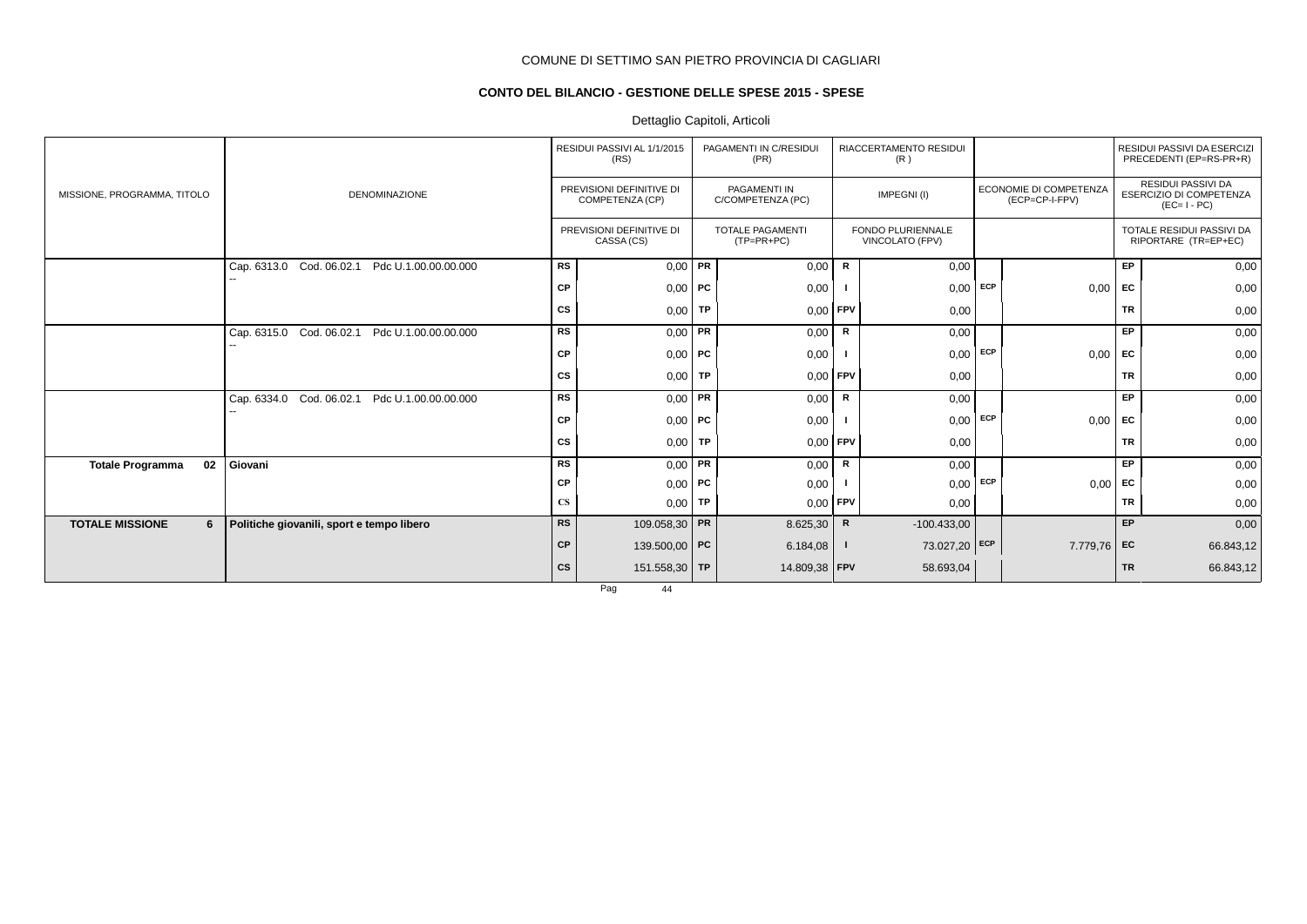## **CONTO DEL BILANCIO - GESTIONE DELLE SPESE 2015 - SPESE**

|                             |                                                                                  |           | RESIDUI PASSIVI AL 1/1/2015<br>(RS)         |           | PAGAMENTI IN C/RESIDUI<br>(PR)        |              | RIACCERTAMENTO RESIDUI<br>(R)        |            |                                          |           | RESIDUI PASSIVI DA ESERCIZI<br>PRECEDENTI (EP=RS-PR+R)       |
|-----------------------------|----------------------------------------------------------------------------------|-----------|---------------------------------------------|-----------|---------------------------------------|--------------|--------------------------------------|------------|------------------------------------------|-----------|--------------------------------------------------------------|
| MISSIONE, PROGRAMMA, TITOLO | DENOMINAZIONE                                                                    |           | PREVISIONI DEFINITIVE DI<br>COMPETENZA (CP) |           | PAGAMENTI IN<br>C/COMPETENZA (PC)     |              | IMPEGNI(I)                           |            | ECONOMIE DI COMPETENZA<br>(ECP=CP-I-FPV) |           | RESIDUI PASSIVI DA<br>ESERCIZIO DI COMPETENZA<br>$(EC=I-PC)$ |
|                             |                                                                                  |           | PREVISIONI DEFINITIVE DI<br>CASSA (CS)      |           | <b>TOTALE PAGAMENTI</b><br>(TP=PR+PC) |              | FONDO PLURIENNALE<br>VINCOLATO (FPV) |            |                                          |           | TOTALE RESIDUI PASSIVI DA<br>RIPORTARE (TR=EP+EC)            |
| <b>MISSIONE</b><br>8        | Assetto del territorio ed edilizia abitativa                                     |           |                                             |           |                                       |              |                                      |            |                                          |           |                                                              |
| 0801 Programma<br>01        | Urbanistica e assetto del territorio                                             |           |                                             |           |                                       |              |                                      |            |                                          |           |                                                              |
| <b>TITOLO1</b>              | <b>SPESE CORRENTI</b>                                                            | <b>RS</b> | 21.919,32 PR                                |           | 21.919,32                             | $\mathsf R$  | 0,00                                 |            |                                          | EP        | 0,00                                                         |
|                             |                                                                                  | <b>CP</b> | 137.227,00 PC                               |           | 123.526,86                            | $\mathbf{I}$ | 136.391,85 ECP                       |            | 835,15 EC                                |           | 12.864,99                                                    |
|                             |                                                                                  | <b>CS</b> | 158.546,32                                  | <b>TP</b> | 145.446,18                            | <b>FPV</b>   | 0,00                                 |            |                                          | <b>TR</b> | 12.864,99                                                    |
|                             | Cap. 9113.0 Cod. 08.01.1 Pdc U.1.00.00.00.000                                    | <b>RS</b> | $0,00$ PR                                   |           | 0,00                                  | ${\sf R}$    | 0,00                                 |            |                                          | EP        | 0,00                                                         |
|                             |                                                                                  | <b>CP</b> | $0,00$   PC                                 |           | 0,00                                  | -1           |                                      | $0,00$ ECP | $0,00$ EC                                |           | 0,00                                                         |
|                             |                                                                                  | <b>CS</b> | 0,00                                        | <b>TP</b> | 0,00                                  | FPV          | 0,00                                 |            |                                          | <b>TR</b> | 0,00                                                         |
|                             | Cap. 9114.0 Cod. 08.01.1 Pdc U.1.00.00.00.000                                    | RS        | $0,00$ PR                                   |           | 0,00                                  | $\mathsf R$  | 0,00                                 |            |                                          | <b>EP</b> | 0,00                                                         |
|                             |                                                                                  | <b>CP</b> | $0,00$ PC                                   |           | 0,00                                  | $\mathbf{I}$ | 0.00                                 | ECP        | 0.00                                     | EC        | 0,00                                                         |
|                             |                                                                                  | <b>CS</b> | 0,00                                        | TP        | 0,00                                  | FPV          | 0,00                                 |            |                                          | TR        | 0,00                                                         |
|                             | Cap. 9118.0 Cod. 08.01.1 Pdc U.1.00.00.00.000                                    | <b>RS</b> | $0,00$ PR                                   |           | 0,00                                  | R            | 0,00                                 |            |                                          | <b>EP</b> | 0,00                                                         |
|                             |                                                                                  | <b>CP</b> | $0,00$   PC                                 |           | 0,00                                  | $\mathbf{I}$ | 0,00                                 | ECP        | $0,00$ EC                                |           | 0,00                                                         |
|                             |                                                                                  | <b>CS</b> | 0,00                                        | <b>TP</b> | 0,00                                  | FPV          | 0,00                                 |            |                                          | <b>TR</b> | 0,00                                                         |
|                             | Cap. 9118.3 Cod. 08.01.1 Pdc U.1.02.01.01.001<br><b>IRAP</b>                     | <b>RS</b> | $0,00$ PR                                   |           | 0,00                                  | ${\sf R}$    | 0,00                                 |            |                                          | EP        | 0,00                                                         |
|                             |                                                                                  | <b>CP</b> | 8.207,00 PC                                 |           | 2.461,89                              | $\mathbf{I}$ | 8.207,00                             | ECP        | 0,00                                     | <b>EC</b> | 5.745,11                                                     |
|                             |                                                                                  | <b>CS</b> | 8.007,00                                    | <b>TP</b> | 2.461,89                              | FPV          | 0,00                                 |            |                                          | <b>TR</b> | 5.745,11                                                     |
|                             | Cap. 9132.0 Cod. 08.01.1 Pdc U.1.00.00.00.000                                    | RS        | $0,00$ PR                                   |           | 0,00                                  | $\mathsf R$  | 0,00                                 |            |                                          | EP        | 0,00                                                         |
|                             |                                                                                  | <b>CP</b> | $0,00$   PC                                 |           | 0,00                                  | $\mathbf{I}$ | 0,00                                 | ECP        | 0,00                                     | EC        | 0,00                                                         |
|                             |                                                                                  | <b>CS</b> | 0,00                                        | TP        | 0,00                                  | FPV          | 0,00                                 |            |                                          | <b>TR</b> | 0,00                                                         |
|                             | Cap. 9132.1 Cod. 08.01.1 Pdc U.1.01.01.01.002<br>STIPENDI ED ALTRI ASSEGNI FISSI | RS        | $319,32$ PR                                 |           | 319,32                                | R            | 0,00                                 |            |                                          | EP        | 0,00                                                         |
|                             |                                                                                  | <b>CP</b> | 95.700,00   PC                              |           | 95.285,17                             | $\mathbf{I}$ | 95.285,17 ECP                        |            | 414,83                                   | EC        | 0,00                                                         |
|                             |                                                                                  | <b>CS</b> | 95.619,32                                   | TP        | 95.604,49                             | FPV          | 0,00                                 |            |                                          | TR        | 0,00                                                         |
|                             | Cap. 9133.0 Cod. 08.01.1 Pdc U.1.00.00.00.000                                    | <b>RS</b> | $0,00$ PR                                   |           | 0,00                                  | R            | 0,00                                 |            |                                          | EP.       | 0,00                                                         |
|                             |                                                                                  | <b>CP</b> | $0,00$   PC                                 |           | 0,00                                  | -1           | 0,00                                 | ECP        | 0,00                                     | EC        | 0,00                                                         |
|                             |                                                                                  | <b>CS</b> | 0,00                                        | TP        | 0,00                                  | FPV          | 0,00                                 |            |                                          | <b>TR</b> | 0,00                                                         |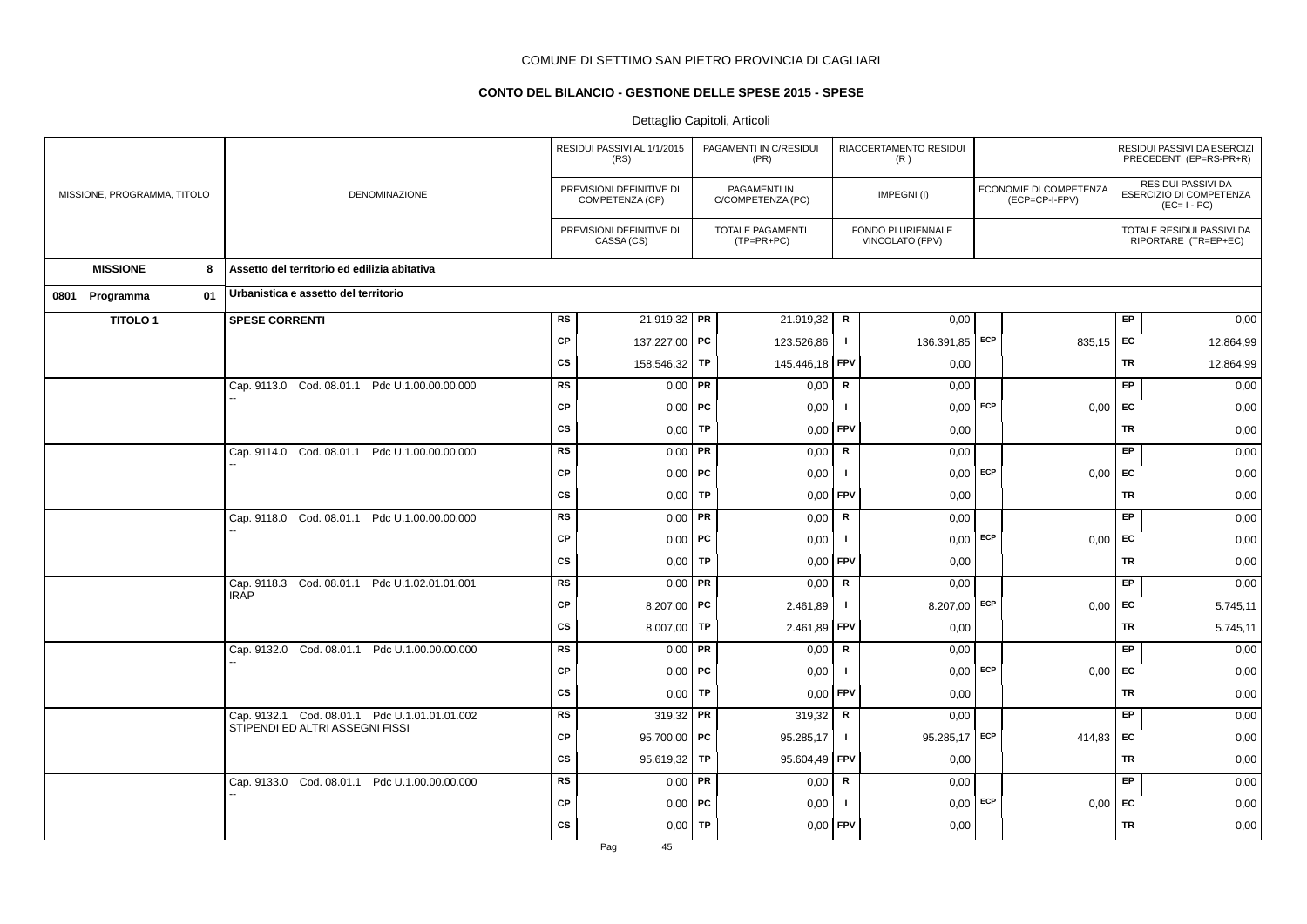## **CONTO DEL BILANCIO - GESTIONE DELLE SPESE 2015 - SPESE**

|                             |                                                                                                       |           | RESIDUI PASSIVI AL 1/1/2015<br>(RS)         |           | PAGAMENTI IN C/RESIDUI<br>(PR)          |                | RIACCERTAMENTO RESIDUI<br>(R)        |     |                                          |           | RESIDUI PASSIVI DA ESERCIZI<br>PRECEDENTI (EP=RS-PR+R)              |
|-----------------------------|-------------------------------------------------------------------------------------------------------|-----------|---------------------------------------------|-----------|-----------------------------------------|----------------|--------------------------------------|-----|------------------------------------------|-----------|---------------------------------------------------------------------|
| MISSIONE, PROGRAMMA, TITOLO | DENOMINAZIONE                                                                                         |           | PREVISIONI DEFINITIVE DI<br>COMPETENZA (CP) |           | PAGAMENTI IN<br>C/COMPETENZA (PC)       |                | IMPEGNI(I)                           |     | ECONOMIE DI COMPETENZA<br>(ECP=CP-I-FPV) |           | <b>RESIDUI PASSIVI DA</b><br>ESERCIZIO DI COMPETENZA<br>$(EC=I-PC)$ |
|                             |                                                                                                       |           | PREVISIONI DEFINITIVE DI<br>CASSA (CS)      |           | <b>TOTALE PAGAMENTI</b><br>$(TP=PR+PC)$ |                | FONDO PLURIENNALE<br>VINCOLATO (FPV) |     |                                          |           | TOTALE RESIDUI PASSIVI DA<br>RIPORTARE (TR=EP+EC)                   |
|                             | Cap. 9133.1 Cod. 08.01.1 Pdc U.1.01.02.01.001<br>ONERI PREVIDENZIALI ASSISTENZIALI E D ASSICURATIVI   | <b>RS</b> | $0.00$ PR                                   |           | 0,00                                    | $\mathsf{R}$   | 0,00                                 |     |                                          | EP        | 0,00                                                                |
|                             | OBBLIGATORI A CARICO ENTE                                                                             | CP        | 26.120,00   PC                              |           | 25.779,80                               | $\mathbf{I}$   | 25.779,80 ECP                        |     | 340,20                                   | EC        | 0,00                                                                |
|                             |                                                                                                       | cs        | 26.120,00                                   | TP        | 25.779,80                               | FPV            | 0,00                                 |     |                                          | <b>TR</b> | 0,00                                                                |
|                             | Cap. 9135.0 Cod. 08.01.1 Pdc U.1.00.00.00.000                                                         | RS        | 0,00                                        | PR        | 0,00                                    | ${\sf R}$      | 0,00                                 |     |                                          | EP.       | 0,00                                                                |
|                             |                                                                                                       | <b>CP</b> | $0,00$   PC                                 |           | 0,00                                    | $\mathbf{I}$   | $0,00$ ECP                           |     | 0,00                                     | EC        | 0,00                                                                |
|                             |                                                                                                       | <b>CS</b> | 0.00 <sub>1</sub>                           | TP        | 0,00                                    | <b>FPV</b>     | 0.00                                 |     |                                          | TR        | 0,00                                                                |
|                             | Cap. 9135.2 Cod. 08.01.1 Pdc U.1.04.01.02.999                                                         | <b>RS</b> | 21.600,00                                   | PR        | 21.600,00                               | R              | 0,00                                 |     |                                          | EP        | 0,00                                                                |
|                             | AUTORITA' D'AMBITO - QUOTA CONSORTILE -                                                               | <b>CP</b> | $7.200,00$ PC                               |           | 0,00                                    | $\mathbf{I}$   | 7.119,88 ECP                         |     | 80,12                                    | EC        | 7.119,88                                                            |
|                             |                                                                                                       | <b>CS</b> | 28.800,00                                   | TP        | 21.600,00                               | FPV            | 0,00                                 |     |                                          | <b>TR</b> | 7.119,88                                                            |
| <b>TITOLO 2</b>             | SPESE IN CONTO CAPITALE                                                                               | RS        | 684.832,48                                  | PR        | 24.493,59                               | $\mathsf R$    | $-660.338.89$                        |     |                                          | EP        | 0,00                                                                |
|                             |                                                                                                       | <b>CP</b> | 773.763,49   PC                             |           | 753.163,53                              | $\mathbf{I}$   | 757.417,25 ECP                       |     | 10.688,87                                | EC        | 4.253,72                                                            |
|                             |                                                                                                       | <b>CS</b> | 798.257,08                                  | TP        | 777.657,12                              | <b>FPV</b>     | 5.657,37                             |     |                                          | TR        | 4.253,72                                                            |
|                             | Cap. 28213.6 Cod. 08.01.2 Pdc U.2.02.01.09.012<br>REALIZZAZIONE INTERVENTI COMPARTO G/13              | <b>RS</b> | 200.000,00 PR                               |           | 0,00                                    | R              | $-200.000,00$                        |     |                                          | EP        | 0,00                                                                |
|                             |                                                                                                       | <b>CP</b> | 0,00                                        | <b>PC</b> | 0,00                                    |                | 0,00                                 | ECP | 0,00                                     | <b>EC</b> | 0,00                                                                |
|                             |                                                                                                       | <b>CS</b> | 0,00                                        | TP        | 0,00                                    | FPV            | 0,00                                 |     |                                          | <b>TR</b> | 0,00                                                                |
|                             | Cap. 28213.7 Cod. 08.01.2 Pdc U.2.02.01.09.012                                                        | <b>RS</b> | 0,00                                        | PR        | 0,00                                    | $\mathbf R$    | 0,00                                 |     |                                          | <b>EP</b> | 0,00                                                                |
|                             | RIQUALIFICAZIONE IMPIANTI ILLUM.PUBBLICA                                                              | <b>CP</b> | 750.000,00 PC                               |           | 749.281,13                              | $\mathbf{I}$   | 749.311,13 ECP                       |     | 688,87                                   | EC        | 30,00                                                               |
|                             |                                                                                                       | <b>CS</b> | 750.000,00 TP                               |           | 749.281,13                              | <b>FPV</b>     | 0,00                                 |     |                                          | <b>TR</b> | 30,00                                                               |
|                             | Cap. 28213.13 Cod. 08.01.2 Pdc U.2.02.01.09.012<br>INTERVENTI VIABILITA' RURALE - CONTRIB. REG.LE-POR | <b>RS</b> | 196.274,10   PR                             |           | 0,00                                    | $\mathsf{R}$   | $-196.274,10$                        |     |                                          | EP        | 0,00                                                                |
|                             |                                                                                                       | <b>CP</b> | 0,00                                        | <b>PC</b> | 0,00                                    | - 1            | 0,00                                 | ECP | 0.00                                     | <b>EC</b> | 0,00                                                                |
|                             |                                                                                                       | <b>CS</b> | 0,00                                        | TP        | 0,00                                    | FPV            | 0,00                                 |     |                                          | <b>TR</b> | 0,00                                                                |
|                             | Cap. 28213.18 Cod. 08.01.2 Pdc U.2.02.01.09.014<br>LAVORI SISTEM. RIO CUNGIAUS POR                    | <b>RS</b> | $0,00$ PR                                   |           | 0,00                                    | R              | 0,00                                 |     |                                          | EP        | 0,00                                                                |
|                             |                                                                                                       | <b>CP</b> | 0,00                                        | PC        | 0,00                                    | $\blacksquare$ | 0,00                                 | ECP | 0,00                                     | <b>EC</b> | 0,00                                                                |
|                             |                                                                                                       | <b>CS</b> | 0,00                                        | TP        | 0,00                                    | FPV            | 0,00                                 |     |                                          | <b>TR</b> | 0,00                                                                |
|                             | Cap. 29118.0 Cod. 08.01.2 Pdc U.2.00.00.00.000                                                        | RS        | 0,00                                        | PR        | 0,00                                    | $\mathsf{R}$   | 0,00                                 |     |                                          | EP        | 0,00                                                                |
|                             |                                                                                                       | CP        | 0,00                                        | <b>PC</b> | 0,00                                    | - 1            | 0,00                                 | ECP | 0,00                                     | EC        | 0,00                                                                |
|                             |                                                                                                       | <b>CS</b> | 0,00                                        | <b>TP</b> | 0,00                                    | FPV            | 0,00                                 |     |                                          | <b>TR</b> | 0,00                                                                |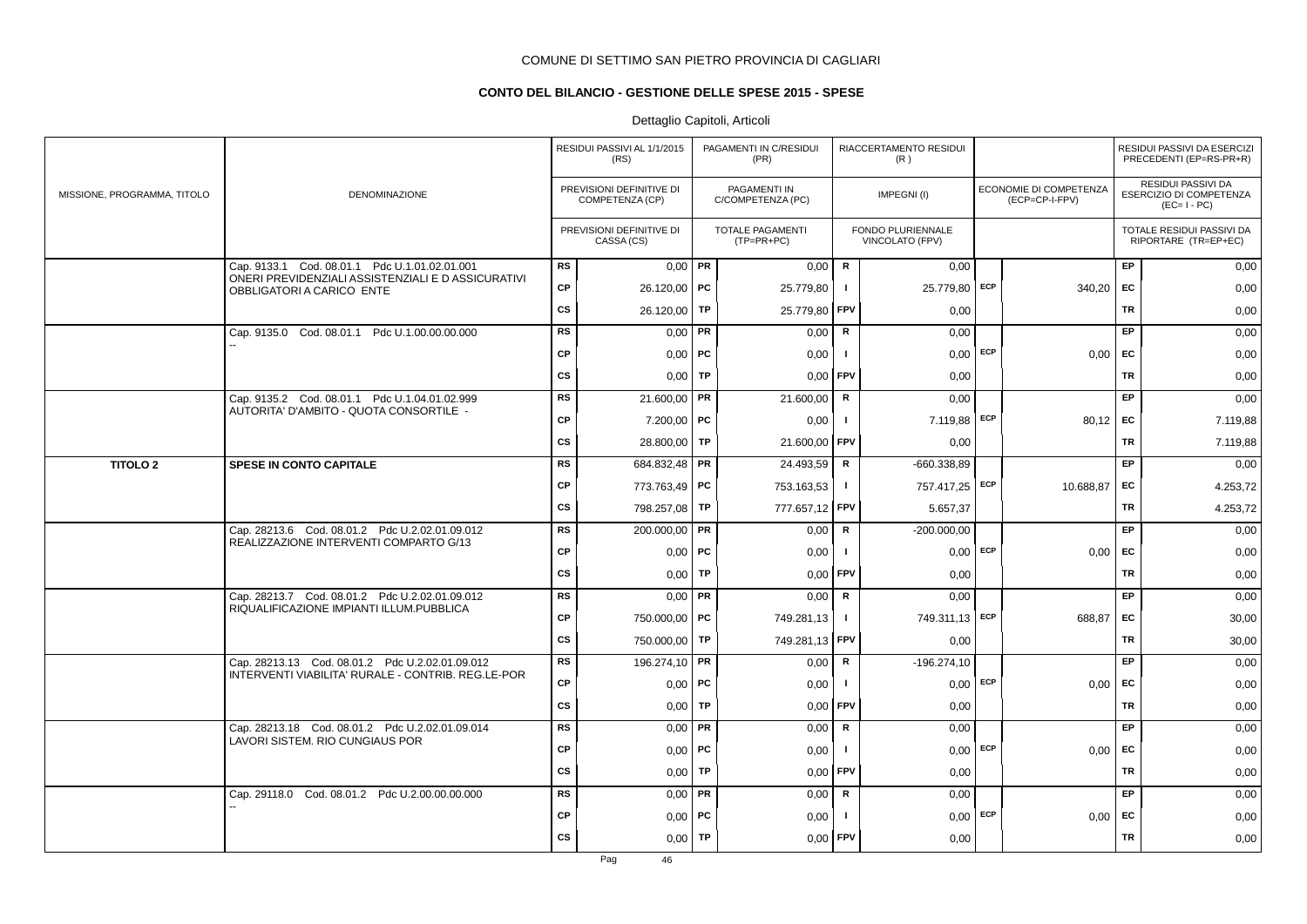## **CONTO DEL BILANCIO - GESTIONE DELLE SPESE 2015 - SPESE**

## Dettaglio Capitoli, Articoli

|                               |                                                                                                 |                        | RESIDUI PASSIVI AL 1/1/2015<br>(RS)         |           | PAGAMENTI IN C/RESIDUI<br>(PR)          |              | RIACCERTAMENTO RESIDUI<br>(R)               |            |                                          |           | RESIDUI PASSIVI DA ESERCIZI<br>PRECEDENTI (EP=RS-PR+R)       |
|-------------------------------|-------------------------------------------------------------------------------------------------|------------------------|---------------------------------------------|-----------|-----------------------------------------|--------------|---------------------------------------------|------------|------------------------------------------|-----------|--------------------------------------------------------------|
| MISSIONE, PROGRAMMA, TITOLO   | <b>DENOMINAZIONE</b>                                                                            |                        | PREVISIONI DEFINITIVE DI<br>COMPETENZA (CP) |           | PAGAMENTI IN<br>C/COMPETENZA (PC)       |              | IMPEGNI(I)                                  |            | ECONOMIE DI COMPETENZA<br>(ECP=CP-I-FPV) |           | RESIDUI PASSIVI DA<br>ESERCIZIO DI COMPETENZA<br>$(EC=I-PC)$ |
|                               |                                                                                                 |                        | PREVISIONI DEFINITIVE DI<br>CASSA (CS)      |           | <b>TOTALE PAGAMENTI</b><br>$(TP=PR+PC)$ |              | <b>FONDO PLURIENNALE</b><br>VINCOLATO (FPV) |            |                                          |           | TOTALE RESIDUI PASSIVI DA<br>RIPORTARE (TR=EP+EC)            |
|                               | Cap. 29118.3 Cod. 08.01.2 Pdc U.2.02.03.05.001<br>ADEGUAMENTO STRUMENTI URBANISTICI FONDO UNICO | <b>RS</b>              | 28.431,51 PR                                |           | 18.103,12                               | R            | $-10.328,39$                                |            |                                          | EP.       | 0,00                                                         |
|                               |                                                                                                 | CP                     | 3.882,40   PC                               |           | 3.882,40                                | $\mathbf{I}$ | $3.882,40$ ECP                              |            | $-1.360,48$                              | EC        | 0,00                                                         |
|                               |                                                                                                 | <b>CS</b>              | 23.346,00                                   | <b>TP</b> | 21.985,52                               | FPV          | 1.360,48                                    |            |                                          | <b>TR</b> | 0,00                                                         |
|                               | Cap. 29118.4 Cod. 08.01.2 Pdc U.2.02.03.05.001                                                  | <b>RS</b>              | 40.076,56 PR                                |           | 6.390,47                                | R            | $-33.686.09$                                |            |                                          | <b>EP</b> | 0,00                                                         |
|                               | ADEGUAMENTO STRUMENTI URBANISTICI-CONTRIB.<br>REG.LE                                            | CP                     | 4.223,72 PC                                 |           | 0,00                                    | $\mathbf{I}$ | 4.223,72                                    | ECP        | $-4.296.89$                              | EC        | 4.223,72                                                     |
|                               |                                                                                                 | cs                     | 14.911,08                                   | TP        | 6.390,47                                | FPV          | 4.296.89                                    |            |                                          | TR        | 4.223,72                                                     |
|                               | Cap. 29118.5003 Cod. 08.01.2 Pdc U.2.05.02.01.001                                               | RS                     | 0,00                                        | l PR      | 0,00                                    | R            | 0,00                                        |            |                                          | <b>EP</b> | 0,00                                                         |
|                               | FONDO PLURIENNALE VINCOLATO - ADEGUAMENTO<br>STRUMENTI URBANISTICI FONDO UNICO                  | CP                     | 1.360,48   PC                               |           | 0,00                                    | $\mathbf{I}$ | $0,00$ ECP                                  |            | 1.360,48                                 | EC        | 0,00                                                         |
|                               |                                                                                                 | <b>CS</b>              | 0,00                                        | <b>TP</b> | 0,00                                    | FPV          | 0,00                                        |            |                                          | TR        | 0,00                                                         |
|                               | Cap. 29118.5004 Cod. 08.01.2 Pdc U.2.05.02.01.001                                               | <b>RS</b>              | 0,00                                        | PR        | 0,00                                    | $\mathsf R$  | 0,00                                        |            |                                          | EP.       | 0,00                                                         |
|                               | FONDO PLURIENNALE VINCOLATO - ADEGUAMENTO<br>STRUMENTI URBANISTICI-CONTRIB. REG.LE              | <b>CP</b>              | 4.296,89   PC                               |           | 0,00                                    |              | $0,00$ ECP                                  |            | 4.296,89                                 | EC        | 0,00                                                         |
|                               |                                                                                                 | <b>CS</b>              | 0.00                                        | <b>TP</b> | 0,00                                    | <b>FPV</b>   | 0,00                                        |            |                                          | <b>TR</b> | 0,00                                                         |
|                               | Cap. 29200.2 Cod. 08.01.2 Pdc U.2.03.02.01.001                                                  | <b>RS</b>              | 132.097,76   PR                             |           | 0,00                                    | R            | $-132.097,76$                               |            |                                          | <b>EP</b> | 0,00                                                         |
|                               | TRASFERIMENTI TUTELA CENTRI STORICI-CONTRIB.<br>REG.LE                                          | CP                     | $0,00$   PC                                 |           | 0,00                                    |              | 0,00                                        | <b>ECP</b> | 0,00                                     | <b>FC</b> | 0,00                                                         |
|                               |                                                                                                 | <b>CS</b>              | 0.001                                       | <b>TP</b> | 0,00                                    | FPV          | 0,00                                        |            |                                          | <b>TR</b> | 0,00                                                         |
|                               | Cap. 29200.3 Cod. 08.01.2 Pdc U.2.03.02.01.001                                                  | <b>RS</b>              | 87.952,55 <b>PR</b>                         |           | 0,00                                    | R            | $-87.952,55$                                |            |                                          | <b>EP</b> | 0,00                                                         |
|                               | RECUPERO CENTRO STORICO-PROGETTO BIDDAS                                                         | CP                     | 10.000,00   PC                              |           | 0,00                                    | $\mathbf{I}$ | $0,00$ ECP                                  |            | 10.000,00                                | EC        | 0,00                                                         |
|                               |                                                                                                 | <b>CS</b>              | 10.000,00                                   | <b>TP</b> | 0,00                                    | FPV          | 0,00                                        |            |                                          | TR        | 0,00                                                         |
|                               | Cap. 29200.5003 Cod. 08.01.2 Pdc U.2.05.02.01.001                                               | <b>RS</b>              | 0,00                                        | PR        | 0,00                                    | R            | 0,00                                        |            |                                          | EP        | 0,00                                                         |
|                               | FONDO PLURIENNALE VINCOLATO - RECUPERO CENTRO<br>STORICO-PROGETTO BIDDAS                        | CP                     | $0,00$   PC                                 |           | 0,00                                    |              | 0,00                                        | ECP        | 0,00                                     | EC        | 0,00                                                         |
|                               |                                                                                                 | <b>CS</b>              | 0.00                                        | <b>TP</b> | 0.00                                    | FPV          | 0,00                                        |            |                                          | <b>TR</b> | 0,00                                                         |
| 01<br><b>Totale Programma</b> | Urbanistica e assetto del territorio                                                            | <b>RS</b>              | 706.751,80                                  | PR        | 46.412,91                               | R            | $-660.338.89$                               |            |                                          | EP.       | 0,00                                                         |
|                               |                                                                                                 | <b>CP</b>              | 910.990,49   PC                             |           | 876.690,39                              | п.           | 893.809,10 ECP                              |            | 11.524,02 EC                             |           | 17.118,71                                                    |
|                               |                                                                                                 | $\overline{\text{CS}}$ | 956.803,40 TP                               |           | 923.103,30                              | FPV          | 5.657,37                                    |            |                                          | TR        | 17.118,71                                                    |
| 02<br>0802 Programma          | Edilizia residenziale pubblica e locale e piani di edilizia economico-popolare                  |                        |                                             |           |                                         |              |                                             |            |                                          |           |                                                              |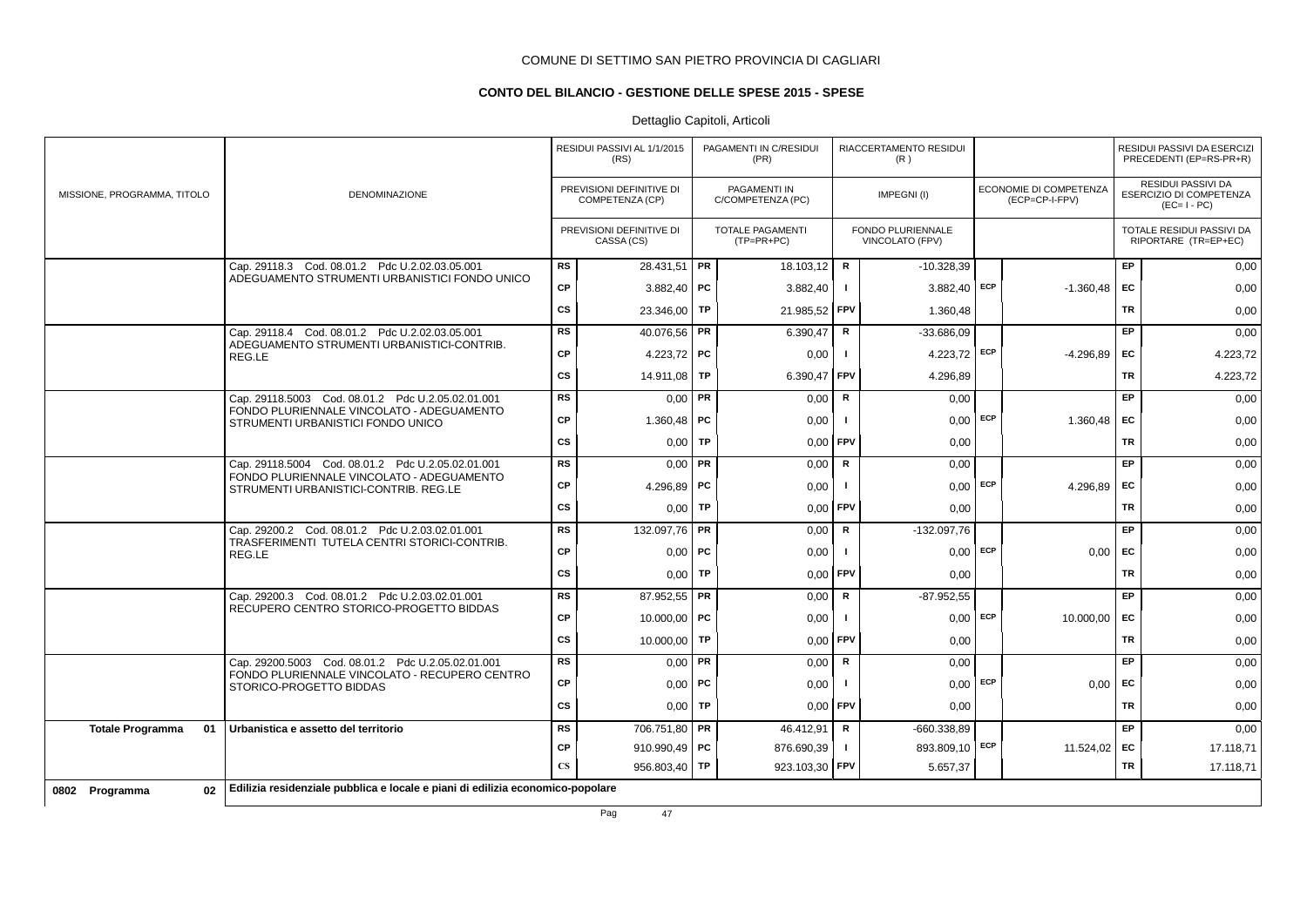## **CONTO DEL BILANCIO - GESTIONE DELLE SPESE 2015 - SPESE**

|                             |                                                                            |           | RESIDUI PASSIVI AL 1/1/2015<br>(RS)         |           | PAGAMENTI IN C/RESIDUI<br>(PR)    |                | RIACCERTAMENTO RESIDUI<br>(R)        |     |                                          |           | RESIDUI PASSIVI DA ESERCIZI<br>PRECEDENTI (EP=RS-PR+R)              |
|-----------------------------|----------------------------------------------------------------------------|-----------|---------------------------------------------|-----------|-----------------------------------|----------------|--------------------------------------|-----|------------------------------------------|-----------|---------------------------------------------------------------------|
| MISSIONE, PROGRAMMA, TITOLO | DENOMINAZIONE                                                              |           | PREVISIONI DEFINITIVE DI<br>COMPETENZA (CP) |           | PAGAMENTI IN<br>C/COMPETENZA (PC) |                | IMPEGNI(I)                           |     | ECONOMIE DI COMPETENZA<br>(ECP=CP-I-FPV) |           | <b>RESIDUI PASSIVI DA</b><br>ESERCIZIO DI COMPETENZA<br>$(EC=I-PC)$ |
|                             |                                                                            |           | PREVISIONI DEFINITIVE DI<br>CASSA (CS)      |           | TOTALE PAGAMENTI<br>$(TP=PR+PC)$  |                | FONDO PLURIENNALE<br>VINCOLATO (FPV) |     |                                          |           | TOTALE RESIDUI PASSIVI DA<br>RIPORTARE (TR=EP+EC)                   |
| <b>TITOLO1</b>              | <b>SPESE CORRENTI</b>                                                      | RS        | 36.682,08 PR                                |           | 9.626,27                          | R              | $-27.055,81$                         |     |                                          | EP.       | 0,00                                                                |
|                             |                                                                            | <b>CP</b> | $9.694,33$ PC                               |           | 8.774,91                          | $\blacksquare$ | 8.774,91                             | ECP | $919,42$ EC                              |           | 0,00                                                                |
|                             |                                                                            | <b>CS</b> | 14.342,27 TP                                |           | 18.401,18                         | FPV            | 0,00                                 |     |                                          | <b>TR</b> | 0,00                                                                |
|                             | Cap. 9215.0 Cod. 08.02.1 Pdc U.1.00.00.00.000                              | <b>RS</b> | 0,00                                        | PR        | 0,00                              | ${\sf R}$      | 0,00                                 |     |                                          | EP        | 0,00                                                                |
|                             |                                                                            | <b>CP</b> | $0,00$   PC                                 |           | 0,00                              | $\mathbf{I}$   | $0,00$ ECP                           |     | 0,00                                     | EC        | 0,00                                                                |
|                             |                                                                            | <b>CS</b> | $0,00$ TP                                   |           | 0,00                              | FPV            | 0,00                                 |     |                                          | TR        | 0,00                                                                |
|                             | Cap. 9236.0 Cod. 08.02.1 Pdc U.1.00.00.00.000                              | <b>RS</b> | $0,00$ PR                                   |           | 0,00                              | R              | 0,00                                 |     |                                          | EP        | 0,00                                                                |
|                             |                                                                            | <b>CP</b> | $0,00$   PC                                 |           | 0,00                              | $\mathbf{I}$   | $0,00$ ECP                           |     | 0,00                                     | EC        | 0,00                                                                |
|                             |                                                                            | <b>CS</b> | 0,00                                        | TP        | 0.00                              | <b>FPV</b>     | 0,00                                 |     |                                          | TR        | 0,00                                                                |
|                             | Cap. 9236.2 Cod. 08.02.1 Pdc U.1.04.02.05.999                              | <b>RS</b> | $9.626,27$ PR                               |           | 9.626,27                          | R              | 0,00                                 |     |                                          | EP        | 0,00                                                                |
|                             | INTEGRAZIONE CANONE DI LOCAZIONE PER I CONDUTTORI<br>MENO ABBIENTI.        | <b>CP</b> | $0,00$   PC                                 |           | 0,00                              | $\mathbf{I}$   | $0,00$ ECP                           |     | 0.00                                     | <b>EC</b> | 0,00                                                                |
|                             |                                                                            | <b>CS</b> | 9.626,27                                    | TP        | 9.626,27                          | FPV            | 0,00                                 |     |                                          | <b>TR</b> | 0,00                                                                |
|                             | Cap. 9236.3 Cod. 08.02.1 Pdc U.1.04.02.02.999                              | <b>RS</b> | 27.055,81 PR                                |           | 0,00                              | ${\sf R}$      | $-27.055,81$                         |     |                                          | EP        | 0,00                                                                |
|                             | ELIMINAZIONE BARRIERE ARCHITETTONIC HE CON<br>CONTRIBUTO REG.LE EX L.13/89 | <b>CP</b> | 918,33   PC                                 |           | 0,00                              | -1             | 0,00                                 | ECP | 918,33 EC                                |           | 0,00                                                                |
|                             |                                                                            | <b>CS</b> | 0,00                                        | TP        | 0,00                              | FPV            | 0,00                                 |     |                                          | <b>TR</b> | 0,00                                                                |
|                             | Cap. 9237.0 Cod. 08.02.1 Pdc U.1.00.00.00.000                              | <b>RS</b> | $0,00$ PR                                   |           | 0,00                              | $\mathsf{R}$   | 0,00                                 |     |                                          | EP.       | 0,00                                                                |
|                             |                                                                            | <b>CP</b> | $0,00$   PC                                 |           | 0,00                              | -1             | 0,00                                 | ECP | 0,00                                     | <b>EC</b> | 0,00                                                                |
|                             |                                                                            | <b>CS</b> | $0,00$ TP                                   |           | 0,00                              | FPV            | 0,00                                 |     |                                          | TR        | 0,00                                                                |
|                             | Cap. 9237.1 Cod. 08.02.1 Pdc U.1.07.05.04.003                              | <b>RS</b> | $0,00$ PR                                   |           | 0,00                              | R              | 0,00                                 |     |                                          | EP        | 0,00                                                                |
|                             | INTERESSI PASSIVI E ONERI SU MUTUI                                         | <b>CP</b> | 8.776,00   PC                               |           | 8.774,91                          | $\mathbf{I}$   | 8.774,91                             | ECP | 1,09                                     | <b>EC</b> | 0,00                                                                |
|                             |                                                                            | <b>CS</b> | 4.716,00   TP                               |           | 8.774,91                          | <b>FPV</b>     | 0,00                                 |     |                                          | <b>TR</b> | 0,00                                                                |
| <b>TITOLO 2</b>             | SPESE IN CONTO CAPITALE                                                    | <b>RS</b> | 769.290,68 <b>PR</b>                        |           | 57.872,60                         | R              | $-711.418,08$                        |     |                                          | EP        | 0,00                                                                |
|                             |                                                                            | <b>CP</b> | 220.144,92 <b>PC</b>                        |           | 108.974,35                        | п.             | 108.974,35   ECP                     |     | 28.416,63                                | EC        | 0,00                                                                |
|                             |                                                                            | <b>CS</b> | 644.095,46                                  | TP        | 166.846,95                        | <b>FPV</b>     | 82.753,94                            |     |                                          | <b>TR</b> | 0,00                                                                |
|                             | Cap. 29214.0 Cod. 08.02.2 Pdc U.2.00.00.00.000                             | <b>RS</b> | 0,00                                        | <b>PR</b> | 0,00                              | R              | 0,00                                 |     |                                          | EP        | 0,00                                                                |
|                             |                                                                            | <b>CP</b> | $0,00$   PC                                 |           | 0,00                              | $\mathbf{I}$   | 0,00                                 | ECP | 0,00                                     | EC        | 0,00                                                                |
|                             |                                                                            | <b>CS</b> | 0,00                                        | <b>TP</b> | 0,00                              | FPV            | 0,00                                 |     |                                          | <b>TR</b> | 0,00                                                                |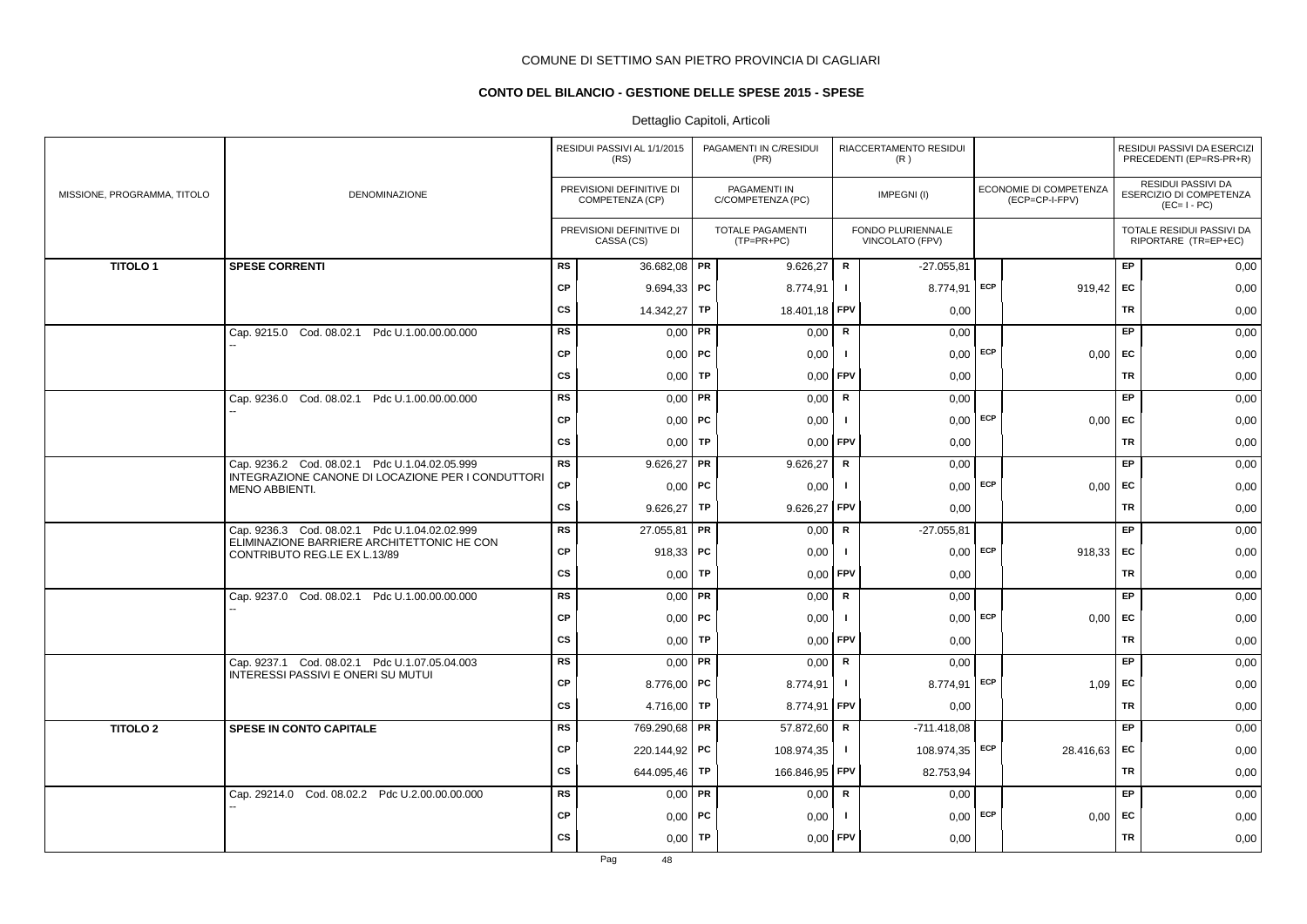## **CONTO DEL BILANCIO - GESTIONE DELLE SPESE 2015 - SPESE**

|                             |                                                                                                                      |           | RESIDUI PASSIVI AL 1/1/2015<br>(RS)         |    | PAGAMENTI IN C/RESIDUI<br>(PR)          |                | RIACCERTAMENTO RESIDUI<br>(R)               |                                          |           | RESIDUI PASSIVI DA ESERCIZI<br>PRECEDENTI (EP=RS-PR+R)       |
|-----------------------------|----------------------------------------------------------------------------------------------------------------------|-----------|---------------------------------------------|----|-----------------------------------------|----------------|---------------------------------------------|------------------------------------------|-----------|--------------------------------------------------------------|
| MISSIONE, PROGRAMMA, TITOLO | DENOMINAZIONE                                                                                                        |           | PREVISIONI DEFINITIVE DI<br>COMPETENZA (CP) |    | PAGAMENTI IN<br>C/COMPETENZA (PC)       |                | IMPEGNI(I)                                  | ECONOMIE DI COMPETENZA<br>(ECP=CP-I-FPV) |           | RESIDUI PASSIVI DA<br>ESERCIZIO DI COMPETENZA<br>$(EC=I-PC)$ |
|                             |                                                                                                                      |           | PREVISIONI DEFINITIVE DI<br>CASSA (CS)      |    | <b>TOTALE PAGAMENTI</b><br>$(TP=PR+PC)$ |                | <b>FONDO PLURIENNALE</b><br>VINCOLATO (FPV) |                                          |           | TOTALE RESIDUI PASSIVI DA<br>RIPORTARE (TR=EP+EC)            |
|                             | Cap. 29214.1 Cod. 08.02.2 Pdc U.2.02.01.09.012                                                                       | <b>RS</b> | 23.149,29 PR                                |    | 0,00                                    | $\mathsf{R}$   | $-23.149.29$                                |                                          | EP        | 0,00                                                         |
|                             | REALIZZAZIONE P.E.E.P. COMPARTO C/4                                                                                  | <b>CP</b> | 0,00                                        | PC | 0,00                                    |                | $0,00$ ECP                                  | 0,00                                     | EC        | 0,00                                                         |
|                             |                                                                                                                      | cs        | 0,00                                        | TP | 0,00                                    | <b>FPV</b>     | 0,00                                        |                                          | <b>TR</b> | 0,00                                                         |
|                             | Cap. 29214.2 Cod. 08.02.2 Pdc U.2.02.01.09.012                                                                       | <b>RS</b> | 1.827,58                                    | PR | 0,00                                    | R              | $-1.827,58$                                 |                                          | <b>EP</b> | 0,00                                                         |
|                             | REALIZZAZIONE PEEP COMPARTO C/1 "SAN PIETRO"                                                                         | <b>CP</b> | $0,00$   PC                                 |    | 0,00                                    | $\blacksquare$ | $0,00$ ECP                                  | $0,00$   EC                              |           | 0,00                                                         |
|                             |                                                                                                                      | CS        | 0,00                                        | TP | 0,00                                    | <b>FPV</b>     | 0,00                                        |                                          | <b>TR</b> | 0,00                                                         |
|                             | Cap. 29214.3 Cod. 08.02.2 Pdc U.2.02.01.09.012                                                                       | <b>RS</b> | 5.364,69                                    | PR | 0,00                                    | $\mathsf{R}$   | $-5.364,69$                                 |                                          | EP        | 0,00                                                         |
|                             | REALIZZAZIONE P.E.E.P. COMPARTO C/8                                                                                  | <b>CP</b> | $0,00$   PC                                 |    | 0,00                                    | $\blacksquare$ | $0,00$ ECP                                  | $0,00$ EC                                |           | 0,00                                                         |
|                             |                                                                                                                      | cs        | 0,00                                        | TP | 0,00                                    | FPV            | 0,00                                        |                                          | <b>TR</b> | 0,00                                                         |
|                             | Cap. 29214.4 Cod. 08.02.2 Pdc U.2.02.01.09.012                                                                       | <b>RS</b> | 90.854.44                                   | PR | 0,00                                    | R              | $-90.854.44$                                |                                          | EP        | 0,00                                                         |
|                             | REALIZZAZIONE P.E.E.P. COMPARTO C/15                                                                                 | <b>CP</b> | 29.000,00   PC                              |    | 28.433,25                               | $\mathbf{I}$   | 28.433,25 ECP                               | 566,75 EC                                |           | 0,00                                                         |
|                             |                                                                                                                      | CS        | $0,00$ TP                                   |    | 28.433,25 FPV                           |                | 0,00                                        |                                          | <b>TR</b> | 0,00                                                         |
|                             | Cap. 29214.5 Cod. 08.02.2 Pdc U.2.02.01.09.999                                                                       | <b>RS</b> | 1.465,74                                    | PR | 0,00                                    | R              | $-1.465,74$                                 |                                          | EP        | 0,00                                                         |
|                             | PROGETTO RECUPERO URBANO - PEEP VIA SINNAI<br>-CONTRIB. REG.LE                                                       | <b>CP</b> | 0,00                                        | PC | 0,00                                    |                | $0,00$ ECP                                  | $0,00$ EC                                |           | 0,00                                                         |
|                             |                                                                                                                      | <b>CS</b> | 0,00                                        | TP | 0,00                                    | <b>FPV</b>     | 0,00                                        |                                          | TR        | 0,00                                                         |
|                             | Cap. 29214.7 Cod. 08.02.2 Pdc U.2.02.01.09.999                                                                       | <b>RS</b> | 2.533,48                                    | PR | 0,00                                    | $\mathsf{R}$   | $-2.533,48$                                 |                                          | EP        | 0,00                                                         |
|                             | PROGETTO RECUPERO URBANO - PEEP VIA SINNAI -QUOTA<br>ENTE RISORSA CONGUAGLI PEEP                                     | <b>CP</b> | 0,00                                        | PC | 0,00                                    |                | $0,00$ ECP                                  | 0,00                                     | EC        | 0,00                                                         |
|                             |                                                                                                                      | <b>CS</b> | 0,00                                        | TP | 0,00                                    | <b>FPV</b>     | 0,00                                        |                                          | <b>TR</b> | 0,00                                                         |
|                             | Cap. 29214.9 Cod. 08.02.2 Pdc U.2.02.01.09.012                                                                       | RS        | $0,00$ PR                                   |    | 0,00                                    | R              | 0,00                                        |                                          | <b>EP</b> | 0,00                                                         |
|                             | REALIZZAZIONE PEEP-COMPARTO C/15-MUTUO FONDO<br><b>ROTAZIONE</b>                                                     | <b>CP</b> | $0,00$   PC                                 |    | 0,00                                    |                | $0,00$ ECP                                  | 0,00                                     | EC        | 0,00                                                         |
|                             |                                                                                                                      | CS        | 0,00                                        | TP | 0,00                                    | <b>FPV</b>     | 0,00                                        |                                          | TR        | 0,00                                                         |
|                             | Cap. 29214.11 Cod. 08.02.2 Pdc U.2.02.01.09.012                                                                      | <b>RS</b> | 63.606,50                                   | PR | 0,00                                    | R              | $-63.606,50$                                |                                          | EP        | 0,00                                                         |
|                             | REALIZZAZIONE PEEP COMPARTO C/18-LE MIMOSE                                                                           | <b>CP</b> | 27.849,88                                   | PC | 0,00                                    | - 1            | $0,00$ ECP                                  | $-35.756.62$                             | EC        | 0,00                                                         |
|                             |                                                                                                                      | CS        | 63.606,50                                   | TP | 0,00                                    | <b>FPV</b>     | 63.606,50                                   |                                          | <b>TR</b> | 0,00                                                         |
|                             | Cap. 29214.12 Cod. 08.02.2 Pdc U.2.02.01.09.012<br>REALIZZ. PEEP COMP. C/1 E LOTIZZAZIONE "LA<br><b>GENZIANELLA"</b> | <b>RS</b> | 580.488,96                                  | PR | 57.872,60                               | R              | $-522.616,36$                               |                                          | EP        | 0,00                                                         |
|                             |                                                                                                                      | <b>CP</b> | 80.541,10   PC                              |    | 80.541,10                               |                | 80.541,10 ECP                               | $-19.147,44$                             | EC        | 0,00                                                         |
|                             |                                                                                                                      | <b>CS</b> | 580.488,96   TP                             |    | 138.413,70 FPV                          |                | 19.147,44                                   |                                          | <b>TR</b> | 0,00                                                         |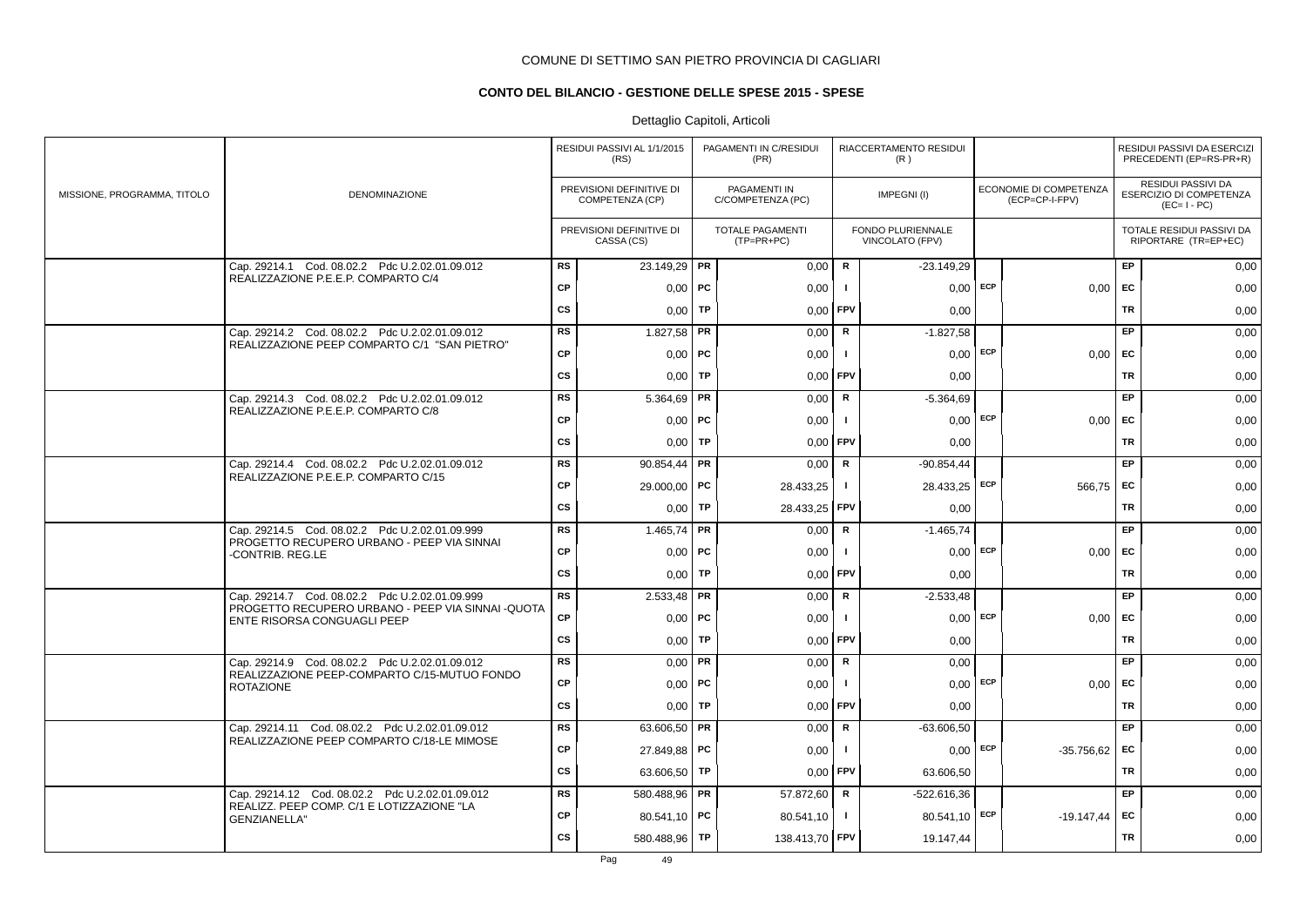## **CONTO DEL BILANCIO - GESTIONE DELLE SPESE 2015 - SPESE**

## Dettaglio Capitoli, Articoli

|                               |                                                                                          |                        | RESIDUI PASSIVI AL 1/1/2015<br>(RS)         | PAGAMENTI IN C/RESIDUI<br>(PR)           |                         | RIACCERTAMENTO RESIDUI<br>(R)        |     |                                                 |           | RESIDUI PASSIVI DA ESERCIZI<br>PRECEDENTI (EP=RS-PR+R)              |
|-------------------------------|------------------------------------------------------------------------------------------|------------------------|---------------------------------------------|------------------------------------------|-------------------------|--------------------------------------|-----|-------------------------------------------------|-----------|---------------------------------------------------------------------|
| MISSIONE, PROGRAMMA, TITOLO   | <b>DENOMINAZIONE</b>                                                                     |                        | PREVISIONI DEFINITIVE DI<br>COMPETENZA (CP) | <b>PAGAMENTI IN</b><br>C/COMPETENZA (PC) |                         | IMPEGNI(I)                           |     | <b>ECONOMIE DI COMPETENZA</b><br>(ECP=CP-I-FPV) |           | <b>RESIDUI PASSIVI DA</b><br>ESERCIZIO DI COMPETENZA<br>$(EC=I-PC)$ |
|                               |                                                                                          |                        | PREVISIONI DEFINITIVE DI<br>CASSA (CS)      | <b>TOTALE PAGAMENTI</b><br>$(TP=PR+PC)$  |                         | FONDO PLURIENNALE<br>VINCOLATO (FPV) |     |                                                 |           | TOTALE RESIDUI PASSIVI DA<br>RIPORTARE (TR=EP+EC)                   |
|                               | Cap. 29214.5011 Cod. 08.02.2 Pdc U.2.05.02.01.001                                        | <b>RS</b>              | $0,00$ PR                                   | 0,00                                     | R                       | 0,00                                 |     |                                                 | EP        | 0,00                                                                |
|                               | FONDO PLURIENNALE VINCOLATO - REALIZZAZIONE PEEP<br>COMPARTO C/18-LE MIMOSE              | CP                     | 63.606,50   PC                              | 0,00                                     |                         | 0,00                                 | ECP | 63.606,50                                       | EC        | 0,00                                                                |
|                               |                                                                                          | CS                     | $0,00$ TP                                   | 0,00                                     | FPV                     | 0,00                                 |     |                                                 | <b>TR</b> | 0,00                                                                |
|                               | Cap. 29214.5012 Cod. 08.02.2 Pdc U.2.05.02.01.001                                        | <b>RS</b>              | $0,00$ PR                                   | 0,00                                     | R                       | 0,00                                 |     |                                                 | EP        | 0,00                                                                |
|                               | FONDO PLURIENNALE VINCOLATO - REALIZZ. PEEP COMP.<br>C/1 E LOTIZZAZIONE "LA GENZIANELLA" | CP                     | 19.147.44 PC                                | 0,00                                     |                         | $0,00$ ECP                           |     | 19.147.44                                       | EC        | 0,00                                                                |
|                               |                                                                                          | CS                     | $0,00$ TP                                   | 0,00                                     | FPV                     | 0,00                                 |     |                                                 | <b>TR</b> | 0,00                                                                |
|                               | Cap. 29215.0 Cod. 08.02.2 Pdc U.2.00.00.00.000                                           | <b>RS</b>              | $0,00$ PR                                   | 0,00                                     | $\mathsf{R}$            | 0,00                                 |     |                                                 | EP        | 0,00                                                                |
|                               |                                                                                          | <b>CP</b>              | $0,00$ PC                                   | 0,00                                     |                         | $0,00$ ECP                           |     | 0,00                                            | <b>FC</b> | 0,00                                                                |
|                               |                                                                                          | CS                     | $0,00$ TP                                   | 0,00                                     | <b>FPV</b>              | 0,00                                 |     |                                                 | <b>TR</b> | 0,00                                                                |
|                               | Cap. 29219.0 Cod. 08.02.2 Pdc U.2.00.00.00.000                                           | <b>RS</b>              | $0,00$ PR                                   | 0,00                                     | $\mathsf R$             | 0,00                                 |     |                                                 | EP        | 0,00                                                                |
|                               |                                                                                          | <b>CP</b>              | $0,00$ PC                                   | 0,00                                     |                         | $0.00$ ECP                           |     | 0,00                                            | EC        | 0,00                                                                |
|                               |                                                                                          | CS                     | $0,00$ TP                                   | 0,00                                     | FPV                     | 0,00                                 |     |                                                 | <b>TR</b> | 0,00                                                                |
| 02<br><b>Totale Programma</b> | Edilizia residenziale pubblica e locale e piani di edilizia                              | <b>RS</b>              | 805.972,76 PR                               | 67.498,87                                | R                       | -738.473,89                          |     |                                                 | <b>EP</b> | 0,00                                                                |
|                               | economico-popolare                                                                       | <b>CP</b>              | 229.839,25 PC                               | 117.749,26                               |                         | 117.749,26                           | ECP | 29.336,05                                       | EC        | 0,00                                                                |
|                               |                                                                                          | $\mathbf{C}\mathbf{S}$ | 658.437,73 TP                               | 185.248,13   FPV                         |                         | 82.753,94                            |     |                                                 | <b>TR</b> | 0,00                                                                |
| <b>TOTALE MISSIONE</b><br>8   | Assetto del territorio ed edilizia abitativa                                             | <b>RS</b>              | 1.512.724,56 PR                             | 113.911,78                               | $\overline{\mathbf{R}}$ | $-1.398.812,78$                      |     |                                                 | <b>EP</b> | 0,00                                                                |
|                               |                                                                                          | <b>CP</b>              | 1.140.829,74   PC                           | 994.439,65                               |                         | $1.011.558,36$ ECP                   |     | 40.860,07                                       | EC        | 17.118,71                                                           |
|                               |                                                                                          | cs                     | $1.615.241.13$ TP                           | 1.108.351,43   FPV                       |                         | 88.411,31                            |     |                                                 | <b>TR</b> | 17.118,71                                                           |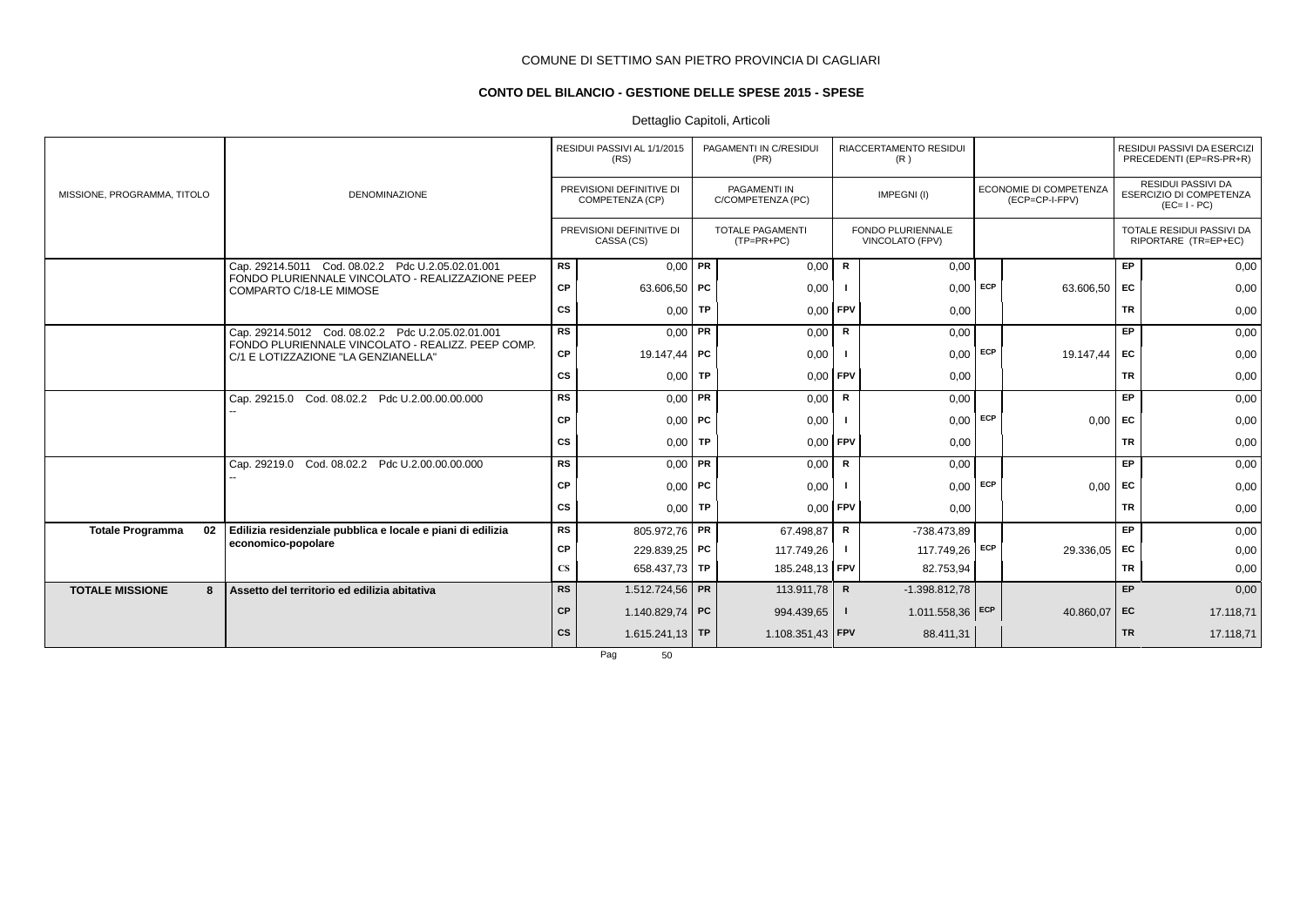## **CONTO DEL BILANCIO - GESTIONE DELLE SPESE 2015 - SPESE**

|                               |                                                              |               | RESIDUI PASSIVI AL 1/1/2015<br>(RS)         |           | PAGAMENTI IN C/RESIDUI<br>(PR)    |              | RIACCERTAMENTO RESIDUI<br>(R)        |     |                                          |           | RESIDUI PASSIVI DA ESERCIZI<br>PRECEDENTI (EP=RS-PR+R)       |
|-------------------------------|--------------------------------------------------------------|---------------|---------------------------------------------|-----------|-----------------------------------|--------------|--------------------------------------|-----|------------------------------------------|-----------|--------------------------------------------------------------|
| MISSIONE, PROGRAMMA, TITOLO   | <b>DENOMINAZIONE</b>                                         |               | PREVISIONI DEFINITIVE DI<br>COMPETENZA (CP) |           | PAGAMENTI IN<br>C/COMPETENZA (PC) |              | IMPEGNI(I)                           |     | ECONOMIE DI COMPETENZA<br>(ECP=CP-I-FPV) |           | RESIDUI PASSIVI DA<br>ESERCIZIO DI COMPETENZA<br>$(EC=I-PC)$ |
|                               |                                                              |               | PREVISIONI DEFINITIVE DI<br>CASSA (CS)      |           | TOTALE PAGAMENTI<br>(TP=PR+PC)    |              | FONDO PLURIENNALE<br>VINCOLATO (FPV) |     |                                          |           | TOTALE RESIDUI PASSIVI DA<br>RIPORTARE (TR=EP+EC)            |
| <b>MISSIONE</b><br>9          | Sviluppo sostenibile e tutela del territorio e dell'ambiente |               |                                             |           |                                   |              |                                      |     |                                          |           |                                                              |
| 02<br>0902 Programma          | Tutela, valorizzazione e recupero ambientale                 |               |                                             |           |                                   |              |                                      |     |                                          |           |                                                              |
| <b>TITOLO1</b>                | <b>SPESE CORRENTI</b>                                        | <b>RS</b>     | 472,89 PR                                   |           | 472,89                            | $\mathsf R$  | 0,00                                 |     |                                          | EP.       | 0,00                                                         |
|                               |                                                              | <b>CP</b>     | 104.513,00 PC                               |           | 94.629,61                         | $\mathbf{I}$ | 103.683,37 ECP                       |     | 829,63 EC                                |           | 9.053,76                                                     |
|                               |                                                              | <b>CS</b>     | 104.985,89 TP                               |           | 95.102,50                         | <b>FPV</b>   | 0,00                                 |     |                                          | <b>TR</b> | 9.053,76                                                     |
|                               | Cap. 9618.1 Cod. 09.02.1 Pdc U.1.03.01.02.999                | <b>RS</b>     | $0,00$ PR                                   |           | 0,00                              | $\mathsf{R}$ | 0,00                                 |     |                                          | EP        | 0,00                                                         |
|                               | <b>GESTIONE PARCHI E GIARDINI - ACQUIS TO DI BENI</b>        | <b>CP</b>     | 1.000,00   PC                               |           | 650,00                            | $\mathbf{I}$ | $650,00$ ECP                         |     | 350,00                                   | <b>FC</b> | 0,00                                                         |
|                               |                                                              | <b>CS</b>     | 1.000,00   TP                               |           | 650,00                            | <b>FPV</b>   | 0,00                                 |     |                                          | TR        | 0,00                                                         |
|                               | Cap. 9619.4 Cod. 09.02.1 Pdc U.1.03.02.99.999                | <b>RS</b>     | 472,89                                      | <b>PR</b> | 472,89                            | R            | 0,00                                 |     |                                          | EP        | 0,00                                                         |
|                               | <b>GESTIONE PARCHI E GIARDINI -</b>                          | <b>CP</b>     | $0,00$ PC                                   |           | 0,00                              | $\mathbf{I}$ | 0,00                                 | ECP | 0,00                                     | <b>FC</b> | 0,00                                                         |
|                               |                                                              | <b>CS</b>     | 472,89 TP                                   |           | 472,89                            | <b>FPV</b>   | 0,00                                 |     |                                          | <b>TR</b> | 0,00                                                         |
|                               | Cap. 9619.7 Cod. 09.02.1 Pdc U.1.03.02.99.999                | <b>RS</b>     | $0,00$ PR                                   |           | 0,00                              | R            | 0,00                                 |     |                                          | EP        | 0,00                                                         |
|                               | PROGETTO MANUTENZIONE VERDE FONDO UNICO                      | CP            | 95.013,00   PC                              |           | 89.867,64                         | $\mathbf{I}$ | 95.007,50 ECP                        |     | 5,50                                     | EC        | 5.139,86                                                     |
|                               |                                                              | <b>CS</b>     | 95.013,00 TP                                |           | 89.867,64                         | FPV          | 0,00                                 |     |                                          | <b>TR</b> | 5.139,86                                                     |
|                               | Cap. 9619.8 Cod. 09.02.1 Pdc U.1.03.02.05.005                | <b>RS</b>     | $0,00$ PR                                   |           | 0,00                              | R            | 0,00                                 |     |                                          | EP        | 0,00                                                         |
|                               | Acqua                                                        | <b>CP</b>     | $2.500,00$ PC                               |           | 295,46                            | $\mathbf{I}$ | $2.111,19$ ECP                       |     | 388,81                                   | <b>FC</b> | 1.815,73                                                     |
|                               |                                                              | <b>CS</b>     | 2.500,00                                    | TP        | 295,46                            | <b>FPV</b>   | 0,00                                 |     |                                          | TR        | 1.815,73                                                     |
|                               | Cap. 9619.9 Cod. 09.02.1 Pdc U.1.03.02.05.004                | <b>RS</b>     | $0,00$ PR                                   |           | 0,00                              | R            | 0,00                                 |     |                                          | EP        | 0,00                                                         |
|                               | Energia elettrica                                            | <b>CP</b>     | 6.000,00   PC                               |           | 3.816,51                          | $\mathbf{I}$ | $5.914,68$ ECP                       |     | 85,32                                    | <b>EC</b> | 2.098,17                                                     |
|                               |                                                              | <b>CS</b>     | 6.000,00   TP                               |           | 3.816,51                          | <b>FPV</b>   | 0,00                                 |     |                                          | <b>TR</b> | 2.098,17                                                     |
| <b>Totale Programma</b><br>02 | Tutela, valorizzazione e recupero ambientale                 | RS            | 472,89   PR                                 |           | 472,89                            | $\mathsf R$  | 0,00                                 |     |                                          | EP        | 0,00                                                         |
|                               |                                                              | <b>CP</b>     | 104.513,00 PC                               |           | 94.629,61                         | $\mathbf{I}$ | 103.683,37 ECP                       |     | 829,63 EC                                |           | 9.053,76                                                     |
|                               |                                                              | $\mathbf{CS}$ | 104.985,89 TP                               |           | 95.102,50                         | <b>FPV</b>   | 0,00                                 |     |                                          | TR        | 9.053,76                                                     |
| 03<br>0903 Programma          | Rifiuti                                                      |               |                                             |           |                                   |              |                                      |     |                                          |           |                                                              |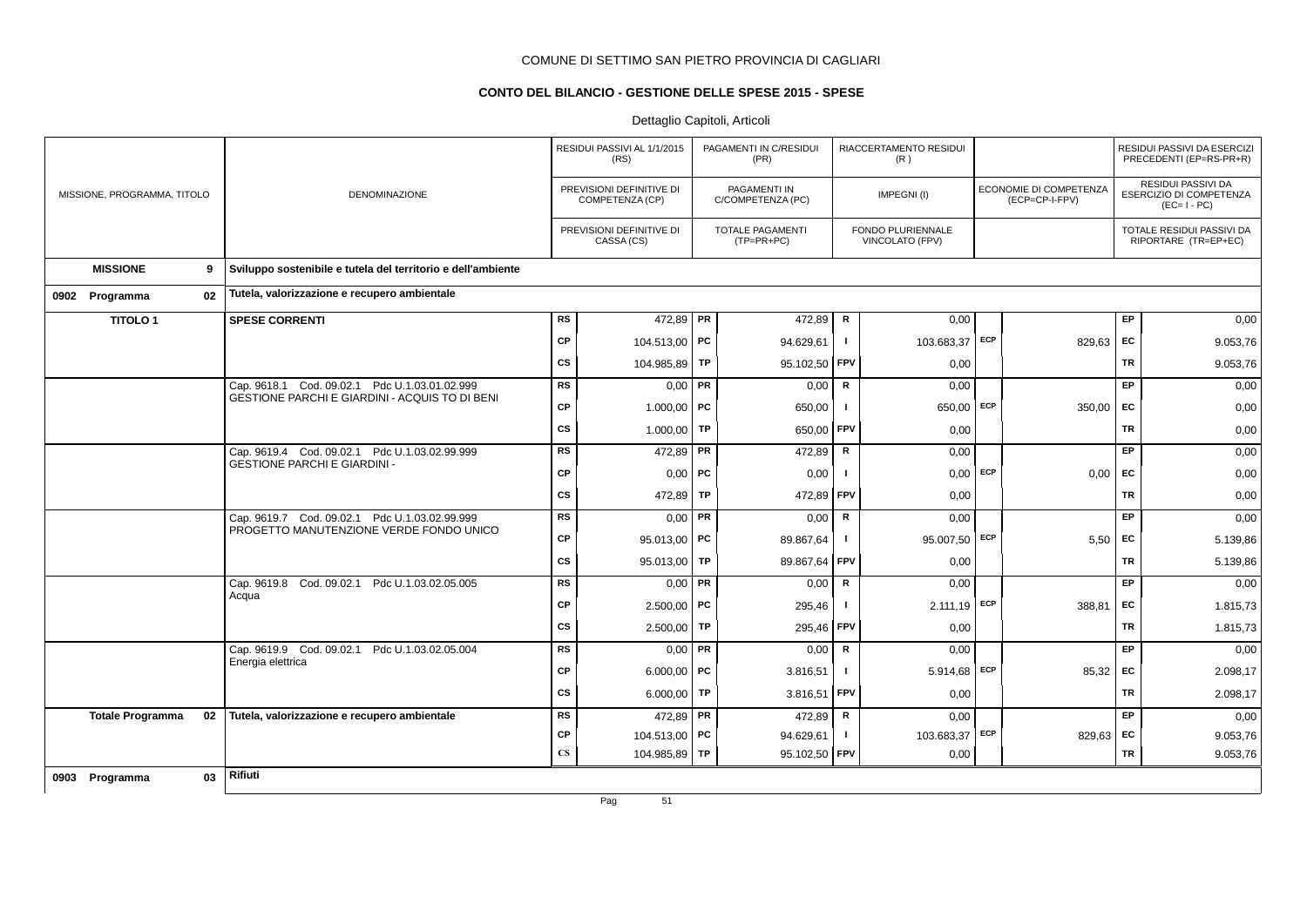## **CONTO DEL BILANCIO - GESTIONE DELLE SPESE 2015 - SPESE**

|                             |                                                                                               |           | RESIDUI PASSIVI AL 1/1/2015<br>(RS)         |           | PAGAMENTI IN C/RESIDUI<br>(PR)        |              | RIACCERTAMENTO RESIDUI<br>(R)        |            |                                          |           | RESIDUI PASSIVI DA ESERCIZI<br>PRECEDENTI (EP=RS-PR+R)       |
|-----------------------------|-----------------------------------------------------------------------------------------------|-----------|---------------------------------------------|-----------|---------------------------------------|--------------|--------------------------------------|------------|------------------------------------------|-----------|--------------------------------------------------------------|
| MISSIONE, PROGRAMMA, TITOLO | <b>DENOMINAZIONE</b>                                                                          |           | PREVISIONI DEFINITIVE DI<br>COMPETENZA (CP) |           | PAGAMENTI IN<br>C/COMPETENZA (PC)     |              | IMPEGNI(I)                           |            | ECONOMIE DI COMPETENZA<br>(ECP=CP-I-FPV) |           | RESIDUI PASSIVI DA<br>ESERCIZIO DI COMPETENZA<br>$(EC=I-PC)$ |
|                             |                                                                                               |           | PREVISIONI DEFINITIVE DI<br>CASSA (CS)      |           | <b>TOTALE PAGAMENTI</b><br>(TP=PR+PC) |              | FONDO PLURIENNALE<br>VINCOLATO (FPV) |            |                                          |           | TOTALE RESIDUI PASSIVI DA<br>RIPORTARE (TR=EP+EC)            |
| <b>TITOLO1</b>              | <b>SPESE CORRENTI</b>                                                                         | <b>RS</b> | 14.247,04   PR                              |           | 14.247,04                             | R            | 0,00                                 |            |                                          | EP        | 0,00                                                         |
|                             |                                                                                               | <b>CP</b> | 741.469,50 PC                               |           | 671.031,51                            | Τ.           | 687.189,83 ECP                       |            | 54.279,67                                | EC        | 16.158,32                                                    |
|                             |                                                                                               | <b>CS</b> | 787.352,54                                  | TP        | 685.278,55                            | <b>FPV</b>   | 0,00                                 |            |                                          | TR        | 16.158,32                                                    |
|                             | Cap. 9518.0 Cod. 09.03.1 Pdc U.1.00.00.00.000                                                 | <b>RS</b> | 0,00                                        | PR        | 0,00                                  | $\mathsf{R}$ | 0,00                                 |            |                                          | EP        | 0,00                                                         |
|                             |                                                                                               | <b>CP</b> | $0,00$   PC                                 |           | 0,00                                  | $\mathbf{I}$ |                                      | $0,00$ ECP | 0,00                                     | EC        | 0,00                                                         |
|                             |                                                                                               | <b>CS</b> | $0,00$ TP                                   |           | 0,00                                  | <b>FPV</b>   | 0,00                                 |            |                                          | TR        | 0,00                                                         |
|                             | Cap. 9518.1 Cod. 09.03.1 Pdc U.1.03.02.15.004                                                 | <b>RS</b> | 11.174,99 PR                                |           | 11.174,99                             | R            | 0.00                                 |            |                                          | <b>EP</b> | 0,00                                                         |
|                             | TRASPORTO ED UTILIZZAZIONE DISCARIC A CONTROLLATA<br>PER RIFIUTI SOLIDI UR BANI - PRESTAZIONI | <b>CP</b> | $97.575,50$ PC                              |           | 97.344,50                             | $\mathbf{I}$ | 97.344,50 ECP                        |            | 231,00                                   | EC        | 0,00                                                         |
|                             |                                                                                               | <b>CS</b> | 108.750,49 TP                               |           | 108.519,49 FPV                        |              | 0,00                                 |            |                                          | TR        | 0,00                                                         |
|                             | Cap. 9518.2 Cod. 09.03.1 Pdc U.1.03.02.15.004                                                 | <b>RS</b> | $3.072,05$ PR                               |           | 3.072,05                              | R            | 0,00                                 |            |                                          | EP        | 0,00                                                         |
|                             | PROGETTO CANTIERE LAVORO ECOCENTRO - FONDO<br><b>UNICO</b>                                    | <b>CP</b> | 45.050,00 PC                                |           | 35.433,57                             | J.           | 42.742,39 ECP                        |            | 2.307,61                                 | EC        | 7.308,82                                                     |
|                             |                                                                                               | <b>CS</b> | 48.122,05   TP                              |           | 38.505,62 FPV                         |              | 0,00                                 |            |                                          | TR        | 7.308,82                                                     |
|                             | Cap. 9550.1 Cod. 09.03.1 Pdc U.1.04.01.02.005                                                 | <b>RS</b> | $0,00$ PR                                   |           | 0,00                                  | R            | 0,00                                 |            |                                          | <b>EP</b> | 0,00                                                         |
|                             | SERVIZIO N.U. - TRASFERIMENTO UNIONE                                                          | <b>CP</b> | 598.844,00   PC                             |           | 538.253,44                            | $\mathbf{I}$ | 547.102,94 ECP                       |            | 51.741,06                                | EC        | 8.849,50                                                     |
|                             |                                                                                               | <b>CS</b> | 630.480,00                                  | TP        | 538.253,44                            | FPV          | 0,00                                 |            |                                          | TR        | 8.849,50                                                     |
| <b>TITOLO 2</b>             | SPESE IN CONTO CAPITALE                                                                       | <b>RS</b> | 1.322,40   PR                               |           | 0,00                                  | $\mathsf R$  | $-1.322,40$                          |            |                                          | EP        | 0,00                                                         |
|                             |                                                                                               | <b>CP</b> | 0,00                                        | PC        | 0,00                                  | $\mathbf{I}$ | 0,00                                 | ECP        | 0,00                                     | EC        | 0,00                                                         |
|                             |                                                                                               | <b>CS</b> | $0,00$ TP                                   |           | 0,00                                  | FPV          | 0,00                                 |            |                                          | <b>TR</b> | 0,00                                                         |
|                             | Cap. 29517.0 Cod. 09.03.2 Pdc U.2.00.00.00.000                                                | <b>RS</b> | $0,00$ PR                                   |           | 0,00                                  | $\mathbf R$  | 0,00                                 |            |                                          | EP        | 0,00                                                         |
|                             |                                                                                               | <b>CP</b> | 0,00                                        | PC        | 0,00                                  | -1           | $0,00$ ECP                           |            | 0,00                                     | EC        | 0,00                                                         |
|                             |                                                                                               | <b>CS</b> | $0,00$ TP                                   |           | 0,00                                  | FPV          | 0,00                                 |            |                                          | <b>TR</b> | 0,00                                                         |
|                             | Cap. 29517.1 Cod. 09.03.2 Pdc U.2.02.01.09.014                                                | <b>RS</b> | 1.322,40   PR                               |           | 0,00                                  | R            | $-1.322,40$                          |            |                                          | <b>EP</b> | 0,00                                                         |
|                             | BONIFICA AMIANTO CONTRIBUTO PROVINCIALE                                                       | <b>CP</b> | 0,00                                        | PC        | 0,00                                  | $\mathbf{I}$ | 0,00                                 | ECP        | 0,00                                     | EC        | 0,00                                                         |
|                             |                                                                                               | <b>CS</b> | 0,00                                        | TP        | 0,00                                  | <b>FPV</b>   | 0,00                                 |            |                                          | TR        | 0,00                                                         |
|                             | Cap. 29521.0 Cod. 09.03.2 Pdc U.2.00.00.00.000                                                | <b>RS</b> | $0,00$ PR                                   |           | 0,00                                  | $\mathsf R$  | 0,00                                 |            |                                          | EP        | 0,00                                                         |
|                             |                                                                                               | <b>CP</b> | 0,00                                        | PC        | 0,00                                  | $\mathbf{I}$ | $0,00$ ECP                           |            | 0,00                                     | EC        | 0,00                                                         |
|                             |                                                                                               | <b>CS</b> | 0,00                                        | <b>TP</b> | 0,00                                  | <b>FPV</b>   | 0,00                                 |            |                                          | <b>TR</b> | 0,00                                                         |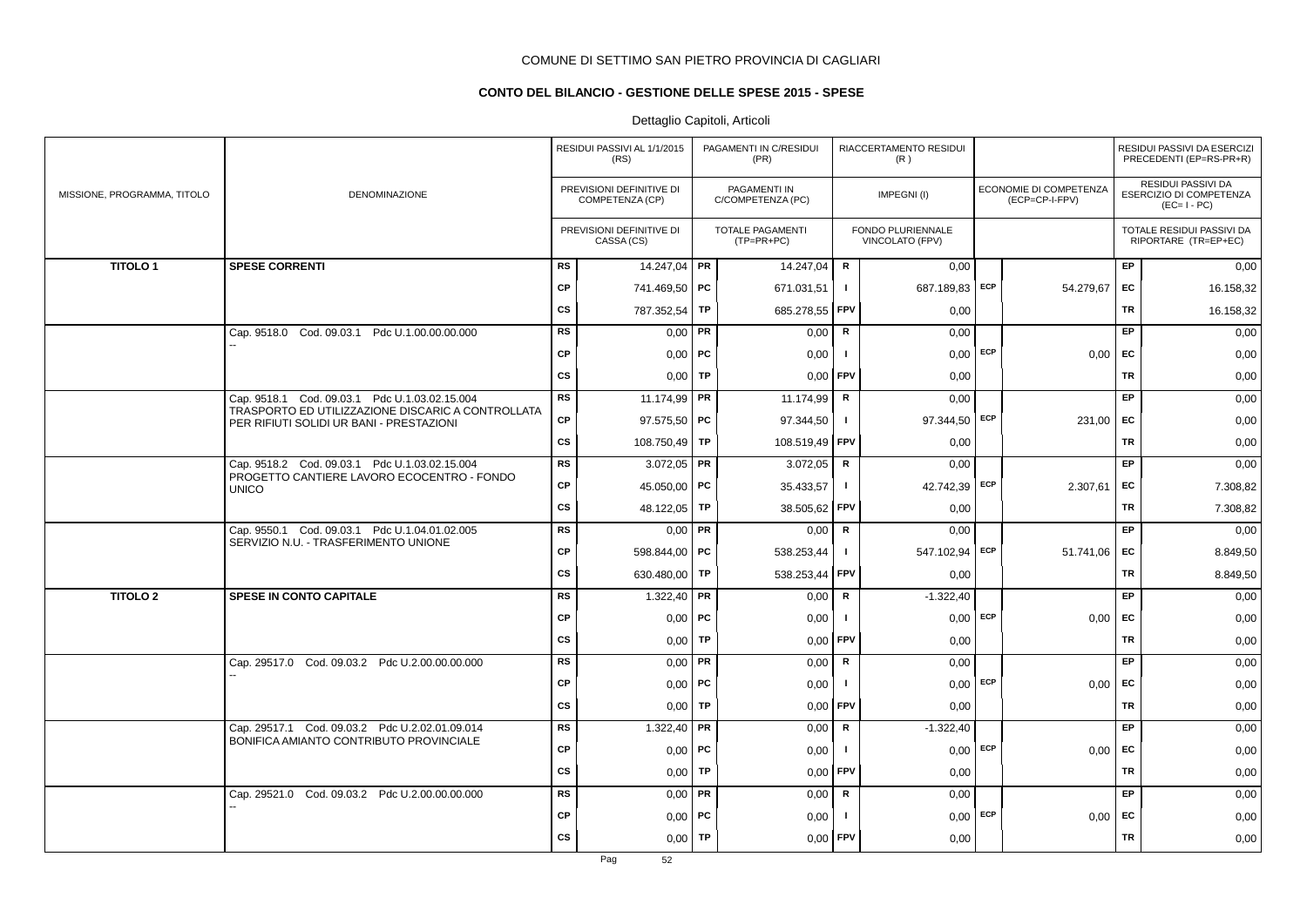## **CONTO DEL BILANCIO - GESTIONE DELLE SPESE 2015 - SPESE**

|                               |                                                  |                        | RESIDUI PASSIVI AL 1/1/2015<br>(RS)         |           | PAGAMENTI IN C/RESIDUI<br>(PR)          |              | RIACCERTAMENTO RESIDUI<br>(R)        |     |                                          |           | RESIDUI PASSIVI DA ESERCIZI<br>PRECEDENTI (EP=RS-PR+R)       |
|-------------------------------|--------------------------------------------------|------------------------|---------------------------------------------|-----------|-----------------------------------------|--------------|--------------------------------------|-----|------------------------------------------|-----------|--------------------------------------------------------------|
| MISSIONE, PROGRAMMA, TITOLO   | <b>DENOMINAZIONE</b>                             |                        | PREVISIONI DEFINITIVE DI<br>COMPETENZA (CP) |           | PAGAMENTI IN<br>C/COMPETENZA (PC)       |              | IMPEGNI(I)                           |     | ECONOMIE DI COMPETENZA<br>(ECP=CP-I-FPV) |           | RESIDUI PASSIVI DA<br>ESERCIZIO DI COMPETENZA<br>$(EC=I-PC)$ |
|                               |                                                  |                        | PREVISIONI DEFINITIVE DI<br>CASSA (CS)      |           | <b>TOTALE PAGAMENTI</b><br>$(TP=PR+PC)$ |              | FONDO PLURIENNALE<br>VINCOLATO (FPV) |     |                                          |           | TOTALE RESIDUI PASSIVI DA<br>RIPORTARE (TR=EP+EC)            |
| 03<br><b>Totale Programma</b> | Rifiuti                                          | RS                     | 15.569,44                                   | PR        | 14.247,04                               | $\mathsf R$  | $-1.322,40$                          |     |                                          | EP        | 0,00                                                         |
|                               |                                                  | CP                     | 741.469,50 PC                               |           | 671.031,51                              | $\mathbf{I}$ | 687.189,83                           | ECP | 54.279,67 EC                             |           | 16.158,32                                                    |
|                               |                                                  | $\mathbf{C}\mathbf{S}$ | 787.352,54                                  | TP        | 685.278,55 FPV                          |              | 0,00                                 |     |                                          | <b>TR</b> | 16.158,32                                                    |
| 0904 Programma<br>04          | Servizio idrico integrato                        |                        |                                             |           |                                         |              |                                      |     |                                          |           |                                                              |
| <b>TITOLO1</b>                | <b>SPESE CORRENTI</b>                            | RS                     | $1.576,24$ PR                               |           | 1.576,24                                | $\mathsf R$  | 0,00                                 |     |                                          | EP        | 0,00                                                         |
|                               |                                                  | <b>CP</b>              | $20.000,00$ PC                              |           | 14.497,76                               | $\mathbf{I}$ | 19.823,48 ECP                        |     | 176,52 EC                                |           | 5.325,72                                                     |
|                               |                                                  | CS                     | 21.576,24                                   | TP        | 16.074,00                               | <b>FPV</b>   | 0,00                                 |     |                                          | TR        | 5.325,72                                                     |
|                               | Cap. 9417.0 Cod. 09.04.1<br>Pdc U.1.00.00.00.000 | RS                     | 0,00                                        | <b>PR</b> | 0,00                                    | $\mathsf R$  | 0,00                                 |     |                                          | EP        | 0,00                                                         |
|                               |                                                  | CP                     | $0,00$   PC                                 |           | 0,00                                    | $\mathbf{I}$ | $0,00$ ECP                           |     | $0,00$ EC                                |           | 0,00                                                         |
|                               |                                                  | <b>CS</b>              | 0,00                                        | <b>TP</b> | 0,00                                    | <b>FPV</b>   | 0,00                                 |     |                                          | TR        | 0,00                                                         |
|                               | Cap. 9417.3 Cod. 09.04.1 Pdc U.1.03.02.05.004    | <b>RS</b>              | $1.576,24$ PR                               |           | 1.576,24                                | R            | 0,00                                 |     |                                          | <b>EP</b> | 0,00                                                         |
|                               | <b>ENERGIA ELETTRICA</b>                         | CP                     | 20.000,00 PC                                |           | 14.497,76                               | $\mathbf{I}$ | 19.823,48 ECP                        |     | 176,52                                   | EC        | 5.325,72                                                     |
|                               |                                                  | <b>CS</b>              | 21.576,24                                   | TP        | 16.074,00                               | FPV          | 0,00                                 |     |                                          | TR        | 5.325,72                                                     |
|                               | Cap. 9421.0 Cod. 09.04.1 Pdc U.1.00.00.00.000    | <b>RS</b>              | 0,00                                        | <b>PR</b> | 0,00                                    | $\mathsf{R}$ | 0,00                                 |     |                                          | <b>EP</b> | 0,00                                                         |
|                               |                                                  | <b>CP</b>              | $0,00$   PC                                 |           | 0,00                                    | $\mathbf{I}$ | 0,00                                 | ECP | 0,00                                     | EC        | 0,00                                                         |
|                               |                                                  | <b>CS</b>              | 0,00                                        | TP        | 0,00                                    | FPV          | 0,00                                 |     |                                          | TR        | 0,00                                                         |
| <b>TITOLO 2</b>               | SPESE IN CONTO CAPITALE                          | RS                     | $0,00$ PR                                   |           | 0,00                                    | $\mathsf{R}$ | 0,00                                 |     |                                          | <b>EP</b> | 0,00                                                         |
|                               |                                                  | <b>CP</b>              | $0,00$ PC                                   |           | 0,00                                    | $\mathbf{I}$ | $0,00$ ECP                           |     | 0,00                                     | EC        | 0,00                                                         |
|                               |                                                  | <b>CS</b>              | 0,00                                        | TP        | 0,00                                    | FPV          | 0,00                                 |     |                                          | <b>TR</b> | 0,00                                                         |
|                               | Cap. 29416.0 Cod. 09.04.2 Pdc U.2.00.00.00.000   | <b>RS</b>              | $0,00$ PR                                   |           | 0,00                                    | R            | 0,00                                 |     |                                          | EP        | 0,00                                                         |
|                               |                                                  | CP                     | $0,00$   PC                                 |           | 0,00                                    | $\mathbf{I}$ | $0,00$ ECP                           |     | $0,00$ EC                                |           | 0,00                                                         |
|                               |                                                  | CS                     | 0,00                                        | TP        | 0,00                                    | <b>FPV</b>   | 0,00                                 |     |                                          | TR        | 0,00                                                         |
| <b>Totale Programma</b><br>04 | Servizio idrico integrato                        | <b>RS</b>              | 1.576,24 PR                                 |           | 1.576,24                                | $\mathsf R$  | 0,00                                 |     |                                          | <b>EP</b> | 0,00                                                         |
|                               |                                                  | СP                     | $20.000,00$ PC                              |           | 14.497,76                               | $\mathbf{I}$ | 19.823,48 ECP                        |     | 176,52 EC                                |           | 5.325,72                                                     |
|                               |                                                  | $\mathbf{C}\mathbf{S}$ | 21.576,24 TP                                |           | 16.074,00 FPV                           |              | 0,00                                 |     |                                          | TR        | 5.325,72                                                     |
| 08<br>0908 Programma          | Qualità dell'aria e riduzione dell'inquinamento  |                        |                                             |           |                                         |              |                                      |     |                                          |           |                                                              |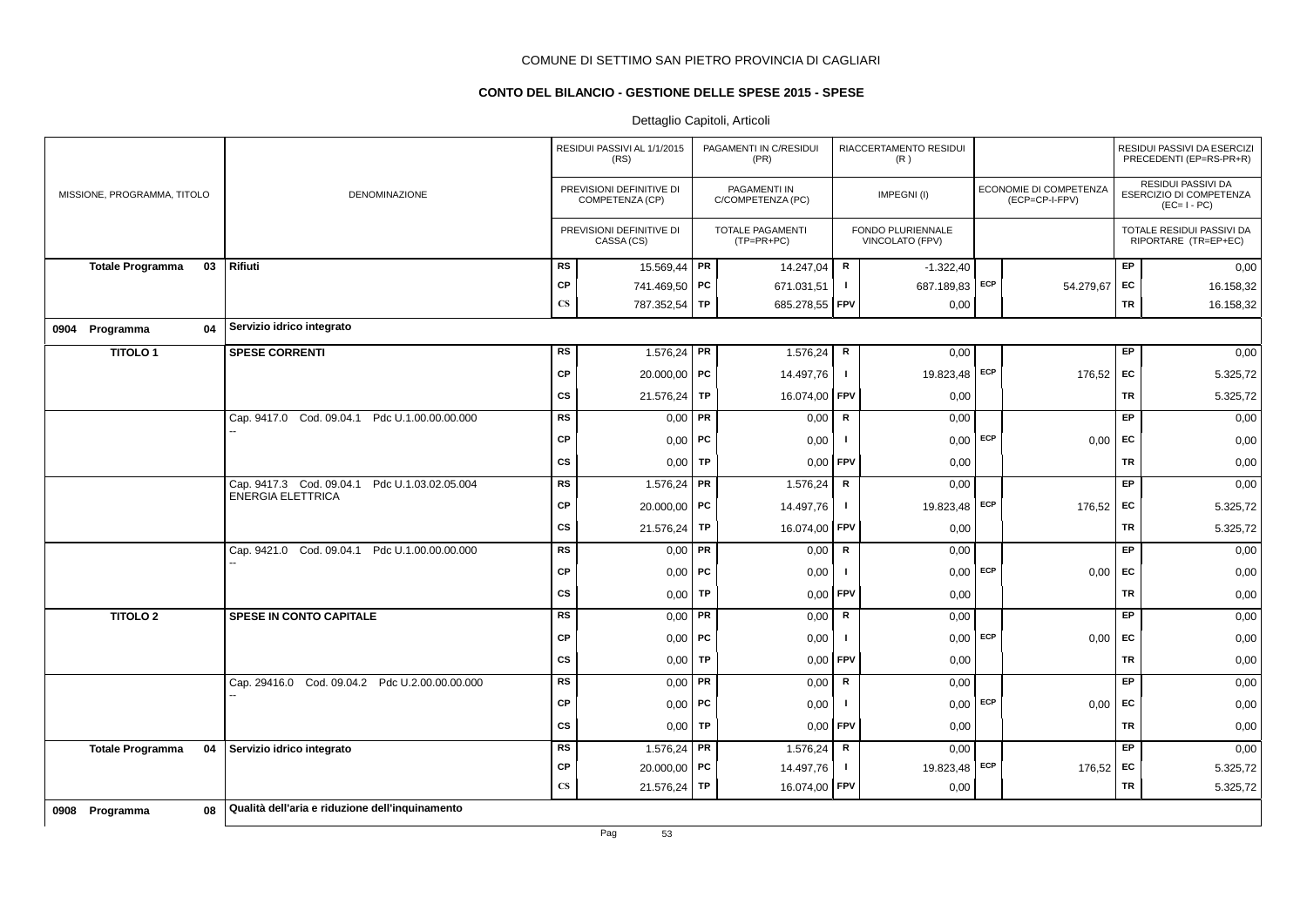## **CONTO DEL BILANCIO - GESTIONE DELLE SPESE 2015 - SPESE**

|                               |                                                              |                        | RESIDUI PASSIVI AL 1/1/2015<br>(RS)         |           | PAGAMENTI IN C/RESIDUI<br>(PR)          |                | RIACCERTAMENTO RESIDUI<br>(R)        |     |                                          |           | RESIDUI PASSIVI DA ESERCIZI<br>PRECEDENTI (EP=RS-PR+R)              |
|-------------------------------|--------------------------------------------------------------|------------------------|---------------------------------------------|-----------|-----------------------------------------|----------------|--------------------------------------|-----|------------------------------------------|-----------|---------------------------------------------------------------------|
| MISSIONE, PROGRAMMA, TITOLO   | DENOMINAZIONE                                                |                        | PREVISIONI DEFINITIVE DI<br>COMPETENZA (CP) |           | PAGAMENTI IN<br>C/COMPETENZA (PC)       |                | IMPEGNI(I)                           |     | ECONOMIE DI COMPETENZA<br>(ECP=CP-I-FPV) |           | <b>RESIDUI PASSIVI DA</b><br>ESERCIZIO DI COMPETENZA<br>$(EC=I-PC)$ |
|                               |                                                              |                        | PREVISIONI DEFINITIVE DI<br>CASSA (CS)      |           | <b>TOTALE PAGAMENTI</b><br>$(TP=PR+PC)$ |                | FONDO PLURIENNALE<br>VINCOLATO (FPV) |     |                                          |           | TOTALE RESIDUI PASSIVI DA<br>RIPORTARE (TR=EP+EC)                   |
| <b>TITOLO1</b>                | <b>SPESE CORRENTI</b>                                        | RS                     | $0,00$ PR                                   |           | 0,00                                    | R              | 0,00                                 |     |                                          | EP        | 0,00                                                                |
|                               |                                                              | CP                     | $0,00$ PC                                   |           | 0,00                                    | - 1            | 0,00                                 | ECP | 0,00                                     | EC        | 0,00                                                                |
|                               |                                                              | <b>CS</b>              | 0,00                                        | TP        | 0,00                                    | FPV            | 0,00                                 |     |                                          | <b>TR</b> | 0,00                                                                |
|                               | Cap. 9618.0 Cod. 09.08.1 Pdc U.1.00.00.00.000                | <b>RS</b>              | 0,00                                        | <b>PR</b> | 0,00                                    | $\mathsf R$    | 0,00                                 |     |                                          | EP        | 0,00                                                                |
|                               |                                                              | CP                     | $0,00$   PC                                 |           | 0,00                                    | -1             | 0,00                                 | ECP | 0,00                                     | EC        | 0,00                                                                |
|                               |                                                              | <b>CS</b>              | 0,00                                        | TP        | 0,00                                    | FPV            | 0,00                                 |     |                                          | <b>TR</b> | 0,00                                                                |
|                               | Cap. 9619.0 Cod. 09.08.1 Pdc U.1.00.00.00.000                | <b>RS</b>              | 0,00                                        | PR        | 0,00                                    | R              | 0,00                                 |     |                                          | EP        | 0,00                                                                |
|                               |                                                              | <b>CP</b>              | $0,00$   PC                                 |           | 0,00                                    | $\blacksquare$ | 0,00                                 | ECP | 0,00                                     | EC        | 0,00                                                                |
|                               |                                                              | <b>CS</b>              | 0,00                                        | TP        | 0,00                                    | FPV            | 0,00                                 |     |                                          | <b>TR</b> | 0,00                                                                |
|                               | Cap. 9623.0 Cod. 09.08.1 Pdc U.1.00.00.00.000                | <b>RS</b>              | 0,00                                        | PR        | 0,00                                    | R              | 0,00                                 |     |                                          | <b>EP</b> | 0,00                                                                |
|                               |                                                              | <b>CP</b>              | $0,00$   PC                                 |           | 0,00                                    | -1             | $0,00$ ECP                           |     | 0,00                                     | EC        | 0,00                                                                |
|                               |                                                              | <b>CS</b>              | 0,00                                        | TP        | 0,00                                    | FPV            | 0,00                                 |     |                                          | <b>TR</b> | 0,00                                                                |
|                               | Cap. 9637.0 Cod. 09.08.1 Pdc U.1.00.00.00.000                | <b>RS</b>              | 0,00                                        | PR        | 0,00                                    | $\mathsf{R}$   | 0,00                                 |     |                                          | <b>EP</b> | 0,00                                                                |
|                               |                                                              | <b>CP</b>              | $0,00$   PC                                 |           | 0,00                                    | $\mathbf{I}$   | 0,00                                 | ECP | 0,00                                     | <b>EC</b> | 0,00                                                                |
|                               |                                                              | <b>CS</b>              | 0,00                                        | TP        | 0,00                                    | FPV            | 0,00                                 |     |                                          | TR        | 0,00                                                                |
|                               | Cap. 9638.0 Cod. 09.08.1 Pdc U.1.00.00.00.000                | <b>RS</b>              | 0,00                                        | PR        | 0,00                                    | ${\sf R}$      | 0,00                                 |     |                                          | EP        | 0,00                                                                |
|                               |                                                              | <b>CP</b>              | $0,00$   PC                                 |           | 0,00                                    | $\mathbf{I}$   | $0,00$ ECP                           |     | 0,00                                     | EC        | 0,00                                                                |
|                               |                                                              | <b>CS</b>              | 0,00                                        | <b>TP</b> | 0,00                                    | FPV            | 0,00                                 |     |                                          | TR        | 0,00                                                                |
|                               | Cap. 9650.1 Cod. 09.08.1 Pdc U.1.04.01.02.003                | <b>RS</b>              | 0,00                                        | PR        | 0,00                                    | ${\mathbf R}$  | 0,00                                 |     |                                          | EP.       | 0,00                                                                |
|                               | PROGETTO "DISEGNA SOSTENIBILE"COFINANZIAMENTO                | CP                     | $0,00$   PC                                 |           | 0,00                                    | $\mathbf{I}$   | 0,00                                 | ECP | 0,00                                     | <b>FC</b> | 0,00                                                                |
|                               |                                                              | <b>CS</b>              | 0,00                                        | TP        | 0,00                                    | <b>FPV</b>     | 0,00                                 |     |                                          | TR        | 0,00                                                                |
| <b>Totale Programma</b><br>08 | Qualità dell'aria e riduzione dell'inquinamento              | RS                     | 0,00                                        | PR        | 0,00                                    | ${\sf R}$      | 0,00                                 |     |                                          | EP        | 0,00                                                                |
|                               |                                                              | CP                     | 0,00                                        | PC        | 0,00                                    | - 1            | 0,00                                 | ECP | 0,00                                     | EC        | 0,00                                                                |
|                               |                                                              | $\mathbf{C}\mathbf{S}$ | $0,00$ TP                                   |           | 0,00                                    | FPV            | 0,00                                 |     |                                          | TR        | 0,00                                                                |
| <b>TOTALE MISSIONE</b><br>9   | Sviluppo sostenibile e tutela del territorio e dell'ambiente | <b>RS</b>              | 17.618,57 PR                                |           | 16.296,17                               | $\mathsf{R}$   | $-1.322,40$                          |     |                                          | EP        | 0,00                                                                |
|                               |                                                              | <b>CP</b>              | 865.982,50 PC                               |           | 780.158,88                              | $\mathbf{I}$   | 810.696,68 ECP                       |     | 55.285,82                                | EC        | 30.537,80                                                           |
|                               |                                                              | <b>CS</b>              | 913.914,67   TP                             |           | 796.455,05   FPV                        |                | 0,00                                 |     |                                          | <b>TR</b> | 30.537,80                                                           |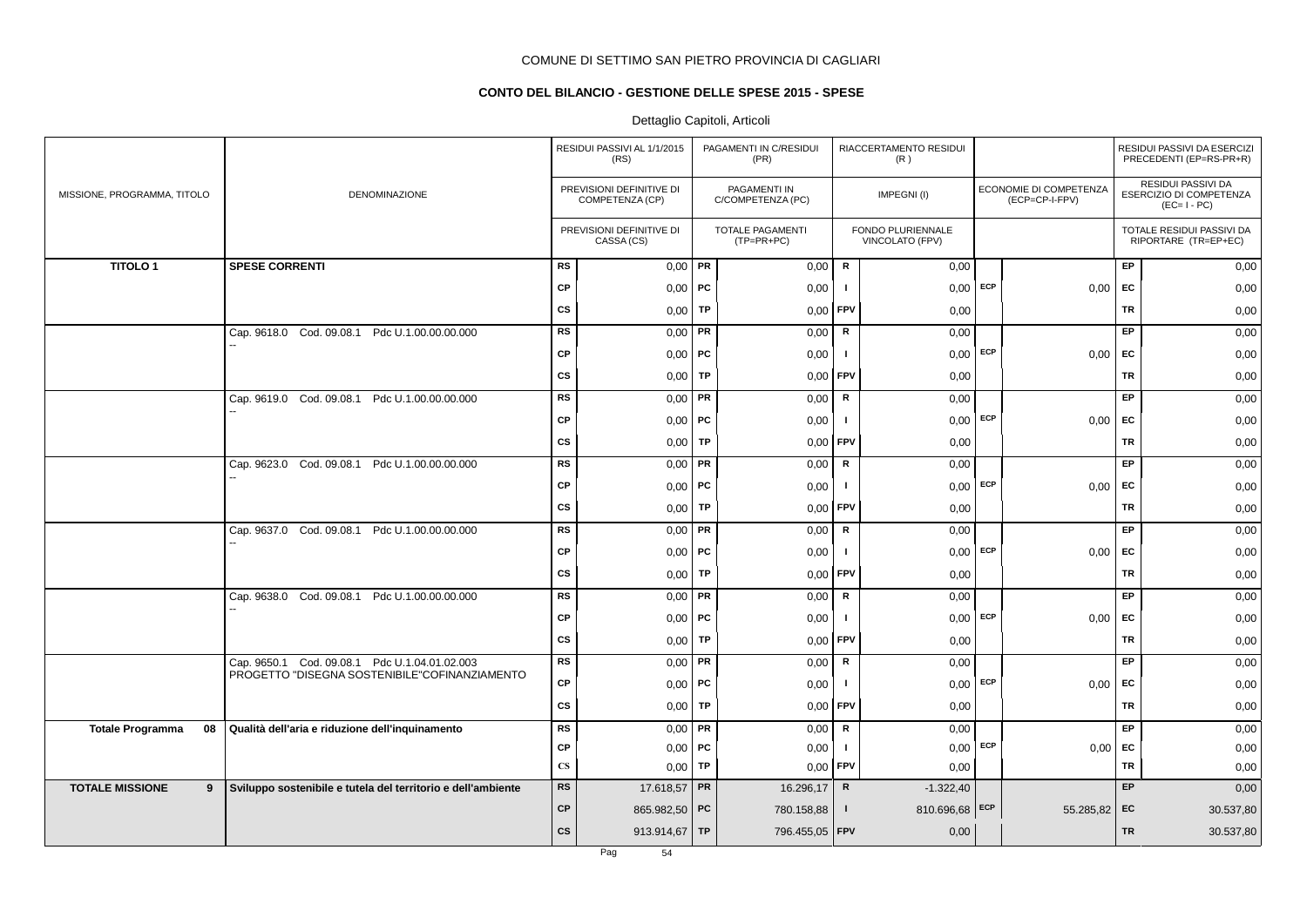## **CONTO DEL BILANCIO - GESTIONE DELLE SPESE 2015 - SPESE**

|                             |    |                                                                                  |                        | RESIDUI PASSIVI AL 1/1/2015<br>(RS)         |           | PAGAMENTI IN C/RESIDUI<br>(PR)          |                | RIACCERTAMENTO RESIDUI<br>(R)               |     |                                          |           | RESIDUI PASSIVI DA ESERCIZI<br>PRECEDENTI (EP=RS-PR+R)              |
|-----------------------------|----|----------------------------------------------------------------------------------|------------------------|---------------------------------------------|-----------|-----------------------------------------|----------------|---------------------------------------------|-----|------------------------------------------|-----------|---------------------------------------------------------------------|
| MISSIONE, PROGRAMMA, TITOLO |    | <b>DENOMINAZIONE</b>                                                             |                        | PREVISIONI DEFINITIVE DI<br>COMPETENZA (CP) |           | PAGAMENTI IN<br>C/COMPETENZA (PC)       |                | IMPEGNI(I)                                  |     | ECONOMIE DI COMPETENZA<br>(ECP=CP-I-FPV) |           | <b>RESIDUI PASSIVI DA</b><br>ESERCIZIO DI COMPETENZA<br>$(EC=I-PC)$ |
|                             |    |                                                                                  |                        | PREVISIONI DEFINITIVE DI<br>CASSA (CS)      |           | <b>TOTALE PAGAMENTI</b><br>$(TP=PR+PC)$ |                | FONDO PLURIENNALE<br><b>VINCOLATO (FPV)</b> |     |                                          |           | TOTALE RESIDUI PASSIVI DA<br>RIPORTARE (TR=EP+EC)                   |
| <b>MISSIONE</b>             | 10 | Trasporti e diritto alla mobilità                                                |                        |                                             |           |                                         |                |                                             |     |                                          |           |                                                                     |
| 1004 Programma              | 04 | Altre modalità di trasporto                                                      |                        |                                             |           |                                         |                |                                             |     |                                          |           |                                                                     |
| <b>TITOLO1</b>              |    | <b>SPESE CORRENTI</b>                                                            | <b>RS</b>              | $0,00$ PR                                   |           | 0,00                                    | $\mathsf{R}$   | 0,00                                        |     |                                          | EP        | 0,00                                                                |
|                             |    |                                                                                  | <b>CP</b>              | 400,00   PC                                 |           | 0,00                                    | - 1            | 0,00                                        | ECP | 400,00                                   | EC        | 0,00                                                                |
|                             |    |                                                                                  | <b>CS</b>              | 400,00                                      | <b>TP</b> | 0,00                                    | FPV            | 0,00                                        |     |                                          | <b>TR</b> | 0,00                                                                |
|                             |    | Cap. 8336.0 Cod. 10.04.1<br>Pdc U.1.00.00.00.000                                 | <b>RS</b>              | $0,00$ PR                                   |           | 0,00                                    | $\mathsf R$    | 0,00                                        |     |                                          | EP        | 0,00                                                                |
|                             |    |                                                                                  | <b>CP</b>              | $0,00$   PC                                 |           | 0,00                                    |                | 0,00                                        | ECP | 0,00                                     | EC        | 0,00                                                                |
|                             |    |                                                                                  | <b>CS</b>              | 0,00                                        | <b>TP</b> | 0,00                                    | <b>FPV</b>     | 0,00                                        |     |                                          | <b>TR</b> | 0,00                                                                |
|                             |    | Cap. 8336.1 Cod. 10.04.1 Pdc U.1.04.01.01.001                                    | <b>RS</b>              | $0,00$ PR                                   |           | 0,00                                    | $\mathsf R$    | 0,00                                        |     |                                          | EP        | 0,00                                                                |
|                             |    | MANUTENZIONE DI OPERE IDRAULICHE E DI NAVIGAZIONE<br><b>INTERNA - CONTRIBUTI</b> | <b>CP</b>              | 400,00   PC                                 |           | 0,00                                    | -1             | $0,00$ ECP                                  |     | 400,00                                   | EC        | 0,00                                                                |
|                             |    |                                                                                  | cs                     | 400,00   TP                                 |           | 0,00                                    | FPV            | 0,00                                        |     |                                          | TR        | 0,00                                                                |
| <b>Totale Programma</b>     | 04 | Altre modalità di trasporto                                                      | <b>RS</b>              | $0,00$ PR                                   |           | 0,00                                    | $\mathbf R$    | 0,00                                        |     |                                          | EP        | 0,00                                                                |
|                             |    |                                                                                  | СP                     | 400,00   PC                                 |           | 0,00                                    | $\blacksquare$ | $0,00$ ECP                                  |     | 400,00 EC                                |           | 0,00                                                                |
|                             |    |                                                                                  | $\mathbf{C}\mathbf{S}$ | 400,00 <b>TP</b>                            |           | 0,00                                    | FPV            | 0,00                                        |     |                                          | <b>TR</b> | 0,00                                                                |
| 1005 Programma              | 05 | Viabilità e infrastrutture stradali                                              |                        |                                             |           |                                         |                |                                             |     |                                          |           |                                                                     |
| <b>TITOLO1</b>              |    | <b>SPESE CORRENTI</b>                                                            | <b>RS</b>              | 29.747,58 PR                                |           | 29.564,13                               | $\mathsf{R}$   | $-183,45$                                   |     |                                          | E         | 0,00                                                                |
|                             |    |                                                                                  | <b>CP</b>              | 280.384,43   PC                             |           | 156.983,56                              | Τ.             | 248.415,71 ECP                              |     | 31.968,72                                | EC        | 91.432,15                                                           |
|                             |    |                                                                                  | <b>CS</b>              | 312.815,58                                  | TP        | 186.547,69                              | FPV            | 0,00                                        |     |                                          | TR        | 91.432,15                                                           |
|                             |    | Cap. 8112.0 Cod. 10.05.1 Pdc U.1.00.00.00.000                                    | <b>RS</b>              | $0,00$ PR                                   |           | 0,00                                    | $\mathsf{R}$   | 0,00                                        |     |                                          | EP        | 0,00                                                                |
|                             |    |                                                                                  | <b>CP</b>              | $0,00$ PC                                   |           | 0,00                                    | - 1            | $0,00$ ECP                                  |     | 0,00                                     | EC        | 0,00                                                                |
|                             |    |                                                                                  | cs                     | 0,00                                        | TP        | 0,00                                    | <b>FPV</b>     | 0,00                                        |     |                                          | TR        | 0,00                                                                |
|                             |    | Cap. 8112.1 Cod. 10.05.1<br>Pdc U.1.00.00.00.000                                 | <b>RS</b>              | $0,00$ PR                                   |           | 0,00                                    | ${\sf R}$      | 0,00                                        |     |                                          | EP        | 0,00                                                                |
|                             |    | ALTRI BENI DI CONSUMO                                                            | <b>CP</b>              | $0,00$   PC                                 |           | 0,00                                    |                | 0,00                                        | ECP | 0,00                                     | EC        | 0,00                                                                |
|                             |    |                                                                                  | <b>CS</b>              | $0,00$ TP                                   |           | 0,00                                    | FPV            | 0,00                                        |     |                                          | <b>TR</b> | 0,00                                                                |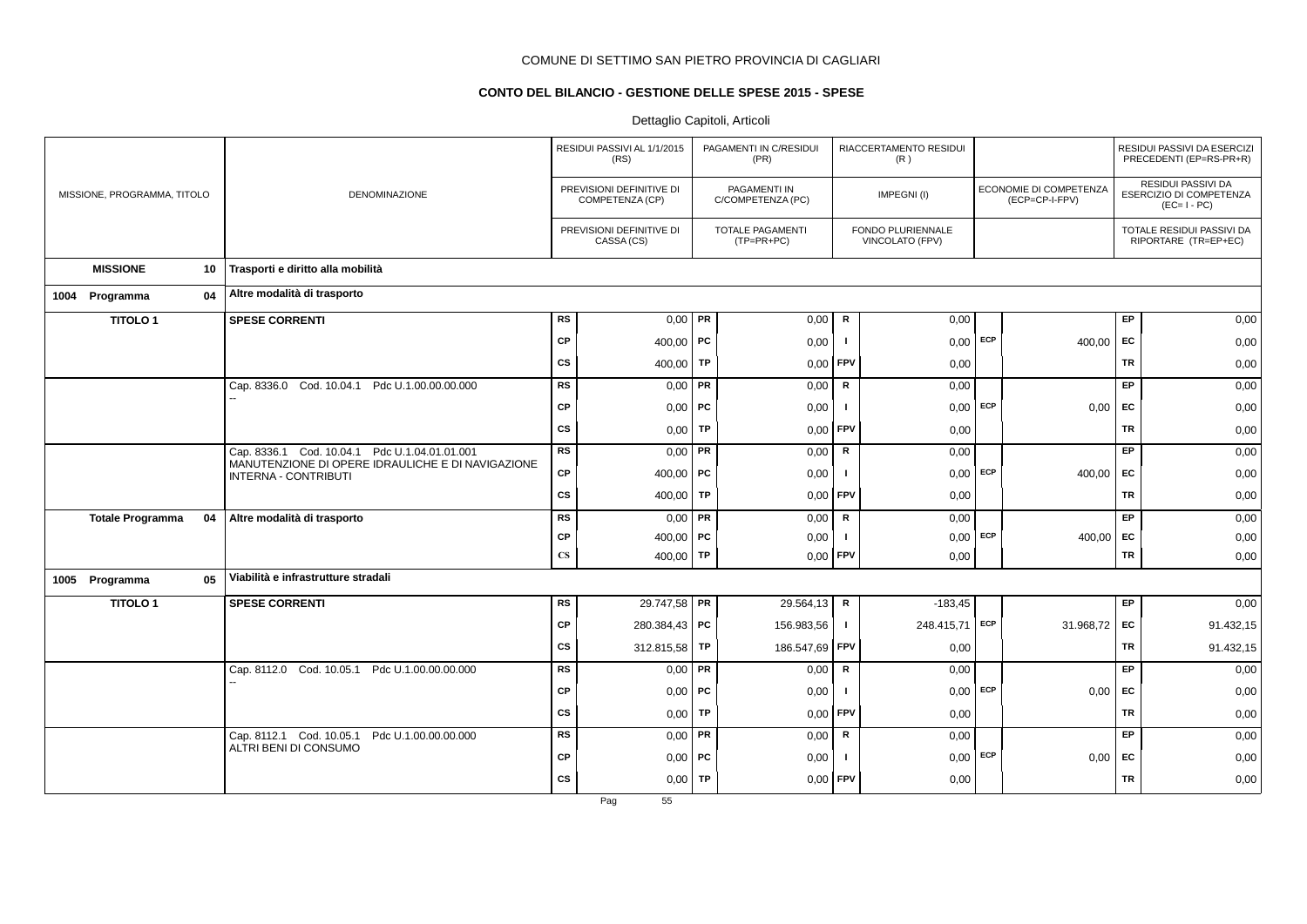## **CONTO DEL BILANCIO - GESTIONE DELLE SPESE 2015 - SPESE**

|                             |                                                                            |           | RESIDUI PASSIVI AL 1/1/2015<br>(RS)         |    | PAGAMENTI IN C/RESIDUI<br>(PR)        |               | RIACCERTAMENTO RESIDUI<br>(R)        |                                          |           | RESIDUI PASSIVI DA ESERCIZI<br>PRECEDENTI (EP=RS-PR+R)       |
|-----------------------------|----------------------------------------------------------------------------|-----------|---------------------------------------------|----|---------------------------------------|---------------|--------------------------------------|------------------------------------------|-----------|--------------------------------------------------------------|
| MISSIONE, PROGRAMMA, TITOLO | DENOMINAZIONE                                                              |           | PREVISIONI DEFINITIVE DI<br>COMPETENZA (CP) |    | PAGAMENTI IN<br>C/COMPETENZA (PC)     |               | IMPEGNI(I)                           | ECONOMIE DI COMPETENZA<br>(ECP=CP-I-FPV) |           | RESIDUI PASSIVI DA<br>ESERCIZIO DI COMPETENZA<br>$(EC=I-PC)$ |
|                             |                                                                            |           | PREVISIONI DEFINITIVE DI<br>CASSA (CS)      |    | <b>TOTALE PAGAMENTI</b><br>(TP=PR+PC) |               | FONDO PLURIENNALE<br>VINCOLATO (FPV) |                                          |           | TOTALE RESIDUI PASSIVI DA<br>RIPORTARE (TR=EP+EC)            |
|                             | Cap. 8112.2 Cod. 10.05.1 Pdc U.1.03.01.02.002<br>CARBURANTE E LUBRIFICANTI | <b>RS</b> | $0,00$ PR                                   |    | 0,00                                  | R             | 0.00                                 |                                          | <b>EP</b> | 0,00                                                         |
|                             |                                                                            | <b>CP</b> | $3.000,00$ PC                               |    | 1.338,38                              | $\mathbf{I}$  | $1.878,65$ ECP                       | 1.121,35                                 | EC        | 540,27                                                       |
|                             |                                                                            | <b>CS</b> | 3.000,00                                    | TP | 1.338,38                              | <b>FPV</b>    | 0,00                                 |                                          | TR        | 540,27                                                       |
|                             | Cap. 8112.4 Cod. 10.05.1 Pdc U.1.03.01.02.004                              | <b>RS</b> | $0,00$ PR                                   |    | 0,00                                  | R             | 0,00                                 |                                          | EP.       | 0,00                                                         |
|                             | <b>VESTIARIO</b>                                                           | <b>CP</b> | $2.000,00$ PC                               |    | 1.337,96                              | $\mathbf{I}$  | $1.337,96$ ECP                       | 662,04                                   | EC        | 0,00                                                         |
|                             |                                                                            | <b>CS</b> | $2.000,00$ TP                               |    | 1.337,96                              | <b>FPV</b>    | 0,00                                 |                                          | TR        | 0,00                                                         |
|                             | Cap. 8113.0 Cod. 10.05.1 Pdc U.1.00.00.00.000                              | <b>RS</b> | $0,00$ PR                                   |    | 0,00                                  | R             | 0,00                                 |                                          | <b>EP</b> | 0,00                                                         |
|                             |                                                                            | <b>CP</b> | $0,00$   PC                                 |    | 0,00                                  | $\mathbf{I}$  | $0,00$ ECP                           | $0,00$ EC                                |           | 0,00                                                         |
|                             |                                                                            | <b>CS</b> | $0,00$ TP                                   |    | 0,00                                  | <b>FPV</b>    | 0,00                                 |                                          | TR        | 0,00                                                         |
|                             | Cap. 8113.1 Cod. 10.05.1 Pdc U.1.03.02.09.001                              | <b>RS</b> | $37,59$ PR                                  |    | 37,59                                 | R             | 0,00                                 |                                          | EP.       | 0,00                                                         |
|                             | <b>SPESE DIVERSE</b>                                                       | <b>CP</b> | $9.095,58$ PC                               |    | 4.824,51                              | $\mathbf{I}$  | $5.533,37$ ECP                       | 3.562,21                                 | EC        | 708,86                                                       |
|                             |                                                                            | CS        | 11.037,59   TP                              |    | 4.862,10 FPV                          |               | 0,00                                 |                                          | TR        | 708,86                                                       |
|                             | Cap. 8113.5 Cod. 10.05.1 Pdc U.1.03.02.12.001                              | <b>RS</b> | $2.905,94$ PR                               |    | 2.905,94                              | $\mathsf R$   | 0,00                                 |                                          | EP        | 0,00                                                         |
|                             | SOMMINISTRAZIONE LAVORO                                                    | <b>CP</b> | 14.000,00 PC                                |    | 0,00                                  | $\mathbf{I}$  | 12.007,37 ECP                        | 1.992,63                                 | EC        | 12.007,37                                                    |
|                             |                                                                            | <b>CS</b> | $2.905,94$ TP                               |    | 2.905,94                              | FPV           | 0,00                                 |                                          | TR        | 12.007,37                                                    |
|                             | Cap. 8117.0 Cod. 10.05.1 Pdc U.1.00.00.00.000                              | <b>RS</b> | $0,00$ PR                                   |    | 0,00                                  | R             | 0,00                                 |                                          | EP        | 0,00                                                         |
|                             |                                                                            | <b>CP</b> | $0,00$   PC                                 |    | 0,00                                  | $\mathbf{I}$  | $0,00$ ECP                           | 0,00                                     | EC        | 0,00                                                         |
|                             |                                                                            | <b>CS</b> | $0,00$ TP                                   |    | 0,00                                  | <b>FPV</b>    | 0,00                                 |                                          | TR        | 0,00                                                         |
|                             | Cap. 8117.1 Cod. 10.05.1 Pdc U.1.07.05.04.003                              | <b>RS</b> | $0,00$ PR                                   |    | 0,00                                  | R             | 0,00                                 |                                          | <b>EP</b> | 0,00                                                         |
|                             | INTERESSI PASSIVI ED ONERI SU MUTUI                                        | <b>CP</b> | 1.471,00   PC                               |    | 1.470,78                              | $\mathbf{I}$  | $1.470,78$ ECP                       | 0,22                                     | <b>FC</b> | 0,00                                                         |
|                             |                                                                            | <b>CS</b> | 1.471,00 TP                                 |    | 1.470,78                              | <b>FPV</b>    | 0,00                                 |                                          | TR        | 0,00                                                         |
|                             | Cap. 8117.2 Cod. 10.05.1 Pdc U.1.02.01.01.001                              | <b>RS</b> | $0,00$ PR                                   |    | 0,00                                  | $\mathbf R$   | 0,00                                 |                                          | EP        | 0,00                                                         |
|                             | <b>IRAP</b>                                                                | <b>CP</b> | $2.341,00$ PC                               |    | 523,53                                | $\mathbf{I}$  | $2.341,00$ ECP                       | 0,00                                     | EC        | 1.817,47                                                     |
|                             |                                                                            | CS        | $2.291,00$ TP                               |    | 523,53                                | <b>FPV</b>    | 0,00                                 |                                          | TR        | 1.817,47                                                     |
|                             | Cap. 8117.3 Cod. 10.05.1 Pdc U.1.02.01.01.001                              | <b>RS</b> | $0,00$ PR                                   |    | 0,00                                  | ${\mathbf R}$ | 0,00                                 |                                          | EP        | 0,00                                                         |
|                             | <b>IRAP SOMMINISTRAZIONE LAVORO</b>                                        | <b>CP</b> | $2.000,00$ PC                               |    | 0,00                                  | $\mathbf{I}$  | 789,09 ECP                           | 1.210,91                                 | EC        | 789,09                                                       |
|                             |                                                                            | <b>CS</b> | 0,00                                        | TP | 0,00                                  | <b>FPV</b>    | 0,00                                 |                                          | TR        | 789,09                                                       |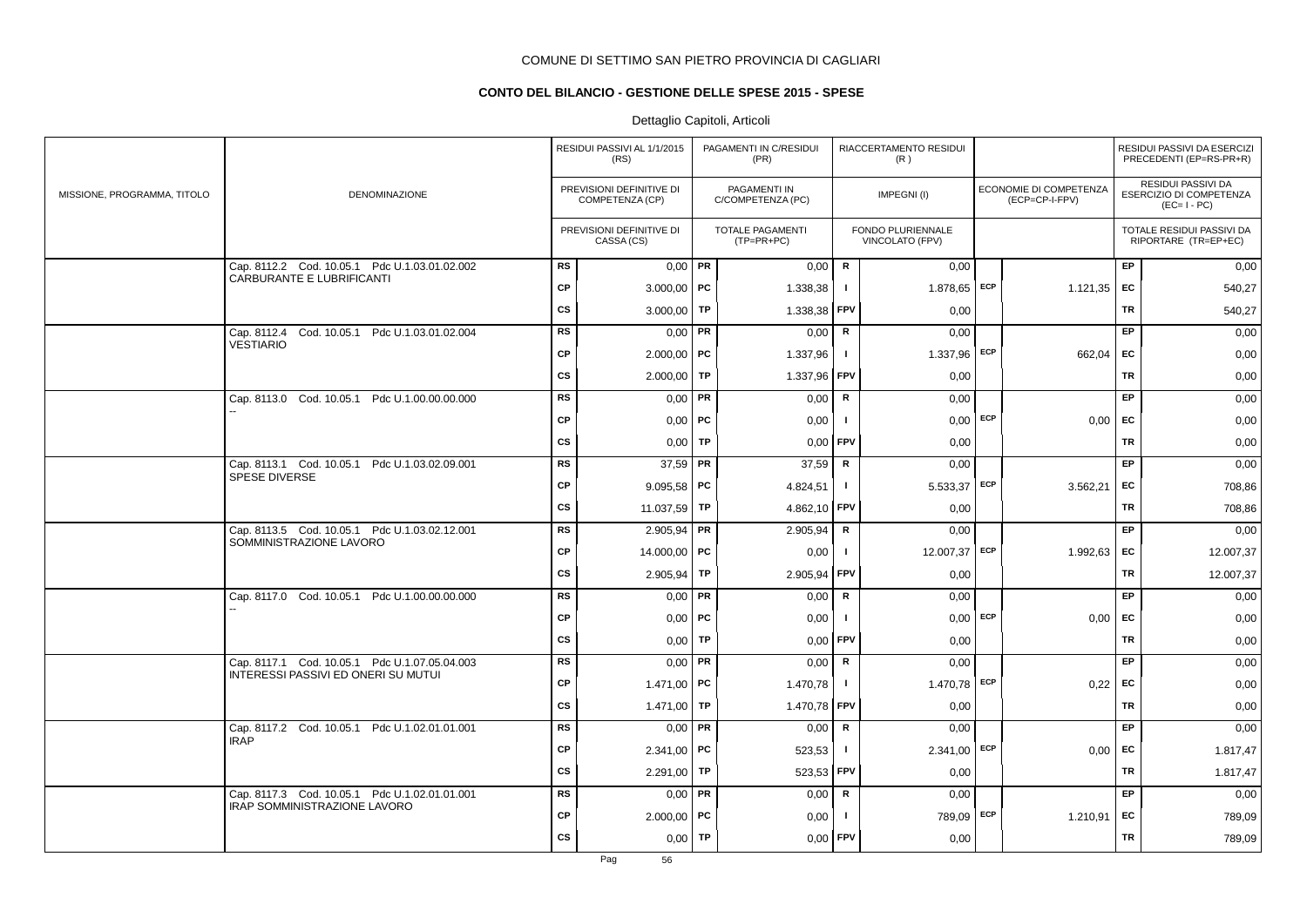## **CONTO DEL BILANCIO - GESTIONE DELLE SPESE 2015 - SPESE**

|                             |                                                                                         |           | RESIDUI PASSIVI AL 1/1/2015<br>(RS)         |           | PAGAMENTI IN C/RESIDUI<br>(PR)        |                | RIACCERTAMENTO RESIDUI<br>(R)        |            |                                          |           | RESIDUI PASSIVI DA ESERCIZI<br>PRECEDENTI (EP=RS-PR+R)       |
|-----------------------------|-----------------------------------------------------------------------------------------|-----------|---------------------------------------------|-----------|---------------------------------------|----------------|--------------------------------------|------------|------------------------------------------|-----------|--------------------------------------------------------------|
| MISSIONE, PROGRAMMA, TITOLO | DENOMINAZIONE                                                                           |           | PREVISIONI DEFINITIVE DI<br>COMPETENZA (CP) |           | PAGAMENTI IN<br>C/COMPETENZA (PC)     |                | IMPEGNI(I)                           |            | ECONOMIE DI COMPETENZA<br>(ECP=CP-I-FPV) |           | RESIDUI PASSIVI DA<br>ESERCIZIO DI COMPETENZA<br>$(EC=I-PC)$ |
|                             |                                                                                         |           | PREVISIONI DEFINITIVE DI<br>CASSA (CS)      |           | <b>TOTALE PAGAMENTI</b><br>(TP=PR+PC) |                | FONDO PLURIENNALE<br>VINCOLATO (FPV) |            |                                          |           | TOTALE RESIDUI PASSIVI DA<br>RIPORTARE (TR=EP+EC)            |
|                             | Cap. 8131.0 Cod. 10.05.1 Pdc U.1.00.00.00.000                                           | <b>RS</b> | $0,00$ PR                                   |           | 0,00                                  | R              | 0,00                                 |            |                                          | EP        | 0,00                                                         |
|                             |                                                                                         | <b>CP</b> | $0,00$ PC                                   |           | 0,00                                  | $\mathbf{I}$   | 0,00                                 | ECP        | 0,00                                     | <b>EC</b> | 0,00                                                         |
|                             |                                                                                         | <b>CS</b> | 0,00                                        | TP        | 0,00                                  | FPV            | 0,00                                 |            |                                          | <b>TR</b> | 0,00                                                         |
|                             | Cap. 8131.1 Cod. 10.05.1 Pdc U.1.01.01.01.002                                           | RS        | 123,88   PR                                 |           | 123,88                                | R              | 0,00                                 |            |                                          | EP        | 0,00                                                         |
|                             | STIPENDI ED ALTRI ASSEGNI FISSI                                                         | <b>CP</b> | 27.050,00 PC                                |           | 26.939,88                             | $\blacksquare$ | 26.939,88 ECP                        |            | 110,12 EC                                |           | 0,00                                                         |
|                             |                                                                                         | <b>CS</b> | 27.073,88                                   | <b>TP</b> | 27.063,76                             | FPV            | 0,00                                 |            |                                          | <b>TR</b> | 0,00                                                         |
|                             | Cap. 8132.0 Cod. 10.05.1 Pdc U.1.00.00.00.000                                           | <b>RS</b> | $0,00$ PR                                   |           | 0,00                                  | ${\mathbf R}$  | 0,00                                 |            |                                          | EP.       | 0,00                                                         |
|                             |                                                                                         | <b>CP</b> | $0,00$ PC                                   |           | 0,00                                  | Τ.             |                                      | $0,00$ ECP | $0,00$ EC                                |           | 0,00                                                         |
|                             |                                                                                         | <b>CS</b> | $0,00$ TP                                   |           | 0,00                                  | <b>FPV</b>     | 0,00                                 |            |                                          | TR        | 0,00                                                         |
|                             | Cap. 8132.1 Cod. 10.05.1 Pdc U.1.01.02.01.001                                           | <b>RS</b> | 83,64 PR                                    |           | 83,64                                 | $\mathsf R$    | 0,00                                 |            |                                          | EP        | 0,00                                                         |
|                             | ONERI PREVIDENZIALI ASSISTENZIALI E D ASSICURATIVI<br>OBBLIGATORI A CARICO ENTE         | <b>CP</b> | $7.850,00$ PC                               |           | 7.714,50                              | $\mathbf{I}$   | 7.714,50 ECP                         |            | 135,50 EC                                |           | 0,00                                                         |
|                             |                                                                                         | <b>CS</b> | 7.833,64   TP                               |           | 7.798,14                              | <b>FPV</b>     | 0,00                                 |            |                                          | TR        | 0,00                                                         |
|                             | Cap. 8134.0 Cod. 10.05.1 Pdc U.1.00.00.00.000                                           | <b>RS</b> | $0,00$ PR                                   |           | 0,00                                  | $\mathsf R$    | 0,00                                 |            |                                          | EP        | 0,00                                                         |
|                             |                                                                                         | <b>CP</b> | $0,00$   PC                                 |           | 0,00                                  | -1             |                                      | $0,00$ ECP | 0,00                                     | EC        | 0,00                                                         |
|                             |                                                                                         | <b>CS</b> | 0,00                                        | TP        | 0,00                                  | <b>FPV</b>     | 0,00                                 |            |                                          | TR        | 0,00                                                         |
|                             | Cap. 8213.0 Cod. 10.05.1 Pdc U.1.00.00.00.000                                           | <b>RS</b> | $0,00$ PR                                   |           | 0,00                                  | R              | 0,00                                 |            |                                          | EP        | 0,00                                                         |
|                             |                                                                                         | <b>CP</b> | $0,00$ PC                                   |           | 0,00                                  | -1             | 0,00                                 | ECP        | 0,00                                     | <b>FC</b> | 0,00                                                         |
|                             |                                                                                         | <b>CS</b> | 0,00                                        | TP        | 0,00                                  | FPV            | 0,00                                 |            |                                          | <b>TR</b> | 0,00                                                         |
|                             | Cap. 8214.0 Cod. 10.05.1 Pdc U.1.00.00.00.000                                           | <b>RS</b> | $0,00$ PR                                   |           | 0,00                                  | $\mathsf R$    | 0,00                                 |            |                                          | EP        | 0,00                                                         |
|                             |                                                                                         | <b>CP</b> | $0,00$ PC                                   |           | 0,00                                  | $\mathbf{I}$   | 0,00                                 | ECP        | 0,00                                     | EC        | 0,00                                                         |
|                             |                                                                                         | CS        | $0,00$ TP                                   |           | 0,00                                  | <b>FPV</b>     | 0,00                                 |            |                                          | TR        | 0,00                                                         |
|                             | Cap. 8214.1 Cod. 10.05.1 Pdc U.1.03.02.05.004                                           | <b>RS</b> | 14.085,20 PR                                |           | 14.085,20                             | $\mathbf R$    | 0,00                                 |            |                                          | EP        | 0,00                                                         |
|                             | CONSUMO DI ENERGIA ELETTRICA PER LA PUBBLICA<br>ILLUMINAZIONE - PRESTAZIO NE DI SERVIZI | <b>CP</b> | 160.000,00 PC                               |           | 109.064,17                            | Τ.             | 138.468,75 ECP                       |            | 21.531,25                                | EC        | 29.404,58                                                    |
|                             |                                                                                         | <b>CS</b> | 179.085,20 TP                               |           | 123.149,37                            | <b>FPV</b>     | 0,00                                 |            |                                          | TR        | 29.404,58                                                    |
|                             | Cap. 8214.2 Cod. 10.05.1 Pdc U.1.03.02.15.015                                           | RS        | $12.511,33$ PR                              |           | 12.327,88                             | R              | $-183,45$                            |            |                                          | EP        | 0,00                                                         |
|                             | MANUTENZIONE IMPIANTI ILLUMINAZIONE PUBBLICA                                            | <b>CP</b> | 49.530,85   PC                              |           | 1.724,25                              | $\mathbf{I}$   | 47.888,76 ECP                        |            | 1.642,09                                 | EC        | 46.164,51                                                    |
|                             |                                                                                         | <b>CS</b> | 74.071,33 TP                                |           | 14.052,13 FPV                         |                | 0,00                                 |            |                                          | <b>TR</b> | 46.164,51                                                    |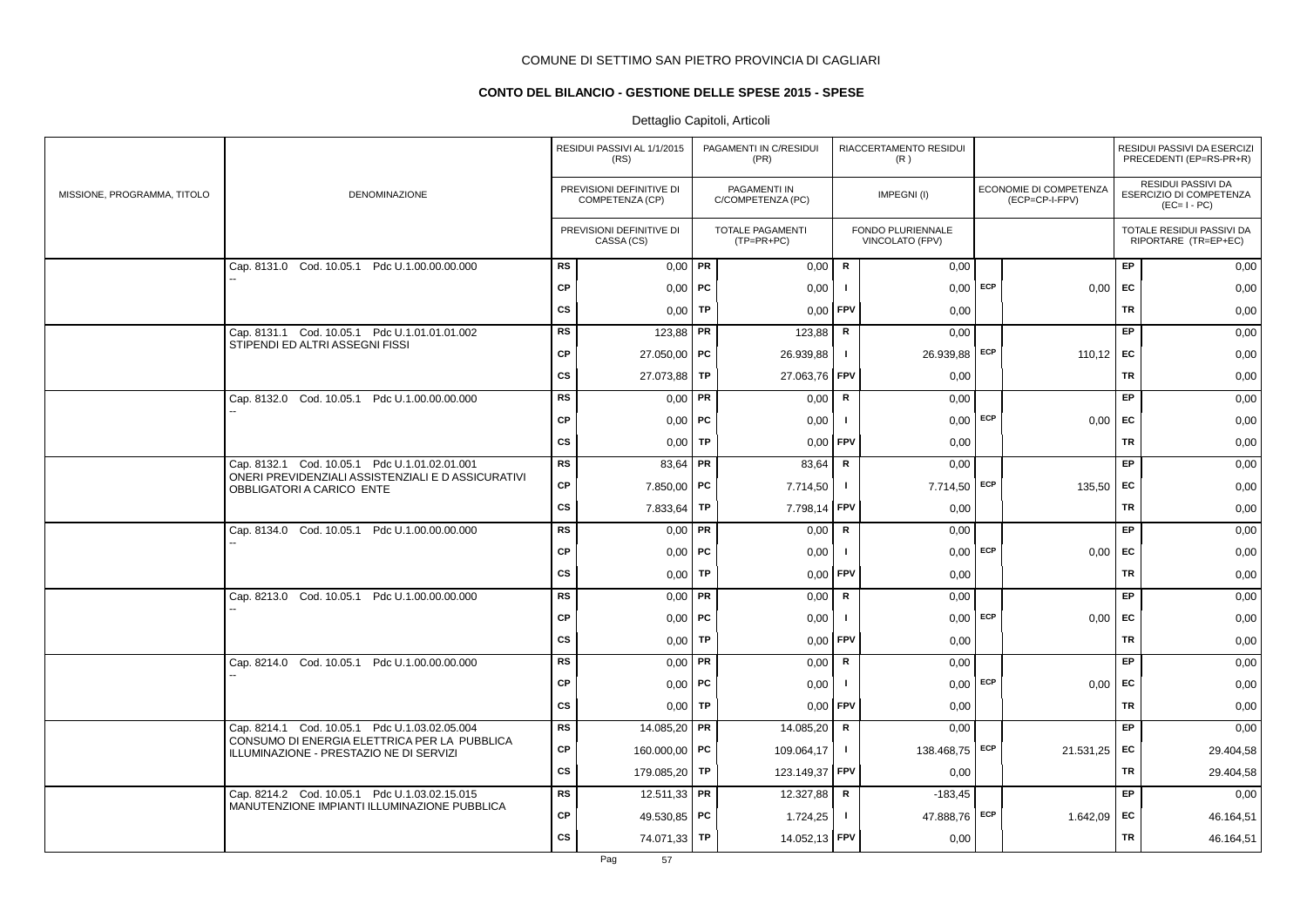## **CONTO DEL BILANCIO - GESTIONE DELLE SPESE 2015 - SPESE**

|                             |                                                                                             |           | RESIDUI PASSIVI AL 1/1/2015<br>(RS)         |           | PAGAMENTI IN C/RESIDUI<br>(PR)    |              | RIACCERTAMENTO RESIDUI<br>(R)        |     |                                          |           | RESIDUI PASSIVI DA ESERCIZI<br>PRECEDENTI (EP=RS-PR+R)       |
|-----------------------------|---------------------------------------------------------------------------------------------|-----------|---------------------------------------------|-----------|-----------------------------------|--------------|--------------------------------------|-----|------------------------------------------|-----------|--------------------------------------------------------------|
| MISSIONE, PROGRAMMA, TITOLO | <b>DENOMINAZIONE</b>                                                                        |           | PREVISIONI DEFINITIVE DI<br>COMPETENZA (CP) |           | PAGAMENTI IN<br>C/COMPETENZA (PC) |              | IMPEGNI(I)                           |     | ECONOMIE DI COMPETENZA<br>(ECP=CP-I-FPV) |           | RESIDUI PASSIVI DA<br>ESERCIZIO DI COMPETENZA<br>$(EC=I-PC)$ |
|                             |                                                                                             |           | PREVISIONI DEFINITIVE DI<br>CASSA (CS)      |           | TOTALE PAGAMENTI<br>(TP=PR+PC)    |              | FONDO PLURIENNALE<br>VINCOLATO (FPV) |     |                                          |           | TOTALE RESIDUI PASSIVI DA<br>RIPORTARE (TR=EP+EC)            |
|                             | Cap. 8232.0 Cod. 10.05.1 Pdc U.1.00.00.00.000                                               | <b>RS</b> | $0,00$ PR                                   |           | 0,00                              | $\mathsf{R}$ | 0,00                                 |     |                                          | EP        | 0,00                                                         |
|                             |                                                                                             | <b>CP</b> | $0,00$   PC                                 |           | 0,00                              | - 1          | 0,00                                 | ECP | 0,00                                     | EC        | 0,00                                                         |
|                             |                                                                                             | <b>CS</b> | 0,00                                        | TP        | 0,00                              | <b>FPV</b>   | 0,00                                 |     |                                          | <b>TR</b> | 0,00                                                         |
|                             | Cap. 8232.1 Cod. 10.05.1 Pdc U.1.07.05.04.003<br><b>INTERESSI PASSIVI ED ONERI SU MUTUI</b> | <b>RS</b> | $0,00$ PR                                   |           | 0,00                              | R            | 0,00                                 |     |                                          | EP.       | 0,00                                                         |
|                             |                                                                                             | CP        | $2.046,00$ PC                               |           | 2.045,60                          | $\mathbf{I}$ | $2.045,60$ ECP                       |     | $0,40$ EC                                |           | 0,00                                                         |
|                             |                                                                                             | <b>CS</b> | $2.046,00$ TP                               |           | 2.045,60                          | <b>FPV</b>   | 0,00                                 |     |                                          | <b>TR</b> | 0,00                                                         |
| <b>TITOLO 2</b>             | <b>SPESE IN CONTO CAPITALE</b>                                                              | <b>RS</b> | 698.184,69   PR                             |           | 0,00                              | $\mathbf R$  | $-698.184.69$                        |     |                                          | EP        | 0,00                                                         |
|                             |                                                                                             | <b>CP</b> | 5.024.887,92 PC                             |           | 0,00                              | $\mathbf{I}$ | $0,00$ ECP                           |     | 5.024.887,92 EC                          |           | 0,00                                                         |
|                             |                                                                                             | <b>CS</b> | 5.024.887,92   TP                           |           | 0,00                              | <b>FPV</b>   | 0,00                                 |     |                                          | <b>TR</b> | 0,00                                                         |
|                             | Cap. 28112.3 Cod. 10.05.2 Pdc U.2.02.01.09.012                                              | <b>RS</b> | 148.910,16 <b>PR</b>                        |           | 0,00                              | R            | $-148.910.16$                        |     |                                          | EP        | 0,00                                                         |
|                             | PROGETTO BIDDAS CONTRIBUTO REGIONALE                                                        | <b>CP</b> | $0,00$   PC                                 |           | 0,00                              | $\mathbf{I}$ | $0.00$ ECP                           |     | $0,00$ EC                                |           | 0,00                                                         |
|                             |                                                                                             | <b>CS</b> | $0,00$ TP                                   |           | 0,00                              | <b>FPV</b>   | 0,00                                 |     |                                          | TR        | 0,00                                                         |
|                             | Cap. 28112.4 Cod. 10.05.2 Pdc U.2.02.01.09.012                                              | <b>RS</b> | 17.650,00                                   | PR        | 0,00                              | $\mathsf R$  | $-17.650,00$                         |     |                                          | EP        | 0,00                                                         |
|                             | PROGETTO BIDDAS QUOTA ENTE                                                                  | <b>CP</b> | $0,00$ PC                                   |           | 0,00                              | $\mathbf{I}$ | 0,00                                 | ECP | $0,00$ EC                                |           | 0,00                                                         |
|                             |                                                                                             | <b>CS</b> | $0,00$ TP                                   |           | 0,00                              | FPV          | 0,00                                 |     |                                          | <b>TR</b> | 0,00                                                         |
|                             | Cap. 28112.5 Cod. 10.05.2 Pdc U.2.02.01.09.012                                              | <b>RS</b> | $0,00$ PR                                   |           | 0,00                              | R            | 0,00                                 |     |                                          | EP        | 0,00                                                         |
|                             | RIQUALIFICAZIONE URBANA-COMPLETAMENTO VIABILITA' E<br><b>SOTTOSERVIZI</b>                   | <b>CP</b> | $0,00$   PC                                 |           | 0,00                              | - 1          | $0,00$ ECP                           |     | $0,00$ EC                                |           | 0,00                                                         |
|                             |                                                                                             | <b>CS</b> | $0,00$ TP                                   |           | 0,00                              | FPV          | 0,00                                 |     |                                          | TR        | 0,00                                                         |
|                             | Cap. 28112.14 Cod. 10.05.2 Pdc U.2.02.01.09.012                                             | <b>RS</b> | 289.600,00 PR                               |           | 0,00                              | R            | $-289.600,00$                        |     |                                          | <b>EP</b> | 0,00                                                         |
|                             | COLLEGAMENTO ZONA D/3 STRADA PROV.LE 12 -<br>CONTRIBUTO REGIONALE                           | <b>CP</b> | $0,00$   PC                                 |           | 0,00                              | $\mathbf{I}$ | 0.00                                 | ECP | $0,00$ EC                                |           | 0,00                                                         |
|                             |                                                                                             | <b>CS</b> | $0,00$ TP                                   |           | 0.00                              | <b>FPV</b>   | 0,00                                 |     |                                          | TR        | 0,00                                                         |
|                             | Cap. 28112.15 Cod. 10.05.2 Pdc U.2.02.01.09.012                                             | <b>RS</b> | 72.400,00 <b>PR</b>                         |           | 0,00                              | $\mathbf R$  | $-72.400,00$                         |     |                                          | EP        | 0,00                                                         |
|                             | COLLEGAMENTO ZONA D/3 STRADA PROV.LE 12 - QUOTA<br><b>ENTE</b>                              | CP        | $0,00$   PC                                 |           | 0,00                              | J.           | $0,00$ ECP                           |     | 0,00                                     | EC        | 0,00                                                         |
|                             |                                                                                             | <b>CS</b> | $0,00$ TP                                   |           | 0,00                              | <b>FPV</b>   | 0,00                                 |     |                                          | <b>TR</b> | 0,00                                                         |
|                             | Cap. 28112.16 Cod. 10.05.2 Pdc U.2.02.01.09.012                                             | <b>RS</b> | 19.012,71                                   | <b>PR</b> | 0,00                              | R            | $-19.012,71$                         |     |                                          | EP        | 0,00                                                         |
|                             | COLLEG. SU PARDU-S.S.387 - CONTRIB. REG.LE                                                  | <b>CP</b> | 19.012,71   PC                              |           | 0,00                              | -1           | $0,00$ ECP                           |     | 19.012,71                                | EC        | 0,00                                                         |
|                             |                                                                                             | <b>CS</b> | 19.012,71                                   | TP        | 0,00                              | <b>FPV</b>   | 0,00                                 |     |                                          | TR        | 0,00                                                         |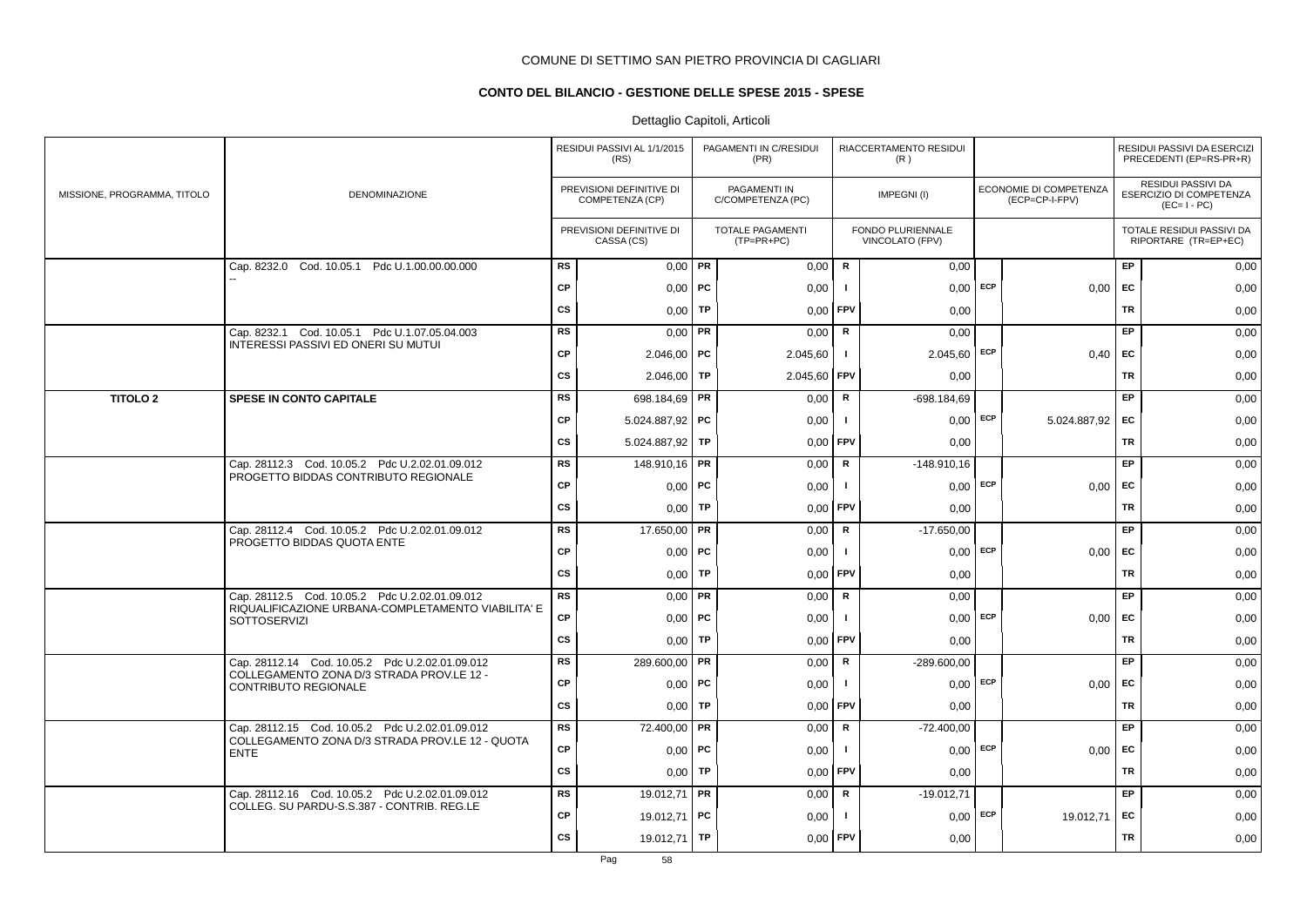## **CONTO DEL BILANCIO - GESTIONE DELLE SPESE 2015 - SPESE**

|                             |                                                                                                    |           | RESIDUI PASSIVI AL 1/1/2015<br>(RS)         |    | PAGAMENTI IN C/RESIDUI<br>(PR)          |              | RIACCERTAMENTO RESIDUI<br>(R)        |            |                                          |           | RESIDUI PASSIVI DA ESERCIZI<br>PRECEDENTI (EP=RS-PR+R)              |
|-----------------------------|----------------------------------------------------------------------------------------------------|-----------|---------------------------------------------|----|-----------------------------------------|--------------|--------------------------------------|------------|------------------------------------------|-----------|---------------------------------------------------------------------|
| MISSIONE, PROGRAMMA, TITOLO | <b>DENOMINAZIONE</b>                                                                               |           | PREVISIONI DEFINITIVE DI<br>COMPETENZA (CP) |    | PAGAMENTI IN<br>C/COMPETENZA (PC)       |              | IMPEGNI(I)                           |            | ECONOMIE DI COMPETENZA<br>(ECP=CP-I-FPV) |           | <b>RESIDUI PASSIVI DA</b><br>ESERCIZIO DI COMPETENZA<br>$(EC=I-PC)$ |
|                             |                                                                                                    |           | PREVISIONI DEFINITIVE DI<br>CASSA (CS)      |    | <b>TOTALE PAGAMENTI</b><br>$(TP=PR+PC)$ |              | FONDO PLURIENNALE<br>VINCOLATO (FPV) |            |                                          |           | TOTALE RESIDUI PASSIVI DA<br>RIPORTARE (TR=EP+EC)                   |
|                             | Cap. 28112.17 Cod. 10.05.2 Pdc U.2.02.01.09.012<br>REALIZZAZIONE STRADA CIRCONVALLAZIONE ABITATO - | RS        | $0,00$ PR                                   |    | 0,00                                    | R            | 0,00                                 |            |                                          | EP        | 0,00                                                                |
|                             | CONTRIB. REG.LE                                                                                    | <b>CP</b> | $5.000.000,00$ PC                           |    | 0,00                                    | $\mathbf{I}$ | 0,00                                 | ECP        | 5.000.000,00                             | EC        | 0,00                                                                |
|                             |                                                                                                    | <b>CS</b> | 5.000.000,00                                | TP | 0,00                                    | FPV          | 0,00                                 |            |                                          | <b>TR</b> | 0,00                                                                |
|                             | Cap. 28112.5016 Cod. 10.05.2 Pdc U.2.05.02.01.001                                                  | <b>RS</b> | $0,00$ PR                                   |    | 0,00                                    | $\mathsf R$  | 0,00                                 |            |                                          | EP.       | 0,00                                                                |
|                             | FONDO PLURIENNALE VINCOLATO - COLLEG. SU<br>PARDU-S.S.387 - CONTRIB. REG.LE                        | <b>CP</b> | $0,00$   PC                                 |    | 0,00                                    | Τ.           | $0,00$ ECP                           |            | $0,00$ EC                                |           | 0,00                                                                |
|                             |                                                                                                    | <b>CS</b> | $0,00$ TP                                   |    | 0,00                                    | FPV          | 0,00                                 |            |                                          | TR        | 0,00                                                                |
|                             | Cap. 28116.0 Cod. 10.05.2 Pdc U.2.00.00.00.000                                                     | <b>RS</b> | $0,00$ PR                                   |    | 0,00                                    | R            | 0,00                                 |            |                                          | EP        | 0,00                                                                |
|                             |                                                                                                    | <b>CP</b> | $0,00$   PC                                 |    | 0,00                                    | $\mathbf{I}$ | $0,00$ ECP                           |            | $0,00$ EC                                |           | 0,00                                                                |
|                             |                                                                                                    | <b>CS</b> | $0,00$ TP                                   |    | 0,00                                    | FPV          | 0,00                                 |            |                                          | <b>TR</b> | 0,00                                                                |
|                             | Cap. 28212.1 Cod. 10.05.2 Pdc U.2.02.01.09.012                                                     | <b>RS</b> | 14.188,73 <b>PR</b>                         |    | 0,00                                    | R            | $-14.188,73$                         |            |                                          | <b>EP</b> | 0,00                                                                |
|                             | TRASF. E POTENZ.IMPIANTO ENERGIA ELETTRICA AREA<br><b>SUPERHANDO</b>                               | <b>CP</b> | $5.875,21$ PC                               |    | 0,00                                    | $\mathbf{I}$ |                                      | $0,00$ ECP | 5.875,21                                 | <b>EC</b> | 0,00                                                                |
|                             |                                                                                                    | <b>CS</b> | $5.875,21$ TP                               |    | 0,00                                    | <b>FPV</b>   | 0,00                                 |            |                                          | <b>TR</b> | 0,00                                                                |
|                             | Cap. 28212.5001 Cod. 10.05.2 Pdc U.2.05.02.01.001                                                  | <b>RS</b> | $0,00$ PR                                   |    | 0,00                                    | $\mathsf R$  | 0,00                                 |            |                                          | EP        | 0,00                                                                |
|                             | FONDO PLURIENNALE VINCOLATO - TRASF. E<br>POTENZ.IMPIANTO ENERGIA ELETTRICA AREA                   | <b>CP</b> | $0,00$ PC                                   |    | 0,00                                    |              | 0,00                                 | ECP        | 0,00                                     | EC        | 0,00                                                                |
|                             | <b>SUPERHANDO</b>                                                                                  | <b>CS</b> | 0,00                                        | TP | 0,00                                    | FPV          | 0,00                                 |            |                                          | <b>TR</b> | 0,00                                                                |
|                             | Cap. 28213.0 Cod. 10.05.2 Pdc U.2.00.00.00.000                                                     | <b>RS</b> | $0,00$ PR                                   |    | 0,00                                    | $\mathsf R$  | 0,00                                 |            |                                          | EP.       | 0,00                                                                |
|                             |                                                                                                    | <b>CP</b> | $0,00$   PC                                 |    | 0,00                                    | -1           |                                      | $0,00$ ECP | 0.00                                     | <b>EC</b> | 0,00                                                                |
|                             |                                                                                                    | <b>CS</b> | $0,00$ TP                                   |    | 0,00                                    | FPV          | 0,00                                 |            |                                          | TR        | 0,00                                                                |
|                             | Cap. 28213.2 Cod. 10.05.2 Pdc U.2.02.01.09.010                                                     | <b>RS</b> | 11.723,09   PR                              |    | 0,00                                    | R            | $-11.723.09$                         |            |                                          | EP        | 0,00                                                                |
|                             | LAVORI SOSTITUZIONE RETE IDRICA ABITATO -<br>CONTRIB.CONSORZIO AUTORITA' AMBITO                    | <b>CP</b> | $0,00$   PC                                 |    | 0,00                                    | $\mathbf{I}$ | 0.00                                 | ECP        | 0.00                                     | <b>EC</b> | 0,00                                                                |
|                             |                                                                                                    | <b>CS</b> | $0,00$ TP                                   |    | 0,00                                    | FPV          | 0,00                                 |            |                                          | <b>TR</b> | 0,00                                                                |
|                             | Cap. 28213.4 Cod. 10.05.2 Pdc U.2.02.01.09.012<br>ADEGUAMENTO IMPINATO ILLUMINAZIONE               | <b>RS</b> | 99.000,00   PR                              |    | 0,00                                    | $\mathbf R$  | $-99.000,00$                         |            |                                          | EP        | 0,00                                                                |
|                             | PULLICA-CONTRIBUTO REGIONALE                                                                       | <b>CP</b> | $0,00$   PC                                 |    | 0,00                                    | $\mathbf{I}$ | 0.00                                 | ECP        | 0,00                                     | EC        | 0,00                                                                |
|                             |                                                                                                    | <b>CS</b> | 0,00                                        | TP | 0,00                                    | FPV          | 0,00                                 |            |                                          | <b>TR</b> | 0,00                                                                |
|                             | Cap. 28213.5 Cod. 10.05.2 Pdc U.2.02.01.09.012                                                     | <b>RS</b> | 25.700,00 PR                                |    | 0,00                                    | ${\sf R}$    | $-25.700,00$                         |            |                                          | EP        | 0,00                                                                |
|                             | ADEGUAMENTO IMPIANTO ILLUMINAZIONE<br>PUBBLICA-QUOTA ENTE                                          | <b>CP</b> | $0,00$   PC                                 |    | 0,00                                    | -1           | 0,00                                 | ECP        | $0,00$ EC                                |           | 0,00                                                                |
|                             |                                                                                                    | <b>CS</b> | 0,00                                        | TP | 0,00                                    | FPV          | 0,00                                 |            |                                          | TR        | 0,00                                                                |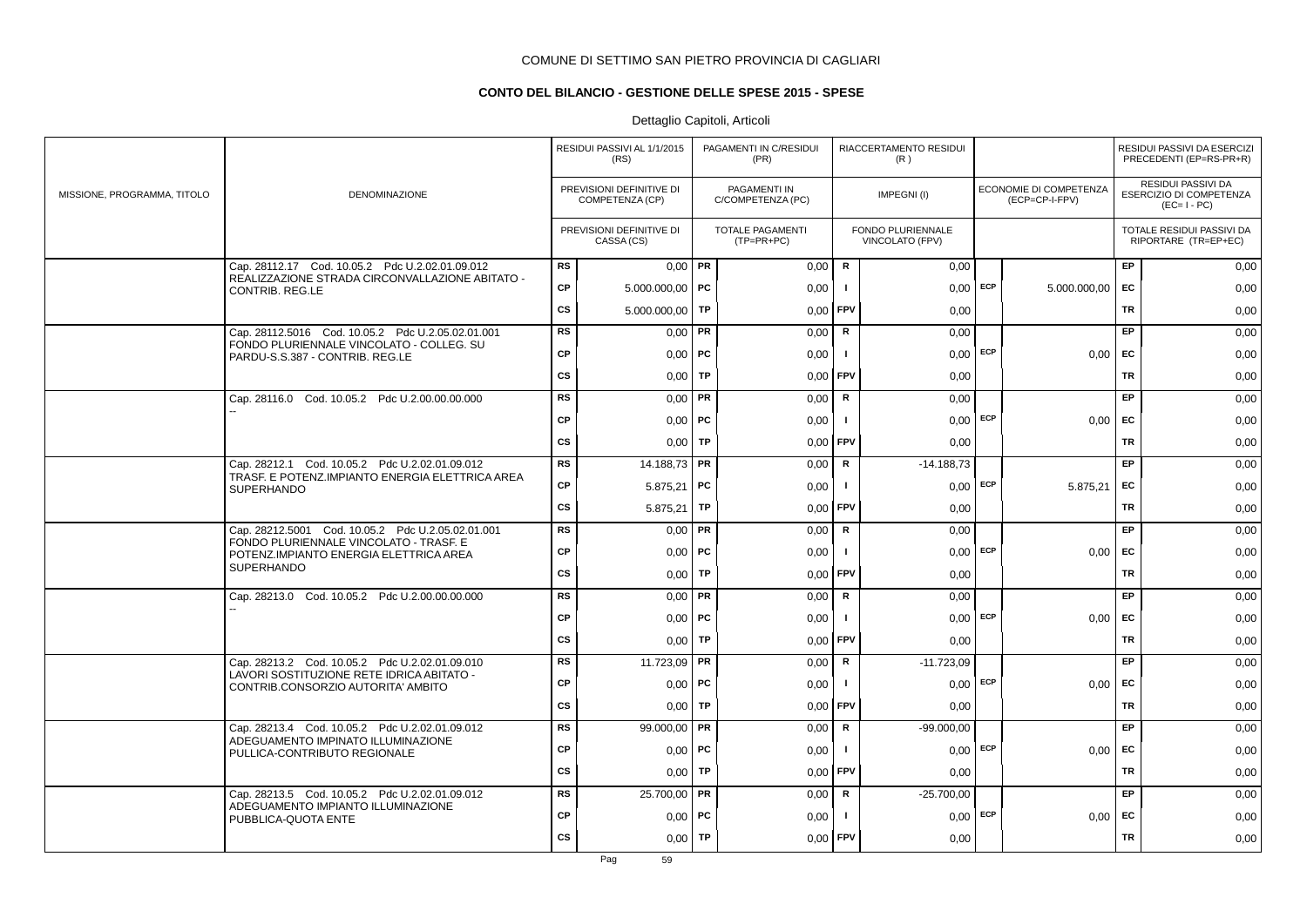## **CONTO DEL BILANCIO - GESTIONE DELLE SPESE 2015 - SPESE**

Dettaglio Capitoli, Articoli

|                               |                                     |           | RESIDUI PASSIVI AL 1/1/2015<br>(RS)         | PAGAMENTI IN C/RESIDUI<br>(PR)          |              | <b>RIACCERTAMENTO RESIDUI</b><br>(R)        |     |                                          |           | RESIDUI PASSIVI DA ESERCIZI<br>PRECEDENTI (EP=RS-PR+R)       |
|-------------------------------|-------------------------------------|-----------|---------------------------------------------|-----------------------------------------|--------------|---------------------------------------------|-----|------------------------------------------|-----------|--------------------------------------------------------------|
| MISSIONE, PROGRAMMA, TITOLO   | <b>DENOMINAZIONE</b>                |           | PREVISIONI DEFINITIVE DI<br>COMPETENZA (CP) | PAGAMENTI IN<br>C/COMPETENZA (PC)       |              | IMPEGNI(I)                                  |     | ECONOMIE DI COMPETENZA<br>(ECP=CP-I-FPV) |           | RESIDUI PASSIVI DA<br>ESERCIZIO DI COMPETENZA<br>$(EC=I-PC)$ |
|                               |                                     |           | PREVISIONI DEFINITIVE DI<br>CASSA (CS)      | <b>TOTALE PAGAMENTI</b><br>$(TP=PR+PC)$ |              | <b>FONDO PLURIENNALE</b><br>VINCOLATO (FPV) |     |                                          |           | TOTALE RESIDUI PASSIVI DA<br>RIPORTARE (TR=EP+EC)            |
| 05<br><b>Totale Programma</b> | Viabilità e infrastrutture stradali | <b>RS</b> | 727.932,27 PR                               | 29.564,13                               | R            | $-698.368.14$                               |     |                                          | <b>EP</b> | 0,00                                                         |
|                               |                                     | CP        | 5.305.272,35   PC                           | 156.983,56                              |              | 248.415,71                                  | ECP | $5.056.856.64$ EC                        |           | 91.432,15                                                    |
|                               |                                     | <b>CS</b> | $5.337.703.50$ TP                           | 186.547,69   FPV                        |              | 0,00                                        |     |                                          | <b>TR</b> | 91.432,15                                                    |
| 10<br><b>TOTALE MISSIONE</b>  | Trasporti e diritto alla mobilità   | <b>RS</b> | 727.932,27 PR                               | 29.564,13                               | $\mathsf{R}$ | $-698.368.14$                               |     |                                          | <b>EP</b> | 0,00                                                         |
|                               |                                     | <b>CP</b> | 5.305.672,35   PC                           | 156.983,56                              |              | 248.415,71 ECP                              |     | $5.057.256.64$ EC                        |           | 91.432,15                                                    |
|                               |                                     | cs        | 5.338.103,50   TP                           | 186.547,69 FPV                          |              | 0,00                                        |     |                                          | <b>TR</b> | 91.432,15                                                    |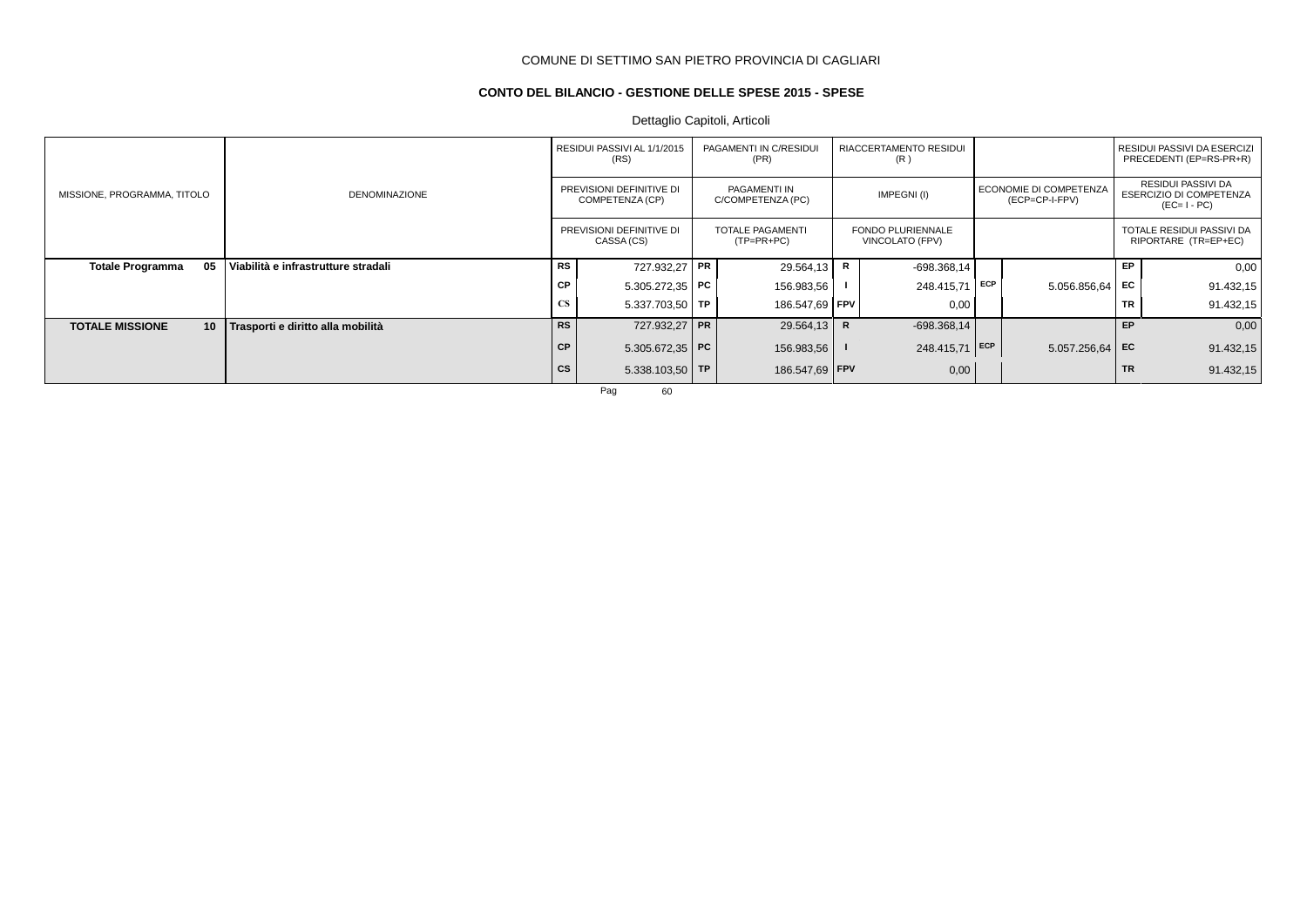## **CONTO DEL BILANCIO - GESTIONE DELLE SPESE 2015 - SPESE**

Dettaglio Capitoli, Articoli

|                               |                                                                               |                        | RESIDUI PASSIVI AL 1/1/2015<br>(RS)         | PAGAMENTI IN C/RESIDUI<br>(PR)        |             | <b>RIACCERTAMENTO RESIDUI</b><br>(R) |     |                                                 |           | RESIDUI PASSIVI DA ESERCIZI<br>PRECEDENTI (EP=RS-PR+R)       |
|-------------------------------|-------------------------------------------------------------------------------|------------------------|---------------------------------------------|---------------------------------------|-------------|--------------------------------------|-----|-------------------------------------------------|-----------|--------------------------------------------------------------|
| MISSIONE, PROGRAMMA, TITOLO   | <b>DENOMINAZIONE</b>                                                          |                        | PREVISIONI DEFINITIVE DI<br>COMPETENZA (CP) | PAGAMENTI IN<br>C/COMPETENZA (PC)     |             | IMPEGNI(I)                           |     | <b>ECONOMIE DI COMPETENZA</b><br>(ECP=CP-I-FPV) |           | RESIDUI PASSIVI DA<br>ESERCIZIO DI COMPETENZA<br>$(EC=I-PC)$ |
|                               |                                                                               |                        | PREVISIONI DEFINITIVE DI<br>CASSA (CS)      | <b>TOTALE PAGAMENTI</b><br>(TP=PR+PC) |             | FONDO PLURIENNALE<br>VINCOLATO (FPV) |     |                                                 |           | TOTALE RESIDUI PASSIVI DA<br>RIPORTARE (TR=EP+EC)            |
| <b>MISSIONE</b><br>11         | Soccorso civile                                                               |                        |                                             |                                       |             |                                      |     |                                                 |           |                                                              |
| 01<br>1101<br>Programma       | Sistema di protezione civile                                                  |                        |                                             |                                       |             |                                      |     |                                                 |           |                                                              |
| <b>TITOLO1</b>                | <b>SPESE CORRENTI</b>                                                         | RS                     | 28.074,19 PR                                | 28.006,85                             | R           | $-67,34$                             |     |                                                 | EP        | 0,00                                                         |
|                               |                                                                               | <b>CP</b>              | 78.000,00 PC                                | 48.660,69                             |             | 73.599,43                            | ECP | 4.400,57                                        | EC        | 24.938,74                                                    |
|                               |                                                                               | <b>CS</b>              | 96.006,85   TP                              | 76.667,54 FPV                         |             | 0,00                                 |     |                                                 | <b>TR</b> | 24.938,74                                                    |
|                               | Cap. 9300.1 Cod. 11.01.1 Pdc U.1.03.02.15.011                                 | <b>RS</b>              | 22.074,19   PR                              | 22.006,85                             | $\mathsf R$ | $-67,34$                             |     |                                                 | <b>EP</b> | 0,00                                                         |
|                               | INTERVENTI SALVAGUARDIA INCOLUMITA' PUBBLICA                                  | CP                     | 64.000,00 PC                                | 45.660,69                             |             | 59.599,43 ECP                        |     | 4.400,57                                        | EC        | 13.938,74                                                    |
|                               |                                                                               | <b>CS</b>              | 76.006,85 TP                                | 67.667,54 FPV                         |             | 0,00                                 |     |                                                 | <b>TR</b> | 13.938,74                                                    |
|                               | Cap. 9300.2 Cod. 11.01.1 Pdc U.1.03.02.99.999<br>INTERVENTI PROTEZIONE CIVILE | <b>RS</b>              | $6.000,00$ PR                               | 6.000,00                              | $\mathsf R$ | 0,00                                 |     |                                                 | <b>EP</b> | 0,00                                                         |
|                               |                                                                               | CP                     | 14.000,00   PC                              | 3.000,00                              |             | 14.000,00                            | ECP | 0,00                                            | EC        | 11.000,00                                                    |
|                               |                                                                               | CS                     | 20.000,00 TP                                | 9.000,00 FPV                          |             | 0,00                                 |     |                                                 | <b>TR</b> | 11.000,00                                                    |
| <b>Totale Programma</b><br>01 | Sistema di protezione civile                                                  | <b>RS</b>              | 28.074,19 PR                                | 28.006,85                             | $\mathbf R$ | $-67,34$                             |     |                                                 | <b>EP</b> | 0,00                                                         |
|                               |                                                                               | CP                     | 78.000,00 PC                                | 48.660,69                             |             | 73.599,43 ECP                        |     | 4.400,57                                        | EC        | 24.938,74                                                    |
|                               |                                                                               | $\mathbf{C}\mathbf{S}$ | $96.006,85$ TP                              | 76.667,54                             | FPV         | 0,00                                 |     |                                                 | <b>TR</b> | 24.938,74                                                    |
| <b>TOTALE MISSIONE</b><br>11  | Soccorso civile                                                               | <b>RS</b>              | 28.074,19 PR                                | 28.006,85                             | $\mathsf R$ | $-67,34$                             |     |                                                 | <b>EP</b> | 0,00                                                         |
|                               |                                                                               | <b>CP</b>              | 78.000,00 PC                                | 48.660,69                             |             | 73.599,43 ECP                        |     | 4.400,57                                        | <b>EC</b> | 24.938,74                                                    |
|                               |                                                                               | cs                     | $96.006,85$ TP                              | 76.667,54 FPV                         |             | 0,00                                 |     |                                                 | <b>TR</b> | 24.938,74                                                    |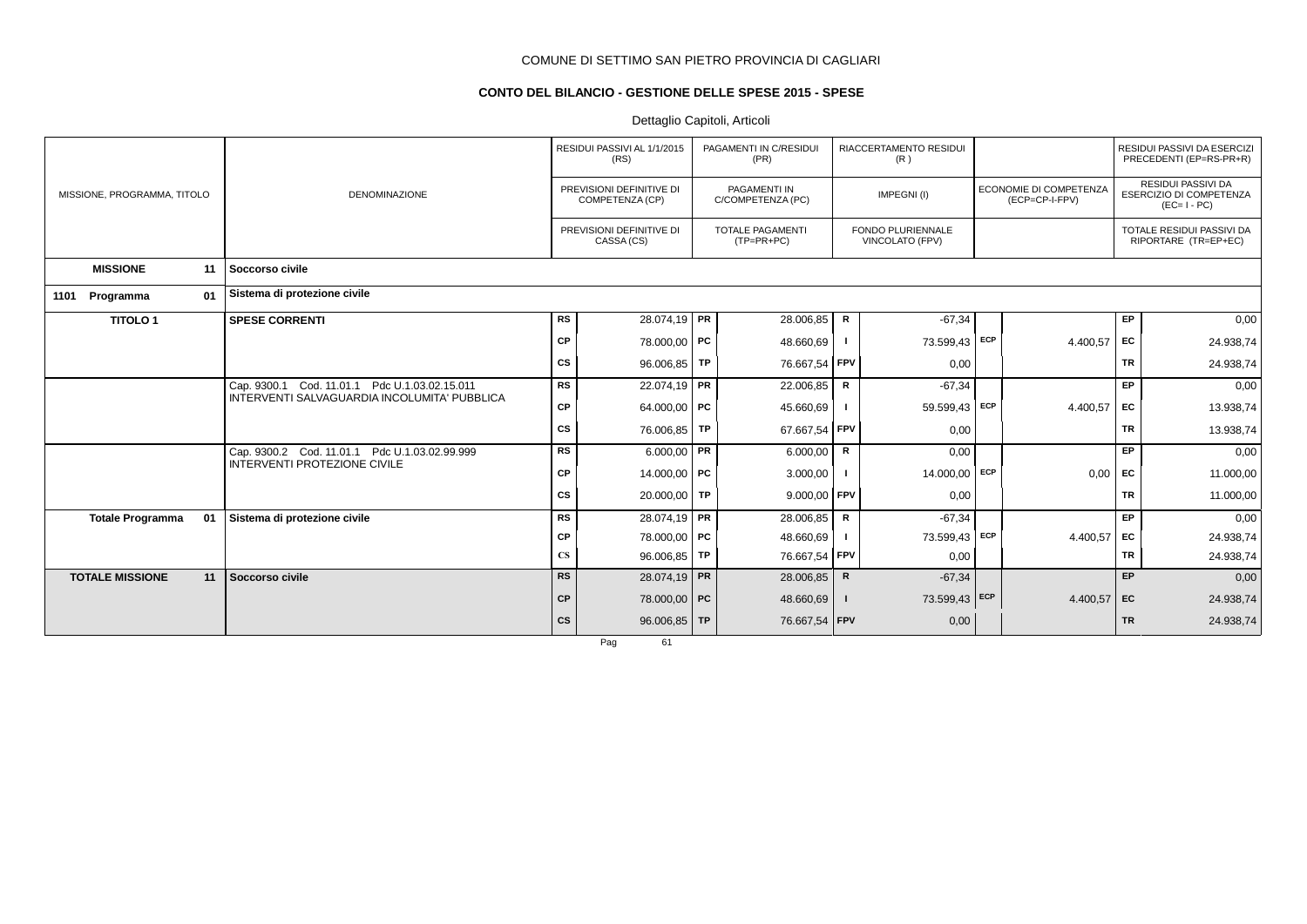## **CONTO DEL BILANCIO - GESTIONE DELLE SPESE 2015 - SPESE**

|                             |                         |    |                                                         |                        | RESIDUI PASSIVI AL 1/1/2015<br>(RS)         |    | PAGAMENTI IN C/RESIDUI<br>(PR)          |                | RIACCERTAMENTO RESIDUI<br>(R)        |            |                                          |           | RESIDUI PASSIVI DA ESERCIZI<br>PRECEDENTI (EP=RS-PR+R)       |
|-----------------------------|-------------------------|----|---------------------------------------------------------|------------------------|---------------------------------------------|----|-----------------------------------------|----------------|--------------------------------------|------------|------------------------------------------|-----------|--------------------------------------------------------------|
| MISSIONE, PROGRAMMA, TITOLO |                         |    | <b>DENOMINAZIONE</b>                                    |                        | PREVISIONI DEFINITIVE DI<br>COMPETENZA (CP) |    | PAGAMENTI IN<br>C/COMPETENZA (PC)       |                | IMPEGNI(I)                           |            | ECONOMIE DI COMPETENZA<br>(ECP=CP-I-FPV) |           | RESIDUI PASSIVI DA<br>ESERCIZIO DI COMPETENZA<br>$(EC=I-PC)$ |
|                             |                         |    |                                                         |                        | PREVISIONI DEFINITIVE DI<br>CASSA (CS)      |    | <b>TOTALE PAGAMENTI</b><br>$(TP=PR+PC)$ |                | FONDO PLURIENNALE<br>VINCOLATO (FPV) |            |                                          |           | TOTALE RESIDUI PASSIVI DA<br>RIPORTARE (TR=EP+EC)            |
| <b>MISSIONE</b>             |                         | 12 | Diritti sociali, politiche sociali e famiglia           |                        |                                             |    |                                         |                |                                      |            |                                          |           |                                                              |
| Programma<br>1201           |                         | 01 | Interventi per l'infanzia e i minori e per asili nido   |                        |                                             |    |                                         |                |                                      |            |                                          |           |                                                              |
| <b>TITOLO1</b>              |                         |    | <b>SPESE CORRENTI</b>                                   | <b>RS</b>              | 13.457,00 PR                                |    | 0,00                                    | R              | $-13.457,00$                         |            |                                          | EP.       | 0,00                                                         |
|                             |                         |    |                                                         | <b>CP</b>              | $9.910,00$ PC                               |    | 6.750,00                                | $\mathbf{I}$   | $9.910,00$ ECP                       |            | 0,00                                     | EC        | 3.160,00                                                     |
|                             |                         |    |                                                         | <b>CS</b>              | 6.750,00   TP                               |    | 6.750,00 FPV                            |                | 0,00                                 |            |                                          | <b>TR</b> | 3.160,00                                                     |
|                             |                         |    | Cap. 10120.0 Cod. 12.01.1 Pdc U.1.00.00.00.000          | <b>RS</b>              | $0,00$ PR                                   |    | 0,00                                    | R              | 0,00                                 |            |                                          | <b>EP</b> | 0,00                                                         |
|                             |                         |    |                                                         | <b>CP</b>              | $0.00$ PC                                   |    | 0,00                                    |                | $0,00$ ECP                           |            | 0,00                                     | EC        | 0,00                                                         |
|                             |                         |    |                                                         | <b>CS</b>              | $0,00$ TP                                   |    | 0,00                                    | <b>FPV</b>     | 0,00                                 |            |                                          | <b>TR</b> | 0,00                                                         |
|                             |                         |    | Cap. 10417.5 Cod. 12.01.1 Pdc U.1.03.01.02.999          | <b>RS</b>              | $0,00$ PR                                   |    | 0,00                                    | R              | 0,00                                 |            |                                          | EP        | 0,00                                                         |
|                             |                         |    | INTERVENTI FAVORE MINORI CONTRIB. INDIV.                | <b>CP</b>              | $0,00$ PC                                   |    | 0,00                                    | $\mathbf{I}$   | 0,00                                 | ECP        | 0,00                                     | EC        | 0,00                                                         |
|                             |                         |    |                                                         | <b>CS</b>              | $0,00$ TP                                   |    | $0,00$ FPV                              |                | 0,00                                 |            |                                          | TR        | 0,00                                                         |
|                             |                         |    | Cap. 10418.6 Cod. 12.01.1 Pdc U.1.03.02.15.999          | <b>RS</b>              | 13.457,00 PR                                |    | 0,00                                    | $\mathbf R$    | $-13.457,00$                         |            |                                          | <b>EP</b> | 0,00                                                         |
|                             |                         |    | PROGETTO UNA RETE PER L'ADOZIONE - PLUS                 | <b>CP</b>              | 3.160,00   PC                               |    | 0,00                                    | $\blacksquare$ | 3.160,00                             | ECP        | 0,00                                     | EC        | 3.160,00                                                     |
|                             |                         |    |                                                         | <b>CS</b>              | 0,00                                        | TP | 0,00                                    | <b>FPV</b>     | 0,00                                 |            |                                          | TR        | 3.160,00                                                     |
|                             |                         |    | Cap. 10418.21 Cod. 12.01.1 Pdc U.1.03.02.15.999         | <b>RS</b>              | $0,00$ PR                                   |    | 0,00                                    | $\mathbf R$    | 0,00                                 |            |                                          | <b>EP</b> | 0,00                                                         |
|                             |                         |    | <b>INSERIMENTO MINORI IN STRUTTURE - CONTRIB.REG.LE</b> | <b>CP</b>              | $0,00$ PC                                   |    | 0,00                                    | $\mathbf{I}$   | 0,00                                 | ECP        | 0,00                                     | <b>FC</b> | 0,00                                                         |
|                             |                         |    |                                                         | <b>CS</b>              | 0,00                                        | TP | $0,00$ FPV                              |                | 0,00                                 |            |                                          | TR        | 0,00                                                         |
|                             |                         |    | Cap. 10439.5 Cod. 12.01.1 Pdc U.1.04.02.02.999          | <b>RS</b>              | $0,00$ PR                                   |    | 0,00                                    | $\mathbf R$    | 0,00                                 |            |                                          | <b>EP</b> | 0,00                                                         |
|                             |                         |    | CONTRIBUTI AFFIDAMENTO MINORI                           | <b>CP</b>              | 6.750,00   PC                               |    | 6.750,00                                | $\mathbf{I}$   | 6.750,00                             | ECP        | 0,00                                     | EC        | 0,00                                                         |
|                             |                         |    |                                                         | <b>CS</b>              | 6.750,00   TP                               |    | 6.750,00                                | <b>FPV</b>     | 0,00                                 |            |                                          | <b>TR</b> | 0,00                                                         |
|                             | <b>Totale Programma</b> | 01 | Interventi per l'infanzia e i minori e per asili nido   | RS                     | 13.457,00 PR                                |    | 0,00                                    | R              | $-13.457,00$                         |            |                                          | <b>EP</b> | 0,00                                                         |
|                             |                         |    |                                                         | <b>CP</b>              | $9.910,00$ PC                               |    | 6.750,00                                | $\mathbf{I}$   | 9.910,00                             | <b>ECP</b> | $0,00$ EC                                |           | 3.160,00                                                     |
|                             |                         |    |                                                         | $\mathbf{C}\mathbf{S}$ | 6.750,00   TP                               |    | 6.750,00                                | <b>FPV</b>     | 0,00                                 |            |                                          | TR        | 3.160,00                                                     |
| 1202 Programma              |                         | 02 | Interventi per la disabilità                            |                        |                                             |    |                                         |                |                                      |            |                                          |           |                                                              |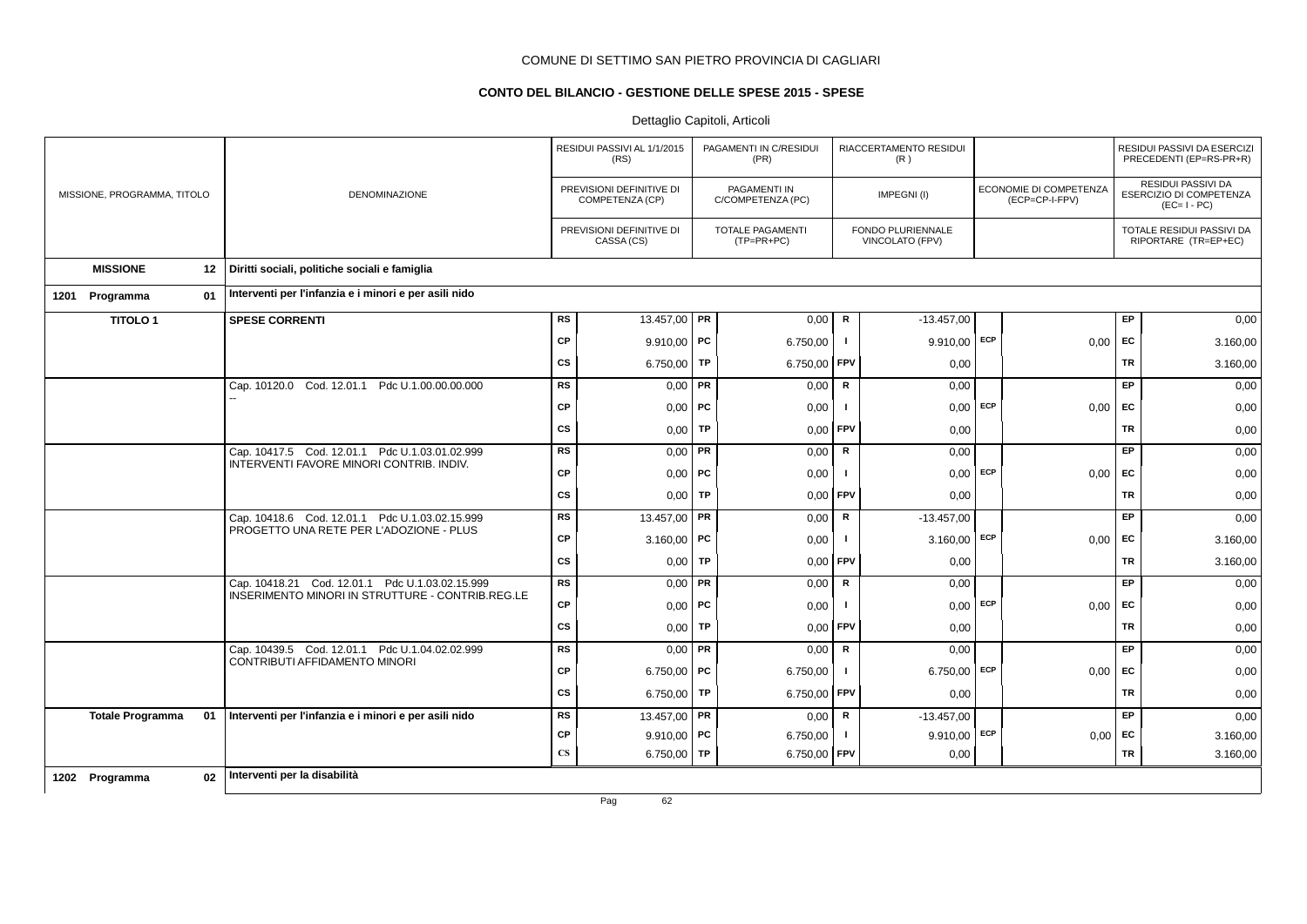## **CONTO DEL BILANCIO - GESTIONE DELLE SPESE 2015 - SPESE**

|                             |                                                                                 |           | RESIDUI PASSIVI AL 1/1/2015<br>(RS)         |           | PAGAMENTI IN C/RESIDUI<br>(PR)        |                | RIACCERTAMENTO RESIDUI<br>(R)        |     |                                          |           | RESIDUI PASSIVI DA ESERCIZI<br>PRECEDENTI (EP=RS-PR+R)       |
|-----------------------------|---------------------------------------------------------------------------------|-----------|---------------------------------------------|-----------|---------------------------------------|----------------|--------------------------------------|-----|------------------------------------------|-----------|--------------------------------------------------------------|
| MISSIONE, PROGRAMMA, TITOLO | DENOMINAZIONE                                                                   |           | PREVISIONI DEFINITIVE DI<br>COMPETENZA (CP) |           | PAGAMENTI IN<br>C/COMPETENZA (PC)     |                | IMPEGNI(I)                           |     | ECONOMIE DI COMPETENZA<br>(ECP=CP-I-FPV) |           | RESIDUI PASSIVI DA<br>ESERCIZIO DI COMPETENZA<br>$(EC=I-PC)$ |
|                             |                                                                                 |           | PREVISIONI DEFINITIVE DI<br>CASSA (CS)      |           | <b>TOTALE PAGAMENTI</b><br>(TP=PR+PC) |                | FONDO PLURIENNALE<br>VINCOLATO (FPV) |     |                                          |           | TOTALE RESIDUI PASSIVI DA<br>RIPORTARE (TR=EP+EC)            |
| <b>TITOLO1</b>              | <b>SPESE CORRENTI</b>                                                           | <b>RS</b> | 576.999,66   PR                             |           | 256.672.14                            | R              | $-320.327,52$                        |     |                                          | <b>EP</b> | 0,00                                                         |
|                             |                                                                                 | <b>CP</b> | 1.728.063,54 PC                             |           | 545.941,80                            | $\mathbf{I}$   | 830.073,69 ECP                       |     | 170.226,17                               | EC        | 284.131,89                                                   |
|                             |                                                                                 | <b>CS</b> | 1.967.577,10                                | TP        | 802.613,94                            | <b>FPV</b>     | 727.763,68                           |     |                                          | TR        | 284.131,89                                                   |
|                             | Cap. 10219.0 Cod. 12.02.1 Pdc U.1.00.00.00.000                                  | <b>RS</b> | 0,00                                        | <b>PR</b> | 0,00                                  | $\mathbf R$    | 0,00                                 |     |                                          | EP.       | 0,00                                                         |
|                             |                                                                                 | <b>CP</b> | $0,00$   PC                                 |           | 0,00                                  | $\mathbf{I}$   | 0,00                                 | ECP | 0,00                                     | <b>FC</b> | 0,00                                                         |
|                             |                                                                                 | <b>CS</b> | $0,00$ TP                                   |           | $0,00$ FPV                            |                | 0,00                                 |     |                                          | TR        | 0,00                                                         |
|                             | Cap. 10420.1 Cod. 12.02.1 Pdc U.1.04.02.02.999                                  | <b>RS</b> | 188.012,17   PR                             |           | 117.766,12                            | R              | $-70.246,05$                         |     |                                          | <b>EP</b> | 0,00                                                         |
|                             | PIANI PERSONALIZZATI L.R. 3/03 - TRASFERIMENTI                                  | <b>CP</b> | 562.679,75 PC                               |           | 323.912,74                            | $\mathbf{I}$   | 431.662,04                           | ECP | 110.451,41                               | EC        | 107.749,30                                                   |
|                             |                                                                                 | <b>CS</b> | 698.012,17 TP                               |           | 441.678,86 FPV                        |                | 20.566,30                            |     |                                          | TR        | 107.749,30                                                   |
|                             | Cap. 10420.2 Cod. 12.02.1 Pdc U.1.04.02.02.999                                  | <b>RS</b> | 141.313,15 <b>PR</b>                        |           | 58.269,13                             | R              | $-83.044.02$                         |     |                                          | <b>EP</b> | 0,00                                                         |
|                             | PROGETTO RITORNARE A CASA                                                       | <b>CP</b> | 163.247.42 PC                               |           | 84.647.11                             | $\mathbf{I}$   | 149.447,40 ECP                       |     | $-85.405.81$                             | EC        | 64.800,29                                                    |
|                             |                                                                                 | <b>CS</b> | 320.722,39 TP                               |           | 142.916,24                            | l FPV          | 99.205,83                            |     |                                          | TR        | 64.800,29                                                    |
|                             | Cap. 10420.3 Cod. 12.02.1 Pdc U.1.04.02.02.999                                  | <b>RS</b> | 26.461,05   PR                              |           | 6.064,06                              | $\mathbf R$    | -20.396,99                           |     |                                          | EP        | 0,00                                                         |
|                             | COFINANZ. PROGETTO RITORNARE A CASA                                             | <b>CP</b> | 48.893,41                                   | PC        | 18.330,80                             | $\mathbf{I}$   | 25.153,62                            | ECP | 23.739,79                                | EC        | 6.822,82                                                     |
|                             |                                                                                 | <b>CS</b> | $54.957,47$ TP                              |           | 24.394,86                             | <b>FPV</b>     | 0,00                                 |     |                                          | TR        | 6.822,82                                                     |
|                             | Cap. 10420.4 Cod. 12.02.1 Pdc U.1.04.02.02.999                                  | <b>RS</b> | $3.000,00$ PR                               |           | 0,00                                  | $\mathbf R$    | $-3.000,00$                          |     |                                          | EP        | 0,00                                                         |
|                             | <b>ASSEGNI DI CURA</b>                                                          | <b>CP</b> | $0,00$   PC                                 |           | 0,00                                  | $\blacksquare$ | 0.00                                 | ECP | 0,00                                     | EC        | 0,00                                                         |
|                             |                                                                                 | <b>CS</b> | $0,00$ TP                                   |           | 0,00                                  | <b>FPV</b>     | 0,00                                 |     |                                          | TR        | 0,00                                                         |
|                             | Cap. 10420.5001 Cod. 12.02.1 Pdc U.1.10.02.01.001                               | <b>RS</b> | $0,00$ PR                                   |           | 0,00                                  | R              | 0,00                                 |     |                                          | <b>EP</b> | 0,00                                                         |
|                             | FONDO PLURIENNALE VINCOLATO - PIANI PERSONALIZZATI<br>L.R. 3/03 - TRASFERIMENTI | <b>CP</b> | 20.566,30   PC                              |           | 0,00                                  | $\blacksquare$ | 0,00                                 | ECP | 20.566,30                                | EC        | 0,00                                                         |
|                             |                                                                                 | <b>CS</b> | $0,00$ TP                                   |           | 0.00                                  | <b>FPV</b>     | 0,00                                 |     |                                          | TR        | 0,00                                                         |
|                             | Cap. 10420.5002 Cod. 12.02.1 Pdc U.1.10.02.01.001                               | <b>RS</b> | $0,00$ PR                                   |           | 0,00                                  | $\mathbf R$    | 0,00                                 |     |                                          | EP        | 0,00                                                         |
|                             | FONDO PLURIENNALE VINCOLATO - PROGETTO<br><b>RITORNARE A CASA</b>               | CP        | 99.205,83 PC                                |           | 0,00                                  | $\blacksquare$ | 0,00                                 | ECP | 99.205,83                                | EC        | 0,00                                                         |
|                             |                                                                                 | <b>CS</b> | 0,00                                        | TP        | 0,00                                  | <b>FPV</b>     | 0,00                                 |     |                                          | TR        | 0,00                                                         |
|                             | Cap. 10420.5003 Cod. 12.02.1 Pdc U.1.10.02.01.001                               | <b>RS</b> | $0,00$ PR                                   |           | 0,00                                  | $\mathbf R$    | 0,00                                 |     |                                          | EP        | 0,00                                                         |
|                             | FONDO PLURIENNALE VINCOLATO - COFINANZ, PROGETTO<br>RITORNARE A CASA            | <b>CP</b> | $0,00$   PC                                 |           | 0,00                                  | -1             | 0,00                                 | ECP | 0,00                                     | EC        | 0,00                                                         |
|                             |                                                                                 | <b>CS</b> | 0,00                                        | TP        | 0,00                                  | <b>FPV</b>     | 0,00                                 |     |                                          | TR        | 0,00                                                         |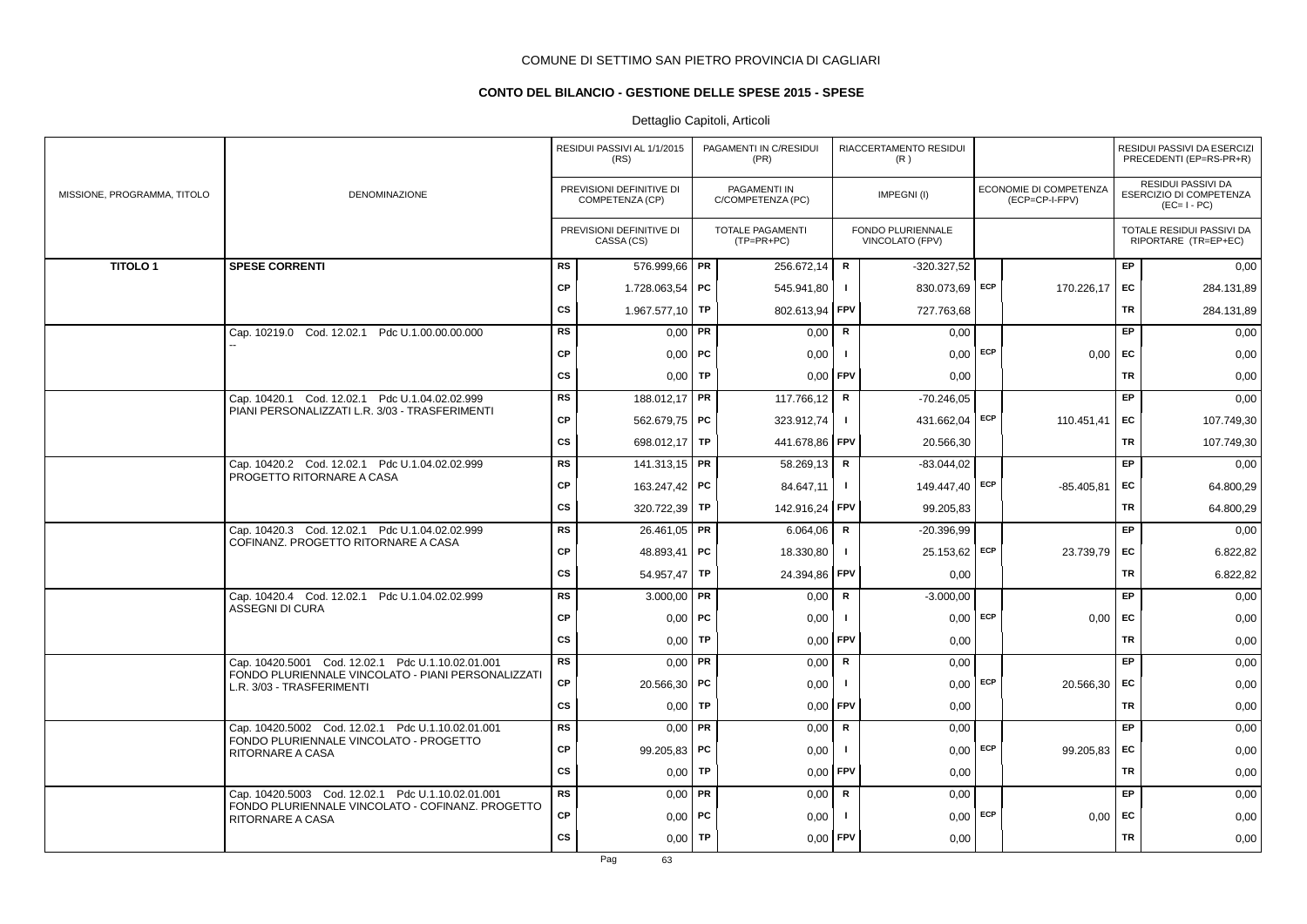## **CONTO DEL BILANCIO - GESTIONE DELLE SPESE 2015 - SPESE**

|                             |                                                                                                 |           | RESIDUI PASSIVI AL 1/1/2015<br>(RS)         |    | PAGAMENTI IN C/RESIDUI<br>(PR)          |                | RIACCERTAMENTO RESIDUI<br>(R)        |            |                                          |           | RESIDUI PASSIVI DA ESERCIZI<br>PRECEDENTI (EP=RS-PR+R)              |
|-----------------------------|-------------------------------------------------------------------------------------------------|-----------|---------------------------------------------|----|-----------------------------------------|----------------|--------------------------------------|------------|------------------------------------------|-----------|---------------------------------------------------------------------|
| MISSIONE, PROGRAMMA, TITOLO | <b>DENOMINAZIONE</b>                                                                            |           | PREVISIONI DEFINITIVE DI<br>COMPETENZA (CP) |    | PAGAMENTI IN<br>C/COMPETENZA (PC)       |                | IMPEGNI(I)                           |            | ECONOMIE DI COMPETENZA<br>(ECP=CP-I-FPV) |           | <b>RESIDUI PASSIVI DA</b><br>ESERCIZIO DI COMPETENZA<br>$(EC=I-PC)$ |
|                             |                                                                                                 |           | PREVISIONI DEFINITIVE DI<br>CASSA (CS)      |    | <b>TOTALE PAGAMENTI</b><br>$(TP=PR+PC)$ |                | FONDO PLURIENNALE<br>VINCOLATO (FPV) |            |                                          |           | TOTALE RESIDUI PASSIVI DA<br>RIPORTARE (TR=EP+EC)                   |
|                             | Cap. 10426.1 Cod. 12.02.1 Pdc U.1.04.02.02.999                                                  | <b>RS</b> | $0.00$ PR                                   |    | 0,00                                    | $\mathbf R$    | 0,00                                 |            |                                          | EP.       | 0,00                                                                |
|                             | PROGETTO NELLA VITA NELLA CASA - PLUS                                                           | <b>CP</b> | $0,00$   PC                                 |    | 0,00                                    | - 1            | 0.00                                 | ECP        | 0,00                                     | EC        | 0,00                                                                |
|                             |                                                                                                 | <b>CS</b> | $0,00$ TP                                   |    | $0.00$ FPV                              |                | 0.00                                 |            |                                          | TR        | 0,00                                                                |
|                             | Cap. 10427.1 Cod. 12.02.1 Pdc U.1.04.03.99.999                                                  | <b>RS</b> | $0,00$ PR                                   |    | 0,00                                    | R              | 0,00                                 |            |                                          | EP        | 0,00                                                                |
|                             | L.R. 12/85 ART. 92 - TRASPORTO RESI DENTI HANDICAPATI                                           | CP        | $0,00$ PC                                   |    | 0,00                                    |                |                                      | $0,00$ ECP | 0,00                                     | <b>FC</b> | 0,00                                                                |
|                             |                                                                                                 | <b>CS</b> | $0,00$ TP                                   |    | 0,00                                    | <b>FPV</b>     | 0,00                                 |            |                                          | TR        | 0,00                                                                |
|                             | Cap. 10439.1 Cod. 12.02.1 Pdc U.1.04.02.02.999                                                  | <b>RS</b> | $0,00$ PR                                   |    | 0,00                                    | $\mathbf R$    | 0,00                                 |            |                                          | <b>EP</b> | 0,00                                                                |
|                             | LL.RR. 45/79 E 21/81 - PROVVIDENZE A FAVORE DEI<br><b>NEFROPATICI</b>                           | <b>CP</b> | $0,00$   PC                                 |    | 0,00                                    | $\blacksquare$ | 0,00                                 | ECP        | 0,00                                     | EC        | 0,00                                                                |
|                             |                                                                                                 | <b>CS</b> | 0.00                                        | TP | 0.00                                    | <b>FPV</b>     | 0.00                                 |            |                                          | TR        | 0,00                                                                |
|                             | Cap. 10439.2 Cod. 12.02.1 Pdc U.1.04.02.02.999                                                  | <b>RS</b> | $309,88$ PR                                 |    | 0,00                                    | $\mathbf R$    | $-309,88$                            |            |                                          | <b>EP</b> | 0,00                                                                |
|                             | L.R. 8/99 E 27/83 PROVVIDENZE A FAVORE TALASSEMICI                                              | CP        | $0,00$ PC                                   |    | 0,00                                    |                | 0.00                                 | ECP        | 0,00                                     | EC        | 0,00                                                                |
|                             |                                                                                                 | <b>CS</b> | $0,00$ TP                                   |    | $0.00$ FPV                              |                | 0.00                                 |            |                                          | TR        | 0,00                                                                |
|                             | Cap. 10439.6 Cod. 12.02.1 Pdc U.1.04.02.02.999                                                  | <b>RS</b> | 2.129,71                                    | PR | 0,00                                    | R              | $-2.129,71$                          |            |                                          | <b>EP</b> | 0,00                                                                |
|                             | SUSSIDI NEOPLASIE-CONTRIBUTO REGIONALE                                                          | <b>CP</b> | $0,00$ PC                                   |    | 0,00                                    | Ι.             | 0,00                                 | ECP        | $-1.797,90$                              | <b>FC</b> | 0,00                                                                |
|                             |                                                                                                 | <b>CS</b> | 1.797,90                                    | TP | 0,00                                    | <b>FPV</b>     | 1.797,90                             |            |                                          | TR        | 0,00                                                                |
|                             | Cap. 10439.9 Cod. 12.02.1 Pdc U.1.04.02.02.999<br>L.R. 12/2011 PROVVIDENZE A FAVORE TRAPIANTATI | <b>RS</b> | $0.00$ PR                                   |    | 0,00                                    | R              | 0,00                                 |            |                                          | EP        | 0,00                                                                |
|                             |                                                                                                 | <b>CP</b> | $0,00$   PC                                 |    | 0,00                                    | - 1            | $0,00$ ECP                           |            | 0,00                                     | EC        | 0,00                                                                |
|                             |                                                                                                 | <b>CS</b> | $0,00$ TP                                   |    | $0.00$ FPV                              |                | 0.00                                 |            |                                          | <b>TR</b> | 0,00                                                                |
|                             | Cap. 10439.13 Cod. 12.02.1<br>Pdc U.1.04.02.02.999                                              | <b>RS</b> | 211.518,05   PR                             |    | 72.997,83                               | $\mathbf R$    | $-138.520,22$                        |            |                                          | EP        | 0,00                                                                |
|                             | INTERVENTI L.R. 8/1999                                                                          | <b>CP</b> | 212.817,13 PC                               |    | 110.892,65                              | $\mathbf{I}$   | 212.817,13 ECP                       |            | $-606.193.65$                            | EC        | 101.924,48                                                          |
|                             |                                                                                                 | <b>CS</b> | 877.850,02 TP                               |    | 183.890,48                              | <b>FPV</b>     | 606.193,65                           |            |                                          | TR        | 101.924,48                                                          |
|                             | Cap. 10439.5006 Cod. 12.02.1 Pdc U.1.10.02.01.001                                               | <b>RS</b> | $0,00$ PR                                   |    | 0,00                                    | R              | 0,00                                 |            |                                          | <b>EP</b> | 0,00                                                                |
|                             | FONDO PLURIENNALE VINCOLATO - SUSSIDI<br>NEOPLASIE-CONTRIBUTO REGIONALE                         | <b>CP</b> | 1.797,90 PC                                 |    | 0,00                                    |                | $0,00$ ECP                           |            | 1.797,90                                 | EC        | 0,00                                                                |
|                             |                                                                                                 | <b>CS</b> | $0,00$ TP                                   |    | 0,00                                    | FPV            | 0,00                                 |            |                                          | TR        | 0,00                                                                |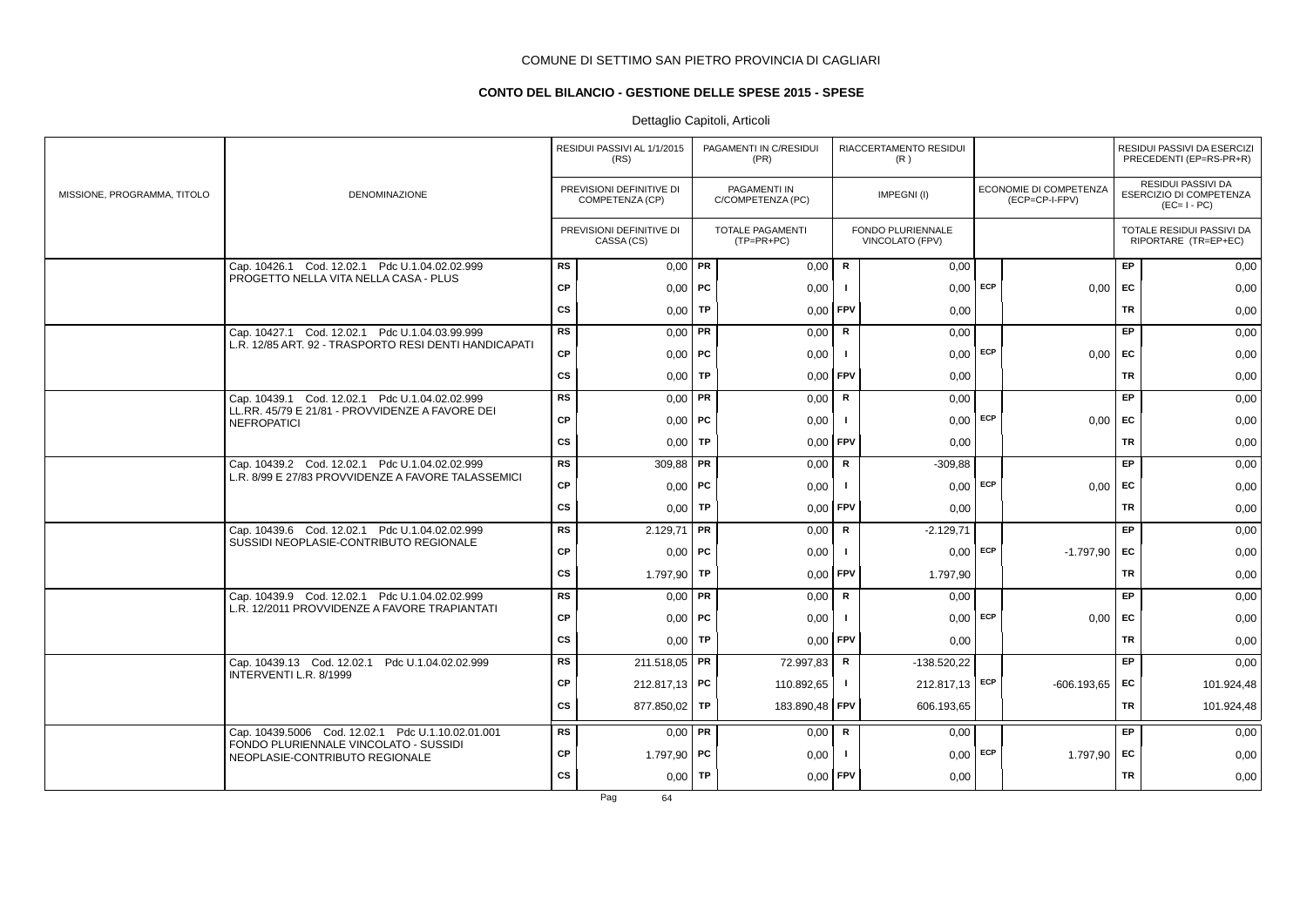## **CONTO DEL BILANCIO - GESTIONE DELLE SPESE 2015 - SPESE**

|                               |                                                                                                           |                        | RESIDUI PASSIVI AL 1/1/2015<br>(RS)         |           | PAGAMENTI IN C/RESIDUI<br>(PR)          |              | RIACCERTAMENTO RESIDUI<br>(R)        |     |                                          |           | RESIDUI PASSIVI DA ESERCIZI<br>PRECEDENTI (EP=RS-PR+R)       |
|-------------------------------|-----------------------------------------------------------------------------------------------------------|------------------------|---------------------------------------------|-----------|-----------------------------------------|--------------|--------------------------------------|-----|------------------------------------------|-----------|--------------------------------------------------------------|
| MISSIONE, PROGRAMMA, TITOLO   | <b>DENOMINAZIONE</b>                                                                                      |                        | PREVISIONI DEFINITIVE DI<br>COMPETENZA (CP) |           | PAGAMENTI IN<br>C/COMPETENZA (PC)       |              | IMPEGNI(I)                           |     | ECONOMIE DI COMPETENZA<br>(ECP=CP-I-FPV) |           | RESIDUI PASSIVI DA<br>ESERCIZIO DI COMPETENZA<br>$(EC=I-PC)$ |
|                               |                                                                                                           |                        | PREVISIONI DEFINITIVE DI<br>CASSA (CS)      |           | <b>TOTALE PAGAMENTI</b><br>$(TP=PR+PC)$ |              | FONDO PLURIENNALE<br>VINCOLATO (FPV) |     |                                          |           | TOTALE RESIDUI PASSIVI DA<br>RIPORTARE (TR=EP+EC)            |
|                               | Cap. 10439.5013 Cod. 12.02.1 Pdc U.1.10.02.01.001<br>FONDO PLURIENNALE VINCOLATO - INTERVENTI L.R. 8/1999 | <b>RS</b>              | $0,00$ PR                                   |           | 0,00                                    | R            | 0,00                                 |     |                                          | <b>EP</b> | 0,00                                                         |
|                               |                                                                                                           | <b>CP</b>              | 606.193,65 PC                               |           | 0,00                                    | -1           | 0,00                                 | ECP | 606.193,65                               | EC        | 0,00                                                         |
|                               |                                                                                                           | <b>CS</b>              | 0,00                                        | <b>TP</b> | 0,00                                    | <b>FPV</b>   | 0,00                                 |     |                                          | <b>TR</b> | 0,00                                                         |
|                               | Cap. 10447.1 Cod. 12.02.1 Pdc U.1.04.02.02.999                                                            | <b>RS</b>              | 4.255,65   PR                               |           | 1.575,00                                | R            | $-2.680,65$                          |     |                                          | EP.       | 0,00                                                         |
|                               | INTERVENTI PER ASSISTENZA SANITARIA - L.R. 25/93.                                                         | <b>CP</b>              | 12.662,15   PC                              |           | 8.158,50                                | $\mathbf{I}$ | 10.993,50 ECP                        |     | 1.668,65                                 | <b>EC</b> | 2.835,00                                                     |
|                               |                                                                                                           | <b>CS</b>              | 14.237,15 TP                                |           | 9.733,50                                | FPV          | 0,00                                 |     |                                          | TR        | 2.835,00                                                     |
|                               | Cap. 10451.1 Cod. 12.02.1 Pdc U.1.04.02.02.999                                                            | <b>RS</b>              | $0,00$ PR                                   |           | 0,00                                    | $\mathsf{R}$ | 0,00                                 |     |                                          | EP        | 0,00                                                         |
|                               | L.R.15/92 ART. 12 - SUSSIDI ECONOMI CI                                                                    | <b>CP</b>              | $0,00$ PC                                   |           | 0,00                                    | -1           | $0,00$ ECP                           |     | 0.00                                     | <b>EC</b> | 0,00                                                         |
|                               |                                                                                                           | CS                     | $0,00$ TP                                   |           | 0,00                                    | <b>FPV</b>   | 0,00                                 |     |                                          | TR        | 0,00                                                         |
| <b>Totale Programma</b><br>02 | Interventi per la disabilità                                                                              | <b>RS</b>              | 576.999,66   PR                             |           | 256.672,14                              | $\mathsf R$  | $-320.327,52$                        |     |                                          | EP.       | 0,00                                                         |
|                               |                                                                                                           | <b>CP</b>              | 1.728.063,54   PC                           |           | 545.941,80                              | $\mathbf{I}$ | 830.073,69 ECP                       |     | 170.226,17                               | EC        | 284.131,89                                                   |
|                               |                                                                                                           | $\mathbf{C}\mathbf{S}$ | 1.967.577,10 TP                             |           | 802.613,94                              | <b>FPV</b>   | 727.763,68                           |     |                                          | TR        | 284.131,89                                                   |
| 1203 Programma<br>03          | Interventi per gli anziani                                                                                |                        |                                             |           |                                         |              |                                      |     |                                          |           |                                                              |
| <b>TITOLO1</b>                | <b>SPESE CORRENTI</b>                                                                                     | <b>RS</b>              | $0,00$ PR                                   |           | 0,00                                    | R            | 0,00                                 |     |                                          | <b>EP</b> | 0,00                                                         |
|                               |                                                                                                           | <b>CP</b>              | $0,00$   PC                                 |           | 0,00                                    | $\mathbf{I}$ | 0,00                                 | ECP | 0,00                                     | EC        | 0,00                                                         |
|                               |                                                                                                           | <b>CS</b>              | 0,00                                        | TP        | 0,00                                    | FPV          | 0,00                                 |     |                                          | <b>TR</b> | 0,00                                                         |
|                               | Cap. 10318.0 Cod. 12.03.1 Pdc U.1.00.00.00.000                                                            | <b>RS</b>              | $0,00$ PR                                   |           | 0,00                                    | $\mathsf{R}$ | 0,00                                 |     |                                          | EP        | 0,00                                                         |
|                               |                                                                                                           | <b>CP</b>              | $0,00$ PC                                   |           | 0,00                                    | -1           | 0.00                                 | ECP | 0.00                                     | EC        | 0,00                                                         |
|                               |                                                                                                           | <b>CS</b>              | $0,00$ TP                                   |           | 0,00                                    | FPV          | 0,00                                 |     |                                          | <b>TR</b> | 0,00                                                         |
| <b>TITOLO 2</b>               | <b>SPESE IN CONTO CAPITALE</b>                                                                            | <b>RS</b>              | $0,00$ PR                                   |           | 0,00                                    | ${\sf R}$    | 0,00                                 |     |                                          | EP        | 0,00                                                         |
|                               |                                                                                                           | <b>CP</b>              | $0,00$ PC                                   |           | 0,00                                    | $\mathbf{I}$ | $0,00$ ECP                           |     | 0,00                                     | <b>EC</b> | 0,00                                                         |
|                               |                                                                                                           | <b>CS</b>              | 0,00                                        | TP        | 0,00                                    | FPV          | 0,00                                 |     |                                          | <b>TR</b> | 0,00                                                         |
|                               | Cap. 30316.0 Cod. 12.03.2 Pdc U.2.00.00.00.000                                                            | <b>RS</b>              | $0,00$ PR                                   |           | 0,00                                    | ${\sf R}$    | 0,00                                 |     |                                          | EP.       | 0,00                                                         |
|                               |                                                                                                           | <b>CP</b>              | $0,00$   PC                                 |           | 0,00                                    |              | 0,00                                 | ECP | 0,00                                     | EC        | 0,00                                                         |
|                               |                                                                                                           | <b>CS</b>              | $0,00$ TP                                   |           | 0,00                                    | FPV          | 0,00                                 |     |                                          | <b>TR</b> | 0,00                                                         |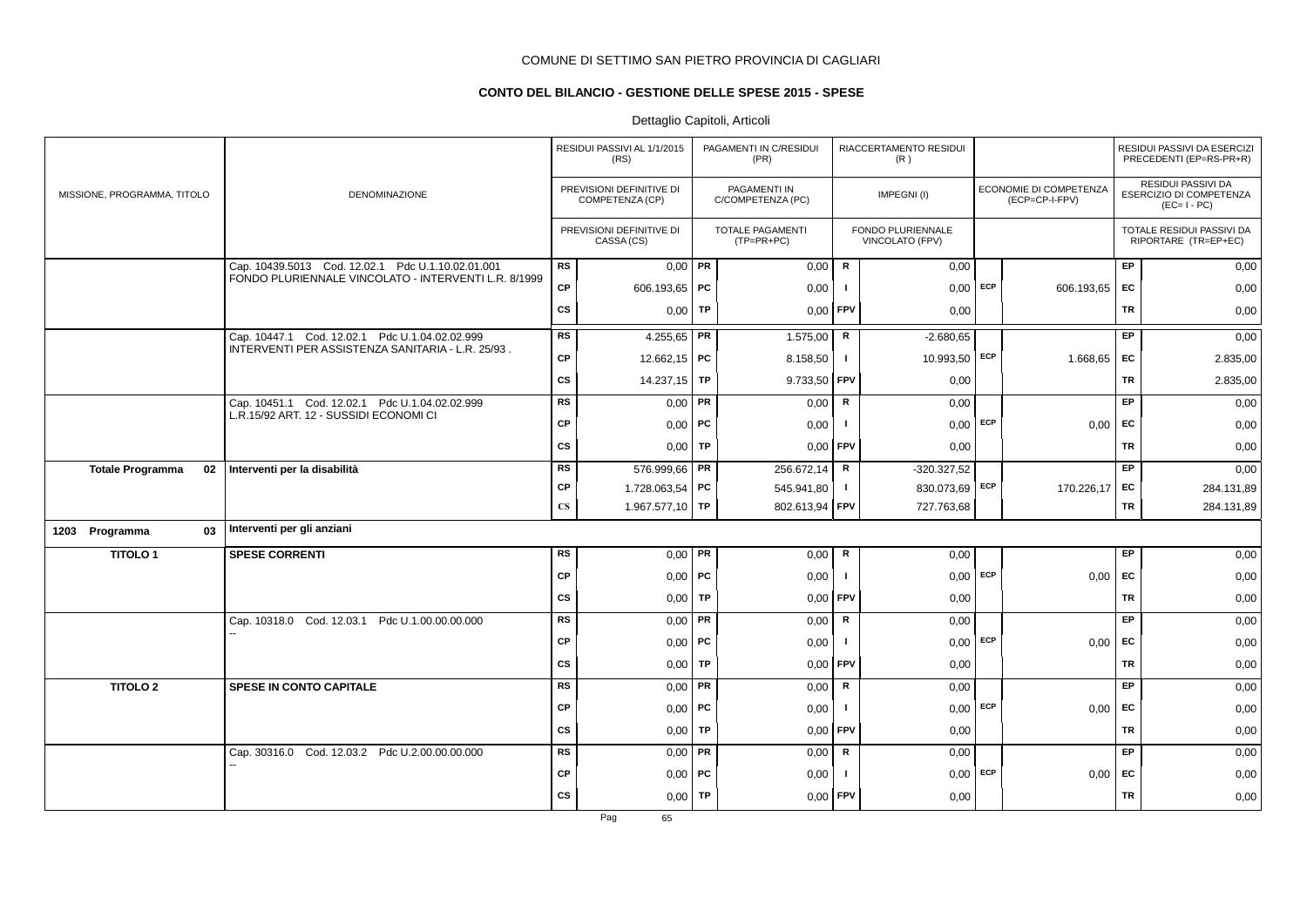## **CONTO DEL BILANCIO - GESTIONE DELLE SPESE 2015 - SPESE**

## Dettaglio Capitoli, Articoli

|                             |    |                                                                        |                        | RESIDUI PASSIVI AL 1/1/2015<br>(RS)         |    | PAGAMENTI IN C/RESIDUI<br>(PR)          |                | RIACCERTAMENTO RESIDUI<br>(R)               |            |                                          |           | RESIDUI PASSIVI DA ESERCIZI<br>PRECEDENTI (EP=RS-PR+R)       |
|-----------------------------|----|------------------------------------------------------------------------|------------------------|---------------------------------------------|----|-----------------------------------------|----------------|---------------------------------------------|------------|------------------------------------------|-----------|--------------------------------------------------------------|
| MISSIONE, PROGRAMMA, TITOLO |    | <b>DENOMINAZIONE</b>                                                   |                        | PREVISIONI DEFINITIVE DI<br>COMPETENZA (CP) |    | PAGAMENTI IN<br>C/COMPETENZA (PC)       |                | IMPEGNI(I)                                  |            | ECONOMIE DI COMPETENZA<br>(ECP=CP-I-FPV) |           | RESIDUI PASSIVI DA<br>ESERCIZIO DI COMPETENZA<br>$(EC=I-PC)$ |
|                             |    |                                                                        |                        | PREVISIONI DEFINITIVE DI<br>CASSA (CS)      |    | <b>TOTALE PAGAMENTI</b><br>$(TP=PR+PC)$ |                | FONDO PLURIENNALE<br><b>VINCOLATO (FPV)</b> |            |                                          |           | TOTALE RESIDUI PASSIVI DA<br>RIPORTARE (TR=EP+EC)            |
| <b>Totale Programma</b>     | 03 | Interventi per gli anziani                                             | <b>RS</b>              | $0,00$ PR                                   |    | 0,00                                    | $\mathbf R$    | 0,00                                        |            |                                          | EP        | 0,00                                                         |
|                             |    |                                                                        | <b>CP</b>              | 0,00                                        | PC | 0,00                                    | п              | 0,00                                        | ECP        | 0,00                                     | EC        | 0,00                                                         |
|                             |    |                                                                        | $\mathbf{C}\mathbf{S}$ | $0,00$ TP                                   |    | 0,00                                    | <b>FPV</b>     | 0,00                                        |            |                                          | <b>TR</b> | 0,00                                                         |
| 1204 Programma              | 04 | Interventi per soggetti a rischio di esclusione sociale                |                        |                                             |    |                                         |                |                                             |            |                                          |           |                                                              |
| <b>TITOLO1</b>              |    | <b>SPESE CORRENTI</b>                                                  | <b>RS</b>              | 135.541,38 <b>PR</b>                        |    | 19.226,09                               | $\mathbf R$    | $-116.315.29$                               |            |                                          | EP        | 0,00                                                         |
|                             |    |                                                                        | <b>CP</b>              | 30.709,45   PC                              |    | 2.706,80                                | $\mathbf{I}$   | 16.706,80                                   | ECP        | 14.002,65                                | EC        | 14.000,00                                                    |
|                             |    |                                                                        | <b>CS</b>              | 48.353,35   TP                              |    | 21.932,89                               | <b>FPV</b>     | 0,00                                        |            |                                          | TR        | 14.000,00                                                    |
|                             |    | Cap. 10418.3 Cod. 12.04.1 Pdc U.1.03.02.15.999                         | <b>RS</b>              | 22.020,47 PR                                |    | 17.726,09                               | $\mathbf R$    | $-4.294,38$                                 |            |                                          | EP        | 0,00                                                         |
|                             |    | PROGETTO DI INCLUSIONE SOCIALE                                         | <b>CP</b>              | 29.959,45   PC                              |    | 1.956,80                                | $\mathbf{I}$   | 15.956,80                                   | ECP        | 14.002,65                                | EC        | 14.000,00                                                    |
|                             |    |                                                                        | <b>CS</b>              | 46.853,35 TP                                |    | 19.682,89                               | <b>FPV</b>     | 0,00                                        |            |                                          | TR        | 14.000,00                                                    |
|                             |    | Cap. 10418.4 Cod. 12.04.1 Pdc U.1.03.02.15.999                         | <b>RS</b>              | 82.371,32 PR                                |    | 0,00                                    | R              | $-82.371,32$                                |            |                                          | EP        | 0,00                                                         |
|                             |    | PROGETTO DI INCLUSIONE SOCIALE - PLUS                                  | <b>CP</b>              | $0,00$ PC                                   |    | 0,00                                    | $\blacksquare$ | 0,00                                        | <b>ECP</b> | 0,00                                     | EC        | 0,00                                                         |
|                             |    |                                                                        | <b>CS</b>              | 0,00                                        | TP | 0,00                                    | <b>FPV</b>     | 0,00                                        |            |                                          | <b>TR</b> | 0,00                                                         |
|                             |    | Cap. 10418.24 Cod. 12.04.1 Pdc U.1.03.02.15.999                        | <b>RS</b>              | 22.750,00 PR                                |    | 479,99                                  | $\mathbf R$    | $-22.270,01$                                |            |                                          | EP        | 0,00                                                         |
|                             |    | INSERIMENTI LAVORATIVI-FONDO UNICO                                     | <b>CP</b>              | $0,00$ PC                                   |    | 0,00                                    |                | 0,00                                        | ECP        | 0,00                                     | EC        | 0,00                                                         |
|                             |    |                                                                        | <b>CS</b>              | 479,99 TP                                   |    | 479,99                                  | <b>FPV</b>     | 0,00                                        |            |                                          | TR        | 0,00                                                         |
|                             |    | Cap. 10418.5003 Cod. 12.04.1 Pdc U.1.10.02.01.001                      | <b>RS</b>              | $0,00$ PR                                   |    | 0,00                                    | $\mathbf R$    | 0,00                                        |            |                                          | EP        | 0,00                                                         |
|                             |    | FONDO PLURIENNALE VINCOLATO - PROGETTO DI<br><b>INCLUSIONE SOCIALE</b> | <b>CP</b>              | $0,00$ PC                                   |    | 0,00                                    |                | 0,00                                        | ECP        | 0,00                                     | EC        | 0,00                                                         |
|                             |    |                                                                        | <b>CS</b>              | 0,00                                        | TP | 0,00                                    | <b>FPV</b>     | 0,00                                        |            |                                          | TR        | 0,00                                                         |
|                             |    | Cap. 10419.5 Cod. 12.04.1 Pdc U.1.03.02.99.999                         | <b>RS</b>              | 8.399,59 PR                                 |    | 1.020,01                                | R              | $-7.379.58$                                 |            |                                          | EP        | 0,00                                                         |
|                             |    | INSERIMENTI LAVORATIVI SOGGETTI SVANTAGGIATI-PLUS<br>21                | <b>CP</b>              | 750,00 PC                                   |    | 750,00                                  | $\blacksquare$ | 750,00                                      | ECP        | 0,00                                     | EC        | 0,00                                                         |
|                             |    |                                                                        | CS                     | 1.020,01                                    | TP | 1.770,01                                | <b>FPV</b>     | 0,00                                        |            |                                          | TR        | 0,00                                                         |
| <b>Totale Programma</b>     | 04 | Interventi per soggetti a rischio di esclusione sociale                | <b>RS</b>              | 135.541,38 PR                               |    | 19.226,09                               | $\mathbf R$    | $-116.315,29$                               |            |                                          | EP        | 0,00                                                         |
|                             |    |                                                                        | CP                     | 30.709,45   PC                              |    | 2.706,80                                | $\mathbf{I}$   | 16.706,80                                   | ECP        | 14.002,65                                | EC        | 14.000,00                                                    |
|                             |    |                                                                        | $\mathbf{C}\mathbf{S}$ | 48.353,35 TP                                |    | 21.932,89 FPV                           |                | 0,00                                        |            |                                          | TR        | 14.000,00                                                    |
| 1205 Programma              | 05 | Interventi per le famiglie                                             |                        |                                             |    |                                         |                |                                             |            |                                          |           |                                                              |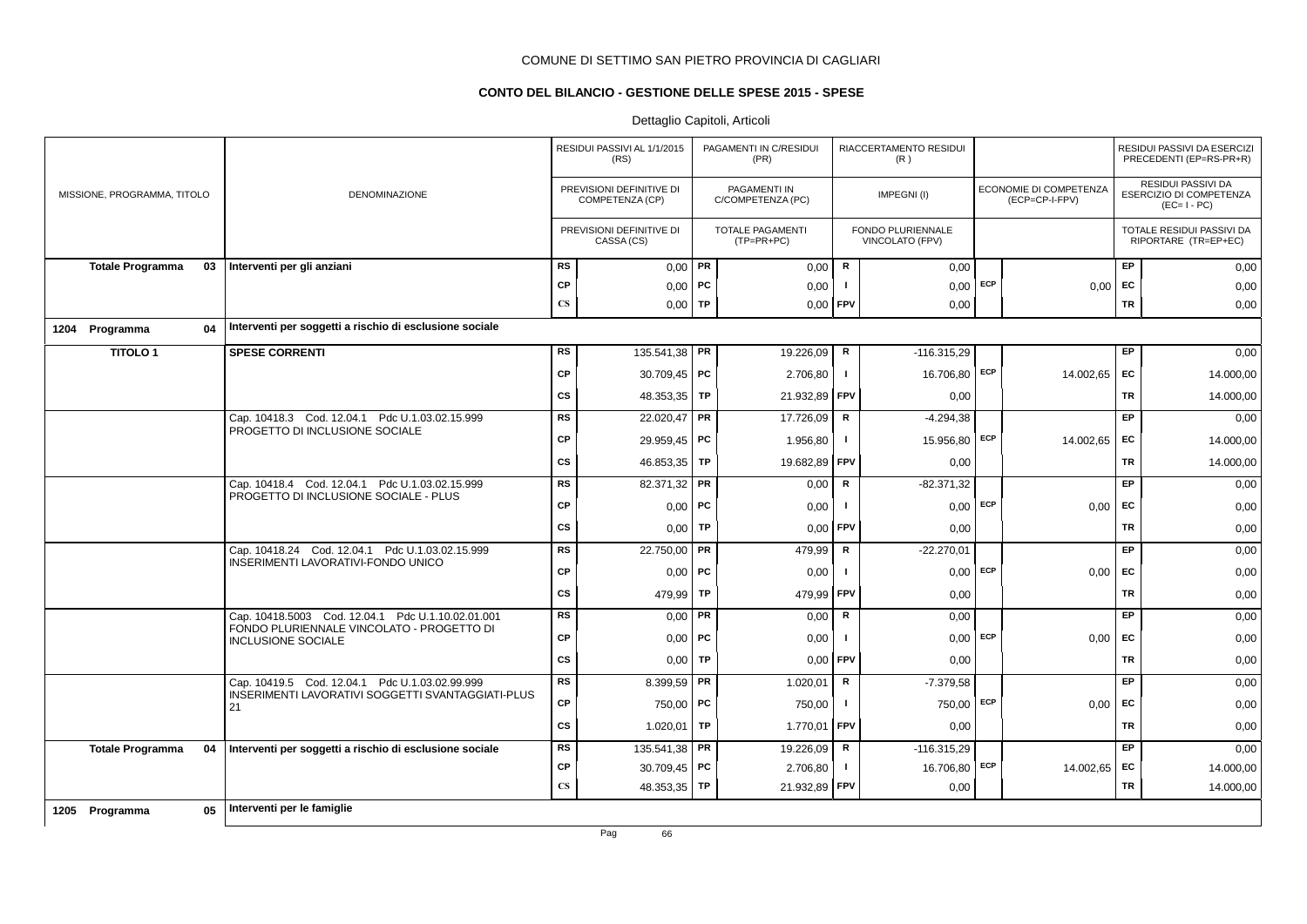## **CONTO DEL BILANCIO - GESTIONE DELLE SPESE 2015 - SPESE**

|                             |                                                                     |           | RESIDUI PASSIVI AL 1/1/2015<br>(RS)         |    | PAGAMENTI IN C/RESIDUI<br>(PR)        |                | RIACCERTAMENTO RESIDUI<br>(R)        |     |                                          |           | RESIDUI PASSIVI DA ESERCIZI<br>PRECEDENTI (EP=RS-PR+R)       |
|-----------------------------|---------------------------------------------------------------------|-----------|---------------------------------------------|----|---------------------------------------|----------------|--------------------------------------|-----|------------------------------------------|-----------|--------------------------------------------------------------|
| MISSIONE, PROGRAMMA, TITOLO | DENOMINAZIONE                                                       |           | PREVISIONI DEFINITIVE DI<br>COMPETENZA (CP) |    | PAGAMENTI IN<br>C/COMPETENZA (PC)     |                | IMPEGNI(I)                           |     | ECONOMIE DI COMPETENZA<br>(ECP=CP-I-FPV) |           | RESIDUI PASSIVI DA<br>ESERCIZIO DI COMPETENZA<br>$(EC=I-PC)$ |
|                             |                                                                     |           | PREVISIONI DEFINITIVE DI<br>CASSA (CS)      |    | <b>TOTALE PAGAMENTI</b><br>(TP=PR+PC) |                | FONDO PLURIENNALE<br>VINCOLATO (FPV) |     |                                          |           | TOTALE RESIDUI PASSIVI DA<br>RIPORTARE (TR=EP+EC)            |
| <b>TITOLO1</b>              | <b>SPESE CORRENTI</b>                                               | <b>RS</b> | 526.347,09   PR                             |    | 294.760,72                            | R              | $-231.586,37$                        |     |                                          | <b>EP</b> | 0,00                                                         |
|                             |                                                                     | <b>CP</b> | 2.312.956,93 PC                             |    | 1.527.361,37                          | $\mathbf{I}$   | 1.848.574,54 ECP                     |     | 368.811,32                               | EC        | 321.213,17                                                   |
|                             |                                                                     | <b>CS</b> | 2.635.067,65                                | TP | 1.822.122,09 FPV                      |                | 95.571,07                            |     |                                          | TR        | 321.213,17                                                   |
|                             | Cap. 10418.2 Cod. 12.05.1 Pdc U.1.03.02.99.999                      | <b>RS</b> | $0,00$ PR                                   |    | 0,00                                  | $\mathbf R$    | 0,00                                 |     |                                          | EP        | 0,00                                                         |
|                             | <b>GESTIONE CENTRO SUPPORTO FAMIGLIA</b>                            | CP        | $0,00$   PC                                 |    | 0,00                                  | $\mathbf{I}$   | 0,00                                 | ECP | 0,00                                     | EC        | 0,00                                                         |
|                             |                                                                     | <b>CS</b> | $0,00$ TP                                   |    | $0,00$ FPV                            |                | 0,00                                 |     |                                          | TR        | 0,00                                                         |
|                             | Cap. 10418.14 Cod. 12.05.1 Pdc U.1.03.02.15.009                     | <b>RS</b> | $0,00$ PR                                   |    | 0,00                                  | R              | 0,00                                 |     |                                          | <b>EP</b> | 0,00                                                         |
|                             | ASSISTENZA DOMICILIARE CON CONTRIBU TO INDIVIDUALE                  | <b>CP</b> | $6.000,00$ PC                               |    | 0,00                                  | $\mathbf{I}$   | $5.302,25$ ECP                       |     | 697,75                                   | EC        | 5.302,25                                                     |
|                             |                                                                     | <b>CS</b> | 6.000,00   TP                               |    | 0,00                                  | <b>FPV</b>     | 0,00                                 |     |                                          | TR        | 5.302,25                                                     |
|                             | Cap. 10418.15 Cod. 12.05.1 Pdc U.1.03.02.15.009                     | RS        | $0,00$ PR                                   |    | 0,00                                  | $\mathbf R$    | 0,00                                 |     |                                          | <b>EP</b> | 0,00                                                         |
|                             | ASSISTENZA DOMICILIARE-CONTR.INDIV. ALTRI ENTI                      | <b>CP</b> | 161.123,40 PC                               |    | 0,00                                  | $\mathbf{I}$   | 76.252,62 ECP                        |     | 84.870,78                                | EC        | 76.252,62                                                    |
|                             |                                                                     | CS        | 161.123,40   TP                             |    | $0,00$ FPV                            |                | 0,00                                 |     |                                          | TR        | 76.252,62                                                    |
|                             | Cap. 10418.17 Cod. 12.05.1 Pdc U.1.03.02.15.009                     | <b>RS</b> | $0,00$ PR                                   |    | 0,00                                  | $\mathbf R$    | 0,00                                 |     |                                          | EP        | 0,00                                                         |
|                             | ASSISTENZA DOMICILIARE CON FONDI SO<br>CIO-ASSISTENZIALI L.R. 25/93 | <b>CP</b> | 78.273,92 PC                                |    | 0,00                                  | Ι.             | 27.155,90                            | ECP | 51.118,02                                | EC        | 27.155,90                                                    |
|                             |                                                                     | <b>CS</b> | 108.273,92 TP                               |    | 0,00                                  | FPV            | 0,00                                 |     |                                          | TR        | 27.155,90                                                    |
|                             | Cap. 10418.18 Cod. 12.05.1 Pdc U.1.03.02.15.008                     | <b>RS</b> | $2.889,53$ PR                               |    | 2.608,53                              | $\mathbf R$    | $-281,00$                            |     |                                          | EP        | 0,00                                                         |
|                             | INSERIMENTI IN STRUTTURE - L.R. 25/93                               | <b>CP</b> | 33.500,00 PC                                |    | 28.207,90                             | $\mathbf{I}$   | 30.807,95 ECP                        |     | 2.692,05                                 | EC        | 2.600,05                                                     |
|                             |                                                                     | <b>CS</b> | 34.108,53 TP                                |    | 30.816,43 FPV                         |                | 0,00                                 |     |                                          | TR        | 2.600,05                                                     |
|                             | Cap. 10418.20 Cod. 12.05.1 Pdc U.1.03.02.15.009                     | <b>RS</b> | $0,00$ PR                                   |    | 0,00                                  | R              | 0,00                                 |     |                                          | <b>EP</b> | 0,00                                                         |
|                             | SSISTENZA DOMICILIARE-CONTRIBUTO ENTI                               | <b>CP</b> | 642.527,01                                  | PC | 509.039,82                            | $\mathbf{L}$   | 560.650,10                           | ECP | 81.876,91                                | EC        | 51.610,28                                                    |
|                             |                                                                     | <b>CS</b> | 642.527,01   TP                             |    | 509.039,82                            | <b>FPV</b>     | 0,00                                 |     |                                          | TR        | 51.610,28                                                    |
|                             | Cap. 10418.26 Cod. 12.05.1 Pdc U.1.03.02.11.999<br>PROGETTO C.A.S.  | <b>RS</b> | $0,00$ PR                                   |    | 0,00                                  | $\mathbf R$    | 0,00                                 |     |                                          | EP        | 0,00                                                         |
|                             |                                                                     | CP        | $0,00$ PC                                   |    | 0,00                                  | $\blacksquare$ | 0,00                                 | ECP | 0,00                                     | EC        | 0,00                                                         |
|                             |                                                                     | <b>CS</b> | $0,00$ TP                                   |    | 0,00                                  | <b>FPV</b>     | 0,00                                 |     |                                          | TR        | 0,00                                                         |
|                             | Cap. 10418.32 Cod. 12.05.1 Pdc U.1.03.02.11.999                     | <b>RS</b> | 16.309,90   PR                              |    | 16.309,90                             | $\mathbf R$    | 0,00                                 |     |                                          | EP        | 0,00                                                         |
|                             | SERVIZIO EDUCATIVO DOMICILIARE                                      | <b>CP</b> | 117.847,20 PC                               |    | 105.134,09                            | $\mathbf{I}$   | 116.980,23                           | ECP | 866,97                                   | EC        | 11.846,14                                                    |
|                             |                                                                     | <b>CS</b> | 134.157,10   TP                             |    | 121.443,99 FPV                        |                | 0,00                                 |     |                                          | TR        | 11.846,14                                                    |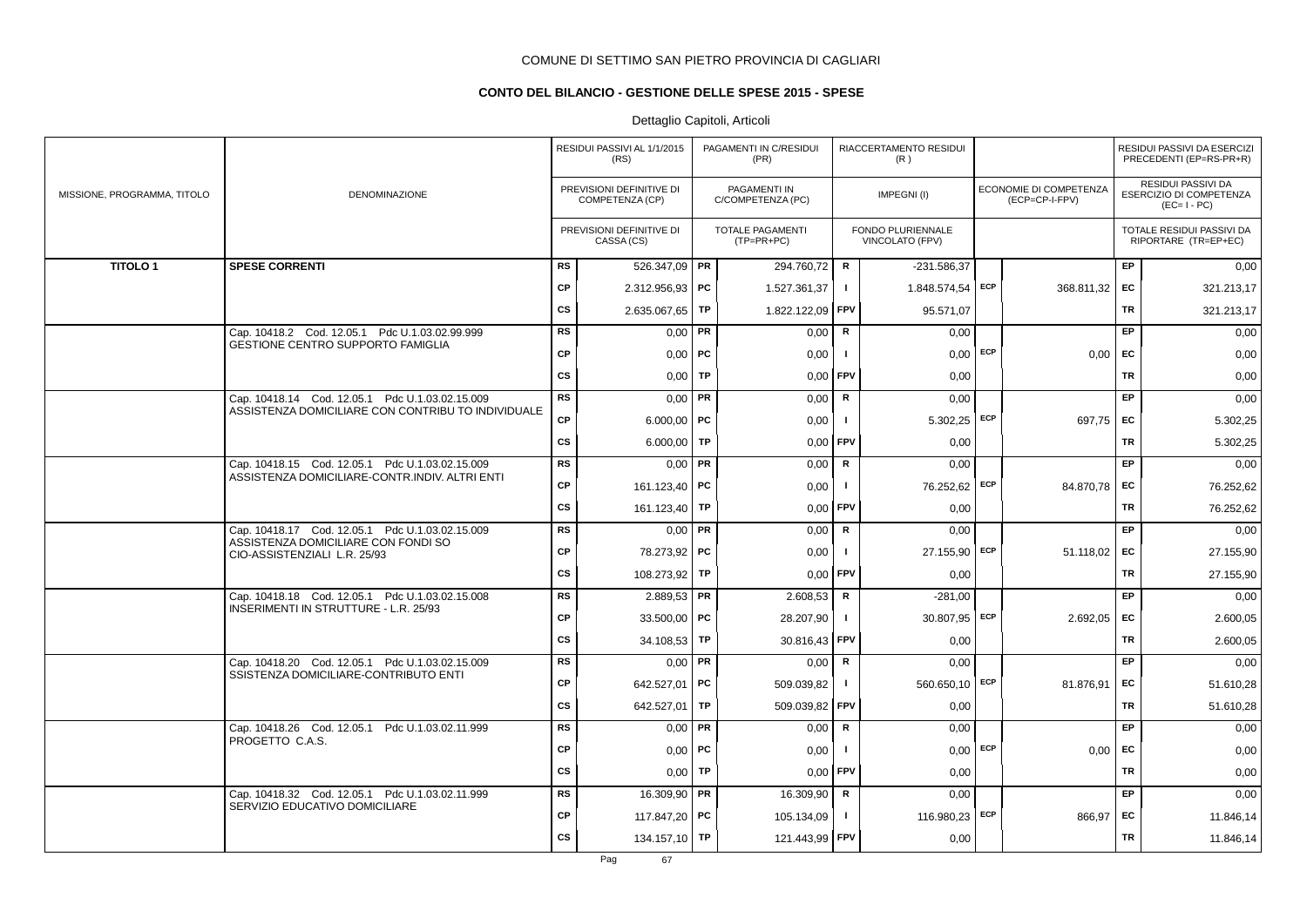## **CONTO DEL BILANCIO - GESTIONE DELLE SPESE 2015 - SPESE**

|                             |                                                                                            |           | RESIDUI PASSIVI AL 1/1/2015<br>(RS)         |           | PAGAMENTI IN C/RESIDUI<br>(PR)        |                | RIACCERTAMENTO RESIDUI<br>(R)        |            |                                          |           | RESIDUI PASSIVI DA ESERCIZI<br>PRECEDENTI (EP=RS-PR+R)       |
|-----------------------------|--------------------------------------------------------------------------------------------|-----------|---------------------------------------------|-----------|---------------------------------------|----------------|--------------------------------------|------------|------------------------------------------|-----------|--------------------------------------------------------------|
| MISSIONE, PROGRAMMA, TITOLO | DENOMINAZIONE                                                                              |           | PREVISIONI DEFINITIVE DI<br>COMPETENZA (CP) |           | PAGAMENTI IN<br>C/COMPETENZA (PC)     |                | IMPEGNI(I)                           |            | ECONOMIE DI COMPETENZA<br>(ECP=CP-I-FPV) |           | RESIDUI PASSIVI DA<br>ESERCIZIO DI COMPETENZA<br>$(EC=I-PC)$ |
|                             |                                                                                            |           | PREVISIONI DEFINITIVE DI<br>CASSA (CS)      |           | <b>TOTALE PAGAMENTI</b><br>(TP=PR+PC) |                | FONDO PLURIENNALE<br>VINCOLATO (FPV) |            |                                          |           | TOTALE RESIDUI PASSIVI DA<br>RIPORTARE (TR=EP+EC)            |
|                             | Cap. 10418.33 Cod. 12.05.1 Pdc U.1.03.02.11.999<br>SPESE CENTRO AGGREGAZIONE GIOVANILE CON | <b>RS</b> | $0,00$ PR                                   |           | 0,00                                  | R              | 0,00                                 |            |                                          | EP        | 0,00                                                         |
|                             | <b>CONTRIBUTO UTENTI</b>                                                                   | <b>CP</b> | 0,00                                        | ∣ PC      | 0,00                                  | -1             | 0,00                                 | ECP        | 0.00                                     | EC        | 0,00                                                         |
|                             |                                                                                            | <b>CS</b> | 0,00                                        | TP        | 0,00                                  | FPV            | 0,00                                 |            |                                          | <b>TR</b> | 0,00                                                         |
|                             | Cap. 10419.1 Cod. 12.05.1 Pdc U.1.03.02.15.999                                             | <b>RS</b> | 67.430,00                                   | PR        | 375,00                                | R              | $-67.055,00$                         |            |                                          | <b>EP</b> | 0,00                                                         |
|                             | CENTRO PER LA FAMIGLIA-PLUS 21                                                             | <b>CP</b> | $0,00$   PC                                 |           | 0,00                                  | $\mathbf{I}$   | $0.00$ ECP                           |            | $0,00$ EC                                |           | 0,00                                                         |
|                             |                                                                                            | <b>CS</b> | 375,00                                      | <b>TP</b> | 375,00                                | <b>FPV</b>     | 0,00                                 |            |                                          | <b>TR</b> | 0,00                                                         |
|                             | Cap. 10419.2 Cod. 12.05.1 Pdc U.1.03.02.15.009                                             | RS        | 0,00                                        | PR        | 0,00                                  | $\mathsf{R}$   | 0,00                                 |            |                                          | EP        | 0,00                                                         |
|                             | SPESE GESTIONE SERV. ASS.DOMICILIARE -PLUS 21                                              | <b>CP</b> | $0,00$   PC                                 |           | 0,00                                  | $\mathbf{I}$   | $0,00$ ECP                           |            | 0.00                                     | EC        | 0,00                                                         |
|                             |                                                                                            | <b>CS</b> | 0.00                                        | <b>TP</b> | 0,00                                  | FPV            | 0,00                                 |            |                                          | <b>TR</b> | 0,00                                                         |
|                             | Cap. 10419.6 Cod. 12.05.1 Pdc U.1.03.02.15.999                                             | RS        | $0,00$ PR                                   |           | 0,00                                  | R              | 0.00                                 |            |                                          | EP        | 0,00                                                         |
|                             | EDUCATIVA DI STRADA-PLUS 21                                                                | <b>CP</b> | $0,00$ PC                                   |           | 0,00                                  | -1             | $0.00$ ECP                           |            | 0.00                                     | EC        | 0,00                                                         |
|                             |                                                                                            | <b>CS</b> | 0,00                                        | <b>TP</b> | 0,00                                  | FPV            | 0,00                                 |            |                                          | <b>TR</b> | 0,00                                                         |
|                             | Cap. 10419.7 Cod. 12.05.1 Pdc U.1.03.02.15.009                                             | <b>RS</b> | 257.835,85                                  | PR        | 257.835,85                            | $\mathsf R$    | 0,00                                 |            |                                          | <b>EP</b> | 0,00                                                         |
|                             | ASSISTENZA DOMICILIARE-PLUS 21                                                             | CP        | 991.628,81                                  | PC        | 744.869,20                            | $\mathbf{I}$   | 874.424,88 ECP                       |            | 117.203,93                               | EC        | 129.555,68                                                   |
|                             |                                                                                            | CS        | 1.249.464,66                                | TP        | 1.002.705,05                          | <b>FPV</b>     | 0,00                                 |            |                                          | <b>TR</b> | 129.555,68                                                   |
|                             | Cap. 10419.10 Cod. 12.05.1 Pdc U.1.03.02.15.999                                            | RS        | 7.586,14                                    | PR        | 0,00                                  | $\mathbf R$    | $-7.586,14$                          |            |                                          | EP        | 0,00                                                         |
|                             | PREVENZIONE DELLE DIPENDENZE -CONTR.PROV.LE                                                | CP        | 0,00                                        | <b>PC</b> | 0,00                                  |                | 0,00                                 | <b>ECP</b> | 0,00                                     | <b>EC</b> | 0,00                                                         |
|                             |                                                                                            | CS        | 0,00                                        | TP        | 0,00                                  | FPV            | 0,00                                 |            |                                          | <b>TR</b> | 0,00                                                         |
|                             | Cap. 10426.2 Cod. 12.05.1 Pdc U.1.04.02.02.999                                             | <b>RS</b> | 39.600,00                                   | PR        | 0,00                                  | $\mathsf R$    | $-39.600,00$                         |            |                                          | EP.       | 0,00                                                         |
|                             | INTERVENTI GESTIENE UMANITARIA- PLUS                                                       | CP        | $0,00$   PC                                 |           | 0,00                                  | $\blacksquare$ | 0,00                                 | ECP        | 0,00                                     | EC        | 0,00                                                         |
|                             |                                                                                            | CS        | 0,00                                        | <b>TP</b> | 0,00                                  | FPV            | 0,00                                 |            |                                          | TR        | 0,00                                                         |
|                             | Cap. 10439.3 Cod. 12.05.1 Pdc U.1.04.02.02.999                                             | <b>RS</b> | 292,59                                      | PR        | 0,00                                  | $\mathsf{R}$   | $-292,59$                            |            |                                          | EP        | 0,00                                                         |
|                             | <b>CONTRIBUTI ECONOMICI</b>                                                                | <b>CP</b> | 56.250,00 PC                                |           | 45.715,00                             | $\mathbf{I}$   | 45.865,00                            | ECP        | 10.385,00                                | EC        | 150,00                                                       |
|                             |                                                                                            | CS        | 56.250,00                                   | TP        | 45.715,00                             | <b>FPV</b>     | 0,00                                 |            |                                          | TR        | 150,00                                                       |
|                             | Cap. 10439.7 Cod. 12.05.1 Pdc U.1.04.02.02.999                                             | <b>RS</b> | $52.088.03$ PR                              |           | 17.631,44                             | R              | $-34.456,59$                         |            |                                          | EP        | 0,00                                                         |
|                             | PROGETTO SOSTEGNO ECONOMICO-CONTR. REG.LE                                                  | <b>CP</b> | 38.885,52 PC                                |           | 34.422,58                             | $\mathbf{I}$   | 34.456,59 ECP                        |            | $-91.142,14$                             | EC        | 34,01                                                        |
|                             |                                                                                            | <b>CS</b> | 152.088,03                                  | <b>TP</b> | 52.054,02 FPV                         |                | 95.571,07                            |            |                                          | <b>TR</b> | 34,01                                                        |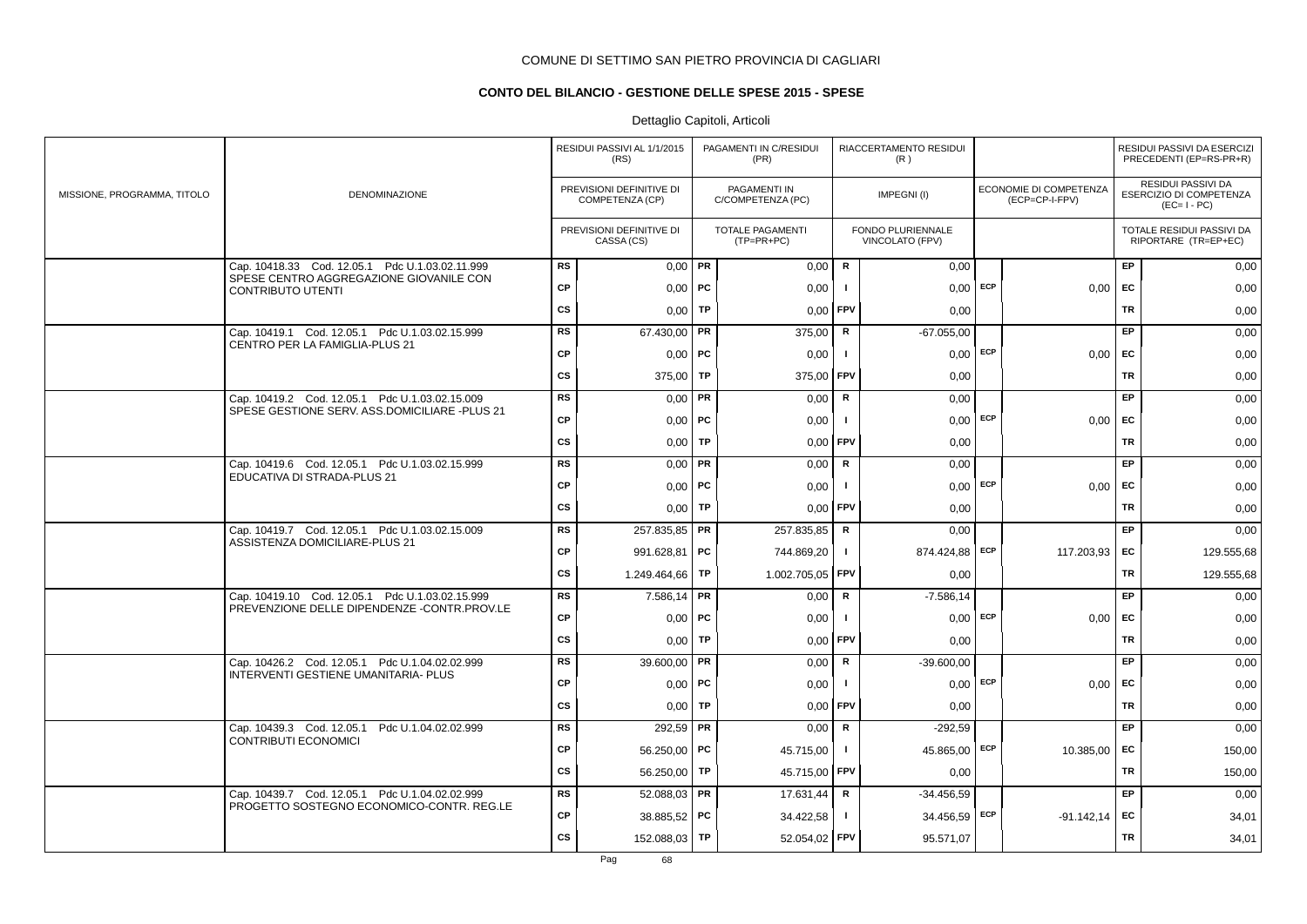## **CONTO DEL BILANCIO - GESTIONE DELLE SPESE 2015 - SPESE**

|                             |                                                                                       |           | RESIDUI PASSIVI AL 1/1/2015<br>(RS)         |           | PAGAMENTI IN C/RESIDUI<br>(PR)          |                | RIACCERTAMENTO RESIDUI<br>(R)        |     |                                          |           | RESIDUI PASSIVI DA ESERCIZI<br>PRECEDENTI (EP=RS-PR+R)       |
|-----------------------------|---------------------------------------------------------------------------------------|-----------|---------------------------------------------|-----------|-----------------------------------------|----------------|--------------------------------------|-----|------------------------------------------|-----------|--------------------------------------------------------------|
| MISSIONE, PROGRAMMA, TITOLO | <b>DENOMINAZIONE</b>                                                                  |           | PREVISIONI DEFINITIVE DI<br>COMPETENZA (CP) |           | PAGAMENTI IN<br>C/COMPETENZA (PC)       |                | IMPEGNI(I)                           |     | ECONOMIE DI COMPETENZA<br>(ECP=CP-I-FPV) |           | RESIDUI PASSIVI DA<br>ESERCIZIO DI COMPETENZA<br>$(EC=I-PC)$ |
|                             |                                                                                       |           | PREVISIONI DEFINITIVE DI<br>CASSA (CS)      |           | <b>TOTALE PAGAMENTI</b><br>$(TP=PR+PC)$ |                | FONDO PLURIENNALE<br>VINCOLATO (FPV) |     |                                          |           | TOTALE RESIDUI PASSIVI DA<br>RIPORTARE (TR=EP+EC)            |
|                             | Cap. 10439.8 Cod. 12.05.1 Pdc U.1.04.02.02.999<br>BONUS FAMIGLIA CONTRIBUTO REGIONALE | <b>RS</b> | $0,00$ PR                                   |           | 0,00                                    | $\mathsf{R}$   | 0,00                                 |     |                                          | EP        | 0,00                                                         |
|                             |                                                                                       | CP        | $3.650,00$ PC                               |           | 3.650,00                                | $\blacksquare$ | 3.650,00                             | ECP | 0,00                                     | <b>EC</b> | 0,00                                                         |
|                             |                                                                                       | cs        | 3.000,00                                    | TP        | 3.650,00                                | <b>FPV</b>     | 0,00                                 |     |                                          | <b>TR</b> | 0,00                                                         |
|                             | Cap. 10439.10 Cod. 12.05.1 Pdc U.1.04.02.02.999                                       | RS        | 2.896,05                                    | PR        | 0,00                                    | $\mathsf R$    | $-2.896,05$                          |     |                                          | EP        | 0,00                                                         |
|                             | INTERVENTI IMMEDIATI-CONTRIB. REG.LE                                                  | CP        | $0,00$   PC                                 |           | 0,00                                    | $\mathbf{I}$   | $0,00$ ECP                           |     | $0,00$ EC                                |           | 0,00                                                         |
|                             |                                                                                       | CS        | 0,00                                        | TP        | 0,00                                    | FPV            | 0,00                                 |     |                                          | <b>TR</b> | 0,00                                                         |
|                             | Cap. 10439.11 Cod. 12.05.1 Pdc U.1.04.02.02.999                                       | <b>RS</b> | 11.719,00                                   | PR        | 0,00                                    | R              | $-11.719,00$                         |     |                                          | <b>EP</b> | 0,00                                                         |
|                             | INTERVENTI ORE PREZIOSE - CONTRIB. REGIONALE                                          | <b>CP</b> | $0,00$   PC                                 |           | 0,00                                    | $\mathbf{I}$   | $0,00$ ECP                           |     | 0,00                                     | <b>FC</b> | 0,00                                                         |
|                             |                                                                                       | <b>CS</b> | 0,00                                        | TP        | 0,00                                    | <b>FPV</b>     | 0,00                                 |     |                                          | <b>TR</b> | 0,00                                                         |
|                             | Cap. 10439.12 Cod. 12.05.1 Pdc U.1.04.02.02.999                                       | RS        | 47.700.00                                   | PR        | 0,00                                    | R              | -47.700.00                           |     |                                          | EP        | 0,00                                                         |
|                             | PROGETTO SOSTEGNO ECONOMICO - QUOTA IRAP                                              | <b>CP</b> | 47.700.00 PC                                |           | 47.584,01                               | $\mathbf{I}$   | 47.700,00 ECP                        |     | 0.00                                     | EC        | 115,99                                                       |
|                             |                                                                                       | CS        | 47.700,00                                   | TP        | 47.584,01                               | FPV            | 0,00                                 |     |                                          | <b>TR</b> | 115,99                                                       |
|                             | Cap. 10439.14 Cod. 12.05.1 Pdc U.1.04.02.02.999                                       | RS        | 20.000,00                                   | PR        | 0,00                                    | $\mathsf{R}$   | $-20.000,00$                         |     |                                          | EP        | 0,00                                                         |
|                             | PROGETTO SOSTEGNO ECONOMICO-Q.TA ENTE                                                 | <b>CP</b> | $20.000,00$ PC                              |           | 8.738,77                                | $\mathbf{I}$   | 16.712,77 ECP                        |     | 3.287,23                                 | EC        | 7.974,00                                                     |
|                             |                                                                                       | <b>CS</b> | 20.000,00                                   | TP        | 8.738,77                                | FPV            | 0,00                                 |     |                                          | <b>TR</b> | 7.974,00                                                     |
|                             | Cap. 10439.15 Cod. 12.05.1 Pdc U.1.04.02.02.999                                       | RS        | $0,00$ PR                                   |           | 0,00                                    | R              | 0,00                                 |     |                                          | EP.       | 0,00                                                         |
|                             | Integrazione canone di locazione                                                      | <b>CP</b> | 20.000,00   PC                              |           | 0,00                                    |                | 8.616,25                             | ECP | 11.383,75                                | <b>EC</b> | 8.616,25                                                     |
|                             |                                                                                       | <b>CS</b> | 20.000,00                                   | TP        | 0,00                                    | FPV            | 0,00                                 |     |                                          | TR        | 8.616,25                                                     |
|                             | Cap. 10439.5007 Cod. 12.05.1 Pdc U.1.10.02.01.001                                     | <b>RS</b> | 0,00                                        | PR        | 0,00                                    | R              | 0,00                                 |     |                                          | <b>EP</b> | 0,00                                                         |
|                             | FONDO PLURIENNALE VINCOLATO - PROGETTO SOSTEGNO<br>ECONOMICO-CONTR. REG.LE            | <b>CP</b> | 95.571,07 PC                                |           | 0,00                                    | - 1            | 0.00                                 | ECP | 95.571.07                                | <b>EC</b> | 0,00                                                         |
|                             |                                                                                       | <b>CS</b> | 0,00                                        | TP        | 0,00                                    | FPV            | 0,00                                 |     |                                          | <b>TR</b> | 0,00                                                         |
|                             | Cap. 10439.5012 Cod. 12.05.1 Pdc U.1.10.02.01.001                                     | <b>RS</b> | $0.00$ PR                                   |           | 0,00                                    | $\mathbf R$    | 0,00                                 |     |                                          | EP        | 0,00                                                         |
|                             | FONDO PLURIENNALE VINCOLATO - PROGETTO SOSTEGNO<br>ECONOMICO - QUOTA IRAP             | CP        | 0,00                                        | <b>PC</b> | 0,00                                    | - 1            | 0,00                                 | ECP | 0,00                                     | EC        | 0,00                                                         |
|                             |                                                                                       | <b>CS</b> | 0,00                                        | TP        | 0,00                                    | FPV            | 0,00                                 |     |                                          | <b>TR</b> | 0,00                                                         |
|                             | Cap. 10439.5014 Cod. 12.05.1 Pdc U.1.10.02.01.001                                     | <b>RS</b> | $0,00$ PR                                   |           | 0,00                                    | $\mathsf R$    | 0,00                                 |     |                                          | EP        | 0,00                                                         |
|                             | FONDO PLURIENNALE VINCOLATO - PROGETTO SOSTEGNO<br>ECONOMICO-Q.TA ENTE                | CP        | 0,00                                        | <b>PC</b> | 0,00                                    |                | $0,00$ ECP                           |     | 0,00                                     | EC        | 0,00                                                         |
|                             |                                                                                       | <b>CS</b> | 0,00                                        | <b>TP</b> | 0,00                                    | FPV            | 0,00                                 |     |                                          | TR        | 0,00                                                         |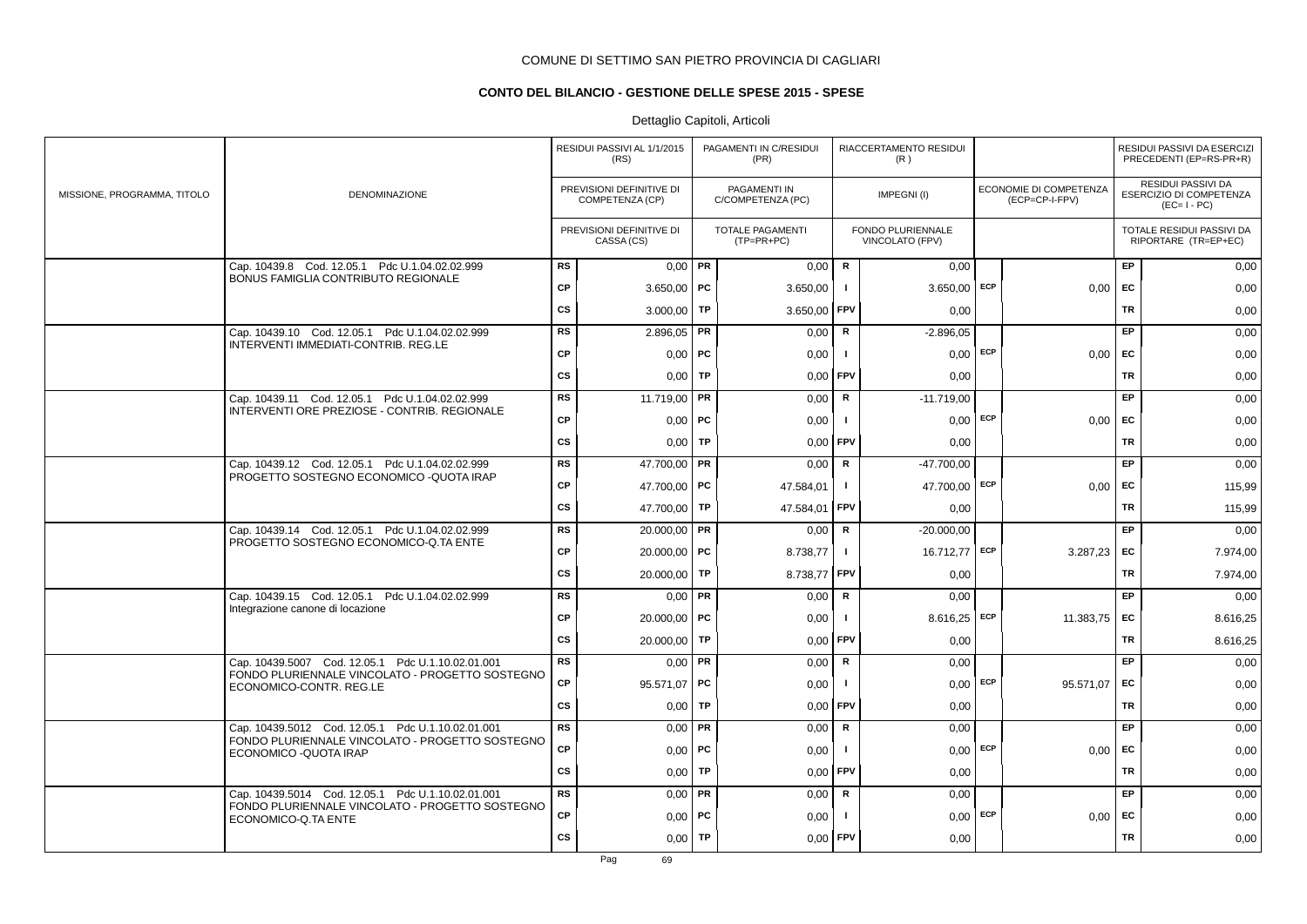## **CONTO DEL BILANCIO - GESTIONE DELLE SPESE 2015 - SPESE**

## Dettaglio Capitoli, Articoli

|                             |    |                                                                         |                        | RESIDUI PASSIVI AL 1/1/2015<br>(RS)         |           | PAGAMENTI IN C/RESIDUI<br>(PR)    |               | RIACCERTAMENTO RESIDUI<br>(R)        |     |                                          |           | RESIDUI PASSIVI DA ESERCIZI<br>PRECEDENTI (EP=RS-PR+R)              |
|-----------------------------|----|-------------------------------------------------------------------------|------------------------|---------------------------------------------|-----------|-----------------------------------|---------------|--------------------------------------|-----|------------------------------------------|-----------|---------------------------------------------------------------------|
| MISSIONE, PROGRAMMA, TITOLO |    | <b>DENOMINAZIONE</b>                                                    |                        | PREVISIONI DEFINITIVE DI<br>COMPETENZA (CP) |           | PAGAMENTI IN<br>C/COMPETENZA (PC) |               | IMPEGNI(I)                           |     | ECONOMIE DI COMPETENZA<br>(ECP=CP-I-FPV) |           | <b>RESIDUI PASSIVI DA</b><br>ESERCIZIO DI COMPETENZA<br>$(EC=I-PC)$ |
|                             |    |                                                                         |                        | PREVISIONI DEFINITIVE DI<br>CASSA (CS)      |           | TOTALE PAGAMENTI<br>$(TP=PR+PC)$  |               | FONDO PLURIENNALE<br>VINCOLATO (FPV) |     |                                          |           | TOTALE RESIDUI PASSIVI DA<br>RIPORTARE (TR=EP+EC)                   |
| <b>Totale Programma</b>     | 05 | Interventi per le famiglie                                              | <b>RS</b>              | 526.347,09 PR                               |           | 294.760,72                        | ${\mathbf R}$ | $-231.586,37$                        |     |                                          | EP        | 0,00                                                                |
|                             |    |                                                                         | <b>CP</b>              | $2.312.956.93$ PC                           |           | 1.527.361,37                      | J.            | 1.848.574,54 ECP                     |     | 368.811,32 EC                            |           | 321.213,17                                                          |
|                             |    |                                                                         | $\mathbf{C}\mathbf{S}$ | 2.635.067,65 TP                             |           | 1.822.122,09 FPV                  |               | 95.571,07                            |     |                                          | <b>TR</b> | 321.213,17                                                          |
| 1207 Programma              | 07 | Programmazione e governo della rete dei servizi sociosanitari e sociali |                        |                                             |           |                                   |               |                                      |     |                                          |           |                                                                     |
| <b>TITOLO1</b>              |    | <b>SPESE CORRENTI</b>                                                   | <b>RS</b>              | 497.283,75 PR                               |           | 141.397,02                        | R             | -355.886,73                          |     |                                          | EP        | 0,00                                                                |
|                             |    |                                                                         | <b>CP</b>              | 831.703,79 PC                               |           | 357.562,49                        | $\mathbf{I}$  | 448.895,58 ECP                       |     | 382.508,21                               | EC        | 91.333,09                                                           |
|                             |    |                                                                         | cs                     | 971.105,21                                  | TP        | 498.959,51                        | FPV           | 300,00                               |     |                                          | <b>TR</b> | 91.333,09                                                           |
|                             |    | Cap. 10417.3 Cod. 12.07.1 Pdc U.1.03.01.02.999                          | <b>RS</b>              | $0,00$ PR                                   |           | 0,00                              | R             | 0,00                                 |     |                                          | EP        | 0,00                                                                |
|                             |    | <b>ACQUISTO BENI UFFICI</b>                                             | <b>CP</b>              | 1.000,00   PC                               |           | 0,00                              |               | $0,00$ ECP                           |     | 1.000,00                                 | EC        | 0,00                                                                |
|                             |    |                                                                         | <b>CS</b>              | $1.000,00$ TP                               |           | 0,00                              | <b>FPV</b>    | 0,00                                 |     |                                          | <b>TR</b> | 0,00                                                                |
|                             |    | Cap. 10417.4 Cod. 12.07.1 Pdc U.1.03.01.02.999                          | <b>RS</b>              | $3.083,92$ PR                               |           | 0,00                              | R             | $-3.083,92$                          |     |                                          | EP        | 0,00                                                                |
|                             |    | UFFICIO PIANO-PLUS 21                                                   | <b>CP</b>              | $0,00$ PC                                   |           | 0,00                              | $\mathbf{I}$  | 0,00                                 | ECP | 0,00                                     | <b>FC</b> | 0,00                                                                |
|                             |    |                                                                         | <b>CS</b>              | $0,00$ TP                                   |           | 0,00                              | FPV           | 0,00                                 |     |                                          | <b>TR</b> | 0,00                                                                |
|                             |    | Cap. 10417.6 Cod. 12.07.1 Pdc U.1.03.01.02.006                          | <b>RS</b>              | $0,00$ PR                                   |           | 0,00                              | $\mathsf{R}$  | 0,00                                 |     |                                          | EP.       | 0,00                                                                |
|                             |    | SISTEMA INFORMATIVO-PLUS 21                                             | <b>CP</b>              | 0,00                                        | PC        | 0,00                              | -1            | 0,00                                 | ECP | 0,00                                     | <b>EC</b> | 0,00                                                                |
|                             |    |                                                                         | <b>CS</b>              | 0.00 <sub>1</sub>                           | <b>TP</b> | 0.00                              | FPV           | 0,00                                 |     |                                          | <b>TR</b> | 0,00                                                                |
|                             |    | Cap. 10417.7 Cod. 12.07.1 Pdc U.1.03.01.02.006                          | <b>RS</b>              | $0.00$ PR                                   |           | 0,00                              | R             | 0,00                                 |     |                                          | EP        | 0,00                                                                |
|                             |    | SERVIZI SOCIALI-MATERIALE INFORMATICO                                   | <b>CP</b>              | 10.500,00   PC                              |           | 0,00                              | -1            | 8.746,18 ECP                         |     | 1.753,82                                 | <b>FC</b> | 8.746,18                                                            |
|                             |    |                                                                         | <b>CS</b>              | $0,00$ TP                                   |           | 0,00                              | <b>FPV</b>    | 0,00                                 |     |                                          | <b>TR</b> | 8.746,18                                                            |
|                             |    | Cap. 10418.1 Cod. 12.07.1 Pdc U.1.03.02.99.999                          | <b>RS</b>              | $0.00$ PR                                   |           | 0,00                              | R             | 0.00                                 |     |                                          | EP        | 0,00                                                                |
|                             |    | PRESTAZIONE DI SERVIZI UFFICI                                           | CP                     | $1.000,00$ PC                               |           | 0,00                              | J.            | 0,00                                 | ECP | 1.000,00                                 | EC        | 0,00                                                                |
|                             |    |                                                                         | <b>CS</b>              | 1.000,00                                    | <b>TP</b> | 0,00                              | FPV           | 0,00                                 |     |                                          | <b>TR</b> | 0,00                                                                |
|                             |    | Cap. 10418.5 Cod. 12.07.1 Pdc U.1.03.02.15.999                          | <b>RS</b>              | $0,00$ PR                                   |           | 0,00                              | R             | 0,00                                 |     |                                          | EP        | 0,00                                                                |
|                             |    | INCARICO PROFESSIONALE GESTIONE INFORMAGIOVANI                          | CP                     | $0,00$ PC                                   |           | 0,00                              |               | $0,00$ ECP                           |     | 0,00                                     | EC        | 0,00                                                                |
|                             |    |                                                                         | cs                     | $0,00$ TP                                   |           | 0,00                              | <b>FPV</b>    | 0,00                                 |     |                                          | TR        | 0,00                                                                |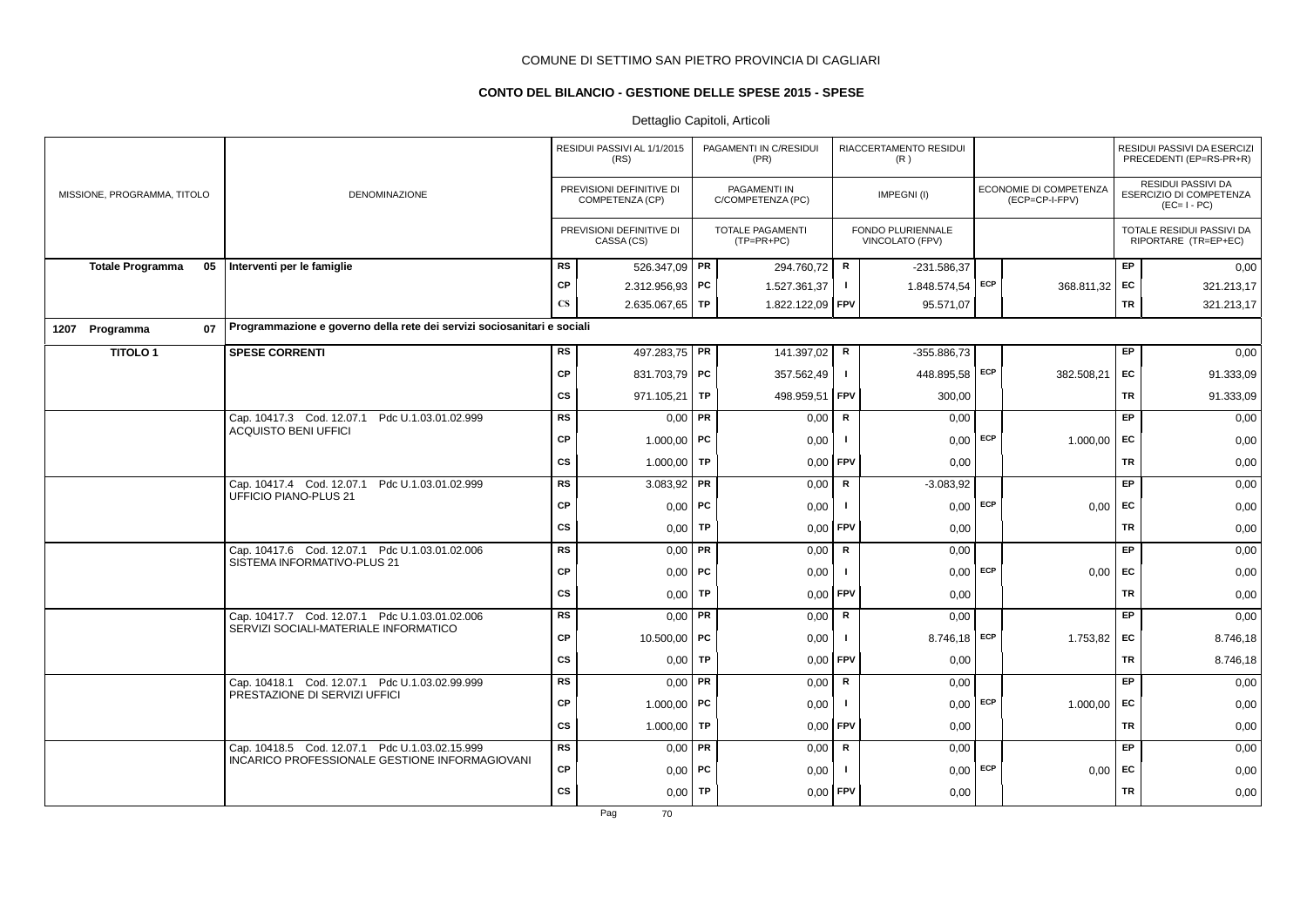## **CONTO DEL BILANCIO - GESTIONE DELLE SPESE 2015 - SPESE**

|                             |                                                                                |           | RESIDUI PASSIVI AL 1/1/2015<br>(RS)         |           | PAGAMENTI IN C/RESIDUI<br>(PR)        |              | RIACCERTAMENTO RESIDUI<br>(R)        |            |                                          |           | RESIDUI PASSIVI DA ESERCIZI<br>PRECEDENTI (EP=RS-PR+R)       |
|-----------------------------|--------------------------------------------------------------------------------|-----------|---------------------------------------------|-----------|---------------------------------------|--------------|--------------------------------------|------------|------------------------------------------|-----------|--------------------------------------------------------------|
| MISSIONE, PROGRAMMA, TITOLO | <b>DENOMINAZIONE</b>                                                           |           | PREVISIONI DEFINITIVE DI<br>COMPETENZA (CP) |           | PAGAMENTI IN<br>C/COMPETENZA (PC)     |              | IMPEGNI(I)                           |            | ECONOMIE DI COMPETENZA<br>(ECP=CP-I-FPV) |           | RESIDUI PASSIVI DA<br>ESERCIZIO DI COMPETENZA<br>$(EC=I-PC)$ |
|                             |                                                                                |           | PREVISIONI DEFINITIVE DI<br>CASSA (CS)      |           | <b>TOTALE PAGAMENTI</b><br>(TP=PR+PC) |              | FONDO PLURIENNALE<br>VINCOLATO (FPV) |            |                                          |           | TOTALE RESIDUI PASSIVI DA<br>RIPORTARE (TR=EP+EC)            |
|                             | Cap. 10418.8 Cod. 12.07.1 Pdc U.1.03.02.02.001<br>RIMBORSO SPESE MISSIONI-SOC. | <b>RS</b> | $0,00$ PR                                   |           | 0,00                                  | $\mathsf{R}$ | 0,00                                 |            |                                          | EP        | 0,00                                                         |
|                             |                                                                                | <b>CP</b> | $200,00$ PC                                 |           | 0,00                                  | -1           | 0,00                                 | ECP        | 200,00                                   | EC        | 0,00                                                         |
|                             |                                                                                | <b>CS</b> | 200,00                                      | TP        | 0,00                                  | FPV          | 0,00                                 |            |                                          | <b>TR</b> | 0,00                                                         |
|                             | Cap. 10418.9 Cod. 12.07.1 Pdc U.1.03.02.12.001<br>SOMMINISTRAZIONE LAVORO      | <b>RS</b> | 0,00                                        | PR        | 0,00                                  | R            | 0,00                                 |            |                                          | EP.       | 0,00                                                         |
|                             |                                                                                | <b>CP</b> | $0,00$   PC                                 |           | 0,00                                  | $\mathbf{I}$ |                                      | $0,00$ ECP | 0.00                                     | <b>EC</b> | 0,00                                                         |
|                             |                                                                                | <b>CS</b> | $0.00$ TP                                   |           | 0,00                                  | FPV          | 0,00                                 |            |                                          | <b>TR</b> | 0,00                                                         |
|                             | Cap. 10418.36 Cod. 12.07.1 Pdc U.1.03.02.99.999                                | <b>RS</b> | 654,89                                      | PR        | 654,89                                | ${\sf R}$    | 0,00                                 |            |                                          | EP        | 0,00                                                         |
|                             | GESTIONE LOCALI SERVIZI SOCIALI                                                | CP        | $0,00$   PC                                 |           | 0,00                                  | $\mathbf{I}$ | $0,00$ ECP                           |            | 0,00                                     | EC        | 0,00                                                         |
|                             |                                                                                | <b>CS</b> | 654,89                                      | TP        | 654,89                                | FPV          | 0,00                                 |            |                                          | TR        | 0,00                                                         |
|                             | Cap. 10418.47 Cod. 12.07.1 Pdc U.1.03.02.99.999                                | <b>RS</b> | 0,00                                        | PR        | 0,00                                  | R            | 0,00                                 |            |                                          | EP        | 0,00                                                         |
|                             | SPESE GESTIONE SERVIZIO INFORMAGIOVANI                                         | <b>CP</b> | $0,00$   PC                                 |           | 0,00                                  | -1           |                                      | $0,00$ ECP | 0.00                                     | <b>EC</b> | 0,00                                                         |
|                             |                                                                                | cs        | 0,00                                        | <b>TP</b> | 0,00                                  | FPV          | 0,00                                 |            |                                          | <b>TR</b> | 0,00                                                         |
|                             | Cap. 10418.50 Cod. 12.07.1 Pdc U.1.03.02.05.005                                | RS        | $0,00$ PR                                   |           | 0,00                                  | $\mathsf{R}$ | 0,00                                 |            |                                          | EP        | 0,00                                                         |
|                             | Acqua                                                                          | CP        | $3.000,00$ PC                               |           | 598,60                                | -1           | 2.932,14                             | ECP        | 67,86                                    | <b>EC</b> | 2.333,54                                                     |
|                             |                                                                                | <b>CS</b> | 3.000,00                                    | TP        | 598,60                                | FPV          | 0,00                                 |            |                                          | TR        | 2.333,54                                                     |
|                             | Cap. 10418.51 Cod. 12.07.1 Pdc U.1.03.02.05.004                                | <b>RS</b> | 0,00                                        | PR        | 0,00                                  | R            | 0,00                                 |            |                                          | <b>EP</b> | 0,00                                                         |
|                             | Energia elettrica                                                              | <b>CP</b> | $3.000,00$ PC                               |           | 860,43                                | -1           | $2.767,26$ ECP                       |            | 232.74                                   | EC        | 1.906,83                                                     |
|                             |                                                                                | CS        | 3.000,00                                    | TP        | 860,43                                | <b>FPV</b>   | 0,00                                 |            |                                          | TR        | 1.906,83                                                     |
|                             | Cap. 10418.52 Cod. 12.07.1 Pdc U.1.03.02.05.001                                | RS        | 0,00                                        | PR        | 0,00                                  | $\mathsf{R}$ | 0,00                                 |            |                                          | EP        | 0,00                                                         |
|                             | Telefonia fissa                                                                | CP        | $2.000,00$ PC                               |           | 0,00                                  | - 1          | $0,00$ ECP                           |            | 2.000,00                                 | EC        | 0,00                                                         |
|                             |                                                                                | <b>CS</b> | 2.000,00                                    | TP        | 0,00                                  | <b>FPV</b>   | 0,00                                 |            |                                          | TR        | 0,00                                                         |
|                             | Cap. 10418.53 Cod. 12.07.1 Pdc U.1.03.02.13.002                                | RS        | $0,00$ PR                                   |           | 0,00                                  | $\mathbf R$  | 0,00                                 |            |                                          | EP        | 0,00                                                         |
|                             | Servizi di pulizia e lavanderia                                                | <b>CP</b> | 1.000,00   PC                               |           | 408,85                                | $\mathbf{I}$ | 408.85                               | ECP        | 591.15                                   | <b>EC</b> | 0,00                                                         |
|                             |                                                                                | <b>CS</b> | 1.000,00                                    | TP        | 408,85                                | <b>FPV</b>   | 0,00                                 |            |                                          | <b>TR</b> | 0,00                                                         |
|                             | Cap. 10419.3 Cod. 12.07.1 Pdc U.1.03.02.15.999                                 | <b>RS</b> | 0,00                                        | <b>PR</b> | 0,00                                  | $\mathbf R$  | 0,00                                 |            |                                          | EP        | 0,00                                                         |
|                             | PROGETTO SVILUPPO AUTOIMPRENDITORIALITA'-PLUS 21                               | CP        | $0,00$   PC                                 |           | 0,00                                  | -1           | 0,00                                 | ECP        | 0,00                                     | EC        | 0,00                                                         |
|                             |                                                                                | <b>CS</b> | 0,00                                        | <b>TP</b> | 0,00                                  | FPV          | 0,00                                 |            |                                          | <b>TR</b> | 0,00                                                         |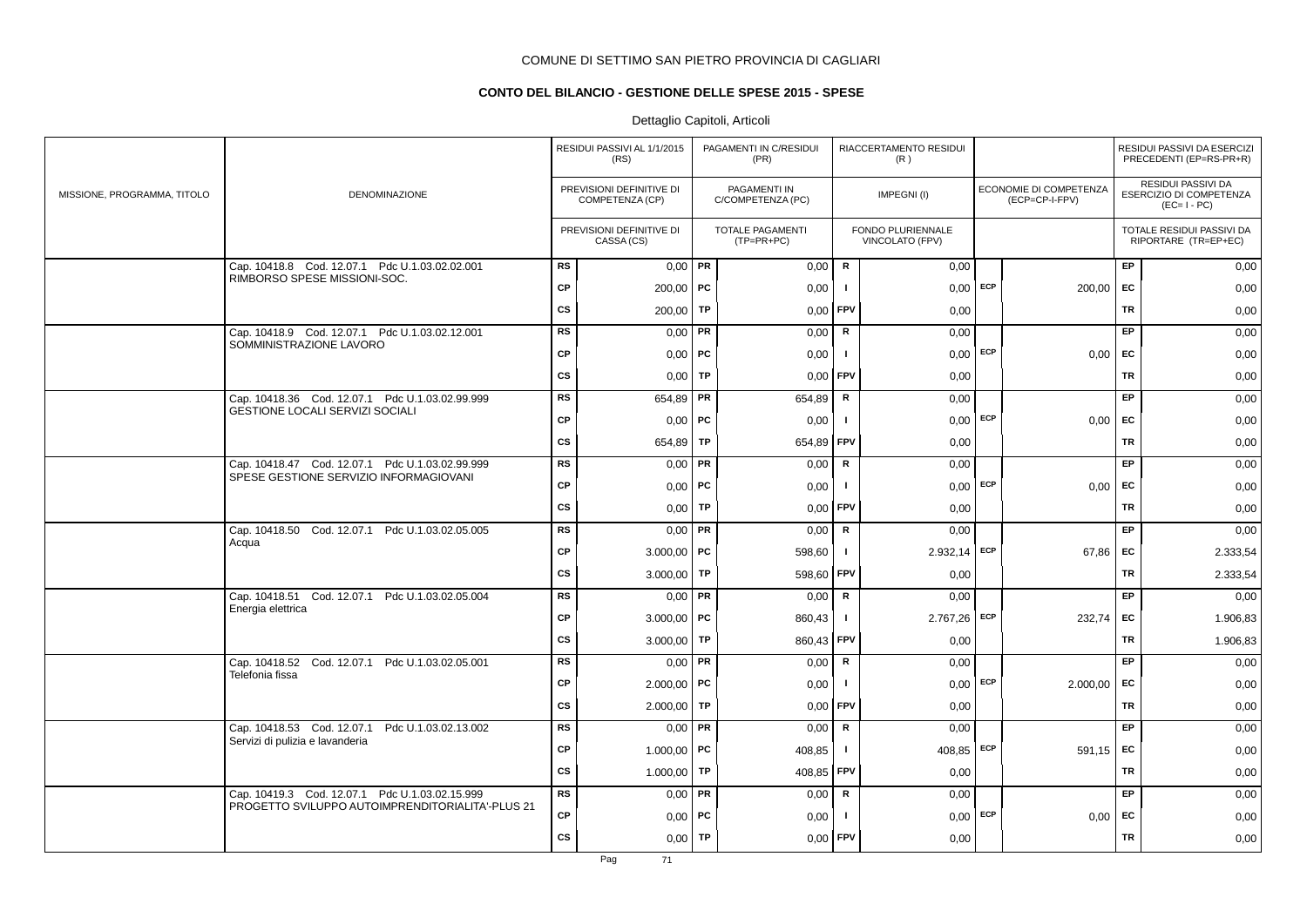## **CONTO DEL BILANCIO - GESTIONE DELLE SPESE 2015 - SPESE**

|                             |                                                                                          |           | RESIDUI PASSIVI AL 1/1/2015<br>(RS)         |    | PAGAMENTI IN C/RESIDUI<br>(PR)        |               | RIACCERTAMENTO RESIDUI<br>(R)        |            |                                          |           | RESIDUI PASSIVI DA ESERCIZI<br>PRECEDENTI (EP=RS-PR+R)       |
|-----------------------------|------------------------------------------------------------------------------------------|-----------|---------------------------------------------|----|---------------------------------------|---------------|--------------------------------------|------------|------------------------------------------|-----------|--------------------------------------------------------------|
| MISSIONE, PROGRAMMA, TITOLO | DENOMINAZIONE                                                                            |           | PREVISIONI DEFINITIVE DI<br>COMPETENZA (CP) |    | PAGAMENTI IN<br>C/COMPETENZA (PC)     |               | IMPEGNI(I)                           |            | ECONOMIE DI COMPETENZA<br>(ECP=CP-I-FPV) |           | RESIDUI PASSIVI DA<br>ESERCIZIO DI COMPETENZA<br>$(EC=I-PC)$ |
|                             |                                                                                          |           | PREVISIONI DEFINITIVE DI<br>CASSA (CS)      |    | <b>TOTALE PAGAMENTI</b><br>(TP=PR+PC) |               | FONDO PLURIENNALE<br>VINCOLATO (FPV) |            |                                          |           | TOTALE RESIDUI PASSIVI DA<br>RIPORTARE (TR=EP+EC)            |
|                             | Cap. 10419.4 Cod. 12.07.1 Pdc U.1.03.02.15.999<br>I.C.F. - PLUS 21                       | <b>RS</b> | $0,00$ PR                                   |    | 0,00                                  | $\mathsf{R}$  | 0,00                                 |            |                                          | EP        | 0,00                                                         |
|                             |                                                                                          | <b>CP</b> | $0,00$   PC                                 |    | 0,00                                  | $\mathbf{I}$  | $0,00$ ECP                           |            | 0,00                                     | EC        | 0,00                                                         |
|                             |                                                                                          | <b>CS</b> | 0.00                                        | TP | 0,00                                  | <b>FPV</b>    | 0,00                                 |            |                                          | <b>TR</b> | 0,00                                                         |
|                             | Cap. 10419.8 Cod. 12.07.1 Pdc U.1.03.02.04.001<br>FORMAZIONE - PLUS 21                   | <b>RS</b> | 0,00                                        | PR | 0,00                                  | $\mathsf R$   | 0,00                                 |            |                                          | EP        | 0,00                                                         |
|                             |                                                                                          | <b>CP</b> | $0,00$   PC                                 |    | 0,00                                  | $\mathbf{I}$  | $0,00$ ECP                           |            | $0,00$ EC                                |           | 0,00                                                         |
|                             |                                                                                          | <b>CS</b> | $0,00$ TP                                   |    | 0,00                                  | FPV           | 0,00                                 |            |                                          | TR        | 0,00                                                         |
|                             | Cap. 10419.9 Cod. 12.07.1 Pdc U.1.03.02.15.999<br>GEOBLOG E SISTEMA INFORMATIVO -PLUS 21 | <b>RS</b> | $0,00$ PR                                   |    | 0,00                                  | R             | 0,00                                 |            |                                          | <b>EP</b> | 0,00                                                         |
|                             |                                                                                          | <b>CP</b> | $0,00$   PC                                 |    | 0,00                                  | $\mathbf{I}$  | $0,00$ ECP                           |            | $0,00$ EC                                |           | 0,00                                                         |
|                             |                                                                                          | <b>CS</b> | $0,00$ TP                                   |    | 0,00                                  | FPV           | 0,00                                 |            |                                          | <b>TR</b> | 0,00                                                         |
|                             | Cap. 10419.11 Cod. 12.07.1 Pdc U.1.03.02.15.999                                          | <b>RS</b> | 0,00                                        | PR | 0,00                                  | ${\sf R}$     | 0,00                                 |            |                                          | EP        | 0,00                                                         |
|                             | ISTITUZIONE RETE PUBBL.ASSIST.FAMILIARI-PLUS                                             | <b>CP</b> | $0,00$   PC                                 |    | 0,00                                  | $\mathbf{I}$  |                                      | $0,00$ ECP | 0,00                                     | EC        | 0,00                                                         |
|                             |                                                                                          | <b>CS</b> | $0,00$ TP                                   |    | 0,00                                  | <b>FPV</b>    | 0,00                                 |            |                                          | <b>TR</b> | 0,00                                                         |
|                             | Cap. 10419.12 Cod. 12.07.1 Pdc U.1.03.02.15.999<br>PROGETTO RIQUALIFICAZIONE             | <b>RS</b> | $0,00$ PR                                   |    | 0,00                                  | R             | 0.00                                 |            |                                          | <b>EP</b> | 0,00                                                         |
|                             | CONSULTORI-PLUS-CONTRIB. REG.LE                                                          | <b>CP</b> | 0,00                                        | PC | 0,00                                  | $\mathbf{I}$  | $0,00$ ECP                           |            | 0,00                                     | EC        | 0,00                                                         |
|                             |                                                                                          | <b>CS</b> | 0,00                                        | TP | 0,00                                  | FPV           | 0,00                                 |            |                                          | TR        | 0,00                                                         |
|                             | Cap. 10419.13 Cod. 12.07.1 Pdc U.1.03.02.15.999                                          | <b>RS</b> | 71.654,90 PR                                |    | 11.877,89                             | R             | $-59.777.01$                         |            |                                          | EP.       | 0,00                                                         |
|                             | PROGETTO PUNTO UNICO ACCESSO - CONTR. REGIONALE                                          | <b>CP</b> | 32.658,67 PC                                |    | 24.807,18                             | $\mathbf{I}$  | 29.236,24                            | <b>ECP</b> | 3.422,43                                 | EC        | 4.429,06                                                     |
|                             |                                                                                          | <b>CS</b> | 44.536,56 TP                                |    | 36.685,07                             | <b>FPV</b>    | 0,00                                 |            |                                          | <b>TR</b> | 4.429,06                                                     |
|                             | Cap. 10419.14 Cod. 12.07.1 Pdc U.1.03.02.11.999<br>MONITORAGGIO - PLUS 21                | <b>RS</b> | $0.00$ PR                                   |    | 0.00                                  | $\mathsf{R}$  | 0.00                                 |            |                                          | <b>EP</b> | 0,00                                                         |
|                             |                                                                                          | <b>CP</b> | 0,00                                        | PC | 0,00                                  | $\mathbf{I}$  | $0,00$ ECP                           |            | 0,00                                     | EC        | 0,00                                                         |
|                             |                                                                                          | <b>CS</b> | $0,00$ TP                                   |    | 0,00                                  | FPV           | 0,00                                 |            |                                          | TR        | 0,00                                                         |
|                             | Cap. 10419.15 Cod. 12.07.1 Pdc U.1.00.00.00.000<br>PLUS 21 - QUOTA ENTE                  | <b>RS</b> | $0,00$ PR                                   |    | 0,00                                  | ${\mathbf R}$ | 0,00                                 |            |                                          | EP        | 0,00                                                         |
|                             |                                                                                          | <b>CP</b> | 0,00                                        | PC | 0,00                                  | $\mathbf{I}$  | 0.00                                 | ECP        | 0,00                                     | EC        | 0,00                                                         |
|                             |                                                                                          | <b>CS</b> | 0,00                                        | TP | 0,00                                  | <b>FPV</b>    | 0,00                                 |            |                                          | TR        | 0,00                                                         |
|                             | Cap. 10419.16 Cod. 12.07.1 Pdc U.1.00.00.00.000<br>PLUS 21 - QUOTA COMUNI                | <b>RS</b> | $0,00$ PR                                   |    | 0,00                                  | R             | 0,00                                 |            |                                          | EP        | 0,00                                                         |
|                             |                                                                                          | <b>CP</b> | $0,00$   PC                                 |    | 0,00                                  | $\mathbf{I}$  | $0,00$ ECP                           |            | $0,00 \mid EC$                           |           | 0,00                                                         |
|                             |                                                                                          | <b>CS</b> | $0,00$ TP                                   |    | 0,00                                  | <b>FPV</b>    | 0,00                                 |            |                                          | TR        | 0,00                                                         |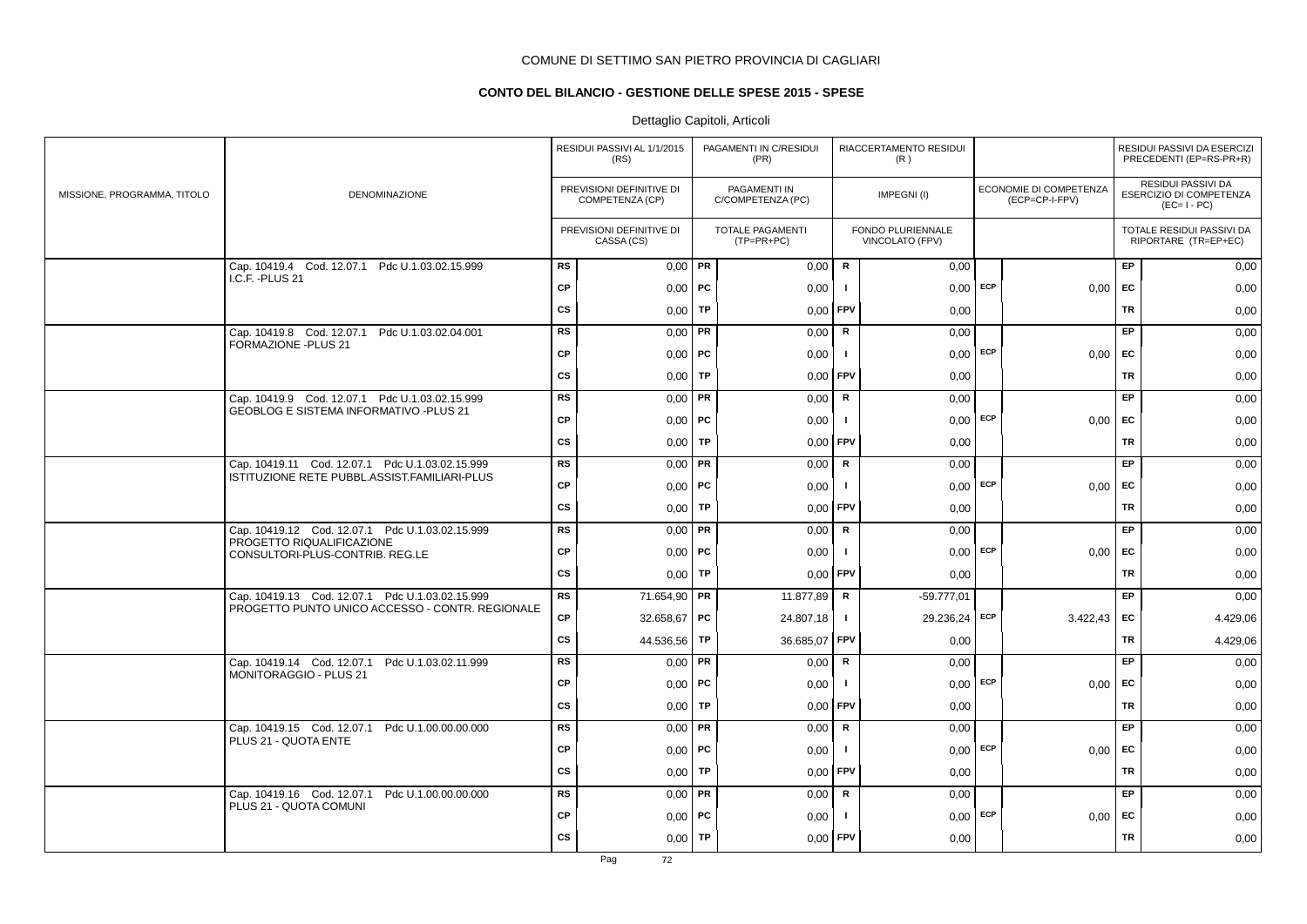# **CONTO DEL BILANCIO - GESTIONE DELLE SPESE 2015 - SPESE**

|                             |                                                                                  |           | RESIDUI PASSIVI AL 1/1/2015<br>(RS)         |           | PAGAMENTI IN C/RESIDUI<br>(PR)        |                | RIACCERTAMENTO RESIDUI<br>(R)        |     |                                          |           | RESIDUI PASSIVI DA ESERCIZI<br>PRECEDENTI (EP=RS-PR+R)       |
|-----------------------------|----------------------------------------------------------------------------------|-----------|---------------------------------------------|-----------|---------------------------------------|----------------|--------------------------------------|-----|------------------------------------------|-----------|--------------------------------------------------------------|
| MISSIONE, PROGRAMMA, TITOLO | DENOMINAZIONE                                                                    |           | PREVISIONI DEFINITIVE DI<br>COMPETENZA (CP) |           | PAGAMENTI IN<br>C/COMPETENZA (PC)     |                | IMPEGNI(I)                           |     | ECONOMIE DI COMPETENZA<br>(ECP=CP-I-FPV) |           | RESIDUI PASSIVI DA<br>ESERCIZIO DI COMPETENZA<br>$(EC=I-PC)$ |
|                             |                                                                                  |           | PREVISIONI DEFINITIVE DI<br>CASSA (CS)      |           | <b>TOTALE PAGAMENTI</b><br>(TP=PR+PC) |                | FONDO PLURIENNALE<br>VINCOLATO (FPV) |     |                                          |           | TOTALE RESIDUI PASSIVI DA<br>RIPORTARE (TR=EP+EC)            |
|                             | Cap. 10419.17 Cod. 12.07.1 Pdc U.1.03.02.15.999                                  | <b>RS</b> | $0,00$ PR                                   |           | 0,00                                  | $\mathsf{R}$   | 0,00                                 |     |                                          | EP        | 0,00                                                         |
|                             | ISTITUZIONE RETE PUBBL. ASSIST. FAMILIARI-CONTRIB.<br>REG.LE                     | <b>CP</b> | 0,00                                        | PC        | 0,00                                  |                | $0,00$ ECP                           |     | 0,00                                     | EC        | 0,00                                                         |
|                             |                                                                                  | <b>CS</b> | 0,00                                        | <b>TP</b> | 0,00                                  | l FPV          | 0,00                                 |     |                                          | <b>TR</b> | 0,00                                                         |
|                             | Cap. 10419.18 Cod. 12.07.1 Pdc U.1.03.02.99.999                                  | <b>RS</b> | 53.375.11                                   | PR        | 37.180,73                             | R              | $-16.194,38$                         |     |                                          | EP        | 0,00                                                         |
|                             | <b>UFFICIO PIANO-PLUS 21</b>                                                     | <b>CP</b> | 77.252,10 PC                                |           | 57.634,16                             | $\blacksquare$ | 77.227,95 ECP                        |     | $-275.85$ EC                             |           | 19.593,79                                                    |
|                             |                                                                                  | <b>CS</b> | 126.937,23                                  | TP        | 94.814,89 FPV                         |                | 300,00                               |     |                                          | <b>TR</b> | 19.593,79                                                    |
|                             | Cap. 10419.19 Cod. 12.07.1 Pdc U.1.03.02.11.999                                  | <b>RS</b> | 0,00                                        | PR        | 0,00                                  | ${\sf R}$      | 0,00                                 |     |                                          | EP        | 0,00                                                         |
|                             | PREVENZIONE INCIDENTI DOMESTICI-PLUS 21                                          | <b>CP</b> | $0,00$   PC                                 |           | 0,00                                  | $\mathbf{I}$   | $0,00$ ECP                           |     | 0.00                                     | <b>FC</b> | 0,00                                                         |
|                             |                                                                                  | <b>CS</b> | 0.00                                        | TP        | 0.00                                  | <b>FPV</b>     | 0,00                                 |     |                                          | <b>TR</b> | 0,00                                                         |
|                             | Cap. 10419.30 Cod. 12.07.1 Pdc U.1.03.02.11.999                                  | <b>RS</b> | 0.00 <sub>1</sub>                           | PR        | 0.00                                  | R              | 0.00                                 |     |                                          | <b>EP</b> | 0,00                                                         |
|                             | SPERIMENTAZIONE FORME GESTIONE<br>PLUS-CONTR.PROV.LE                             | <b>CP</b> | 0,00                                        | PC        | 0,00                                  |                | $0.00$ ECP                           |     | 0,00                                     | EC        | 0,00                                                         |
|                             |                                                                                  | CS        | 0,00                                        | <b>TP</b> | 0,00                                  | <b>FPV</b>     | 0,00                                 |     |                                          | <b>TR</b> | 0,00                                                         |
|                             | Cap. 10419.31 Cod. 12.07.1 Pdc U.1.03.02.99.999                                  | <b>RS</b> | 368.366,77                                  | PR        | 91.535,35                             | $\mathbf R$    | $-276.831,42$                        |     |                                          | EP        | 0,00                                                         |
|                             | HOME CARE PREMIUM - CONTRIBUTO INPS                                              | СP        | 590.673,02                                  | PC        | 180.395,13                            | -1             | 229.868,77                           | ECP | 360.804,25                               | EC        | 49.473,64                                                    |
|                             |                                                                                  | cs        | 684.208,37                                  | TP        | 271.930,48 FPV                        |                | 0,00                                 |     |                                          | <b>TR</b> | 49.473,64                                                    |
|                             | Cap. 10419.5013 Cod. 12.07.1 Pdc U.1.10.02.01.001                                | <b>RS</b> | 0,00                                        | PR        | 0,00                                  | R              | 0,00                                 |     |                                          | EP        | 0,00                                                         |
|                             | FONDO PLURIENNALE VINCOLATO - PROGETTO PUNTO<br>UNICO ACCESSO - CONTR. REGIONALE | CP        | 0,00                                        | PC        | 0,00                                  |                | $0,00$ ECP                           |     | 0,00                                     | EC        | 0,00                                                         |
|                             |                                                                                  | cs        | 0,00                                        | TP        | 0,00                                  | <b>FPV</b>     | 0,00                                 |     |                                          | <b>TR</b> | 0,00                                                         |
|                             | Cap. 10419.5018 Cod. 12.07.1 Pdc U.1.10.02.01.001                                | <b>RS</b> | 0,00                                        | PR        | 0,00                                  | ${\sf R}$      | 0,00                                 |     |                                          | EP        | 0,00                                                         |
|                             | FONDO PLURIENNALE VINCOLATO - UFFICIO PIANO-PLUS 21                              | CP        | 300,00   $PC$                               |           | 0,00                                  | -1             | $0,00$ ECP                           |     | 300,00                                   | EC        | 0,00                                                         |
|                             |                                                                                  | cs        | 0,00                                        | TP        | 0,00                                  | <b>FPV</b>     | 0,00                                 |     |                                          | TR        | 0,00                                                         |
|                             | Cap. 10419.5031 Cod. 12.07.1 Pdc U.1.10.02.01.001                                | <b>RS</b> | 0,00                                        | PR        | 0,00                                  | R              | 0,00                                 |     |                                          | EP        | 0,00                                                         |
|                             | FONDO PLURIENNALE VINCOLATO - HOME CARE PREMIUM ·<br><b>CONTRIBUTO INPS</b>      | CP        | 0,00                                        | PC        | 0,00                                  |                | $0,00$ ECP                           |     | 0,00                                     | EC        | 0,00                                                         |
|                             |                                                                                  | CS        | 0,00                                        | TP        | 0,00                                  | <b>FPV</b>     | 0,00                                 |     |                                          | <b>TR</b> | 0,00                                                         |
|                             | Cap. 10422.1<br>Cod. 12.07.1 Pdc U.1.02.01.01.001                                | <b>RS</b> | $0.00$ PR                                   |           | 0,00                                  | R              | 0,00                                 |     |                                          | <b>EP</b> | 0,00                                                         |
|                             | <b>IRAP</b>                                                                      | <b>CP</b> | $6.600,00$ PC                               |           | 1.749,95                              |                | $6.600,00$ ECP                       |     | 0.00                                     | EC        | 4.850,05                                                     |
|                             |                                                                                  | <b>CS</b> | 6.400,00                                    | TP        | 1.749,95 FPV                          |                | 0,00                                 |     |                                          | <b>TR</b> | 4.850,05                                                     |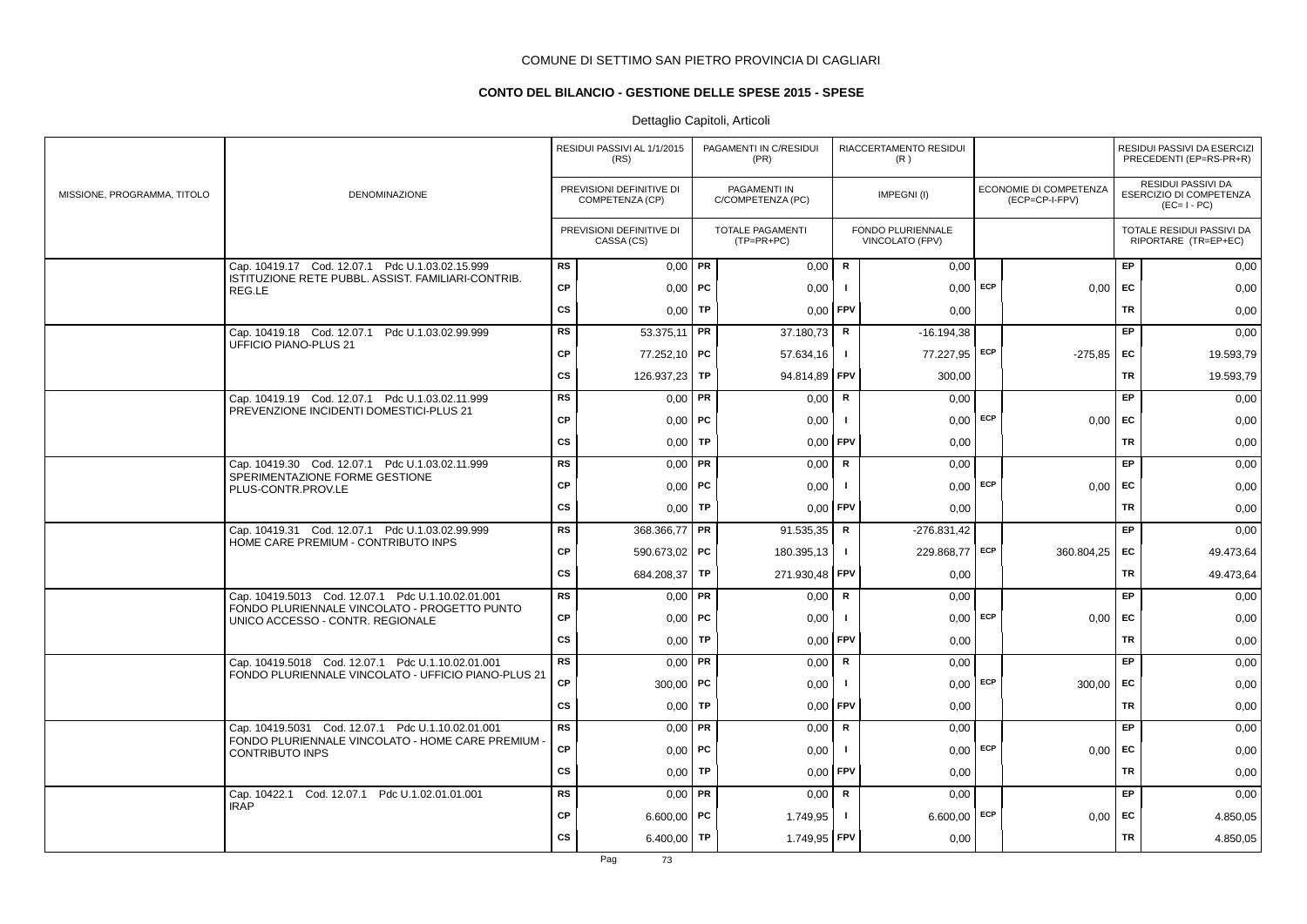# **CONTO DEL BILANCIO - GESTIONE DELLE SPESE 2015 - SPESE**

# Dettaglio Capitoli, Articoli

|                               |                                                                                   |                        | RESIDUI PASSIVI AL 1/1/2015<br>(RS)         |           | PAGAMENTI IN C/RESIDUI<br>(PR)          |              | RIACCERTAMENTO RESIDUI<br>(R)        |            |                                          |           | RESIDUI PASSIVI DA ESERCIZI<br>PRECEDENTI (EP=RS-PR+R)              |
|-------------------------------|-----------------------------------------------------------------------------------|------------------------|---------------------------------------------|-----------|-----------------------------------------|--------------|--------------------------------------|------------|------------------------------------------|-----------|---------------------------------------------------------------------|
| MISSIONE, PROGRAMMA, TITOLO   | <b>DENOMINAZIONE</b>                                                              |                        | PREVISIONI DEFINITIVE DI<br>COMPETENZA (CP) |           | PAGAMENTI IN<br>C/COMPETENZA (PC)       |              | IMPEGNI (I)                          |            | ECONOMIE DI COMPETENZA<br>(ECP=CP-I-FPV) |           | <b>RESIDUI PASSIVI DA</b><br>ESERCIZIO DI COMPETENZA<br>$(EC=I-PC)$ |
|                               |                                                                                   |                        | PREVISIONI DEFINITIVE DI<br>CASSA (CS)      |           | <b>TOTALE PAGAMENTI</b><br>$(TP=PR+PC)$ |              | FONDO PLURIENNALE<br>VINCOLATO (FPV) |            |                                          |           | TOTALE RESIDUI PASSIVI DA<br>RIPORTARE (TR=EP+EC)                   |
|                               | Cap. 10422.2 Cod. 12.07.1 Pdc U.1.02.01.01.001                                    | <b>RS</b>              | $0,00$ PR                                   |           | 0,00                                    | R            | 0,00                                 |            |                                          | EP        | 0,00                                                                |
|                               | IRAP SOMMINISTRAZIONE LAVORO HOME CARE                                            | <b>CP</b>              | $2.000,00$ PC                               |           | 0,00                                    |              |                                      | $0,00$ ECP | 2.000,00                                 | EC        | 0,00                                                                |
|                               |                                                                                   | <b>CS</b>              | 0,00                                        | <b>TP</b> | 0,00                                    | FPV          | 0,00                                 |            |                                          | <b>TR</b> | 0,00                                                                |
|                               | Cap. 10422.3 Cod. 12.07.1 Pdc U.1.02.01.01.001                                    | <b>RS</b>              | $0,00$ PR                                   |           | 0,00                                    | R            | 0,00                                 |            |                                          | <b>EP</b> | 0,00                                                                |
|                               | IRAP SOMMINISTRAZIONE LAVORO PLUS                                                 | <b>CP</b>              | $3.500,00$ PC                               |           | 0,00                                    | -1           |                                      | $0,00$ ECP | 3.500,00                                 | <b>EC</b> | 0,00                                                                |
|                               |                                                                                   | CS                     | $0,00$ TP                                   |           | 0,00                                    | FPV          | 0,00                                 |            |                                          | TR        | 0,00                                                                |
|                               | Cap. 10436.1 Cod. 12.07.1 Pdc U.1.01.01.01.002<br>STIPENDI ED ALTRI ASSEGNI FISSI | <b>RS</b>              | 148,16 PR                                   |           | 148,16                                  | $\mathsf{R}$ | 0,00                                 |            |                                          | <b>EP</b> | 0,00                                                                |
|                               |                                                                                   | <b>CP</b>              | 76.030,00 PC                                |           | 71.482,04                               | $\mathbf{I}$ | 71.482,04                            | ECP        | 4.547,96                                 | <b>EC</b> | 0,00                                                                |
|                               |                                                                                   | <b>CS</b>              | 76.178,16                                   | TP        | 71.630,20                               | FPV          | 0,00                                 |            |                                          | <b>TR</b> | 0,00                                                                |
|                               | Cap. 10437.1 Cod. 12.07.1 Pdc U.1.01.02.01.001                                    | <b>RS</b>              | $0,00$ PR                                   |           | 0,00                                    | R            | 0,00                                 |            |                                          | EP        | 0,00                                                                |
|                               | ONERI PREVIDENZIALI ASSISTENZIALI E D ASSICURATIVI<br>OBBLIGATORI A CARICO ENTE   | <b>CP</b>              | 20.990,00 PC                                |           | 19.626,15                               | -1           | 19.626,15 ECP                        |            | 1.363,85                                 | <b>EC</b> | 0,00                                                                |
|                               |                                                                                   | CS                     | 20.990,00   TP                              |           | 19.626,15 FPV                           |              | 0,00                                 |            |                                          | <b>TR</b> | 0,00                                                                |
| 07<br><b>Totale Programma</b> | Programmazione e governo della rete dei servizi sociosanitari                     | <b>RS</b>              | 497.283,75 <b>PR</b>                        |           | 141.397,02                              | $\mathbf R$  | $-355.886,73$                        |            |                                          | EP        | 0,00                                                                |
|                               | e sociali                                                                         | <b>CP</b>              | 831.703,79 PC                               |           | 357.562,49                              | $\mathbf{I}$ | 448.895,58                           | ECP        | 382.508,21                               | <b>EC</b> | 91.333,09                                                           |
|                               |                                                                                   | $\mathbf{C}\mathbf{S}$ | 971.105,21   TP                             |           | 498.959,51                              | FPV          | 300,00                               |            |                                          | TR        | 91.333,09                                                           |
| 1208 Programma<br>08          | Cooperazione e associazionismo                                                    |                        |                                             |           |                                         |              |                                      |            |                                          |           |                                                                     |
| <b>TITOLO1</b>                | <b>SPESE CORRENTI</b>                                                             | <b>RS</b>              | $0,00$ PR                                   |           | 0,00                                    | R            | 0,00                                 |            |                                          | EP        | 0,00                                                                |
|                               |                                                                                   | <b>CP</b>              | $0,00$ PC                                   |           | 0,00                                    | L.           | $0,00$ ECP                           |            | 0,00                                     | EC        | 0,00                                                                |
|                               |                                                                                   | CS                     | $0,00$ TP                                   |           | 0,00                                    | <b>FPV</b>   | 0,00                                 |            |                                          | <b>TR</b> | 0,00                                                                |
|                               | Cap. 10417.0 Cod. 12.08.1 Pdc U.1.00.00.00.000                                    | <b>RS</b>              | $0,00$ PR                                   |           | 0,00                                    | R            | 0,00                                 |            |                                          | EP        | 0,00                                                                |
|                               |                                                                                   | <b>CP</b>              | $0,00$   PC                                 |           | 0,00                                    | $\mathbf{I}$ | 0,00                                 | ECP        | 0,00                                     | EC        | 0,00                                                                |
|                               |                                                                                   | <b>CS</b>              | 0,00                                        | TP        | 0,00                                    | FPV          | 0,00                                 |            |                                          | <b>TR</b> | 0,00                                                                |
|                               | Cap. 10418.0 Cod. 12.08.1 Pdc U.1.00.00.00.000                                    | <b>RS</b>              | $0,00$ PR                                   |           | 0,00                                    | $\mathsf R$  | 0,00                                 |            |                                          | EP        | 0,00                                                                |
|                               |                                                                                   | <b>CP</b>              | $0,00$ PC                                   |           | 0,00                                    |              | $0,00$ ECP                           |            | 0,00                                     | EC        | 0,00                                                                |
|                               |                                                                                   | <b>CS</b>              | $0,00$ TP                                   |           | 0,00                                    | FPV          | 0,00                                 |            |                                          | TR        | 0,00                                                                |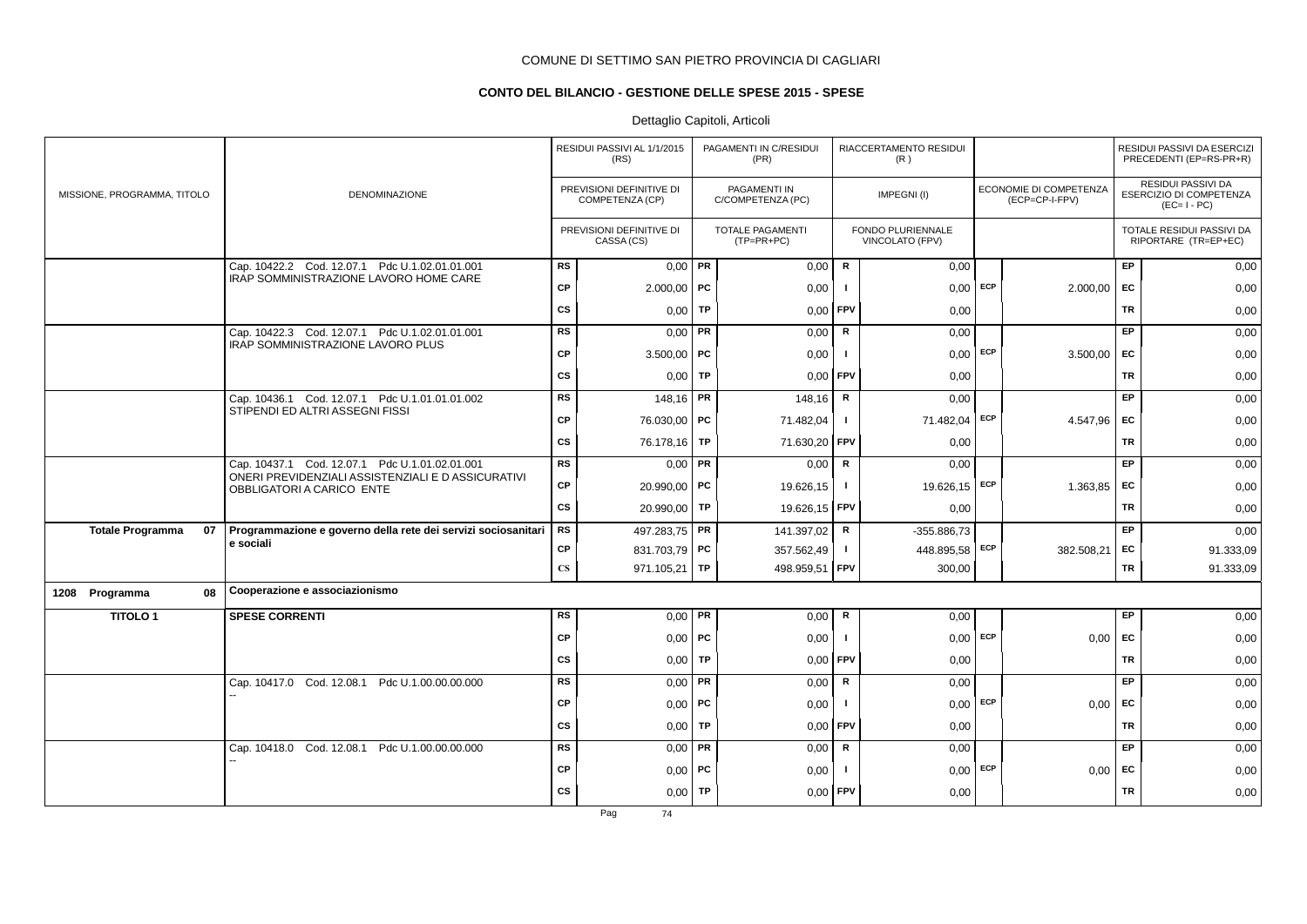# **CONTO DEL BILANCIO - GESTIONE DELLE SPESE 2015 - SPESE**

|                             |                                                |           | RESIDUI PASSIVI AL 1/1/2015<br>(RS)         |           | PAGAMENTI IN C/RESIDUI<br>(PR)    |                | RIACCERTAMENTO RESIDUI<br>(R)        |                                          |           | RESIDUI PASSIVI DA ESERCIZI<br>PRECEDENTI (EP=RS-PR+R)       |
|-----------------------------|------------------------------------------------|-----------|---------------------------------------------|-----------|-----------------------------------|----------------|--------------------------------------|------------------------------------------|-----------|--------------------------------------------------------------|
| MISSIONE, PROGRAMMA, TITOLO | <b>DENOMINAZIONE</b>                           |           | PREVISIONI DEFINITIVE DI<br>COMPETENZA (CP) |           | PAGAMENTI IN<br>C/COMPETENZA (PC) |                | IMPEGNI(I)                           | ECONOMIE DI COMPETENZA<br>(ECP=CP-I-FPV) |           | RESIDUI PASSIVI DA<br>ESERCIZIO DI COMPETENZA<br>$(EC=I-PC)$ |
|                             |                                                |           | PREVISIONI DEFINITIVE DI<br>CASSA (CS)      |           | TOTALE PAGAMENTI<br>$(TP=PR+PC)$  |                | FONDO PLURIENNALE<br>VINCOLATO (FPV) |                                          |           | TOTALE RESIDUI PASSIVI DA<br>RIPORTARE (TR=EP+EC)            |
|                             | Cap. 10420.0 Cod. 12.08.1 Pdc U.1.00.00.00.000 | <b>RS</b> | $0.00$ PR                                   |           | 0,00                              | $\mathbf R$    | 0,00                                 |                                          | EP        | 0,00                                                         |
|                             |                                                | CP        | $0,00$   PC                                 |           | 0,00                              | -1             | $0,00$ ECP                           | 0,00                                     | EC        | 0,00                                                         |
|                             |                                                | cs        | 0,00                                        | TP        | 0,00                              | <b>FPV</b>     | 0,00                                 |                                          | <b>TR</b> | 0,00                                                         |
|                             | Cap. 10421.0 Cod. 12.08.1 Pdc U.1.00.00.00.000 | <b>RS</b> | 0,00                                        | PR        | 0,00                              | R              | 0,00                                 |                                          | EP        | 0,00                                                         |
|                             |                                                | <b>CP</b> | $0,00$   PC                                 |           | 0,00                              | $\blacksquare$ | $0,00$ ECP                           | $0,00$ EC                                |           | 0,00                                                         |
|                             |                                                | CS        | $0,00$ TP                                   |           | 0.00                              | <b>FPV</b>     | 0,00                                 |                                          | TR        | 0,00                                                         |
|                             | Cap. 10422.0 Cod. 12.08.1 Pdc U.1.00.00.00.000 | <b>RS</b> | 0,00                                        | PR        | 0,00                              | R              | 0,00                                 |                                          | EP        | 0,00                                                         |
|                             |                                                | <b>CP</b> | $0,00$   PC                                 |           | 0,00                              | $\blacksquare$ | $0,00$ ECP                           | 0,00                                     | EC        | 0,00                                                         |
|                             |                                                | CS        | 0,00                                        | TP        | 0,00                              | <b>FPV</b>     | 0,00                                 |                                          | TR        | 0,00                                                         |
|                             | Cap. 10424.0 Cod. 12.08.1 Pdc U.1.00.00.00.000 | RS        | 0,00                                        | PR        | 0,00                              | $\mathbf R$    | 0,00                                 |                                          | EP        | 0,00                                                         |
|                             |                                                | CP        | 0,00                                        | PC        | 0,00                              | - 1            | $0,00$ ECP                           | $0,00$ EC                                |           | 0,00                                                         |
|                             |                                                | CS        | 0,00                                        | TP        | 0,00                              | <b>FPV</b>     | 0,00                                 |                                          | TR        | 0,00                                                         |
|                             | Cap. 10426.0 Cod. 12.08.1 Pdc U.1.00.00.00.000 | <b>RS</b> | $0,00$ PR                                   |           | 0,00                              | R              | 0,00                                 |                                          | EP        | 0,00                                                         |
|                             |                                                | <b>CP</b> | 0,00                                        | PC        | 0,00                              | a l            | $0,00$ ECP                           | 0,00                                     | <b>FC</b> | 0,00                                                         |
|                             |                                                | CS        | 0,00                                        | TP        | 0,00                              | FPV            | 0,00                                 |                                          | <b>TR</b> | 0,00                                                         |
|                             | Cap. 10427.0 Cod. 12.08.1 Pdc U.1.00.00.00.000 | <b>RS</b> | 0,00                                        | <b>PR</b> | 0,00                              | R              | 0,00                                 |                                          | EP        | 0,00                                                         |
|                             |                                                | <b>CP</b> | $0,00$   PC                                 |           | 0,00                              | -1             | $0,00$ ECP                           | 0,00                                     | EC        | 0,00                                                         |
|                             |                                                | CS        | 0,00                                        | TP        | 0,00                              | <b>FPV</b>     | 0,00                                 |                                          | TR        | 0,00                                                         |
|                             | Cap. 10435.0 Cod. 12.08.1 Pdc U.1.00.00.00.000 | <b>RS</b> | 0,00                                        | PR        | 0,00                              | R              | 0,00                                 |                                          | EP        | 0,00                                                         |
|                             |                                                | <b>CP</b> | 0,00                                        | PC        | 0,00                              |                | $0,00$ ECP                           | 0,00                                     | EC        | 0,00                                                         |
|                             |                                                | CS        | 0,00                                        | TP        | 0,00                              | FPV            | 0,00                                 |                                          | <b>TR</b> | 0,00                                                         |
|                             | Cap. 10436.0 Cod. 12.08.1 Pdc U.1.00.00.00.000 | <b>RS</b> | $0,00$ PR                                   |           | 0,00                              | R              | 0,00                                 |                                          | EP        | 0,00                                                         |
|                             |                                                | <b>CP</b> | 0,00                                        | PC        | 0,00                              | -1             | $0,00$ ECP                           | 0,00                                     | <b>FC</b> | 0,00                                                         |
|                             |                                                | <b>CS</b> | 0,00                                        | TP        | 0,00                              | <b>FPV</b>     | 0,00                                 |                                          | TR        | 0,00                                                         |
|                             | Cap. 10437.0 Cod. 12.08.1 Pdc U.1.00.00.00.000 | <b>RS</b> | 0,00                                        | PR        | 0,00                              | R              | 0,00                                 |                                          | EP        | 0,00                                                         |
|                             |                                                | CP        | 0,00                                        | PC        | 0,00                              | -1             | $0,00$ ECP                           | 0,00                                     | EC        | 0,00                                                         |
|                             |                                                | <b>CS</b> | 0,00                                        | <b>TP</b> | 0,00                              | <b>FPV</b>     | 0,00                                 |                                          | <b>TR</b> | 0,00                                                         |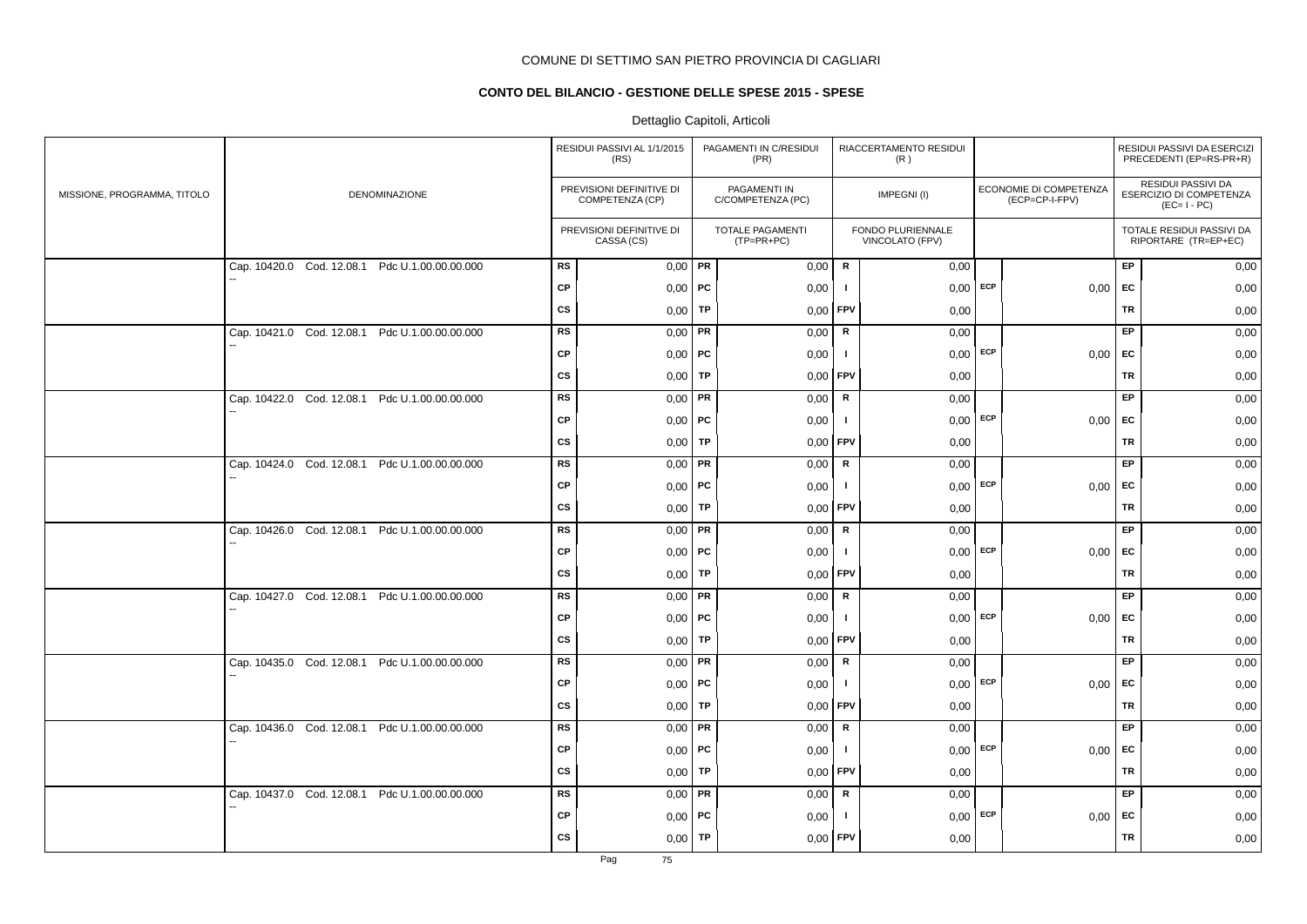# **CONTO DEL BILANCIO - GESTIONE DELLE SPESE 2015 - SPESE**

|                             |                                                |           | RESIDUI PASSIVI AL 1/1/2015<br>(RS)         |           | PAGAMENTI IN C/RESIDUI<br>(PR)    |                | RIACCERTAMENTO RESIDUI<br>(R)        |            |                                          |           | RESIDUI PASSIVI DA ESERCIZI<br>PRECEDENTI (EP=RS-PR+R)       |
|-----------------------------|------------------------------------------------|-----------|---------------------------------------------|-----------|-----------------------------------|----------------|--------------------------------------|------------|------------------------------------------|-----------|--------------------------------------------------------------|
| MISSIONE, PROGRAMMA, TITOLO | DENOMINAZIONE                                  |           | PREVISIONI DEFINITIVE DI<br>COMPETENZA (CP) |           | PAGAMENTI IN<br>C/COMPETENZA (PC) |                | IMPEGNI(I)                           |            | ECONOMIE DI COMPETENZA<br>(ECP=CP-I-FPV) |           | RESIDUI PASSIVI DA<br>ESERCIZIO DI COMPETENZA<br>$(EC=I-PC)$ |
|                             |                                                |           | PREVISIONI DEFINITIVE DI<br>CASSA (CS)      |           | TOTALE PAGAMENTI<br>$(TP=PR+PC)$  |                | FONDO PLURIENNALE<br>VINCOLATO (FPV) |            |                                          |           | TOTALE RESIDUI PASSIVI DA<br>RIPORTARE (TR=EP+EC)            |
|                             | Cap. 10439.0 Cod. 12.08.1 Pdc U.1.00.00.00.000 | <b>RS</b> | $0,00$ PR                                   |           | 0,00                              | $\mathbf R$    | 0,00                                 |            |                                          | EP        | 0,00                                                         |
|                             |                                                | <b>CP</b> | $0,00$   PC                                 |           | 0,00                              | -1             | $0,00$ ECP                           |            | 0,00                                     | <b>EC</b> | 0,00                                                         |
|                             |                                                | <b>CS</b> | 0,00                                        | TP        | 0,00                              | <b>FPV</b>     | 0,00                                 |            |                                          | <b>TR</b> | 0,00                                                         |
|                             | Cap. 10440.0 Cod. 12.08.1 Pdc U.1.00.00.00.000 | <b>RS</b> | 0,00                                        | PR        | 0,00                              | $\mathsf R$    | 0,00                                 |            |                                          | <b>EP</b> | 0,00                                                         |
|                             |                                                | CP        | $0,00$   PC                                 |           | 0,00                              | $\mathbf{I}$   |                                      | $0,00$ ECP | 0,00                                     | EC        | 0,00                                                         |
|                             |                                                | <b>CS</b> | $0,00$ TP                                   |           | 0,00                              | FPV            | 0,00                                 |            |                                          | TR        | 0,00                                                         |
|                             | Cap. 10441.0 Cod. 12.08.1 Pdc U.1.00.00.00.000 | <b>RS</b> | $0,00$ PR                                   |           | 0,00                              | R              | 0,00                                 |            |                                          | EP        | 0,00                                                         |
|                             |                                                | <b>CP</b> | $0,00$   PC                                 |           | 0,00                              | $\mathbf{I}$   | $0,00$ ECP                           |            | 0,00                                     | EC        | 0,00                                                         |
|                             |                                                | <b>CS</b> | 0,00                                        | TP        | 0,00                              | FPV            | 0,00                                 |            |                                          | <b>TR</b> | 0,00                                                         |
|                             | Cap. 10442.0 Cod. 12.08.1 Pdc U.1.00.00.00.000 | RS        | 0,00                                        | <b>PR</b> | 0,00                              | ${\sf R}$      | 0,00                                 |            |                                          | EP        | 0,00                                                         |
|                             |                                                | <b>CP</b> | $0,00$   PC                                 |           | 0,00                              | $\blacksquare$ | 0,00                                 | ECP        | 0,00                                     | EC        | 0,00                                                         |
|                             |                                                | CS        | 0,00                                        | TP        | 0,00                              | <b>FPV</b>     | 0,00                                 |            |                                          | TR        | 0,00                                                         |
|                             | Cap. 10443.0 Cod. 12.08.1 Pdc U.1.00.00.00.000 | <b>RS</b> | $0,00$ PR                                   |           | 0,00                              | R              | 0,00                                 |            |                                          | EP.       | 0,00                                                         |
|                             |                                                | <b>CP</b> | $0,00$   PC                                 |           | 0,00                              | -1             | 0,00                                 | ECP        | 0,00                                     | <b>EC</b> | 0,00                                                         |
|                             |                                                | <b>CS</b> | 0,00                                        | TP        | 0,00                              | <b>FPV</b>     | 0,00                                 |            |                                          | TR        | 0,00                                                         |
|                             | Cap. 10444.0 Cod. 12.08.1 Pdc U.1.00.00.00.000 | <b>RS</b> | $0,00$ PR                                   |           | 0,00                              | $\mathsf{R}$   | 0,00                                 |            |                                          | EP        | 0,00                                                         |
|                             |                                                | <b>CP</b> | $0,00$   PC                                 |           | 0,00                              | -1             | $0,00$ ECP                           |            | 0,00                                     | EC        | 0,00                                                         |
|                             |                                                | CS        | 0,00                                        | TP        | 0,00                              | <b>FPV</b>     | 0,00                                 |            |                                          | TR        | 0,00                                                         |
|                             | Cap. 10445.0 Cod. 12.08.1 Pdc U.1.00.00.00.000 | <b>RS</b> | $0,00$ PR                                   |           | 0,00                              | R              | 0,00                                 |            |                                          | EP        | 0,00                                                         |
|                             |                                                | <b>CP</b> | $0,00$ PC                                   |           | 0,00                              | $\mathbf{I}$   |                                      | $0,00$ ECP | 0,00                                     | EC        | 0,00                                                         |
|                             |                                                | <b>CS</b> | 0,00                                        | TP        | 0,00                              | <b>FPV</b>     | 0,00                                 |            |                                          | TR        | 0,00                                                         |
|                             | Cap. 10446.0 Cod. 12.08.1 Pdc U.1.00.00.00.000 | RS        | $0,00$ PR                                   |           | 0,00                              | $\mathbf R$    | 0,00                                 |            |                                          | EP        | 0,00                                                         |
|                             |                                                | <b>CP</b> | $0,00$   PC                                 |           | 0,00                              | $\mathbf{I}$   | 0,00                                 | ECP        | 0,00                                     | EC        | 0,00                                                         |
|                             |                                                | <b>CS</b> | 0,00                                        | TP        | 0,00                              | <b>FPV</b>     | 0,00                                 |            |                                          | <b>TR</b> | 0,00                                                         |
|                             | Cap. 10447.0 Cod. 12.08.1 Pdc U.1.00.00.00.000 | RS        | 0,00                                        | PR        | 0,00                              | $\mathsf R$    | 0,00                                 |            |                                          | EP.       | 0,00                                                         |
|                             |                                                | <b>CP</b> | $0,00$   PC                                 |           | 0,00                              | $\mathbf{I}$   | $0,00$ ECP                           |            | 0,00                                     | EC        | 0,00                                                         |
|                             |                                                | <b>CS</b> | $0,00$ TP                                   |           | 0,00                              | FPV            | 0,00                                 |            |                                          | <b>TR</b> | 0,00                                                         |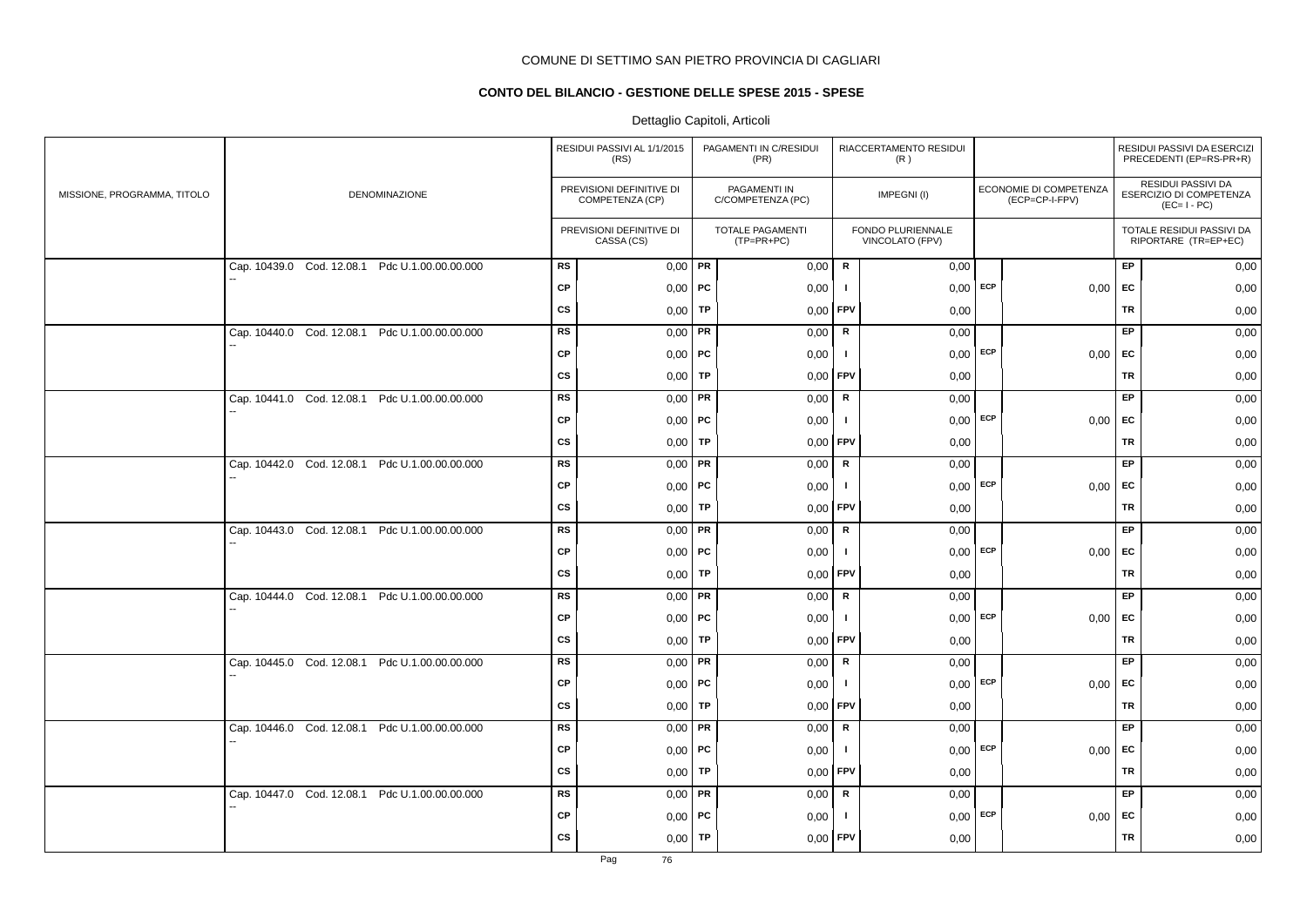# **CONTO DEL BILANCIO - GESTIONE DELLE SPESE 2015 - SPESE**

|                             |                                                                         |           | RESIDUI PASSIVI AL 1/1/2015<br>(RS)         |           | PAGAMENTI IN C/RESIDUI<br>(PR)          |                | RIACCERTAMENTO RESIDUI<br>(R)        |     |                                          |           | RESIDUI PASSIVI DA ESERCIZI<br>PRECEDENTI (EP=RS-PR+R)       |
|-----------------------------|-------------------------------------------------------------------------|-----------|---------------------------------------------|-----------|-----------------------------------------|----------------|--------------------------------------|-----|------------------------------------------|-----------|--------------------------------------------------------------|
| MISSIONE, PROGRAMMA, TITOLO | DENOMINAZIONE                                                           |           | PREVISIONI DEFINITIVE DI<br>COMPETENZA (CP) |           | PAGAMENTI IN<br>C/COMPETENZA (PC)       |                | IMPEGNI(I)                           |     | ECONOMIE DI COMPETENZA<br>(ECP=CP-I-FPV) |           | RESIDUI PASSIVI DA<br>ESERCIZIO DI COMPETENZA<br>$(EC=I-PC)$ |
|                             |                                                                         |           | PREVISIONI DEFINITIVE DI<br>CASSA (CS)      |           | <b>TOTALE PAGAMENTI</b><br>$(TP=PR+PC)$ |                | FONDO PLURIENNALE<br>VINCOLATO (FPV) |     |                                          |           | TOTALE RESIDUI PASSIVI DA<br>RIPORTARE (TR=EP+EC)            |
|                             | Cap. 10448.0 Cod. 12.08.1 Pdc U.1.00.00.00.000                          | RS        | $0,00$ PR                                   |           | 0,00                                    | R              | 0,00                                 |     |                                          | EP        | 0,00                                                         |
|                             |                                                                         | <b>CP</b> | $0,00$   PC                                 |           | 0,00                                    | - 1            | 0,00                                 | ECP | 0,00                                     | <b>FC</b> | 0,00                                                         |
|                             |                                                                         | <b>CS</b> | 0,00                                        | TP        | 0,00                                    | FPV            | 0,00                                 |     |                                          | <b>TR</b> | 0,00                                                         |
|                             | Cap. 10449.0 Cod. 12.08.1 Pdc U.1.00.00.00.000                          | <b>RS</b> | 0,00                                        | PR        | 0,00                                    | R              | 0,00                                 |     |                                          | EP        | 0,00                                                         |
|                             |                                                                         | <b>CP</b> | $0,00$   PC                                 |           | 0,00                                    | $\mathbf{I}$   | $0,00$ ECP                           |     | $0,00$ EC                                |           | 0,00                                                         |
|                             |                                                                         | <b>CS</b> | 0,00                                        | TP        | 0,00                                    | FPV            | 0,00                                 |     |                                          | <b>TR</b> | 0,00                                                         |
|                             | Cap. 10450.0 Cod. 12.08.1 Pdc U.1.00.00.00.000                          | <b>RS</b> | 0,00                                        | PR        | 0,00                                    | ${\sf R}$      | 0,00                                 |     |                                          | EP        | 0,00                                                         |
|                             |                                                                         | CP        | $0,00$   PC                                 |           | 0,00                                    | $\mathbf{I}$   | $0,00$ ECP                           |     | 0,00                                     | EC        | 0,00                                                         |
|                             |                                                                         | <b>CS</b> | 0,00                                        | <b>TP</b> | 0,00                                    | FPV            | 0,00                                 |     |                                          | TR        | 0,00                                                         |
|                             | Cap. 10451.0 Cod. 12.08.1 Pdc U.1.00.00.00.000                          | <b>RS</b> | 0,00                                        | PR        | 0,00                                    | $\mathbf R$    | 0,00                                 |     |                                          | EP        | 0,00                                                         |
|                             |                                                                         | <b>CP</b> | $0,00$   PC                                 |           | 0,00                                    | -1             | $0,00$ ECP                           |     | 0,00                                     | <b>FC</b> | 0,00                                                         |
|                             |                                                                         | <b>CS</b> | 0,00                                        | TP        | 0,00                                    | FPV            | 0,00                                 |     |                                          | <b>TR</b> | 0,00                                                         |
| <b>TITOLO 2</b>             | <b>SPESE IN CONTO CAPITALE</b>                                          | <b>RS</b> | 4.772.137,09                                | PR        | 684,29                                  | R              | -4.771.452,80                        |     |                                          | EP        | 0,00                                                         |
|                             |                                                                         | СP        | $2.642.285.93$ PC                           |           | 2.144.966,17                            | $\mathbf{I}$   | 2.144.966,17                         | ECP | 462.687,82                               | EC        | 0,00                                                         |
|                             |                                                                         | <b>CS</b> | 4.247.339,28                                | TP        | 2.145.650,46                            | <b>FPV</b>     | 34.631,94                            |     |                                          | TR        | 0,00                                                         |
|                             | Cap. 30417.0 Cod. 12.08.2 Pdc U.2.00.00.00.000                          | <b>RS</b> | 0,00                                        | <b>PR</b> | 0,00                                    | R              | 0,00                                 |     |                                          | EP        | 0,00                                                         |
|                             |                                                                         | <b>CP</b> | $0,00$   PC                                 |           | 0,00                                    |                | $0,00$ ECP                           |     | 0,00                                     | EC        | 0,00                                                         |
|                             |                                                                         | <b>CS</b> | 0,00                                        | TP        | 0,00                                    | FPV            | 0,00                                 |     |                                          | <b>TR</b> | 0,00                                                         |
|                             | Cap. 30417.1 Cod. 12.08.2 Pdc U.2.02.01.09.002                          | RS        | 1.880.417,79 PR                             |           | 0,00                                    | $\mathsf R$    | $-1.880.417,79$                      |     |                                          | EP        | 0,00                                                         |
|                             | CENTRO SOVRACOMUNALE "SUPERHANDO"                                       | <b>CP</b> | 1.521.785,85 <b>PC</b>                      |           | 1.078.889,84                            | $\mathbf{I}$   | 1.078.889,84                         | ECP | 408.264,07                               | EC        | 0,00                                                         |
|                             |                                                                         | CS        | 1.880.417,79                                | TP        | 1.078.889,84                            | FPV            | 34.631,94                            |     |                                          | TR        | 0,00                                                         |
|                             | Cap. 30417.2 Cod. 12.08.2 Pdc U.2.02.01.09.002                          | <b>RS</b> | 0,00                                        | PR        | 0,00                                    | $\mathsf R$    | 0,00                                 |     |                                          | EP        | 0,00                                                         |
|                             | REALIZZAZIONE CENTRO SUPPORTO FAMIGLIA - L.R. 37/98<br>ANNUALITA' 2001  | CP        | $0,00$   PC                                 |           | 0,00                                    | $\blacksquare$ | $0,00$ ECP                           |     | 0,00                                     | EC        | 0,00                                                         |
|                             |                                                                         | CS        | 0,00                                        | TP        | 0,00                                    | FPV            | 0,00                                 |     |                                          | <b>TR</b> | 0,00                                                         |
|                             | Cap. 30417.3 Cod. 12.08.2 Pdc U.2.02.01.09.002                          | <b>RS</b> | $0,00$ PR                                   |           | 0,00                                    | $\mathsf{R}$   | 0,00                                 |     |                                          | EP        | 0,00                                                         |
|                             | REALIZZAZIONE CENTRO SUPPORTO FAMIGLIA -<br><b>CONTRIBUTO REGIONALE</b> | <b>CP</b> | 0,00                                        | ∣ PC      | 0,00                                    | - 1            | $0.00$ ECP                           |     | 0,00                                     | EC        | 0,00                                                         |
|                             |                                                                         | <b>CS</b> | 0,00                                        | TP        | 0,00                                    | <b>FPV</b>     | 0,00                                 |     |                                          | <b>TR</b> | 0,00                                                         |
|                             |                                                                         |           |                                             |           |                                         |                |                                      |     |                                          |           |                                                              |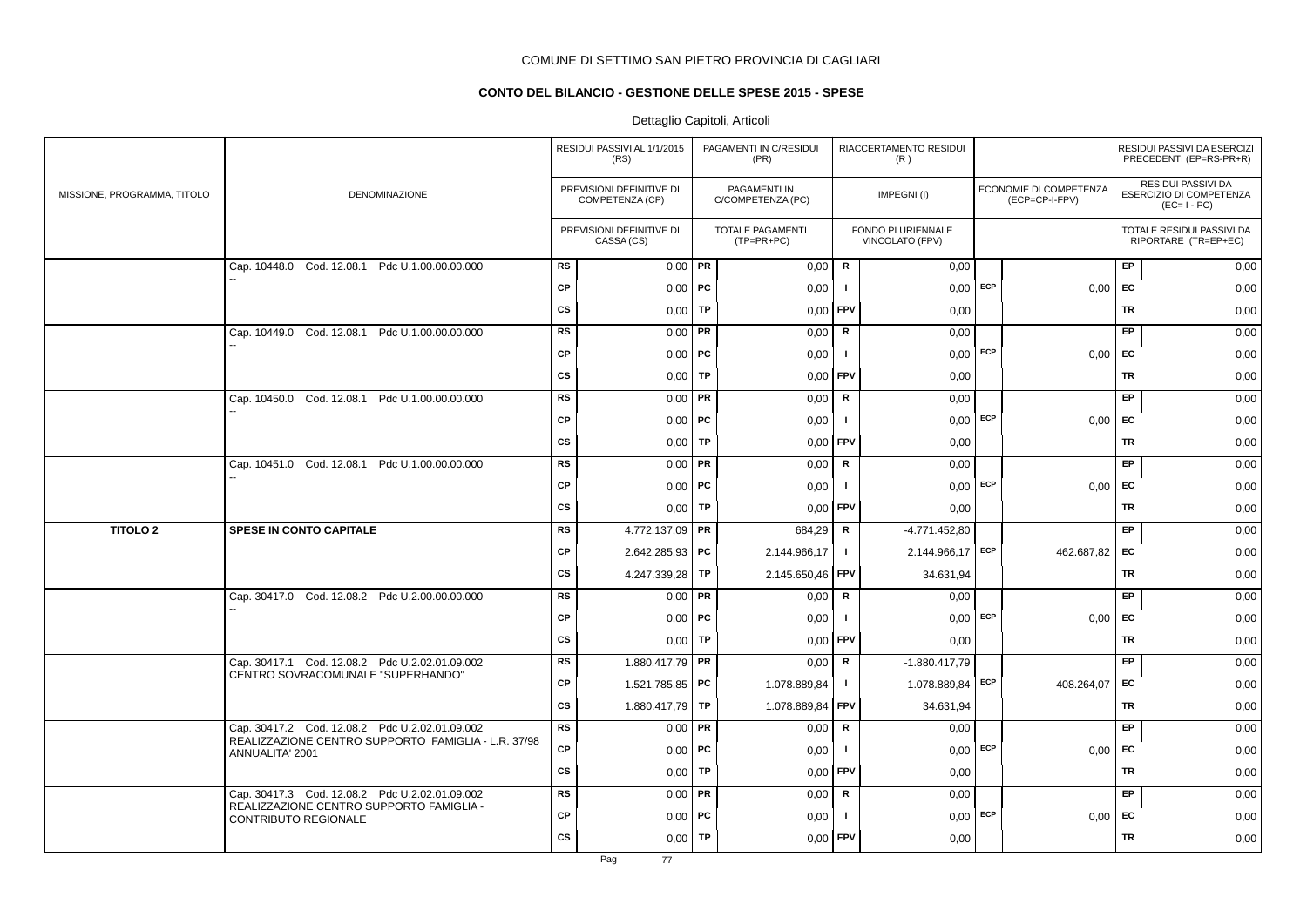# **CONTO DEL BILANCIO - GESTIONE DELLE SPESE 2015 - SPESE**

|                             |                                                                                                  |           | RESIDUI PASSIVI AL 1/1/2015<br>(RS)         |           | PAGAMENTI IN C/RESIDUI<br>(PR)    |              | RIACCERTAMENTO RESIDUI<br>(R)        |     |                                          |           | RESIDUI PASSIVI DA ESERCIZI<br>PRECEDENTI (EP=RS-PR+R)       |
|-----------------------------|--------------------------------------------------------------------------------------------------|-----------|---------------------------------------------|-----------|-----------------------------------|--------------|--------------------------------------|-----|------------------------------------------|-----------|--------------------------------------------------------------|
| MISSIONE, PROGRAMMA, TITOLO | <b>DENOMINAZIONE</b>                                                                             |           | PREVISIONI DEFINITIVE DI<br>COMPETENZA (CP) |           | PAGAMENTI IN<br>C/COMPETENZA (PC) |              | IMPEGNI(I)                           |     | ECONOMIE DI COMPETENZA<br>(ECP=CP-I-FPV) |           | RESIDUI PASSIVI DA<br>ESERCIZIO DI COMPETENZA<br>$(EC=I-PC)$ |
|                             |                                                                                                  |           | PREVISIONI DEFINITIVE DI<br>CASSA (CS)      |           | TOTALE PAGAMENTI<br>$(TP=PR+PC)$  |              | FONDO PLURIENNALE<br>VINCOLATO (FPV) |     |                                          |           | TOTALE RESIDUI PASSIVI DA<br>RIPORTARE (TR=EP+EC)            |
|                             | Cap. 30417.4 Cod. 12.08.2 Pdc U.2.02.01.09.002<br>COMPLETAMENTO CENTRO SUPPORTO ALLA FAM. - F.DO | <b>RS</b> | $0,00$ PR                                   |           | 0,00                              | R            | 0,00                                 |     |                                          | EP        | 0,00                                                         |
|                             | <b>UNICO</b>                                                                                     | <b>CP</b> | $0,00$   PC                                 |           | 0,00                              | $\mathbf{I}$ | 0,00                                 | ECP | 0,00                                     | EC        | 0,00                                                         |
|                             |                                                                                                  | <b>CS</b> | 0,00                                        | <b>TP</b> | 0,00                              | FPV          | 0,00                                 |     |                                          | <b>TR</b> | 0,00                                                         |
|                             | Cap. 30417.5 Cod. 12.08.2 Pdc U.2.02.01.09.002                                                   | <b>RS</b> | $0,00$ PR                                   |           | 0,00                              | $\mathsf R$  | 0,00                                 |     |                                          | <b>EP</b> | 0,00                                                         |
|                             | REALIZZAZIONE CENTRO SUPPORTO FAM. LR 37<br>ANNUALITA 2006                                       | <b>CP</b> | $0,00$   PC                                 |           | 0,00                              | Τ.           | $0,00$ ECP                           |     | $0,00$ EC                                |           | 0,00                                                         |
|                             |                                                                                                  | <b>CS</b> | $0,00$ TP                                   |           | 0,00                              | FPV          | 0,00                                 |     |                                          | TR        | 0,00                                                         |
|                             | Cap. 30417.6 Cod. 12.08.2 Pdc U.2.02.01.09.002<br>COMPLETAMENTO CENTRO SUPPORTO FAMIGLIA -CONG.  | <b>RS</b> | $0,00$ PR                                   |           | 0,00                              | R            | 0,00                                 |     |                                          | EP        | 0,00                                                         |
|                             | PEEP                                                                                             | <b>CP</b> | $0,00$   PC                                 |           | 0,00                              | $\mathbf{I}$ | $0,00$ ECP                           |     | $0,00$ EC                                |           | 0,00                                                         |
|                             |                                                                                                  | <b>CS</b> | $0,00$ TP                                   |           | 0,00                              | FPV          | 0,00                                 |     |                                          | TR        | 0,00                                                         |
|                             | Cap. 30417.7 Cod. 12.08.2 Pdc U.2.02.01.09.005                                                   | <b>RS</b> | $0,00$ PR                                   |           | 0,00                              | R            | 0,00                                 |     |                                          | <b>EP</b> | 0,00                                                         |
|                             | COMPLETAMENTO CENTRO SUPPORTO FAMIGLIA                                                           | <b>CP</b> | $0,00$ PC                                   |           | 0,00                              | $\mathbf{I}$ | $0,00$ ECP                           |     | 0.00                                     | EC        | 0,00                                                         |
|                             |                                                                                                  | <b>CS</b> | $0,00$ TP                                   |           | 0,00                              | <b>FPV</b>   | 0,00                                 |     |                                          | <b>TR</b> | 0,00                                                         |
|                             | Cap. 30417.8 Cod. 12.08.2 Pdc U.2.02.01.09.002                                                   | <b>RS</b> | 19.791,81   PR                              |           | 0,00                              | ${\sf R}$    | $-19.791,81$                         |     |                                          | EP        | 0,00                                                         |
|                             | CENTRO SOVRACOMUNALE SUPERHANDO-QUOTA ENTE                                                       | <b>CP</b> | 19.791,81 <b>PC</b>                         |           | 0,00                              |              | 0,00                                 | ECP | 19.791,81                                | EC        | 0,00                                                         |
|                             |                                                                                                  | <b>CS</b> | 19.791,81   TP                              |           | 0,00                              | FPV          | 0,00                                 |     |                                          | <b>TR</b> | 0,00                                                         |
|                             | Cap. 30417.9 Cod. 12.08.2 Pdc U.2.02.01.09.002                                                   | <b>RS</b> | 2.857.129,68 <b>PR</b>                      |           | 684,29                            | $\mathsf R$  | $-2.856.445.39$                      |     |                                          | EP.       | 0,00                                                         |
|                             | CENTRO SOVRACOMUNALE "SUPERHANDO"FONDI POR                                                       | <b>CP</b> | 1.051.278,52 PC                             |           | 1.051.278,52                      | $\mathbf{I}$ | 1.051.278,52 ECP                     |     | 0.00                                     | <b>EC</b> | 0,00                                                         |
|                             |                                                                                                  | <b>CS</b> | 2.347.129,68 TP                             |           | 1.051.962,81                      | <b>FPV</b>   | 0,00                                 |     |                                          | TR        | 0,00                                                         |
|                             | Cap. 30417.10 Cod. 12.08.2 Pdc U.2.02.01.09.002                                                  | <b>RS</b> | $0,00$ PR                                   |           | 0,00                              | R            | 0,00                                 |     |                                          | EP        | 0,00                                                         |
|                             | COMPLETAMENTO CENTRO SOVRACOMUNALE<br><b>SUPERHANDO</b>                                          | <b>CP</b> | $0,00$   PC                                 |           | 0,00                              | L.           | 0,00                                 | ECP | 0.00                                     | <b>EC</b> | 0,00                                                         |
|                             |                                                                                                  | <b>CS</b> | $0,00$ TP                                   |           | 0,00                              | FPV          | 0,00                                 |     |                                          | <b>TR</b> | 0,00                                                         |
|                             | Cap. 30417.5001 Cod. 12.08.2 Pdc U.2.05.02.01.001<br>FONDO PLURIENNALE VINCOLATO - CENTRO        | RS        | $0,00$ PR                                   |           | 0,00                              | $\mathbf R$  | 0,00                                 |     |                                          | EP        | 0,00                                                         |
|                             | SOVRACOMUNALE "SUPERHANDO"                                                                       | <b>CP</b> | 34.631,94 PC                                |           | 0,00                              | $\mathbf{I}$ | 0,00                                 | ECP | 34.631,94                                | EC        | 0,00                                                         |
|                             |                                                                                                  | <b>CS</b> | 0,00                                        | TP        | 0,00                              | FPV          | 0,00                                 |     |                                          | <b>TR</b> | 0,00                                                         |
|                             | Cap. 30417.5008 Cod. 12.08.2 Pdc U.2.05.02.01.001                                                | <b>RS</b> | $0,00$ PR                                   |           | 0,00                              | ${\sf R}$    | 0,00                                 |     |                                          | EP        | 0,00                                                         |
|                             | FONDO PLURIENNALE VINCOLATO - CENTRO<br>SOVRACOMUNALE SUPERHANDO-QUOTA ENTE                      | <b>CP</b> | $0,00$   PC                                 |           | 0,00                              | -1           | 0,00                                 | ECP | $0,00 \mid EC$                           |           | 0,00                                                         |
|                             |                                                                                                  | <b>CS</b> | 0.00                                        | TP        | 0,00                              | FPV          | 0,00                                 |     |                                          | TR        | 0,00                                                         |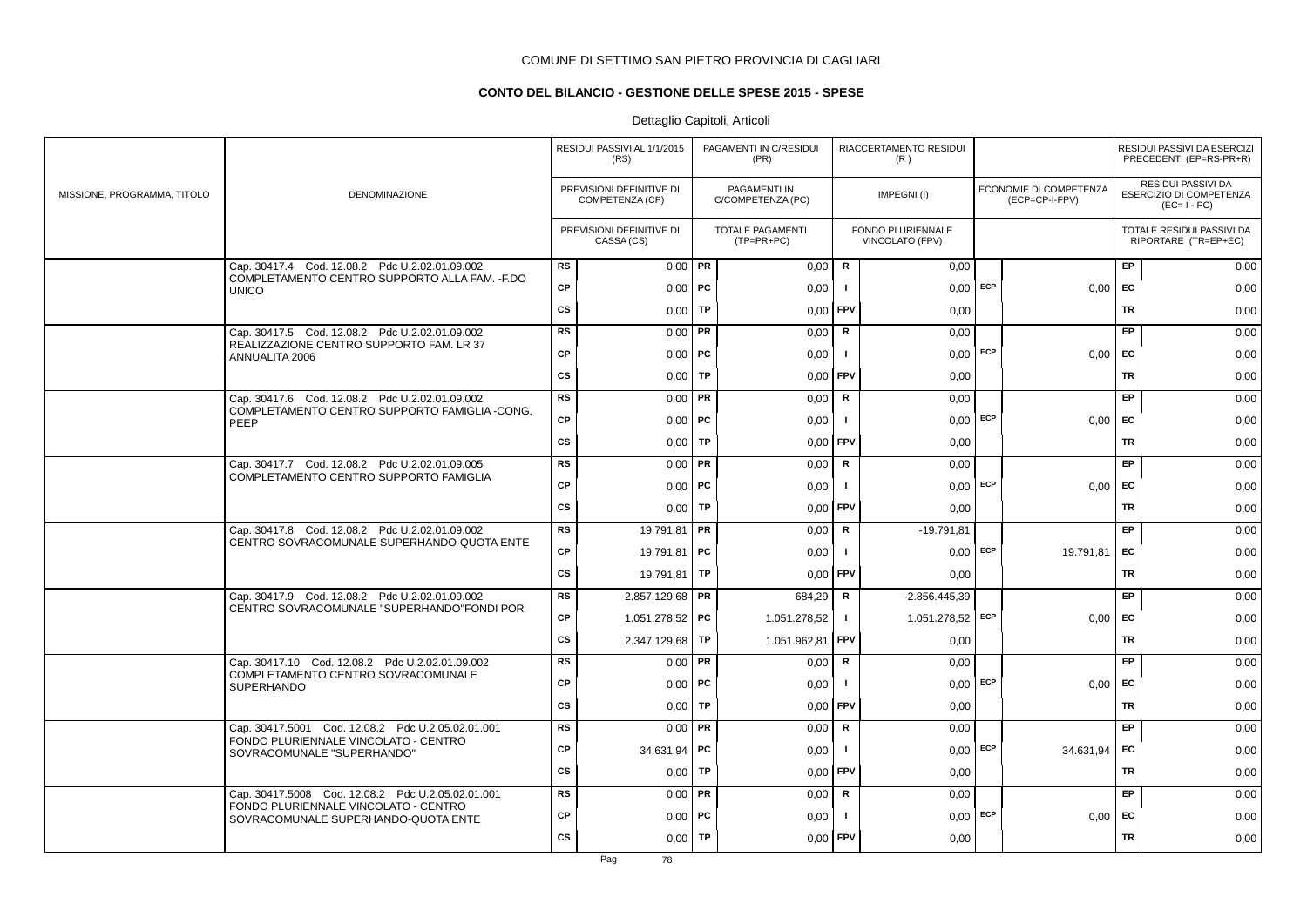# **CONTO DEL BILANCIO - GESTIONE DELLE SPESE 2015 - SPESE**

# Dettaglio Capitoli, Articoli

|                               |                                                                             |                        | RESIDUI PASSIVI AL 1/1/2015<br>(RS)         |           | PAGAMENTI IN C/RESIDUI<br>(PR)          |              | RIACCERTAMENTO RESIDUI<br>(R)        |     |                                          |           | RESIDUI PASSIVI DA ESERCIZI<br>PRECEDENTI (EP=RS-PR+R)              |
|-------------------------------|-----------------------------------------------------------------------------|------------------------|---------------------------------------------|-----------|-----------------------------------------|--------------|--------------------------------------|-----|------------------------------------------|-----------|---------------------------------------------------------------------|
| MISSIONE, PROGRAMMA, TITOLO   | <b>DENOMINAZIONE</b>                                                        |                        | PREVISIONI DEFINITIVE DI<br>COMPETENZA (CP) |           | PAGAMENTI IN<br>C/COMPETENZA (PC)       |              | IMPEGNI(I)                           |     | ECONOMIE DI COMPETENZA<br>(ECP=CP-I-FPV) |           | <b>RESIDUI PASSIVI DA</b><br>ESERCIZIO DI COMPETENZA<br>$(EC=I-PC)$ |
|                               |                                                                             |                        | PREVISIONI DEFINITIVE DI<br>CASSA (CS)      |           | <b>TOTALE PAGAMENTI</b><br>$(TP=PR+PC)$ |              | FONDO PLURIENNALE<br>VINCOLATO (FPV) |     |                                          |           | TOTALE RESIDUI PASSIVI DA<br>RIPORTARE (TR=EP+EC)                   |
|                               | Cap. 30417.5009 Cod. 12.08.2 Pdc U.2.05.02.01.001                           | <b>RS</b>              | 0,00                                        | PR        | 0,00                                    | R            | 0,00                                 |     |                                          | EP        | 0,00                                                                |
|                               | FONDO PLURIENNALE VINCOLATO - CENTRO<br>SOVRACOMUNALE "SUPERHANDO"FONDI POR | <b>CP</b>              | $0,00$ PC                                   |           | 0,00                                    |              | $0,00$ ECP                           |     | 0,00                                     | <b>FC</b> | 0,00                                                                |
|                               |                                                                             | <b>CS</b>              | 0,00                                        | TP        | 0,00                                    | FPV          | 0,00                                 |     |                                          | TR        | 0,00                                                                |
|                               | Cap. 30421.0 Cod. 12.08.2 Pdc U.2.00.00.00.000                              | <b>RS</b>              | 0,00                                        | PR        | 0,00                                    | ${\sf R}$    | 0,00                                 |     |                                          | EP        | 0,00                                                                |
|                               |                                                                             | <b>CP</b>              | 0,00                                        | PC        | 0,00                                    |              | $0,00$ ECP                           |     | 0,00                                     | <b>FC</b> | 0,00                                                                |
|                               |                                                                             | CS                     | 0,00                                        | <b>TP</b> | 0,00                                    | FPV          | 0,00                                 |     |                                          | <b>TR</b> | 0,00                                                                |
|                               | Cap. 30450.1 Cod. 12.08.2 Pdc U.2.04.22.01.001                              | <b>RS</b>              | 0,00                                        | PR        | 0,00                                    | $\mathsf{R}$ | 0,00                                 |     |                                          | EP        | 0,00                                                                |
|                               | TIROCINI FORMATIVI LR. N.37 ANNUALITA' 2005                                 | <b>CP</b>              | $0,00$ PC                                   |           | 0,00                                    | - 1          | $0,00$ ECP                           |     | 0,00                                     | EC        | 0,00                                                                |
|                               |                                                                             | <b>CS</b>              | 0,00                                        | TP        | 0,00                                    | <b>FPV</b>   | 0,00                                 |     |                                          | <b>TR</b> | 0,00                                                                |
|                               | Cap. 30451.1 Cod. 12.08.2 Pdc U.2.04.22.01.001                              | <b>RS</b>              | 14.797,81 PR                                |           | 0,00                                    | R            | $-14.797,81$                         |     |                                          | EP        | 0,00                                                                |
|                               | PROGETTO DOMOTICA CONTRIBUTO REGIONALE                                      | <b>CP</b>              | 14.797,81 PC                                |           | 14.797,81                               | $\mathbf{I}$ | 14.797,81                            | ECP | 0,00                                     | <b>FC</b> | 0,00                                                                |
|                               |                                                                             | cs                     | 0,00                                        | TP        | 14.797,81                               | FPV          | 0,00                                 |     |                                          | <b>TR</b> | 0,00                                                                |
| <b>Totale Programma</b><br>08 | Cooperazione e associazionismo                                              | <b>RS</b>              | 4.772.137,09 PR                             |           | 684,29                                  | R            | -4.771.452,80                        |     |                                          | EP        | 0,00                                                                |
|                               |                                                                             | <b>CP</b>              | $2.642.285.93$ PC                           |           | 2.144.966,17                            | $\mathbf{I}$ | 2.144.966,17                         | ECP | 462.687,82                               | EC        | 0,00                                                                |
|                               |                                                                             | $\mathbf{C}\mathbf{S}$ | 4.247.339,28 TP                             |           | 2.145.650,46                            | <b>FPV</b>   | 34.631,94                            |     |                                          | TR        | 0,00                                                                |
| 1209 Programma<br>09          | Servizio necroscopico e cimiteriale                                         |                        |                                             |           |                                         |              |                                      |     |                                          |           |                                                                     |
| <b>TITOLO1</b>                | <b>SPESE CORRENTI</b>                                                       | <b>RS</b>              | 4.514,54   PR                               |           | 4.514,54                                | $\mathsf{R}$ | 0,00                                 |     |                                          | EP        | 0,00                                                                |
|                               |                                                                             | <b>CP</b>              | 56.300,00   PC                              |           | 44.059,86                               | -1           | 49.080,81                            | ECP | 7.219,19                                 | EC        | 5.020,95                                                            |
|                               |                                                                             | <b>CS</b>              | 59.164,54                                   | TP        | 48.574,40                               | <b>FPV</b>   | 0,00                                 |     |                                          | <b>TR</b> | 5.020,95                                                            |
|                               | Cap. 10518.0 Cod. 12.09.1 Pdc U.1.00.00.00.000                              | RS                     | $0,00$ PR                                   |           | 0,00                                    | ${\sf R}$    | 0,00                                 |     |                                          | <b>EP</b> | 0,00                                                                |
|                               |                                                                             | CP                     | $0,00$   PC                                 |           | 0,00                                    | -1           | 0,00                                 | ECP | 0,00                                     | EC        | 0,00                                                                |
|                               |                                                                             | <b>CS</b>              | 0,00                                        | TP        | 0,00                                    | FPV          | 0,00                                 |     |                                          | <b>TR</b> | 0,00                                                                |
|                               | Cod. 12.09.1 Pdc U.1.03.01.02.004<br>Cap. 10518.1                           | <b>RS</b>              | 0,00                                        | <b>PR</b> | 0,00                                    | R            | 0,00                                 |     |                                          | EP        | 0,00                                                                |
|                               | <b>VESTIARIO</b>                                                            | CP                     | $0,00$ PC                                   |           | 0,00                                    |              | $0,00$ ECP                           |     | 0,00                                     | EC        | 0,00                                                                |
|                               |                                                                             | <b>CS</b>              | 0,00                                        | TP        | 0,00                                    | <b>FPV</b>   | 0,00                                 |     |                                          | TR        | 0,00                                                                |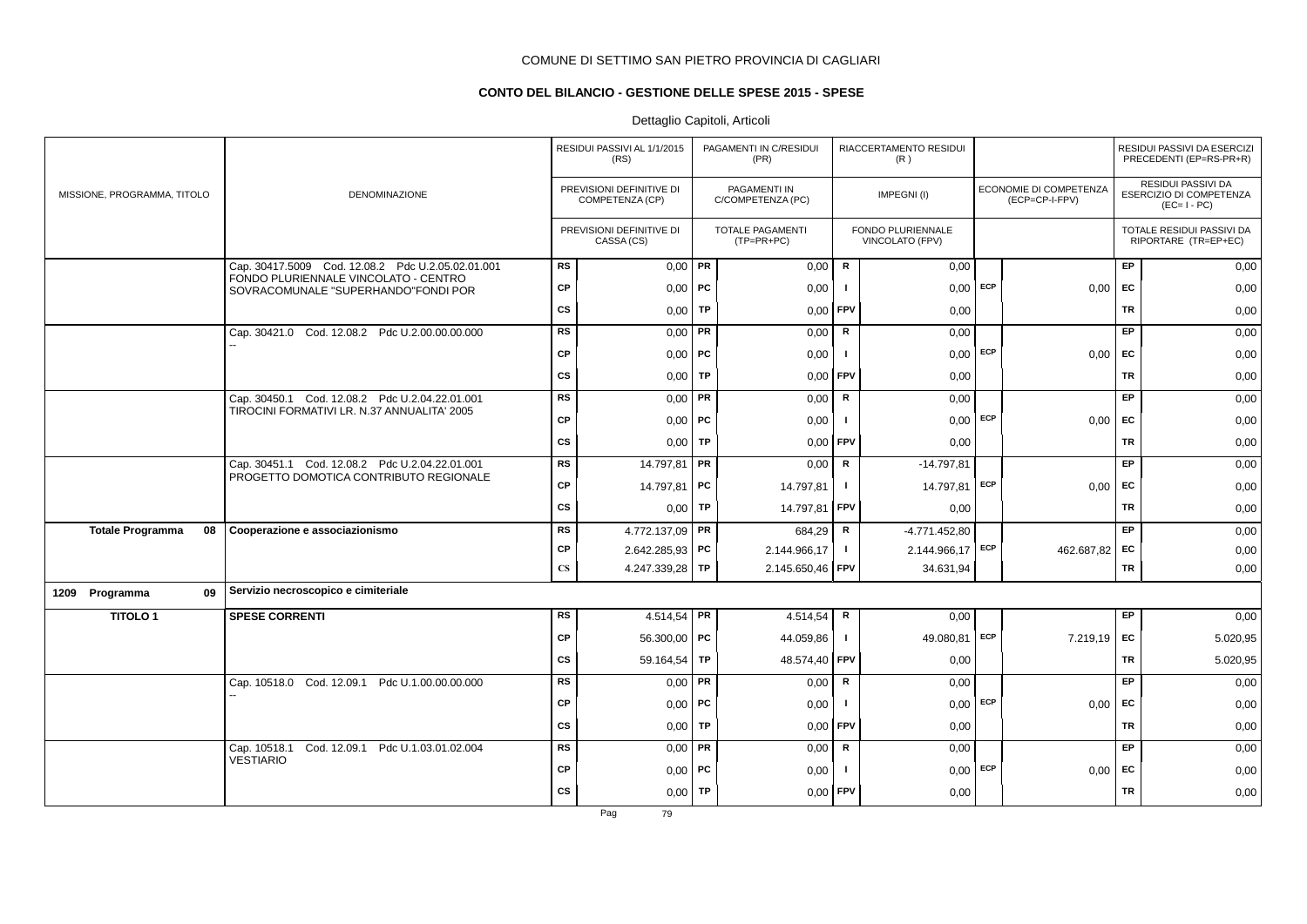# **CONTO DEL BILANCIO - GESTIONE DELLE SPESE 2015 - SPESE**

|                             |                                                                                   |           | RESIDUI PASSIVI AL 1/1/2015<br>(RS)         |           | PAGAMENTI IN C/RESIDUI<br>(PR)        |                | RIACCERTAMENTO RESIDUI<br>(R)        |            |                                          |           | RESIDUI PASSIVI DA ESERCIZI<br>PRECEDENTI (EP=RS-PR+R)       |
|-----------------------------|-----------------------------------------------------------------------------------|-----------|---------------------------------------------|-----------|---------------------------------------|----------------|--------------------------------------|------------|------------------------------------------|-----------|--------------------------------------------------------------|
| MISSIONE, PROGRAMMA, TITOLO | DENOMINAZIONE                                                                     |           | PREVISIONI DEFINITIVE DI<br>COMPETENZA (CP) |           | PAGAMENTI IN<br>C/COMPETENZA (PC)     |                | IMPEGNI(I)                           |            | ECONOMIE DI COMPETENZA<br>(ECP=CP-I-FPV) |           | RESIDUI PASSIVI DA<br>ESERCIZIO DI COMPETENZA<br>$(EC=I-PC)$ |
|                             |                                                                                   |           | PREVISIONI DEFINITIVE DI<br>CASSA (CS)      |           | <b>TOTALE PAGAMENTI</b><br>(TP=PR+PC) |                | FONDO PLURIENNALE<br>VINCOLATO (FPV) |            |                                          |           | TOTALE RESIDUI PASSIVI DA<br>RIPORTARE (TR=EP+EC)            |
|                             | Cap. 10518.2 Cod. 12.09.1<br>Pdc U.1.03.01.02.999<br>ALTRI BENI DI CONSUMO        | <b>RS</b> | $205,26$ PR                                 |           | 205,26                                | $\mathbf R$    | 0,00                                 |            |                                          | EP        | 0,00                                                         |
|                             |                                                                                   | CP        | 1.540,00   PC                               |           | 263,52                                | $\blacksquare$ | 263,52 ECP                           |            | 1.276,48                                 | EC        | 0,00                                                         |
|                             |                                                                                   | cs        | 1.745,26                                    | TP        | 468,78                                | <b>FPV</b>     | 0,00                                 |            |                                          | <b>TR</b> | 0,00                                                         |
|                             | Cap. 10519.0 Cod. 12.09.1 Pdc U.1.00.00.00.000                                    | <b>RS</b> | 0,00                                        | PR        | 0,00                                  | ${\sf R}$      | 0,00                                 |            |                                          | EP.       | 0,00                                                         |
|                             |                                                                                   | CP        | $0,00$   PC                                 |           | 0,00                                  | $\mathbf{I}$   | $0,00$ ECP                           |            | 0,00                                     | EC.       | 0,00                                                         |
|                             |                                                                                   | <b>CS</b> | $0,00$ TP                                   |           | 0,00                                  | <b>FPV</b>     | 0,00                                 |            |                                          | TR        | 0,00                                                         |
|                             | Cap. 10519.2 Cod. 12.09.1 Pdc U.1.03.02.99.999<br>ACQUA, LUCE E GAS               | <b>RS</b> | 0,00                                        | PR        | 0,00                                  | $\mathbf R$    | 0,00                                 |            |                                          | EP        | 0,00                                                         |
|                             |                                                                                   | <b>CP</b> | $0,00$   PC                                 |           | 0,00                                  | $\mathbf{I}$   |                                      | $0,00$ ECP | 0,00                                     | EC        | 0,00                                                         |
|                             |                                                                                   | CS        | 0,00                                        | TP        | 0,00                                  | FPV            | 0,00                                 |            |                                          | <b>TR</b> | 0,00                                                         |
|                             | Cap. 10519.5 Cod. 12.09.1 Pdc U.1.03.02.15.999                                    | <b>RS</b> | 3.957,28                                    | PR        | 3.957,28                              | $\mathbf R$    | 0,00                                 |            |                                          | EP.       | 0,00                                                         |
|                             | INTEGRAZIONE SERVIZIO CIMITERO - FONDO UNICO                                      | CP        | 16.200,00 PC                                |           | 11.314,79                             | $\mathbf{I}$   | 14.744,23 ECP                        |            | 1.455,77                                 | EC        | 3.429,44                                                     |
|                             |                                                                                   | <b>CS</b> | 27.157,28                                   | TP        | 15.272,07                             | <b>FPV</b>     | 0,00                                 |            |                                          | TR        | 3.429,44                                                     |
|                             | Cap. 10519.6 Cod. 12.09.1 Pdc U.1.03.02.05.005                                    | RS        | $0,00$ PR                                   |           | 0,00                                  | R              | 0,00                                 |            |                                          | EP        | 0,00                                                         |
|                             | Acqua                                                                             | <b>CP</b> | 1.200,00                                    | <b>PC</b> | 701,99                                | -1             | 701,99                               | ECP        | 498.01                                   | <b>EC</b> | 0,00                                                         |
|                             |                                                                                   | <b>CS</b> | 1.200,00                                    | TP        | 701,99                                | FPV            | 0,00                                 |            |                                          | <b>TR</b> | 0,00                                                         |
|                             | Cap. 10519.7 Cod. 12.09.1 Pdc U.1.03.02.05.004                                    | RS        | 0,00                                        | PR        | 0,00                                  | $\mathsf R$    | 0,00                                 |            |                                          | <b>EP</b> | 0,00                                                         |
|                             | Energia elettrica                                                                 | CP        | 1.000,00   PC                               |           | 554,58                                | -1             | 833,33                               | ECP        | 166,67                                   | EC        | 278,75                                                       |
|                             |                                                                                   | CS        | 1.000,00                                    | TP        | 554,58                                | <b>FPV</b>     | 0,00                                 |            |                                          | <b>TR</b> | 278,75                                                       |
|                             | Cap. 10519.8 Cod. 12.09.1 Pdc U.1.03.02.05.001<br>Telefonia fissa                 | <b>RS</b> | $0,00$ PR                                   |           | 0,00                                  | $\mathbf R$    | 0,00                                 |            |                                          | EP.       | 0,00                                                         |
|                             |                                                                                   | <b>CP</b> | $500,00$ PC                                 |           | 64,37                                 | -1             | 88,87 ECP                            |            | 411,13                                   | <b>EC</b> | 24,50                                                        |
|                             |                                                                                   | <b>CS</b> | 500,00                                      | TP        | 64,37                                 | FPV            | 0,00                                 |            |                                          | <b>TR</b> | 24,50                                                        |
|                             | Cap. 10520.1 Cod. 12.09.1 Pdc U.1.03.02.15.999<br>TRASPORTI FUNEBRI DISP. DA A.G. | <b>RS</b> | $352,00$ PR                                 |           | 352,00                                | R              | 0,00                                 |            |                                          | EP        | 0,00                                                         |
|                             |                                                                                   | <b>CP</b> | 0,00                                        | PC        | 0,00                                  | $\blacksquare$ | 0,00                                 | ECP        | 0,00                                     | <b>EC</b> | 0,00                                                         |
|                             |                                                                                   | cs        | 352,00                                      | TP        | 352,00                                | <b>FPV</b>     | 0,00                                 |            |                                          | <b>TR</b> | 0,00                                                         |
|                             | Cap. 10523.0 Cod. 12.09.1 Pdc U.1.00.00.00.000                                    | RS        | 0,00                                        | PR        | 0,00                                  | ${\sf R}$      | 0,00                                 |            |                                          | EP        | 0,00                                                         |
|                             |                                                                                   | CP        | $0,00$   PC                                 |           | 0,00                                  | $\blacksquare$ | 0,00                                 | ECP        | 0,00                                     | EC        | 0,00                                                         |
|                             |                                                                                   | <b>CS</b> | 0,00                                        | <b>TP</b> | 0,00                                  | FPV            | 0,00                                 |            |                                          | <b>TR</b> | 0,00                                                         |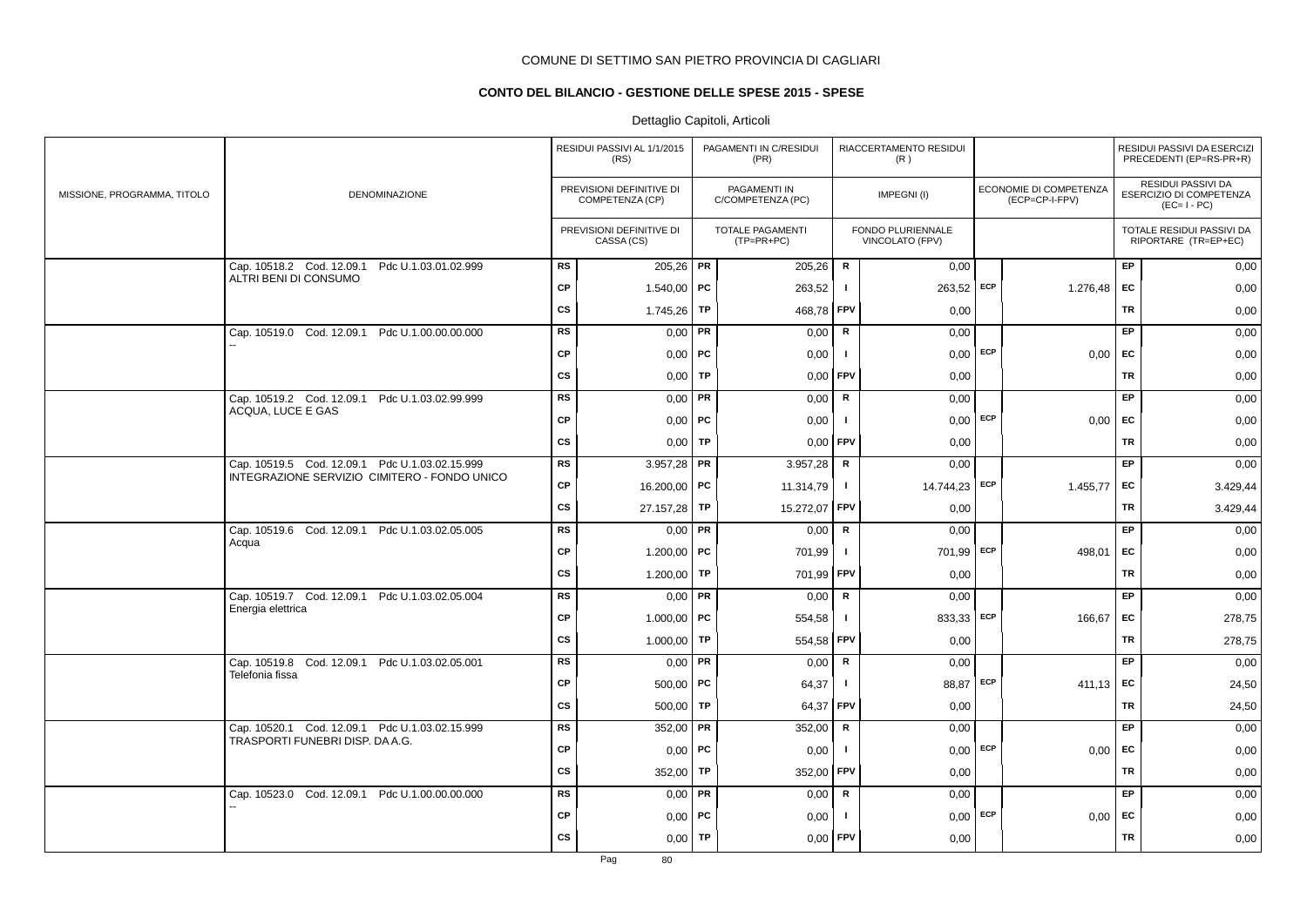# **CONTO DEL BILANCIO - GESTIONE DELLE SPESE 2015 - SPESE**

|                             |                                                                                 |           | RESIDUI PASSIVI AL 1/1/2015<br>(RS)         |    | PAGAMENTI IN C/RESIDUI<br>(PR)        |              | RIACCERTAMENTO RESIDUI<br>(R)        |     |                                          |           | RESIDUI PASSIVI DA ESERCIZI<br>PRECEDENTI (EP=RS-PR+R)       |
|-----------------------------|---------------------------------------------------------------------------------|-----------|---------------------------------------------|----|---------------------------------------|--------------|--------------------------------------|-----|------------------------------------------|-----------|--------------------------------------------------------------|
| MISSIONE, PROGRAMMA, TITOLO | DENOMINAZIONE                                                                   |           | PREVISIONI DEFINITIVE DI<br>COMPETENZA (CP) |    | PAGAMENTI IN<br>C/COMPETENZA (PC)     |              | IMPEGNI(I)                           |     | ECONOMIE DI COMPETENZA<br>(ECP=CP-I-FPV) |           | RESIDUI PASSIVI DA<br>ESERCIZIO DI COMPETENZA<br>$(EC=I-PC)$ |
|                             |                                                                                 |           | PREVISIONI DEFINITIVE DI<br>CASSA (CS)      |    | <b>TOTALE PAGAMENTI</b><br>(TP=PR+PC) |              | FONDO PLURIENNALE<br>VINCOLATO (FPV) |     |                                          |           | TOTALE RESIDUI PASSIVI DA<br>RIPORTARE (TR=EP+EC)            |
|                             | Cap. 10523.1 Cod. 12.09.1 Pdc U.1.02.01.01.001                                  | <b>RS</b> | $0,00$ PR                                   |    | 0,00                                  | R            | 0,00                                 |     |                                          | <b>EP</b> | 0,00                                                         |
|                             | <b>IRAP</b>                                                                     | <b>CP</b> | $2.150,00$ PC                               |    | 861,74                                | $\mathbf{I}$ | $2.150,00$ ECP                       |     | 0,00                                     | EC        | 1.288,26                                                     |
|                             |                                                                                 | <b>CS</b> | 1.700,00                                    | TP | 861,74                                | <b>FPV</b>   | 0,00                                 |     |                                          | TR        | 1.288,26                                                     |
|                             | Cap. 10523.2 Cod. 12.09.1 Pdc U.1.02.01.01.001                                  | RS        | $0,00$ PR                                   |    | 0,00                                  | R            | 0,00                                 |     |                                          | <b>EP</b> | 0,00                                                         |
|                             | IRAP SOMMINISTRAZIONE LAVORO                                                    | <b>CP</b> | $2.000,00$ PC                               |    | 0,00                                  | $\mathbf{I}$ | $0,00$ ECP                           |     | $2.000,00$ EC                            |           | 0,00                                                         |
|                             |                                                                                 | <b>CS</b> | $0,00$ TP                                   |    | 0,00                                  | <b>FPV</b>   | 0,00                                 |     |                                          | TR        | 0,00                                                         |
|                             | Cap. 10537.0 Cod. 12.09.1 Pdc U.1.00.00.00.000                                  | <b>RS</b> | $0,00$ PR                                   |    | 0,00                                  | $\mathbf R$  | 0,00                                 |     |                                          | <b>EP</b> | 0,00                                                         |
|                             |                                                                                 | <b>CP</b> | $0,00$   PC                                 |    | 0,00                                  | $\mathbf{I}$ | $0,00$ ECP                           |     | $0,00$ EC                                |           | 0,00                                                         |
|                             |                                                                                 | <b>CS</b> | $0,00$ TP                                   |    | 0,00                                  | <b>FPV</b>   | 0,00                                 |     |                                          | TR        | 0,00                                                         |
|                             | Cap. 10537.1 Cod. 12.09.1 Pdc U.1.01.01.01.002                                  | <b>RS</b> | $0,00$ PR                                   |    | 0,00                                  | R            | 0.00                                 |     |                                          | EP        | 0,00                                                         |
|                             | STIPENDI ED ALTRI ASSEGNI FISSI                                                 | <b>CP</b> | 25.130,00 <b>PC</b>                         |    | 24.093,97                             | $\mathbf{I}$ | 24.093,97 ECP                        |     | $1.036,03$ EC                            |           | 0,00                                                         |
|                             |                                                                                 | <b>CS</b> | 20.130,00   TP                              |    | 24.093,97                             | <b>FPV</b>   | 0,00                                 |     |                                          | <b>TR</b> | 0,00                                                         |
|                             | Cap. 10538.0 Cod. 12.09.1 Pdc U.1.00.00.00.000                                  | <b>RS</b> | $0,00$ PR                                   |    | 0,00                                  | ${\sf R}$    | 0,00                                 |     |                                          | EP.       | 0,00                                                         |
|                             |                                                                                 | <b>CP</b> | $0,00$ PC                                   |    | 0,00                                  | $\mathbf{I}$ | $0,00$ ECP                           |     | 0,00                                     | EC        | 0,00                                                         |
|                             |                                                                                 | <b>CS</b> | $0,00$ TP                                   |    | 0,00                                  | <b>FPV</b>   | 0,00                                 |     |                                          | TR        | 0,00                                                         |
|                             | Cap. 10538.1 Cod. 12.09.1 Pdc U.1.01.02.01.001                                  | <b>RS</b> | $0,00$ PR                                   |    | 0,00                                  | R            | 0,00                                 |     |                                          | EP        | 0,00                                                         |
|                             | ONERI PREVIDENZIALI ASSISTENZIALI E D ASSICURATIVI<br>OBBLIGATORI A CARICO ENTE | <b>CP</b> | 6.580,00   PC                               |    | 6.204,90                              | $\mathbf{I}$ | $6.204,90$ ECP                       |     | $375,10$ EC                              |           | 0,00                                                         |
|                             |                                                                                 | <b>CS</b> | 5.380,00   TP                               |    | 6.204,90                              | <b>FPV</b>   | 0,00                                 |     |                                          | TR        | 0,00                                                         |
| <b>TITOLO 2</b>             | SPESE IN CONTO CAPITALE                                                         | <b>RS</b> | $1.252,27$ PR                               |    | 0,00                                  | $\mathsf R$  | $-1.252,27$                          |     |                                          | EP        | 0,00                                                         |
|                             |                                                                                 | <b>CP</b> | 52.898,27 PC                                |    | 4.138,16                              | $\mathbf{I}$ | 4.176,89                             | ECP | 23.416,11                                | EC        | 38,73                                                        |
|                             |                                                                                 | <b>CS</b> | 52.898,27 TP                                |    | 4.138,16                              | <b>FPV</b>   | 25.305,27                            |     |                                          | TR        | 38,73                                                        |
|                             | Cap. 30517.1 Cod. 12.09.2 Pdc U.2.02.01.09.015                                  | <b>RS</b> | 1.252,27   PR                               |    | 0,00                                  | $\mathsf{R}$ | $-1.252,27$                          |     |                                          | EP        | 0,00                                                         |
|                             | COMPL. E AMPL. CIMITERO-CONTRIB. REG.LE                                         | <b>CP</b> | 0,00                                        | PC | 0,00                                  | $\mathbf{I}$ | $0,00$ ECP                           |     | $-1.252,27$                              | EC        | 0,00                                                         |
|                             |                                                                                 | <b>CS</b> | $1.252,27$ TP                               |    | 0,00                                  | <b>FPV</b>   | 1.252,27                             |     |                                          | <b>TR</b> | 0,00                                                         |
|                             | Cap. 30517.5001 Cod. 12.09.2 Pdc U.2.05.02.01.001                               | RS        | $0,00$ PR                                   |    | 0,00                                  | R            | 0,00                                 |     |                                          | EP        | 0,00                                                         |
|                             | FONDO PLURIENNALE VINCOLATO - COMPL. E AMPL.<br>CIMITERO-CONTRIB. REG.LE        | <b>CP</b> | 1.252,27                                    | PC | 0,00                                  | -1           | $0,00$ ECP                           |     | 1.252,27                                 | <b>FC</b> | 0,00                                                         |
|                             |                                                                                 | <b>CS</b> | $0,00$ TP                                   |    | 0,00                                  | FPV          | 0,00                                 |     |                                          | TR        | 0,00                                                         |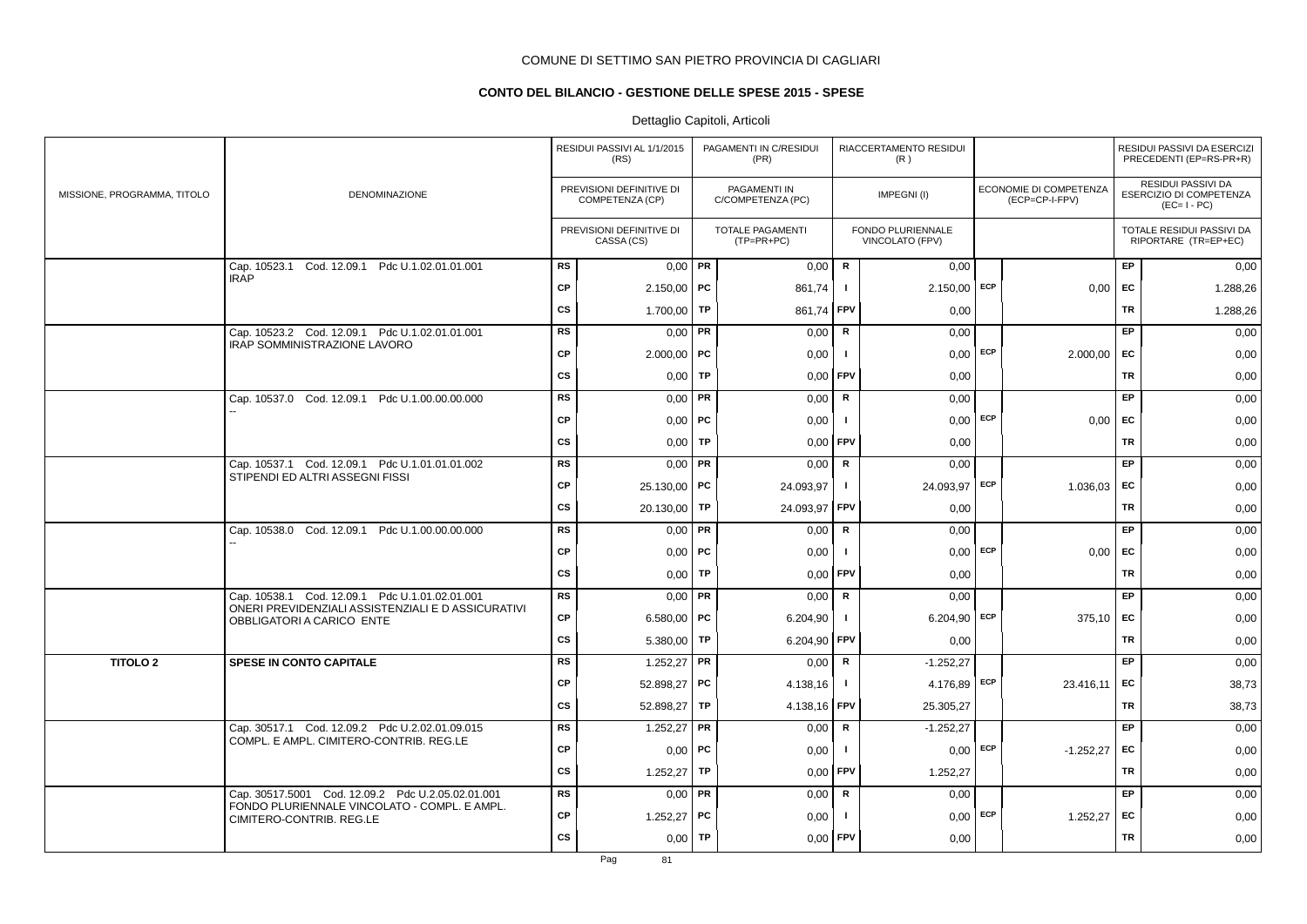# **CONTO DEL BILANCIO - GESTIONE DELLE SPESE 2015 - SPESE**

# Dettaglio Capitoli, Articoli

|                               |                                                                                                      |                        | RESIDUI PASSIVI AL 1/1/2015<br>(RS)         |           | PAGAMENTI IN C/RESIDUI<br>(PR)          |              | RIACCERTAMENTO RESIDUI<br>(R)               |     |                                          |           | RESIDUI PASSIVI DA ESERCIZI<br>PRECEDENTI (EP=RS-PR+R)              |
|-------------------------------|------------------------------------------------------------------------------------------------------|------------------------|---------------------------------------------|-----------|-----------------------------------------|--------------|---------------------------------------------|-----|------------------------------------------|-----------|---------------------------------------------------------------------|
| MISSIONE, PROGRAMMA, TITOLO   | <b>DENOMINAZIONE</b>                                                                                 |                        | PREVISIONI DEFINITIVE DI<br>COMPETENZA (CP) |           | PAGAMENTI IN<br>C/COMPETENZA (PC)       |              | IMPEGNI(I)                                  |     | ECONOMIE DI COMPETENZA<br>(ECP=CP-I-FPV) |           | <b>RESIDUI PASSIVI DA</b><br>ESERCIZIO DI COMPETENZA<br>$(EC=I-PC)$ |
|                               |                                                                                                      |                        | PREVISIONI DEFINITIVE DI<br>CASSA (CS)      |           | <b>TOTALE PAGAMENTI</b><br>$(TP=PR+PC)$ |              | <b>FONDO PLURIENNALE</b><br>VINCOLATO (FPV) |     |                                          |           | TOTALE RESIDUI PASSIVI DA<br>RIPORTARE (TR=EP+EC)                   |
|                               | Cap. 30518.0 Cod. 12.09.2 Pdc U.2.00.00.00.000                                                       | RS                     | $0,00$ PR                                   |           | 0,00                                    | R            | 0,00                                        |     |                                          | EP        | 0,00                                                                |
|                               |                                                                                                      | СP                     | $0,00$ PC                                   |           | 0,00                                    |              | 0,00                                        | ECP | 0,00                                     | EC        | 0,00                                                                |
|                               |                                                                                                      | СS                     | $0,00$ TP                                   |           | $0,00$ FPV                              |              | 0,00                                        |     |                                          | <b>TR</b> | 0,00                                                                |
|                               | Cap. 30518.1 Cod. 12.09.2 Pdc U.2.02.01.09.015                                                       | RS                     | $0,00$ PR                                   |           | 0,00                                    | R            | 0,00                                        |     |                                          | EP        | 0,00                                                                |
|                               | COSTRUZIONE DI LOCULI, COLOMBARI, E CC. (SERVIZIO<br>RILEVANTE AI FINI DEL L'IVA)                    | СP                     | 27.593,00 PC                                |           | 4.138,16                                |              | 4.176,89                                    | ECP | -636,89                                  | EC        | 38,73                                                               |
|                               |                                                                                                      | СS                     | 51.646,00   TP                              |           | 4.138,16 FPV                            |              | 24.053,00                                   |     |                                          | <b>TR</b> | 38,73                                                               |
|                               | Cap. 30518.5001 Cod. 12.09.2 Pdc U.2.05.02.01.001                                                    | <b>RS</b>              | $0.00$ PR                                   |           | 0,00                                    | $\mathsf{R}$ | 0,00                                        |     |                                          | EP        | 0,00                                                                |
|                               | FONDO PLURIENNALE VINCOLATO - COSTRUZIONE DI<br>LOCULI, COLOMBARI, E CC. (SERVIZIO RILEVANTE AI FINI | СP                     | 24.053,00 PC                                |           | 0,00                                    |              | 0,00                                        | ECP | 24.053,00                                | <b>FC</b> | 0,00                                                                |
|                               | DEL L'IVA)                                                                                           | CS                     | 0,00                                        | <b>TP</b> | 0,00                                    | FPV          | 0,00                                        |     |                                          | <b>TR</b> | 0,00                                                                |
| 09<br><b>Totale Programma</b> | Servizio necroscopico e cimiteriale                                                                  | RS                     | $5.766,81$ PR                               |           | 4.514,54                                | R            | $-1.252,27$                                 |     |                                          | EP        | 0,00                                                                |
|                               |                                                                                                      | СP                     | 109.198,27 PC                               |           | 48.198,02                               |              | 53.257,70                                   | ECP | $30.635,30$ EC                           |           | 5.059,68                                                            |
|                               |                                                                                                      | $\mathbf{C}\mathbf{S}$ | 112.062,81   TP                             |           | 52.712,56 FPV                           |              | 25.305,27                                   |     |                                          | <b>TR</b> | 5.059,68                                                            |
| <b>TOTALE MISSIONE</b><br>12  | Diritti sociali, politiche sociali e famiglia                                                        | <b>RS</b>              | 6.527.532,78 PR                             |           | 717.254,80                              | R            | $-5.810.277,98$                             |     |                                          | EP        | 0,00                                                                |
|                               |                                                                                                      | <b>CP</b>              | 7.664.827,91 PC                             |           | 4.633.486,65                            | -1           | 5.352.384,48 ECP                            |     | 1.428.871,47                             | EC        | 718.897,83                                                          |
|                               |                                                                                                      | cs                     | $9.988.255.40$ TP                           |           | 5.350.741,45   FPV                      |              | 883.571,96                                  |     |                                          | <b>TR</b> | 718.897,83                                                          |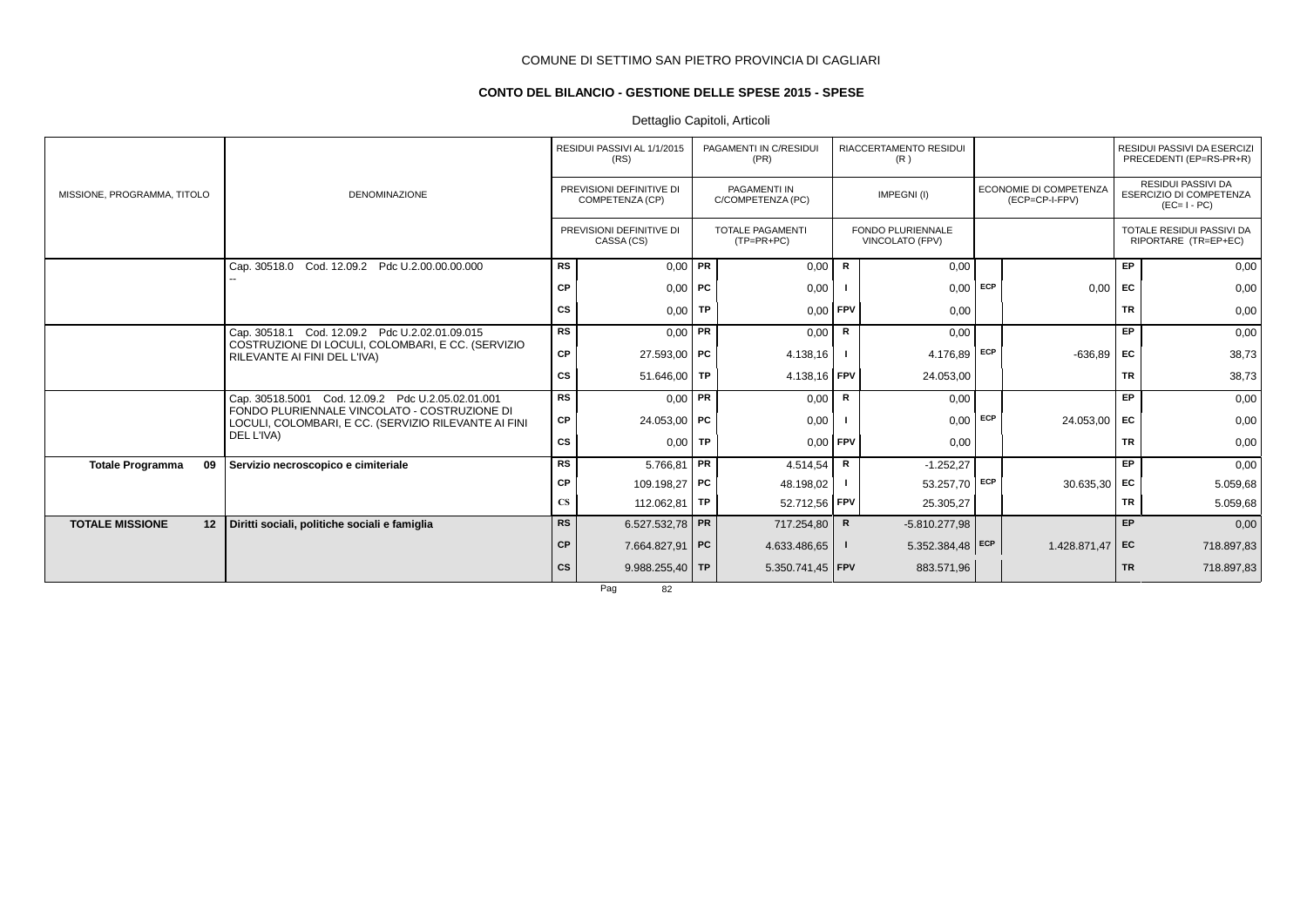# **CONTO DEL BILANCIO - GESTIONE DELLE SPESE 2015 - SPESE**

|                             |                                                                                                         | RESIDUI PASSIVI AL 1/1/2015<br>(RS) |                                             | PAGAMENTI IN C/RESIDUI<br>(PR) |                                         | RIACCERTAMENTO RESIDUI<br>(R) |                                      |            |                                          | RESIDUI PASSIVI DA ESERCIZI<br>PRECEDENTI (EP=RS-PR+R) |                                                                     |
|-----------------------------|---------------------------------------------------------------------------------------------------------|-------------------------------------|---------------------------------------------|--------------------------------|-----------------------------------------|-------------------------------|--------------------------------------|------------|------------------------------------------|--------------------------------------------------------|---------------------------------------------------------------------|
| MISSIONE, PROGRAMMA, TITOLO | DENOMINAZIONE                                                                                           |                                     | PREVISIONI DEFINITIVE DI<br>COMPETENZA (CP) |                                | PAGAMENTI IN<br>C/COMPETENZA (PC)       |                               | IMPEGNI(I)                           |            | ECONOMIE DI COMPETENZA<br>(ECP=CP-I-FPV) |                                                        | <b>RESIDUI PASSIVI DA</b><br>ESERCIZIO DI COMPETENZA<br>$(EC=I-PC)$ |
|                             |                                                                                                         |                                     | PREVISIONI DEFINITIVE DI<br>CASSA (CS)      |                                | <b>TOTALE PAGAMENTI</b><br>$(TP=PR+PC)$ |                               | FONDO PLURIENNALE<br>VINCOLATO (FPV) |            |                                          |                                                        | TOTALE RESIDUI PASSIVI DA<br>RIPORTARE (TR=EP+EC)                   |
| <b>MISSIONE</b><br>14       | Sviluppo economico e competitività                                                                      |                                     |                                             |                                |                                         |                               |                                      |            |                                          |                                                        |                                                                     |
| 01<br>1401 Programma        | Industria, PMI e Artigianato                                                                            |                                     |                                             |                                |                                         |                               |                                      |            |                                          |                                                        |                                                                     |
| <b>TITOLO 2</b>             | SPESE IN CONTO CAPITALE                                                                                 | <b>RS</b>                           | 301.940,68 PR                               |                                | 0,00                                    | R                             | $-301.940.68$                        |            |                                          | EP                                                     | 0,00                                                                |
|                             |                                                                                                         | <b>CP</b>                           | 114.490,64 PC                               |                                | 41.997,68                               | $\mathbf{I}$                  | 86.194,72 ECP                        |            | 28.295,92                                | EC                                                     | 44.197,04                                                           |
|                             |                                                                                                         | <b>CS</b>                           | $0,00$ TP                                   |                                | 41.997,68                               | FPV                           | 0,00                                 |            |                                          | <b>TR</b>                                              | 44.197,04                                                           |
|                             | Cap. 30518.2 Cod. 14.01.2 Pdc U.2.02.01.09.012<br>CONTRIBUTO REGIONALE PER REALIZZAZI ONE P.I.A.        | <b>RS</b>                           | 11.670,47                                   | PR                             | 0,00                                    | ${\sf R}$                     | $-11.670,47$                         |            |                                          | <b>EP</b>                                              | 0,00                                                                |
|                             |                                                                                                         | <b>CP</b>                           | $0,00$ PC                                   |                                | 0,00                                    | $\mathbf{I}$                  |                                      | $0.00$ ECP | 0,00                                     | EC                                                     | 0,00                                                                |
|                             |                                                                                                         | cs                                  | 0,00                                        | TP                             | 0,00                                    | FPV                           | 0,00                                 |            |                                          | <b>TR</b>                                              | 0,00                                                                |
|                             | Cap. 30518.3 Cod. 14.01.2 Pdc U.2.02.01.09.012<br>SPESE REALIZAZIONE P.I.A. CON PROVE NTI LOTTI.        | <b>RS</b>                           | 251.991,97 PR                               |                                | 0,00                                    | ${\sf R}$                     | $-251.991.97$                        |            |                                          | <b>EP</b>                                              | 0,00                                                                |
|                             |                                                                                                         | <b>CP</b>                           | $0,00$ PC                                   |                                | 0,00                                    | Τ.                            | 0.00                                 | ECP        | 0.00                                     | <b>FC</b>                                              | 0,00                                                                |
|                             |                                                                                                         | <b>CS</b>                           | 0,00                                        | TP                             | 0,00                                    | FPV                           | 0,00                                 |            |                                          | TR                                                     | 0,00                                                                |
|                             | Cap. 30518.4 Cod. 14.01.2 Pdc U.2.02.01.09.012<br>REALIZZAZIONE PIANO INDUSTRIALE D/3 (SU PARDU) - L.R. | <b>RS</b>                           | $0,00$ PR                                   |                                | 0,00                                    | $\mathsf{R}$                  | 0,00                                 |            |                                          | <b>EP</b>                                              | 0,00                                                                |
|                             | 37/98 ANNUALITA' 2002                                                                                   | <b>CP</b>                           | $0,00$   PC                                 |                                | 0,00                                    | $\mathbf{I}$                  | $0,00$ ECP                           |            | $0,00$ EC                                |                                                        | 0,00                                                                |
|                             |                                                                                                         | <b>CS</b>                           | 0,00                                        | TP                             | 0,00                                    | FPV                           | 0,00                                 |            |                                          | <b>TR</b>                                              | 0,00                                                                |
|                             | Cap. 30518.5 Cod. 14.01.2 Pdc U.2.02.01.09.012<br>REALIZZAZIONE PIANO INDUSTRIALE D/3 (SU PARDU) -      | RS                                  | 18.011,31   PR                              |                                | 0,00                                    | $\mathsf{R}$                  | $-18.011,31$                         |            |                                          | <b>EP</b>                                              | 0,00                                                                |
|                             | PROVENTI LOTTI                                                                                          | CP                                  | 114.490,64   PC                             |                                | 41.997,68                               | Τ.                            | 86.194,72 ECP                        |            | 28.295,92                                | EC                                                     | 44.197,04                                                           |
|                             |                                                                                                         | <b>CS</b>                           | 0,00                                        | <b>TP</b>                      | 41.997,68                               | <b>FPV</b>                    | 0,00                                 |            |                                          | <b>TR</b>                                              | 44.197,04                                                           |
|                             | Cap. 30520.1 Cod. 14.01.2 Pdc U.2.02.01.09.012<br>COMPLETAMENTO PIP CONTRIB. REG.LE                     | <b>RS</b>                           | 2.236,77                                    | PR                             | 0,00                                    | R                             | $-2.236,77$                          |            |                                          | EP                                                     | 0,00                                                                |
|                             |                                                                                                         | <b>CP</b>                           | $0,00$   PC                                 |                                | 0,00                                    | -1                            | 0,00                                 | ECP        | $0,00$ EC                                |                                                        | 0,00                                                                |
|                             |                                                                                                         | <b>CS</b>                           | 0,00                                        | <b>TP</b>                      | 0,00                                    | FPV                           | 0,00                                 |            |                                          | <b>TR</b>                                              | 0,00                                                                |
|                             | Cap. 31620.0 Cod. 14.01.2 Pdc U.2.00.00.00.000                                                          | <b>RS</b>                           | $0,00$ PR                                   |                                | 0,00                                    | $\mathsf{R}$                  | 0,00                                 |            |                                          | EP.                                                    | 0,00                                                                |
|                             |                                                                                                         | <b>CP</b>                           | $0,00$   PC                                 |                                | 0,00                                    | -1                            | 0.00                                 | ECP        | 0,00                                     | EC                                                     | 0,00                                                                |
|                             |                                                                                                         | <b>CS</b>                           | 0,00                                        | TP                             | 0,00                                    | FPV                           | 0,00                                 |            |                                          | <b>TR</b>                                              | 0,00                                                                |
|                             | Cap. 31620.2 Cod. 14.01.2 Pdc U.2.02.01.09.012<br>SPESE REALIZZAZIONE PIANO INSEDIAME NTI PRODUTTIVI.   | <b>RS</b>                           | 18.030,16 PR                                |                                | 0,00                                    | R                             | $-18.030,16$                         |            |                                          | EP                                                     | 0,00                                                                |
|                             |                                                                                                         | <b>CP</b>                           | $0,00$   PC                                 |                                | 0,00                                    |                               | 0,00                                 | ECP        | $0,00$ EC                                |                                                        | 0,00                                                                |
|                             |                                                                                                         | <b>CS</b>                           | 0,00                                        | TP                             | 0,00                                    | FPV                           | 0,00                                 |            |                                          | <b>TR</b>                                              | 0,00                                                                |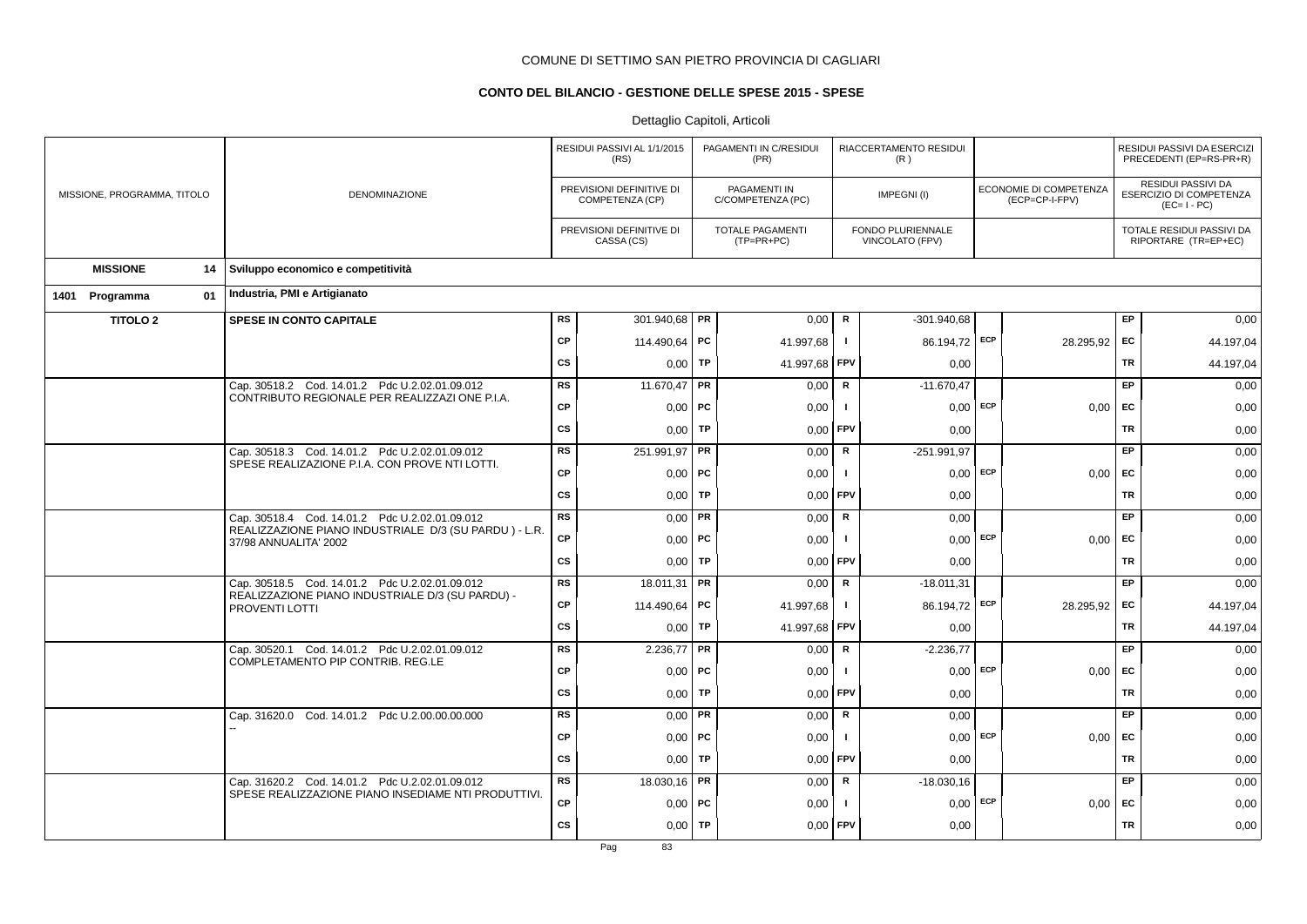# **CONTO DEL BILANCIO - GESTIONE DELLE SPESE 2015 - SPESE**

# Dettaglio Capitoli, Articoli

|                               |                                                        |                        | RESIDUI PASSIVI AL 1/1/2015<br>(RS)         | PAGAMENTI IN C/RESIDUI<br>(PR)          |              | RIACCERTAMENTO RESIDUI<br>(R)        |            |                                          |           | RESIDUI PASSIVI DA ESERCIZI<br>PRECEDENTI (EP=RS-PR+R)       |
|-------------------------------|--------------------------------------------------------|------------------------|---------------------------------------------|-----------------------------------------|--------------|--------------------------------------|------------|------------------------------------------|-----------|--------------------------------------------------------------|
| MISSIONE, PROGRAMMA, TITOLO   | <b>DENOMINAZIONE</b>                                   |                        | PREVISIONI DEFINITIVE DI<br>COMPETENZA (CP) | PAGAMENTI IN<br>C/COMPETENZA (PC)       |              | IMPEGNI(I)                           |            | ECONOMIE DI COMPETENZA<br>(ECP=CP-I-FPV) |           | RESIDUI PASSIVI DA<br>ESERCIZIO DI COMPETENZA<br>$(EC=I-PC)$ |
|                               |                                                        |                        | PREVISIONI DEFINITIVE DI<br>CASSA (CS)      | <b>TOTALE PAGAMENTI</b><br>$(TP=PR+PC)$ |              | FONDO PLURIENNALE<br>VINCOLATO (FPV) |            |                                          |           | TOTALE RESIDUI PASSIVI DA<br>RIPORTARE (TR=EP+EC)            |
| <b>Totale Programma</b><br>01 | Industria, PMI e Artigianato                           | <b>RS</b>              | 301.940,68 PR                               | 0,00                                    | R            | $-301.940.68$                        |            |                                          | EP        | 0,00                                                         |
|                               |                                                        | CP                     | 114.490,64 PC                               | 41.997,68                               |              | 86.194,72                            | ECP        | 28.295,92                                | EC        | 44.197,04                                                    |
|                               |                                                        | $\mathbf{C}\mathbf{S}$ | $0,00$ TP                                   | 41.997,68   FPV                         |              | 0,00                                 |            |                                          | TR        | 44.197,04                                                    |
| 1402 Programma<br>02          | Commercio - reti distributive - tutela dei consumatori |                        |                                             |                                         |              |                                      |            |                                          |           |                                                              |
| <b>TITOLO1</b>                | <b>SPESE CORRENTI</b>                                  | <b>RS</b>              | $0.00$ PR                                   | 0,00                                    | R            | 0,00                                 |            |                                          | EP        | 0,00                                                         |
|                               |                                                        | СP                     | 10.176,00 PC                                | 0,00                                    |              | 10.175,38                            | ECP        | 0,62                                     | EC        | 10.175,38                                                    |
|                               |                                                        | СS                     | 10.176,00   TP                              | 0,00                                    | <b>FPV</b>   | 0,00                                 |            |                                          | <b>TR</b> | 10.175,38                                                    |
|                               | Cap. 11115.0 Cod. 14.02.1<br>Pdc U.1.00.00.00.000      | <b>RS</b>              | $0.00$ PR                                   | 0,00                                    | R            | 0,00                                 |            |                                          | EP        | 0,00                                                         |
|                               |                                                        | CP                     | $0,00$ PC                                   | 0,00                                    |              | 0,00                                 | ECP        | 0,00                                     | EC        | 0,00                                                         |
|                               |                                                        | <b>CS</b>              | $0,00$ TP                                   | 0,00                                    | <b>FPV</b>   | 0,00                                 |            |                                          | <b>TR</b> | 0,00                                                         |
|                               | Cap. 11250.1 Cod. 14.02.1 Pdc U.1.04.01.02.005         | <b>RS</b>              | $0.00$ PR                                   | 0,00                                    | R            | 0,00                                 |            |                                          | EP        | 0,00                                                         |
|                               | SERVIZIO SUAP                                          | CP                     | 10.176,00 PC                                | 0,00                                    |              | 10.175,38                            | <b>ECP</b> | 0,62                                     | EC        | 10.175,38                                                    |
|                               |                                                        | CS                     | 10.176.00 TP                                | 0,00                                    | FPV          | 0,00                                 |            |                                          | <b>TR</b> | 10.175,38                                                    |
| <b>Totale Programma</b><br>02 | Commercio - reti distributive - tutela dei consumatori | <b>RS</b>              | $0,00$ PR                                   | 0,00                                    | R            | 0,00                                 |            |                                          | EP        | 0,00                                                         |
|                               |                                                        | СP                     | 10.176,00 PC                                | 0,00                                    |              | 10.175,38                            | ECP        | 0,62                                     | <b>FC</b> | 10.175,38                                                    |
|                               |                                                        | $\mathbf{C}\mathbf{S}$ | 10.176,00 TP                                | 0,00                                    | <b>FPV</b>   | 0,00                                 |            |                                          | <b>TR</b> | 10.175,38                                                    |
| <b>TOTALE MISSIONE</b><br>14  | Sviluppo economico e competitività                     | <b>RS</b>              | 301.940,68 PR                               | 0,00                                    | $\mathsf{R}$ | $-301.940.68$                        |            |                                          | EP        | 0,00                                                         |
|                               |                                                        | <b>CP</b>              | 124.666,64 PC                               | 41.997,68                               | -1           | 96.370,10                            | ECP        | 28.296,54                                | EC        | 54.372,42                                                    |
|                               |                                                        | <b>CS</b>              | 10.176,00 TP                                | 41.997,68 FPV                           |              | 0,00                                 |            |                                          | <b>TR</b> | 54.372,42                                                    |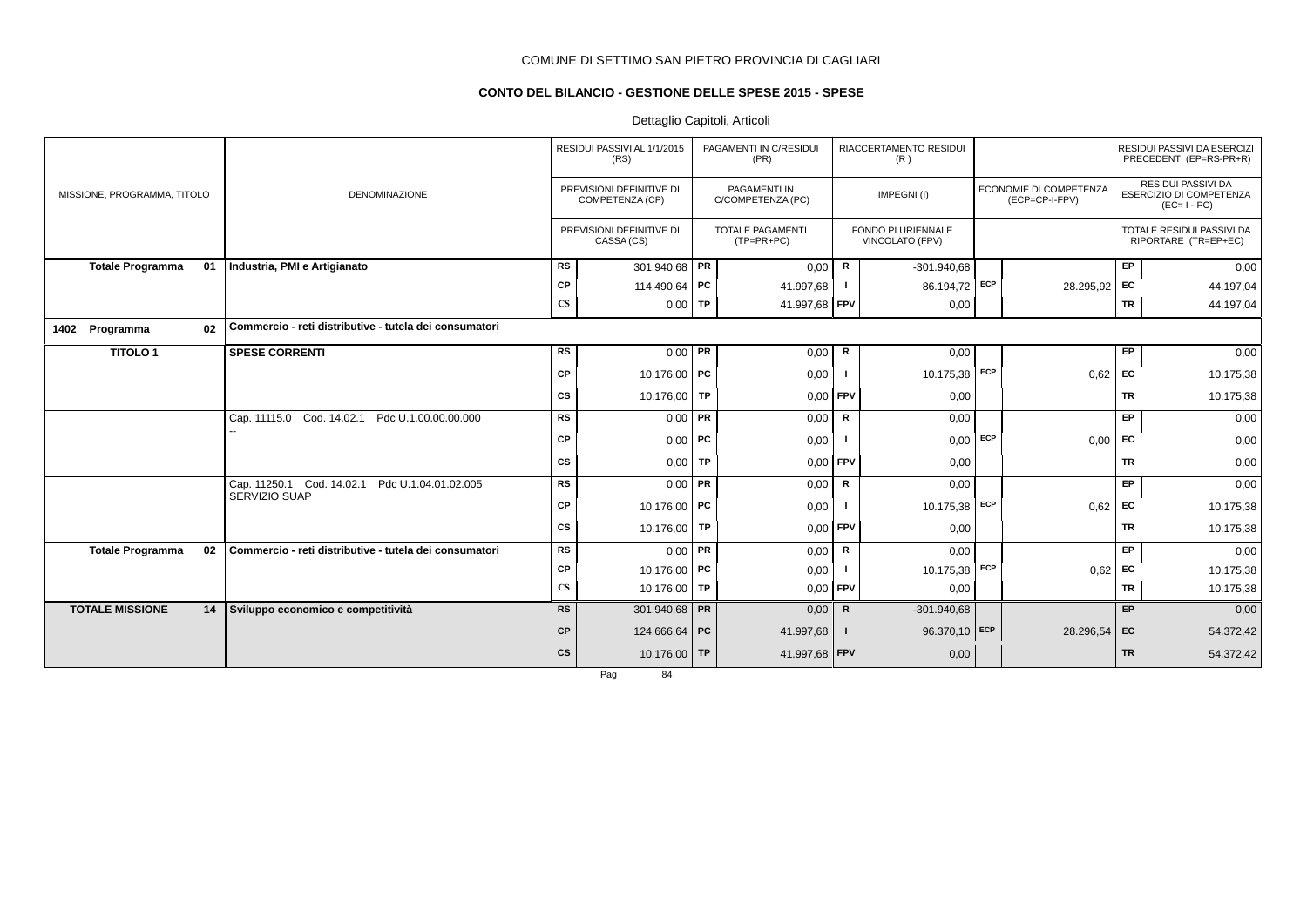# **CONTO DEL BILANCIO - GESTIONE DELLE SPESE 2015 - SPESE**

|                               |                                                                                              |                        | RESIDUI PASSIVI AL 1/1/2015<br>(RS)         |           | PAGAMENTI IN C/RESIDUI<br>(PR)          |                                      | RIACCERTAMENTO RESIDUI<br>(R) |                                          |      |                                                              | RESIDUI PASSIVI DA ESERCIZI<br>PRECEDENTI (EP=RS-PR+R) |
|-------------------------------|----------------------------------------------------------------------------------------------|------------------------|---------------------------------------------|-----------|-----------------------------------------|--------------------------------------|-------------------------------|------------------------------------------|------|--------------------------------------------------------------|--------------------------------------------------------|
| MISSIONE, PROGRAMMA, TITOLO   | <b>DENOMINAZIONE</b>                                                                         |                        | PREVISIONI DEFINITIVE DI<br>COMPETENZA (CP) |           | PAGAMENTI IN<br>C/COMPETENZA (PC)       |                                      | IMPEGNI(I)                    | ECONOMIE DI COMPETENZA<br>(ECP=CP-I-FPV) |      | RESIDUI PASSIVI DA<br>ESERCIZIO DI COMPETENZA<br>$(EC=I-PC)$ |                                                        |
|                               |                                                                                              |                        | PREVISIONI DEFINITIVE DI<br>CASSA (CS)      |           | <b>TOTALE PAGAMENTI</b><br>$(TP=PR+PC)$ | FONDO PLURIENNALE<br>VINCOLATO (FPV) |                               |                                          |      | TOTALE RESIDUI PASSIVI DA<br>RIPORTARE (TR=EP+EC)            |                                                        |
| <b>MISSIONE</b><br>16         | Agricoltura, politiche agroalimentari e pesca                                                |                        |                                             |           |                                         |                                      |                               |                                          |      |                                                              |                                                        |
| Programma<br>01<br>1601       | Sviluppo del settore agricolo e del sistema Agroalimentare                                   |                        |                                             |           |                                         |                                      |                               |                                          |      |                                                              |                                                        |
| <b>TITOLO1</b>                | <b>SPESE CORRENTI</b>                                                                        | RS                     | 4.120,83   PR                               |           | 0,00                                    | $\mathsf R$                          | $-4.120.83$                   |                                          |      | EP                                                           | 0,00                                                   |
|                               |                                                                                              | <b>CP</b>              | 0,00                                        | <b>PC</b> | 0,00                                    | - 1                                  | $0,00$ ECP                    |                                          | 0,00 | EC                                                           | 0,00                                                   |
|                               |                                                                                              | <b>CS</b>              | 0,00                                        | TP        | 0,00                                    | FPV                                  | 0,00                          |                                          |      | <b>TR</b>                                                    | 0,00                                                   |
|                               | Cap. 11322.0 Cod. 16.01.1 Pdc U.1.00.00.00.000                                               | <b>RS</b>              | $0,00$ PR                                   |           | 0,00                                    | $\mathbf R$                          | 0,00                          |                                          |      | EP                                                           | 0,00                                                   |
|                               |                                                                                              | <b>CP</b>              | $0,00$   PC                                 |           | 0,00                                    | - 1                                  | $0,00$ ECP                    |                                          | 0,00 | EC                                                           | 0,00                                                   |
|                               |                                                                                              | <b>CS</b>              | 0,00                                        | <b>TP</b> | 0,00                                    | FPV                                  | 0,00                          |                                          |      | TR                                                           | 0,00                                                   |
|                               | Cap. 11322.4 Cod. 16.01.1 Pdc U.1.10.99.99.999                                               | <b>RS</b>              | 0,00                                        | PR        | 0,00                                    | $\mathsf R$                          | 0,00                          |                                          |      | EP                                                           | 0,00                                                   |
|                               | INTERVENTI URGENTI PER L'AGRICOLTUR A CONSEGUENTI<br>ALLA SICCITA' CON CON TRIBUTO REG.LE.   | CP                     | $0,00$ PC                                   |           | 0,00                                    | - 1                                  | 0,00                          | ECP                                      | 0.00 | EC                                                           | 0,00                                                   |
|                               |                                                                                              | <b>CS</b>              | 0,00                                        | TP        | 0,00                                    | FPV                                  | 0,00                          |                                          |      | <b>TR</b>                                                    | 0,00                                                   |
|                               | Cap. 11724.0 Cod. 16.01.1 Pdc U.1.00.00.00.000                                               | <b>RS</b>              | 0,00                                        | PR        | 0,00                                    | ${\sf R}$                            | 0,00                          |                                          |      | EP                                                           | 0,00                                                   |
|                               |                                                                                              | <b>CP</b>              | $0,00$ PC                                   |           | 0,00                                    |                                      | $0,00$ ECP                    |                                          | 0,00 | EC                                                           | 0,00                                                   |
|                               |                                                                                              | <b>CS</b>              | 0,00                                        | TP        | 0,00                                    | FPV                                  | 0,00                          |                                          |      | TR                                                           | 0,00                                                   |
|                               | Cap. 11724.1 Cod. 16.01.1 Pdc U.1.04.03.99.999                                               | RS                     | 1.324,65                                    | <b>PR</b> | 0,00                                    | ${\sf R}$                            | $-1.324,65$                   |                                          |      | <b>EP</b>                                                    | 0,00                                                   |
|                               | INDENNIZZI ALLEVATORI L.R. 22/2000 ART. 3                                                    | <b>CP</b>              | 0,00                                        | PC        | 0,00                                    |                                      | $0,00$ ECP                    |                                          | 0,00 | EC                                                           | 0,00                                                   |
|                               |                                                                                              | <b>CS</b>              | 0,00                                        | TP        | 0,00                                    | FPV                                  | 0,00                          |                                          |      | <b>TR</b>                                                    | 0,00                                                   |
|                               | Cap. 11724.2 Cod. 16.01.1 Pdc U.1.04.03.99.999<br>INDENNIZZI ALLEVATORI CONTRIBUTO REGIONALE | <b>RS</b>              | $2.796,18$ PR                               |           | 0,00                                    | ${\sf R}$                            | $-2.796,18$                   |                                          |      | EP                                                           | 0,00                                                   |
|                               |                                                                                              | CP                     | 0,00                                        | PC        | 0,00                                    | - 1                                  | 0,00                          | ECP                                      | 0,00 | <b>FC</b>                                                    | 0,00                                                   |
|                               |                                                                                              | cs                     | 0,00                                        | TP        | 0,00                                    | FPV                                  | 0,00                          |                                          |      | <b>TR</b>                                                    | 0,00                                                   |
|                               | Cap. 11725.2 Cod. 16.01.1 Pdc U.1.04.01.02.005                                               | RS                     | 0,00                                        | PR        | 0,00                                    | ${\sf R}$                            | 0,00                          |                                          |      | EP                                                           | 0,00                                                   |
|                               | PROMOZIONE DEL TERRITORIO-TRASFERIMENTO UNIONE                                               | <b>CP</b>              | 0,00                                        | PC        | 0,00                                    | - 1                                  | $0,00$ ECP                    |                                          | 0,00 | <b>FC</b>                                                    | 0,00                                                   |
|                               |                                                                                              | CS                     | 0.001                                       | TP        | 0,00                                    | FPV                                  | 0,00                          |                                          |      | <b>TR</b>                                                    | 0,00                                                   |
| <b>Totale Programma</b><br>01 | Sviluppo del settore agricolo e del sistema Agroalimentare                                   | RS                     | 4.120,83                                    | PR        | 0,00                                    | $\mathsf R$                          | $-4.120.83$                   |                                          |      | EP                                                           | 0,00                                                   |
|                               |                                                                                              | CP                     | 0,00                                        | <b>PC</b> | 0,00                                    | -1                                   | 0,00                          | ECP                                      |      | $0,00$ EC                                                    | 0,00                                                   |
|                               |                                                                                              | $\mathbf{C}\mathbf{S}$ | 0,00                                        | TP        | 0,00                                    | FPV                                  | 0,00                          |                                          |      | <b>TR</b>                                                    | 0,00                                                   |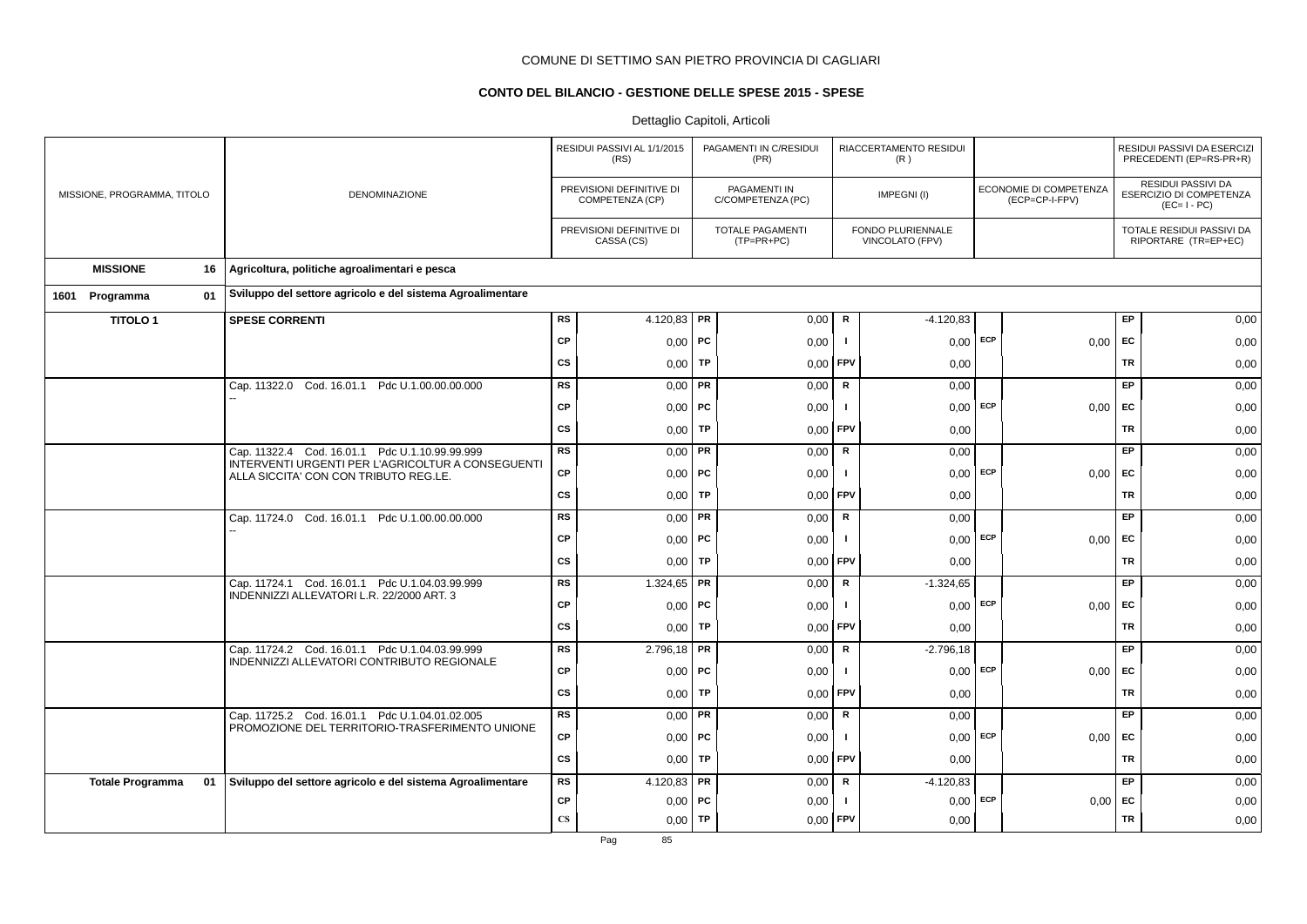# **CONTO DEL BILANCIO - GESTIONE DELLE SPESE 2015 - SPESE**

Dettaglio Capitoli, Articoli

|                             |                                                    |           | RESIDUI PASSIVI AL 1/1/2015<br>(RS)         | PAGAMENTI IN C/RESIDUI<br>(PR)    | RIACCERTAMENTO RESIDUI<br>(R)               |                                          |           | RESIDUI PASSIVI DA ESERCIZI<br>PRECEDENTI (EP=RS-PR+R)              |
|-----------------------------|----------------------------------------------------|-----------|---------------------------------------------|-----------------------------------|---------------------------------------------|------------------------------------------|-----------|---------------------------------------------------------------------|
| MISSIONE, PROGRAMMA, TITOLO | <b>DENOMINAZIONE</b>                               |           | PREVISIONI DEFINITIVE DI<br>COMPETENZA (CP) | PAGAMENTI IN<br>C/COMPETENZA (PC) | IMPEGNI(I)                                  | ECONOMIE DI COMPETENZA<br>(ECP=CP-I-FPV) |           | RESIDUI PASSIVI DA<br><b>ESERCIZIO DI COMPETENZA</b><br>$(EC=I-PC)$ |
|                             |                                                    |           | PREVISIONI DEFINITIVE DI<br>CASSA (CS)      | TOTALE PAGAMENTI<br>$(TP=PR+PC)$  | <b>FONDO PLURIENNALE</b><br>VINCOLATO (FPV) |                                          |           | TOTALE RESIDUI PASSIVI DA<br>RIPORTARE (TR=EP+EC)                   |
| <b>TOTALE MISSIONE</b>      | 16   Agricoltura, politiche agroalimentari e pesca | <b>RS</b> | 4.120.83 PR                                 | 0,00                              | $-4.120.83$                                 |                                          | EP        | 0,00                                                                |
|                             |                                                    | <b>CP</b> | $0,00$ PC                                   | 0,00                              | $0,00$ ECP                                  | $0,00$ EC                                |           | 0,00                                                                |
|                             |                                                    | cs        | $0.00$ TP                                   | $0.00$ FPV                        | 0,00                                        |                                          | <b>TR</b> | 0,00                                                                |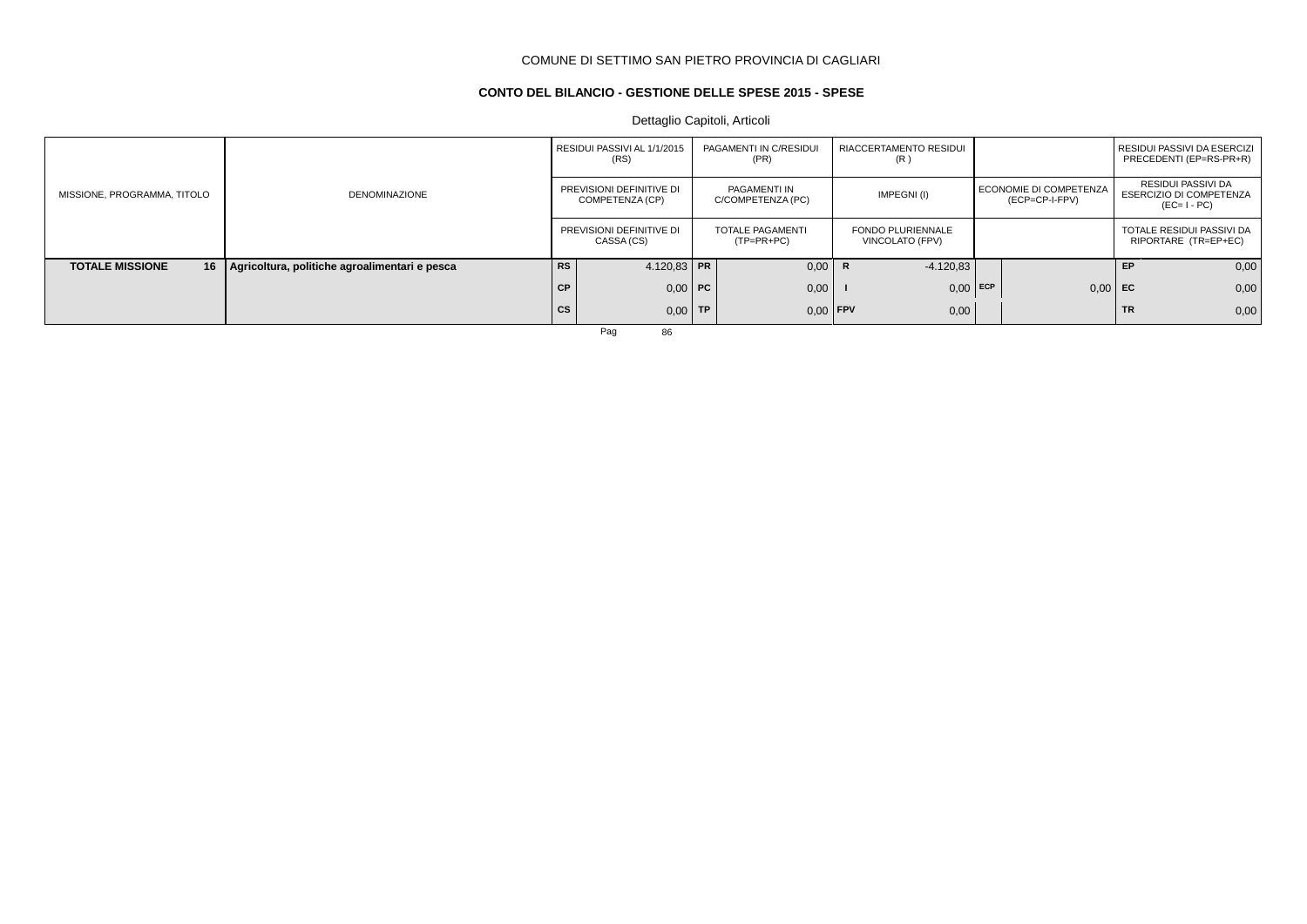# **CONTO DEL BILANCIO - GESTIONE DELLE SPESE 2015 - SPESE**

|                             |                                                                                                    |           | RESIDUI PASSIVI AL 1/1/2015<br>(RS)         |           | PAGAMENTI IN C/RESIDUI<br>(PR)    |                | RIACCERTAMENTO RESIDUI<br>(R)        |     |                                          |           | RESIDUI PASSIVI DA ESERCIZI<br>PRECEDENTI (EP=RS-PR+R)       |
|-----------------------------|----------------------------------------------------------------------------------------------------|-----------|---------------------------------------------|-----------|-----------------------------------|----------------|--------------------------------------|-----|------------------------------------------|-----------|--------------------------------------------------------------|
| MISSIONE, PROGRAMMA, TITOLO | <b>DENOMINAZIONE</b>                                                                               |           | PREVISIONI DEFINITIVE DI<br>COMPETENZA (CP) |           | PAGAMENTI IN<br>C/COMPETENZA (PC) |                | IMPEGNI(I)                           |     | ECONOMIE DI COMPETENZA<br>(ECP=CP-I-FPV) |           | RESIDUI PASSIVI DA<br>ESERCIZIO DI COMPETENZA<br>$(EC=I-PC)$ |
|                             |                                                                                                    |           | PREVISIONI DEFINITIVE DI<br>CASSA (CS)      |           | TOTALE PAGAMENTI<br>$(TP=PR+PC)$  |                | FONDO PLURIENNALE<br>VINCOLATO (FPV) |     |                                          |           | TOTALE RESIDUI PASSIVI DA<br>RIPORTARE (TR=EP+EC)            |
| <b>MISSIONE</b><br>20       | Fondi e accantonamenti                                                                             |           |                                             |           |                                   |                |                                      |     |                                          |           |                                                              |
| 02<br>2002 Programma        | Fondo crediti di dubbia esigibilità                                                                |           |                                             |           |                                   |                |                                      |     |                                          |           |                                                              |
| <b>TITOLO1</b>              | <b>SPESE CORRENTI</b>                                                                              | <b>RS</b> | $0,00$ PR                                   |           | 0,00                              | $\mathsf R$    | 0,00                                 |     |                                          | EP        | 0,00                                                         |
|                             |                                                                                                    | <b>CP</b> | 214.312,24 PC                               |           | 0,00                              | Τ.             | $0,00$ ECP                           |     | 214.312,24                               | EC        | 0,00                                                         |
|                             |                                                                                                    | <b>CS</b> | 0,00                                        | TP        | 0,00                              | FPV            | 0,00                                 |     |                                          | <b>TR</b> | 0,00                                                         |
|                             | Cap. 1817.0 Cod. 20.02.1 Pdc U.1.00.00.00.000                                                      | <b>RS</b> | $0,00$ PR                                   |           | 0,00                              | $\mathsf{R}$   | 0,00                                 |     |                                          | EP        | 0,00                                                         |
|                             |                                                                                                    | <b>CP</b> | $0,00$   PC                                 |           | 0,00                              | $\mathbf{I}$   | $0,00$ ECP                           |     | $0,00$ EC                                |           | 0,00                                                         |
|                             |                                                                                                    | <b>CS</b> | 0,00                                        | <b>TP</b> | 0,00                              | FPV            | 0,00                                 |     |                                          | <b>TR</b> | 0,00                                                         |
|                             | Cap. 1817.5001 Cod. 20.02.1 Pdc U.1.10.02.01.001<br>FONDO PLURIENNALE VINCOLATO - IVA A DEBITO DEL | <b>RS</b> | $0,00$ PR                                   |           | 0,00                              | $\mathsf{R}$   | 0,00                                 |     |                                          | EP        | 0,00                                                         |
|                             | COMUNE DA VERSARE ALL'ERARIO                                                                       | <b>CP</b> | 102.002,24 PC                               |           | 0,00                              | $\mathbf{I}$   | 0,00                                 | ECP | 102.002,24                               | EC        | 0,00                                                         |
|                             |                                                                                                    | <b>CS</b> | 0,00                                        | <b>TP</b> | 0,00                              | <b>FPV</b>     | 0,00                                 |     |                                          | <b>TR</b> | 0,00                                                         |
|                             | Cap. 1818.0 Cod. 20.02.1 Pdc U.1.00.00.00.000                                                      | <b>RS</b> | $0,00$ PR                                   |           | 0,00                              | ${\sf R}$      | 0,00                                 |     |                                          | EP        | 0,00                                                         |
|                             |                                                                                                    | <b>CP</b> | $0,00$   PC                                 |           | 0,00                              | -1             | $0,00$ ECP                           |     | $0,00$ EC                                |           | 0,00                                                         |
|                             |                                                                                                    | <b>CS</b> | 0,00                                        | <b>TP</b> | 0,00                              | FPV            | 0,00                                 |     |                                          | <b>TR</b> | 0,00                                                         |
|                             | Cap. 1819.1 Cod. 20.02.1 Pdc U.1.00.00.00.000<br>FONDO PATTO DI STABILITA' INTERNO                 | RS        | $0,00$ PR                                   |           | 0,00                              | $\mathsf R$    | 0,00                                 |     |                                          | EP        | 0,00                                                         |
|                             |                                                                                                    | <b>CP</b> | $0,00$   PC                                 |           | 0,00                              | $\mathbf{I}$   | $0.00$ ECP                           |     | $0,00$ EC                                |           | 0,00                                                         |
|                             |                                                                                                    | <b>CS</b> | 0,00                                        | TP        | 0,00                              | FPV            | 0,00                                 |     |                                          | <b>TR</b> | 0,00                                                         |
|                             | Cap. 1819.2 Cod. 20.02.1 Pdc U.1.10.01.03.001<br>FONDO SVALUTAZIONE CREDITI                        | RS        | $0,00$ PR                                   |           | 0,00                              | R              | 0,00                                 |     |                                          | EP        | 0,00                                                         |
|                             |                                                                                                    | <b>CP</b> | $0,00$   PC                                 |           | 0,00                              | $\blacksquare$ | $0,00$ ECP                           |     | 0,00                                     | <b>FC</b> | 0,00                                                         |
|                             |                                                                                                    | <b>CS</b> | 0,00                                        | TP        | 0,00                              | FPV            | 0,00                                 |     |                                          | <b>TR</b> | 0,00                                                         |
|                             | Cap. 1819.3 Cod. 20.02.1 Pdc U.1.10.01.03.001<br>FONDO CREDITI DUBBIA ESIGIBILITA'                 | RS        | $0,00$ PR                                   |           | 0,00                              | $\mathsf{R}$   | 0,00                                 |     |                                          | EP        | 0,00                                                         |
|                             |                                                                                                    | <b>CP</b> | 89.000,00 PC                                |           | 0,00                              | -1             | $0,00$ ECP                           |     | 89.000,00                                | EC        | 0,00                                                         |
|                             |                                                                                                    | <b>CS</b> | 0,00                                        | <b>TP</b> | 0,00                              | FPV            | 0,00                                 |     |                                          | <b>TR</b> | 0,00                                                         |
|                             | Cap. 1821.0 Cod. 20.02.1 Pdc U.1.00.00.00.000                                                      | <b>RS</b> | $0,00$ PR                                   |           | 0,00                              | $\mathsf R$    | 0,00                                 |     |                                          | EP        | 0,00                                                         |
|                             |                                                                                                    | <b>CP</b> | $0,00$   PC                                 |           | 0,00                              | - 1            | 0,00                                 | ECP | 0,00                                     | EC        | 0,00                                                         |
|                             |                                                                                                    | <b>CS</b> | 0,00                                        | TP        | 0,00                              | FPV            | 0,00                                 |     |                                          | <b>TR</b> | 0,00                                                         |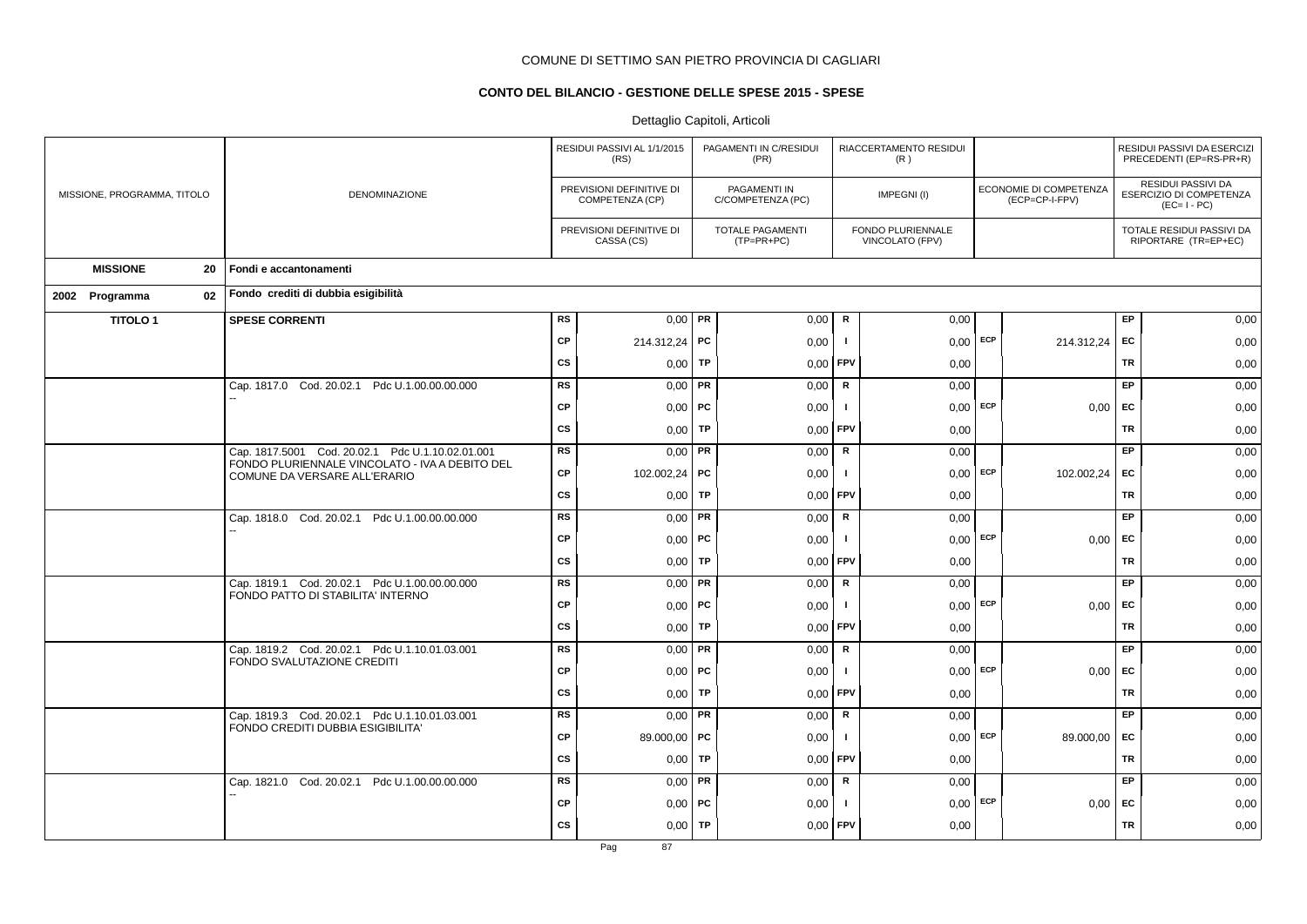# **CONTO DEL BILANCIO - GESTIONE DELLE SPESE 2015 - SPESE**

# Dettaglio Capitoli, Articoli

|                               |                                                     |                        | RESIDUI PASSIVI AL 1/1/2015<br>(RS)         |           | PAGAMENTI IN C/RESIDUI<br>(PR)          |                                             | RIACCERTAMENTO RESIDUI<br>(R) |                                                 |                 |                                                   | RESIDUI PASSIVI DA ESERCIZI<br>PRECEDENTI (EP=RS-PR+R)              |
|-------------------------------|-----------------------------------------------------|------------------------|---------------------------------------------|-----------|-----------------------------------------|---------------------------------------------|-------------------------------|-------------------------------------------------|-----------------|---------------------------------------------------|---------------------------------------------------------------------|
| MISSIONE, PROGRAMMA, TITOLO   | <b>DENOMINAZIONE</b>                                |                        | PREVISIONI DEFINITIVE DI<br>COMPETENZA (CP) |           | PAGAMENTI IN<br>C/COMPETENZA (PC)       |                                             | IMPEGNI(I)                    | <b>ECONOMIE DI COMPETENZA</b><br>(ECP=CP-I-FPV) |                 |                                                   | <b>RESIDUI PASSIVI DA</b><br>ESERCIZIO DI COMPETENZA<br>$(EC=I-PC)$ |
|                               |                                                     |                        | PREVISIONI DEFINITIVE DI<br>CASSA (CS)      |           | <b>TOTALE PAGAMENTI</b><br>$(TP=PR+PC)$ | <b>FONDO PLURIENNALE</b><br>VINCOLATO (FPV) |                               |                                                 |                 | TOTALE RESIDUI PASSIVI DA<br>RIPORTARE (TR=EP+EC) |                                                                     |
|                               | Cap. 1821.1 Cod. 20.02.1<br>Pdc U.1.10.01.01.001    | RS                     | $0,00$ PR                                   |           | 0,00                                    | $\mathsf{R}$                                | 0,00                          |                                                 |                 | <b>EP</b>                                         | 0,00                                                                |
|                               | FONDO DI RISERVA                                    | <b>CP</b>              | $23.310,00$ PC                              |           | 0,00                                    |                                             | 0,00                          | ECP                                             | 23.310,00       | EC                                                | 0,00                                                                |
|                               |                                                     | CS                     | $0,00$ TP                                   |           | $0,00$ FPV                              |                                             | 0,00                          |                                                 |                 | <b>TR</b>                                         | 0,00                                                                |
|                               | Cap. 1832.0<br>Cod. 20.02.1<br>Pdc U.1.00.00.00.000 | <b>RS</b>              | $0,00$ PR                                   |           | 0,00                                    | R                                           | 0,00                          |                                                 |                 | <b>EP</b>                                         | 0,00                                                                |
|                               |                                                     | СP                     | $0,00$ PC                                   |           | 0,00                                    |                                             | 0,00                          | <b>ECP</b>                                      | 0,00            | <b>FC</b>                                         | 0,00                                                                |
|                               |                                                     | <b>CS</b>              | $0,00$ TP                                   |           | $0,00$ FPV                              |                                             | 0,00                          |                                                 |                 | <b>TR</b>                                         | 0,00                                                                |
| <b>Totale Programma</b><br>02 | Fondo crediti di dubbia esigibilità                 | <b>RS</b>              | $0,00$ PR                                   |           | 0,00                                    | R                                           | 0,00                          |                                                 |                 | EP                                                | 0,00                                                                |
|                               |                                                     | СP                     | 214.312,24   PC                             |           | 0,00                                    |                                             | 0,00                          | <b>ECP</b>                                      | 214.312,24 EC   |                                                   | 0,00                                                                |
|                               |                                                     | $\mathbf{C}\mathbf{S}$ | 0,00                                        | <b>TP</b> | $0,00$ FPV                              |                                             | 0,00                          |                                                 |                 | <b>TR</b>                                         | 0,00                                                                |
| <b>TOTALE MISSIONE</b><br>20  | Fondi e accantonamenti                              | <b>RS</b>              | $0,00$ PR                                   |           | 0,00                                    | $\mathsf{R}$                                | 0,00                          |                                                 |                 | EP                                                | 0,00                                                                |
|                               |                                                     | <b>CP</b>              | 214.312,24 PC                               |           | 0,00                                    |                                             | 0,00                          | ECP                                             | $214.312,24$ EC |                                                   | 0,00                                                                |
|                               |                                                     | <b>CS</b>              | 0,00                                        | <b>TP</b> | $0,00$ FPV                              |                                             | 0,00                          |                                                 |                 | <b>TR</b>                                         | 0,00                                                                |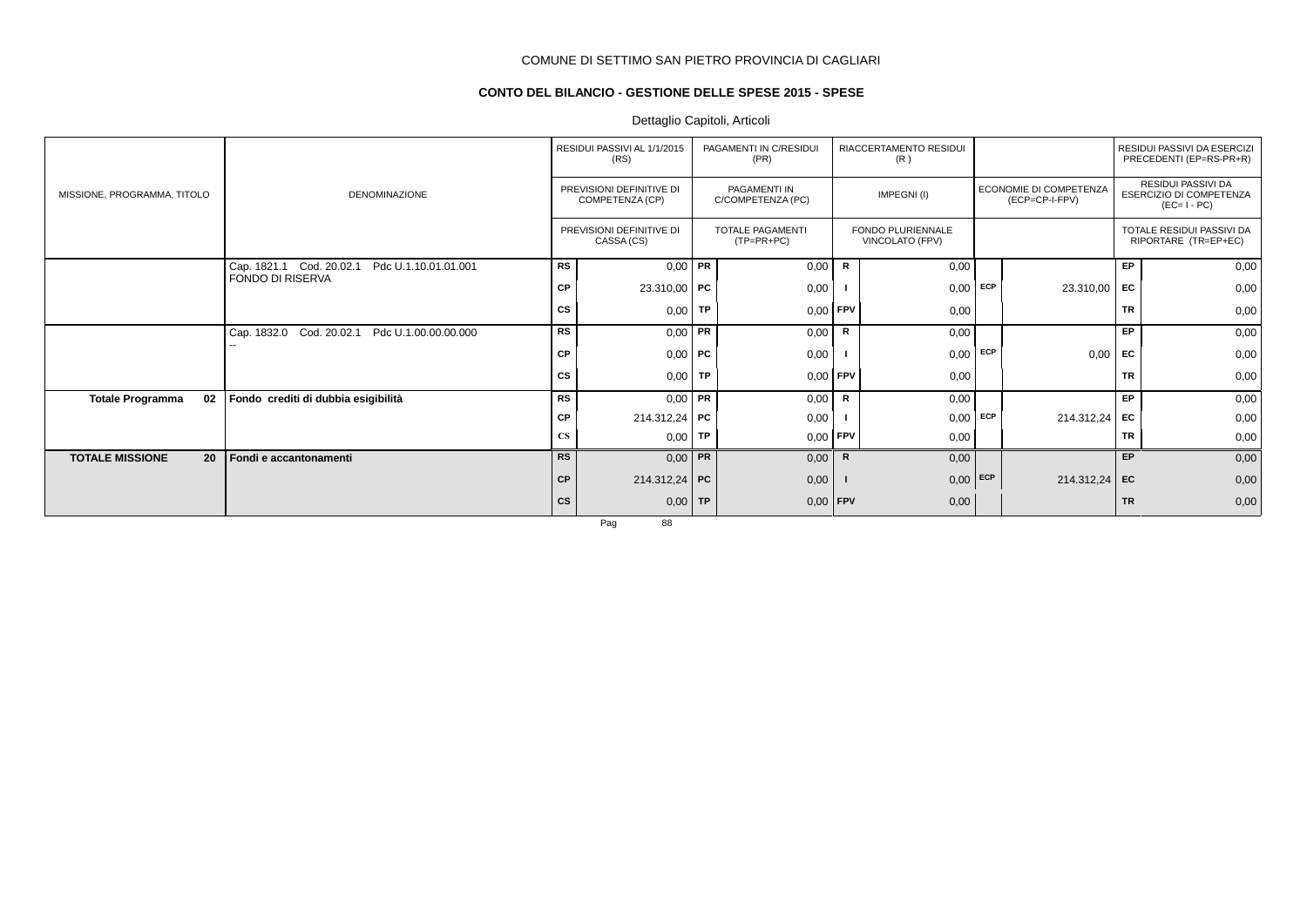# **CONTO DEL BILANCIO - GESTIONE DELLE SPESE 2015 - SPESE**

Dettaglio Capitoli, Articoli

|                               |                                                                                                 |                        | RESIDUI PASSIVI AL 1/1/2015<br>(RS)         |           | PAGAMENTI IN C/RESIDUI<br>(PR)          |              | RIACCERTAMENTO RESIDUI<br>(R)        |            |                                          |           | RESIDUI PASSIVI DA ESERCIZI<br>PRECEDENTI (EP=RS-PR+R)              |
|-------------------------------|-------------------------------------------------------------------------------------------------|------------------------|---------------------------------------------|-----------|-----------------------------------------|--------------|--------------------------------------|------------|------------------------------------------|-----------|---------------------------------------------------------------------|
| MISSIONE, PROGRAMMA, TITOLO   | <b>DENOMINAZIONE</b>                                                                            |                        | PREVISIONI DEFINITIVE DI<br>COMPETENZA (CP) |           | PAGAMENTI IN<br>C/COMPETENZA (PC)       |              | IMPEGNI(I)                           |            | ECONOMIE DI COMPETENZA<br>(ECP=CP-I-FPV) |           | <b>RESIDUI PASSIVI DA</b><br>ESERCIZIO DI COMPETENZA<br>$(EC=I-PC)$ |
|                               |                                                                                                 |                        | PREVISIONI DEFINITIVE DI<br>CASSA (CS)      |           | <b>TOTALE PAGAMENTI</b><br>$(TP=PR+PC)$ |              | FONDO PLURIENNALE<br>VINCOLATO (FPV) |            |                                          |           | TOTALE RESIDUI PASSIVI DA<br>RIPORTARE (TR=EP+EC)                   |
| <b>MISSIONE</b>               | 50   Debito pubblico                                                                            |                        |                                             |           |                                         |              |                                      |            |                                          |           |                                                                     |
| 02<br>5002 Programma          | Quota capitale ammortamento mutui e prestiti obbligazionari                                     |                        |                                             |           |                                         |              |                                      |            |                                          |           |                                                                     |
| <b>TITOLO 4</b>               | Rimborso di prestiti                                                                            | RS                     | 0,00                                        | PR        | 0,00                                    | R            | 0,00                                 |            |                                          | <b>EP</b> | 0,00                                                                |
|                               |                                                                                                 | CP                     | 101.986,37 PC                               |           | 101.984,05                              |              | 101.984,05                           | <b>ECP</b> | 2,32                                     | EC        | 0,00                                                                |
|                               |                                                                                                 | <b>CS</b>              | 80.861,37                                   | <b>TP</b> | 101.984,05                              | FPV          | 0,00                                 |            |                                          | <b>TR</b> | 0,00                                                                |
|                               | Cap. 31308.0 Cod. 50.02.4 Pdc U.4.00.00.00.000                                                  | <b>RS</b>              | $0,00$ PR                                   |           | 0,00                                    | R            | 0,00                                 |            |                                          | EP        | 0,00                                                                |
|                               |                                                                                                 | <b>CP</b>              | 0,00                                        | PC        | 0,00                                    |              | 0,00                                 | ECP        | 0,00                                     | EC        | 0,00                                                                |
|                               |                                                                                                 | cs                     | 0,00                                        | TP        | 0,00                                    | <b>FPV</b>   | 0,00                                 |            |                                          | <b>TR</b> | 0,00                                                                |
|                               | Pdc U.4.00.00.00.000<br>Cod. 50.02.4<br>Cap. 31329.0                                            | <b>RS</b>              | $0,00$ PR                                   |           | 0,00                                    | $\mathsf{R}$ | 0,00                                 |            |                                          | <b>EP</b> | 0,00                                                                |
|                               |                                                                                                 | CP                     | $0,00$ PC                                   |           | 0,00                                    |              | 0,00                                 | ECP        | 0,00                                     | EC        | 0,00                                                                |
|                               |                                                                                                 | cs                     | 0,00                                        | <b>TP</b> | 0,00                                    | <b>FPV</b>   | 0,00                                 |            |                                          | <b>TR</b> | 0,00                                                                |
|                               | Cap. 31329.1 Cod. 50.02.4 Pdc U.4.03.01.04.003<br>QUOTA CAPITALE DI MUTUI E PRESTITI - RIMBORSO | <b>RS</b>              | $0.00$ PR                                   |           | 0,00                                    | $\mathsf{R}$ | 0,00                                 |            |                                          | EP        | 0,00                                                                |
|                               |                                                                                                 | CP                     | 101.986,37 PC                               |           | 101.984,05                              |              | 101.984,05 ECP                       |            | 2,32                                     | <b>FC</b> | 0,00                                                                |
|                               |                                                                                                 | CS                     | 80.861,37                                   | <b>TP</b> | 101.984,05                              | <b>FPV</b>   | 0,00                                 |            |                                          | <b>TR</b> | 0,00                                                                |
| <b>Totale Programma</b><br>02 | Quota capitale ammortamento mutui e prestiti obbligazionari                                     | <b>RS</b>              | $0,00$ PR                                   |           | 0,00                                    | $\mathsf{R}$ | 0,00                                 |            |                                          | <b>EP</b> | 0,00                                                                |
|                               |                                                                                                 | CP                     | 101.986,37 PC                               |           | 101.984,05                              |              | 101.984,05 ECP                       |            | 2,32                                     | EC        | 0,00                                                                |
|                               |                                                                                                 | $\mathbf{C}\mathbf{S}$ | 80.861,37 TP                                |           | 101.984,05                              | FPV          | 0,00                                 |            |                                          | <b>TR</b> | 0,00                                                                |
| <b>TOTALE MISSIONE</b><br>50  | Debito pubblico                                                                                 | <b>RS</b>              | $0,00$ PR                                   |           | 0,00                                    | $\mathbb{R}$ | 0,00                                 |            |                                          | <b>EP</b> | 0,00                                                                |
|                               |                                                                                                 | CP                     | 101.986,37 PC                               |           | 101.984,05                              |              | 101.984,05 ECP                       |            | 2,32                                     | EC        | 0,00                                                                |
|                               |                                                                                                 | cs                     | 80.861,37 TP                                |           | 101.984,05   FPV                        |              | 0,00                                 |            |                                          | <b>TR</b> | 0,00                                                                |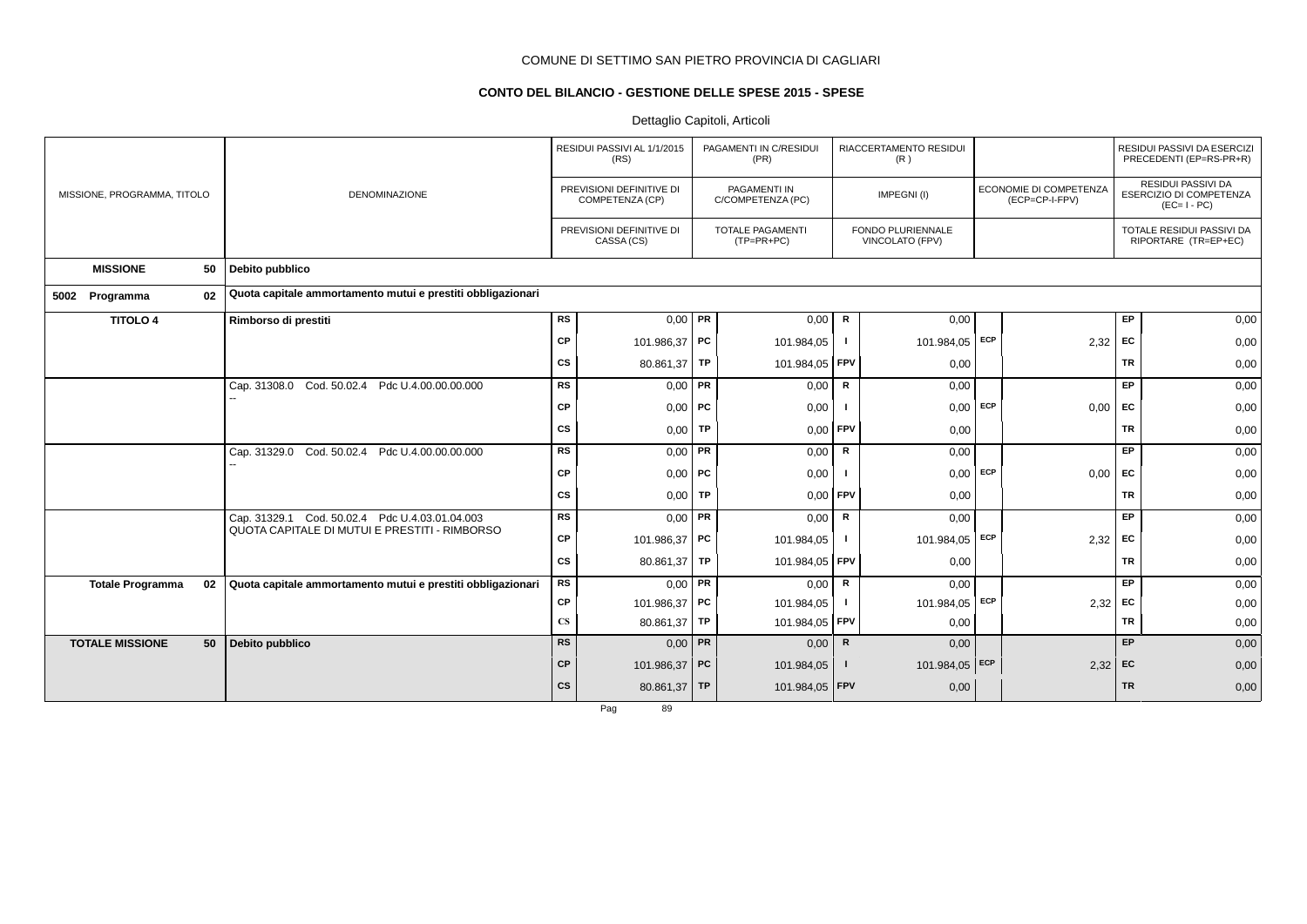# **CONTO DEL BILANCIO - GESTIONE DELLE SPESE 2015 - SPESE**

Dettaglio Capitoli, Articoli

|                             |  |    |                                                                |           | RESIDUI PASSIVI AL 1/1/2015<br>(RS)                                                    |  | PAGAMENTI IN C/RESIDUI<br>(PR)           |              | <b>RIACCERTAMENTO RESIDUI</b><br>(R) |                                                   |            |                                                                            | RESIDUI PASSIVI DA ESERCIZI<br>PRECEDENTI (EP=RS-PR+R) |
|-----------------------------|--|----|----------------------------------------------------------------|-----------|----------------------------------------------------------------------------------------|--|------------------------------------------|--------------|--------------------------------------|---------------------------------------------------|------------|----------------------------------------------------------------------------|--------------------------------------------------------|
| MISSIONE, PROGRAMMA, TITOLO |  |    | <b>DENOMINAZIONE</b>                                           |           | PREVISIONI DEFINITIVE DI<br>COMPETENZA (CP)                                            |  | <b>PAGAMENTI IN</b><br>C/COMPETENZA (PC) |              | IMPEGNI(I)                           | ECONOMIE DI COMPETENZA<br>(ECP=CP-I-FPV)          |            | <b>RESIDUI PASSIVI DA</b><br><b>ESERCIZIO DI COMPETENZA</b><br>$(EC=I-PC)$ |                                                        |
|                             |  |    | PREVISIONI DEFINITIVE DI<br>CASSA (CS)                         |           | <b>TOTALE PAGAMENTI</b><br><b>FONDO PLURIENNALE</b><br>$(TP=PR+PC)$<br>VINCOLATO (FPV) |  |                                          |              |                                      | TOTALE RESIDUI PASSIVI DA<br>RIPORTARE (TR=EP+EC) |            |                                                                            |                                                        |
| <b>MISSIONE</b>             |  | 60 | Anticipazioni finanziarie                                      |           |                                                                                        |  |                                          |              |                                      |                                                   |            |                                                                            |                                                        |
| Programma<br>6001           |  | 01 | Chiusura Anticipazioni ricevute da istituto tesoriere/cassiere |           |                                                                                        |  |                                          |              |                                      |                                                   |            |                                                                            |                                                        |
| <b>TITOLO 5</b>             |  |    | CHIUSURA DI ANTICIPAZIONI RICEVUTE DA ISTITUTO                 | <b>RS</b> | $0,00$ PR                                                                              |  | 0,00                                     | R            | 0,00                                 |                                                   |            | EP                                                                         | 0,00                                                   |
|                             |  |    | <b>TESORIERE/CASSIERE</b>                                      | <b>CP</b> | 300.000,00   PC                                                                        |  | 0,00                                     |              | 0,00                                 | ECP                                               | 300.000,00 | <b>FC</b>                                                                  | 0,00                                                   |
|                             |  |    |                                                                | <b>CS</b> | 300.000,00   TP                                                                        |  | 0,00                                     | FPV          | 0,00                                 |                                                   |            | <b>TR</b>                                                                  | 0,00                                                   |
|                             |  |    | Cap. 31308.1 Cod. 60.01.5 Pdc U.5.01.01.01.001                 | <b>RS</b> | $0,00$ PR                                                                              |  | 0,00                                     | $\mathsf{R}$ | 0,00                                 |                                                   |            | <b>EP</b>                                                                  | 0,00                                                   |
|                             |  |    | ANTICIPAZIONI DI CASSA - RIMBORSO                              | <b>CP</b> | 300.000,00 PC                                                                          |  | 0,00                                     |              | 0,00                                 | ECP                                               | 300.000,00 | EC                                                                         | 0,00                                                   |
|                             |  |    |                                                                | CS        | 300.000,00   TP                                                                        |  | 0,00                                     | FPV          | 0,00                                 |                                                   |            | <b>TR</b>                                                                  | 0,00                                                   |
| <b>Totale Programma</b>     |  | 01 | Chiusura Anticipazioni ricevute da istituto tesoriere/cassiere | <b>RS</b> | $0,00$ PR                                                                              |  | 0,00                                     | R            | 0,00                                 |                                                   |            | EP                                                                         | 0,00                                                   |
|                             |  |    |                                                                | <b>CP</b> | 300.000,00 PC                                                                          |  | 0,00                                     |              | 0,00                                 | ECP                                               | 300.000,00 | <b>FC</b>                                                                  | 0,00                                                   |
|                             |  |    |                                                                | <b>CS</b> | 300.000,00   TP                                                                        |  | 0,00                                     | FPV          | 0,00                                 |                                                   |            | <b>TR</b>                                                                  | 0,00                                                   |
| <b>TOTALE MISSIONE</b>      |  | 60 | Anticipazioni finanziarie                                      | <b>RS</b> | $0,00$ PR                                                                              |  | 0,00                                     | $\mathbf R$  | 0,00                                 |                                                   |            | EP                                                                         | 0,00                                                   |
|                             |  |    |                                                                | <b>CP</b> | 300.000,00 PC                                                                          |  | 0,00                                     |              | $0,00$ ECP                           |                                                   | 300.000,00 | EC                                                                         | 0,00                                                   |
|                             |  |    |                                                                | <b>CS</b> | 300.000,00 TP                                                                          |  | 0,00                                     | <b>FPV</b>   | 0,00                                 |                                                   |            | <b>TR</b>                                                                  | 0,00                                                   |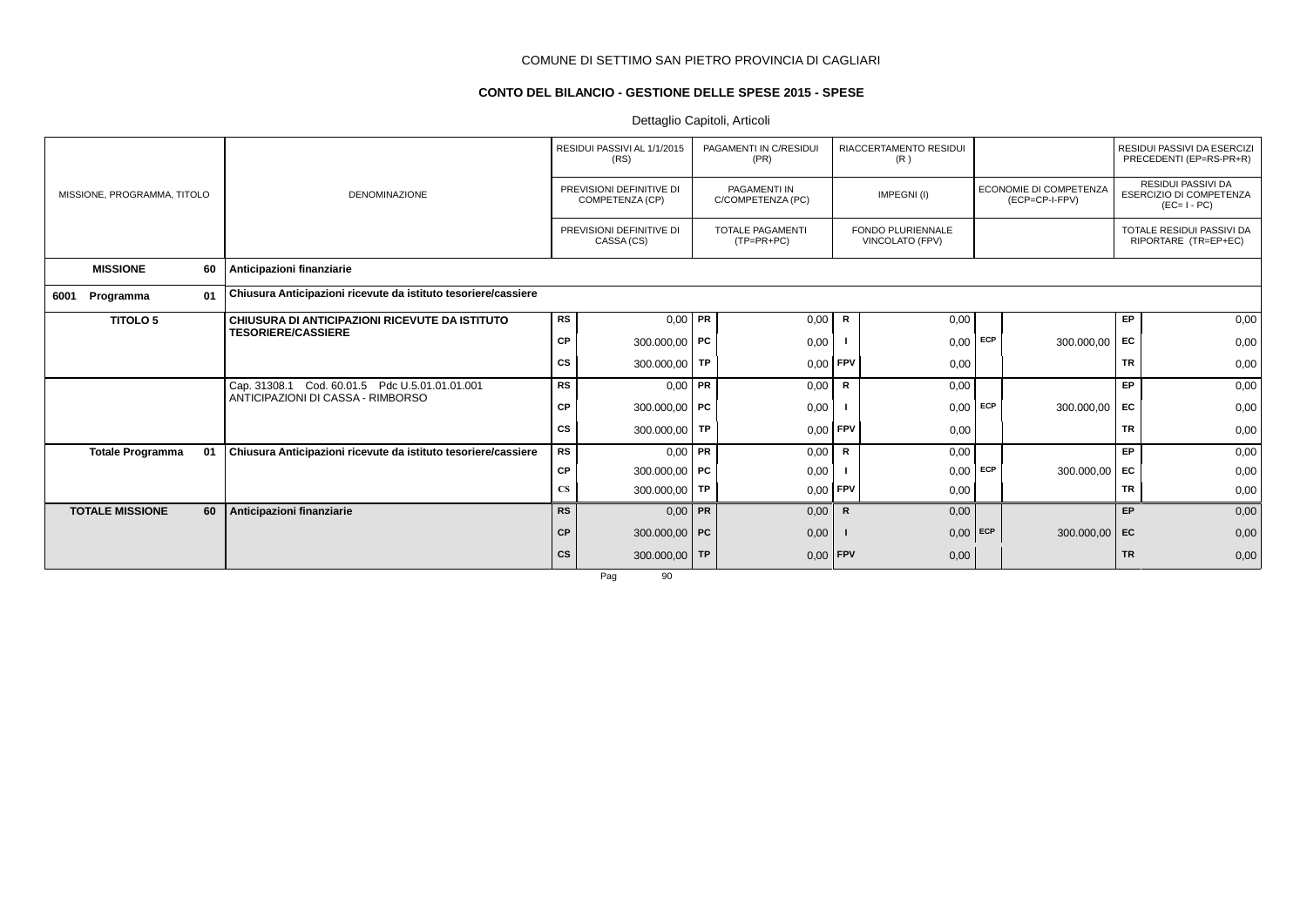# **CONTO DEL BILANCIO - GESTIONE DELLE SPESE 2015 - SPESE**

|                             |                                                                             |           | RESIDUI PASSIVI AL 1/1/2015<br>(RS)         |           | PAGAMENTI IN C/RESIDUI<br>(PR)          |              | RIACCERTAMENTO RESIDUI<br>(R)        |     |                                          | RESIDUI PASSIVI DA ESERCIZI<br>PRECEDENTI (EP=RS-PR+R) |                                                              |  |  |
|-----------------------------|-----------------------------------------------------------------------------|-----------|---------------------------------------------|-----------|-----------------------------------------|--------------|--------------------------------------|-----|------------------------------------------|--------------------------------------------------------|--------------------------------------------------------------|--|--|
| MISSIONE, PROGRAMMA, TITOLO | DENOMINAZIONE                                                               |           | PREVISIONI DEFINITIVE DI<br>COMPETENZA (CP) |           | PAGAMENTI IN<br>C/COMPETENZA (PC)       |              | IMPEGNI(I)                           |     | ECONOMIE DI COMPETENZA<br>(ECP=CP-I-FPV) |                                                        | RESIDUI PASSIVI DA<br>ESERCIZIO DI COMPETENZA<br>$(EC=I-PC)$ |  |  |
|                             |                                                                             |           | PREVISIONI DEFINITIVE DI<br>CASSA (CS)      |           | <b>TOTALE PAGAMENTI</b><br>$(TP=PR+PC)$ |              | FONDO PLURIENNALE<br>VINCOLATO (FPV) |     |                                          |                                                        | TOTALE RESIDUI PASSIVI DA<br>RIPORTARE (TR=EP+EC)            |  |  |
| <b>MISSIONE</b><br>99       | Servizi per conto terzi                                                     |           |                                             |           |                                         |              |                                      |     |                                          |                                                        |                                                              |  |  |
| 01<br>9901 Programma        | Servizi per conto terzi - Partite di giro                                   |           |                                             |           |                                         |              |                                      |     |                                          |                                                        |                                                              |  |  |
| <b>TITOLO 7</b>             | SPESE PER CONTO TERZI E PARTITE DI GIRO                                     | <b>RS</b> | 87.963,56 PR                                |           | 2.858,93                                | ${\sf R}$    | $-45.954.83$                         |     |                                          | EP.                                                    | 39.149,80                                                    |  |  |
|                             |                                                                             | <b>CP</b> | 1.502.200,00 PC                             |           | 654.479,46                              | $\mathbf{I}$ | 847.512,07 ECP                       |     | 654.687,93 EC                            |                                                        | 193.032,61                                                   |  |  |
|                             |                                                                             | <b>CS</b> | 1.444.208,73 TP                             |           | 657.338,39                              | FPV          | 0,00                                 |     |                                          | TR                                                     | 232.182,41                                                   |  |  |
|                             | Cap. 50027.0 Cod. 99.01.7 Pdc U.7.00.00.00.000                              | <b>RS</b> | $0,00$ PR                                   |           | 0,00                                    | $\mathsf{R}$ | 0,00                                 |     |                                          | EP.                                                    | 0,00                                                         |  |  |
|                             |                                                                             | <b>CP</b> | $0,00$ PC                                   |           | 0,00                                    | $\mathbf{I}$ | $0,00$ ECP                           |     | $0,00$ EC                                |                                                        | 0,00                                                         |  |  |
|                             |                                                                             | <b>CS</b> | 0,00                                        | <b>TP</b> | 0,00                                    | FPV          | 0,00                                 |     |                                          | <b>TR</b>                                              | 0,00                                                         |  |  |
|                             | Cap. 50027.1 Cod. 99.01.7 Pdc U.7.01.03.02.001<br>LAVORO DIPENDENTE         | <b>RS</b> | $79,90$ PR                                  |           | 0,00                                    | ${\sf R}$    | $-79,90$                             |     |                                          | EP.                                                    | 0,00                                                         |  |  |
|                             |                                                                             | <b>CP</b> | 132.000,00 PC                               |           | 75.390,80                               | $\mathbf{I}$ | 75.390,80                            | ECP | 56.609,20                                | EC                                                     | 0,00                                                         |  |  |
|                             |                                                                             | <b>CS</b> | 132.000,00                                  | TP        | 75.390,80                               | <b>FPV</b>   | 0,00                                 |     |                                          | <b>TR</b>                                              | 0,00                                                         |  |  |
|                             | Cap. 50029.0 Cod. 99.01.7 Pdc U.7.00.00.00.000                              | <b>RS</b> | $0,00$ PR                                   |           | 0,00                                    | ${\sf R}$    | 0,00                                 |     |                                          | EP                                                     | 0,00                                                         |  |  |
|                             |                                                                             | <b>CP</b> | $0,00$   PC                                 |           | 0,00                                    | -1           | 0,00                                 | ECP | $0,00$ EC                                |                                                        | 0,00                                                         |  |  |
|                             |                                                                             | <b>CS</b> | 0,00                                        | TP        | 0,00                                    | FPV          | 0,00                                 |     |                                          | <b>TR</b>                                              | 0,00                                                         |  |  |
|                             | Cap. 50029.1 Cod. 99.01.7 Pdc U.7.01.03.01.001<br><b>RITENUTE ERARIALI</b>  | <b>RS</b> | $0,00$ PR                                   |           | 0,00                                    | ${\sf R}$    | 0,00                                 |     |                                          | EP                                                     | 0,00                                                         |  |  |
|                             |                                                                             | <b>CP</b> | 600.000,00   PC                             |           | 226.388,86                              | $\mathbf{I}$ | 236.591,78 ECP                       |     | 363.408,22 EC                            |                                                        | 10.202,92                                                    |  |  |
|                             |                                                                             | <b>CS</b> | 600.000,00                                  | TP        | 226.388,86                              | FPV          | 0,00                                 |     |                                          | <b>TR</b>                                              | 10.202,92                                                    |  |  |
|                             | Cap. 50031.0 Cod. 99.01.7 Pdc U.7.00.00.00.000                              | <b>RS</b> | $0,00$ PR                                   |           | 0,00                                    | $\mathbf R$  | 0,00                                 |     |                                          | EP                                                     | 0,00                                                         |  |  |
|                             |                                                                             | <b>CP</b> | $0,00$   PC                                 |           | 0,00                                    | $\mathbf{I}$ | 0,00                                 | ECP | $0,00$ EC                                |                                                        | 0,00                                                         |  |  |
|                             |                                                                             | <b>CS</b> | 0,00                                        | <b>TP</b> | 0,00                                    | FPV          | 0,00                                 |     |                                          | <b>TR</b>                                              | 0,00                                                         |  |  |
|                             | Cap. 50031.1 Cod. 99.01.7 Pdc U.7.01.01.99.999<br><b>QUOTE SINDACALI</b>    | RS        | $0,00$ PR                                   |           | 0,00                                    | $\mathbf R$  | 0,00                                 |     |                                          | <b>EP</b>                                              | 0,00                                                         |  |  |
|                             |                                                                             | <b>CP</b> | $5.000,00$ PC                               |           | 1.406,11                                | $\mathbf{I}$ | 1.406,11                             | ECP | 3.593,89                                 | EC                                                     | 0,00                                                         |  |  |
|                             |                                                                             | <b>CS</b> | $5.000,00$ TP                               |           | 1.406,11                                | <b>FPV</b>   | 0,00                                 |     |                                          | <b>TR</b>                                              | 0,00                                                         |  |  |
|                             | Cap. 50031.2 Cod. 99.01.7 Pdc U.7.01.01.99.999<br><b>CESSIONI STIPENDIO</b> | RS        | $0,00$ PR                                   |           | 0,00                                    | R            | 0,00                                 |     |                                          | EP                                                     | 0,00                                                         |  |  |
|                             |                                                                             | <b>CP</b> | $30.000,00$ PC                              |           | 25.489,83                               | $\mathbf{I}$ | 25.489,83                            | ECP | 4.510,17                                 | <b>EC</b>                                              | 0,00                                                         |  |  |
|                             |                                                                             | <b>CS</b> | 30.000,00                                   | TP        | 25.489,83 FPV                           |              | 0,00                                 |     |                                          | <b>TR</b>                                              | 0,00                                                         |  |  |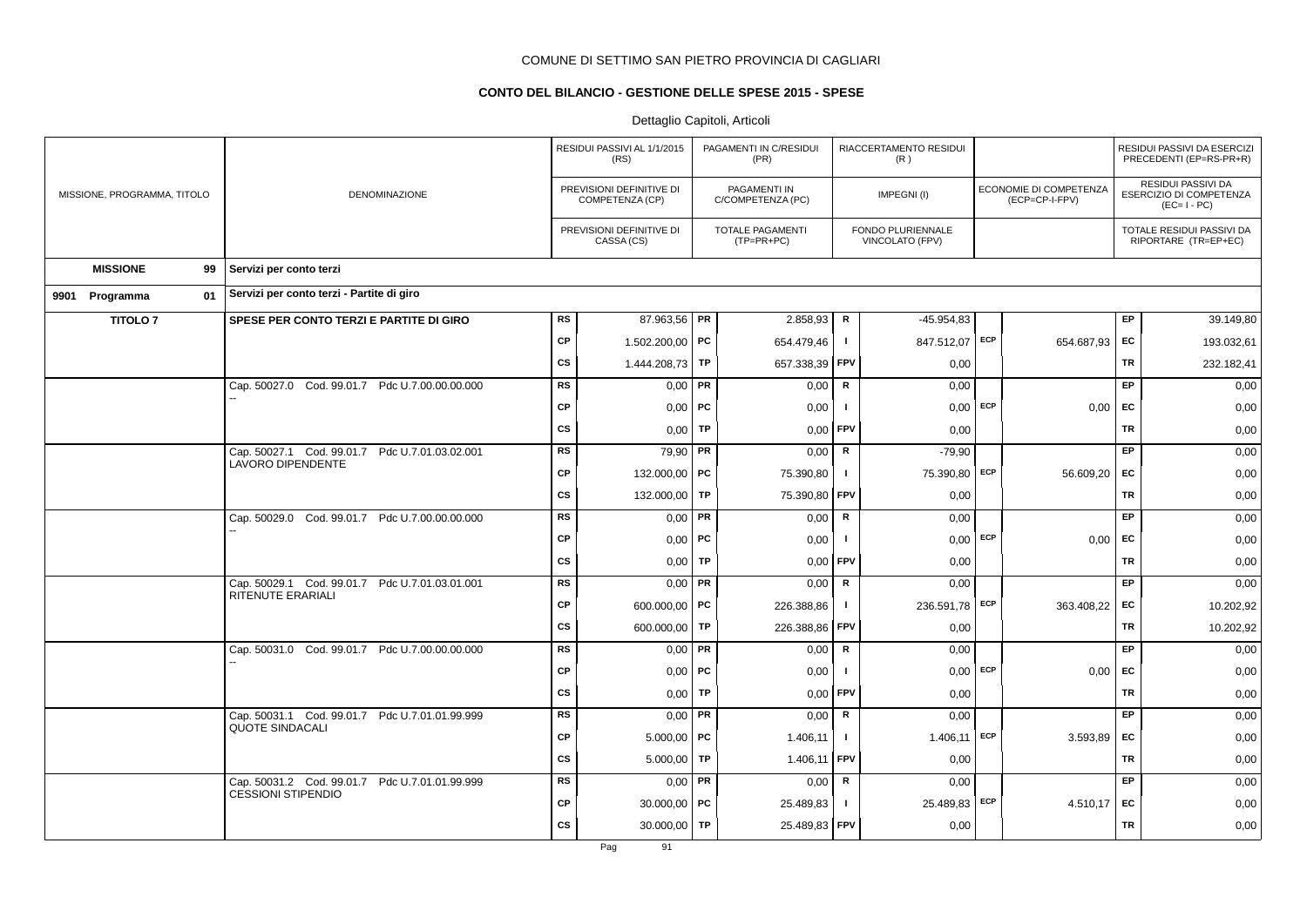# **CONTO DEL BILANCIO - GESTIONE DELLE SPESE 2015 - SPESE**

|                             |                                                                                                   |           | RESIDUI PASSIVI AL 1/1/2015<br>(RS)         |    | PAGAMENTI IN C/RESIDUI<br>(PR)    |              | RIACCERTAMENTO RESIDUI<br>(R)        |                                          |            |           | RESIDUI PASSIVI DA ESERCIZI<br>PRECEDENTI (EP=RS-PR+R)       |
|-----------------------------|---------------------------------------------------------------------------------------------------|-----------|---------------------------------------------|----|-----------------------------------|--------------|--------------------------------------|------------------------------------------|------------|-----------|--------------------------------------------------------------|
| MISSIONE, PROGRAMMA, TITOLO | DENOMINAZIONE                                                                                     |           | PREVISIONI DEFINITIVE DI<br>COMPETENZA (CP) |    | PAGAMENTI IN<br>C/COMPETENZA (PC) |              | IMPEGNI(I)                           | ECONOMIE DI COMPETENZA<br>(ECP=CP-I-FPV) |            |           | RESIDUI PASSIVI DA<br>ESERCIZIO DI COMPETENZA<br>$(EC=I-PC)$ |
|                             |                                                                                                   |           | PREVISIONI DEFINITIVE DI<br>CASSA (CS)      |    | TOTALE PAGAMENTI<br>(TP=PR+PC)    |              | FONDO PLURIENNALE<br>VINCOLATO (FPV) |                                          |            |           | TOTALE RESIDUI PASSIVI DA<br>RIPORTARE (TR=EP+EC)            |
|                             | Cap. 50035.0 Cod. 99.01.7 Pdc U.7.00.00.00.000                                                    | <b>RS</b> | $0,00$ PR                                   |    | 0,00                              | R            | 0,00                                 |                                          |            | <b>EP</b> | 0,00                                                         |
|                             |                                                                                                   | <b>CP</b> | $0,00$   PC                                 |    | 0,00                              | $\mathbf{I}$ | $0,00$ ECP                           |                                          | 0,00       | EC        | 0,00                                                         |
|                             |                                                                                                   | <b>CS</b> | 0,00                                        | TP | 0,00                              | <b>FPV</b>   | 0,00                                 |                                          |            | TR        | 0,00                                                         |
|                             | Cap. 50035.1 Cod. 99.01.7 Pdc U.7.02.04.02.001                                                    | RS        | 15.086,80 PR                                |    | 438,00                            | R            | 0,00                                 |                                          |            | EP        | 14.648,80                                                    |
|                             | RESTITUZIONE DI DEPOSITI CAUZIONALI                                                               | <b>CP</b> | $20.000,00$ PC                              |    | 594,79                            | $\mathbf{I}$ | 2.902,79 ECP                         |                                          | 17.097,21  | EC        | 2.308,00                                                     |
|                             |                                                                                                   | <b>CS</b> | 35.086,80 TP                                |    | 1.032,79 FPV                      |              | 0,00                                 |                                          |            | TR        | 16.956,80                                                    |
|                             | Cap. 50037.0 Cod. 99.01.7 Pdc U.7.00.00.00.000                                                    | <b>RS</b> | $0,00$ PR                                   |    | 0,00                              | R            | 0,00                                 |                                          |            | <b>EP</b> | 0,00                                                         |
|                             |                                                                                                   | <b>CP</b> | $0,00$   PC                                 |    | 0,00                              | $\mathbf{I}$ | $0,00$ ECP                           |                                          | $0,00$ EC  |           | 0,00                                                         |
|                             |                                                                                                   | <b>CS</b> | $0,00$ TP                                   |    | 0,00                              | <b>FPV</b>   | 0,00                                 |                                          |            | TR        | 0,00                                                         |
|                             | Cap. 50037.1 Cod. 99.01.7 Pdc U.7.02.99.99.999                                                    | RS        | 72.796,86   PR                              |    | 2.420,93                          | R            | $-45.874.93$                         |                                          |            | <b>EP</b> | 24.501,00                                                    |
|                             | VERSAMENTO SOMME RISCOSSE PER CONTO TERZI                                                         | <b>CP</b> | 700.000,00 PC                               |    | 320.009,07                        | $\mathbf{I}$ | 500.530,76 ECP                       |                                          | 199.469,24 | EC        | 180.521,69                                                   |
|                             |                                                                                                   | CS        | 626.921,93   TP                             |    | 322.430,00 FPV                    |              | 0,00                                 |                                          |            | TR        | 205.022,69                                                   |
|                             | Cap. 50037.7 Cod. 99.01.7 Pdc U.7.00.00.00.000                                                    | <b>RS</b> | $0,00$ PR                                   |    | 0,00                              | $\mathsf R$  | 0,00                                 |                                          |            | EP        | 0,00                                                         |
|                             | REFERENDUM REGIONALI                                                                              | <b>CP</b> | 0,00                                        | PC | 0,00                              | $\mathbf{I}$ | 0,00                                 | ECP                                      | 0,00       | EC        | 0,00                                                         |
|                             |                                                                                                   | <b>CS</b> | 0,00                                        | TP | 0,00                              | FPV          | 0,00                                 |                                          |            | TR        | 0,00                                                         |
|                             | Cap. 50039.0 Cod. 99.01.7 Pdc U.7.00.00.00.000                                                    | <b>RS</b> | $0,00$   PR                                 |    | 0,00                              | R            | 0,00                                 |                                          |            | <b>EP</b> | 0,00                                                         |
|                             |                                                                                                   | <b>CP</b> | $0,00$   PC                                 |    | 0,00                              | $\mathbf{I}$ |                                      | $0,00$ ECP                               | 0,00       | EC        | 0,00                                                         |
|                             |                                                                                                   | <b>CS</b> | $0,00$ TP                                   |    | 0,00                              | <b>FPV</b>   | 0,00                                 |                                          |            | TR        | 0,00                                                         |
|                             | Cap. 50039.1 Cod. 99.01.7 Pdc U.7.01.99.03.001                                                    | <b>RS</b> | $0,00$ PR                                   |    | 0,00                              | R            | 0,00                                 |                                          |            | <b>EP</b> | 0,00                                                         |
|                             | ANTICIPAZIONE DI FONDI PER IL SERVI ZIO ECONOMATO                                                 | <b>CP</b> | 5.200,00   PC                               |    | 5.200,00                          | $\mathbf{I}$ | $5.200,00$ ECP                       |                                          | $0,00$ EC  |           | 0,00                                                         |
|                             |                                                                                                   | <b>CS</b> | 5.200,00   TP                               |    | 5.200,00                          | <b>FPV</b>   | 0,00                                 |                                          |            | TR        | 0,00                                                         |
|                             | Cap. 50041.0 Cod. 99.01.7 Pdc U.7.00.00.00.000                                                    | <b>RS</b> | $0,00$ PR                                   |    | 0,00                              | $\mathbf R$  | 0,00                                 |                                          |            | EP        | 0,00                                                         |
|                             |                                                                                                   | <b>CP</b> | $0,00$   PC                                 |    | 0,00                              | $\mathbf{I}$ |                                      | $0,00$ ECP                               | 0,00       | EC        | 0,00                                                         |
|                             |                                                                                                   | <b>CS</b> | 0,00                                        | TP | 0,00                              | <b>FPV</b>   | 0,00                                 |                                          |            | TR        | 0,00                                                         |
|                             | Cap. 50041.1 Cod. 99.01.7 Pdc U.7.02.04.02.001<br>RESTITUZIONE DI DEPOSITI PER SPESE CONTRATTUALI | <b>RS</b> | $0,00$ PR                                   |    | 0,00                              | R            | 0,00                                 |                                          |            | EP        | 0,00                                                         |
|                             |                                                                                                   | <b>CP</b> | 10.000,00   PC                              |    | 0,00                              | -1           | $0,00$ ECP                           |                                          | 10.000,00  | EC        | 0,00                                                         |
|                             |                                                                                                   | CS        | 10.000,00                                   | TP | 0,00                              | <b>FPV</b>   | 0,00                                 |                                          |            | TR        | 0,00                                                         |